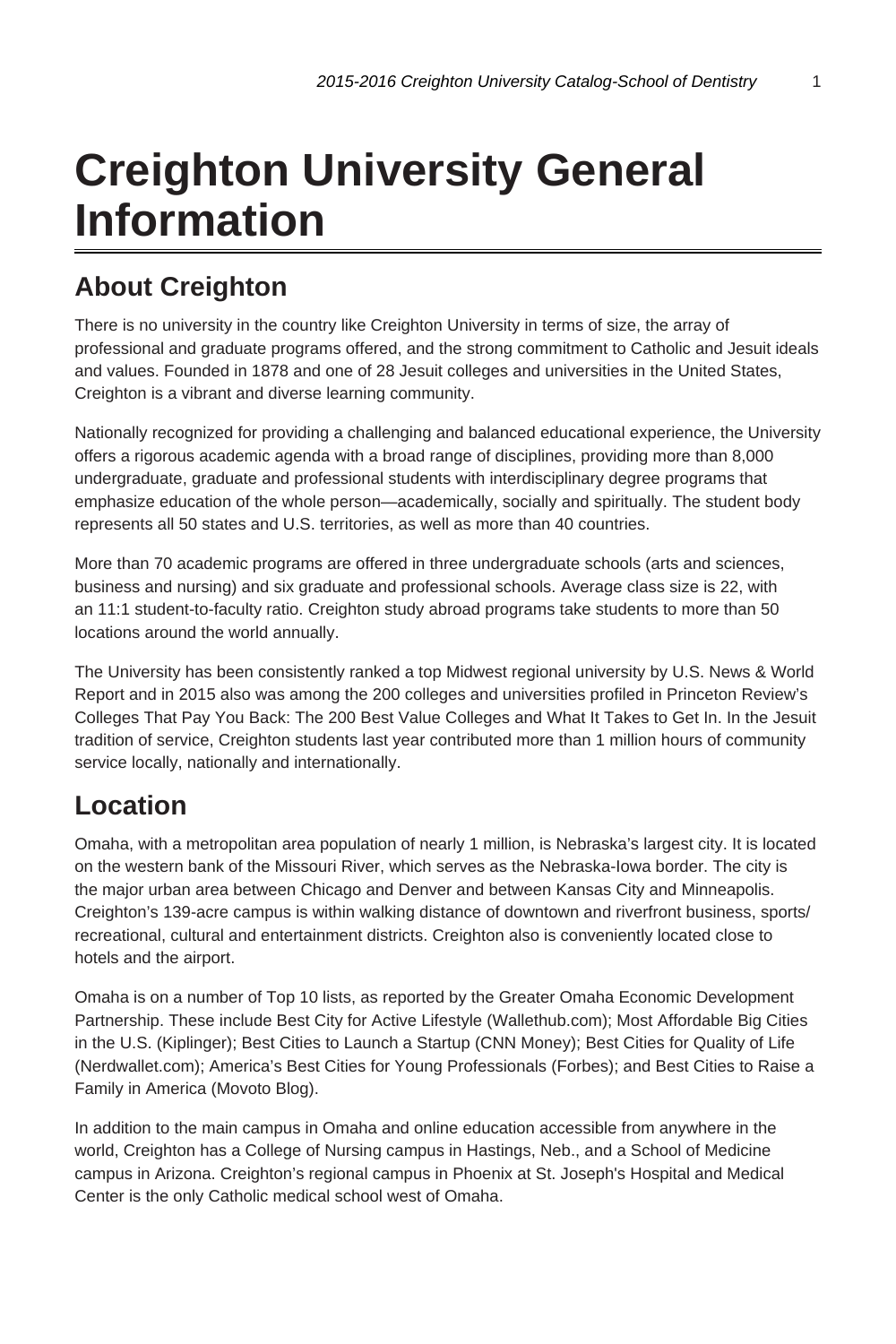## **History**

Edward and Mary Lucretia Creighton, along with Edward's brother John, settled in Omaha in the mid-1850s. John married Mary Lucretia's sister Sarah Emily Wareham in 1868 and the four are considered the founders of Creighton University. Edward's work with the transcontinental telegraph and freighting, ranching, railroading and banking became a major force in the city's economic development. The two brothers were widely known for their business enterprises, and the two couples were equally widely regarded for their philanthropy.

Edward died in 1874 and his widow included \$100,000 in her will to establish Creighton College in her husband's memory. Mary Lucretia died in 1876 and her executors, who included her brother-inlaw John, purchased 6.2 acres of land at the northwest corner of what is currently 24th and California streets. They began to build a school and transferred the land, building and additional securities to Bishop James O'Connor of Omaha.

The bishop asked the Jesuits to operate the school and the first president, the Rev. Roman A. Shaffel, S.J., arrived in Omaha in late 1877; the school opened on Sept. 2, 1878, to 120 students. Bishop O'Connor in 1879 surrendered his trust to the Jesuits, who incorporated the University under Nebraska law.

Edward and Mary Lucretia's generosity is credited with establishing Creighton College, while John and Sarah Emily's philanthropy enlarged it to a five-school university. Today, Creighton University consists of nine schools and colleges:

- College of Arts and Sciences (1878)
- School of Medicine (1892)
- School of Law (1904)
- School of Dentistry (1905)
- School of Pharmacy and Health Professions (1905)
- Heider College of Business (1920)
- Graduate School (1926)
- College of Nursing (four-year bachelor's degree program began in 1958; college established in 1971)
- College of Professional Studies (established as University College in 1983)

# **Creighton Colleges and Schools**

### **College of Arts and Sciences** (http://ccas.creighton.edu)

The College of Arts and Sciences is the oldest and largest of Creighton's nine colleges and schools. The college offers more than 60 majors and minors; an 11:1 faculty-to-student ratio; and research opportunities for undergraduates in all disciplines. Creighton encourages student involvement in research through the Center for Undergraduate Research and Scholarship (CURAS); nearly 100 arts and sciences students present research at national and regional scholarly conferences annually. These efforts and others have resulted in Creighton being named among only 32 universities in the nation for undergraduate research opportunities by U.S. News & World Report — and the only Catholic university to be recognized.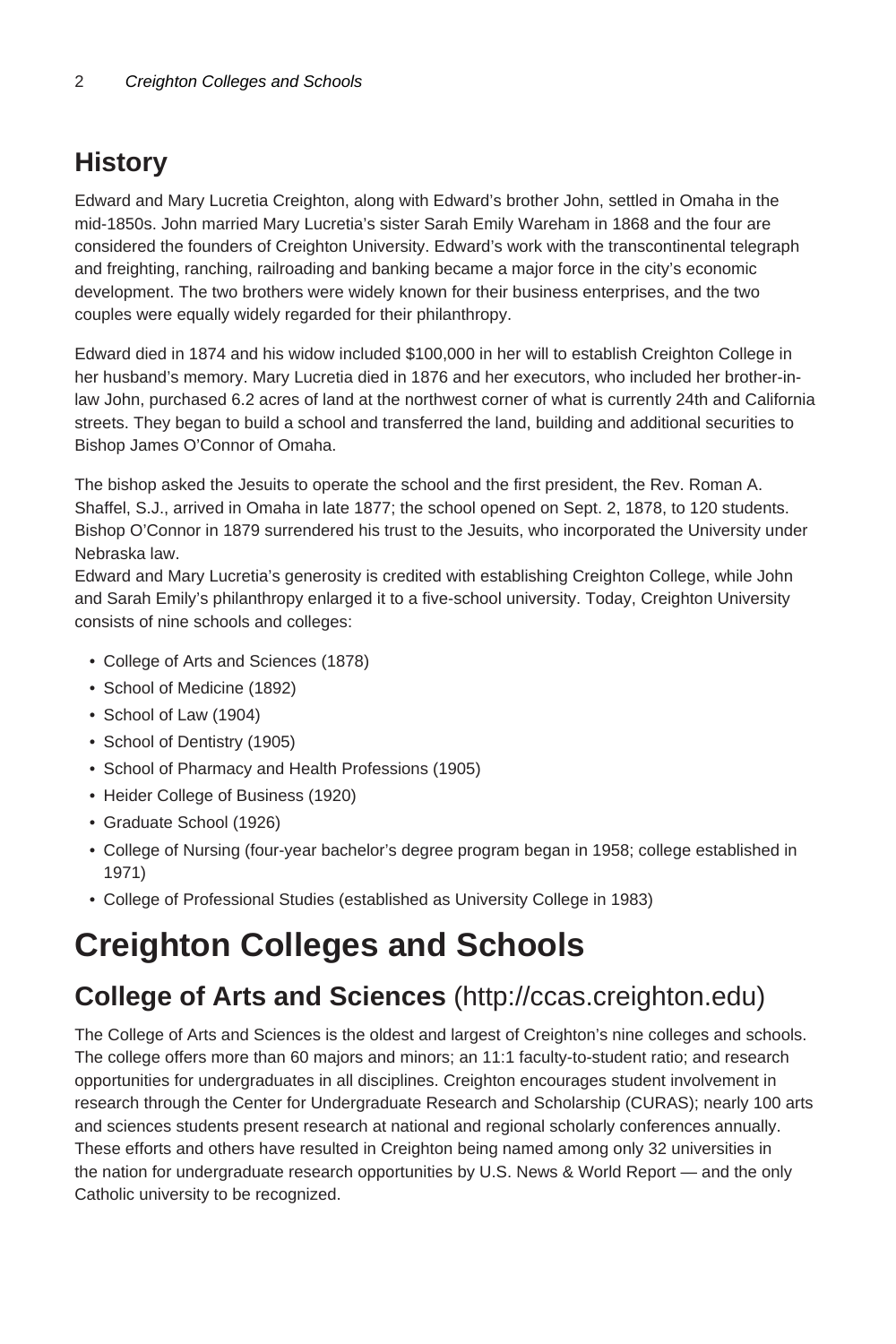More than half of the college's students attend graduate or professional school upon graduation, at such institutions as Harvard, Stanford, Oxford and Cambridge universities. The College of Arts and Sciences hosts a chapter of Phi Beta Kappa, the nation's oldest and most prestigious honor society for liberal arts and sciences graduates. Interdisciplinary programs include such areas as neuroscience, healthy lifestyle management, sustainability studies, digital humanities, health administration, and justice and peace studies. The Department of Journalism, Media and Computing prepares students for success in today's technology-driven world by melding programs in journalism, graphic design and computing.

### **Heider College of Business** (http://business.creighton.edu)

Established in 1920, the Heider College of Business became Creighton's first named college in 2013, in recognition of philanthropists Charles (BSC'49) and Mary Heider. It is among only 2 percent of schools in the world accredited in both business and accounting by the Association to Advance Collegiate Schools of Business International. The faculty includes more chartered financial analysts than any other higher education institution in the world.

In 2015, Heider College was ranked a Top 100 business program by U.S. News & World Report at No. 93; undergraduate finance ranked 17th; and accounting ranked 23rd. The college reports 99 percent of recent graduates were employed or in graduate school within six months of graduation; accounting majors have had a 100 percent placement rate for the past 10 years.

Students receive real-world experience, including investing University funds through the Portfolio Practicum class; planning the Creighton Business Symposium, the largest U.S. student-planned business event; and working with the Business Ethics Alliance, the leading nonprofit dedicated to city-level business ethics programming. Programs offering interdisciplinary opportunities include 3/3 Law (business and law degrees attained in six years); Pre-Healthcare (combines a business degree with completion of requirements for health care professional programs); Bioscience and Entrepreneurship (hands-on experience in commercializing medical innovations); and the M.D./MBA (students complete an MBA during the third-year of medical school).

### **College of Nursing** (http://www.creighton.edu/nursing)

The College of Nursing has achieved a national reputation for innovative programs that keep pace with the ever-changing field of nursing. For example, Creighton's accelerated Bachelor of Science in Nursing (BSN) was one of the first in the nation and Creighton was the first nursing school in Nebraska to offer a Doctor of Nursing Practice (DNP) degree. Creighton nursing faculty members serve on state and national nursing and health care committees and organizations.

The college offers BSN, MSN and DNP programs; education is delivered at two campuses, in Omaha and Hastings, Neb., and is supplemented by select online courses and tracks. The BSN program includes a traditional four-year direct-entry pathway that allows students to start their college careers as freshmen in nursing, while the accelerated BSN is a 12-month program for college graduates who pursue nursing as a second degree. The MSN and DNP programs prepare graduates to be nurse practitioners, clinical nurse specialists, clinical nurse leaders, clinical systems administrators and nurse educators. Creighton BSN graduates meet or exceed the national average for first-time pass rates on the National Council Licensure Examination (NCLEX-RN ) and annual pass rates on the certification examination for nurse practitioner-track graduates generally range from 90 to 100 percent for first-time test-takers.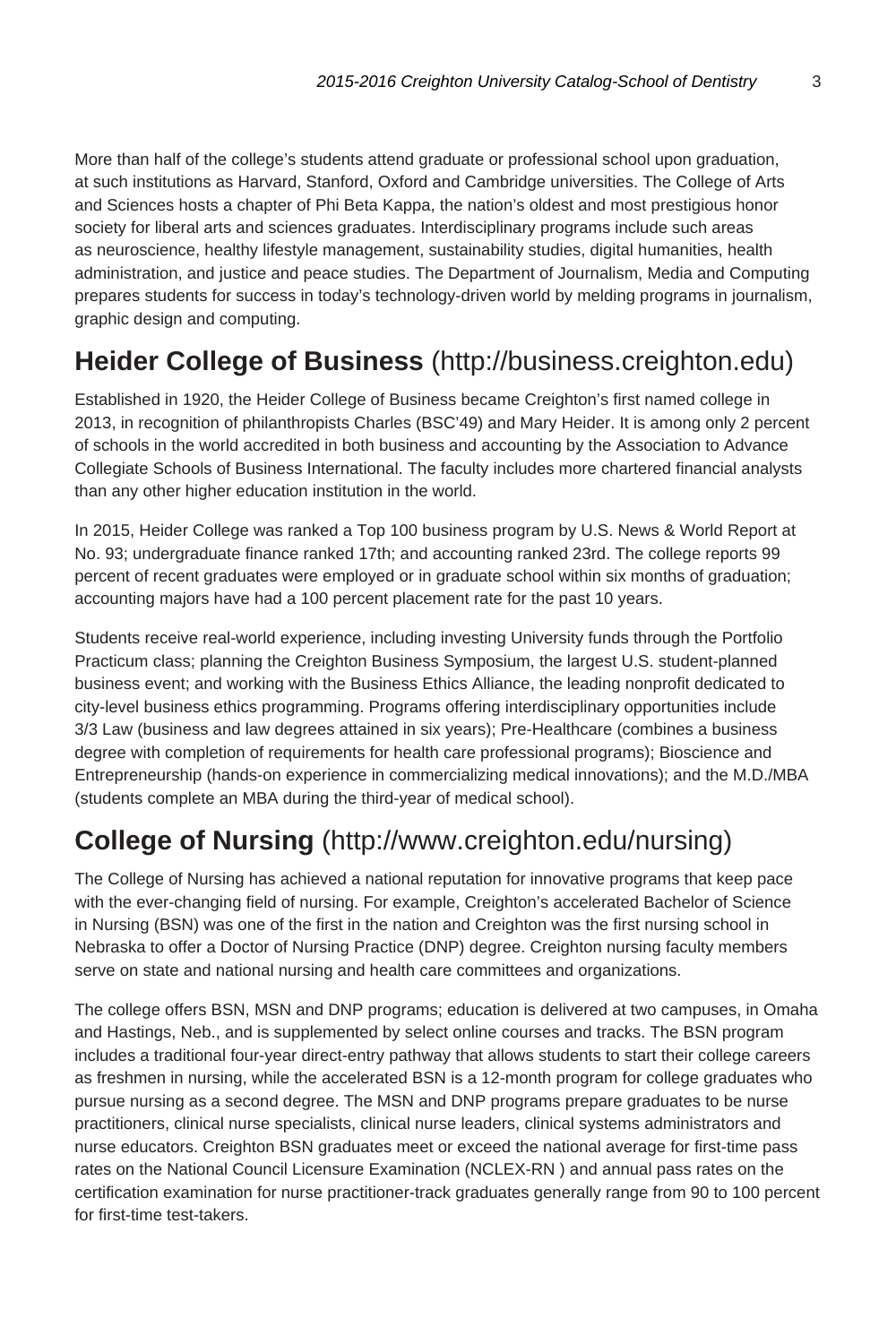Community involvement — at home and abroad — is at the heart of Creighton nursing. Students gain hands-on learning at free health clinics in Omaha and through international health care at the Institute for Latin American Concern in the Dominican Republic (ILAC). The College of Nursing also collaborates with public and parochial schools in Omaha and surrounding areas to provide statemandated health screenings. Creighton nursing students complete preceptorships in some of the nation's largest hospitals as well as in small, rural hospitals or specialty hospitals.

### **College of Professional Studies and Summer Sessions** (http://succeed.creighton.edu)

The College of Professional Studies, established in 1983 as University College, provides on-campus and online undergraduate degrees, certificates and noncredit programs for adult learners. Students enjoy small classes that offer individual attention and the ability to forge strong relationships with fellow learners and faculty. In 2014-2015, there were more than 300 students enrolled in the College of Professional Studies and more than 50 adult students graduated from more than 20 programs. The college's online bachelor's degree completion programs are ranked No. 1 in the region and No. 16 nationally by U.S. News & World Report.

The online Bachelor's in Leadership includes three specialization tracks: health care management, nonprofit management and human capital management; the new online Bachelor of Arts in Healthy Lifestyle Management is designed for students who wish to pursue careers in the growing field of health and wellness. The program is unique because it is rooted in interdisciplinary teaching, research and practice to care for the whole person—body, mind and spirit. The college offers 12 undergraduate certificate programs including such offerings as business administration, theology, health administration and policy, creative writing and more.

## **Graduate School** (http://succeed.creighton.edu)

Creighton's first master's degree was awarded in 1893 and the first Ph.D. was conferred in 1971. Today, the Graduate School offers more than 35 master's degree programs, numerous doctoral programs and is a leader in interdisciplinary education with both on-campus and online programs. More than half of Creighton graduate students are enrolled in online programs.

In 2015, U.S. News & World Report ranked Creighton No. 11 in Best Online Graduate Education Programs (M.S. in Educational Leadership and M.S. in School Counseling and Preventive Mental Health) and No. 12 in Best Online Graduate Business Programs (Master of Investment Management and Financial Analysis and Master of Business Intelligence and Analytics). The Doctoral Program in Interdisciplinary Leadership (Ed.D.) is the Graduate School's largest online program, this year drawing students from 45 states and 10 countries.

The Graduate School is continually adding to its academic offerings with distinctive and innovative programs in a wide variety of fields including business, leadership, conflict resolution, education, school counseling, humanities, health care, public health, ministry, theology and science; creative writing (MFA), East-West studies, medical anthropology, public health, emergency medical services (EMS), and health and wellness coaching. Creighton also offers graduate certificates in many fields as well as dual degrees in business, law, medicine, international relations, negotiation/conflict resolution, information technology, health care ethics, leadership and more.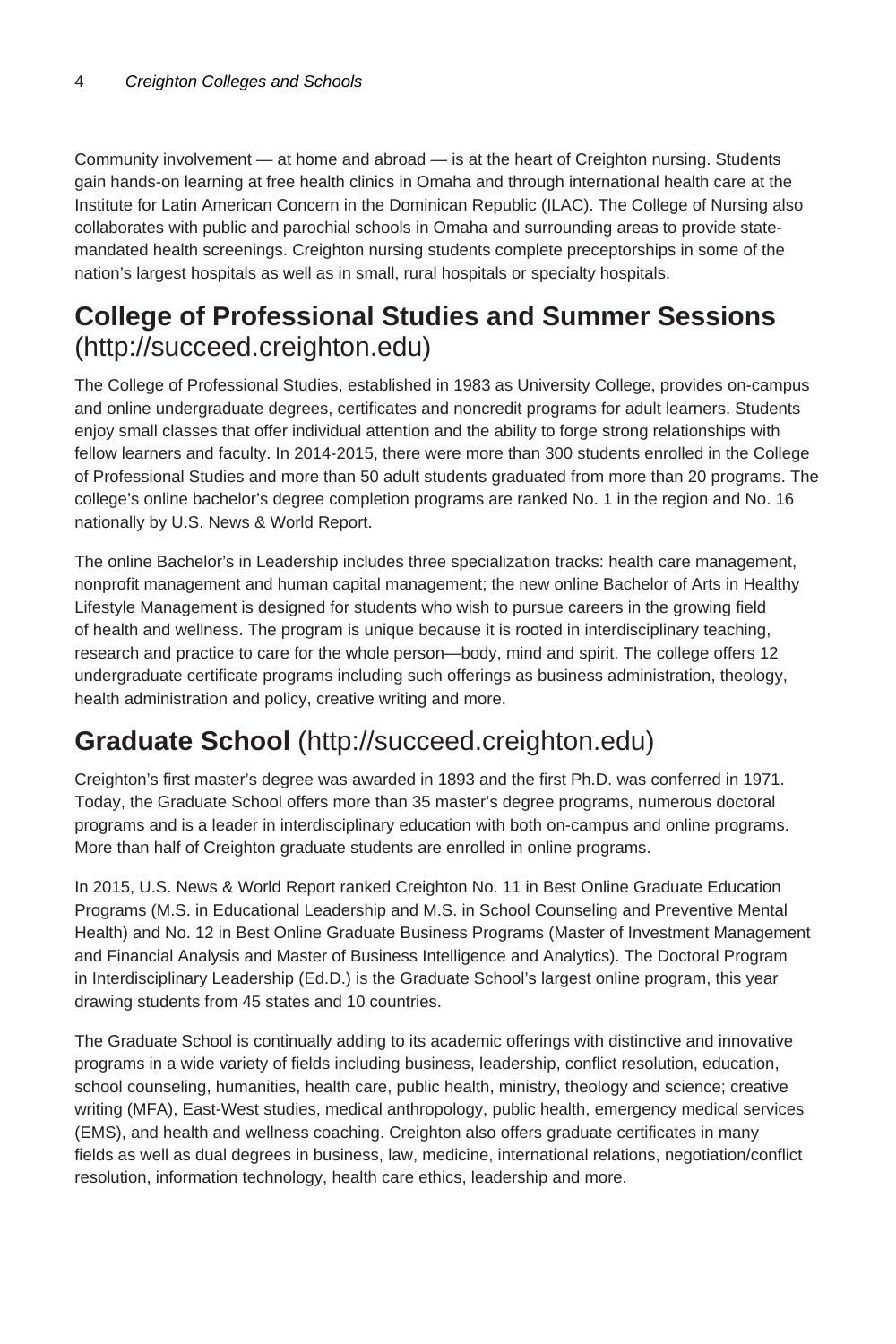## **School of Dentistry** (http://www.creighton.edu/dentalschool)

The School of Dentistry has a reputation for excellence, last year receiving applications from more than 20 percent of those applying to dental schools nationally; the school's faculty members serve in leadership and advisory roles with local, regional and national organizations. Graduates become general dentists or pursue residency programs, advanced degrees and specialty training in nearly all 50 states; 20 to 25 percent of Creighton dental graduates achieve post-doctoral training. Creighton is considered to have one of the most affordable private dental schools in the United States.

Hands-on clinical experience as well as community service are hallmarks of a Creighton dental education: the dental clinic serves more than 11,000 patients annually; students and faculty volunteer through OneWorld Community Health Center, "Give Kids a Smile," Heart Ministry Clinic, Special Olympics and outreach in the Dominican Republic; and through "Building Healthy Futures," Creighton provides preventive oral care and education to nearly 4,300 schoolchildren.

Thirty-nine percent of students come from states without dental schools; Creighton has contracts with Idaho and Wyoming and offers Western Interstate Commission for Higher Education (WICHE) seats for dental students from New Mexico, North Dakota and Wyoming. Creighton is proud to participate in the Robert Wood Johnson Foundation's Dental Pipeline program, encouraging recruitment of Native American students.

### **School of Law** (http://law.creighton.edu)

The School of Law was established in 1904. Today, the 300-plus students in the School of Law are taught by 33 full-time professors and 31 adjunct faculty members who are prosecutors, public defenders and other practicing attorneys. Last year's graduates accepted offers of employment in 17 states.

Creighton law students have the flexibility to earn a J.D. degree in two, three or four years. Other programs include earning a J.D. plus a master's degree in negotiation and dispute resolution from Creighton's Werner Institute in three years; the Government and Leadership (GOAL) Program, which provides a J.D. and a master's degree in three years plus an externship in Washington, D.C.; and the joint J.D./MBA with the Heider College of Business.

Innovative educational experiences in the school include a constitutional law seminar offered every other year allowing face-to-face discussion with a U.S. Supreme Court justice; the summer program, "From Nuremberg to the Hague," featuring the study of international criminal law, war crimes and the Holocaust in Germany and The Netherlands; and an annual immersion trip to the Dominican Republic that encourages law students to reflect on life, law and poverty in a Third World nation.

The School of Law assists students interested in public-interest law by offering summer grants to firstand second-year students who accept unpaid externships with government and nonprofit law offices. Students also gain experience through the Abrahams Legal Clinic, which gives free legal services to low-income individuals, especially victims of domestic violence, and the Community Economic Development Clinic, which provides free legal services to low-income entrepreneurs.

### **School of Medicine** (http://medschool.creighton.edu)

The School of Medicine was established in 1892 as the John A. Creighton Medical College. The school has a regional campus in Phoenix at St. Joseph's Hospital and Medical Center, which is the only Catholic medical school campus west of Omaha. The medical school's primary clinical partner,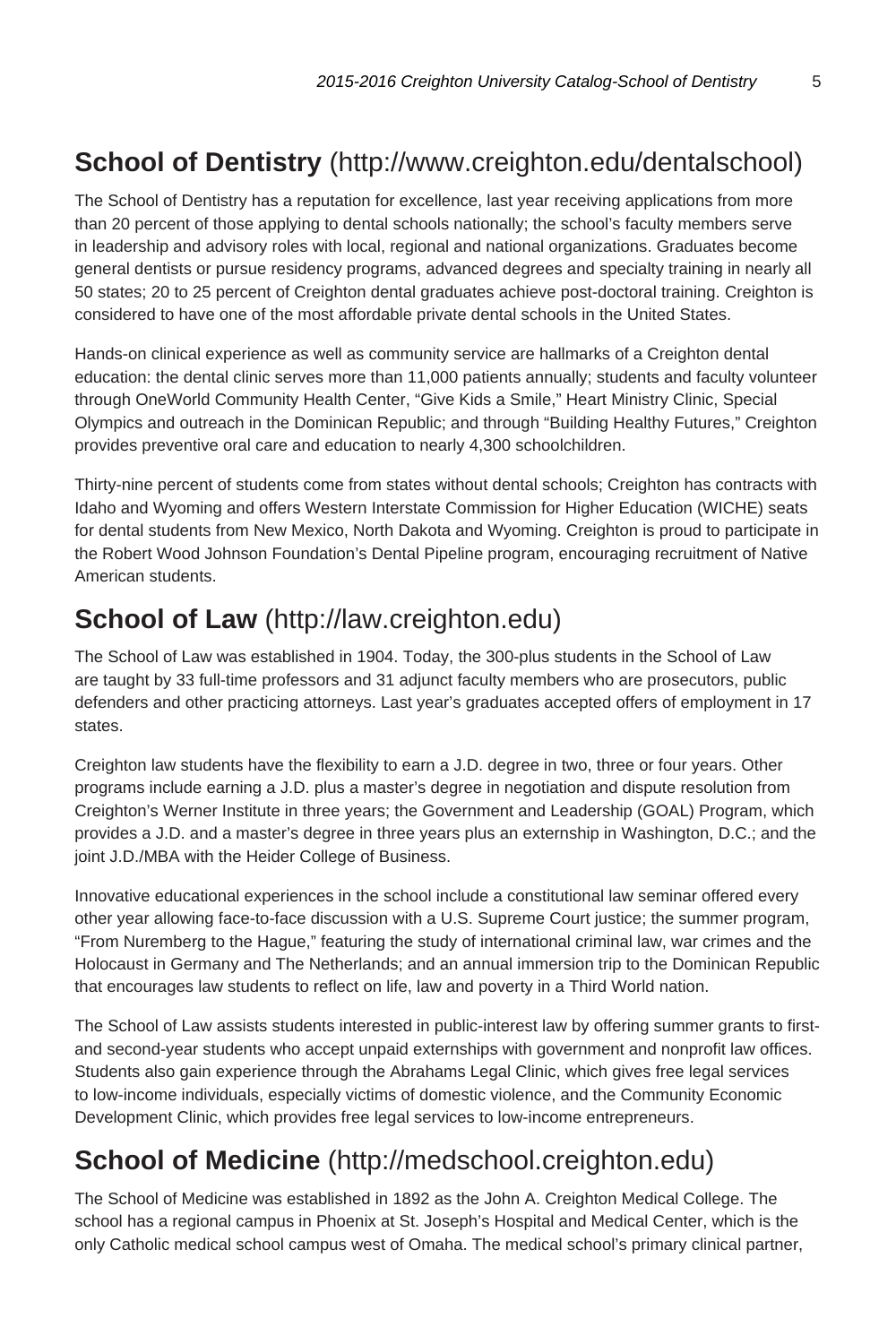CHI Health, is the largest health care network in the region and one of the top 15 health care systems in the U.S. CHI Health is affiliated with Colorado-based Catholic Health Initiatives, one of the nation's largest faith-based nonprofit health systems.

Creighton graduates' medical licensing scores and pass rates consistently exceed the national average and 100 percent of Creighton medical students perform community service while in medical school. Creighton was the first Catholic university to receive the prestigious Community Service Award from the Association of American Medical Colleges (AAMC); the award recognized the student-founded and run Magis Medical Clinic, which provides free health care for uninsured and underinsured people in Omaha.

Faculty members and their research are world-renowned. The medical school is an international leader in hereditary cancer and osteoporosis, with other outstanding programs including infectious disease, cardiovascular disease, nutrition/metabolism and neuroscience. A landmark study conducted at Creighton suggested that boosting vitamin D3 intake can significantly reduce the risk of breast and other cancers. Researchers in biomedical sciences, medical microbiology/immunology and pharmacology are making discoveries in atherosclerosis, bacterial resistance, cancer, hearing restoration, brain injury, bone growth/bone loss and more.

### **School of Pharmacy and Health Professions** (http:// spahp.creighton.edu)

Established in 1905 as the Creighton College of Pharmacy, the School of Pharmacy and Health Professions (SPAHP) expanded over the years to include other health professions. The school is an academic pioneer, offering: the first clinical doctorates in occupational therapy (OTD) and physical therapy (DPT) in the nation; the first — and only — Web-based distance education pharmacy program; the first distance education program in occupational therapy leading to the clinical doctorate in occupational therapy; and 40 years of emergency medical services (EMS) education. SPAHP also has innovative partnerships with the University of Alaska Anchorage (OTD and Pharm.D.) and Regis University in Denver (OTD).

SPAHP faculty are renowned: the school has one of the largest OT faculties in the nation, with 18 faculty members holding terminal degrees; for more than 25 years, faculty members in the Center for Drug Information and Evidence-Based Practice have provided evidence-based, timely and unbiased information to health care professionals (fewer than 15 percent of pharmacy schools in the U.S. offer as much drug information expertise to the professional community); and the Health Services Research Program is recognized nationally for its work in patient safety.

First-time national licensure pass rates in pharmacy, OT and PT have been nearly 100 percent the past several years and more than 75 percent of the school's students receive one to three job offers before they graduate. They have access to an expanse of clinical training sites, with a faculty-student clinical ratio of 1:3, in every health care discipline, including pediatrics, geriatrics, mental health, acute and long-term care and more. Service to others is a hallmark of the school, with students giving nearly 10,000 hours of service per semester.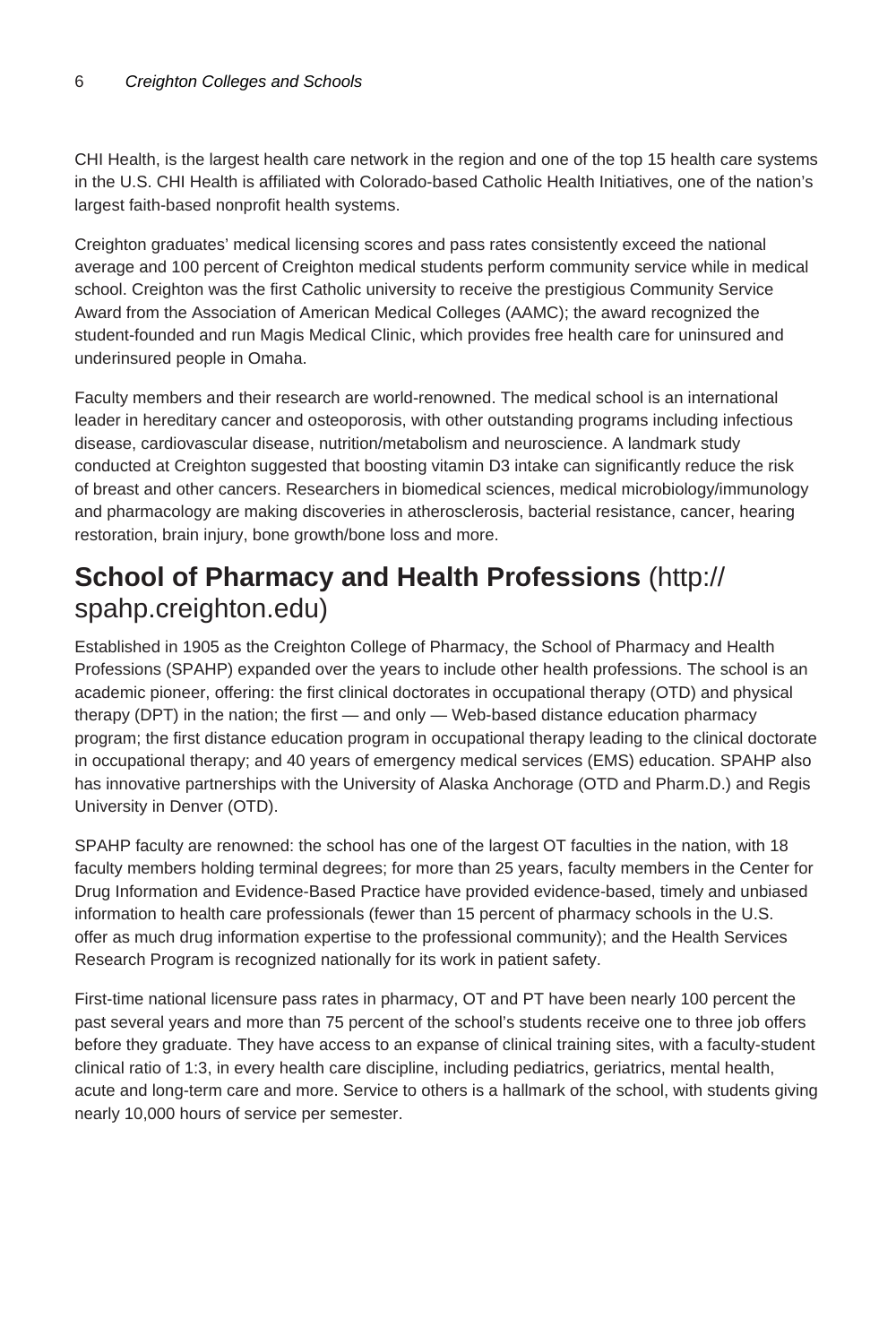# **Mission, Learning Outcomes, and Goals and Objectives**

### **Mission Statement**

Creighton is a Catholic and Jesuit comprehensive university committed to excellence in its undergraduate, graduate and professional programs.

As **Catholic**, Creighton is dedicated to the pursuit of truth in all its forms and is guided by the living tradition of the Catholic Church.

As **Jesuit**, Creighton participates in the tradition of the Society of Jesus which provides an integrating vision of the world that arises out of a knowledge and love of Jesus Christ.

As **comprehensive**, Creighton's education embraces several colleges and professional schools and is directed to the intellectual, social, spiritual, physical and recreational aspects of students' lives and to the promotion of justice.

Creighton exists for students and learning. Members of the Creighton community are challenged to reflect on transcendent values, including their relationship with God, in an atmosphere of freedom of inquiry, belief and religious worship. Service to others, the importance of family life, the inalienable worth of each individual and appreciation of ethnic and cultural diversity are core values of Creighton.

Creighton faculty members conduct research to enhance teaching, to contribute to the betterment of society, and to discover knowledge. Faculty and staff stimulate critical and creative thinking and provide ethical perspectives for dealing with an increasingly complex world.

### **University Assessment of Learning Outcomes**

The University Assessment Committee has articulated six university-level outcomes that are common to all undergraduate, graduate, and professional student experience.

All Creighton graduates will demonstrate:

- 1. disciplinary competence and/or professional proficiency,
- 2. critical thinking skills,
- 3. Ignatian values, to include but not limited to a commitment to an exploration of faith and the promotion of justice,
- 4. the ability to communicate clearly and effectively,
- 5. deliberative reflection for personal and professional formation,
- 6. the ability to work effectively across race, ethnicity, culture, gender, religion and sexual orientation.

Each program defines its learning goals/graduate outcomes, and these outcomes should be in alignment with each College/School's goals as well as the broader university-wide goals. A variety of outcome measures are used within each of the programs to provide evidence of student learning, and to assess how well the learning goals/graduate outcomes are being met.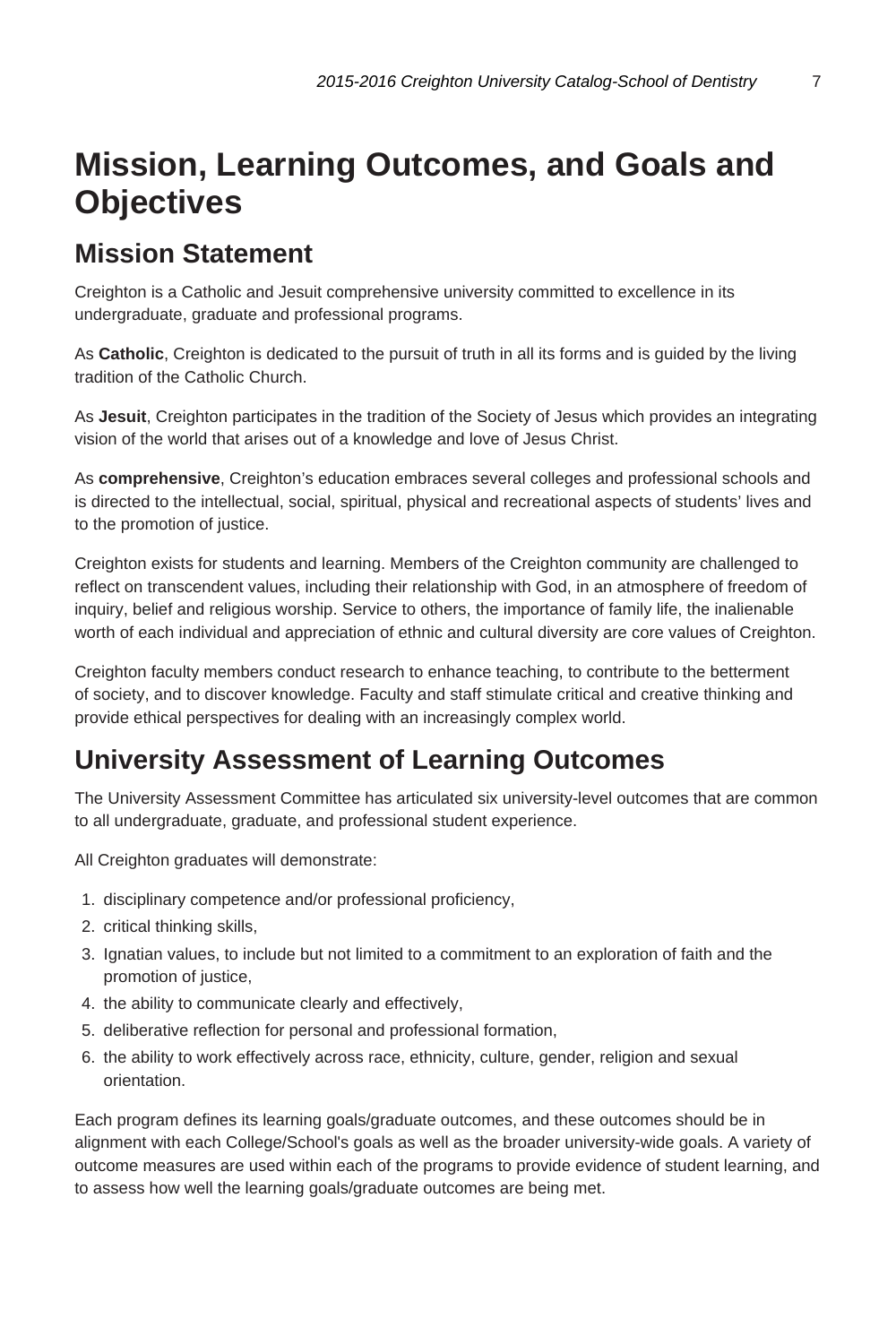## **Goals and Objectives**

Creighton University exists to educate her students with a view to their intellectual expansion, social adequacy, physical development, aesthetic appreciation, and spiritual enrichment. Creighton serves her publics primarily through teaching and research. Employing the techniques of teaching and research offers numerous other opportunities to provide community services and leadership.

Creighton has behind it a pattern of more than four centuries of Jesuit teaching. The Order's focus has always been on the total person, an approach that includes development of each student's talents to assure that he or she can meet both material and spiritual needs.

Members of every denomination are enrolled in and welcome to all courses in the University. While Creighton fosters learning in a Christian-oriented setting and challenges students to reflect on transcendental truths, students are not required to participate in religious services or activities.

All educational programs of Creighton University are open to both men and women.

The University Assessment Plan has been established to help measure the success of Creighton's academic programs. Each college and school has in place its own appropriate plan to determine student achievement in its programs and to implement changes for continuous improvement in Creighton's assessment plans, and students participate with faculty and administration in striving for improvements in the teaching-learning process. In addition, the University Plan embraces Student Life, and the special areas of cultural diversity and service to others, values which are emphasized in Creighton's Mission Statement.

## **Accreditations and Approvals**

Creighton University is fully accredited by The Higher Learning Commission of the North Central Association of Colleges and Schools, the accrediting agency for the region in which the University is situated.

Higher Learning Commission 230 South LaSalle Street, Suite 7-500, Chicago, Illinois 60604-1411 Phone: 800.621.7440 / 312.263.0456 | Fax: 312.263.7462 | info@hlcommission.org

The Heider College of Business is an accredited member of the Association to Advance Collegiate Schools of Business-AACSB (http://www.aacsb.edu/accreditation) International (graduate and undergraduate programs). The accounting program has been accredited (Type A - baccalaureate) by the Accounting Accreditation Committee of the Association.

The Creighton University EMS Education Program is accredited by the Commission on Accreditation of Allied Health Education Programs (CAAHEP (http://www.caahep.org)) upon the recommendation of the Committee on Accreditation of Education Programs for the Emergency Medical Services Professions. The program also is approved by the State of Nebraska.

The College of Nursing baccalaureate, master's and doctoral programs are accredited by the Commission on Collegiate Nursing Education (CCNE (http://www.aacn.nche.edu/ccne-accreditation)). The baccalaureate program is approved by the State of Nebraska.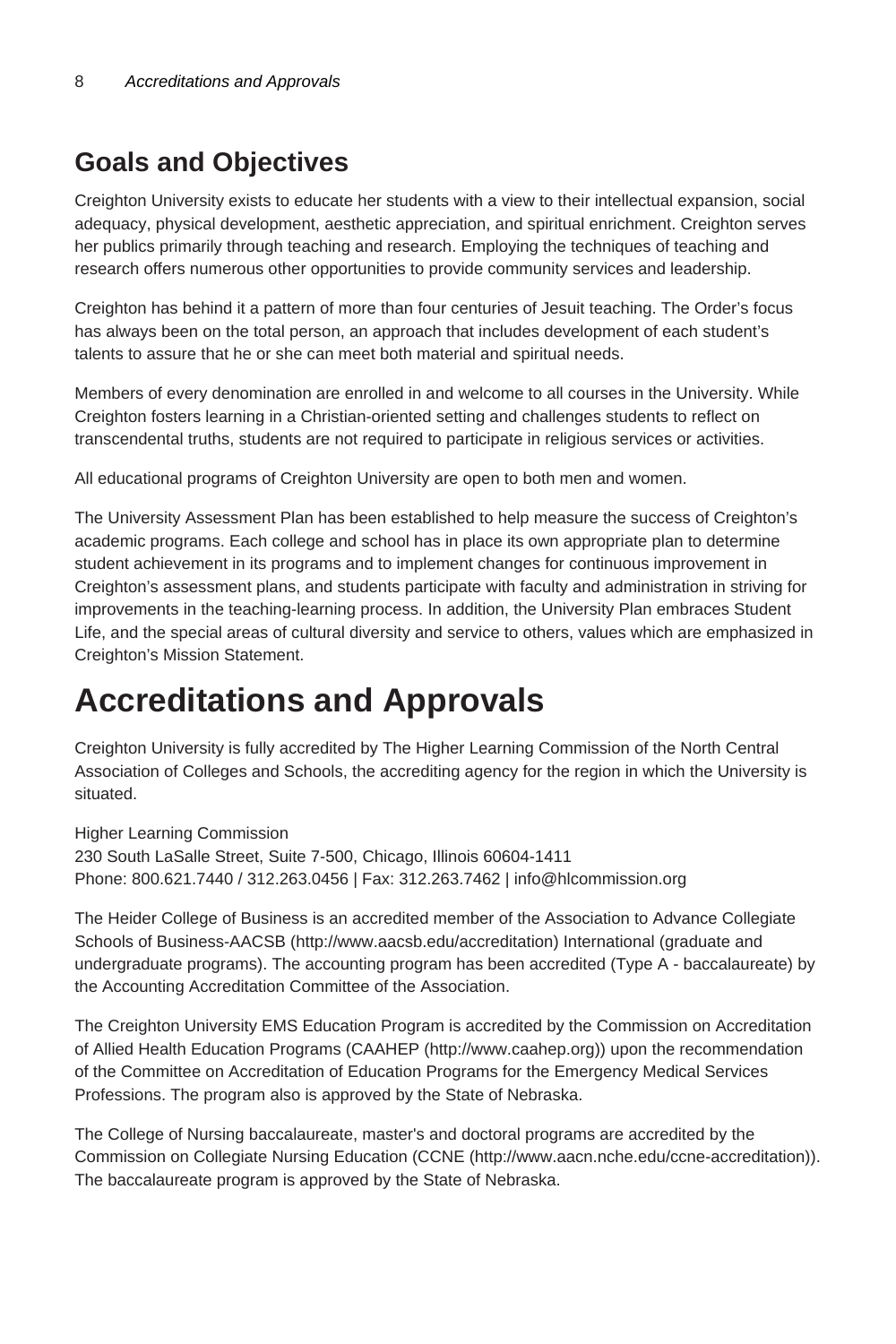The Department of Social Work is an accredited Council on Social Work Education (CSWE (http:// www.cswe.org/Accreditation.aspx)) program preparing professional undergraduate social workers.

The teacher education programs of Creighton University are fully accredited by the National Council for Accreditation of Teacher Education (NCATE (http://www.ncate.org/Accreditation/tabid/100/ Default.aspx)) for the preparation of elementary, secondary, and special education teachers at the undergraduate level, and for the graduate-level preparation of teachers, school principals and school counselors.

The dental education program of the School of Dentistry is accredited by the Commission on Dental Accreditation (CODA (http://www.ada.org/117.aspx)). The Commission is a specialized accrediting body recognized by the U.S. Department of Education.

The Creighton University School of Law is fully accredited by the American Bar Association Section (ABA (http://www.americanbar.org/groups/legal\_education/resources/accreditation.html)) of Legal Education and Admissions to the Bar. The School of Law is also a member of the Association of American Law Schools.

The School of Medicine is fully accredited by the Liaison Committee on Medical Education (LCME (http://www.lcme.org)), representing the Association of American Medical Colleges and the Council on Medical Education of the American Medical Association. The Department of Education recognizes the LCME for the accreditation of programs of medical education leading to the M.D. degree in institutions that are themselves accredited by regional accrediting associations. Institutional accreditation assures that medical education takes place in a sufficiently rich environment to foster broad academic purposes. The School of Medicine is also an institutional member of the Association of American Medical Colleges.

The School of Pharmacy and Health Professions programs are accredited as follows:

The Pharmacy program, accredited by the Accreditation Council for Pharmacy Education (ACPE (https://www.acpe-accredit.org)), is a member of the American Association of Colleges of Pharmacy.

The program in Occupational Therapy is accredited by the Accreditation Council for Occupational Therapy Education (ACOTE (http://www.aota.org/en/Education-Careers/ Accreditation.aspx)) of the American Occupational Therapy Association Inc.

The program in Physical Therapy is accredited by the Commission on Accreditation in Physical Therapy Education (CAPTE (http://www.capteonline.org/home.aspx)).

The University is also approved by and/or a member of the following: American Council on Education, Association of American Colleges and Universities, Association of Catholic Colleges and Universities, Association of Independent Colleges and Universities of Nebraska, Association of Jesuit Colleges and Universities, Council for the Advancement and Support of Education, Council for Higher Education Accreditation, National Association of Independent Colleges and Universities, Commission on Accreditation of Allied Health Education Programs, Council for Opportunity in Education, American Association of Colleges for Teacher Education, American Association of University Professors, American Association of University Women, Association of Schools of Journalism and Mass Communication, Association of Independent Liberal Arts Colleges for Teacher Education, Council of Graduate Schools in the United States, Council on Social Work Education, International Association of Catholic Universities, Midwest Association of Graduate Schools, National Association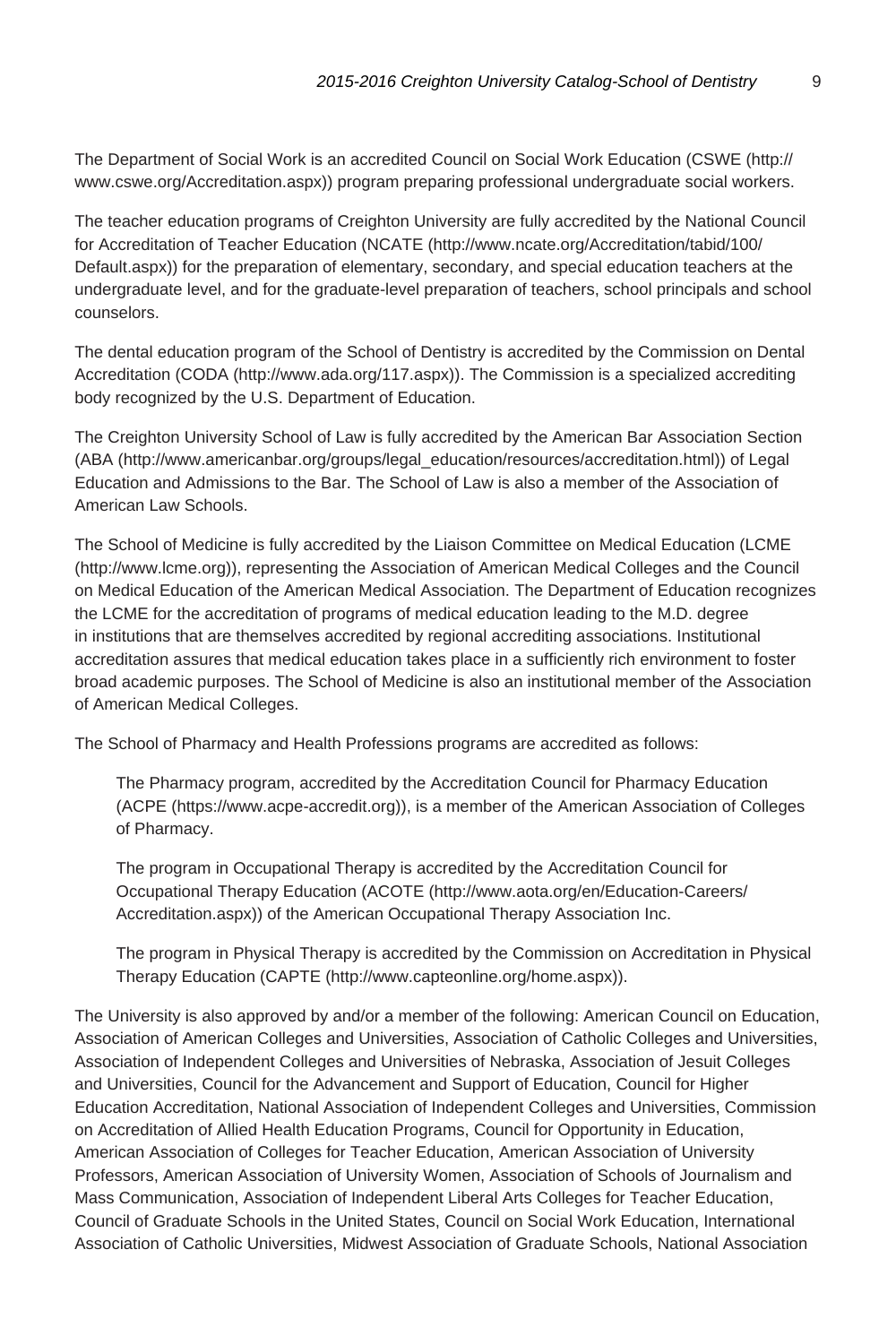of Educational Broadcasters, National Association for Foreign Student Affairs, National Council for Accreditation of Teacher Education, Nebraska Council on Teacher Education, and Nebraska State Board of Educational Examiners.

Creighton University is authorized to provide online education (http://www.creighton.edu/center-foracademic-innovation) in the following states: Alaska, Arizona, District of Columbia, Georgia, Illinois, Iowa, Maryland, Minnesota, Mississippi, Montana, Nevada, North Dakota, Oregon, Pennsylvania, South Dakota, Utah, Washington, Wisconsin and Wyoming.

# **University Libraries**

The Creighton University Libraries, (Health Sciences, Law, and Reinert-Alumni) share a commitment to providing outstanding resources, expertise, and facilities to all our undergraduate, graduate and professional programs whether online or on campus. All three libraries have developed unique collections, services, and resources that are designed to maximize students' personal and educational experiences while at Creighton and beyond. Each Library has an array of expert information professionals that provide research, database, and library related technology support to students at both on and off campus locations. Learning spaces in the University Libraries offer a variety of furnishings and technology for individual and collaborative study. Go to www.creighton.edu/ libraries to explore any of the Creighton Libraries.

# **Campus Facilities**

Creighton's 139-acre urban campus encompasses more than 50 buildings, providing excellent facilities for the University's academic, residential, spiritual, athletic and recreational activities. The beautifully landscaped, pedestrian-friendly campus has been recognized by the Arbor Lodge Foundation as a Tree Campus USA University, and is listed in the 2015 Princeton Review Guide to 353 Green Colleges for its strong commitment to the environment and sustainability.

The University recently made extensive campus improvements, including renovation of buildings affecting more than 100,000 square feet of academic space and completion of the east campus athletic/fitness/recreation corridor.

# **Recognition of Scholarship and Leadership**

Creighton University applauds the scholastic effort and achievement of its students. In addition to the numerous scholarships, awards, and honor societies from each School and College that recognize student accomplishments, Creighton is proud to honor students with the following:

**Alpha Sigma Nu** is a national Jesuit honor society for men and women, awarded on the basis of scholarship, loyalty and service.

**Phi Beta Kappa**, Beta of Nebraska (Creighton Chapter). Founded in 1776, Phi Beta Kappa is the nation's oldest honor society. It celebrates and advocates excellence in the liberal arts and sciences, and only 10 percent of American colleges and universities have earned the privilege of hosting a chapter. Once a year, the chapter invites select juniors and seniors with an outstanding academic record in the liberal arts and sciences to become members.

The **Spirit of Creighton Award** is a citation conferred on a male and a female student by the President of the University annually at Commencement for demonstrating remarkable initiative and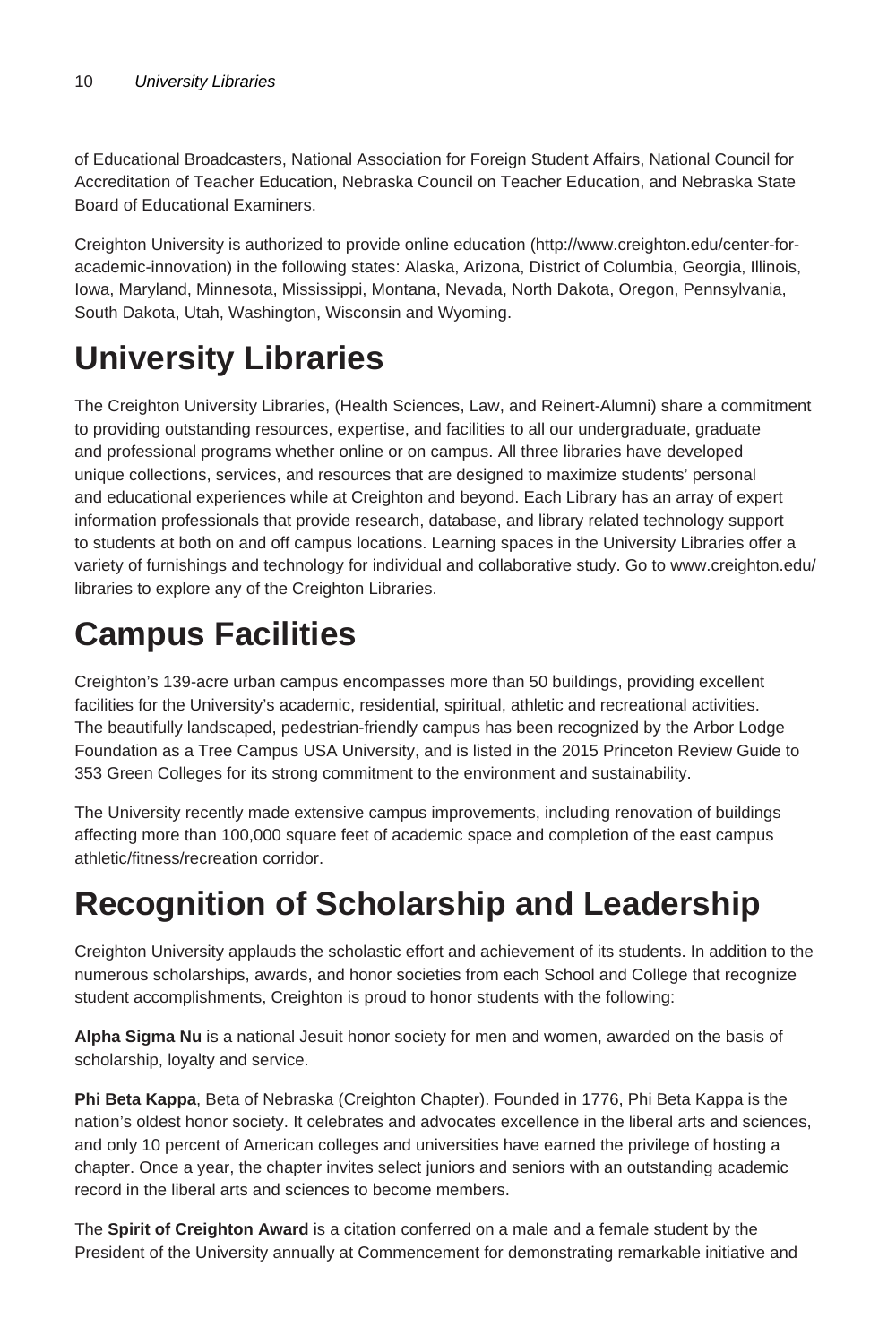able enterprise, wisdom in action, modesty in achievement, and great personal sacrifice for the good of others.

# **The Alumni Association**

Creighton University seeks to maintain lifelong relationships with former students of the University. The Creighton University Alumni Association, formed in 1892, assists the University in keeping alumni engaged with the institution. Its mission is to "advance the interests of the Creighton family through a commitment to academic excellence, Judeo/Christian ethics and a lifelong relationship between Creighton alumni and their University that enriches both."

The Alumni Association is governed by the National Alumni Board. This board represents the alumni community in matters affecting the University; supports and assists the University in fulfilling its strategic goals; and provides services, programs and support consistent with the Alumni Association's mission.

Alumni programs vary widely and include all-University events, Homecoming, class reunion activities, community service projects, college/school specific activities, young alumni activities, regional events, career networking and social networking. Information on the Alumni Association can be found on the web at www.alumni.creighton.edu.

## **Nondiscrimination Statement**

Creighton University is committed to providing a safe and nondiscriminatory educational and employment environment. The University admits qualified students and hires qualified employees without regard to race, color, religion, sex, marital status, national origin, age, disability, citizenship, sexual orientation, veteran status, or other status protected by law. Its educational and employment policies, scholarship and loan programs, and other programs and activities, are administered without unlawful discrimination.

Sexual harassment, including sexual violence, is a form of sex discrimination prohibited by Title IX of the Education Amendments of 1972. The University does not discriminate on the basis of sex in its educational, extracurricular, athletic, or other programs or in the context of employment.

It is the policy of the University to make all programs and services available to individuals with disabilities. Inquiries concerning rights and responsibilities under Section 504 of the Rehabilitation Act of 1973, as amended, and the Americans with Disabilities Act of 1990 should be directed to the Section 504 Coordinator. To obtain information on accessibility of buildings and programs or to report problems of accessibility, please contact Human Resources (for employees), Schneider Hall or by telephone 402.280.2709, or the Office of Disability Accommodations (for students), Old Gym 437 or by telephone 402.280.2166.

The following person has been designated to monitor compliance and to answer any questions regarding the University's non-discrimination policies:

Ms. Allison Taylor Executive Director Title IX Coordinator/Section 504 Coordinator Creighton University Office of Equity and Inclusion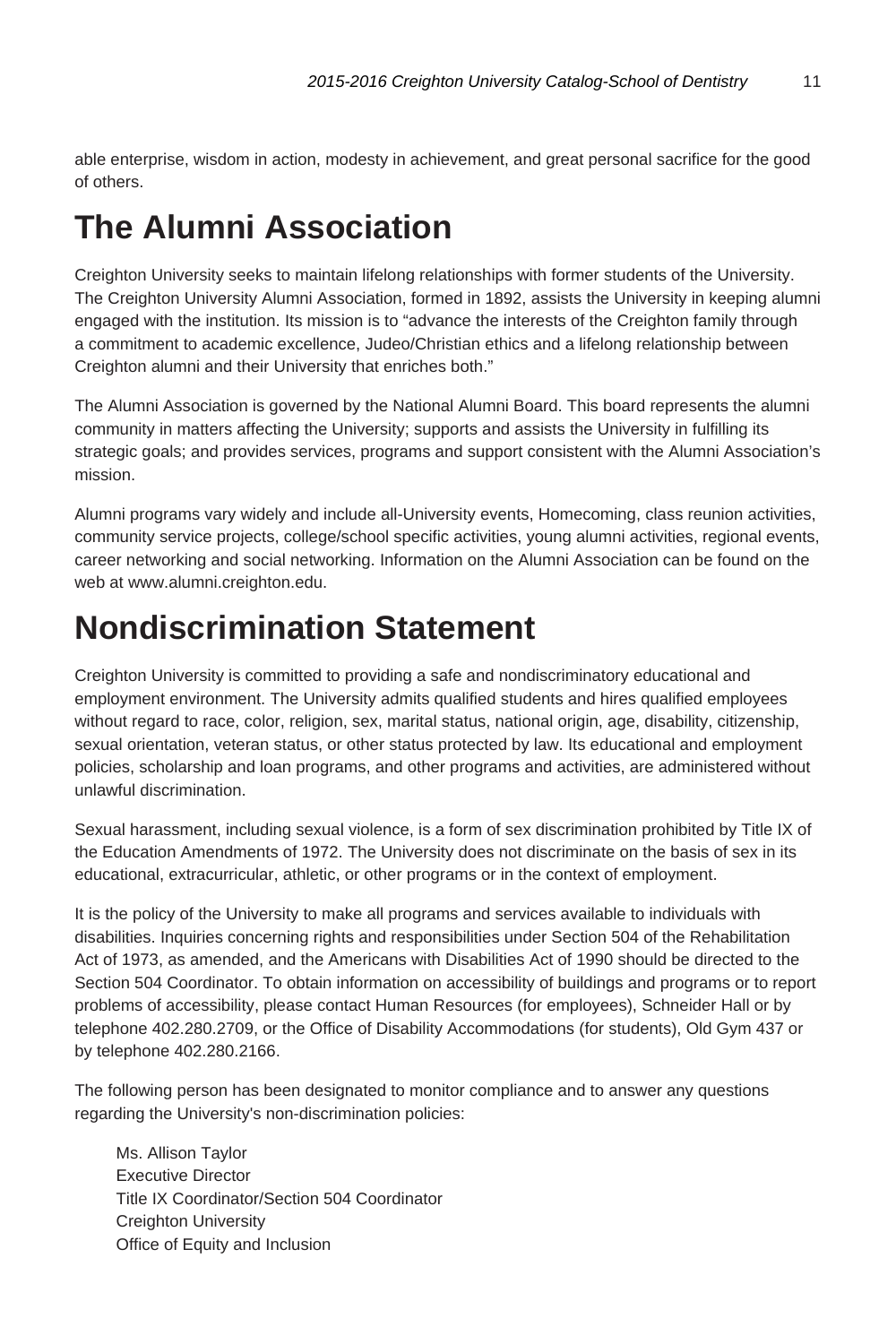Creighton Hall Suite 340 Omaha, NE 68178 Phone: 402.280.3189 Email: allisontaylor@creighton.edu Web: www.creighton.edu/oei

The United States Department of Education's Office for Civil Rights (OCR) enforces Title IX. Information regarding OCR may be found at www.ed.gov/about/office/list/ocr/index.html (http:// catalog.creighton.edu/general-information-about-creighton/nondiscrimination-policy/www.ed.gov/ about/office/list/ocr).

# **Services for Students with Disabilities**

Services for students with disabilities are provided to qualified students to ensure equal access to educational opportunities, programs, and activities in the most integrated setting possible. Students must make timely and appropriate disclosures and requests at least five weeks in advance of a course, workshop, program, or activity for which accommodation is requested or such other reasonable time as the particular circumstance of a request for accommodation warrants. Students are encouraged to make requests for reasonable accommodations as soon as possible after acceptance. Each student may be required to submit medical or other diagnostic documentation of disability and limitations and may be required to participate in additional evaluation of limitations as appropriate and required by Creighton University or other agencies prior to receiving requested accommodations. The University reserves the right to provide services only to students who complete and provide written results of evaluations and service recommendations to appropriate University personnel. For more information, contact the Dean's Office or the Office of Disability Accommodations (http://www.creighton.edu/disabilitysupportservices) at 402.280.2166.

# **Military Leave Policy**

Creighton University supports a student who is a member, or who parents a dependent child with a spouse who is a member, of a military reserve unit or the National Guard and is called into active military service by the United States. To assist him/her to maintain his/her status as Creighton student, the University has adopted the following guidelines:

Withdrawal from the University:

- 1. A student in good standing should immediately file a request for a leave of absence/withdrawal with the dean of the appropriate school or college in which the student is enrolled, along with a copy of the military orders.
- 2. The leave of absence generally will be granted for one year. However, the deans of the appropriate college are encouraged to grant any request to extend the leave of absence should military service require more than one year.
- 3. The student will receive a full refund of tuition and fees paid to Creighton University if the request for a leave of absence/withdrawal for military service is filed prior to the last day to drop classes.
- 4. The student will have a choice of three options if the request for a leave of absence/withdrawal is received after the last day to drop classes:
	- a. A full refund of tuition and fees with no credit awarded for work completed during the semester.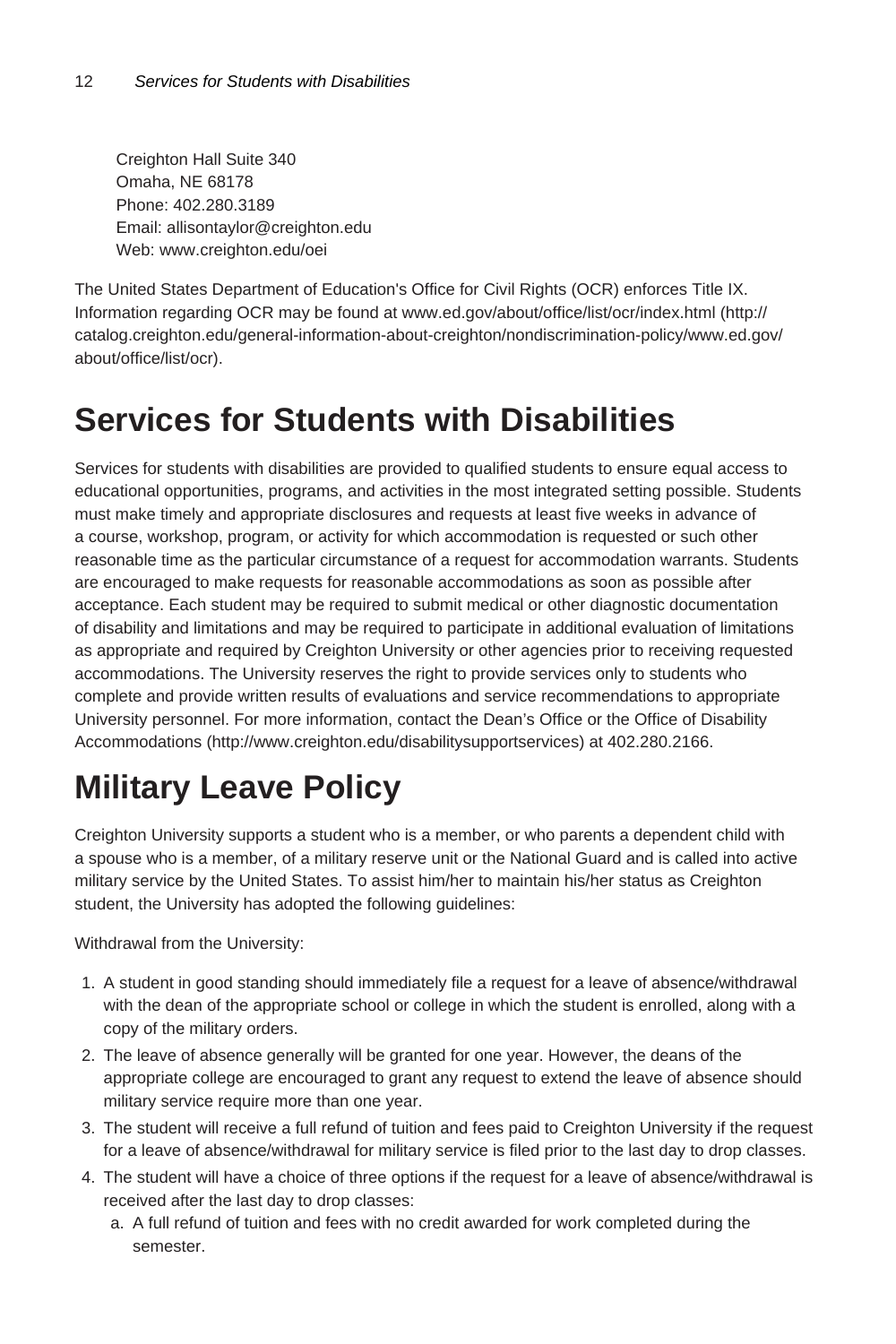- b. An Incomplete grade in all courses, upon approval of all instructors, with the right to complete all coursework within one year without further payment of tuition or fees.
- c. A grade in all courses, upon approval of all instructors, based on work completed to the date of the leave of absence request.
- d. Options b) & c) may be combined should circumstances warrant.
- 5. The student will receive prorated refunds for his/her housing and meal-plan, if applicable, based on taking the percentage of days registered at the University over the total number of days in the semester (i.e., beginning with the first day of class and ending on the last day of finals).
- 6. All applicable financial aid awards will be refunded to the appropriate agencies, and repayments of federal student loans will be calculated in accordance with federal guidelines.
- 7. While the University will make every effort to accommodate a student returning from active duty, placement in certain honors programs at the University cannot be guaranteed.
- 8. The student will be required to return university property, such as keys to residence halls, university computer equipment, library books, etc. in order to receive a refund or re enroll.

# **Email as Official Means of Communication**

The Creighton University assigned e-mail account shall be the official means of communication with all students, faculty and staff. All community members are responsible for all information sent to them via their University assigned e-mail account. Members who choose to manually forward mail from their University e-mail accounts are responsible for ensuring that all information, including attachments, is transmitted in its entirety to the preferred account.

All faculty, staff and students are required to maintain an @creighton.edu computer account. This account provides both an online identification key and a University Official E-mail address. The University sends much of its correspondence solely through e-mail. This includes, but is not limited to, policy announcements, emergency notices, meeting and event notifications, course syllabi and requirements, and correspondence between faculty, staff and students. Such correspondence is mailed only to the University Official E-mail address.

Faculty, staff and students are expected to check their e-mail on a frequent and consistent basis in order to stay current with University-related communications. Faculty, staff and students have the responsibility to recognize that certain communications may be time-critical.

# **Graduation Rates**

Creighton University is pleased to provide information regarding our institution's graduation/ completion rates, in compliance with the Higher Education Act of 1965, as amended. To request graduation rate information, please contact the University Registrar at 402.280.2702 or registrar@creighton.edu.

# **The Jesuit Order**

The Jesuits are men who belong to a Catholic religious order called the Society of Jesus. This group was founded by St. Ignatius of Loyola over 460 years ago.

There are about 19,000 Jesuits serving around the world and about 2,800 of them are in the United States within 10 area provinces. The Jesuit Community at Creighton University is the largest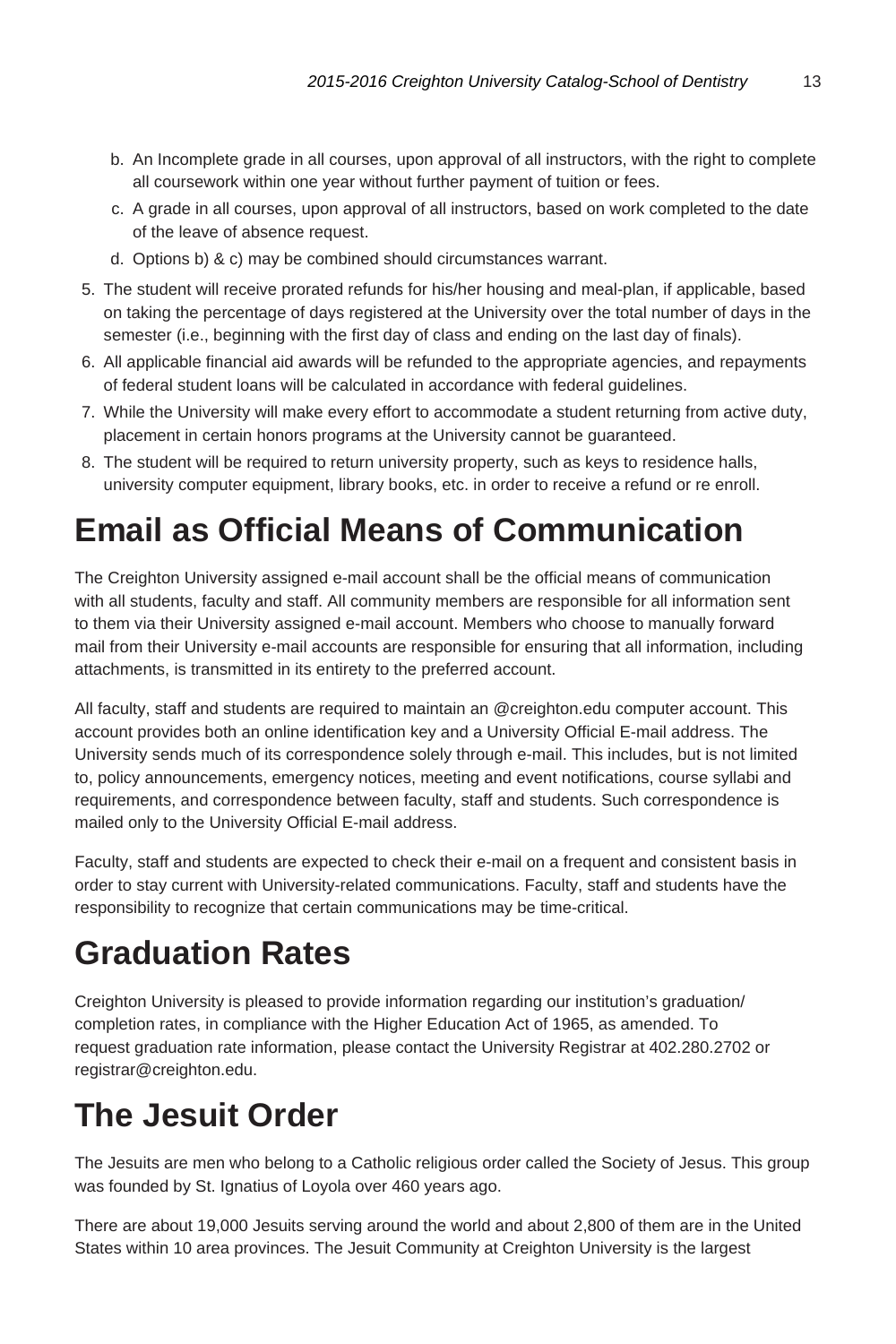community of Jesuits within the Wisconsin Province. While the main focus of the Jesuits is on education, they are also involved in parish work, spiritual direction, retreat centers and social justice work. There are presently 48 Jesuits at Creighton, many of whom are faculty, staff, administrators, chaplains or students.

The Jesuit, Catholic tradition is excellence in higher education that forms women and men to be of service for and with others, and to be empowered to examine, engage and change the world.

# **American Jesuit Colleges and Universities**

| Alabama              | Spring Hill College, Mobile                |
|----------------------|--------------------------------------------|
| California           | Loyola Marymount University, Los Angeles   |
|                      | University of San Francisco, San Francisco |
|                      | University of Santa Clara, Santa Clara     |
| Colorado             | Regis College, Denver                      |
| Connecticut          | Fairfield University, Fairfield            |
| District of Columbia | Georgetown University, Washington          |
| <b>Illinois</b>      | Loyola University of Chicago               |
| Louisiana            | Loyola University, New Orleans             |
| Maryland             | Loyola College, Baltimore                  |
| <b>Massachusetts</b> | Boston College, Chestnut Hill              |
|                      | College of the Holy Cross, Worcester       |
| Michigan             | University of Detroit Mercy, Detroit       |
| <b>Missouri</b>      | Rockhurst College, Kansas City             |
|                      | Saint Louis University, Saint Louis        |
| Nebraska             | Creighton University, Omaha                |
| New Jersey           | Saint Peter's College, Jersey City         |
| New York             | Canisius College, Buffalo                  |
|                      | Fordham University, New York               |
|                      | Le Moyne College, Syracuse                 |
| Ohio                 | John Carroll University, Cleveland         |
|                      | The Xavier University, Cincinnati          |
| Pennsylvania         | Saint Joseph's University, Philadelphia    |
|                      | University of Scranton, Scranton           |
| Washington           | Gonzaga University, Spokane                |
|                      | Seattle University, Seattle                |
| West Virginia        | Wheeling College, Wheeling                 |
| Wisconsin            | Marquette University, Milwaukee            |

(Seminaries and high schools are not included in this list.)

ASSOCIATION OF JESUIT COLLEGES AND UNIVERSITIES One Dupont Circle, Suite 405 Washington, D.C. 20036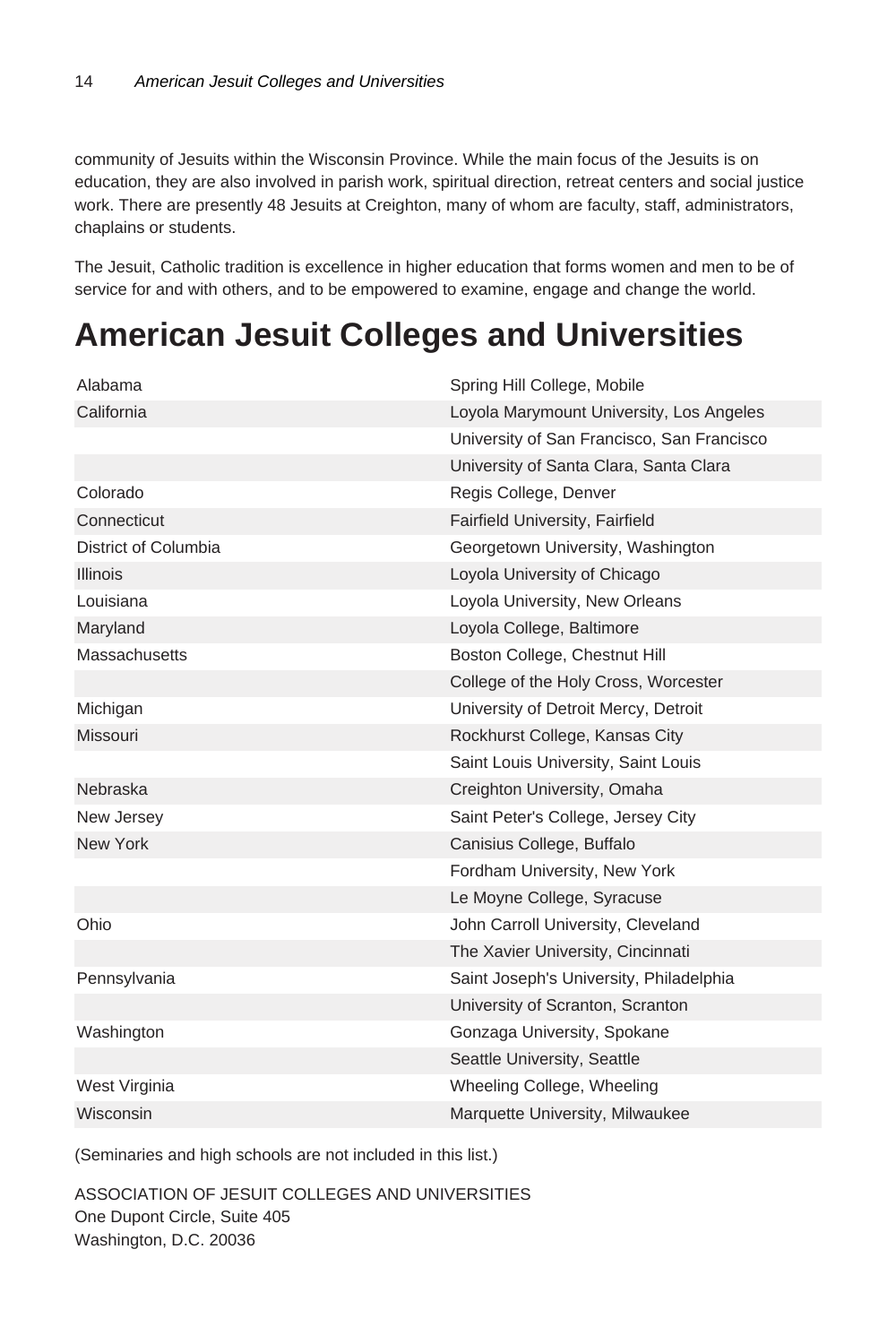phone: 202.862.9893 fax: 202.862.8523 www.ajcunet.edu (http://www.ajcunet.edu)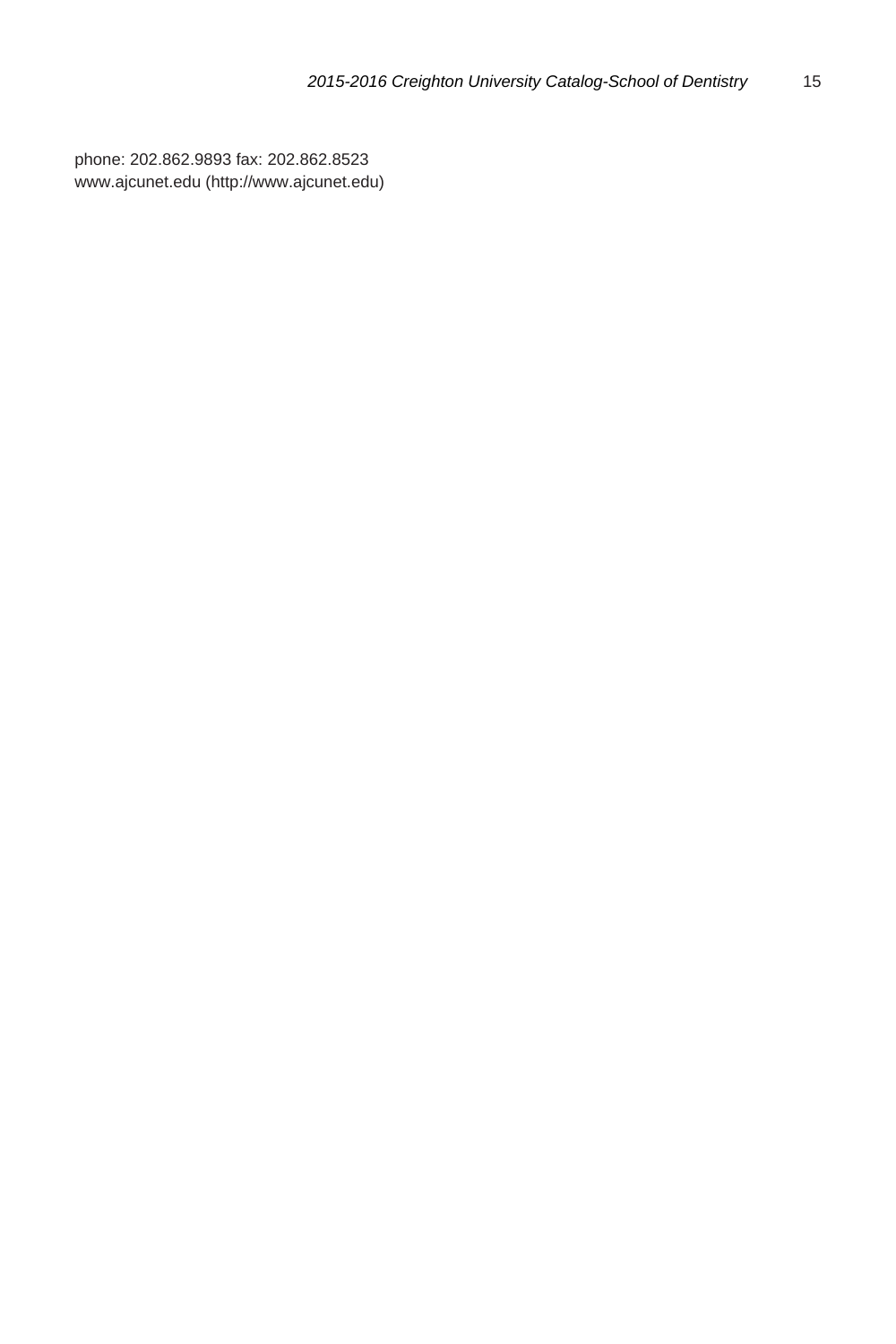# **Creighton University Administration**

### **University Board of Trustees**

as of July 1, 2015

| Mr. Michael R. McCarthy          | Chairman, Creighton University Board of Trustees<br>and Chairman, McCarthy Group, Inc.                                       |
|----------------------------------|------------------------------------------------------------------------------------------------------------------------------|
| Mr. Bruce E. Grewcock            | Vice Chairman, Creighton University Board of<br>Trustees and President, Chief Executive Officer,<br>Peter Kiewit Sons', Inc. |
| Mary E. Walton Conti, M.D.       | President, XRT Management Services                                                                                           |
| Ms. Mimi A. Feller               | Senior Vice President, Public Affairs and<br>Government Relations, Gannett Co., Inc. (Retired)                               |
| Mr. Ronald B. Gartlan            | President and Chief Executive Officer.<br>Godfather's Pizza, Inc.                                                            |
| Mr. W. Gary Gates                | President and Chief Executive Officer, OPPD                                                                                  |
| George F. Haddix, Ph.D.          | Riverton Management Resources, LLC                                                                                           |
| Mr. Frank L. Hayes               | President, Hayes and Associates, LLC                                                                                         |
| Ms. Julie Hefflinger             | Retired Executive Director, Partnership for Kids                                                                             |
| Mr. Scott C. Heider              | Managing Principal, Chartwell Capital, LLC                                                                                   |
| Rev. Daniel S. Hendrickson, S.J. | President, Creighton University                                                                                              |
| Mr. Mark Denniston Huber         | CEO, Corporate Ventures                                                                                                      |
| Mr. Richard T. Kizer             | Chairman, Central States Health and Life<br>Company of Omaha                                                                 |
| Mr. Terry J. Kroeger             | Publisher and Chief Executive Officer, Omaha<br><b>World-Herald Company</b>                                                  |
| Mr. Bruce R. Lauritzen           | Chairman, First National Bank of Omaha                                                                                       |
| Rev. William P. Leahy, S.J.      | President, Boston College                                                                                                    |
| Ms. Deborah A. Macdonald         | President (Retired), Natural Gas Pipeline Co.                                                                                |
| Floyd J. Malveaux, M.D.          | Executive Director, Merck Childhood Asthma<br><b>Network</b>                                                                 |
| Ms. Jane Miller                  | Chief Operating Officer, Gallup Riverfront<br>Campus                                                                         |
| Mr. Chris J. Murphy              | Chairman and Chief Executive Officer, First<br>Westroads Bank, Inc.                                                          |
| Mr. Daniel P. Neary              | Chairman and Chief Executive Officer, Mutual of<br>Omaha Insurance Company                                                   |
| Mr. James B. O'Brien             | President, O'Brien Management Company                                                                                        |
| Rev. Gregory O'Meara, S.J.       | Rector, Jesuit Community, Creighton University                                                                               |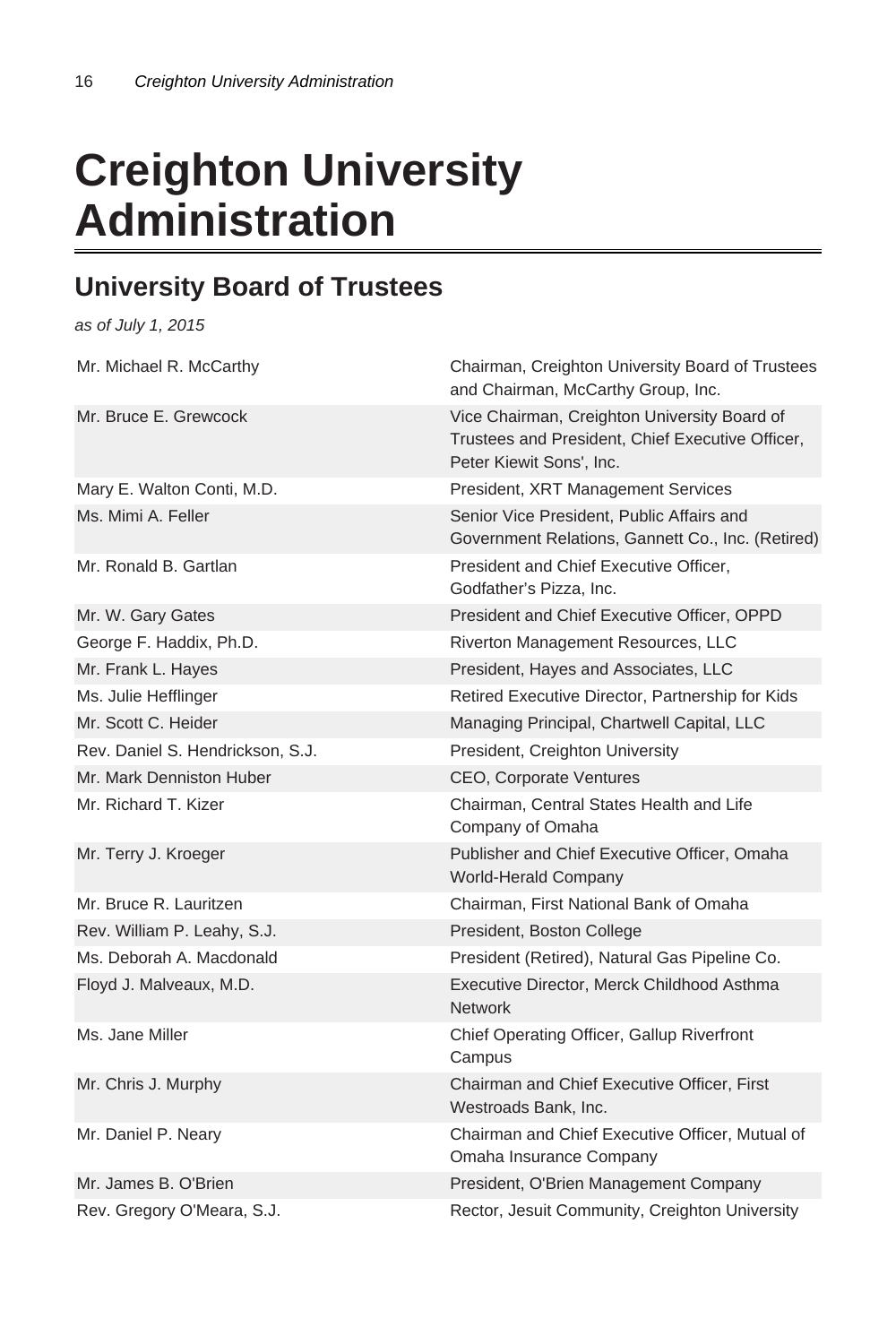| Mr. Mark H. Rauenhorst                  | President and Chief Executive Officer, Opus<br>Corporation                  |
|-----------------------------------------|-----------------------------------------------------------------------------|
| Mr. Bruce C. Rohde                      | Chairman and Chief Executive Officer Emeritus.<br>ConAgra Foods, Inc.       |
| Ms. Constance M. Ryan                   | President, Streck Laboratories, Inc.                                        |
| Rev. Nicholas J. C. Santos, S.J., Ph.D. | Assistant Professor of Marketing, Marquette<br>University                   |
| Rev. Gerard L. Stockhausen, S.J.        | Chief of Staff, Jesuit Conference                                           |
| Dr. Nick W. Turkal                      | Chief Executive Officer, Aurora Health Care                                 |
| Ms. Gail Werner-Robertson               | President and Founder, GWR Wealth<br>Management, LLC                        |
| Mr. Ryan M. Zabrowski                   | <b>Commercial Real Estate Broker</b>                                        |
| Mr. Patrick J. Zenner                   | President and Chief Executive Officer (Retired),<br>Hoffmann-La Roche, Inc. |
| Mr. Jack Koraleski                      | Honorary Trustee. Chairman, President, and<br>CEO, Union Pacific            |

## **Officers of Administration**

as of July 1, 2015

| Daniel S. Hendrickson, S.J.     | <b>President</b>                                                               |
|---------------------------------|--------------------------------------------------------------------------------|
| President's Office              |                                                                                |
| Richard J. Hauser, S.J.         | Assistant to the President for Mission                                         |
| Colette O'Meara-McKinney, M.Ed. | Associate Vice President, Office of the President                              |
| General Counsel                 |                                                                                |
| James S. Jansen, J.D.           | General Counsel and Corporate Secretary                                        |
| Andrea M. Jahn, J.D.            | University Privacy Officer and Associate General<br>Counsel to Health Sciences |
| Lauren Pilnick                  | Associate Director, Prevention, Education &<br>Inclusion                       |
| Allison Taylor, M.S.Ed.         | Executive Director for Equity and Inclusion                                    |
| <b>University Relations</b>     |                                                                                |
| Richard P. Virgin, M.A.         | Vice President for University Relations                                        |
| Jeremy L. Bouman                | Executive Director, Development                                                |
| Matthew C. Gerard, B.S.         | Assistant Vice President for Principal Gifts                                   |
| Anna S. Nubel, M.A.             | Assistant Vice President for Alumni Relations                                  |
| <b>Kelly Ptacek</b>             | Executive Director, Development Programs                                       |
| Steven A. Scholer, J.D.         | Senior Philanthropic Advisor                                                   |
| Amy S. Turbes                   | Director, Prospect Development & Campaign<br>Strategy                          |
| Edward R. O'Connor, Ph.D.       | <b>Provost</b>                                                                 |
| Academic Administration         |                                                                                |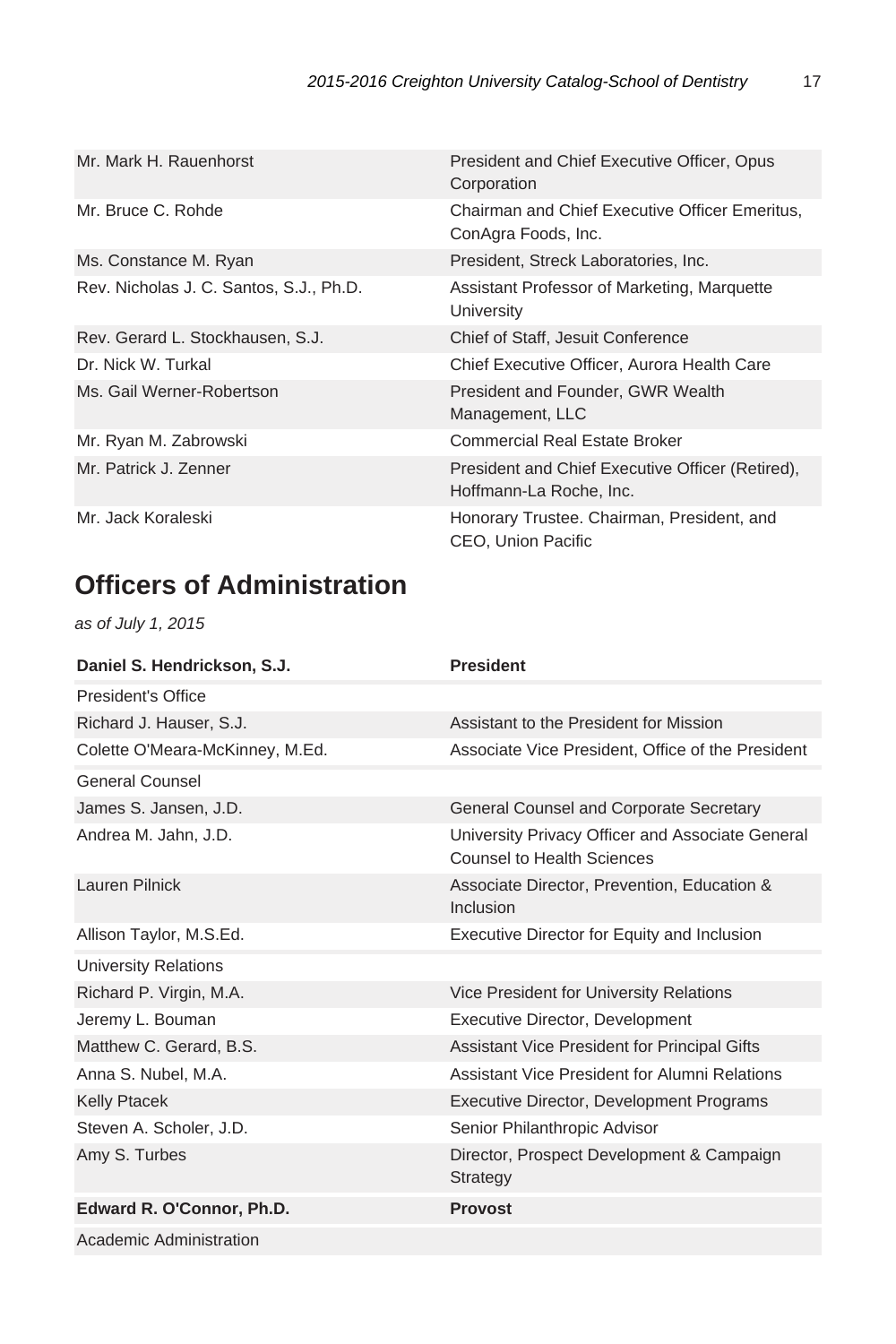| Tricia A. Brundo Sharrar, J.D.            | Associate Vice Provost for Academic<br>Administration                                                                 |
|-------------------------------------------|-----------------------------------------------------------------------------------------------------------------------|
| Charles Austerberry, Ph.D.                | Director, Pre-Health Advising                                                                                         |
| Jeremy Fisher, M.B.A.                     | Interim Director, Career Center                                                                                       |
| Sandra V. Ciriaco, M.S.                   | Director, Advising and Operations, Creighton<br>EDGE                                                                  |
| Joseph D. Ecklund, Ph.D.                  | Director of Academic Success and Educational<br>Opportunity Programs, Creighton EDGE                                  |
| <b>TBD</b>                                | <b>University Registrar</b>                                                                                           |
| Denise Y. LeClair, M.S.                   | Director, Office of Disability Accommodations                                                                         |
| Rene' Padilla, Ph.D.                      | Executive Director, Office of International<br>Programs                                                               |
| Mark P. Turner, M.S.ed                    | Director, Military and Veterans Affairs; Business<br>Office                                                           |
| <b>Clinical Affairs</b>                   |                                                                                                                       |
| Donald R. Frey, M.D.                      | Senior Vice Provost for Clinical Affairs                                                                              |
| Jim Clifton, S.J.                         | Associate Vice Provost Health Sciences Mission<br>and Identity                                                        |
| Amy M. Haddad, Ph.D.                      | Director of Center for Heatlh Policy and Ethics                                                                       |
| Sade Kosoko-Lasaki, M.D., M.S.P.H.        | Associate Vice President for Multicultural and<br><b>Community Affairs</b>                                            |
| Sally C. O'Neill, Ph.D.                   | Associate Vice Provost Continuing Education                                                                           |
| <b>Mission and Ministry</b>               |                                                                                                                       |
| Eileen Burke-Sullivan, S.T.D.             | Vice Provost for Mission and Ministry                                                                                 |
| Andrew F. Alexander, S.J.                 | Director of Collaborative Ministry                                                                                    |
| Lawrence D. Gillick, S.J.                 | Director of Deglman Center for Ignatian<br>Spirituality                                                               |
| Amy Hoover, M.A.                          | Director of Creighton University Retreat Center                                                                       |
| Kyle Lierk, M.Div.                        | Director of Campus Ministry                                                                                           |
| Andrea Montoya, J.D.                      | Director of Institute for Latin American Concern<br>(Omaha)                                                           |
| Susan Naatz, M.A.                         | Associate Vice President for University Ministry                                                                      |
| Kenneth Reed-Bouley, M.S., M.Div., M.B.A. | Director of Center for Service and Justice                                                                            |
| Learning and Assessment                   |                                                                                                                       |
| Gail M. Jensen, Ph.D.                     | Vice Provost for Learning and Assessment<br>and Dean of the Graduate School/College of<br><b>Professional Studies</b> |
| A. James Bothmer, M.A.L.S.                | University Librarian                                                                                                  |
| Tracy A. Chapman, Ph.D.                   | Executive Director, Center for Academic<br>Innovation                                                                 |
| Mary Ann Danielson, Ph.D.                 | Associate Vice Provost for Academic Excellence<br>and Assessment                                                      |
| Somchan (Ying) Vuthipadadon, Ph.D.        | <b>Institutional Research</b>                                                                                         |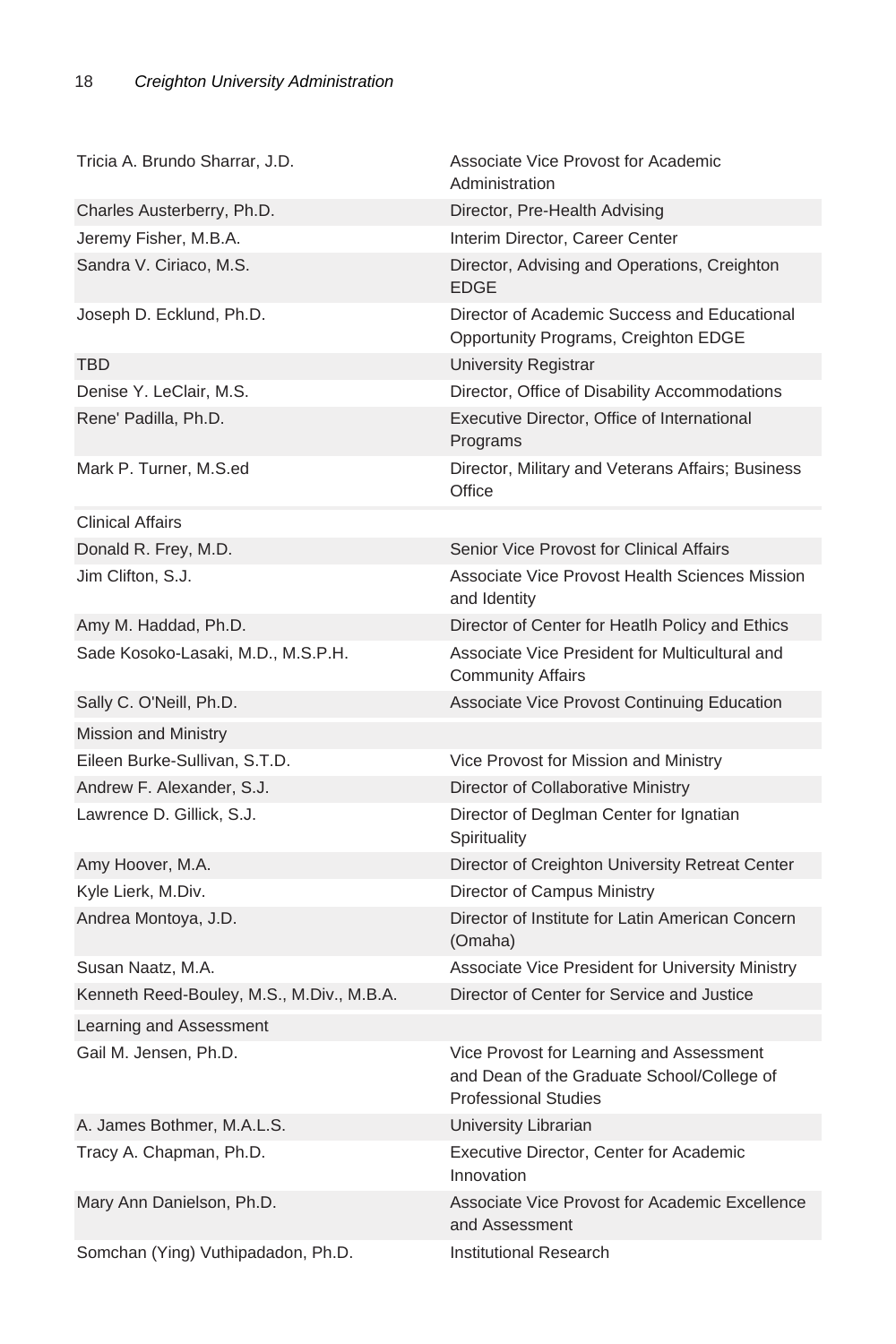| <b>Student Life</b>                |                                                                  |
|------------------------------------|------------------------------------------------------------------|
| Tanya Winegard, Ph.D.              | Vice Provost for Student Life and Dean of<br><b>Students</b>     |
| Michele K. Bogard, Ph.D.           | Associate Vice Provost for Student Life                          |
| Michael R. Kelley, Ph.D.           | Director of Counseling Services                                  |
| Bruce D. Rasmussen, B.S.B.A.       | Director of Intercollegiate Athletics                            |
| Richard E. Rossi, M.A., Ph.D.      | Associate Vice Provost for Student Life/<br>Residence Life       |
| W. Wayne Young, Jr., Ph.D.         | Associate Vice Provost for Student Life                          |
| <b>Enrollment Management</b>       |                                                                  |
| Mary E. Chase, Ed.D.               | Vice Provost for Enrollment Management                           |
| Katie Christenson, M.S., PLMHP     | Director of Retention                                            |
| Lori K. Gigliotti, Ed.D.           | Director of Enrollment Services                                  |
| Paula S. Kohles, B.S.B.A.          | Director of Financial Aid                                        |
| Sarah Richardson, M.S.             | Director, Admissions and Scholarship                             |
| Research and Scholarship           |                                                                  |
| Thomas F. Murray, Ph.D.            | Associate Vice Provost for Research and<br>Scholarship           |
| Beth Herr, M.P.A., C.R.A.          | Director, Sponsored Programs Administration                      |
| Joseph Knezetic, Ph.D.             | Director for Research and Compliance                             |
| Juliane K. Strauss-Soukup, Ph.D.   | Director, CURAS                                                  |
|                                    |                                                                  |
| Daniel E. Burkey, B.S.B.A., C.P.A. | <b>Senior Vice President for Operations,</b><br><b>Treasurer</b> |
| Finance                            |                                                                  |
| <b>TBD</b>                         | Vice President for Finance                                       |
| Kristi L. Freese                   | Senior Finance Director, School of Dentistry                     |
| Jessica M. Graner, B.S.B.A.        | Associate Provost for Academic Finance                           |
| Dawn M. Jensen                     | Director for Student Life Financial Management                   |
| John J. Jesse, III, M.B.A.         | Associate Vice President for Finance                             |
| Tara B. McGuire, B.S.B.A.          | <b>Budget Director</b>                                           |
| Tracy L. Monahan                   | Senior Finance Director for Health Sciences                      |
| Linda K. Penland                   | Senior Director for Finance and Shared Services                  |
| Michael A. Pille, B.A., C.P.A.     | Director, External Finance GAAP, Tax Policy and<br>Compliance    |
| Raymond L. Stoupa                  | Finance Director of the School of Medicine                       |
| Joseph J. Zaborowski, M.A., M.B.A. | Director of Purchasing                                           |
| Administration                     |                                                                  |
| John L. Wilhelm, B.S., B.A.        | Vice President for Administration                                |
| Louis M. Marcuccio                 | <b>Campus Operations Director</b>                                |
| Richard J. McAuliffe, M.S.         | Director of Public Safety                                        |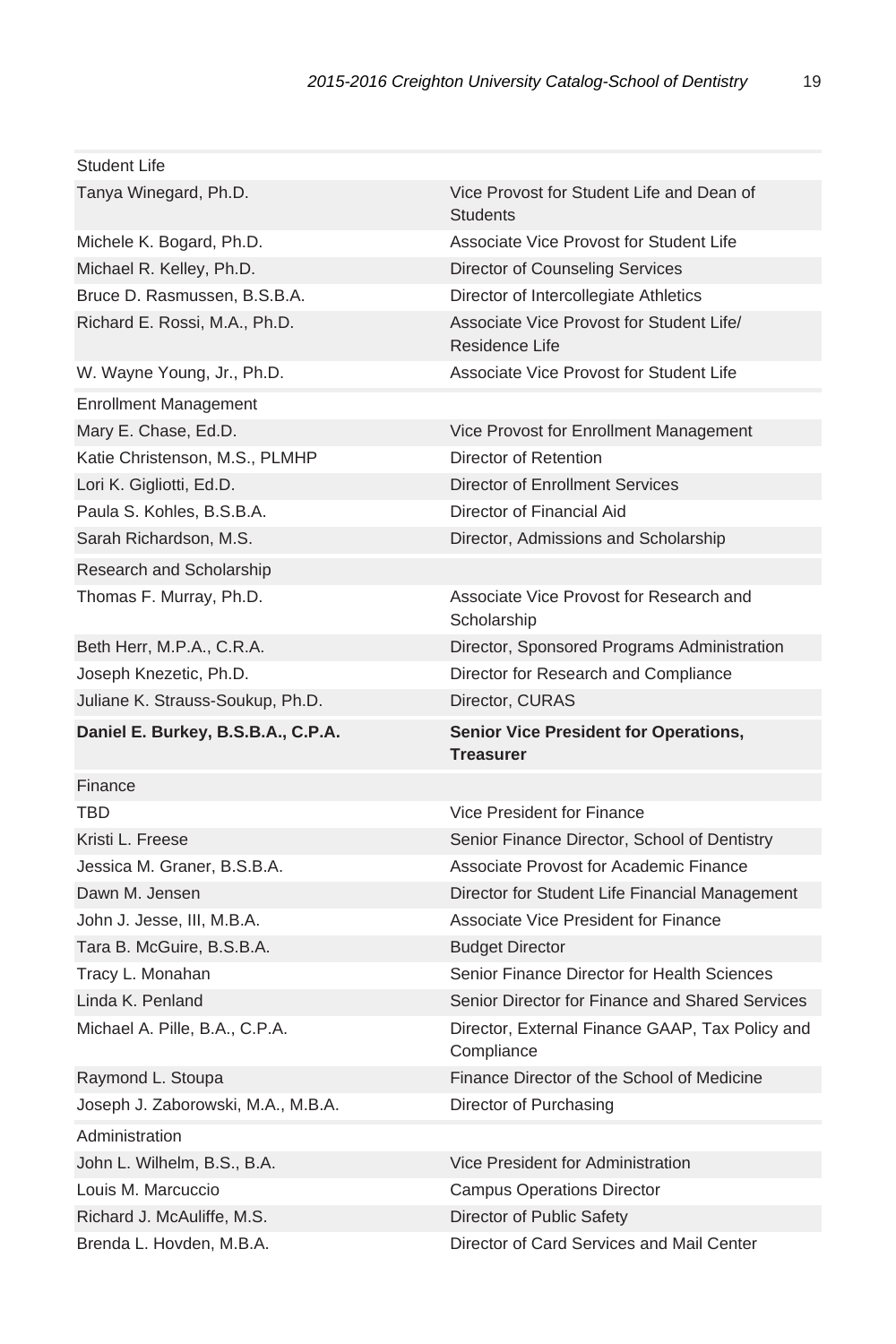| Timothy Norton, M.S., Ed.Dc, CFM        | <b>Assistant Vice President for Facilities</b><br>Management |
|-----------------------------------------|--------------------------------------------------------------|
| Wes J. Walling, B. Tech                 | <b>Building Operations Director</b>                          |
| Information Technology                  |                                                              |
| Tim Brooks, M.B.A., M.I.M.              | Vice President for Information Technology                    |
| Ryan M. Cameron                         | Executive Director, Division of Information<br>Technology    |
| Bryan S. McLaughlin, B.S.               | Chief Security Officer, IT                                   |
| Mark J. Mongar                          | Assistant Vice President for Information<br>Technology       |
| Chris C. Vaverek                        | Senior Director, Network Systems and Operations              |
| Human Resources                         |                                                              |
| Jeffrey C. Branstetter                  | Associate Vice President of Human Resources                  |
| Internal Audit                          |                                                              |
| T. Paul. Tomoser, B.S.                  | Director of Internal Audit                                   |
| Operations and Continuous Improvement   |                                                              |
| Melissa A. Bertelsen                    | Director of Operations Continuous Improvement                |
| University Communications and Marketing |                                                              |
| Jim P. Berscheidt, M.S.                 | Chief Communications and Marketing Officer                   |
|                                         |                                                              |

## **Creighton College and School Officers of Administration**

as of July 1, 2015

### **College of Arts and Sciences**

Bridget M. Keegan, Ph.D., Dean HollyAnn Harris, Ph.D., Associate Dean Sharon Ishii-Jordan, Ph.D., Associate Dean Tracy N. Leavelle, Ph.D., Associate Dean Lisa Brockhoff Fitzsimmons, M.S., Assistant Dean for Advising

### **Heider College of Business**

Anthony R. Hendrickson, Ph.D., Dean Deborah L. Wells, Ph.D., Associate Dean Gail S. Hafer, Assistant Dean for Graduate Business Programs Charisse Williams, Assistant Dean for Undergraduate Business Programs

### **College of Nursing**

Catherine M. Todero, Ph.D., Dean Mary Kunes-Connell, Ph.D., Associate Dean for Academic and Clinical Affairs Amy Cosimano, Ed.D., Assistant Dean for Student Affairs Cynthia Adams, B.S.B.A., Assistant Dean for Administration and Finance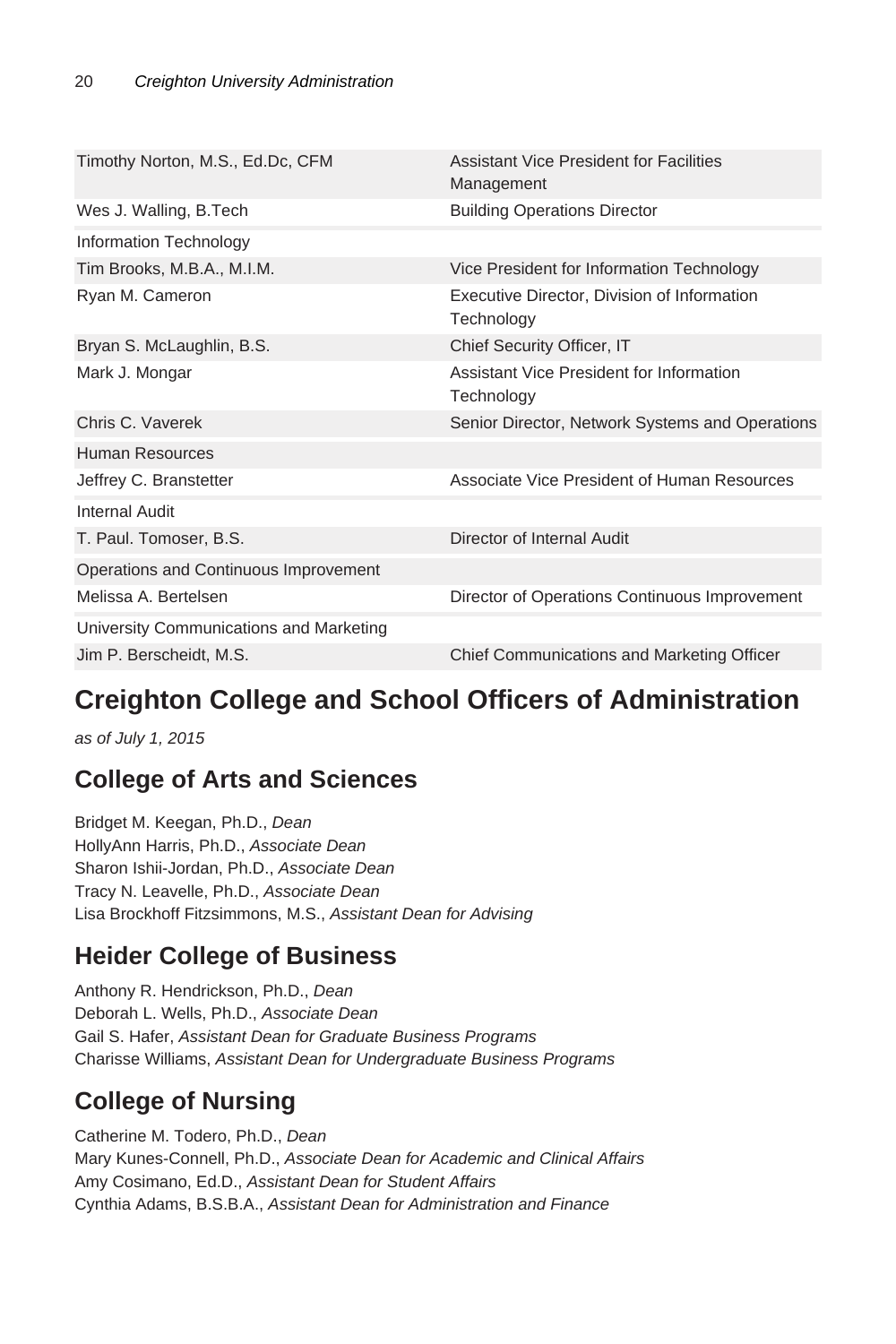### **College of Professional Studies and Summer Sessions**

Gail M. Jensen, Ph.D., Dean Tracy Chapman, Ph.D., Associate Dean for Adult and eLearning

### **The Graduate School**

Gail M. Jensen, Ph.D., Dean Isabelle D. Cherney, Ph.D., Associate Dean LuAnn M. Schwery, B.A., Assistant Dean

### **School of Dentistry**

Mark A. Latta, D.M.D., M.S., Dean

### **School of Law**

Paul E. McGreal, J.D., Dean

### **School of Medicine**

Robert W. Dunlay, M.D., Dean

### **School of Pharmacy and Health Professions**

J. Chris Bradberry, PharmD., Dean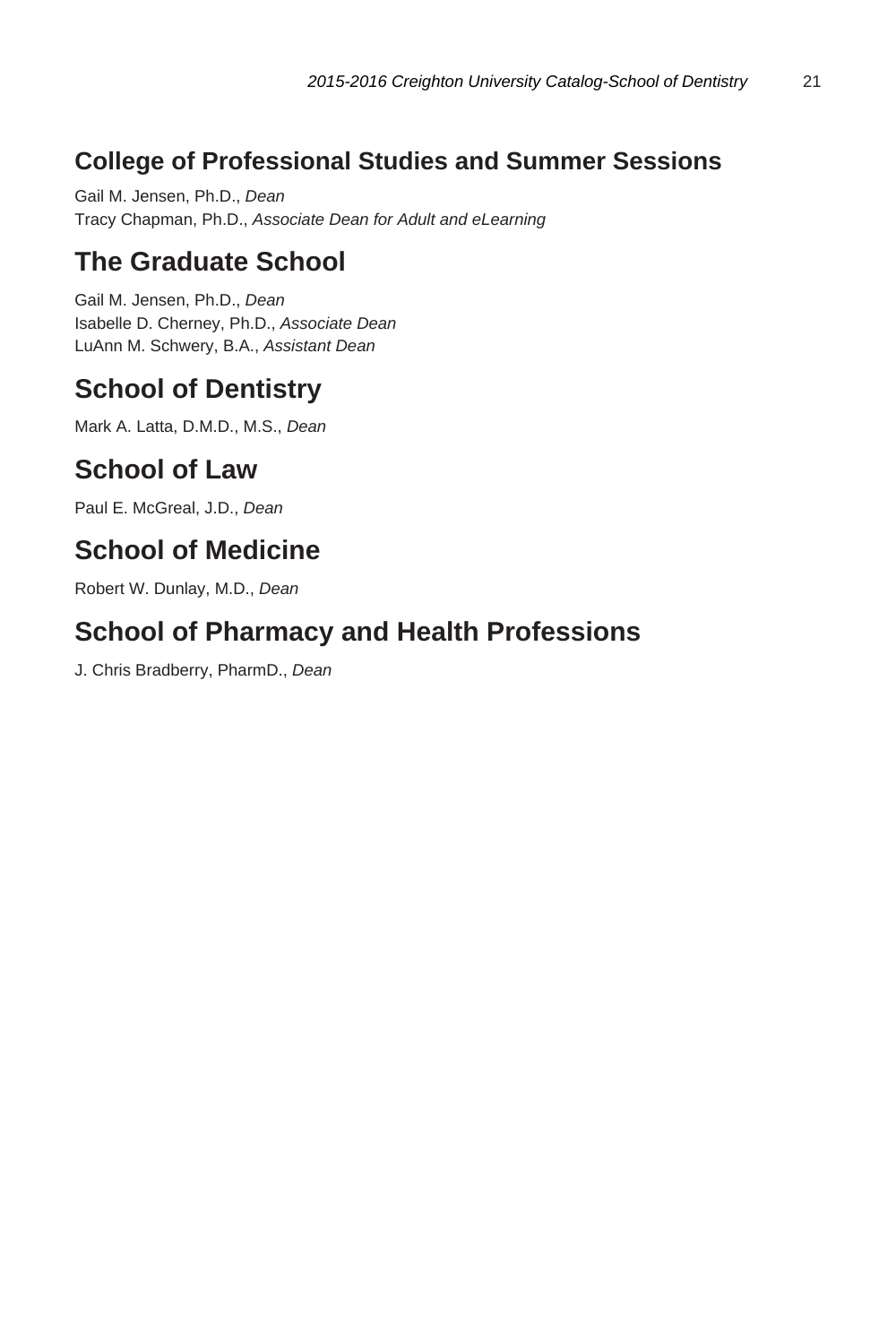# **Dentistry**

### **2015-2016 Issue**

This publication contains the most current information available on the subjects covered as of the date of publication, and is not an offer to enter into a contract. Final selection of applicants to be admitted shall be made by the University, which reserves the right to deny admission to any applicant for any lawful reason. The University also reserves the right to modify or eliminate University rules and policies, including without limitation: admission requirements and criteria; course offerings, or location or frequency thereof; course content; grading requirements and procedures; degree requirements; tuition, fee, and board and room rates; financial assistance programs; substantive or procedural student disciplinary rules; and support services, and to apply any such modifications to any student without regard to date of admission, application or enrollment. Students are strongly encouraged to check the University's website for catalog changes at www.creighton.edu/Registrar.

# **Academic Calendar**

### **First Semester, 2015-16**

| August 11       | Tuesday           | Begin regular classes/clinic<br>hours (So/Jr/Sr)                     |
|-----------------|-------------------|----------------------------------------------------------------------|
| August 11-12    | Tuesday-Wednesday | Freshman orientation                                                 |
| August 13       | Thursday          | Freshman classes/labs begin                                          |
| September 7     | Monday            | Labor Day; no classes                                                |
| September 9     | Wednesday         | Mass of the Holy Spirit, St.<br>John's Church (subject to<br>change) |
| September 17-18 | Thursday-Friday   | Dental Assembly                                                      |
| October 2       | Friday            | End of First Quarter                                                 |
| October 7-11    | Wednesday-Sunday  | <b>Fall Recess</b>                                                   |
| November 25-29  | Wednesday-Sunday  | <b>Thanksgiving Recess</b>                                           |
| December 9-18   |                   | Final examinations begin (Jr/Sr)                                     |
| December 10-18  |                   | Final examinations begin (Fr/So)                                     |
| December 18     | Friday            | <b>End of Second Quarter</b>                                         |
| December 19-31  |                   | Christmas Recess                                                     |

### **Second Semester, 2015-16**

| January 1-3 |        | New Year's Recess                            |
|-------------|--------|----------------------------------------------|
| January 4   | Monday | Classes, laboratories, and clinics<br>resume |
| March 4     | Friday | <b>End of Third Quarter</b>                  |
| March 5-13  |        | <b>Spring Recess</b>                         |
| March 25    | Friday | Good Friday; no classes                      |
| April 20-29 |        | Final examinations begin (So/Jr)             |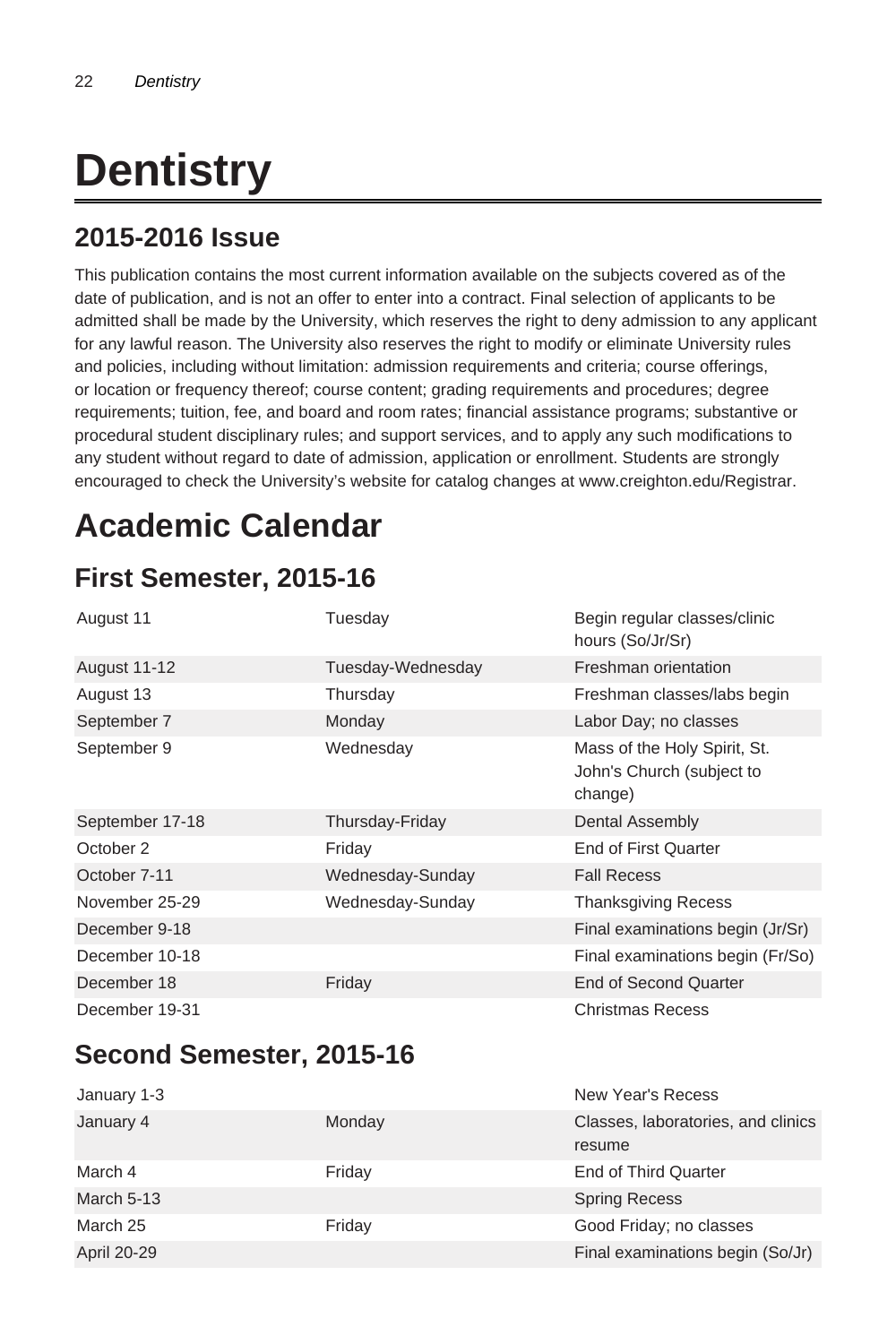| May 2-6 | Monday  | Final examinations (Fr)       |
|---------|---------|-------------------------------|
| May 3   | Tuesdav | End of Fourth Quarter at noon |
|         |         | (So/Jr/Sr)                    |

## **Summer Session, 2016**

| May 7    | Saturday       | White Coat Ceremony (new Jrs) |
|----------|----------------|-------------------------------|
| May 9    | Monday         | Summer Clinic Hours begins    |
| May 9-10 | Monday-Tuesday | Clinic Orientation (Jr)       |
| May 10   | Tuesday        | Summer classes begin (new Sr) |
| May 11   | Wednesday      | Summer classes begin (new Jr) |
| May 14   | Saturday       | Commencement                  |
| May 30   | Monday         | Memorial Day; no classes      |
| May 31   | Tuesday        | Summer classes begin (new So) |
| July 4   | Monday         | Independence Day; no classes  |
| July 15  | Friday         | <b>Summer Session ends</b>    |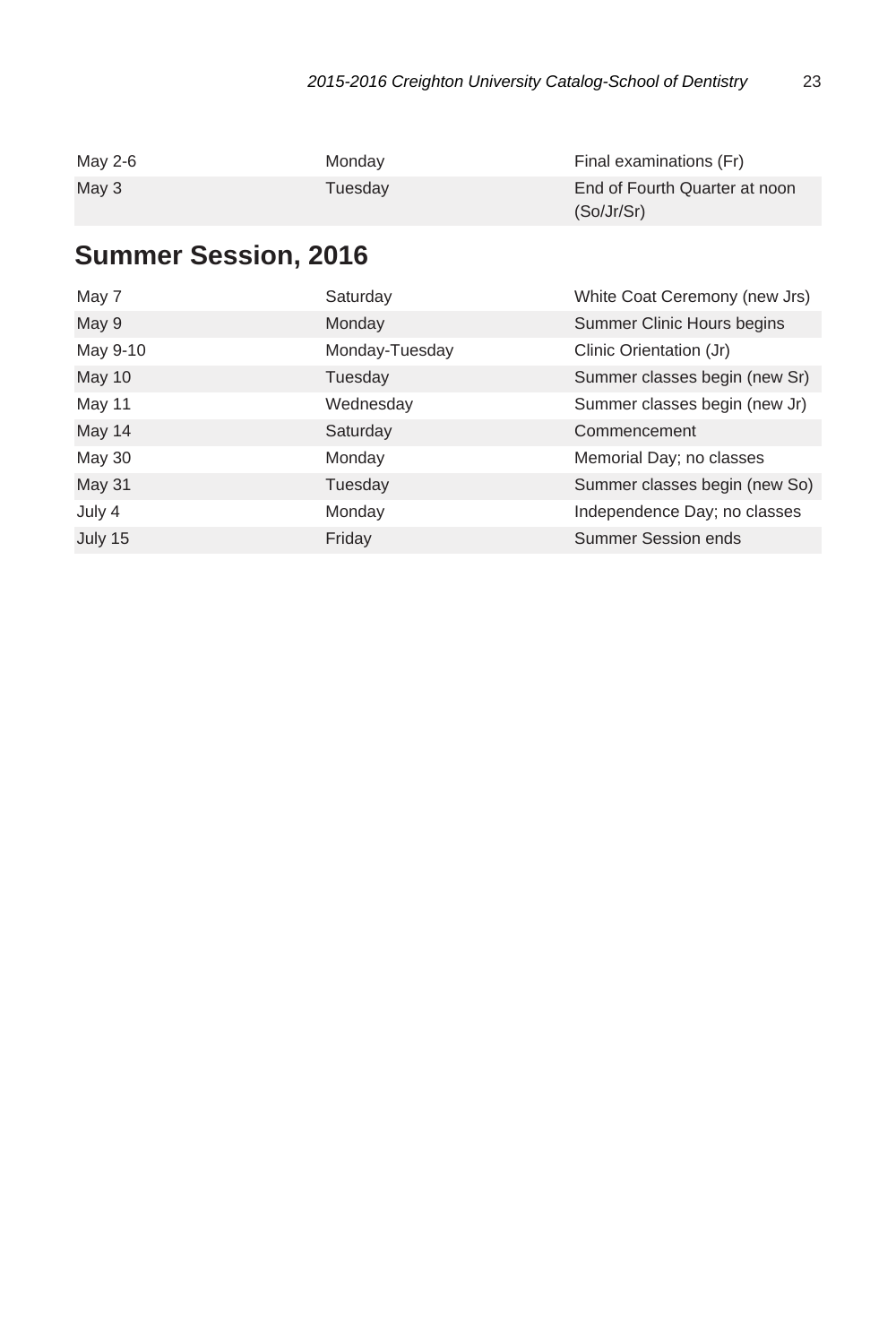# **School of Dentistry**

# **History**

In 1905, the School of Dentistry was opened in the Edward Creighton Institute, a building which had been erected by the University on 18th Street opposite the City Hall. In 1906, the University acquired by purchase the Omaha Dental College, which had been in existence as a private school since 1896. Through this acquisition, some of its faculty were added to that of Creighton University.

The School outgrew its quarters in the Edward Creighton Institute and moved, in the Summer of 1921, into a facility it occupied from 1921 until 1973. The School of Dentistry is now housed in the Boyne School of Dental Science Building, named in grateful acknowledgment of the action by which Dr. Harry N. and Maude Boyne named Creighton University as the sole beneficiary of their estate. The School of Dentistry moved into this modern facility, located at 28th and Burt Streets, in July 1973. The first clinical patient was admitted to the new clinic July 16, 1973.

# **Mission Statement**

The Mission of the dental education program at Creighton relates to the Mission of the University.

The purpose of the School of Dentistry is to educate students who can demonstrate the attainment of competence and the progression toward proficiency in providing for the oral health needs of society. This education will be conducted in a culture and learning environment that reflects Ignatian humanism and a Catholic, Jesuit heritage. It is designed to be comprehensive in nature and to challenge students to reflect on transcendent values as well as instill caring, ethical, and moral components in their professional lives. This educational experience will enable students to manage with confidence all phases of comprehensive dental care and to communicate professionally in both oral and written forms. It will also prepare students to evaluate and implement new knowledge and to accept their responsibility of service to one's community and profession.

The School of Dentistry has the responsibility of providing quality dental care in a comprehensive manner for those people who choose to become patients in the School's clinics. The School also has the responsibility and obligation to foster and cultivate dental research.

# **Vision Statement**

Creighton University School of Dentistry is committed to excellence in education, patient care, service and research. It exists to develop dental professionals who will use the knowledge and technology of the 21st century in the Jesuit educational tradition characterized by compassion, leadership, professionalism, creativity, service, and social justice.

# **Strategic Plan Goals**

The Operational Plan contains five domains that mirror Mission Statement goals. They are written in a manner that can be measured and are used to determine whether the School is attaining its mission. These domains are: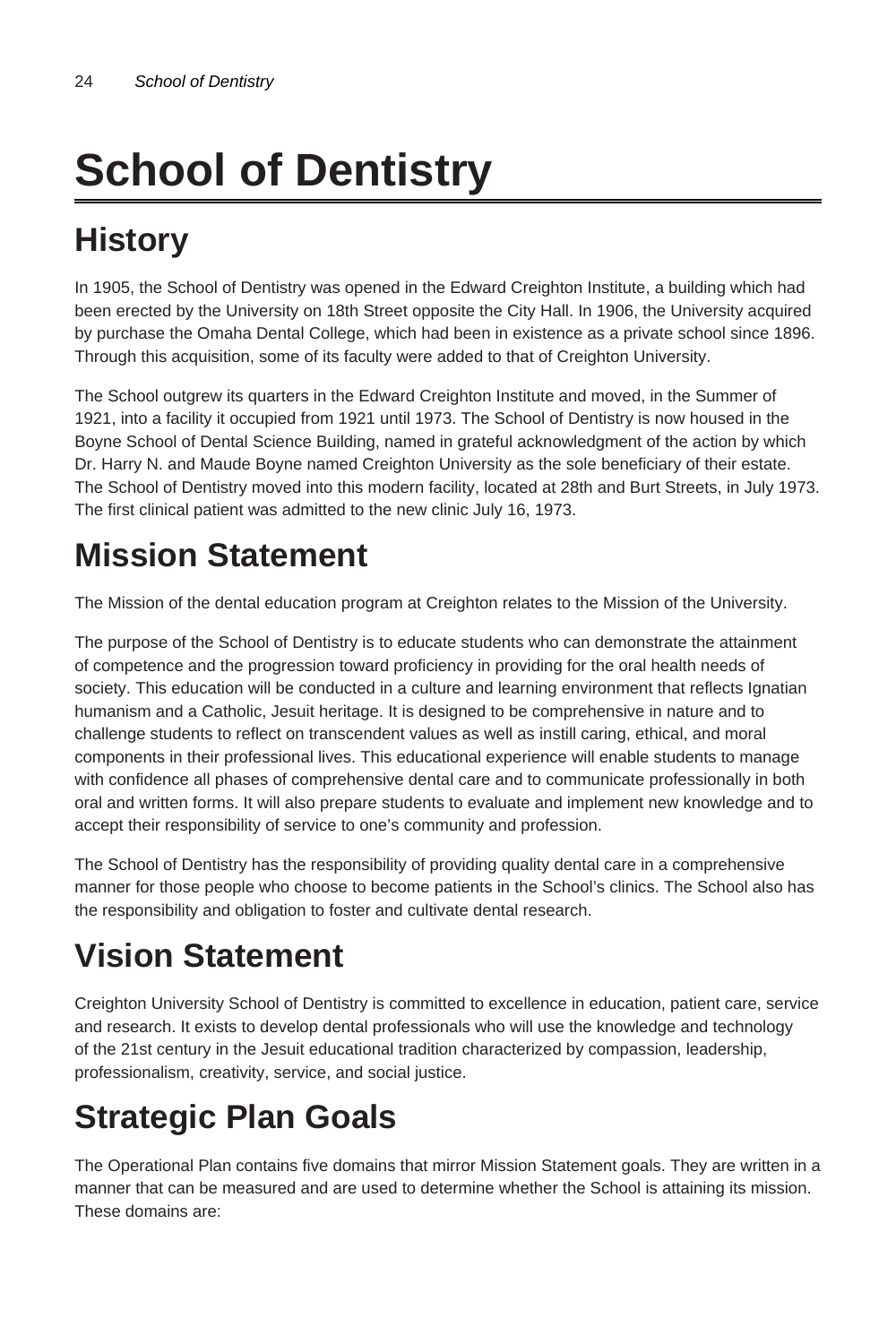- 1. deepen the commitment to the Jesuit, Catholic identity and tradition
- 2. support and maintain academic excellence
- 3. provide quality dental care
- 4. promote research to enhance knowledge
- 5. promote the development of faculty, staff and institutional operations.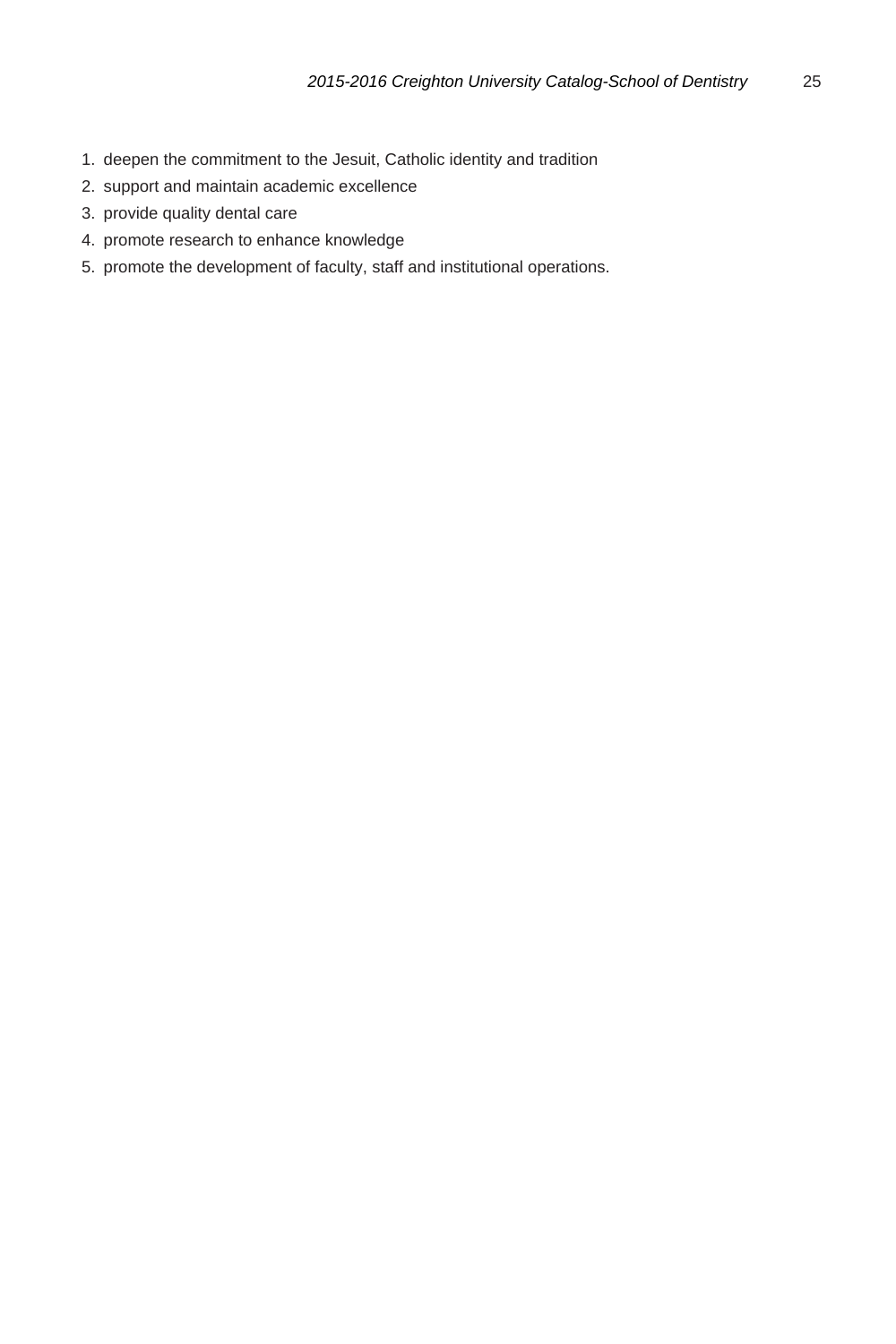# **School of Dentistry Administration**

| Mark Latta, A.B., D.M.D., M.S. | Dean                                                             |
|--------------------------------|------------------------------------------------------------------|
| W. Patrick Kelsey III, D.D.S.  | Senior Associate Dean for Academic Affairs and<br>Administration |
| James H. Howard, D.D.S., M.S.  | Senior Associate Dean for Clinical and External<br>Affairs       |
| Neil S. Norton, B.A., Ph.D.    | Associate Dean for Admissions and Student<br>Affairs             |
| Carol M. Murdock, B.A., D.D.S. | Assistant Dean for Clinical Operations                           |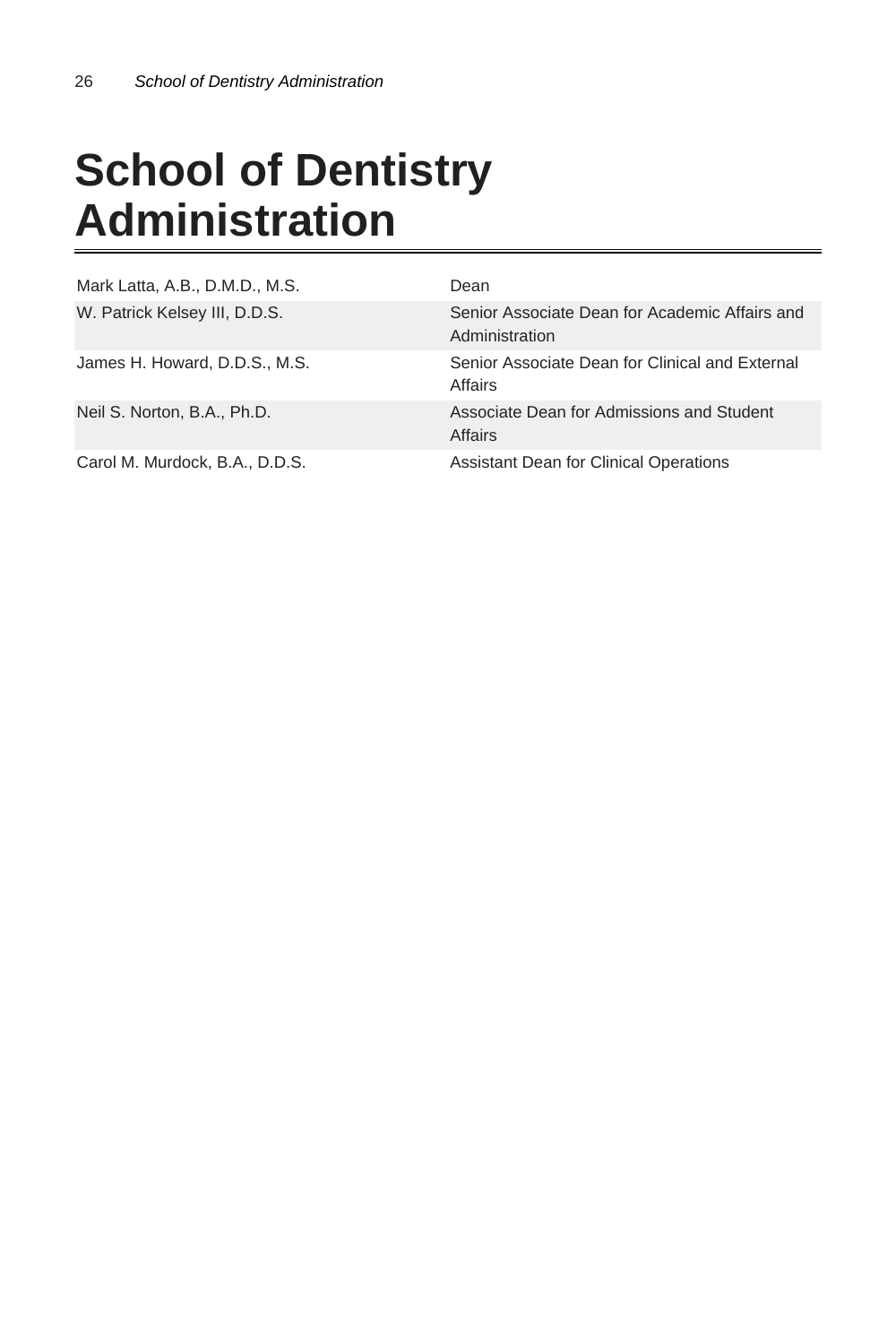# **Student Life**

When admitting a student, Creighton does so with a sincere concern for the student's well-being. With this in mind, the following services, in addition to those described elsewhere in this Catalog, are designed to assist each student to attain fulfillment in the university environment.

# **Living Accommodations**

### **On Campus Housing**

Creighton University offers on-campus housing for all full-time matriculated students. All unmarried undergraduate students from outside the immediate Omaha area (as defined by the University) are required to live in University residence halls during their first two years at the University. Students from the Omaha area may live in the residence halls. Otherwise, during their first two years at the University, students from the Omaha area must live with a parent or guardian. A request to be exempt from the residency requirement must be made in writing to the Office of the Associate Vice Provost for Student Life-Residence Life by July 15th for requests for the upcoming Fall Semester (April 1 for Opus Hall and Davis Square students) and December 1 for the Spring Semester. Only the Associate Vice Provost for Student Life will be able to permit these exemptions. A resident must be a full-time, matriculated student at the University. If space allows, the University may permit housing of part-time students in University residence halls.

The University operates nine residence halls. Deglman, Kiewit, and Gallagher Halls are traditionalstyle freshman residence halls with common bathroom facilities. Rooms are double occupancy. Space in Swanson Hall is available to freshman students as well. Swanson is a suite-style hall with four freshman or four sophomore students per suite. McGloin Hall is also a suite-style hall with four sophomore students per suite. Kenefick Hall is an apartment-style hall for sophomores with double-occupancy efficiency and one-bedroom apartments. Davis Square and Opus Hall, apartment complexes for junior and senior-level students, house students in two, three, or fourbedroom apartments. Heider Hall is an apartment-style residence with double-occupancy efficiency, one-bedroom, and two-bedroom apartments open to sophomore, junior and senior undergraduates. A limited number of apartments is available to students with families and graduate/professional students. Residents of Davis Square and Opus Hall, as well as Heider residents who are graduate/ professional students, married, or have families, sign a 12-month lease. All other students contract for the full academic year, beginning in August and continuing until the end of exams the following May.

The residence hall agreement is for room and board. All freshman and sophomore residents are required to have a meal plan. Students living in Deglman, Gallagher, Kiewit, Swanson, and McGloin Halls must choose from 12, 15, or 19 meals per week. Kenefick Hall residents and sophomores living in Heider must select from these three plans or the SuperFlex meal plan. Residents of Davis Square, Opus Hall, and Heider Hall (except sophomores) may purchase 12, 15, or 19 meals per week, the Super Flex meal plan or the Flex meal plan. A student requesting to be waived from the board plan for medical or other reasons must furnish documentation to the Associate Vice Provost for Student Life-Residence Life for review. Generally, the University Dining Services is able to meet most dietary needs. Board plans are also available to off campus and commuting students.

Meals are served in the Becker and Brandeis dining areas located adjacent to the campus residence halls. Students on the board plans may also have dinner in other campus retail locations as part of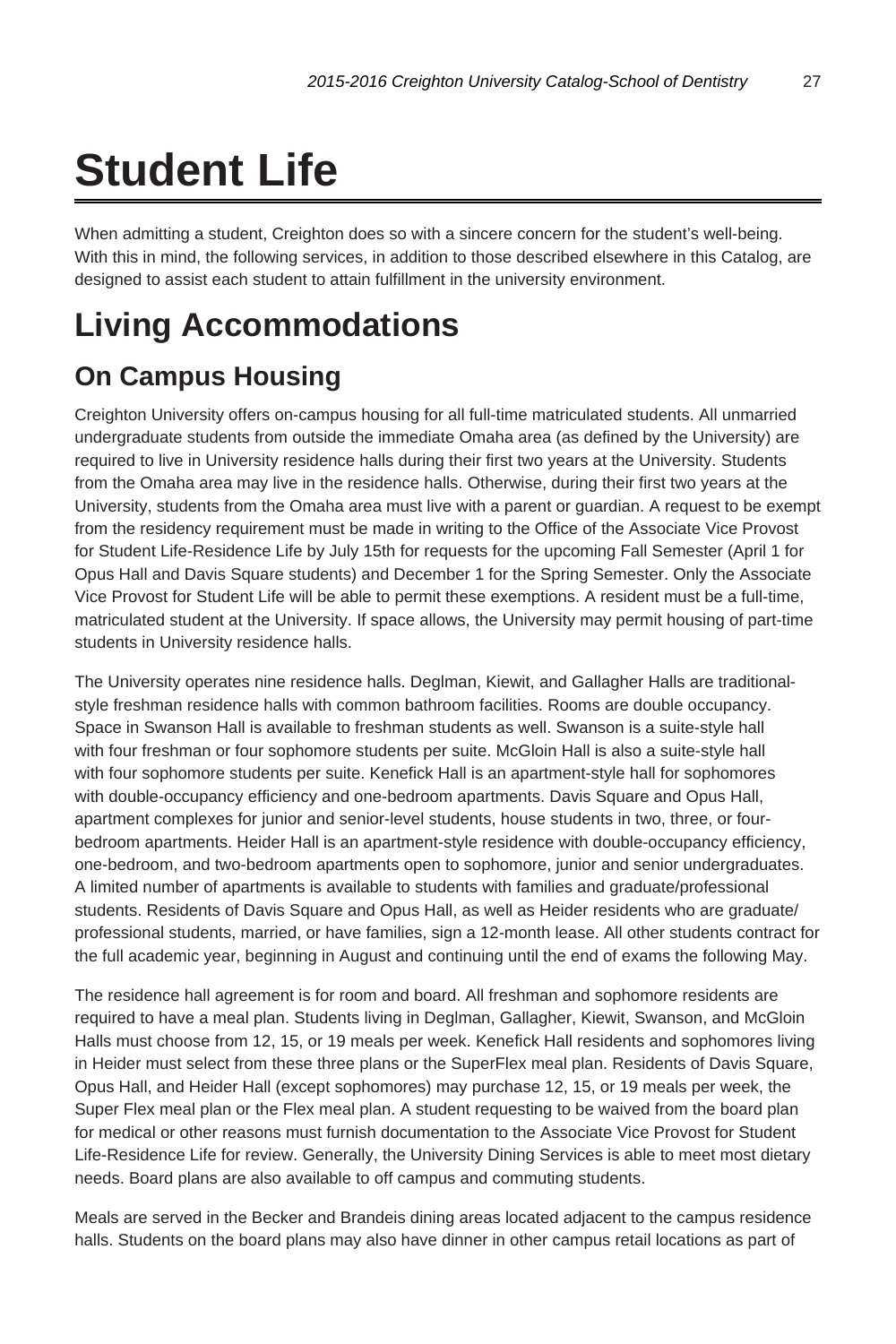the meal exchange program. More information about dining opportunities is available from Sodexho food service located on the lower level of Brandeis Hall.

The annual room and board rates in University residence halls effective August 2014 are:

| <b>Building Type</b>                                                                        | Room                                                    | <b>Annual Rate</b> |
|---------------------------------------------------------------------------------------------|---------------------------------------------------------|--------------------|
| Deglman, Kiewit & Gallagher<br>Halls (Freshmen)                                             | Double Occupancy<br>\$5680                              |                    |
|                                                                                             | <b>Private Room</b>                                     | \$8356             |
| Swanson Hall (Freshmen and<br>Sophomores)                                                   | Suite                                                   | \$5984             |
|                                                                                             | Private                                                 | \$8792             |
| McGloin Hall (Sophomores)                                                                   | Suite                                                   | \$6168             |
|                                                                                             | Private                                                 | \$9168             |
| Kenefick Hall (Sophomores)                                                                  | <b>Efficiency Apartment, Double</b><br>Occupancy        | \$6168             |
|                                                                                             | 1 Bedroom Apartment, Double<br>Occupancy                | \$6256             |
|                                                                                             | Private Room, Efficiency<br>Apartment                   | \$9168             |
| Heider Hall (9 month)<br>(Sophomores, Juniors, Seniors)                                     | <b>Efficiency Studio Apartment,</b><br>Double Occupancy | \$6168             |
|                                                                                             | Efficiency Studio Apartment,<br>Private Room            | \$9168             |
|                                                                                             | Suite, Double Occupancy                                 | \$6168             |
|                                                                                             | Suite, Private                                          | \$9168             |
|                                                                                             | Small 1 Bedroom Apartment,<br>Double Occupancy          | \$6216             |
|                                                                                             | Small 1 Bedroom Apartment,<br>Double Occupancy          | \$6216             |
|                                                                                             | Large 1 Bedroom Apartment,<br>Double Occupancy          | \$6256             |
|                                                                                             | 2 Bedroom Apartment, Double<br>Occupancy                | \$6308             |
| Davis Square, Opus Hall (12<br>month contract) (Juniors and<br>Seniors)                     | 2/3/4 Bedroom Apartments and<br>Lofts                   | \$8220             |
| Heider Hall (12 month contract)<br>(Graduate students, married<br>students, family housing) | <b>Efficiency Apartment, Private</b>                    | \$9240             |
|                                                                                             | Small 1 Bedroom Apartment,<br>Private                   | \$10080            |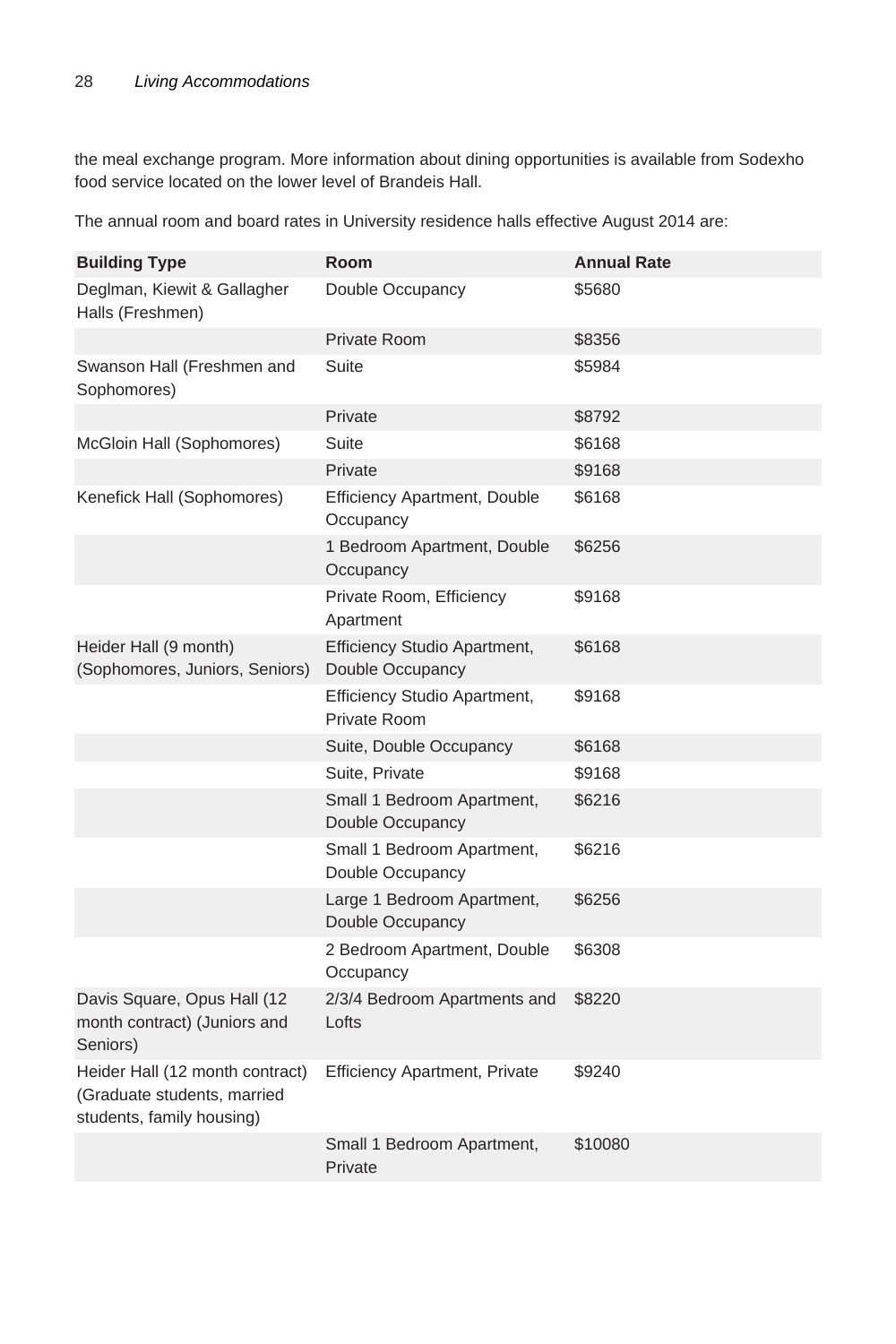|                                                                                  | Large 1 Bedroom Apartment,<br>Private |                    | \$10620 |
|----------------------------------------------------------------------------------|---------------------------------------|--------------------|---------|
|                                                                                  | 2 Bedroom Apartment                   |                    | \$12036 |
| <b>Board Plans Type</b>                                                          |                                       | <b>Annual Rate</b> |         |
| 19 Meals per week and 40 Dining Dollars per<br>semester                          |                                       | \$4316             |         |
| 15 Meals per week and 100 Dining Dollars per<br>semester                         |                                       | \$4316             |         |
| 12 Meals per week and 160 Dining Dollars per<br>semester                         |                                       | \$4316             |         |
| SuperFlex - Any 120 meals/200 Dining Dollars per \$2260<br>semester <sup>1</sup> |                                       |                    |         |
| Flex 90 - 90 meals/200 Dining Dollars per<br>semester                            |                                       | \$1800             |         |
| Flex - 60 meals/200 Dining Dollars per semester                                  |                                       | \$1350             |         |

- 1 Available to Kenefick, Heider, Davis, Opus, Off-Campus Only
- 2 Available to Davis, Opus, Heider (except sophomores), Off-Campus Only

New students must apply to the Department of Residence Life for a residence hall reservation. All students pay a damage deposit of \$100. Each semester's tuition, fees, and room and board charges are payable at the time of registration. However, arrangements may be made to pay monthly installments by using the University's Monthly Electronic Transfer (MET) (http://catalog.creighton.edu/ graduate/tuition-fees/financial-arrangements) plan.

Room and board rates are subject to change without notice. Any special needs as to age or physical condition requiring special housing arrangements will be given full consideration by the Associate Vice President for Student Services-Residence Life. Questions regarding housing services and facilities may be directed to the Department of Residence Life, Harper Center for Student Life and Learning; telephone 402.280.3900.

## **Family Housing**

Creighton University has limited space in the apartment-style Heider residence hall for families. A twelve-month lease is required on all apartments except for those graduating at the end of the current semester. Available for families are the large one-bedroom apartments (655 sq. ft.) and two-bedroom apartments (1215 sq. ft.). There are only four two-bedroom apartments in Heider Hall. Family housing is available on a first-come, first-served basis.

### **Off Campus Housing**

The Department of Residence Life lists information on rentals in the area of campus. The actual arrangements for housing are left to the individual students. The University is not responsible for the rental agreements between students and their landlords. It is suggested that students set aside several days before registering to search, inspect, and contract for suitable housing.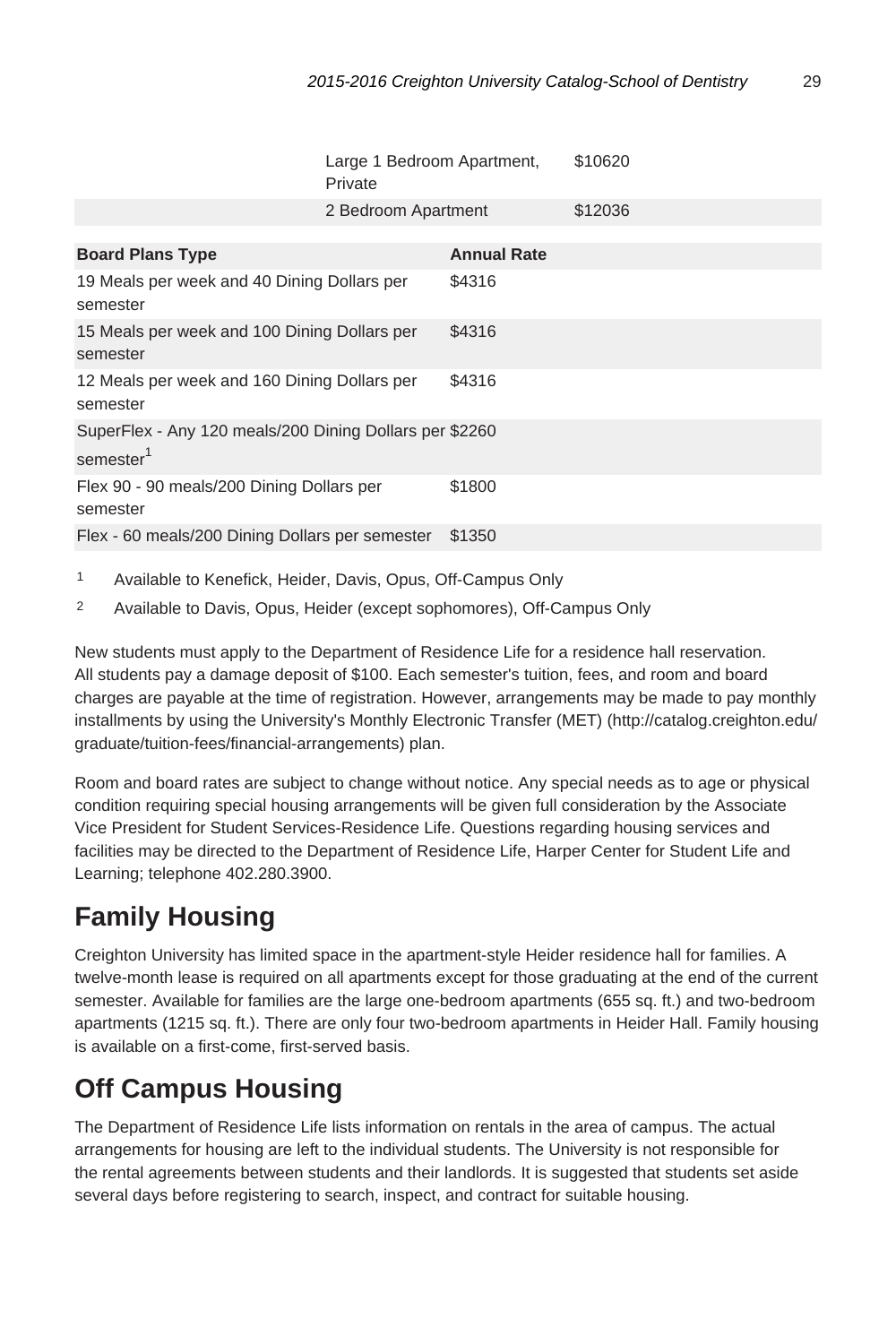# **Child Development Center**

Students with children may wish to take advantage of the James R. Russell Child Development Center, which is conveniently located at 2222 Burt Street. The Center has reasonable rates, and can accommodate children ranging in age from six weeks through five years. All full-time students may qualify for a tuition discount or state funded child care assistance; undergraduate student parents may qualify for priority enrollment. Call 402.280.2460 or access creighton.edu/ childdevelopmentcenter for information.

# **Center for Health Counseling**

The Center for Health and Counseling houses both Student Health and Student Counseling Services and is located in Suite 1034 of the Harper Center Together these services are dedicated to promoting healthy life choices and serving the health and counseling needs of Creighton students.

Academic Year Hours: Monday, Thursday, Friday 8:00am - 4:30pm Tuesday 10:00am - 6:30pm Wednesday 8:00am - 6:30pm

Summer and Academic Year Break Hours $^{1}$ : Monday-Friday 8:00am - 4:30pm

<sup>1</sup> From the Monday after May graduation through Tuesday following Labor Day

# **Student Counseling Services**

Counseling services are available to all full-time Creighton Students. The counseling services are intended to assist all students in their growth, their adjustment to academic and life challenges, and their development of healthy strategies for living. Our services encourage positive health and wellness practices. The staff is sensitive to the cultural and life-style uniqueness of all students. We offer a variety of services to assist with the choices in college life:

- Individual counseling
- Psychological assessment to address academic problems
- Group counseling with groups focusing on women's issues, depression, grief, and transition to college
- Workshops for test anxiety and stress reduction
- Couples counseling
- Psychiatric consultation

Counseling Services staff (full and part time) consists of four licensed psychologists, three licensed counselors, two pre-doctoral psychology interns, and a Board Certified Psychiatrist.

Call the Center at 402.280.2735 for an appointment, or drop in. All counseling services are confidential. The Center is accredited by the International Association of Counseling Services. Counseling services are offered at no cost to Creighton students. There is a fee for some psychological assessment services.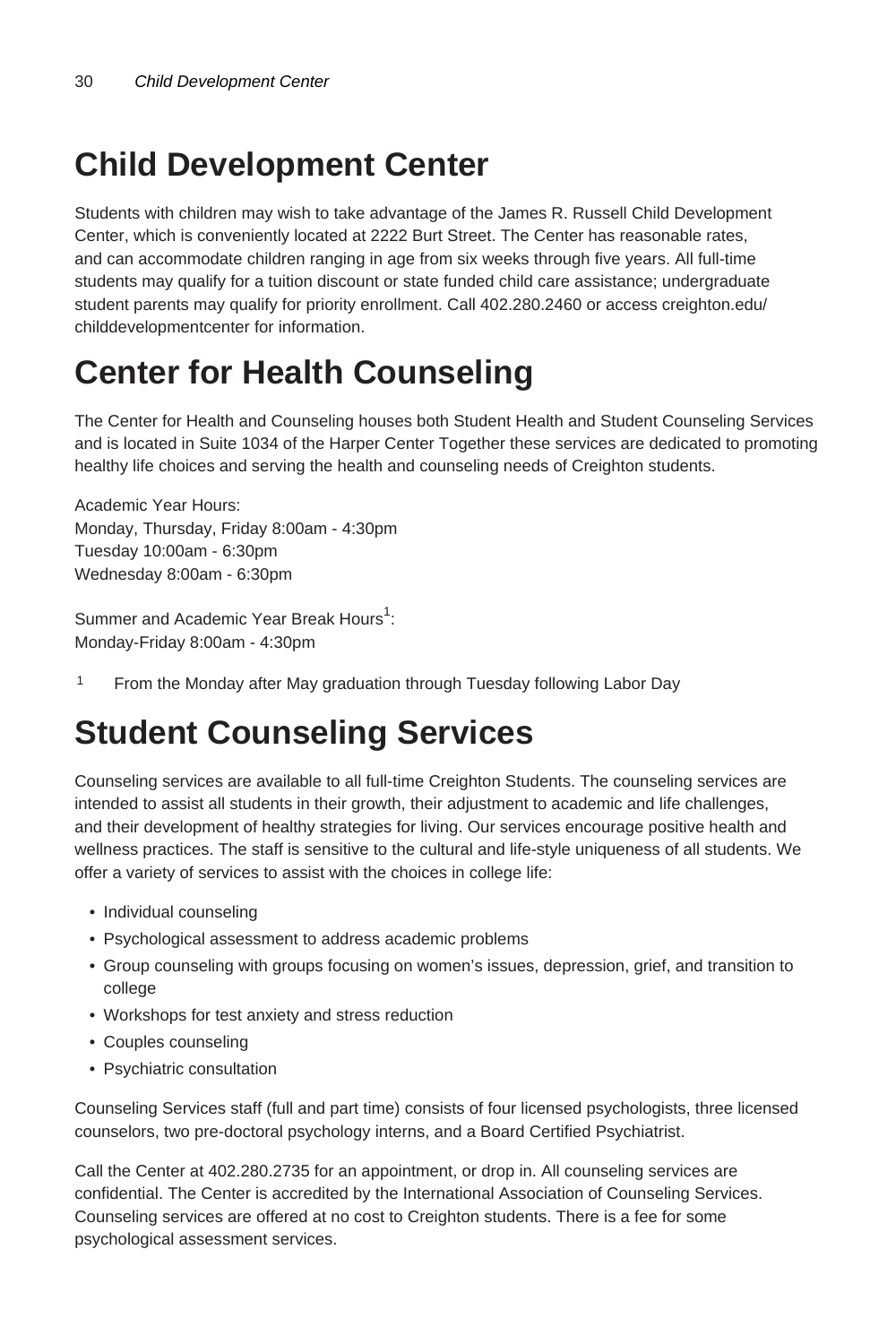# **Student Health Services**

### **Student Health Services Staff**

Debra C. Saure, MSN, APRN, FACHA Senior Director Nathan Haecker, MD, Medical Director Angela Maynard, BSN, CPN, Assistant Director, Clinical Services Susan Weston, RN, Assistant Director, Campus Outreach

### **Mission Statement**

We provide holistic health care that supports students in their academic endeavors and prepares them to make healthy choices throughout their lives. We monitor compliance with University immunization and insurance requirements. Our outreach programs enhance the health of the campus community.

### **Student Health Services**

The variety of services available at Creighton University Student Health Services will meet the health care needs of most students. Every effort is made to help students obtain appropriate consultation or referral when additional or specialized services are required. A physician, physician's assistant, or nurse practitioner provides services. **Services are available to all currently enrolled Creighton University students.**

### **Services Available:**

\*Allergy Injections \*Laboratory/Radiology \*Sick Care \*Health and Wellness Promotion \*Travel Health \*Physical Exams (including Pap Smears) \*Immunizations/Flu Shots

Services are supported by student fees, personal insurance, and/or self pay. Services not covered by personal/family health insurance will be the financial responsibility of the student.

**It is essential that a current insurance card be presented at each visit.**

### **How to Obtain Student Health Services**

Call 402.280.2735, Monday through Friday. Appointments should be made for all health needs other than emergencies. It is important that you keep scheduled appointments and that you arrive on time. If you will be late or must cancel, please call as soon as possible. Your courtesy will result in the best use of our available appointment times.

Students will be seen in the Center for Health and Counseling, located in Suite 1034 of the Harper Center.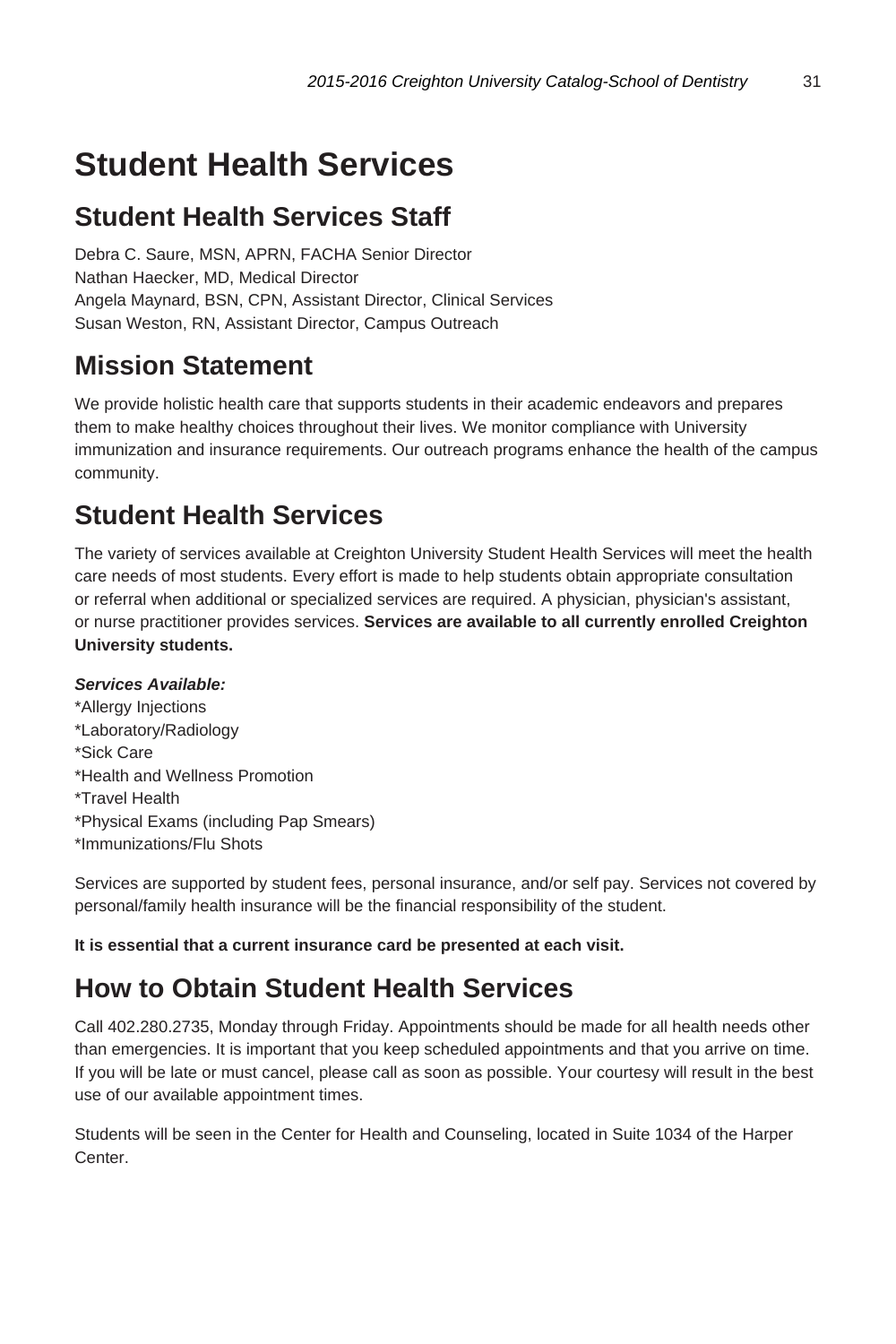### **Who Provides the Services?**

Physicians, and nationally certified Physician's Assistants and Nurse Practitioners are the core provider staff. An auxiliary staff of Registered Nurses, Licensed Practical Nurses, Medical Assistants and clerical personnel supports them.

Medical specialty and dental care is provided by referral to physicians and dentists within the community.

### **Participating Provider**

Our providers participate with many insurance plans, including BCBS. We are not currently Medicaid or Medicare preferred providers.

All claims are automatically submitted to the insurance carrier indicated by the student at the time services are provided.

It is important to check with your insurance plan to verify the benefit level for services obtained away from home. Some plans require a referral for Out of Network services. The student will be responsible for initiating the referral process required by their insurance company.

### **After Hours Care**

Urgent care services are available at local urgent care centers. These centers have laboratory and x-ray services and can treat most acute illness or injury. Creighton University Medical Center's Emergency Department is conveniently located adjacent to campus. Any after-hours care received will be the financial responsibility of the student. Campus Health Aides are available to students living in Residence Halls and can be reached by calling 402.280.2104.

### **Services Available during the Summer**

Services provided during the summer are the same as those offered during the academic year. These services are provided through personal health insurance and/or self-pay.

We offer two online resources for all students:

Student Health 101 Newsletter: This is an interactive informative monthly newsletter. Learn more about specific issues facing college students and watch from other students regarding campus life, healthy eating on a limited budget, roommate issues, exercise, and so much more at www.creighton.edu/chc

Online Student Health: Please enroll at https://medicatweb.creighton.edu to receive secure messages from the Center for Health and Counseling.

**Student Health Services is responsible for maintaining the records that relate to the following University requirements. Please contact us if you have any questions.**

# **University Immunization Requirement**

All Creighton University students are required to comply with the University's Immunization requirements. Failure to meet these requirements will result in denial of registration privileges and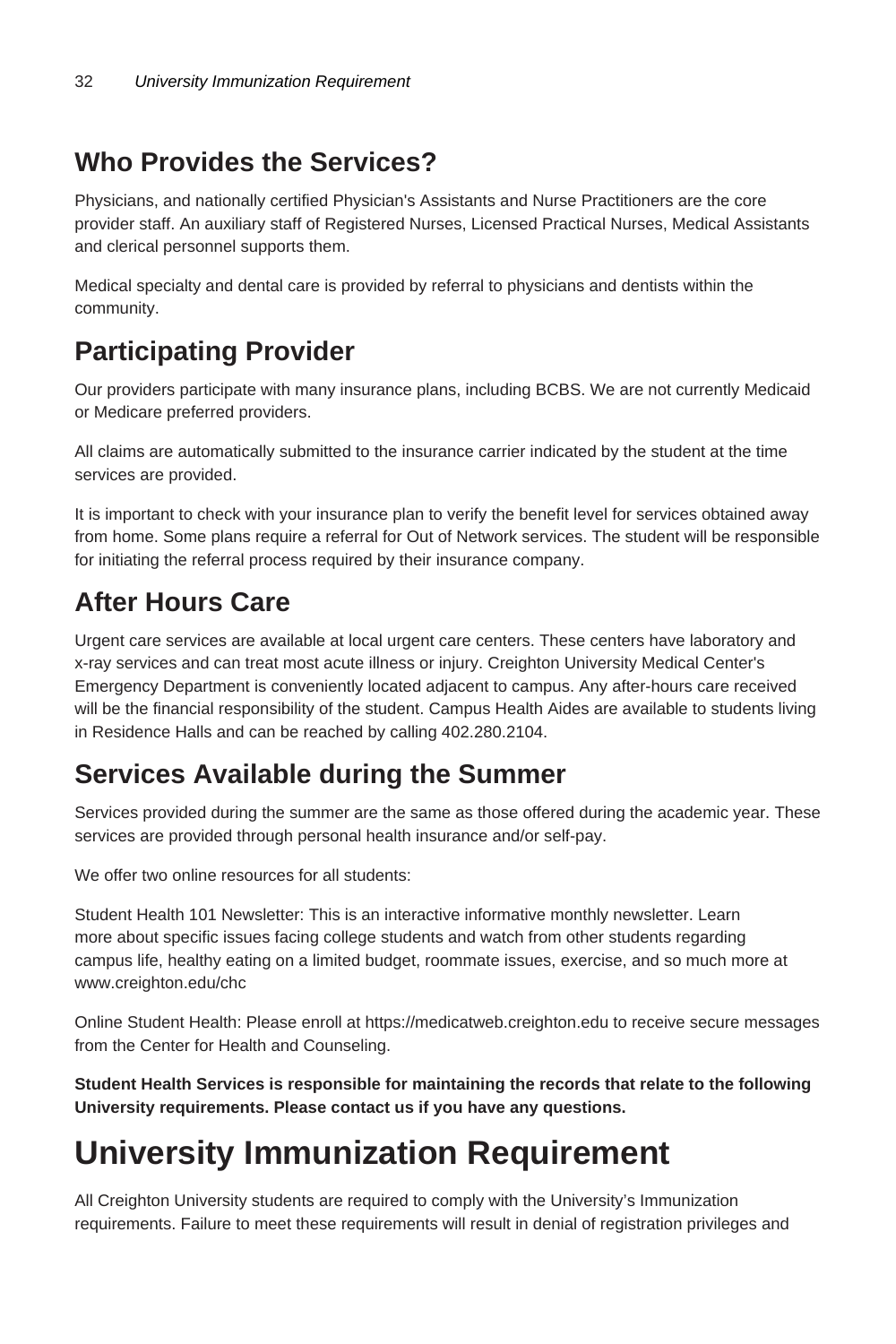exclusion from clinical activities. Immunization requirements follow CDC guidelines and are reviewed annually.

### **All Students attending classes on Campus:**

### **Measles, Mumps, & Rubella (MMR)**

2 doses MMR vaccine given after the 1<sup>st</sup> birthday and at least 30 days apart are required of all students born after 1957

OR

Positive blood tests showing immunity for Measles, Mumps and Rubella. (History of illness does NOT meet the **requirement)**

### **All Students living on Campus:**

**Measles, Mumps, & Rubella (MMR)** (See Above under ALL STUDENTS)

#### **Meningitis Vaccine**

1 dose Meningitis vaccine given after 16 years of age. Applies to ages 21 and under.

### **Tdap Vaccine**

1 dose Tdap vaccine (Tetanus, Diphtheria, Pertussis)

### **Varicella (Chicken Pox)** Verification of chickenpox disease

OR 2 doses Varicella vaccine

### **International Students:**

### **Must meet requirements for ALL STUDENTS (see above). If living on campus, must also meet requirements for ALL RESIDENT STUDENTS.**

### **Tuberculosis Screening**

Tuberculosis Screening will be done upon arrival to campus unless documentation is provided of a negative PPD skin test done within the past 12 months. \*PPD skin test required regardless of prior BCG vaccine. Student with a history of a positive PPD: Chest X-ray done within the past 12 months in the United States OR QuantiFERON Gold testing

### **Health Science Students enrolled in Dental, EMS, Medical, Nursing, Pharmacy and Health Professions:**

### **Measles, Mumps, & Rubella (MMR)**

2 doses MMR vaccine given after the 1<sup>st</sup> birthday and at least 30 days apart are required of all students, regardless of age

OR

Positive blood tests showing immunity for Measles, Mumps and Rubella. (History of illness does NOT meet the requirement)

### **DPT/Td/Tdap Vaccine**

3 dose series. 1 dose must be a Tdap vaccine given after licensure in 2005.

**Polio**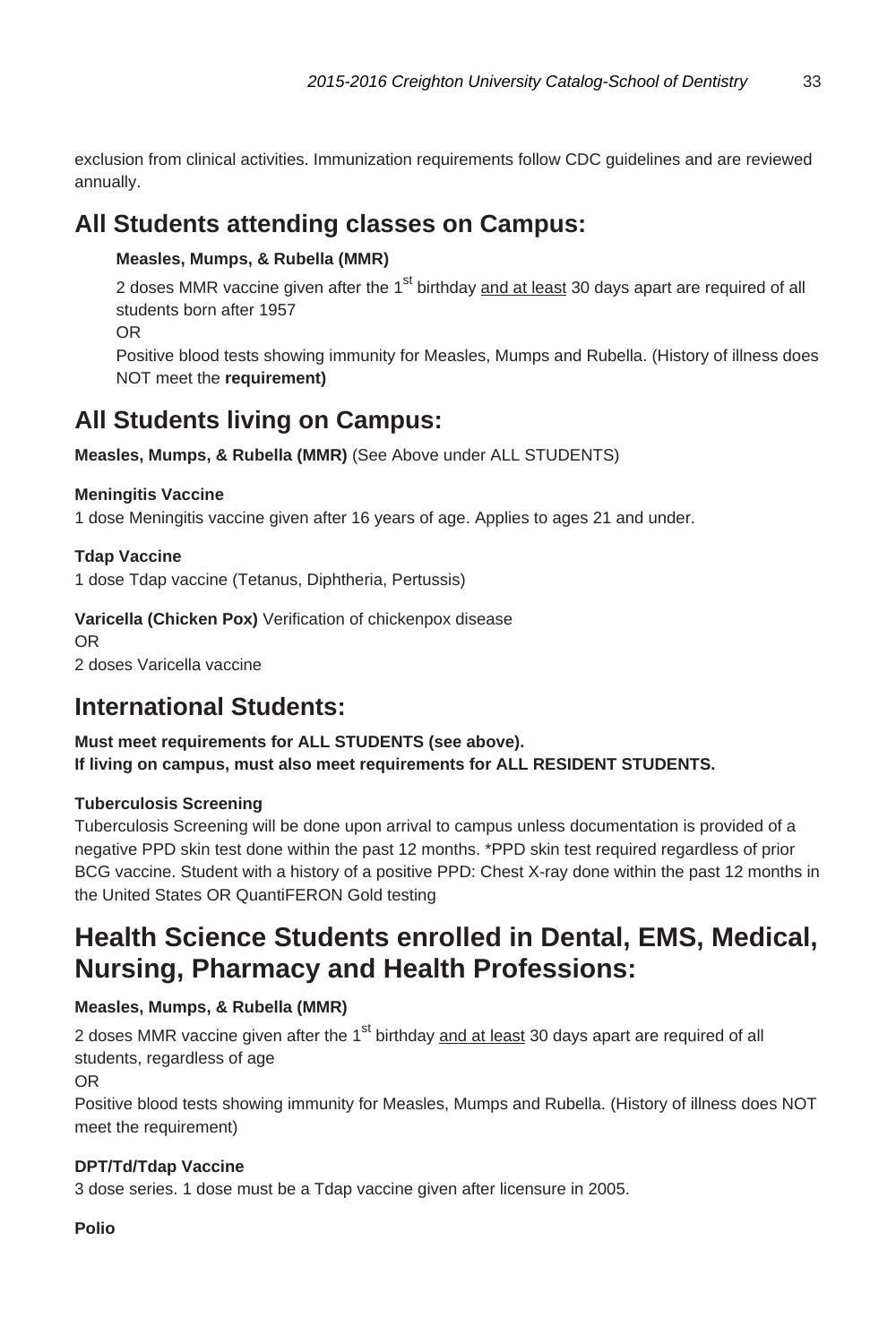3-dose series OR A positive blood test proving immunity.

#### **Hepatitis B**

3-dose series AND a positive blood test showing immunity (Hepatitis B surface antibody test). A positive blood test alone meets the requirement.

#### **Varicella (Chicken Pox)**

2 doses Varicella vaccine or . History of illness does NOT meet requirement for Health Science **Students** 

#### **Tuberculosis Screening**

• Initial 2-step screening.

2 separate PPD skin tests given and read at least 1 week apart. 2 tests in a 12 month period also acceptable.

- Annual PPD screening
- Students with a history of a positive skin test: Chest x-ray done in U.S. in the past 12 months
- Annual Provider Review/QuantiFERON Gold

#### **Annual Influenza Vaccine**

This is due before December 1 each year.

#### **Meningitis Vaccine (IF LIVING ON CAMPUS)**

1 dose Meningitis vaccine given after 16 years of age. Applies to ages 21 and under.

Additional vaccine information can be found at www.cdc.gov/nip/publications/vis (http://www.cdc.gov/ vaccines/hcp/vis)

# **University Health Insurance Requirements**

### **University Health Insurance Requirement:**

Comprehensive Health Insurance (Emergency only coverage does not satisfy this requirement) is required for ALL Full-time students<sup>1</sup> and must include the following:

- National Coverage for inpatient and outpatient **medical** care.
- National Coverage for inpatient and outpatient **mental** health care.
- Coverage is currently active and maintained for the entire school year, including summers.
- Offers an unlimited lifetime maximum or meets federal guidelines.

Automatic enrollment into the University sponsored Plan will occur and the tuition statement will reflect a charge for the entire premium when Student Health Services becomes aware of a lapse in the student's health coverage.

1 Undergraduate: 12 credits/semester; Graduate: 9 credits/semester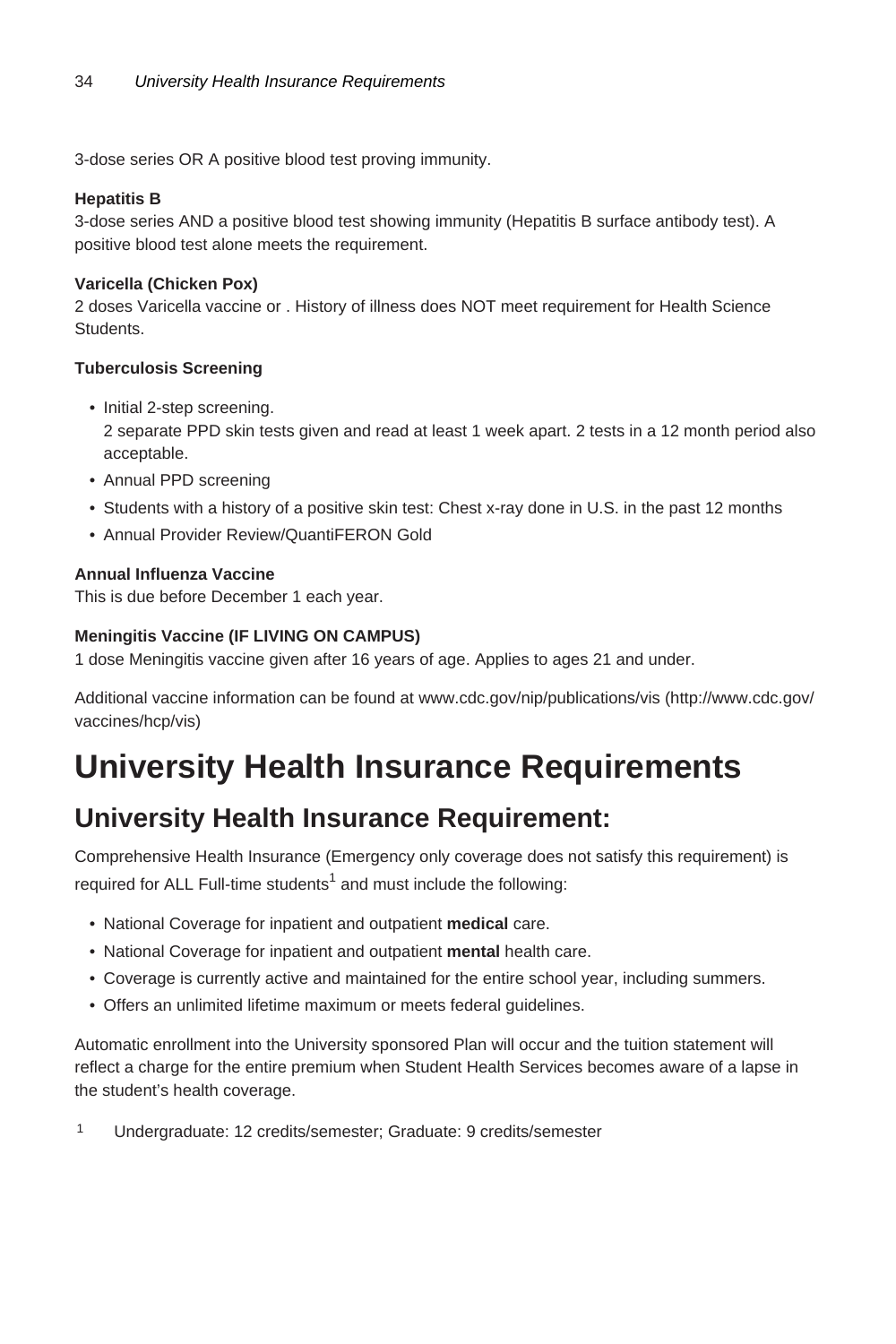### **Creighton University Student Health Insurance Plan**

As a service to students, the University endorses a comprehensive health insurance plan. This plan is available at a reasonable group rate and provides year-round coverage, wherever the student may be, as long as the semi-annual premium is paid and eligibility requirements are met.

For additional information please contact Student Health Services: Phone: 402.280.1278 Fax: 402.280.1859 http://www.creighton.edu/chc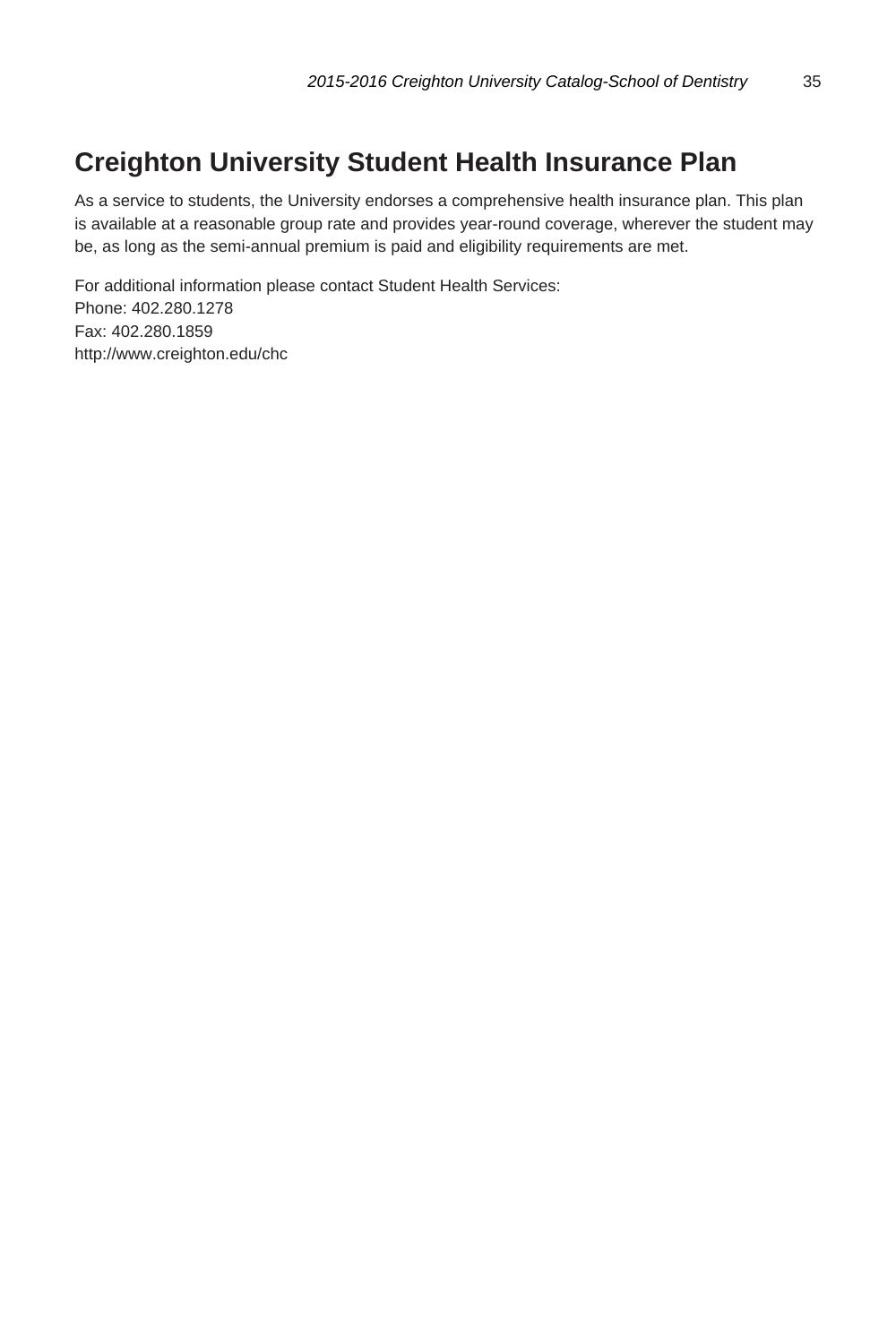# **General Information**

# **Facilities for Dentistry**

The School of Dentistry is located on the west campus of Creighton University. This is the site of the Bio-Information Center, Alegent Creighton Health Creighton University Medical Center (the university teaching hospital), the Omaha Health Professions Center, the Boys Town National Research Hospital, and the Ambulatory Care Facility. Within this complex, the Dental School building was the first of these structures to be completed (in 1973).

The School of Dentistry occupies a facility containing 150,000 square feet of space (excluding interstitial mechanical areas). It is a three-level structure with grade entry to the first two. The first level contains classrooms; cafeteria; and administrative, teaching and patient treatment facilities for the Departments of Physical Therapy and Occupational Therapy of the School of Pharmacy and Health Professions. Adult dental clinical facilities and applicative faculty offices occupy the entire second level of the building. The third level is occupied by the School of Dentistry administrative offices, children's clinics, preclinical laboratories, basic science laboratories, research space, oral biology offices, seminar rooms and animal facilities.

# **Student Government**

All full-time students registering in the undergraduate colleges and in the professional schools become voting members of the Creighton University Students' Union. The affairs of this corporation are managed by a Board of Governors made up of members elected from the schools and colleges of the University. This group of student leaders controls the use of the Student Activity Fund, plans the major social events of the year, and operates through six standing committees to further the best interests of the University and her students.

# **Student Organizations**

The School of Dentistry has a chartered chapter of the American Student Dental Association. This was organized to promote active participation by undergraduate dental students in the affairs of their own dental organizations. As a result, students are better prepared to assume their place both in the profession and society after graduation. Membership in the chapter is voluntary for all undergraduate dental students and includes privileges of attending all dental meetings of the local, state, and national organizations. Each member receives the Journal of the American Dental Association.

Dental students are encouraged to take an active interest in the various social, dramatic, literary, and religious organizations. However, it should be stated that with regard to all forms of such activities the policy of the faculty has always been that the student's first duty in college is attention to study and that no other activity should be allowed to interfere with the student's main purpose.

# **Honor Societies and Fraternities**

Alpha Sigma Nu, National Jesuit Honor Society, was founded at Marquette University in 1915, and the Creighton Chapter was established in 1921. In 1973 Gamma Pi Epsilon, the women's honor society, merged with Alpha Sigma Nu. Currently there are chapters at all 28 Jesuit colleges and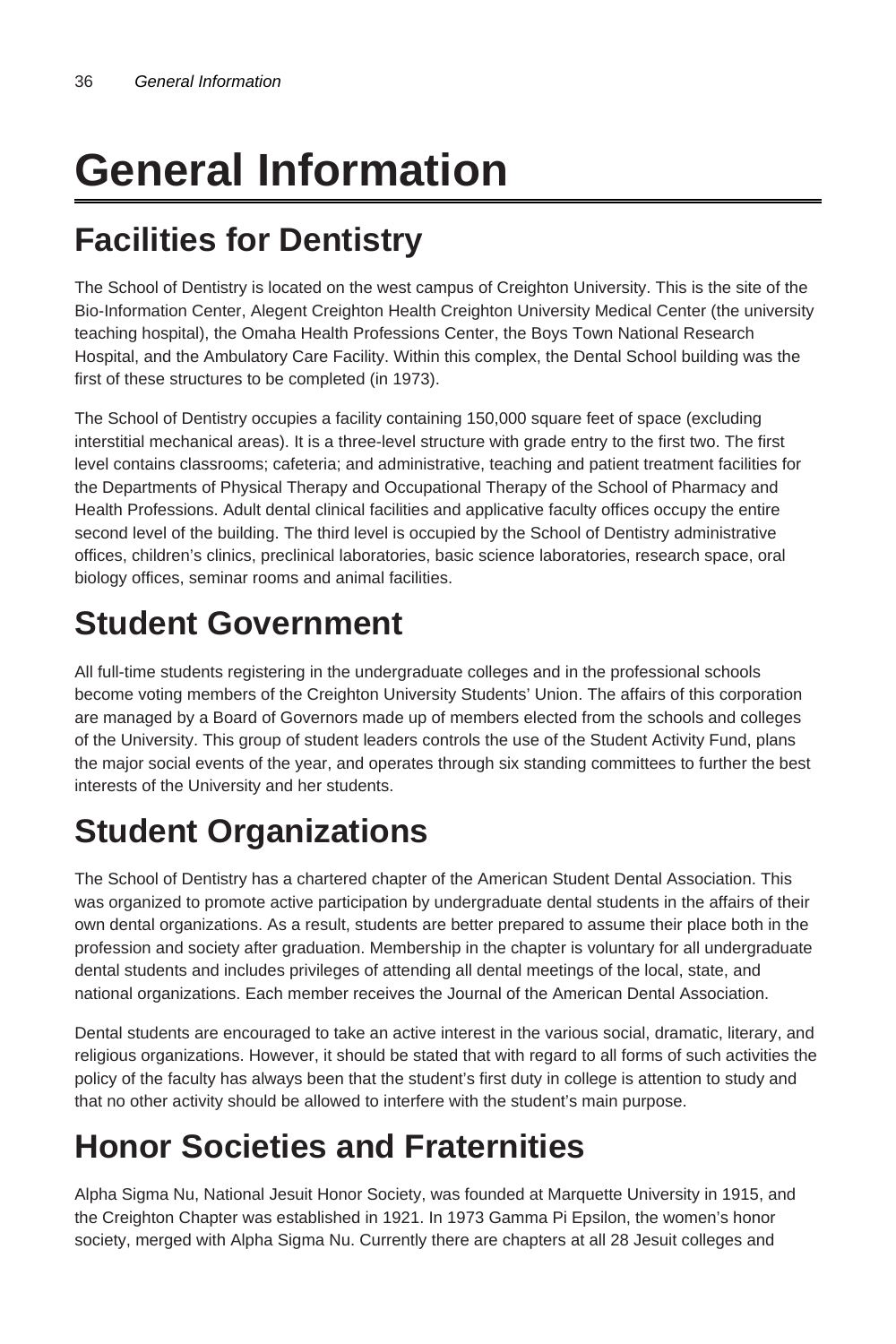universities in the United States and at Sogang University in Seoul, Korea. Scholarship, loyalty, and service are the threefold requirements for membership in the society. Membership is highly selective and is awarded on the recommendations of the local chapter, the faculty, the deans, and with the approval of the University president. Outstanding undergraduates in their junior and senior years and professional and graduate students are eligible. Membership is prized as one of the most notable distinctions which can be won by a student in a Jesuit institution of higher learning. Each year the campus chapter inducts about 42 students from all divisions. The alumni chapter's living members number over 2,300 persons. At graduation, members of the student chapter automatically transfer into membership in the alumni chapter.

Omicron Delta Kappa, the National Leadership Honor Society, was founded in 1914 at Washington and Lee University in Lexington, Virginia. The Creighton Chapter was officially approved in 1988 and joins over 200 established chapters in colleges and universities across the country. ODK was founded to recognize and encourage superior leadership and scholarship. Creighton's chapter sponsors a variety of programs each year designed to meet those goals. Membership is a mark of highest distinction and honor and is open to qualifying undergraduate juniors and seniors, graduate and professional students.

Membership in Omicron Kappa Upsilon, national honorary dental fraternity, is presented to senior students who, in addition to scholarship, have demonstrated exemplary traits of character and potential qualities of future professional growth and attainments. Not more than 12 percent of each graduating class is eligible. One junior student is awarded the Omicron Kappa Upsilon William Kramer Award for Excellence. This award is presented to the junior student who has demonstrated scholarship and promise in the advancement of Dentistry.

# **Honors and Awards**

Numerous awards consisting of cash prizes, certificates, plaques, memberships, books and journal subscriptions are presented to students at the annual student awards ceremony, which is held at the close of each school year. Honors are bestowed in various disciplines for clinical proficiency and for academic achievement.

# **Dental Alumni Advisory Board**

The Creighton University Dental Alumni Advisory Board, the first of its kind to be established by individual schools and colleges of the University, was officially organized in 1968. Since that time it has assumed a role of importance in the determination of policy by contributing sound advice based upon practical experience. The Board meets twice a year with the administration, members of the faculty, and representatives of the student body to exchange ideas and make recommendations.

Members of the board keep the School apprised of the needs of the population segments they personally serve and the educational needs of graduates preparing to serve the same. They thereby contribute a very necessary element of practicality which is so important to the maintenance of relevancy between educational objectives and needs. Within their own geographic areas of influence, members represent the School, addressing themselves to such diverse endeavors as promoting favorable health legislation, initiating negotiations for educational compacts, and counseling prospective applicants.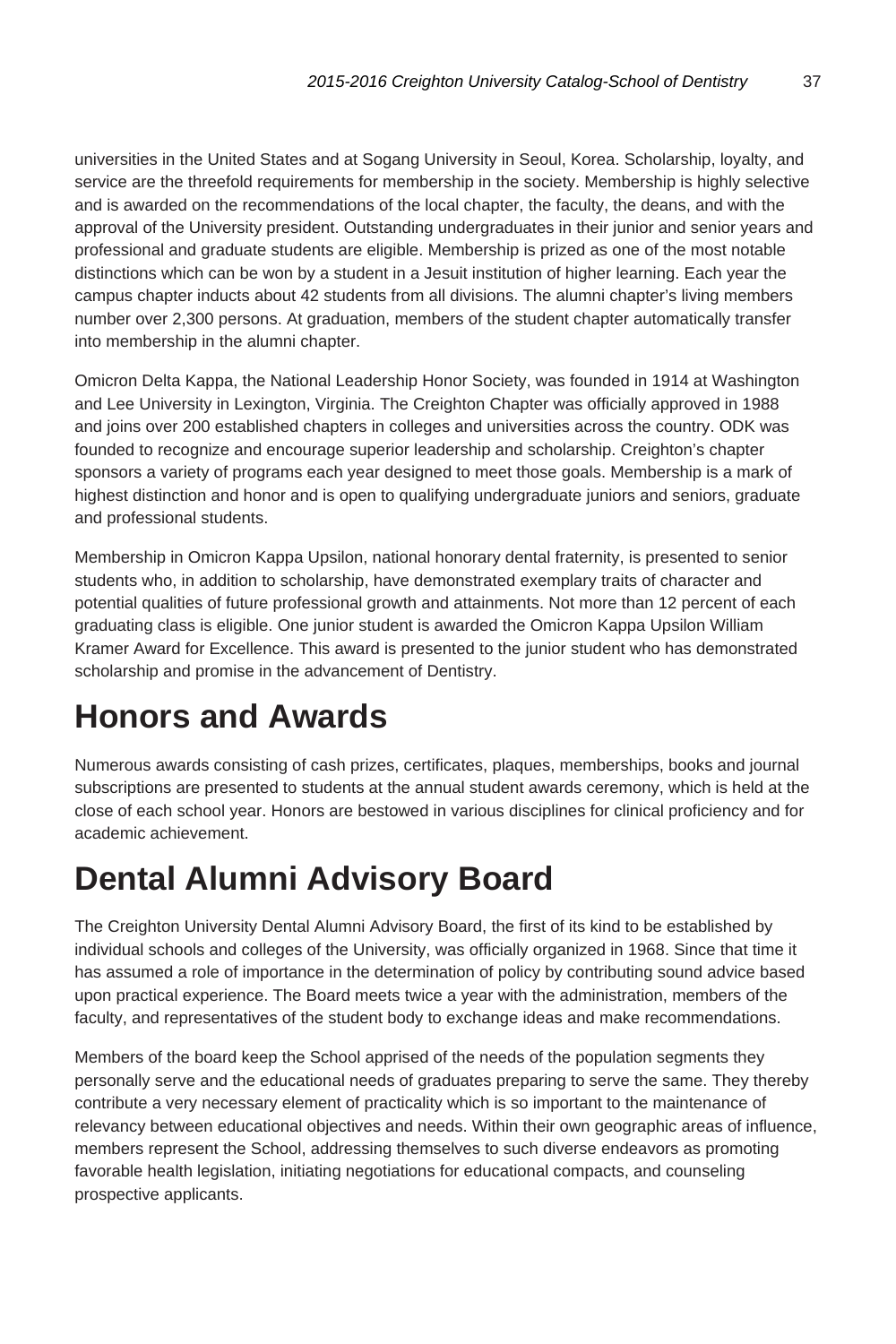# **Admission**

It is the admission policy of Creighton University to accept qualified students within the limits of its resources and facilities. See also the University's Nondiscrimination Policy on page 12. All applicants are considered for admission on the basis of their potential to successfully complete the predoctoral program without compromise of the established standards of academic and clinical performance expected of all graduates of the School of Dentistry and their potential to best serve the needs of society. The School of Dentistry believes a diverse student body embraces the educational opportunities for all members of the Creighton community and furthers the dental profession's goals of educating culturally competent professionals who can work successfully with all segments of the population and improve access to care for underserved populations. For these reasons, the School seeks a diverse student body.

# **Application Procedure**

The School of Dentistry participates in the Associated American Dental Schools Application Service (AADSAS). All new applicants and reapplicants seeking admission to the School of Dentistry should apply through this national dental application service coordinating agency.

Applicants should apply online at www.adea.org (http://www.adea.org) starting on June 1 of the preceding academic year for entry the following fall (i.e., for matriculation in the fall of 2014, you may start applying on June 3, 2013). The application service (AADSAS - American Association of Dental Schools Application Service) must receive your application no later than February 1 to be processed and forwarded to designated dental schools.

Early application is strongly encouraged to give the Admissions Committee more time to evaluate the applicants. All required credentials necessary to complete the application must be received by March 1. An incomplete application after this deadline will not be reviewed by the Admissions Committee.

At the time an applicant submits an application through AADSAS, a \$55 nonrefundable application service fee should be sent directly to the Creighton University Dental Admissions Office. This fee should be made payable to Creighton University and mailed to the Dental Admissions Office.

All correspondence should be addressed to the Creighton University Dental Admissions Office with whom all credentials must be filed. Application credentials should be directed to:

Dental Admissions Office Creighton University 2500 California Plaza Omaha, Nebraska 68178

All credentials become the property of Creighton University upon submission and are not returnable.

The Creighton University Dental Admissions Office will inform the applicant when application has been received from AADSAS and will request that the following information be submitted to complete the application:

1. Official Dental Admission Test (DAT) scores. (These may be submitted to Creighton anytime they are available).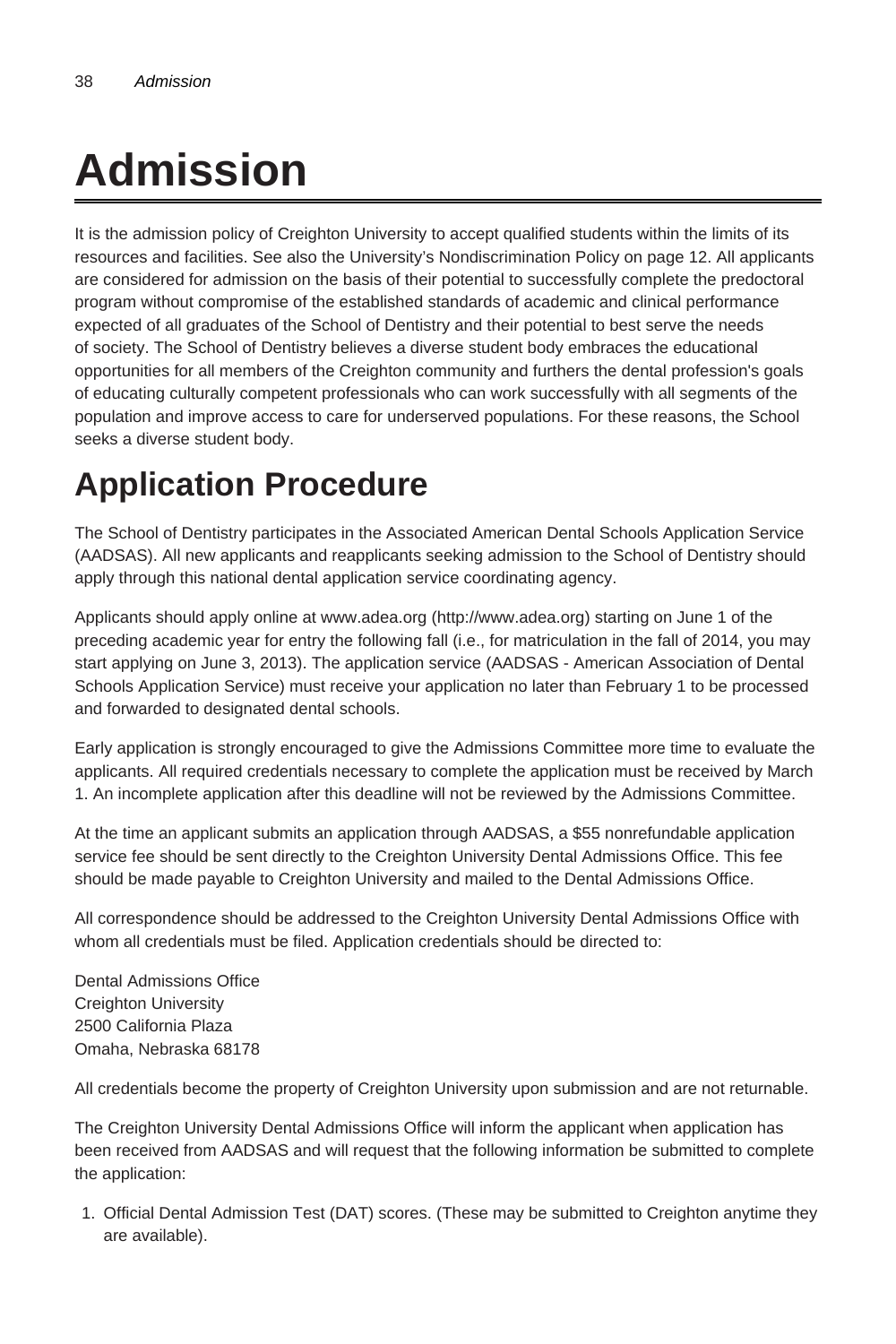2. Supplementary application form.

# **Requirements for Admission**

To meet the legal requirements of state licensing boards and to gain the necessary background for the study of dentistry, the following minimum educational requirements for admission to the School of Dentistry must be fulfilled:

- 1. Graduation from an accredited four-year high school.
- 2. College credits covering a minimum of two years of study in an accredited college of arts and sciences. While a minimum of 64 semester hours (96 quarter hours) from an accredited liberal arts college is required, most accepted candidates will have completed 120 semester hours (180 quarter hours). The minimum of 64 semester (96 quarter hours) must be obtained exclusive of credit in military science, physical education, and nonacademic courses. The 64 semester hours must include the following specific subjects and credit: Biology 6

| $-0.0.99$            | $\tilde{\phantom{a}}$ |
|----------------------|-----------------------|
| Chemistry, inorganic | 8                     |
| Chemistry, organic   | 6                     |
| English              | 6                     |
| Physics              | 6                     |

The hours listed are suggested as most nearly conforming to a year's work in most colleges. The governing principle shall be that the credit presented in each subject shall represent a full academic year's course in an accredited college of arts and sciences.

The required hours and subjects must be completed by the end of the spring term preceding the fall in which the applicant wishes to enter the School of Dentistry. Advanced Placement (AP) credit will not be accepted as a replacement for any semester hour requirements in biology, inorganic chemistry, organic chemistry, English and physics

The following electives are suggested for the remainder of the required sixty-four semester hours: Modern languages, mathematics, history, social science, philosophy, speech, economics, comparative anatomy, psychology and computer utilization. The majority of applicants enrolling in the School of Dentistry have completed a Bachelor's degree program.

# **Dental Admission Test**

All applicants are required to take the Dental Admission Test (DAT) prepared and administered by the Council on Dental Education of the American Dental Association in cooperation with the American Dental Education Association. Applicants to Creighton University School of Dentistry should arrange to take the test preferably by September of their last pre-dental year. The Dental Admission Test is a computerized examination taken by appointment at Prometric Candidate Contact Centers which are located throughout the United States. An information booklet and test application form are available from the Dental Admissions Office, Creighton University.

# **Recommendations**

Each applicant must have three recommendation letters, two by instructors in science and one by an instructor in a nonscience department, testifying to character and apparent fitness for the profession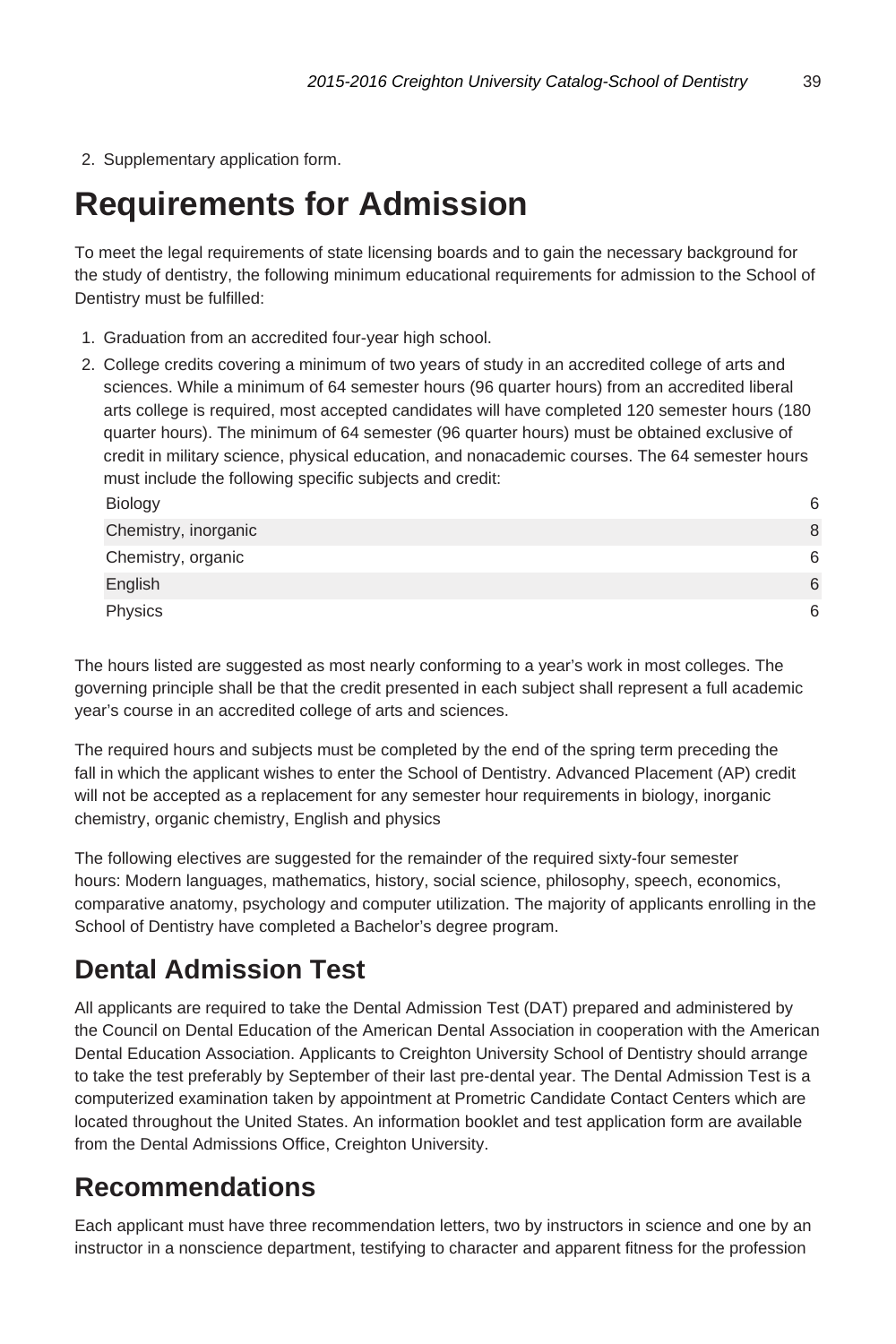of dentistry. If an applicant's college has a recommending committee, its recommendation is preferred to the three individual recommendations.

### **Physical Fitness**

Before matriculation, accepted applicants are required to submit to the Student Health Service a Confidential Health Record.

# **Technical Standards**

Accepted applicants to Creighton University School of Dentistry must be able to demonstrate the ability to perform the skills and abilities specified in the School's technical standards with or without reasonable accommodation consistent with the Americans with Disabilities Act. Applicants must be able to perform the physical and intellectual functions, and possess the communication skills necessary to the performance of dentistry.

Candidates for the D.D.S. degree will be assessed on a regular basis according to the academic standards and the technical standards of the School of Dentistry on their abilities to meet the requirements of the curriculum.

# **Selection**

Selection of all students is based upon both objective and subjective evaluation. Objective criteria include GPA, DAT scores, and science grades are given primary consideration. Other factors that will be considered will include, but not limited to:

- 1. evidence of predisposition to provide dental health care in underserved areas;
- 2. evidence of participation in worthwhile community activities;
- 3. recommendation from teachers, known alumni, and other members of the profession;
- 4. quality of preprofessional educational program;
- 5. residence in states having educational compact agreements with the School; and
- 6. evidence of good moral character, motivation, and emotional and intellectual maturity; and
- 7. any other personal background information the applicant chooses to submit to assist the admissions committee in giving each application holistic consideration. Such personal background factors might include, but are not limited to:
	- a. attributes one believes will enhance the campus community
	- b. public service
	- c. overcoming hardships or economic or educational disadvantages
	- d. first generation college student
	- e. having lived in a foreign country or spoken a language other than English at home or language fluency.

This list is not exhaustive and none of these factors will be considered in isolation. Furthermore, no factor will result in the admission of an academically unqualified applicant.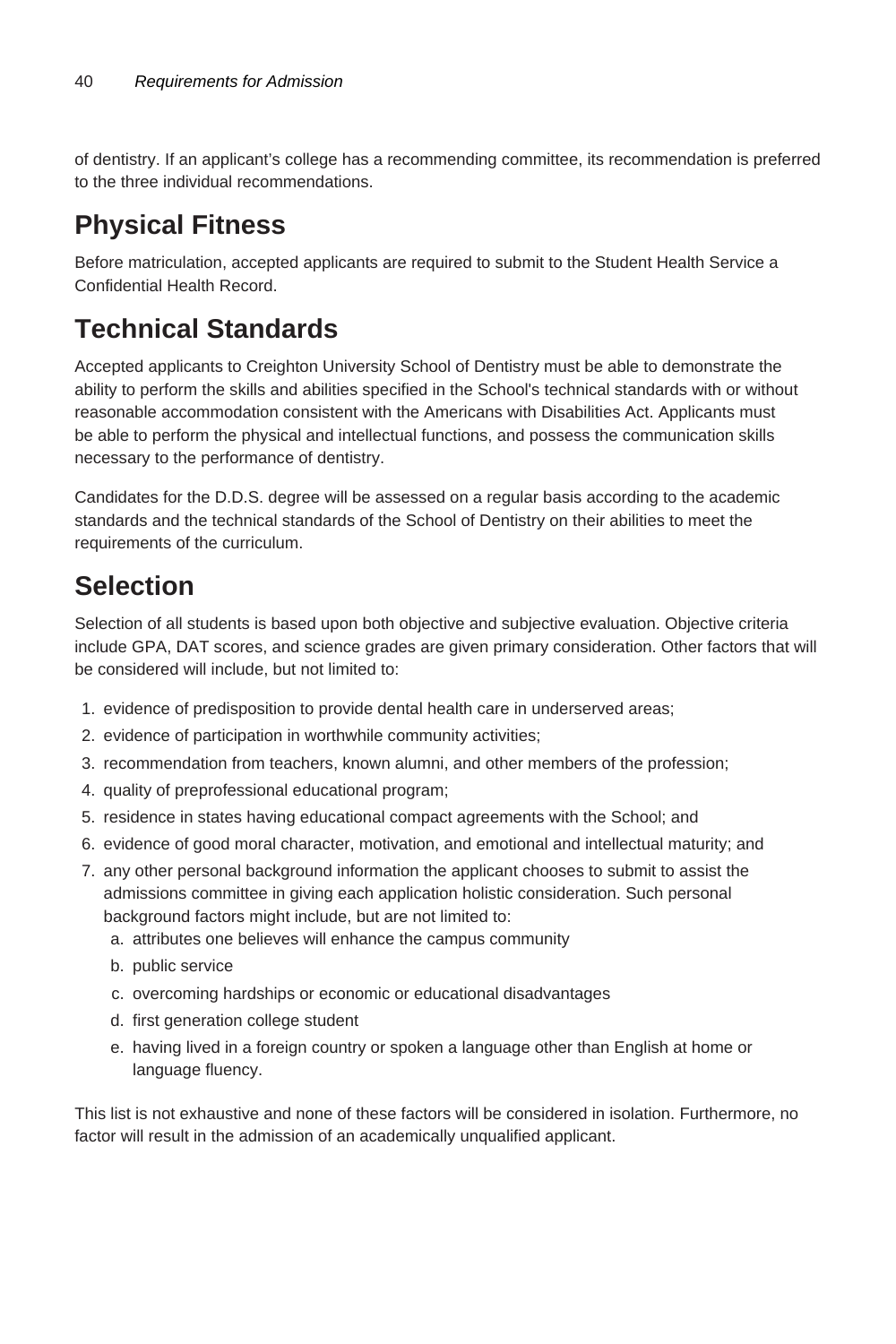# **Applicant Response To Acceptance**

An enrollment reservation deposit is required of an accepted applicant to reserve a place in the class to which admission has been offered. The total deposit is \$800. It is payable as follows:

- 1. An initial (first) deposit of \$500 made within the following period of time after the date of the letter of initial conditional acceptance:
	- a. Preferred time: 15 days.
	- b. Maximum time: 30 days for applicants accepted in December; 30 days for applicants accepted in January; 15 days for applicants accepted February 1 and thereafter.
- 2. A final (second) deposit of \$300 made within 15 days of the date of the letter from the Chairman of the Admissions Committee or the Director of Admissions granting the student final acceptance for admission.

The deposits are credited to the first semester's tuition. If the accepted student fails to register, or withdraws from the School after registering, the first and second deposits are forfeited to the University.

### **Background Investigation and Drug Screening**

To assure the safety and well-being of patients, students, faculty, and staff in the clinical and academic environments and to attest to clinical agencies the students' eligibility to participate in clinical activities, incoming students will be required to complete background investigations and drug screening analyses. Background checks will be conducted on accepted applicants prior to enrollment. Drug screenings will be conducted during the first academic quarter of the first year of dental school.

### **State Compacts**

Creighton University has dental education compacts with the states of New Mexico, North Dakota, Wyoming and Idaho. If accepted into their state's program, residents from these states receive partial tuition remission. Application procedures for applicants from these states are the same as for all other applicants.

Accepted residents of New Mexico, North Dakota, and Wyoming receive all their dental education at Creighton. Residents of Idaho may have the option of taking their first year at Idaho State University in Pocatello under the Idaho Dental Education Program (IDEP). The remaining three years are spent at Creighton. Additional information is available from the program directors in each state.

Confirmation deposits made to Creighton by IDEP (Idaho) students are applied to the first year's tuition at Idaho State University.

The first-year program at Idaho is equivalent to that at Creighton. Course outlines, objectives, laboratory projects, texts and teaching aids are nearly identical.

The contract for the dental educational compacts between Creighton University and Idaho State University was signed in March 1982 with the first class entering August 1982.

# **Advanced Standing**

Students who have studied dentistry in another recognized school may be admitted to advanced standing, provided there are positions available and provided they have passed satisfactorily the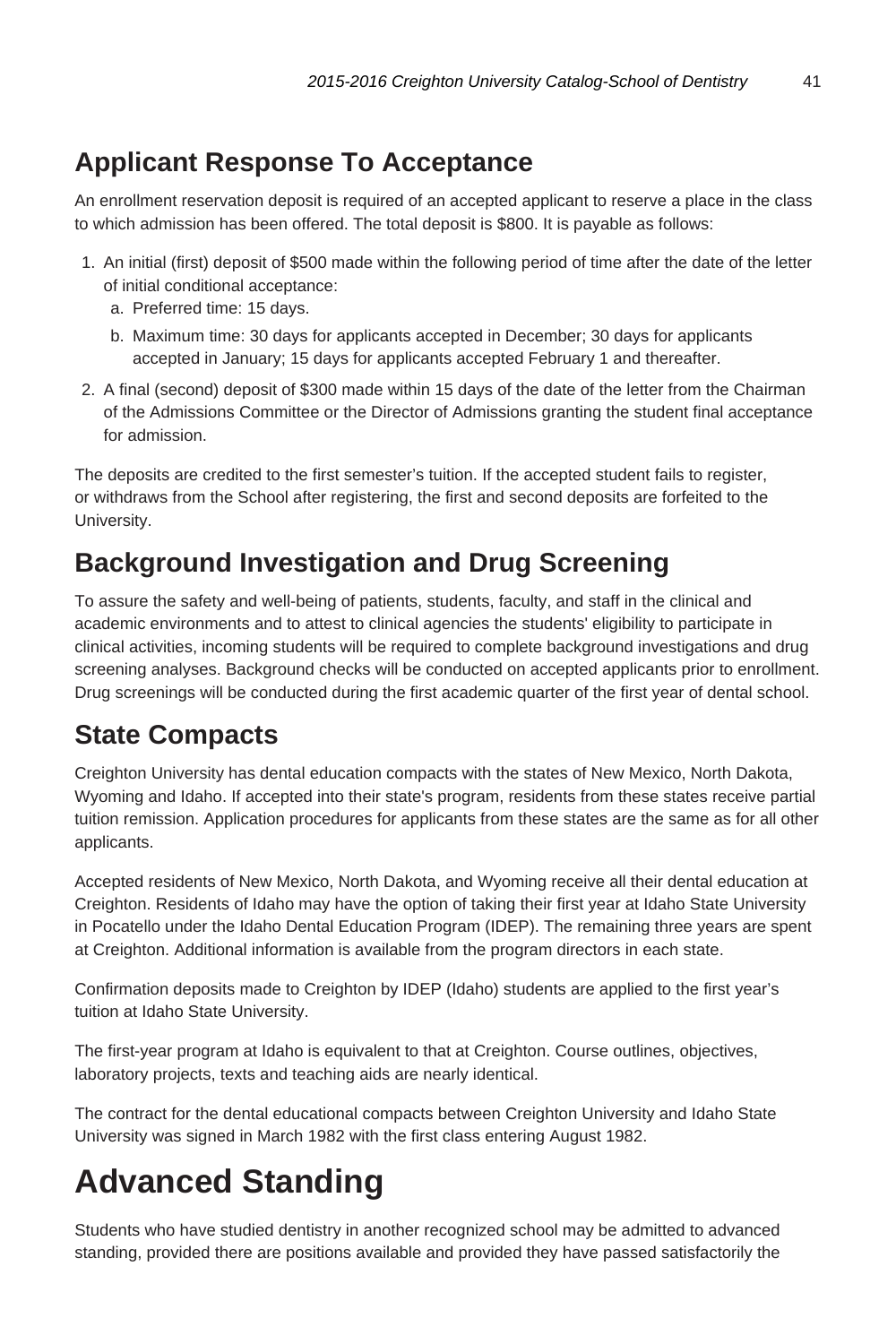courses which they have taken and have satisfied the Committee on Admissions that the work they have had is the equivalent of that given in this School.

An application for admission to advanced standing is considered within two distinct categories:

1. Applicants with one or more years of formal dental education must make formal application and provide Dental Admission Tests scores, transcripts and letters of recommendation. In addition to the information demanded of applicants for admission into the first year, applicants for advanced standing must provide scores of Part I of the National Board examination if it has been completed and a letter from the Dean of the Dental School previously attended attesting that the applicant is in good standing and that he or she is eligible to return to the institution and complete the course of instruction.

Having ascertained that the applicant's qualifications for admission to advanced standing are acceptable, the Admissions Committee must then be assured that space is available and that schedules can be adjusted to accommodate the differences in scheduling that exist in various institutions.

2. Applicants presenting evidence of having completed a formal dental education in a foreign dental school must provide Part I scores of the National Board Examination. Evidence of proficiency in the English Language (TOEFL) should also be provided if previous education was in a non-English environment. Applicants must also show evidence of completing a specialty degree or certificate of dental specialty from a United States institution.

Having ascertained that the applicant's credentials are in order, the applicant is offered an acceptance on a trial basis for a period of one semester. At the end of that semester the Admissions Committee, in consultation with the Student Performance Committee of the School of Dentistry, recommends to the Dean whether the applicant is to be retained as a student and, if retained, at which level continuance of the program should proceed.

Creighton University School of Dentistry does not review by examination the competency of applicants in subjects which they have completed or grant them a status superior to that which they had in the dental school which they have attended.

Forms for making application for admission with advanced standing are obtainable from the Creighton University Dental Admissions Office. The advanced standing application form and the necessary supporting documentation must be reviewed in the Dental Admissions Office by April 30.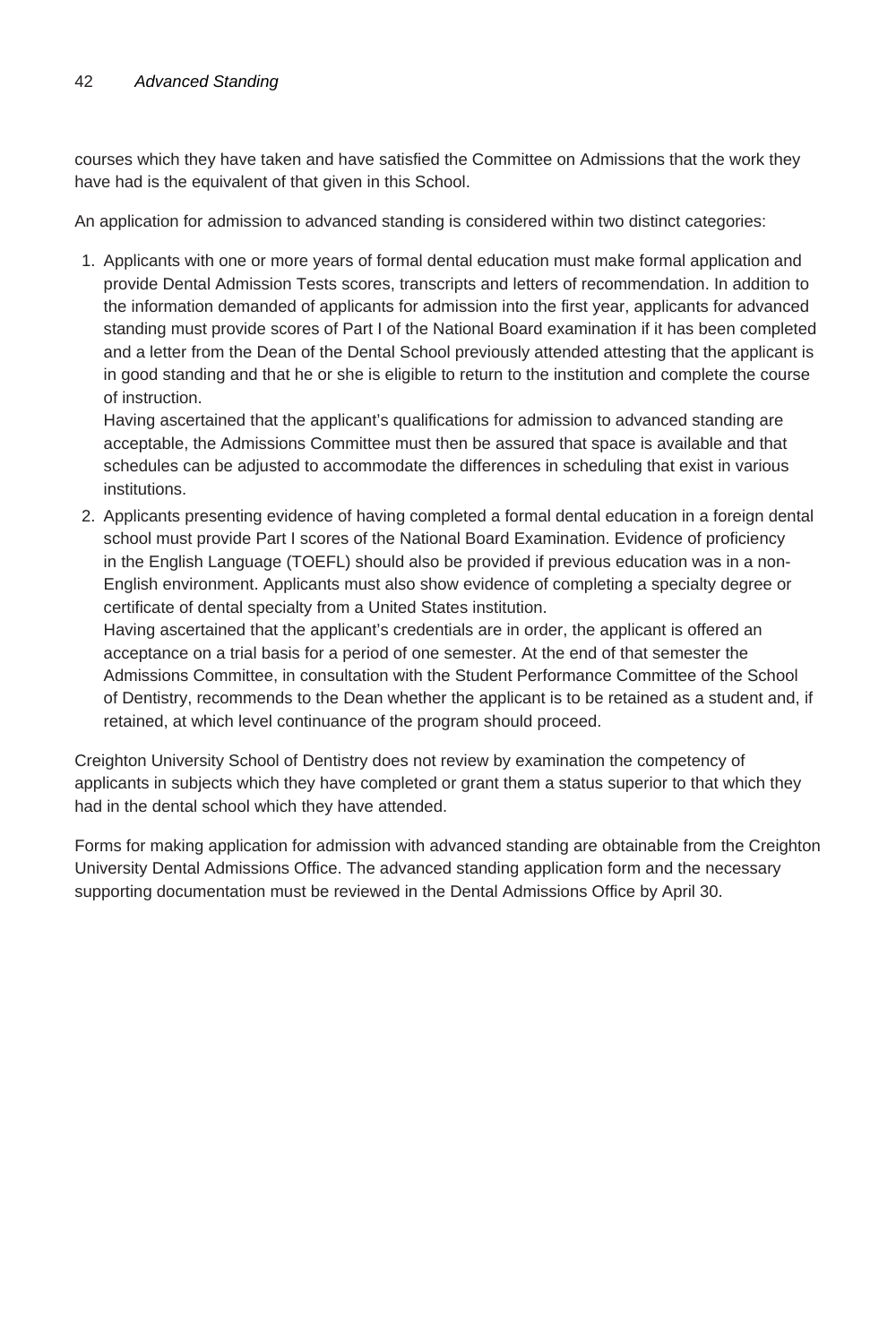# **Tuition and Fees**

Tuition and fees are payable at the time of registration for a semester  $\frac{1}{1}$ , and are subject to change without notice

| Application for admission fee                                                    | 55.00    |
|----------------------------------------------------------------------------------|----------|
| Enrollment reservation deposits (credited to<br>tuition)                         |          |
| a. First deposit - required when initially<br>accepted for admission             | 500.00   |
| b. Second deposit - required when finally<br>accepted for admission              | 300.00   |
| Tuition per semester for courses in dental<br>curriculum                         | 26,443   |
| Student Health Insurance Plan Premium, for six<br>months (Option 1) <sup>2</sup> | 1,091.00 |
| Hepatitis B Series vaccination                                                   | TBA      |
| University fee per semester                                                      | 532.00   |
| Late Payment fee                                                                 | 163.00   |
| Special examination fee, each examination                                        | 15.00    |

Loss or damage to University property and equipment is charged to the student or students responsible.

- <sup>1</sup> Registration is not complete until financial arrangements have been made.
- $2^2$  This charge for each full-time student may be waived if the student presents evidence that he or she carries insurance that provides coverage at least comparable to the student insurance offered by the University.
- <sup>3</sup> Transcripts, diplomas, and grade reports are released only when all outstanding balances have been paid. Students with questions regarding their financial responsibilities, are invited to contact the Business Office to set up an appointment for individual counseling.

# **Financial Arrangements**

Tuition and fees and board and room charges are payable at the time of registration for a semester. However, arrangements may be made to pay monthly installments by using the University's Monthly Electronic Tuition Payment (MET) plan. Participation in this plan will be limited to the unpaid balance after all financial aid credits have been applied. Information on enrolling in the MET plan will be sent via e-mail in early May to incoming students who have paid a deposit. Current students are sent an email reminder in late April.

Books and supplies may be purchased at the Campus Bookstore. These items must be paid for when they are obtained.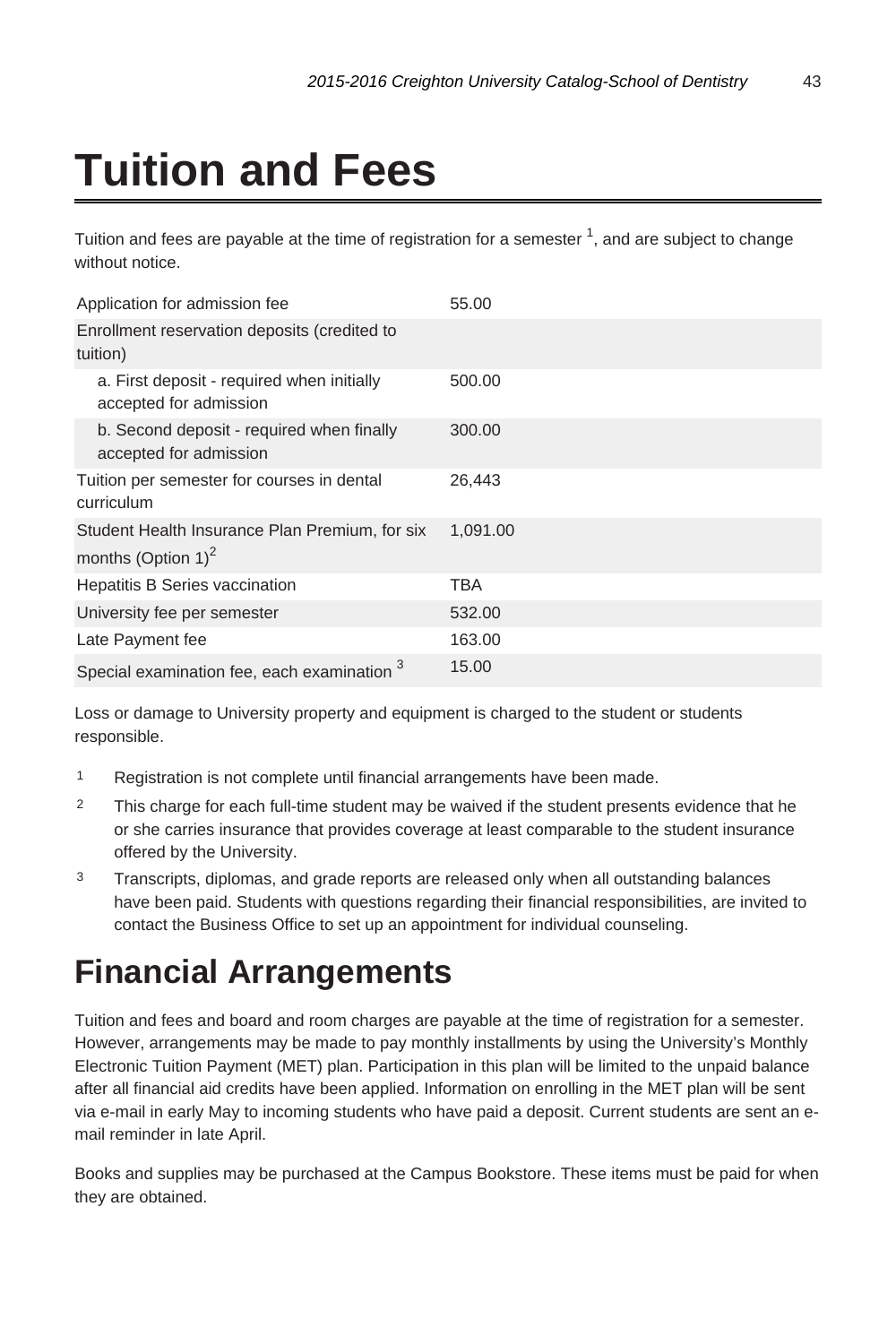Students are encouraged to pay tuition and other expenses online via the NEST. The University will cash checks for students with a \$200 limit per day in the Business Office. Checks returned for insufficient funds will be assessed a \$25 fee. The University reserves the right to revoke or to deny this privilege to any individual at any time.

# **Late Payment Policy**

A late payment fee will be added to charges assessed at registration that remain unpaid after the period for registration. This fee is \$165 for the first month and an additional fee is charged for each subsequent month that the account remains unpaid. Accounts with unpaid balances less than \$500 will be subject to a \$70 monthly late payment fee; accounts with unpaid balances greater than \$500 are subject to a \$85 monthly late payment fee. Students with questions regarding their financial responsibilities are invited to contact the Business Office to request an appointment for individual counseling.

# **Withdrawals and Refunds**

Students withdrawing will be charged tuition and recurring fees on the following basis<sup>1</sup>:

| Period of attendance from start of semester | Percent of the semester rate to be charged |
|---------------------------------------------|--------------------------------------------|
| During the first week                       | 10%                                        |
| During the second week                      | <b>20%</b>                                 |
| During the third week                       | 40%                                        |
| During the fourth week                      | 60%                                        |
| During the fifth week                       | 80%                                        |
| Over five weeks                             | 100%                                       |

Students withdrawing from a term shorter than the traditional semester will be charged tuition and recurring fees on a prorated basis.

Refunds of room rent due to withdrawal from the University will be prorated on a weekly basis.

<sup>1</sup> Nonrecurring fees, the application fee, the University fee, the University technology fee, and penalty fees will be charged in full, regardless of the period of attendance.

Full time students who withdraw from a course after the last day for registration changes but remain full-time (12 or more credit hours) receive no refund. If a full-time student withdraws to part-time status, refund of the difference between the full-time tuition charge and the per-credit-hour charge for the courses being continued will be made in accordance with the schedule applicable in the event of total withdrawal. Students assessed tuition per credit hour, including part-time students, graduate students and students in a summer session, will be charged for courses dropped in accordance with the schedule applicable in the event of total withdrawal.

# **State Specific Refund Policy**

Some states where the University has authorization to operate require a separate tuition refund policy for their residents. These are described below.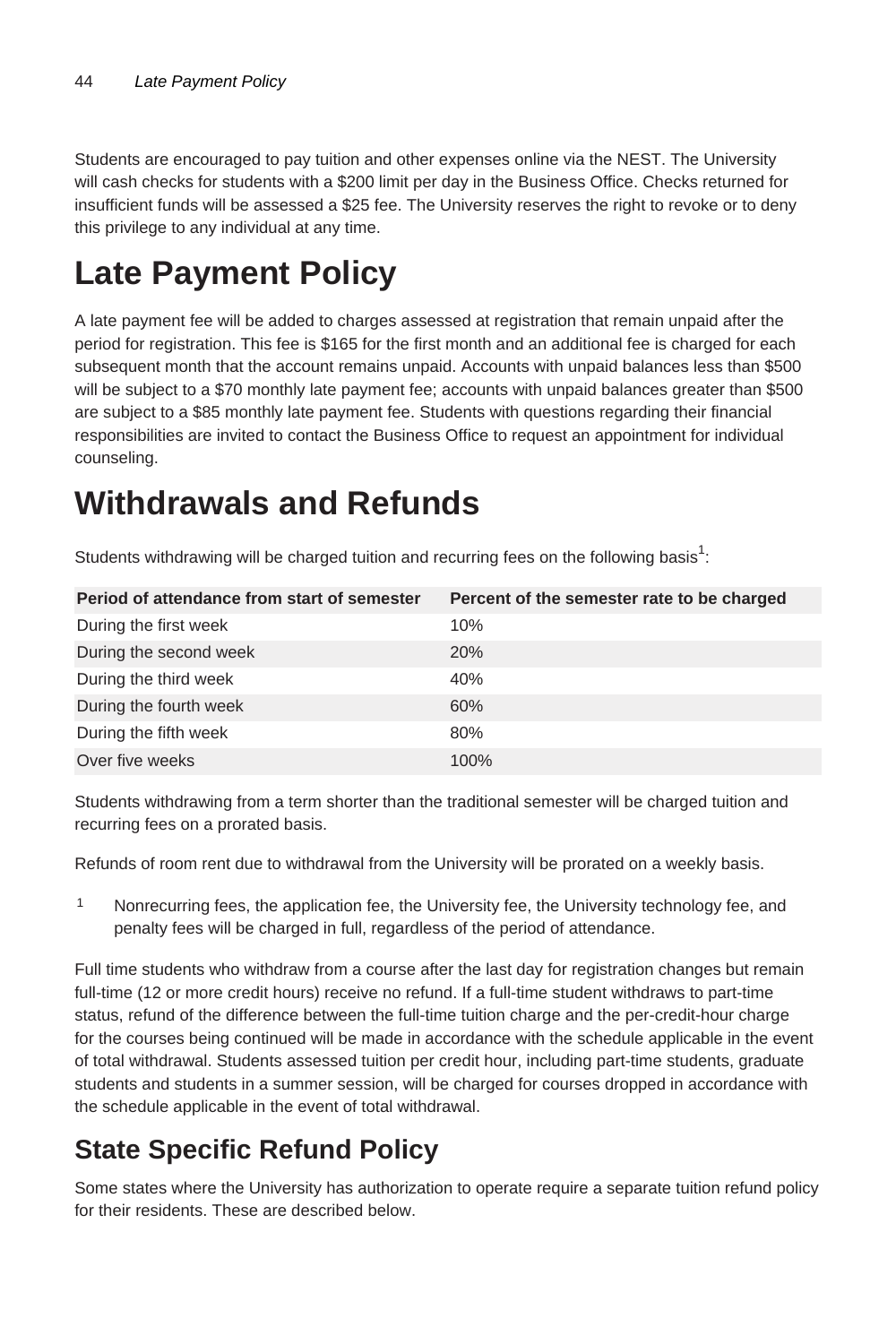#### **Wisconsin Residents \* (for Wisconsin residents enrolled in on-line programs/ courses).**

Students have the right to cancel enrollment until midnight of the third business day after receipt of notice of acceptance and are entitled to a full refund of any tuition and other monies paid such as deposits or application fees. Refunds for **cancellation** will be paid within **10** days.

Students who withdraw before completing 60 percent of the term are entitled to partial refunds, prorated in accordance with Wisconsin state policies. The pro rata refund is calculated by the number of class days remaining in the term after the last day completed, divided by the total number of class-days, rounded down to the nearest 10 percent, less a one time application fee [\$50 for undergraduate, \$30 for SPAHP and \$30 for graduate]. The pro rata refund percentage will be applied to tuition and other required costs paid by the student for the term.

All efforts will be made to refund "prepaid" expenses, books, supplies and other charges billed in advance directly to a student's account; unless the student has consumed or used those items and they can no longer be used or returned.

The school will issue refunds within 40 days of the effective date of termination. A written notice of withdrawal is not required. A registered student will be considered as having withdrawn from the University after two consecutive weeks of unexplained absence.

No refund is required for any student who withdraws or is dismissed after completing 60 percent of the potential units of instruction in the current enrollment period unless a student withdraws due to mitigating circumstances, which are those that directly prohibit pursuit of a program and which are beyond the student's control.

\*The federal guidelines for returning federal Title IV funds will remain intact with NO exceptions.

- 1. Class day is any day of the term when any class is in session, regardless of whether or not a specific course is scheduled to be held on that day.
- 2. The nonrecurring, penalty, and special service fees include deferred payment, University fee, University technology fee, late payment, special examination/evaluation, challenge examination, recording, tuition remission administrative fee, orientation fee, and locker.

#### **New Mexico Residents (for New Mexico residents enrolled in on-line programs/ courses).**

(Source: New Mexico Higher Education Department, Rule 5.100.2.20 PAYMENT OF TUITION AND FEES; REFUNDS OF TUITION AND FEES)

#### **Enrollment Agreement**

A. **Cooling off period.** Any student signing an enrollment agreement or making an initial deposit or payment toward tuition and fees of the institution shall be entitled to a cooling off period of at least three work days from the date of agreement or payment or from the date that the student first visits the institution, whichever is later. During the cooling off period the agreement can be withdrawn and all payments shall be refunded. Evidence of personal appearance at the institution or deposit of a written statement of withdrawal for delivery by mail or other means shall be deemed as meeting the terms of the cooling off period.

#### **Refund Policy and Formula**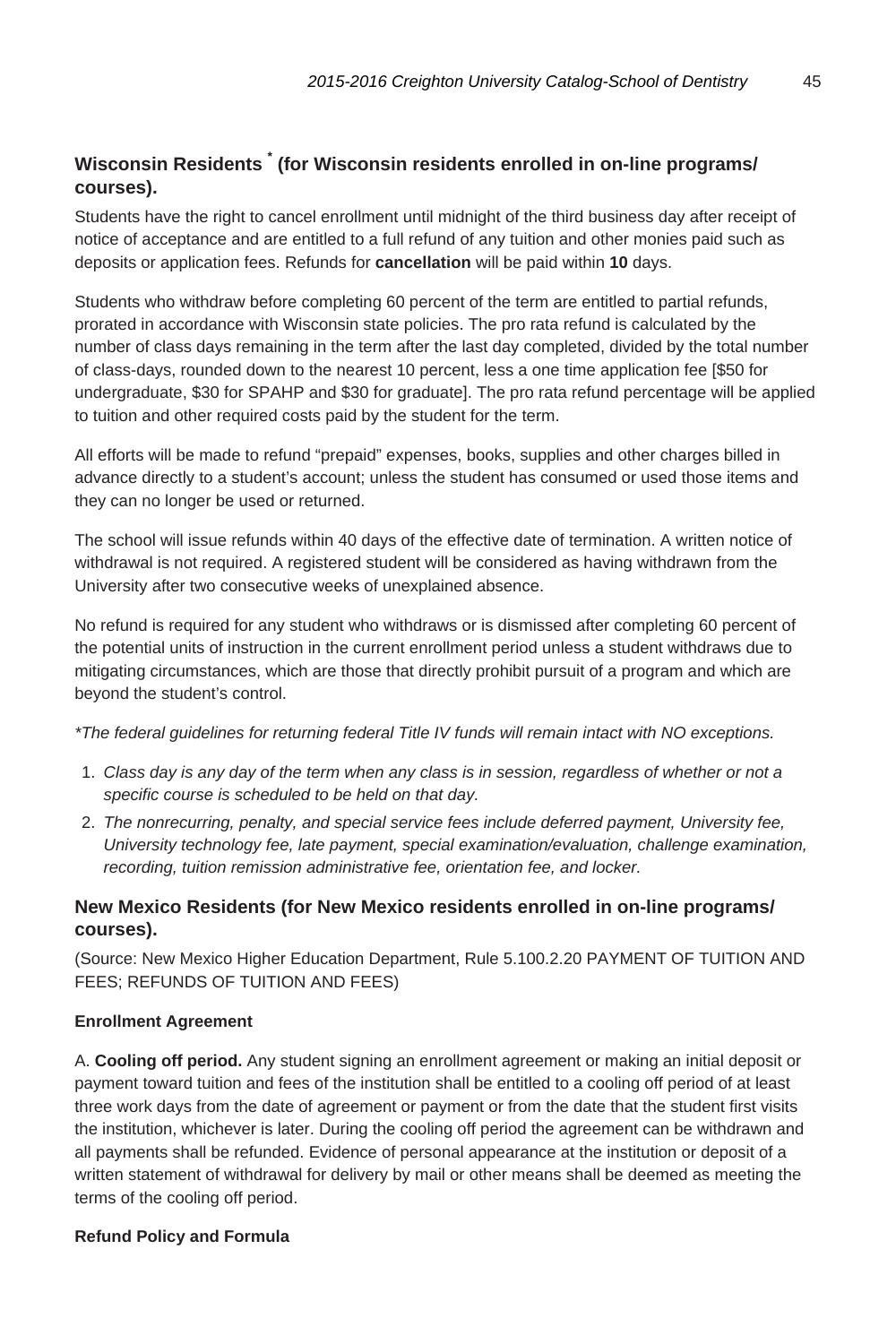D. A student may withdraw after beginning instruction or submitting lesson materials, effective upon appearance at the institution or deposit of a written statement of withdrawal for delivery by mail or other means. In accordance with the most recent U.S. department of education guidelines, the institution shall be entitled to retain, as registration charges, no more than \$100 or 5% of tuition and fees, whichever is less. Additionally, institutions are eligible to retain tuition and fees earned and state gross receipts taxes at a pro-rata amount according to the following schedule, as outlined by the U.S. department of education:

| Date of student withdrawal as a % of the<br>enrollment period for which the student was<br>obligated | Portion of tuitions and fees obligated and<br>paid that are eligible to be retained by the<br>institution |
|------------------------------------------------------------------------------------------------------|-----------------------------------------------------------------------------------------------------------|
| On 1st Class Day                                                                                     | $0\%$                                                                                                     |
| After 1st day, within 10%                                                                            | 10%                                                                                                       |
| After 10%, within 25%                                                                                | 50%                                                                                                       |
| After 25%, within 50%                                                                                | 75%                                                                                                       |
| 50% or thereafter                                                                                    | 100%                                                                                                      |

# **Textbooks and Instruments**

At the time of registration of each academic year the student will purchase the textbooks and laboratory and classroom manuals prescribed for that year. Textbooks will be purchased from the University's Campus Store. A list of currently prescribed textbooks is available in the administration offices and at the campus store. Instruments will be leased to the student by the School. Used instruments or books or substitutions of either are not recommended.

The textbooks and instruments specified are considered indispensable to the study and practice of dentistry. It is therefore required that the student purchase/lease them at the time indicated. The late fee for payment of instruments and manuals generally amounts to one percent per month on the unpaid balance.

In order that the prospective student may have a general idea of the expenses, the approximate costs of the prescribed books and instruments are indicated below. The amounts shown are approximate only and subject to change without notice in accordance with the market fluctuations.

|                   | <b>Textbooks</b> | <b>Instruments</b> |
|-------------------|------------------|--------------------|
| <b>First Year</b> | \$1,500.00       | \$5,200.00         |
| Second Year       | \$1,500.00       | \$5,200.00         |
| Third Year        | \$1,300.00       | \$5,200.00         |
| Fourth Year       | \$800.00         | \$5.200.00         |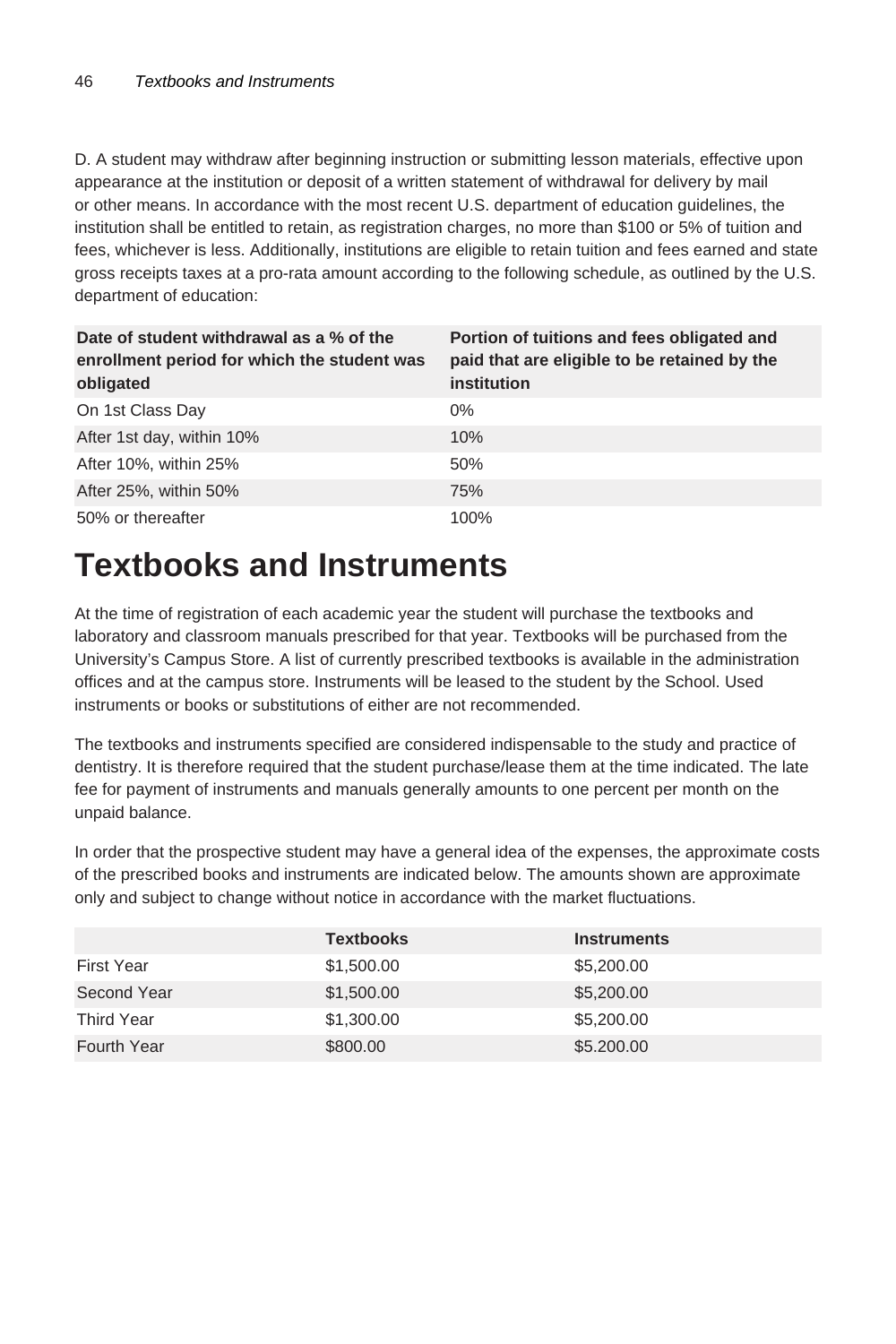# **Financial Aid**

Students wishing to receive financial aid should review this material and familiarize themselves with the various programs. Student financial aid is not available for students who are not citizens or permanent residents of the United States or its possessions. Financial aid benefits previously granted to undergraduates do not necessarily extend into the School of Dentistry or other professional schools.

All forms and inquiries regarding financial aid for dental students should be directed to:

Student Financial Aid Office Creighton University 2500 California Plaza Omaha, NE 68178 Telephone: 402.280.32731

Financial aid information is available at www.creighton.edu/financialaid.

# **Application Procedures, Disbursements and Use of Awards**

#### **Application Procedures**

- 1. Apply for admission to Creighton's School of Dentistry. No financial aid commitment can be made until a student is accepted for admission.
- 2. Complete the Free Application for Federal Student Aid (FAFSA). It should be completed online at www.fafsa.ed.gov after January 1. All parental information must be completed for consideration for the Health Professions Student Loan Program.
- 3. New students are notified of the aid awarded by an award letter which contains instructions for acceptance of aid. Returning students will receive an email notification when their aid package is available in NEST.

It is recommended that application for financial aid be made between January 1 and April 1 preceding the fall semester in which one plans to enroll. Early application is desirable in order to insure the availability of funds. However, no student will be considered for or granted financial aid until that student is accepted by the University for admission and/or is in good standing with the University.

### **Disbursement and Use of Awards**

All financial aid advanced by Creighton University must be used to pay tuition, fees, and University board and room charges before any other direct or indirect educational costs. The specific amount awarded will be governed by the eligibility of the student and by the funds available at the time of application. One half of the total annual award will be available at registration each semester.

### **Satisfactory Academic Progress**

The Education Amendments of 1980 require Creighton University as an institution of higher learning to define and monitor standards of satisfactory academic progress for students receiving Federal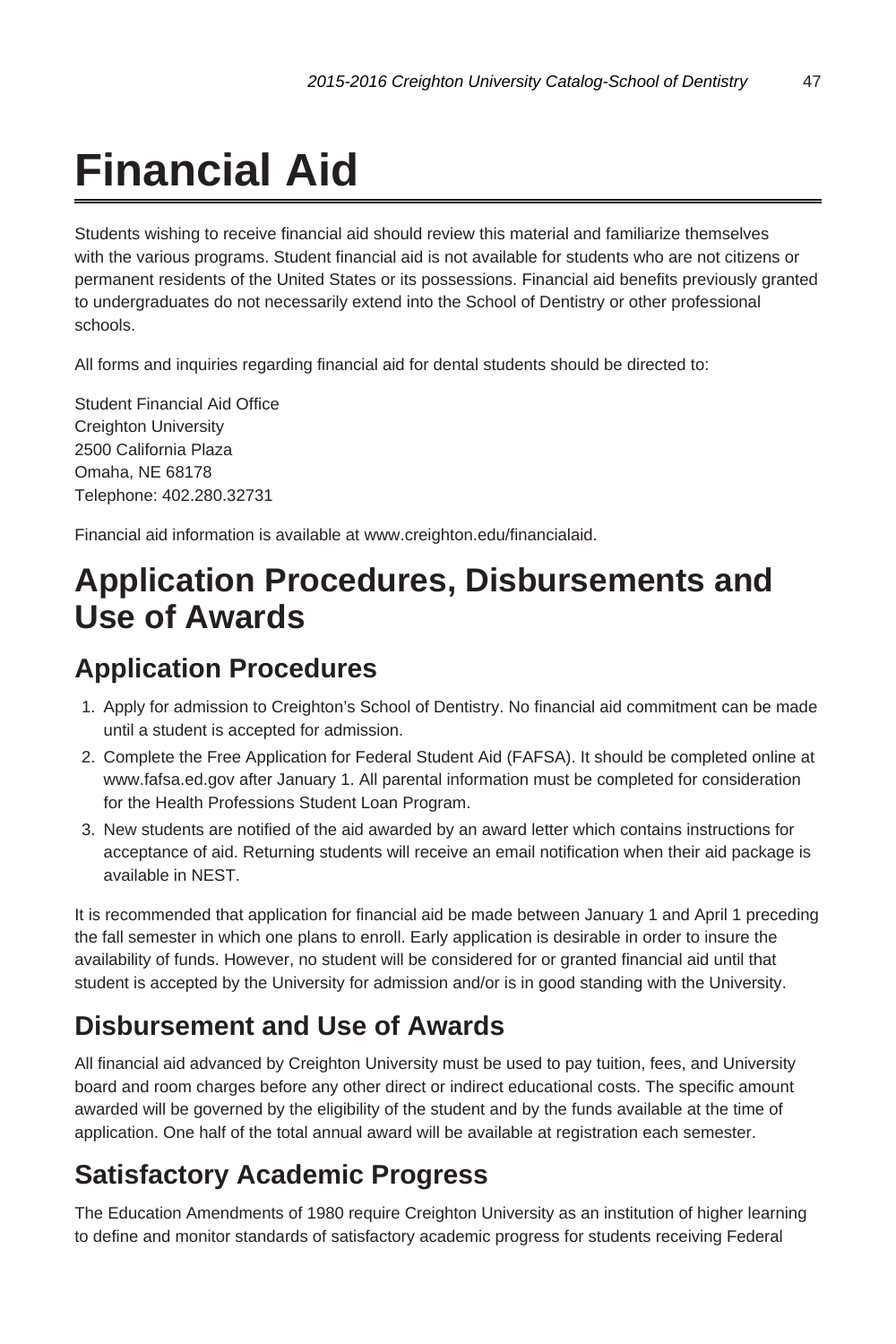financial aid. These standards are established for students who are receiving Federal Title IV financial aid. These programs for dental students are the Federal Grad PLUS Loan, the Federal Stafford Student Loan, and the Health Professions Student Loan (HPSL).

Dental students are eligible for aid up to 435 credits in the School of Dentistry or a degree of Doctor of Dental Surgery, whichever comes first. Dental students must pass 85 percent of the cumulative yearly hours attempted and maintain a minimum GPA of 2.0 to remain eligible for federal financial aid.

# **Loan Programs**

#### **Long Term Loans**

#### **Health Profession Student Loan**

To qualify for assistance under this program a student must demonstrate financial need as determined by the Free Application for Federal Student Aid Form. By Federal law, the maximum loan that may be awarded per academic year is \$2,500 plus tuition. The maximum annual award provided at Creighton may range from \$10,000 to \$20,000. Interested students must complete the FAFSA Form, and, in all cases, parents' financial aid information must be included regardless of status. No awards may be made to a student under this program unless parents' information is provided. The loan is repayable over a ten-year period, which begins one year after the student ceases to pursue a full-time course of study. The loan carries an interest rate of five percent which does not start to accrue on the principal until repayment commences.

There are several deferment and forbearance options that are explained in detail on the promissory note.

#### **Federal Direct Unsubsidized Student Loan**

The Federal Direct Unsubsidized Student Loan is a long-term loan students borrow through the U.S. Department of Education. All applicants must file a FAFSA before eligibility can be determined. A student's maximum eligibility will be indicated on their award notification. Dental students may borrow up to an aggregate maximum of \$224,000, minus any Federal Direct Subsidized and Unsubsidized Loan amounts (including undergraduate borrowing).

There will be an origination fee deducted from each disbursement, which will be indicated on the promissory note. Interest begins to accrue at the time of each disbursement. Repayment begins six months after a student graduates, leaves school or drops below half-time enrollment.

Instructions to complete the Master Promissory Note (MPN) and online entrance counseling will be included with the award notification letter. Please review the information on the promissory note for deferment and forbearance options.

#### **Federal Direct Grad Plus Loan**

This federal loan program allows graduate and professional students to borrow the cost of education less other financial aid. Students must complete the FAFSA in order to borrow these loan funds. A good credit history is required to borrow through the Federal Direct Grad PLUS program.

There will be an origination fee that is deducted from each disbursement. This loan has a fixed interest rate of 7.9 percent and interest accrues while the student is enrolled in school. Repayment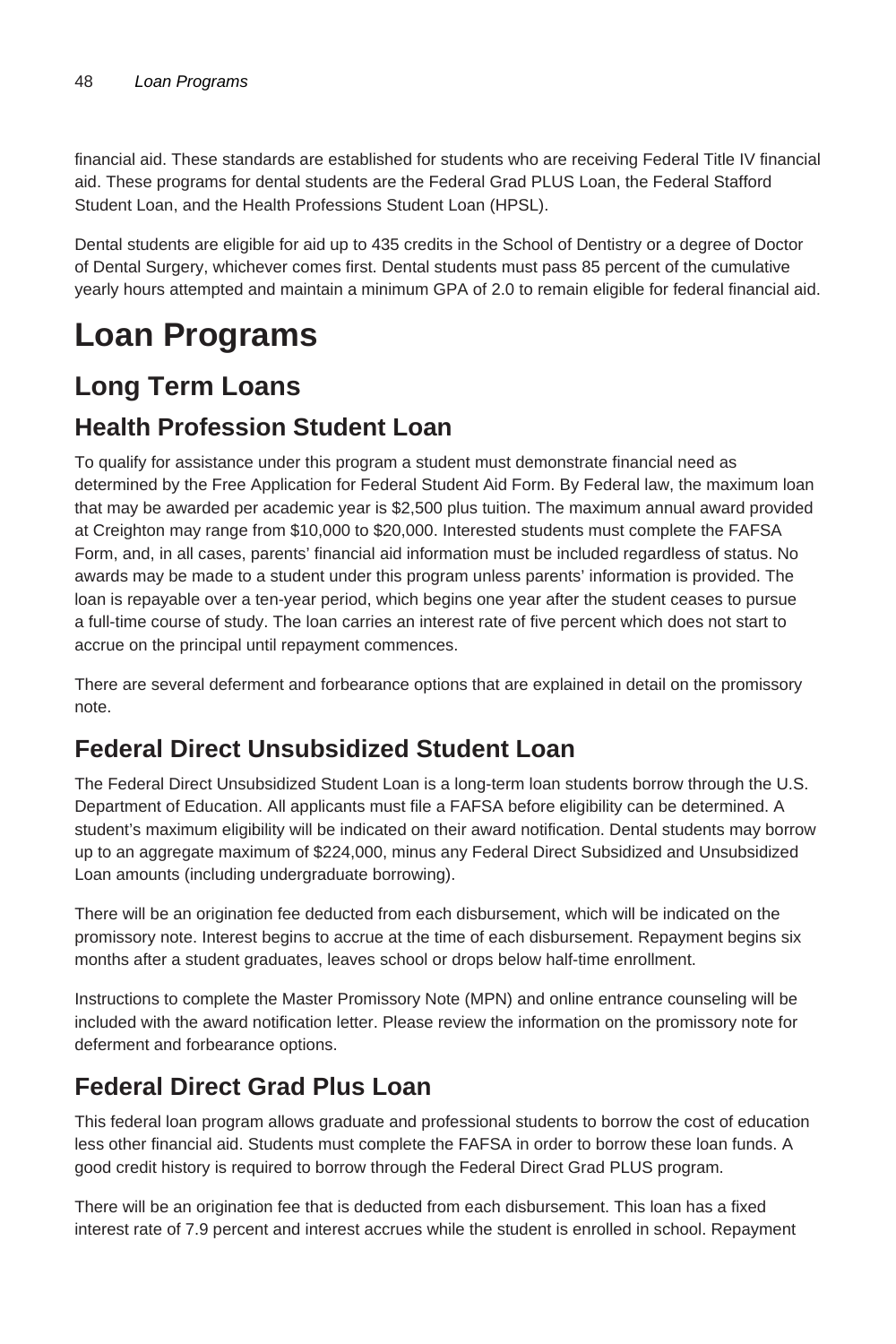begins 6 months after a student graduates, leaves school, or drops below half-time enrollment. Application information will be provided with the student's award letter.

# **University Based Financial Aid**

#### **Short-Term Emergency Loan**

#### **Shaefer-Smith Emergency Loan Fund**

Provides short-term emergency loans to dental students. Loans are granted on the basis of financial need, character of the applicant and unavailability of other funds. They are mainly administered by the student members of the Financial Aid Committee in conjunction with the Associate Dean for Student Affairs and are not to exceed \$500. They are a 6 month loan at 3% interest. Seniors must repay any emergency loans before they will be certified for graduation. If a student does not graduate the entire loan must be repaid at termination. There is a service charge of \$5.00 for loans of \$100 or less and \$7.50 for loans over \$100.

#### **Nebraska Dental Association Loan Fund**

Provides short-term emergency loans to dental students. Loans are granted on the basis of financial need, character of the applicant and unavailability of other funds. \They are administered by the Associate Dean for Student Affairs and are not to exceed \$500. There is a6% interest rate which must be repaid at the succeeding registration or within six months of graduation for seniors. If a student does not graduate the entire loan must be repaid at termination. There ia a service charge of \$5.00 for loans of \$100 or less and \$7.50 for loans over \$100.

#### **Long Term Loans**

#### **Frederick W. Schaefer Dental Scholar Loan Fund**

Exists only to collect past loans. Funds are transferred to the Frederick W. Schaefer Scholarship Fund.

#### **Posey Dental Student Loan Fund**

Exists only to collect past loans. Funds are transferred to the endowed continuing education fund.

#### **Robert Wood Johnson Loan Fund**

Exists only to collect past loans. Funds are transferred to the scholarship fund.

#### **Dental Alumni Loan Fund**

Used to supplement unmet need from federal loan programs. Maximum loan is \$2,000 per academic year. Awards are based on financial need only. No interest while the student is in school, 8% annual interest rate after graduation. 4 year repayment schedule.

# **Government Grants and Scholarships**

### **Indian Fellowship Program**

The Indian Fellowship Program is authorized by the Indian Education Act of 1972. It provides fellowships to Indian students pursuing graduate study in medicine or related fields and other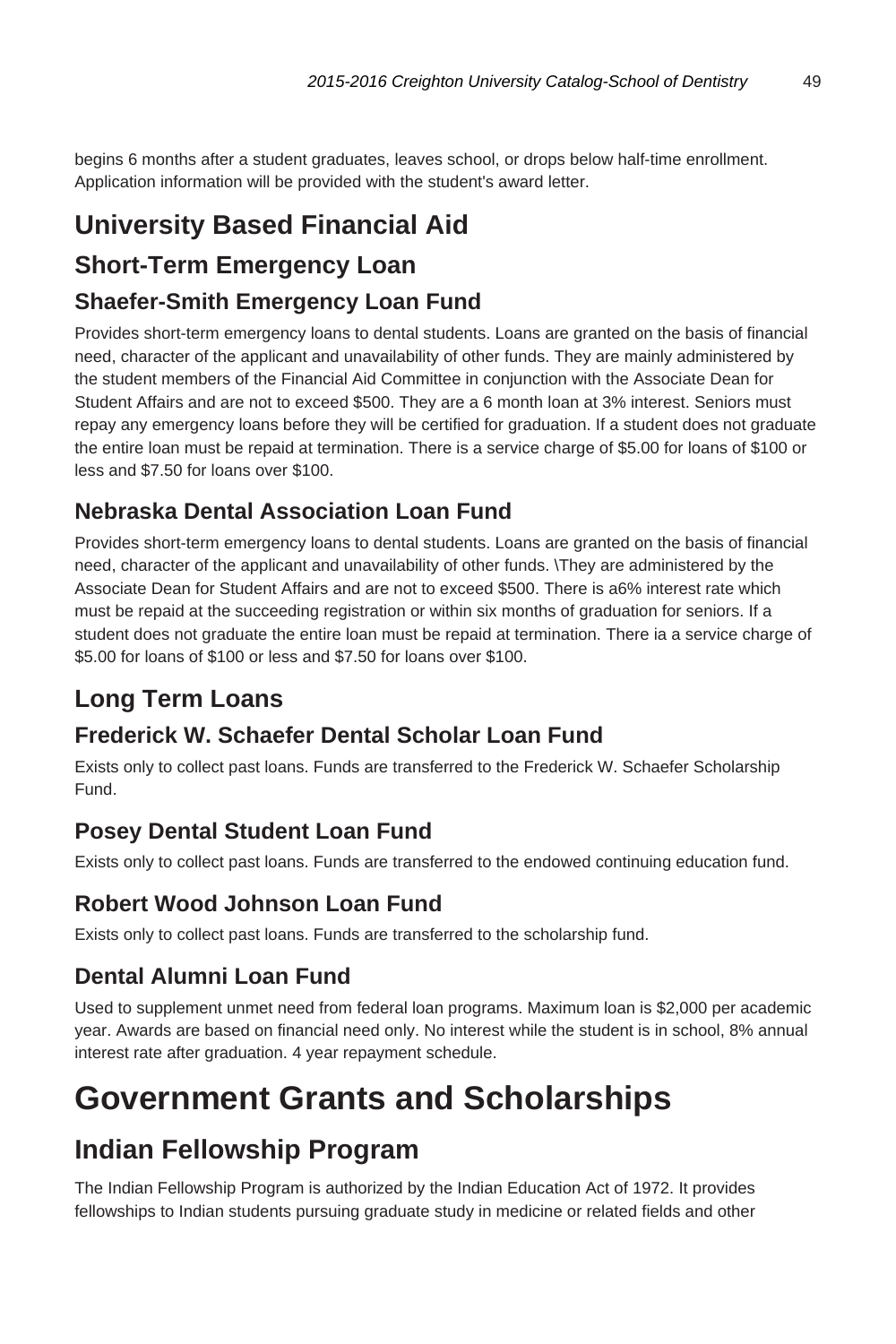designated fields of study. A fellowship may be awarded for up to four years and provides tuition, fees, books, supplies, a monthly stipend and dependency allowance.

Eligible applicants are qualified Indian students or prospective students. The purpose of the award is to enable Indian students to pursue a course of study of not more than four academic years leading toward a post-baccalaureate degree or an undergraduate degree in designated fields of study. The deadline for application is late January, prior to the following fall enrollment. For more information, contact: Indian Health Service at www.ihs.gov (http://www.ihs.gov).

# **National Health Service Corps Scholarship**

The commitment of a National Health Service Corps Scholarship is to provide health care in areas that are under-served or have a shortage of health-care professionals. This program gives generous financial support to eligible students of medicine, osteopathy, and dentistry and requires, in return, a commitment to serve people in shortage areas.

Recipients of this scholarship receive benefits to pay tuition, fees, books and supplies, and other educational expenses in addition to a monthly stipend for a twelve-month period. Students who were recipients of the exceptional need scholarship receive priority consideration under this program. Students who receive these scholarships may generally expect continual scholarship support through their senior year provided that funds continue to be available. For each year of scholarship support, a recipient is required to serve a year of full-time clinical practice in a manpower-shortage area. Two years is the minimum service.

Students wishing additional information on this program may contact the Division of Student Assistance at www.bhor.hrsa.gov/dsa/dsa.htm.

# **State Grants and Scholarships**

Students who are certified residents of New Mexico, North Dakota, Wyoming, Idaho, or Utah can qualify for substantial tuition remissions or loan repayment programs. The amounts of remissions are dependent upon state appropriations and a service commitment.

#### **University Dental School Scholarships Ethel S. Abbott Charitable Foundation (to be given in January of each year)**

- Two \$500 annual scholarships
- First year dental students attending at Creighton
- Based on: Academic excellence during first semester (class rank)
- Student is not receiving any other grant or scholarship assistance

#### **Dr. Charles and Merlyn Anderson Scholarship (Awarded by the Admissions Committee)**

- \$1500 non renewable annual scholarship
- Incoming first year dental students
- Undergraduate GPA 3.0 or above
- Above average scores on the DAT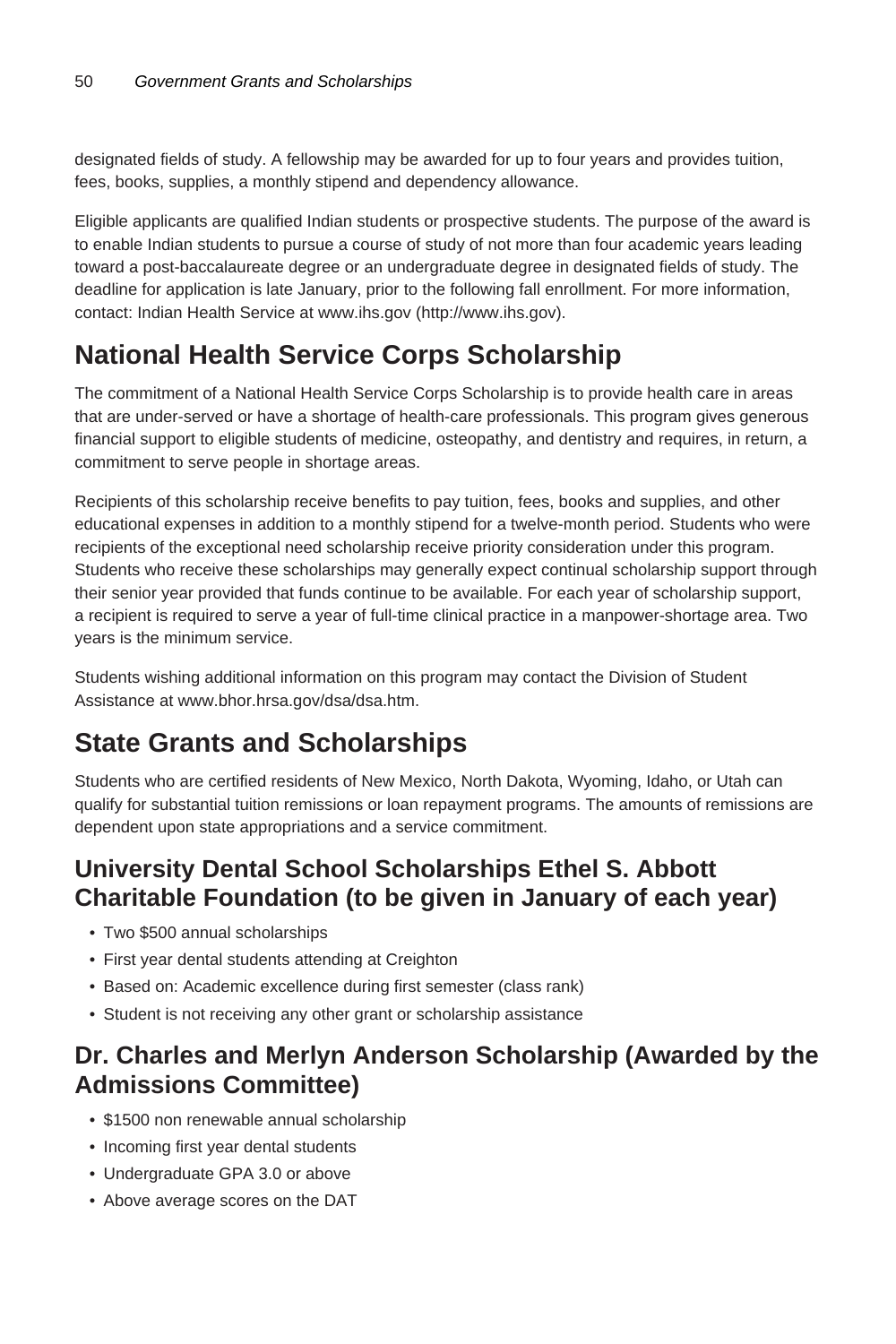#### **Drs. Benson H. And Elton M. Araki Memorial Endowed Scholarship Fund**

- High academic standing and financial need
- Preferred second year
- Resident of Hawaii
- Renewable

#### **Frank J. Ayers, Jr. Annual Scholarship Fund**

- High academic standing and financial need
- Extraordinary financial need preference
- Renewable
- Any year in school

#### **Dr. Jerome J. Belzer Endowed Scholarship**

- Awarded to two (2) students in equal amounts
- Students can be sophomores, juniors or seniors
- Yearly selection, but past recipients may be re-awarded
- Awarded to students who assist the Oscar S. Belzar, D.D.S. Endowed Professor in conducting research, teaching or other duties associated with the position of endowed professor

#### **Bettinger Scholarship Fund**

- GPA minimum 2.0
- Senior student
- Student who shows extra concern for patients
- Selected by Associate Dean for Clinics with departmental consultation

#### **Bohacek Scholarship Fund**

- Based on financial need and academic excellence.
- Renewable
- Any year in school

#### **Boyne Scholarship Fund**

- Based on financial need and academic excellence
- Non-renewable
- Senior student.
- \$1,000 scholarships

#### **Dr. William P. Brust Endowed Scholarship Fund**

- Based on financial need and academic excellence
- Renewable
- Sophomore year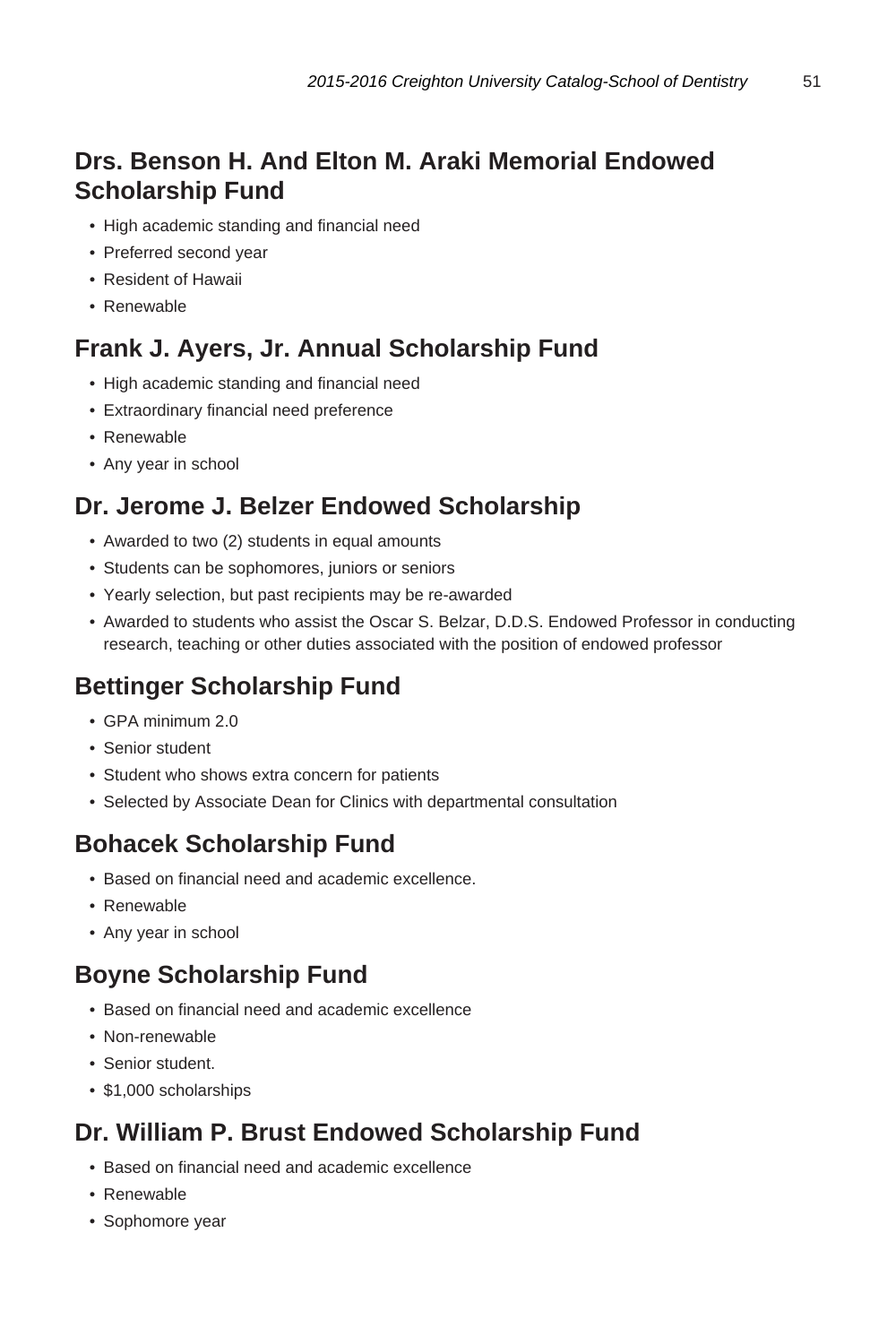• \$1,000 scholarships

### **Dr. John J. Butkus Endowed Scholarship**

- \$1,000 non-renewable annual scholarship
- Awarded to a senior student (special consideration to be given to Native Americans)
- Student should not be recipient of other scholarships or state grants totaling more than 1/3 of the tuition
- Based on clinical excellence in fixed prosthetics
- Determined by the Department of Prosthetics

# **Coats Scholarship Fund**

- incoming first year student
- graduate of a Nebraska high school
- need for financial aid
- student's initiative, integrity and grades should be consideration

# **Cordoba Family Endowed Scholarship Fund**

- \$1,000 non-renewable annual scholarship Awarded to a senior student
- Based on service to the class, the school of dentistry and/or the university
- Decided upon by an election in April of each year and run by the financial aid representative. The ballot will consist of the entire class roster. Simple majority. (In the event of a tie vote the scholarship will be split)

### **Dean's Scholarship Fund**

- Based on financial need and academic excellence
- Creighton University undergraduate
- Renewable
- Freshman student
- 50% off tuition

# **Delta Dental And Endowed Scholarship Fund**

- The scholarship will be \$1,000.
- The scholarship will be awarded to a junior dental student not currently receiving any form of financial aid
- The awarded student will be chosen on the basis of academic excellence
- The scholarship will be awarded annually

# **Dental Alumni Scholarship Fund**

- Awarded by the Admissions Committee
- Awarded to an incoming first year student based on academic excellence
- Renewable scholarship each year if recipient maintains rank in the 1/3 of the class
- May be recipient of other scholarships but not state grant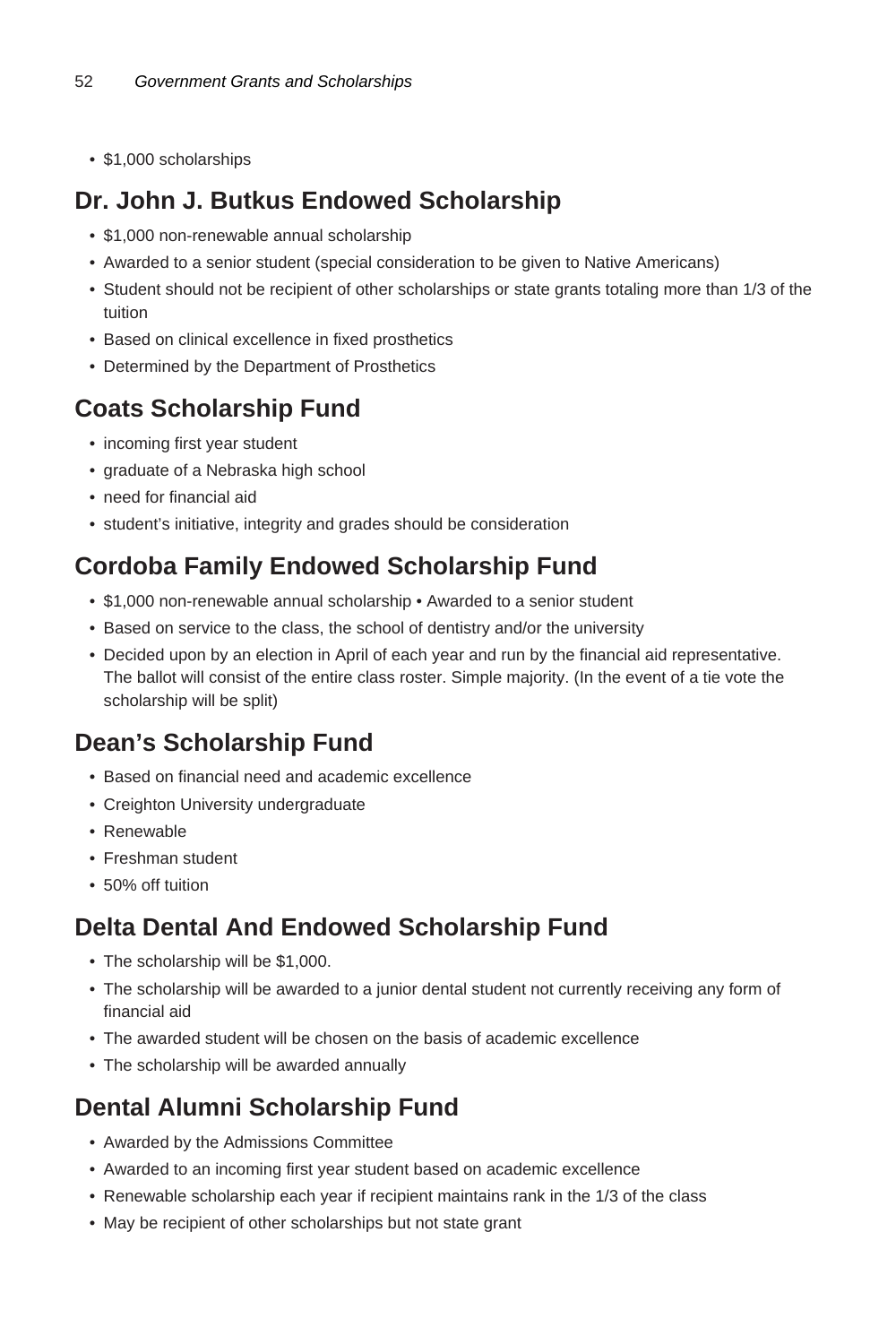• Amount awarded will be such that after four years there will be a recipient in each class

#### **The Dr. Edward J. And Neta B. Derose Family Endowed Scholarship**

- The scholarship will begin when awardable funds reach \$1,000
- The scholarship will be awarded to any year dental student who is a Colorado resident
- The awarded student will be chosen on the basis of academic excellence and financial need
- The scholarship may be renewed.

#### **Dold Family Scholarship Fund**

- Based on financial need and academic excellence
- Students from Kansas first preference from Wichita
- Renewable
- Any year in school

#### **Lyle B. And Hazel Egerman Dental Endowment Scholarship Fund**

- High academic standing
- Financial need
- Any class
- Renewable

#### **Pierre Fauchard Scholarship Fund**

- Senior student who has demonstrated potential for leadership in the dental professions
- Financial need should be a factor
- Does not have to have the highest GPA but is a solid student
- Elected by the Dean

#### **Dr. And Mrs. Frank Freimuth Scholarship Fund Awarded by the Admissions Committee**

- Annual renewable scholarship
- Incoming freshman with a high financial need
- Good academic standing
- Prefer residents of rural communities in Nebraska, Iowa, North Dakota, or South Dakota

#### **Dr. Arthur P. Herbst Memorial Endowed Scholarship Fund**

- Based on financial need and academic excellence
- Renewable
- Junior or senior student
- \$1,000 scholarships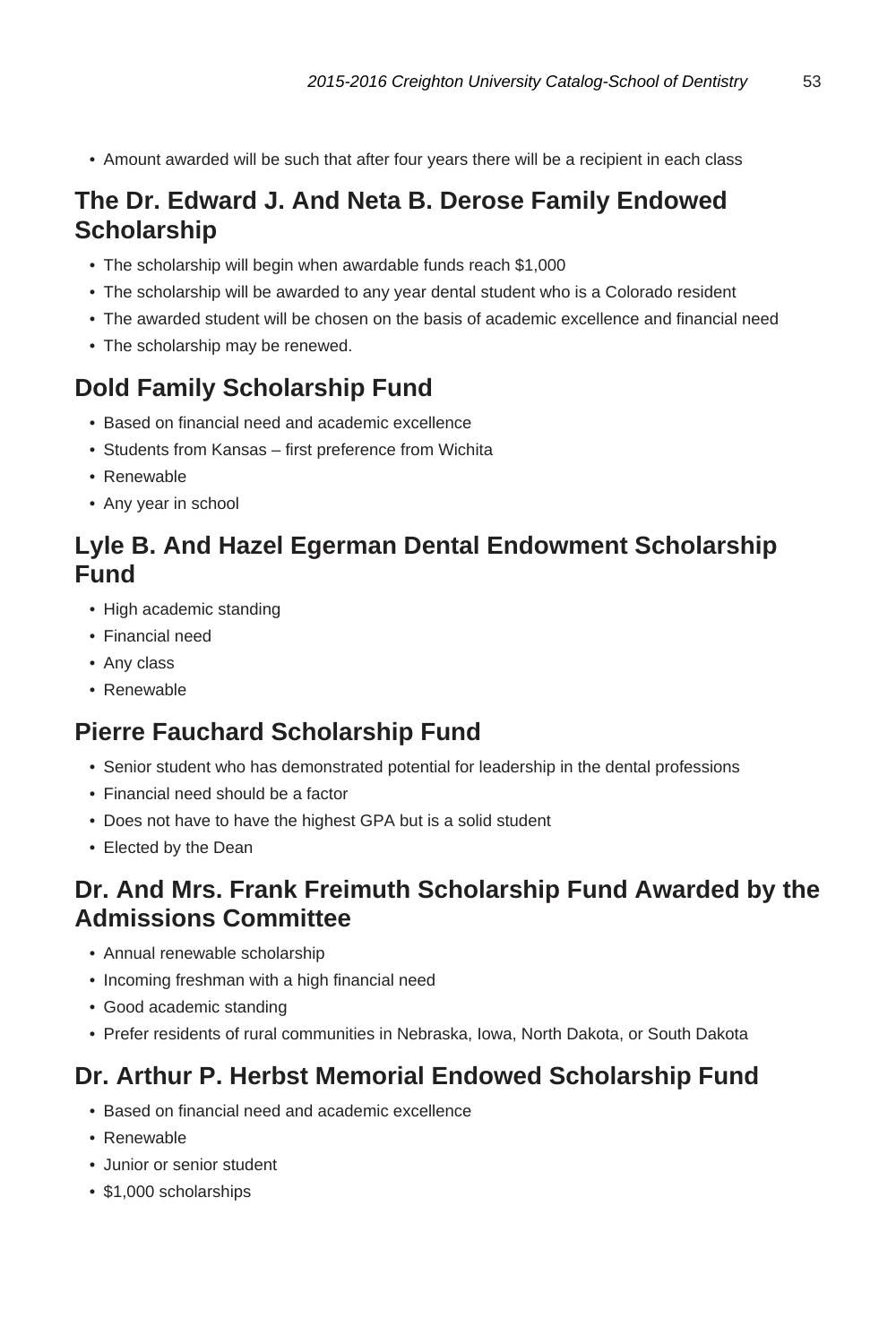### **Max Hirscham Endowed Scholarship Fund**

- Any year dental student
- Must have at least two recpients
- The awarded student must have a minimum GPA of 3.0
- Preference for student who is an orphan
- Preference for student who lived in a foster home
- Preference for student who was raised in a single family household
- Preference for student who comes from a middle income family

### **Christine And Dr. Frank Holbrook Endowed Scholarship**

- The scholarship will be for \$1,000 at initiation
- The scholarship may be awarded to a dental student entering the sophomore, junior or senior class
- The awarded student will be chosen on the basis of financial need
- Academic rank will not be a factor in selection (student may even repeat a year)
- Associate Dean for Student Affairs and the Dental Financial Aid Director will present a list of candidates to the Scholarship and Financial Aid Committee (list must include at least one candidate from the sophomore, junior and senior class)
- The recipient of the scholarship will be determined by a majority vote of the Scholarship and Financial Aid Committee
- Scholarship may be renewed as long as the recipient is again chosen following the above process

#### **Dr. Stephen Herman Jelinek, D.D.S, Endowed Scholarship Fund**

- \$1,000 non-renewable annual scholarship
- Awarded to a senior student
- Based on clinical and laboratory excellence
- Determined by technique GPA and consultation between Assistant Dean for Clinics and Assistant Dean for Student Affairs.

#### **Low Scholarship Fund**

- \$1,000 scholarships
- Any year
- Renewable
- U.S. citizens of Native American or Asian descent
- Based on financial need and academic excellence

#### **George Ludes Endowed Scholarship Fund**

- \$3,000 non-renewable annual scholarship
- Sophomore student
- Demonstrated academic excellence during the first year of Creighton Dental School (class rank)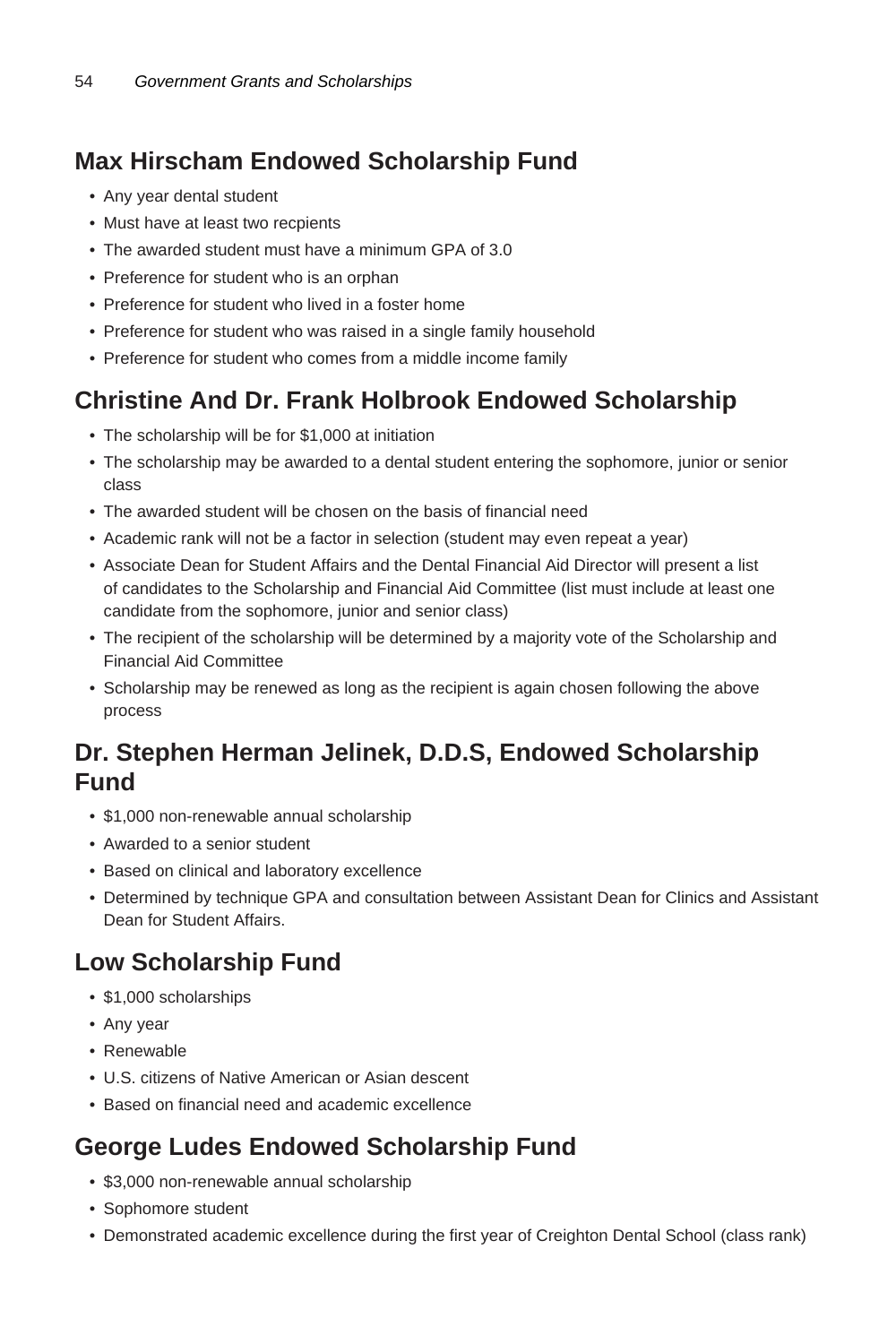### **Dr. Benjamin L. Lynch Memorial Endowed Scholarship Fund**

- \$2,000 non-renewable annual scholarship
- Senior student
- Interest in pursuing an advanced degree in oral surgery or has shown the most interest and promise in the Department of Oral Surgery.
- High academic standing
- Prefer Creighton undergraduate
- Demonstrated service to others
- Need for financial aid in order to continue their education

#### **William Mckee Endowed Scholarship Fund**

- Any year dental student
- Honorable discharged member of the US Marine Corps
- Honorable discharged member of the US Marine Corps Reserve
- Son or daughter of an honorably discharged US Marine Corps or US Marine Corps Reserve

#### **L. Charles "Charlie Meyer" D.D.S. Scholarship Fund**

- Based on financial need and academic excellence
- Junior student
- Demonstrates Dr. Meyer's passion for service to community and compassion for others
- Non-renewable

#### **Perion Scholarship Fund Awarded by the Admissions Committee**

- \$1,000-\$2,000 annual renewable scholarships
- Must maintain a "B" average
- Presently have four recipients

#### **Pierre Fauchard Academy Foundation (Awarded in January of Each Year)**

- \$1,000 annual non-renewable scholarship
- Must maintain a "B" average

#### **Raker Scholarship Fund**

- \$3,000 non-renewable annual scholarship junior and senior students
- Demonstrated academic excellence during the previous academic year
- Student is not receiving any other scholarship or grant assistance

### **Dr. David A. Reinsch Humanitarian Award (through 2015)**

- \$1,000 non-renewable annual award
- To be awarded to a senior student at the beginning of their senior year.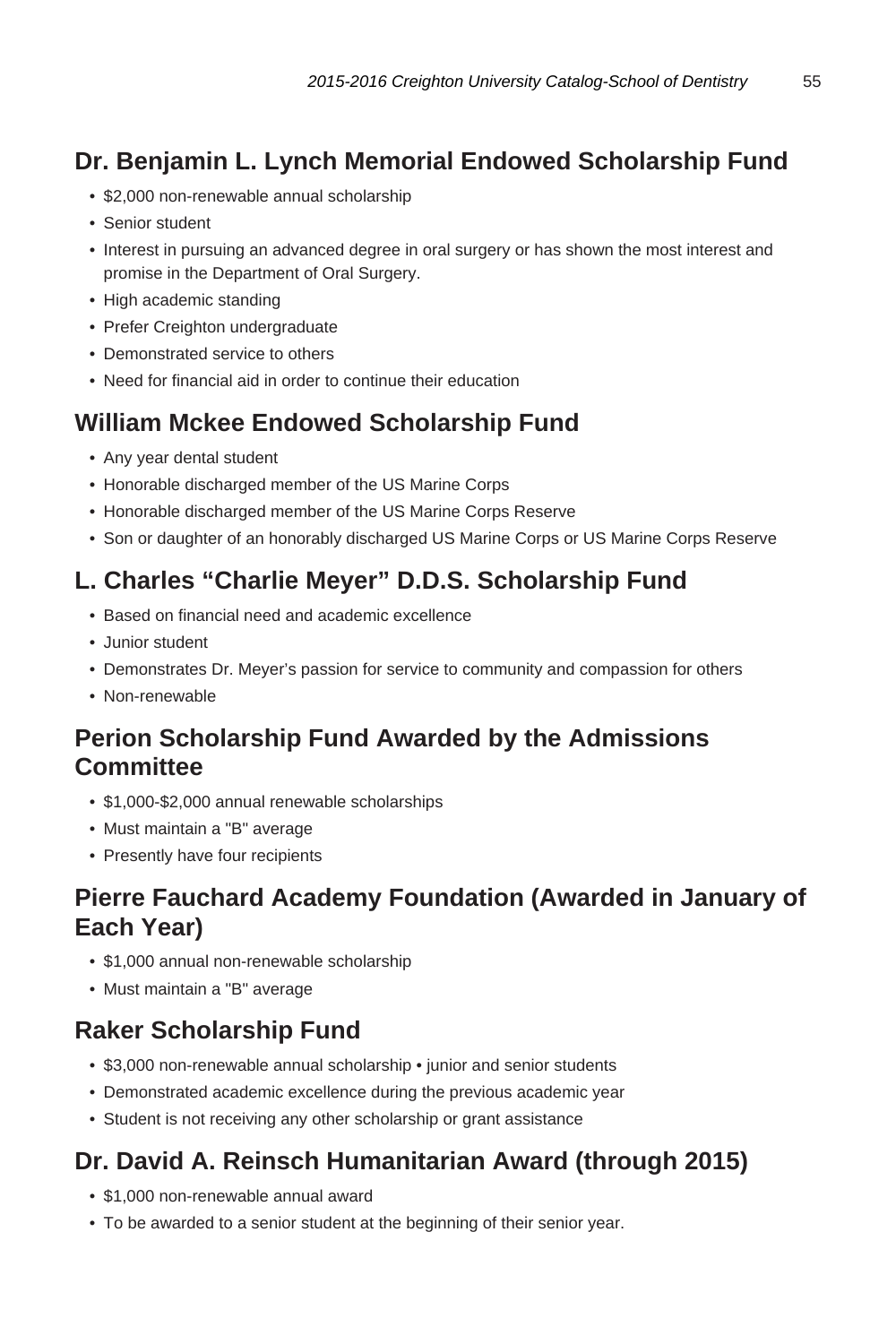- Check to be presented in August before senior year & certificate to be presented at Senior Awards Ceremony in May.
- To be selected by the Dean with nominations from the Honsa Award Committee and the Maschka Award Committee
- Embodies a spirit of humanitarianism, believing in the equality and welfare of others demonstrated through community service, advocacy and leadership. Additional consideration should be given to those activities above and beyond the recipient's regular activities and responsibilities.

#### **Raymond Rucker Endowed Scholarship Fund**

- Minority and women (includes under-represented and other minorities)
- \$1,000 increments
- Citizen or permanent resident of the United States
- Any year
- Based on previous year's rank or for entering freshman their DAT scores
- May be renewed on the above criteria

#### **Frederick Schaefer Scholarship Fund**

- \$1,500 scholarships awarded to one sophomore, junior and senior each year
- Awards are based on academic excellence and financial need
- Student is not receiving any other scholarship or grant assistance

#### **John M. Schaefer And Earl H. Smith, Jr. Endowed Scholarship**

- \$1,000 increments
- Awarded to a junior student
- Awarded on the basis of the previous year's rank
- Students should not be recipient of other scholarships or state grant

#### **Foster Sims Endowed Scholarship Fund**

- \$1,000 increments
- Non-renewable
- Sophomore dental students only based on academic rank from the first year
- Student not receiving any other grants or scholarships

#### **Maria Cecilia Smith-Lanatta, D.D.S., Endowed Scholarship Fund**

- Based on financial need and academic excellence Renewable Sophomore year
- \$1,000 scholarships
- The St. Joseph's Hospital Service League Scholarship
- The scholarship will be awarded to a junior or senior dental student Renewable
- The awarded student will be chosen on the basis of class rank and financial need
- Students should not be recipient of other scholarships or state grants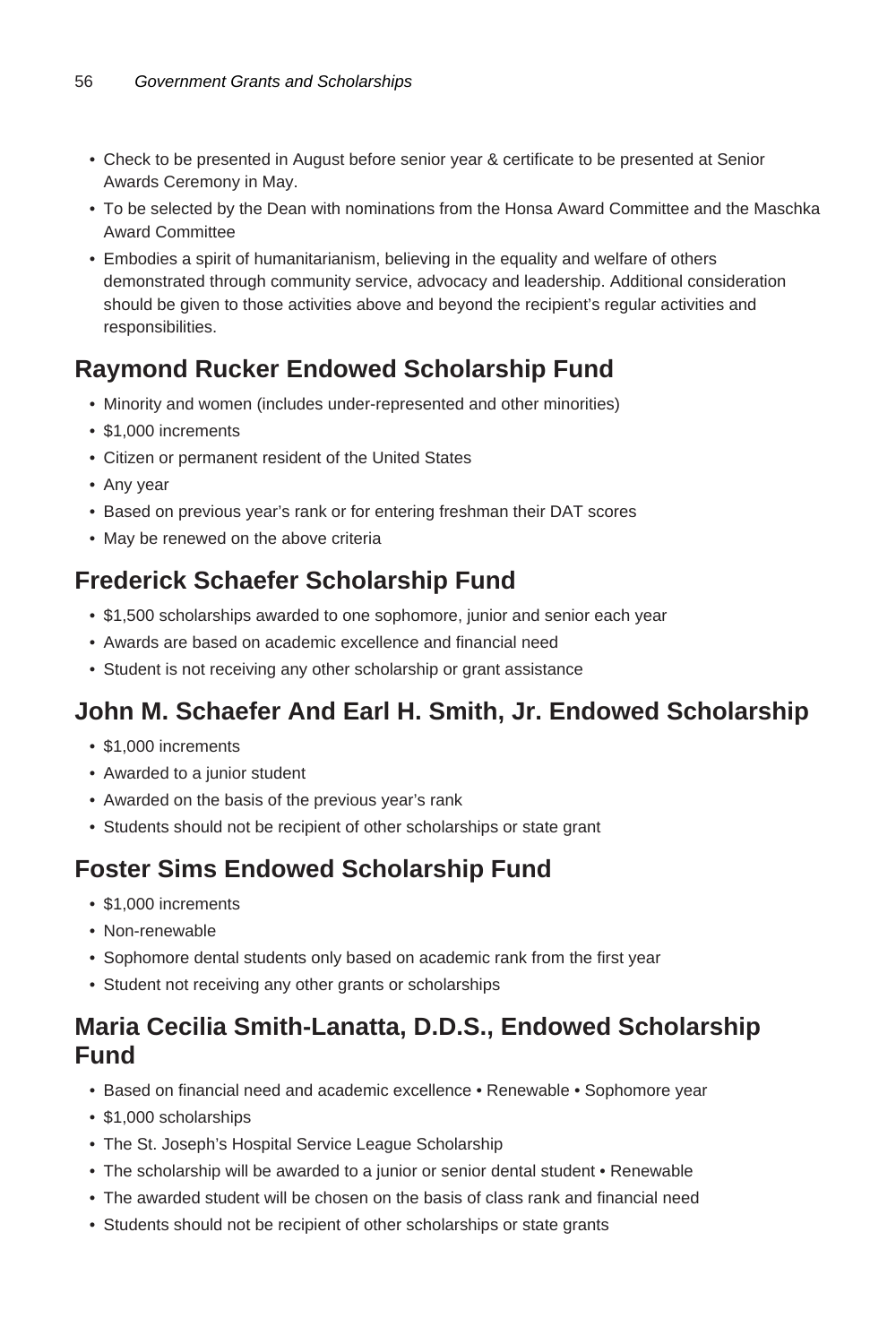### **The Dr. Sebastian Frank "Subby" Stella Memorial Endowed Scholarship**

- The scholarship will be \$1,000.
- The scholarship will be awarded to a senior dental student.
- The awarded student will be chosen on the basis of clinical excellence in prosthodontics as recommended by the Chair of the Department of Prosthodontics
- The scholarship will be awarded annually.

### **Daniel J. Welsh, D.d.s., Endowed Scholarship Fund**

- Based on financial need and academic excellence
- Renewable
- Freshman year
- \$1,000 scholarships

# **Robert Wood Johnson Scholarship Fund**

- \$1,000 \$2,000 non-renewable annual scholarship
- Female students
- Students from rural background
- Students from under-represented minority populations in the health professions: Afro-American, Native American, Hispanic (Mexican-American or Mainland Puerto Rican)

### **Post-Baccalaureate Scholarships**

- Successful completion of Post-Bac Program
- \$10,000 Renewable annual scholarship
- Incoming Freshman

# **Policy on Diversity Scholarships**

# **Purpose**

This policy is designed to inform Creighton University School of Dentistry's Scholarship and Financial Aid Committee on the School's diversity in education goals and standards for purposes of awarding diversity-based aid to current and prospective students.

# **Policy**

Creighton University's Mission Statement states that "ethnic and cultural diversity are core values of Creighton." The School of Dentistry echoes that value in its long history of striving towards diversity in its student body and the service programs sponsored by the School. The School's Bulletin states that it admits qualified students without regard to race, color, age, national or ethnic origin, disability, sex, marital status or religion.

Historically, the School has awarded scholarships to prospective and current students who have AAMC-defined and COE-defined under-represented minority status. In order to award aid to promote Creighton's and the School's mission goal of ethnic and cultural diversity while complying with non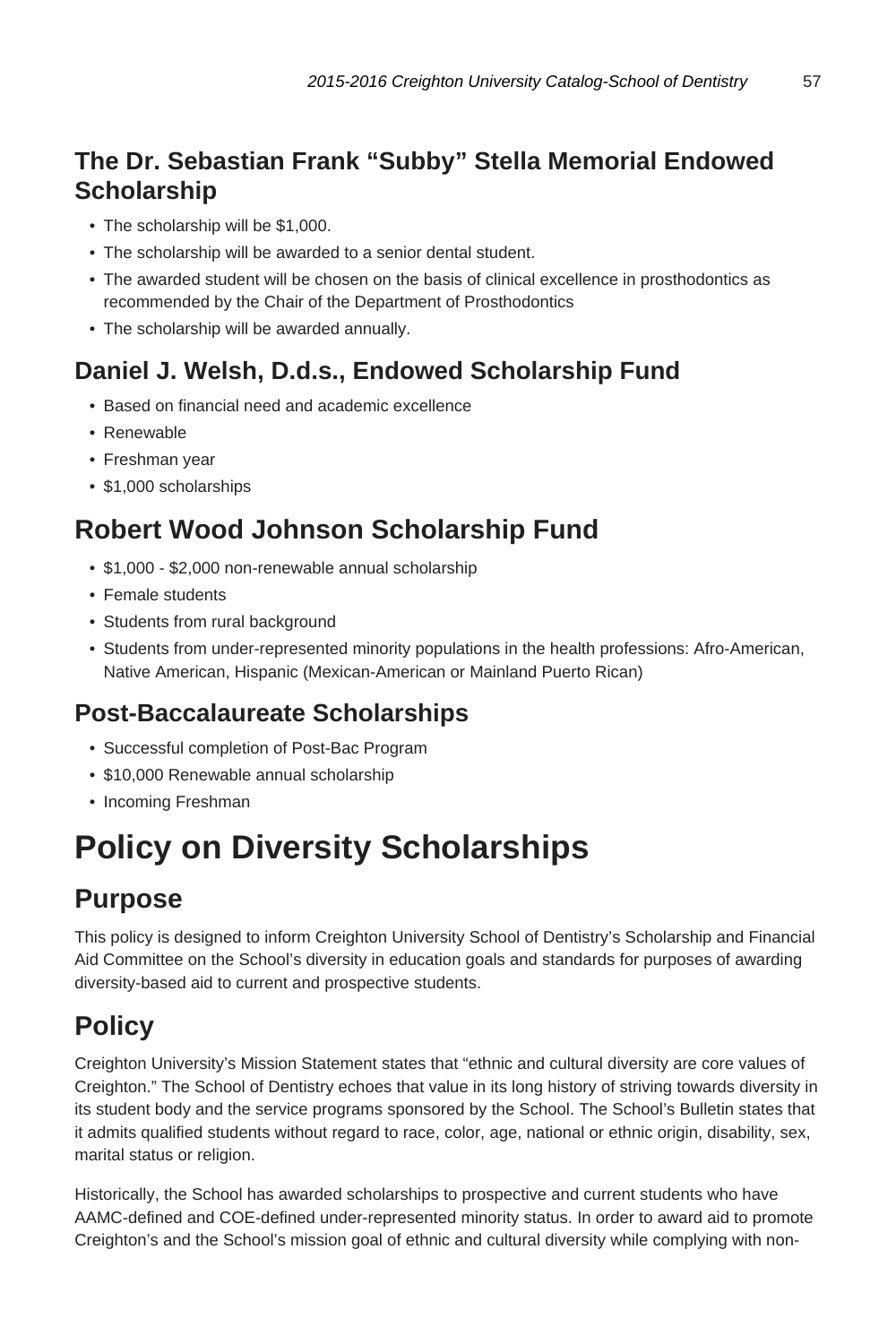discrimination laws, the School's policy is to award aid based on a holistic approach to achieving diversity.

# **Scope**

This policy applies to Creighton University School of Dentistry Scholarship and Financial Aid Committee awards made on and after July 1, 2006.

### **Procedures**

#### **A. Factors in Award Decisions**

The School's Scholarship and Financial Aid Committee will award aid to accepted applicants and current students to achieve diversity based on the following factors:

- 1. Socio-educational Status. The Committee shall consider any socio-educational factors about an individual applicant or student, including but not limited to:
	- a. First generation to attend college;
	- b. Race, color, national origin or ethnic origin, to the extent found permissible by law;
	- c. Family history;
	- d. Non-traditional student status;
	- e. Other life experiences that resulted in hardship for the student and could be deemed to interfere with or adversely impact learning and achievement of professional goals.
	- f. Academic performance indicating the applicant's or student's potential for success in the School; and
	- g. Other information an applicant or student chooses to share with the Committee which might fall outside the factors listed above, but which might nonetheless broaden the socioeducational diversity of the School.
- 2. Socio-economic Status. The Committee shall consider an applicant or student's socio-economic status, including but not limited to:
	- a. Financial need, based on Health Resources Services Administration (HRSA) standards currently in effect;
	- b. need, based on student's current debt load (if available);
	- c. Such other financial data as may be available to the Committee; and
	- d. Other information an applicant or student chooses to share with the Committee which might fall outside the factors listed above, but which might nonetheless broaden the socioeducational diversity of the School.
- 3. Service History. The Committee shall consider how an applicant or student helps the School meet its goal of achieving ethnic and cultural diversity through service to the underserved. Types of service that may be considered include, but are not limited to:
	- a. The individual's efforts at recruiting to the School a diverse student body;
	- b. Tutoring or mentoring students (within the School or other educational settings) from diverse and disadvantaged backgrounds;
	- c. Community dental service directed toward disadvantaged populations;
	- d. Community social service directed toward disadvantaged populations; and
	- e. Such other service as may be deemed to contribute to ethnic and cultural diversity.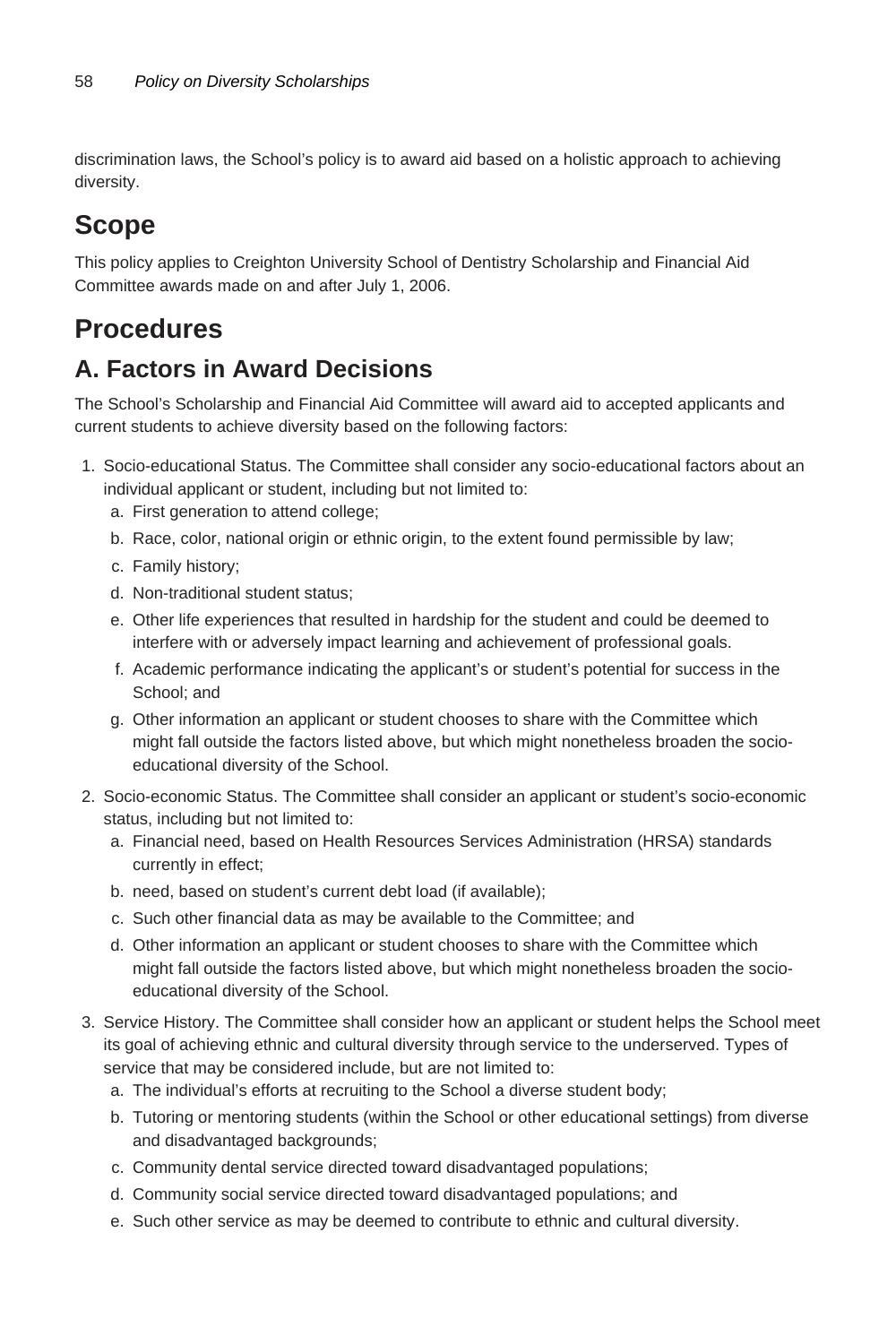# **B. Weighing of Factors**

The Committee shall consider, in a holistic manner, all factors listed above when awarding aid. A Committee member may ask his or her fellow Committee members to reconsider an applicant for aid who may not meet all the criteria listed above, but whom the Committee member believes could nonetheless further the diversity efforts of the School.

# **Administration and Interpretations**

Questions regarding this policy may be addressed to the School's Dean or the Assistant/Associate Dean for Student Affairs.

### **Amendments or Termination of this Policy**

This policy may be amended or terminated by the School at any time.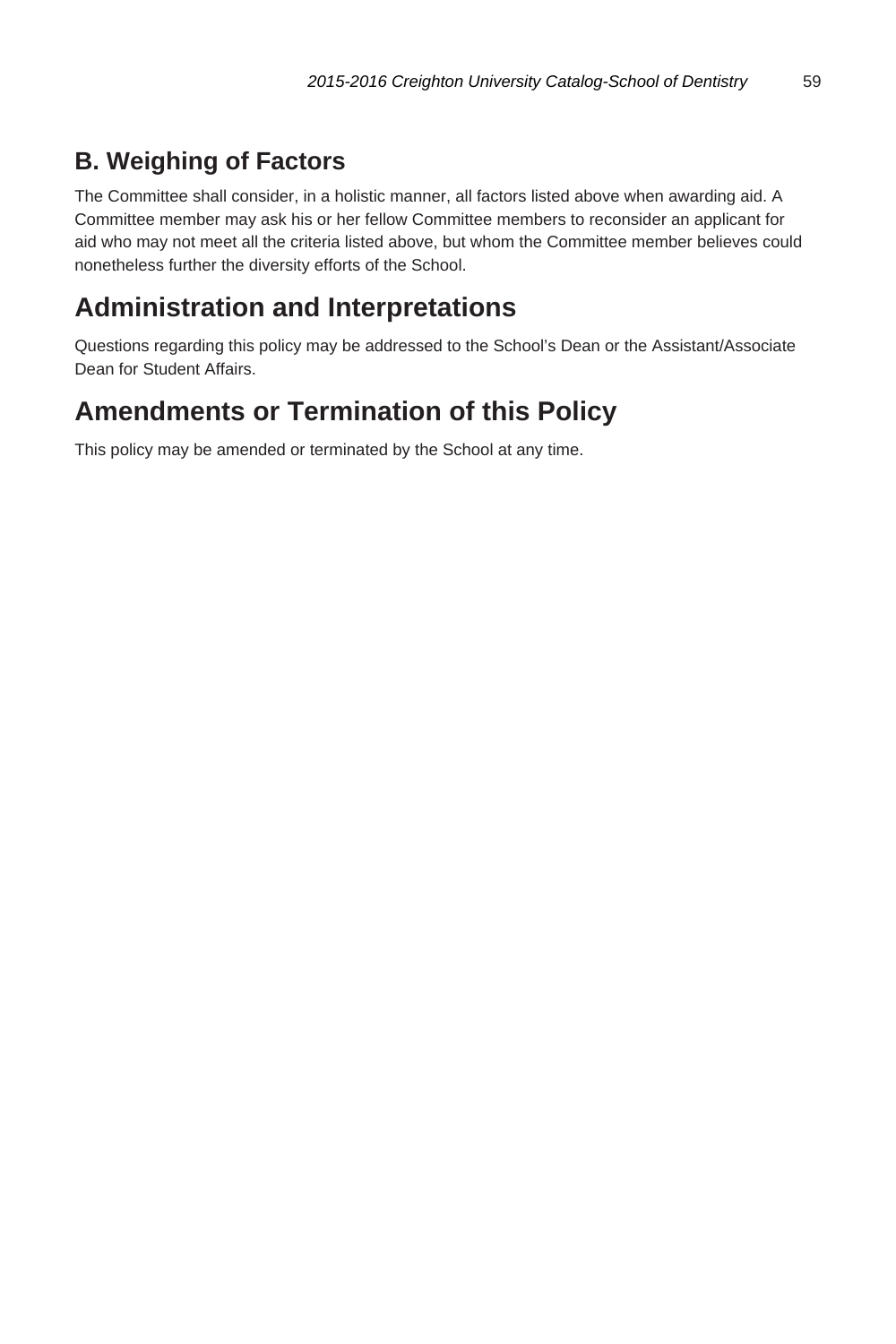# **Administration, Supervision, and Academic Policies**

School of Dentistry students adhere to the policies listed below on the left navigation bar.

# **Appeal of Academic Process and Grades**

The instructor has jurisdiction in determining academic process and in issuing grades; however, the student has the right to appeal an academic process that he/she believes to be improper or a final grade that he/she believes to have been assigned in an arbitrary or capricious manner. This appeal process will involve the following sequential steps and may be resolved at any level:

- 1. the student confers with the instructor involved.
- 2. the student and involved instructor (preferably together) confer with the Chair of the department. The Department Chair documents the outcome of this joint meeting in a memorandum directed to the Assistant/Associate Dean for Academic Affairs.
- 3. the student appeals in writing to the Student Performance Committee through the Assistant/ Associate Dean for Academic Affairs. This letter should state precisely which academic process(es) or grade(s) are being appealed, and must contain any allegations which are the basis for the complaint. The burden of proof rests with the student. The student may be advised by the Assistant / Associate Dean for Student Affairs or may select an advisor from among the full-time faculty of the School of Dentistry. The student shall have the right to have this advisor accompany him/her to any interviews with the Student Performance Committee. The student will be advised in writing of the outcome.

The student has five (5) school days from the time of receipt of the results of the meeting with the Department Chair to file an appeal with the Student Performance Committee. The decision of the Student Performance Committee, if the process progresses to that point, will be final within the School of Dentistry.

# **Attendance Policies**

Creighton University School of Dentistry's primary obligation is the total education of its students. Implicit in the achievement of this goal will be the student's conscientious attendance of classes, laboratories, and clinic sessions.

At the start of the semester, the directors of didactic and laboratory courses will publish the specific procedures concerning class attendance. It is the student's responsibility to note these procedures and to follow them carefully. Junior and Senior students are required to have a minimum of 90 percent attendance at all scheduled clinic sessions, including those of each semester as well as those of the Summer Clinic. Failure to maintain this attendance figure may require the student to attend additional clinic sessions during the following summer and may result in a delayed graduation.

The Assistant/Associate Dean for Student Affairs determines authorized absences from didactic, laboratory and clinical courses and these are only granted in response to extenuating circumstances. Repeated, unexplained absenteeism may be considered by the Student Performance Committee and if it occurs for two consecutive weeks, the student will be considered as having withdrawn from the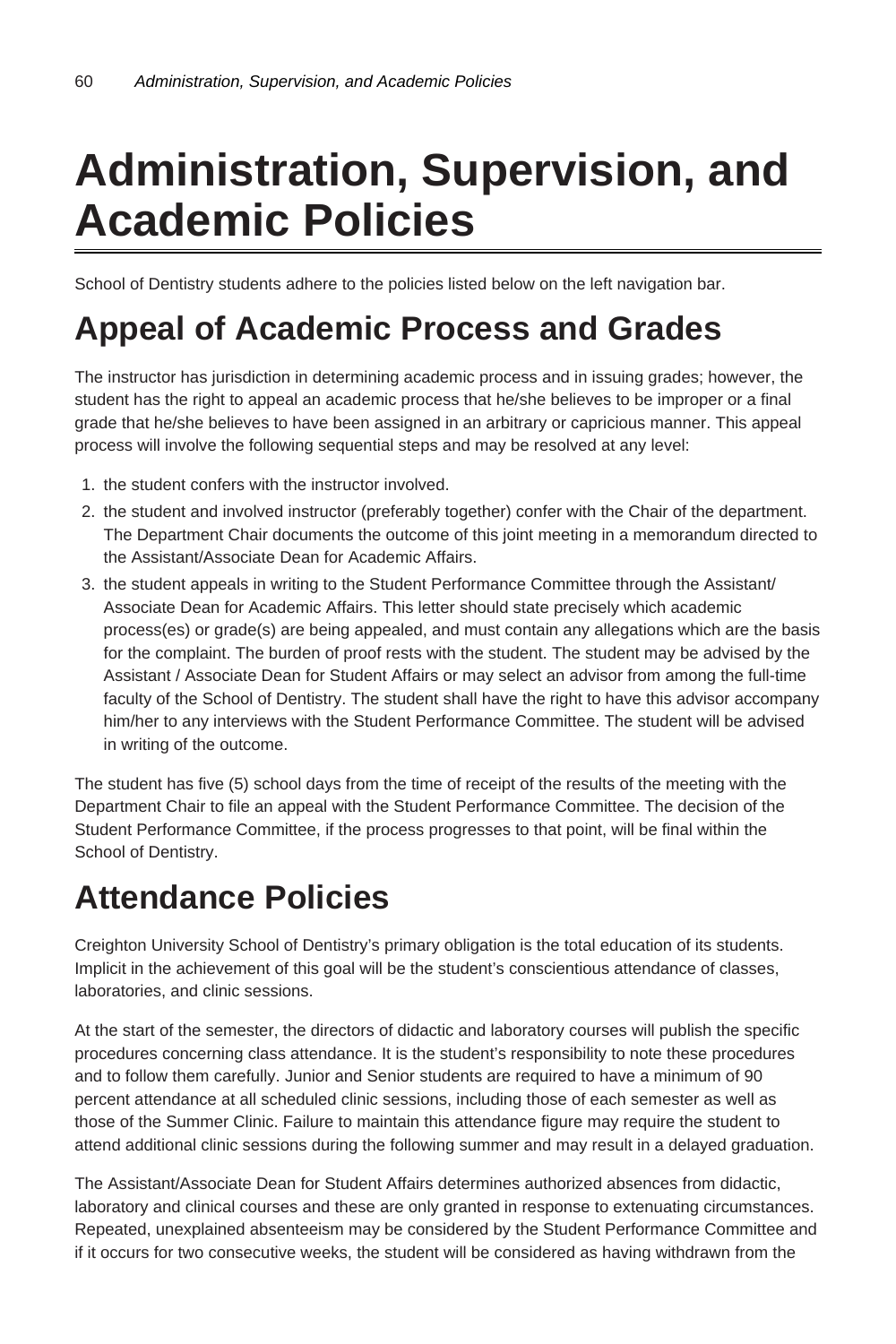University. This is not to be considered, however, as revoking the regulation that requires the student to notify the Dean in person or in writing of his or her withdrawal. Refunds are made to the student on the basis of the date the student has formally notified the Dean in person or in writing of withdrawal.

Officially excused absences for University-sponsored affairs must be cleared with the Assistant / Associate Dean for Academic Affairs and the Assistant / Associate Dean for Student Affairs by the responsible faculty moderator.

A student who has been unavoidably absent and who can not make up the work of a course will be permitted to withdraw without penalty. The student will receive a grade of W and no credit. A student who is dropped from a course for unexcused absences will receive a grade of AF (absence failure). Once a grade of AF has been assigned, the student is not eligible to receive a W.

#### **Policy on Excused Absences**

- 1. To receive an excused absence for an illness students MUST call or email Patti Churchill 402.280.2881 or pchurch@creighton.edu) the day they are ill unless they are medically compromised. Excused absences WILL NOT be granted if requests are made after the date of the illness.
- 2. Students who are involved in patient care are also required to notify their team clerk.
- 3. If the student will miss an exam, quiz, block assignment, etc. as a result of the absence, it is the responsibility of the student to call or email that instructor on the same day they are ill.
- 4. It is the responsibility of the student to contact the involved faculty to make up any missed item in compliance with the instructor's make-up policy as described in the faculty member's syllabus.

#### **Protocol to Obtain a Scheduled Excused Absence**

- 1. Participation in weddings, interviews, immediate family graduations and internships/externships are examples of acceptable reasons for excused absences. Family vacations or reunions ARE NOT and should be planned during designated break periods on the school calendar.
- 2. A scheduled excused absence for these events MUST BE requested at least 2 WEEKS ahead of time.
- 3. Applications for internships/externships are through the Director of Extramural Programs. Once approved for an internship/externship, the student will receive an excused absence for the designated time, but remains responsible for items 5-7.
- 4. Students involved in patient care MUST contact the Assistant/Associate Dean for Clinical Affairs requesting to be excused. The Assistant/Associate Dean for Clinical Affairs will contact the Office of Student Affairs with his/her decision.
- 5. If the student is assigned to a block rotation during the requested absence, it is the student's responsibility to arrange a substitute and to make-up that assignment. Students must contact the department for approval of another student substitute covering their block assignment.
- 6. Student MUST contact their instructor to inform them about the absence.
- 7. If the student will miss an exam, quiz, block assignment, etc. as a result of the absence, it is the responsibility of the student to contact the involved faculty to make up any missed item in compliance with the instructor's make-up policy as described in the faculty member's syllabus.
- 8. Excused absences WILL NOT be granted on dates immediately preceding or following long weekends or designated break periods on the school calendar. Exceptions to this provision will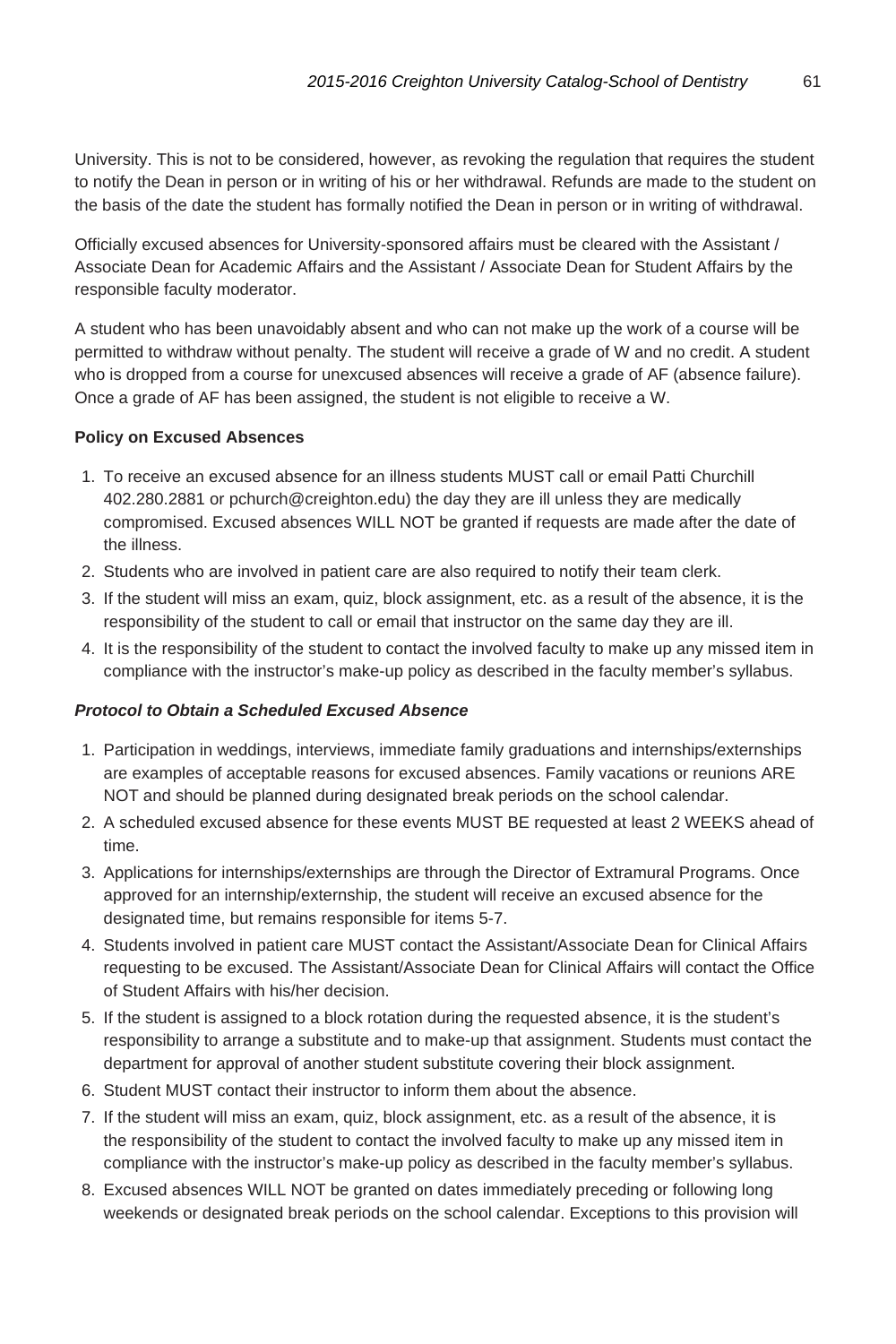be granted only in extraordinary circumstances and must be cleared in advance by the Assistant/ Associate Dean for Student Affairs.

The objective of the clinic experience is to provide students with the patient treatment experiences needed to become competent general dentists. This experience comes from treating patients, or assisting other students who are treating patients, and learning from the attending faculty. Missed clinic sessions represent lost opportunities to learn.

Your goal should be to have as many patient care experiences as possible. If you do not have an appointed patient, you should be available at all times to provide care to other patients, assist another student, or do laboratory work. You must be available to treat emergency patients or Oral Diagnosis patients whose treatment has priority over assisting or lab work. You should be present for the entire session, and not leave the area until 30 minutes before clinic ends. If you complete patient care before the end of the session, clean your operatory, return all instruments, and assist another student or do lab work. Daily attendance is monitored, and only excused absences (from the Associate Dean for Student Affairs) are allowed.

#### **Daily Attendance**

Students who do not have an appointed patient or are not on a block assignment, should report at the beginning of each clinic session to the staff member who coordinates daily clinic assignments (Lead PCC). Students whose patients cancel or fail to keep their appointments should report as soon as they are informed of the opening (not later than 15 minutes after the beginning of clinic). Failures to report in the designated time frame, i.e. at the start of clinic or as soon as the appointment failure is known, will result in a reported unexcused absence.

#### **Clinical Assignments**

The Lead PCC may assign students to areas in the clinic based upon patient needs. The first priority will be Acute Care, then Oral Diagnosis, or to treat a patient whose student is unavailable. If there is not an immediate need in these areas, students may elect to assist their classmates, for which they will receive RVU credits (1 RVU for each hour). If the student elects to perform Laboratory work, they will not receive credit for the clinic session, and they still will be expected to treat patients if the need arises.

#### **Unexcused Absences**

For each unexcused absence, **15 RVUs** will be subtracted from the total earned, **and** a **make-up clinic session will be required after 2 such absences.** Make-up sessions may be applied at the end of the semester, or during the semester to provide emergency coverage when school is not in session. The make-up sessions will be a two for one arrangement; **for each missed session, two make-up sessions will be required.** The assignment to these sessions will be determined by the Assistant/Associate Dean for Clinical Operations. Failure to maintain the attendance requirements may dictate the student to attend the following summer session, and graduation or advancement may be delayed.

**After four (4) unexcused absences**, the student will be referred to the Student Performance Committee for failure to follow Clinic policy. The Associate Dean for Clinical Services may impose other measures as deemed appropriate.

#### **Excused Absences**

**Attendance at Clinic is MANDATORY.** As previously noted, the clinic experience provides the students with the patient treatment experiences needed to become competent general dentists. The School of Dentistry is aware that there are occasions where students will not be able to attend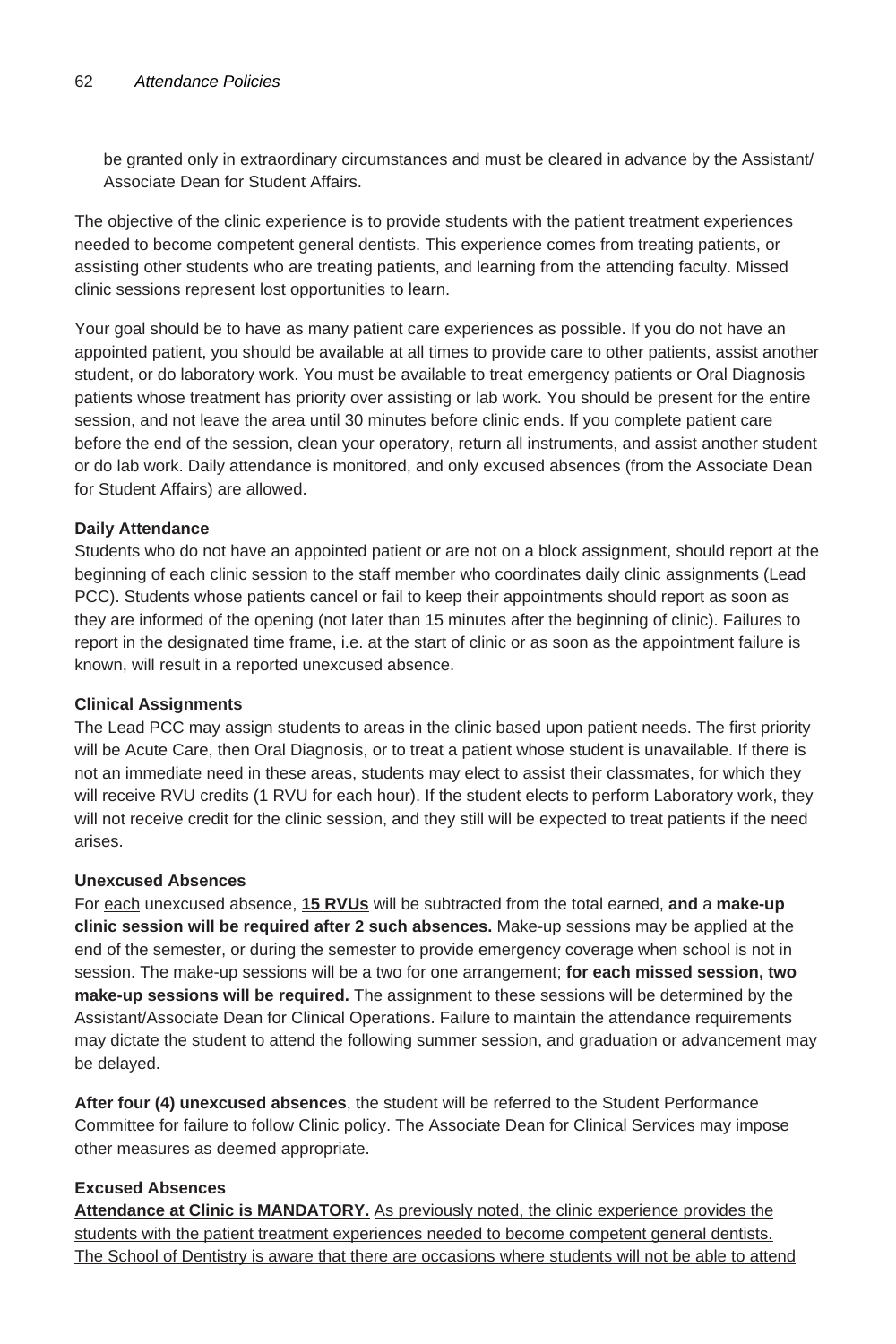(e.g. – illness, death in the family, externships, etc.). Excused absences can be obtained through the Assistant/Associate Dean for Student Services, and are limited to **no more than 10% of all sessions**, thus students are required to have a minimum 90 percent attendance for each semester. Unexcused absences are not allowed. Lacking an excused absence, **attendance at, and during, all clinic sessions is mandatory**.

#### **Scheduled Absences Policy to Obtain a Scheduled Excused Absence**

- 1. Participation in weddings, interviews, immediate family graduations and internships/externships are examples of acceptable reasons for excused absences. Family vacations or reunions **ARE NOT** and should be planned during designated break periods on the school calendar.
- 2. A scheduled excused absence for these events **MUST BE** requested at least **2 WEEKS** ahead of time.
- 3. Applications for internships/externships are through the Director of Extramural Programs. Once approved for an internship/externship, the student will receive an excused absence for the designated time, but remains responsible for items 5-7. Two weeks of internships/externships time will not be included in the 10% limit of excused absences.
- 4. Students involved in patient care **MUST** contact the Assistant/Associate Dean for Clinical Operations requesting to be excused. The Assistant/Associate Dean for Clinical Operations will contact the Office of Student Affairs with his/her decision.
- 5. **Student Dental Care**: Students will be excused from clinic for personal dental care. These excused absences will count toward the total number allowed for the year; 10% of all clinic sessions.
- 6. If the student is assigned to a block rotation during the requested absence, it is the student's responsibility to arrange a substitute and to make-up that assignment. Students must contact the department for approval of another student substitute covering their block assignment.
- 7. Student **MUST** contact their instructor to inform them about the absence.
- 8. If the student will miss an exam, quiz, block assignment, etc. as a result of the absence, it is the responsibility of the student to contact the involved faculty to make up any missed item in compliance with the instructor's make-up policy as described in the faculty member's syllabus.
- 9. Excused absences **WILL NOT** be granted on dates immediately preceding or following long weekends or designated break periods on the school calendar. Exceptions to this provision will be granted only in extraordinary circumstances and must be cleared in advance by the Assistant/ Associate Dean for Student Affairs.

#### **Unscheduled Absence (Illness or Death in the Family)**

If a student is will, the student should inform the office of the Associate Dean for Student Services (402 280- 2881) as soon as possible. This office will contact the Director of Clinics to cancel and reschedule appointments. When appropriate, the student should visit Student health Services or other health care provider for treatment of illness or health problem. Documentation form the student's health care provider is not required for brief illnesses (2 days or less), However, documentation may be required if a pattern of illness is reported. For illnesses or absences exceeding two consecutive days, written documentation is required.

#### **Policy to Obtain an Excused Absence Due to Illness or Death in the Family**

1. To receive an excused absence for an illness students **MUST** call or email Patti Churchill (280-2881 or pchurch@creighton.edu (280-2881%20or%20pchurch@creighton.edu)) the day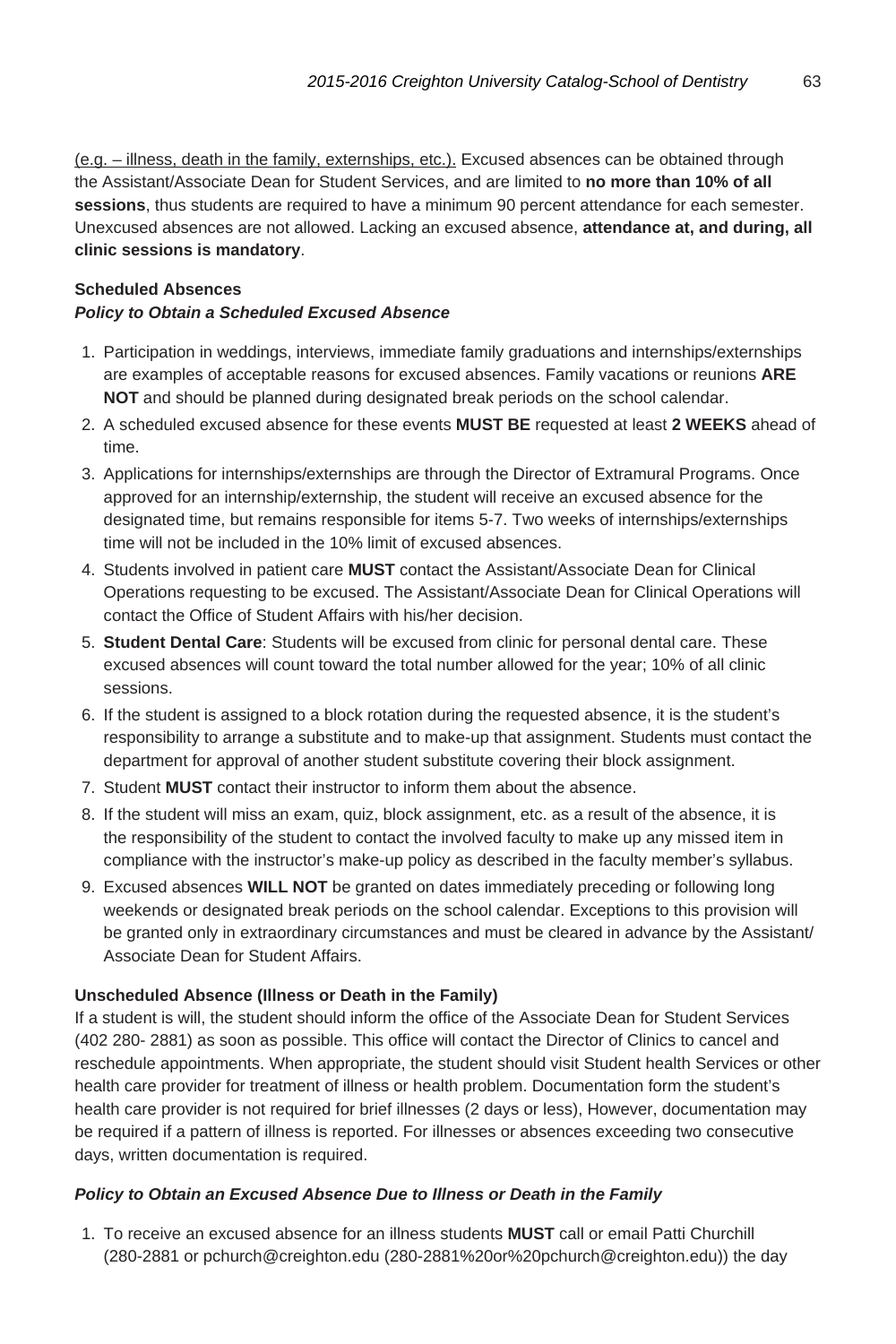they are ill unless they are medically compromised. Excused absences **WILL NOT** be granted if requests are made after the date of the illness.

- 2. Students who are involved in patient care are also required to notify their Team PCC (Patient Care Coordinator).
- 3. If the student will miss an exam, quiz, block assignment, etc. as a result of the absence, it is the responsibility of the student to call or email that instructor on the same day they are ill.
- 4. It is the responsibility of the student to contact the involved faculty to make up any missed item in compliance with the instructor's make-up policy as described in the faculty member's syllabus.

#### **Block Rotation Changes**

Students are assigned to different block assignments throughout the year. The Director of Clinics makes these assignments approximately one month prior to the start of a new clinic session. Block assignments are entered on the student's computer schedule so the student's schedule is not over booked. If a student wishes to change a block assignment, it is his/her responsibility to find another student who will switch assignments. Forms to document requested block changes can be obtained from the Lead PCC. Any changes must be approved by the chairperson of the department involved, and the approval form brought to the Lead PCC, who will make the appropriate changes in the computer system. Punctual attendance at all blocks is required.

#### **PROFESSIONAL DRESS/APPEARANCE STANDARDS**

Integral to any health care facility's standards of excellence are the professional appearance and demeanor of every person contributing directly or indirectly to the care and management of patients. The image that is presented with patients, colleagues, and visitors has a major influence on how one is perceived as a professional. A professional appearance inspires confidence in one's patients and associates.

# **Background Investigation Policy and Procedures**

**PURPOSE:** To assure the safety and well-being of patients, students, faculty and staff in the clinical and academic environments and to attest to clinical agencies the students' eligibility to participate in clinical activities.

**SCOPE:** This policy applies to all students in the School of Dentistry.

**POLICY:** Background investigations will be conducted, via a contractual arrangement with an outside vendor, as a condition of enrollment to the School of Dentistry. These checks will be conducted following conditional acceptance and prior to matriculation. Once a student matriculates within the School of Dentistry, the student is responsible for notifying the Background Evaluation Committee, through the Assistant / Associate Dean for Admissions and Student Affairs, of any misdemeanor or felony arrests / indictments. Failure to do so will result in action by the Background Evaluation Committee. The Assistant / Associate Dean for Admissions and Student Affairs may request a background check on any student at any time based on reasonable suspicion.

**Confidentiality:** The handling of all records and subject information will be strictly confidential and revealed only to those required to have access. Any breach of confidentiality will be considered serious and appropriate disciplinary action will be taken. Background investigation records will be stored for three (3) years after the student leaves Creighton University and will then be shredded.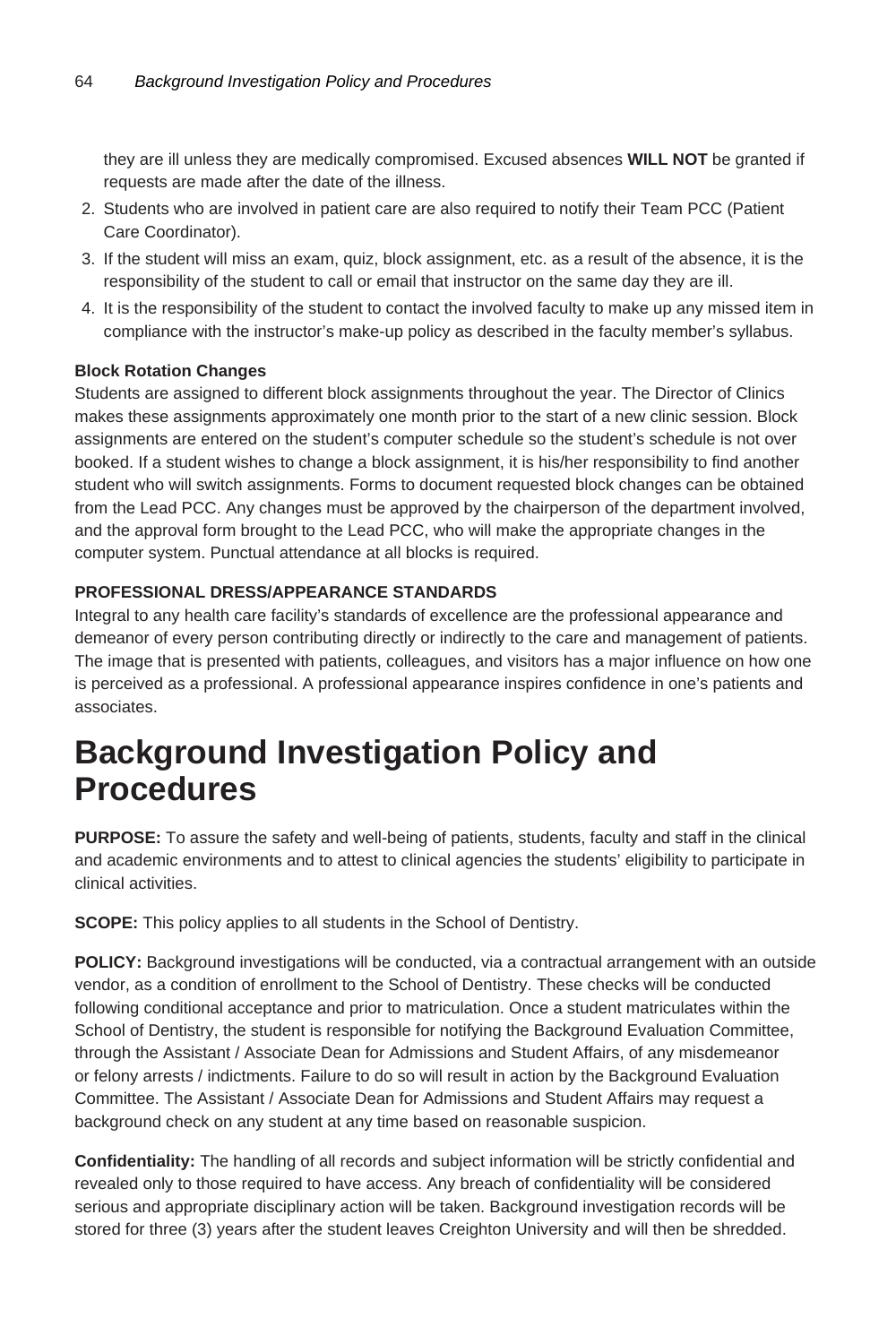The investigation will include but may not be limited to, a combination of the following screenings for every state and county of residence:

- Social Security Number Search (name/address search)
- County Criminal Record Search
- Nebraska Child Abuse/Neglect Central Register
- Nebraska Adult Protective Services Central Registry
- FACIS® Level 1 includes, but not limited to:
	- (OIG) Office of Inspector General List of Excluded Individuals
	- (GSA) General Services Administration Excluded Parties Listing
- Sex Offender Registry

**PROCEDURES:** Permission to conduct this required background investigation will be obtained following conditional acceptance to the School of Dentistry. The investigation MUST be completed prior to initial course enrollment from individuals admitted to the School of Dentistry. A copy of "Your Rights under the Fair Credit Reporting Act" will be given to each person with the appropriate permission or assent form from the outside vendor.

Outcome of the Background Investigation (Note: The outside vendor conducting the background investigation is not responsible for eligibility decisions)

If the background investigation results indicate adverse information:

- 1. The Assistant /Associate Dean for Admissions and Student Affairs (or representative) will notify the admitted student within seven (7) business days via an "Adverse Letter of Notification".
- 2. Within seven (7) days of the date of this written notice:
	- a. The student may contact the Assistant /Associate Dean for Admissions and Student Affairs to discuss the adverse information
	- b. The student will provide a written explanation of the adverse information for the Background Evaluation Committee.
	- c. The student may contest the results of the investigation. The student must directly notify the vendor to contest the results of the adverse information. Detailed contact information will be provided in the "Adverse Letter of Notification".
	- d. Failure to complete any part of this process in the described time frame may result in termination of acceptance to the School of Dentistry.
- 3. If the student contests the results of the investigation, the vendor is required to re-investigate the disputed information within ten (10) business days from the date of the student's dispute of the report. The re-investigation report will be sent to the Assistant / Associate Dean for Admissions and Student Affairs.
- 4. A determination will be made regarding the student's eligibility for clinical course participation by the School of Dentistry's Background Evaluation Committee at the next regularly scheduled meeting or within thirty (30) days from the receipt of the student's written explanation of the investigation and the results of the re-investigation report if the student contests the results.
	- a. The Assistant / Associate Dean for Admissions and Student Affairs, in preparation for the Background Evaluation Committee meeting, will consult with designated individuals who have expertise in their respective areas to review the adverse results. The panel of consultants will consist of, but not be limited to, the following individuals: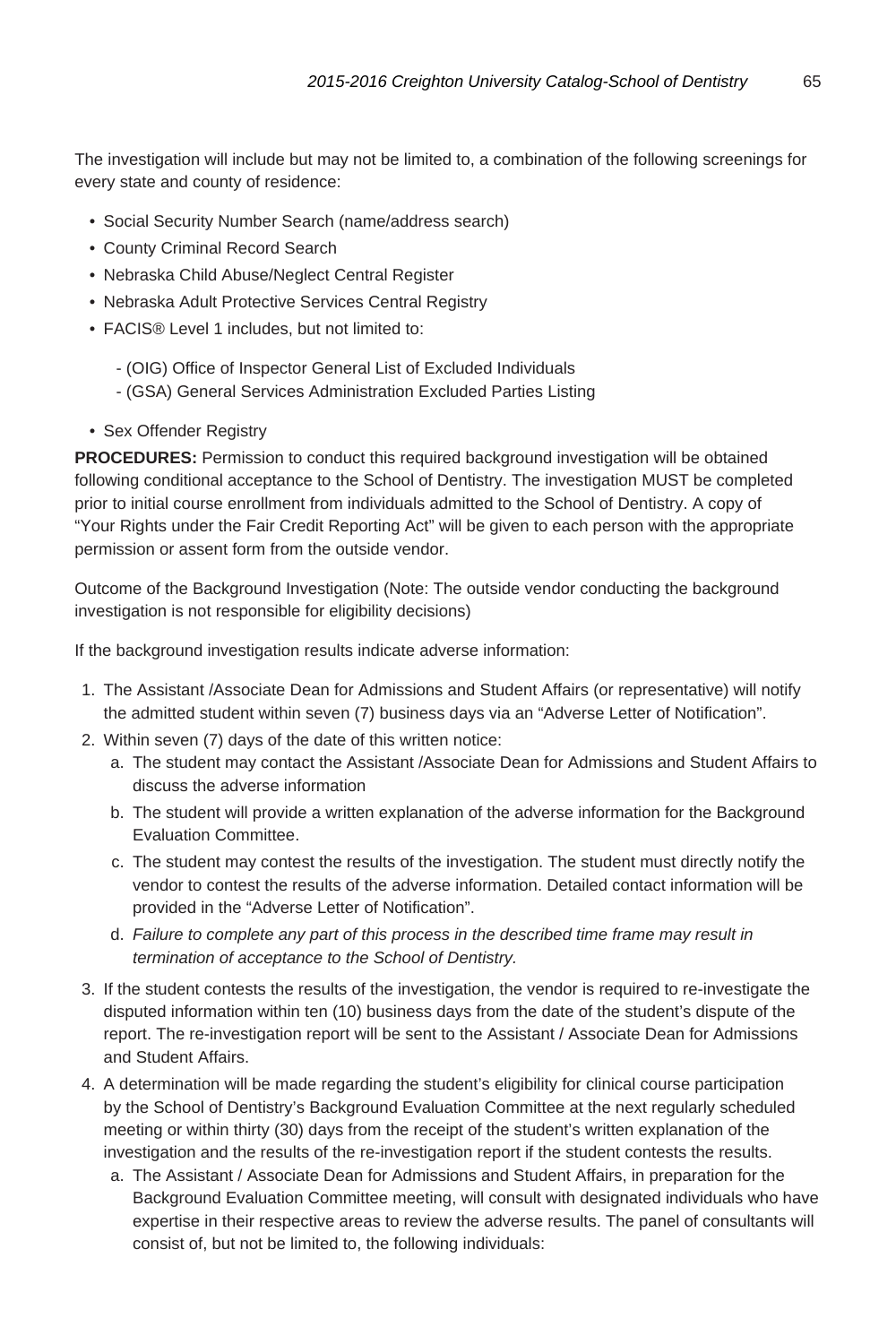- i Representative of the General Counsel's Office
- ii Representative of the Human Resources Department
- iii University Privacy Officer
- iv Faculty Member Appointed to the Nebraska Board of Dental Examiners
- b. Consideration will be given to
	- i. Number of convictions;
	- ii. Nature, seriousness and date(s) of occurrence of the violation(s);
	- iii. Rehabilitation;
	- iv. Relevance of the crime committed to dental profession standards;
	- v. State or federal requirements relative to the dental profession;
	- vi. All known information regarding the student, including the written explanation;

vii. Any other evidence demonstrating an ability to perform clinical and academic expectations competently and free from posing a threat to the health and safety of others.

c. The Background Evaluation Committee will review the written explanation of the adverse information and advice of the consultants. The student will not be allowed to be present at the proceedings.

5. Following deliberation of the Background Evaluation Committee, the Assistant / Associate Dean for Admissions and Student Affairs will notify the student of the outcome in writing within three (3) business days.

**NOTE:** Any identified misrepresentation, falsification, or material omission of information from the application discovered during the acceptance process and deliberation of clinical course eligibility may result in termination of acceptance to the School of Dentistry.

**ADMINISTRATION AND INTERPRETATIONS:** Questions about this policy and procedure may be directed to the Assistant / Associate Dean for Admissions and Student Affairs. In addition, the General Counsel's Office or Compliance Officer for the Health Sciences may be consulted.

**AMENDMENTS OR TERMINATION OF THIS POLICY:** Creighton University School of Dentistry reserves the right to modify, amend, or terminate this policy at any time.

Reviewed: 3-16-15

# **Basic Life Support Recognition**

It is the policy of the School of Dentistry that all students, faculty, and staff who are involved in the direct provision of patient care be continuously recognized in basic life support, including cardiopulmonary resuscitation. The Department of Community and Preventive Dentistry will manage the certification of students and the Office of the Assistant / Associate Dean for Academic Affairs will direct the certification of appropriate faculty and staff.

# **Communication Policy**

The Creighton University assigned email account shall be the official means of communication with all students, faculty, and staff within the School of Dentistry. All community members are responsible for all information sent to them via their University assigned email account. Members who choose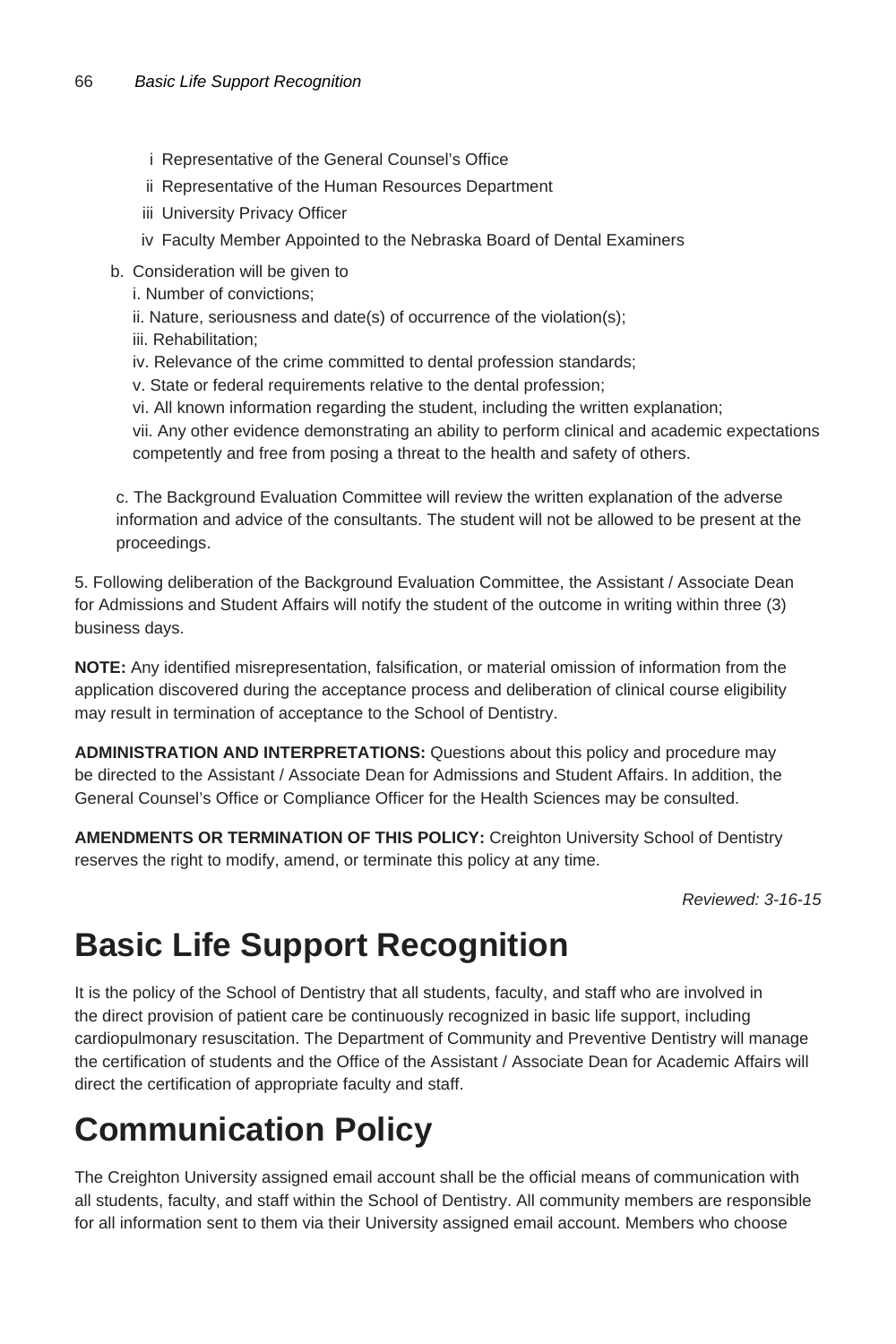to manually forward mail from their University email accounts are responsible for ensuring that all information, including attachments, is transmitted in its entirety to the preferred account.

All faculty, staff, and students are required to maintain an @creighton.edu computer account. This account provides both an online identification key and a University Official Email address. Both the University and School of Dentistry send much of their correspondence solely through email. This includes, but is not limited to, policy announcements, emergency notices, meeting and event notifications, course syllabi and requirements, and correspondence between faculty, staff, and students. Such correspondence is mailed only to the University Official Email address.

Faculty, staff and students are expected to check their email on accounts on a daily basis in order to stay current with University-related communications as well as School of Dentistry messages and notices. Everyone has the responsibility to recognize that certain communications may be timecritical. Maintenance of this account requires regular emptying of the electronic mailbox as well as adhering to all computer use policies related to the use of email and the Internet.

For cases where a record of communication must be kept in the student's file, registered mail, regular mail, or hand delivered letters will most frequently be used. The email system may be used to advise a student that such a letter awaits him/her in the Administrative Office.

Policies governing various activities within the School of Dentistry are distributed to students annually via BlueLine where they are available on a 24/7 basis.

# **Competency Statements**

The following 30 competency statements represent areas of performance in which students must demonstrate an attainment of the requisite knowledge, skills and values to enter into an unsupervised private practice situation. The primary purpose of the School of Dentistry, as stated in its Mission Statement, is to educate students toward becoming proficient in providing for the oral health needs of society. Professional development is a continuous process that begins in the freshman year and concludes upon the termination of practice. It has been described as an educational continuum occurring in following five stages: beginner, novice, competent, proficient, and expert. The achievement of competence is but a step in the journey toward becoming expert and represents only a minimal level of expected performance in an unsupervised environment. Proficiency requires higher levels of mastery that can only be realized as a result of additional study and experience. To assist the student in this regard and to satisfy its primary Mission Statement objective, the School, through its academic departments, has established expectations of student performance which, if successfully accomplished, will provide an opportunity for professional development that exceeds the mere attainment of competence.Measurement of the attainment of competence is accomplished through two principal methods. One involves the use of faculty ratings designed to capture judgments about students' clinical abilities apart from the results they produce. The other is through the use of specific competency examinations. The true measure of competence occurs when the student works independently of any instructor assistance during a specific competency evaluation or examination. Accordingly, these examinations administered during the course of study at Creighton University School of Dentistry will be the primary method by which the achievement of competence is determined. The other methods, including faculty ratings, will be used to provide supplemental or corroborating information. All competencies must be attained in order to be eligible for graduation.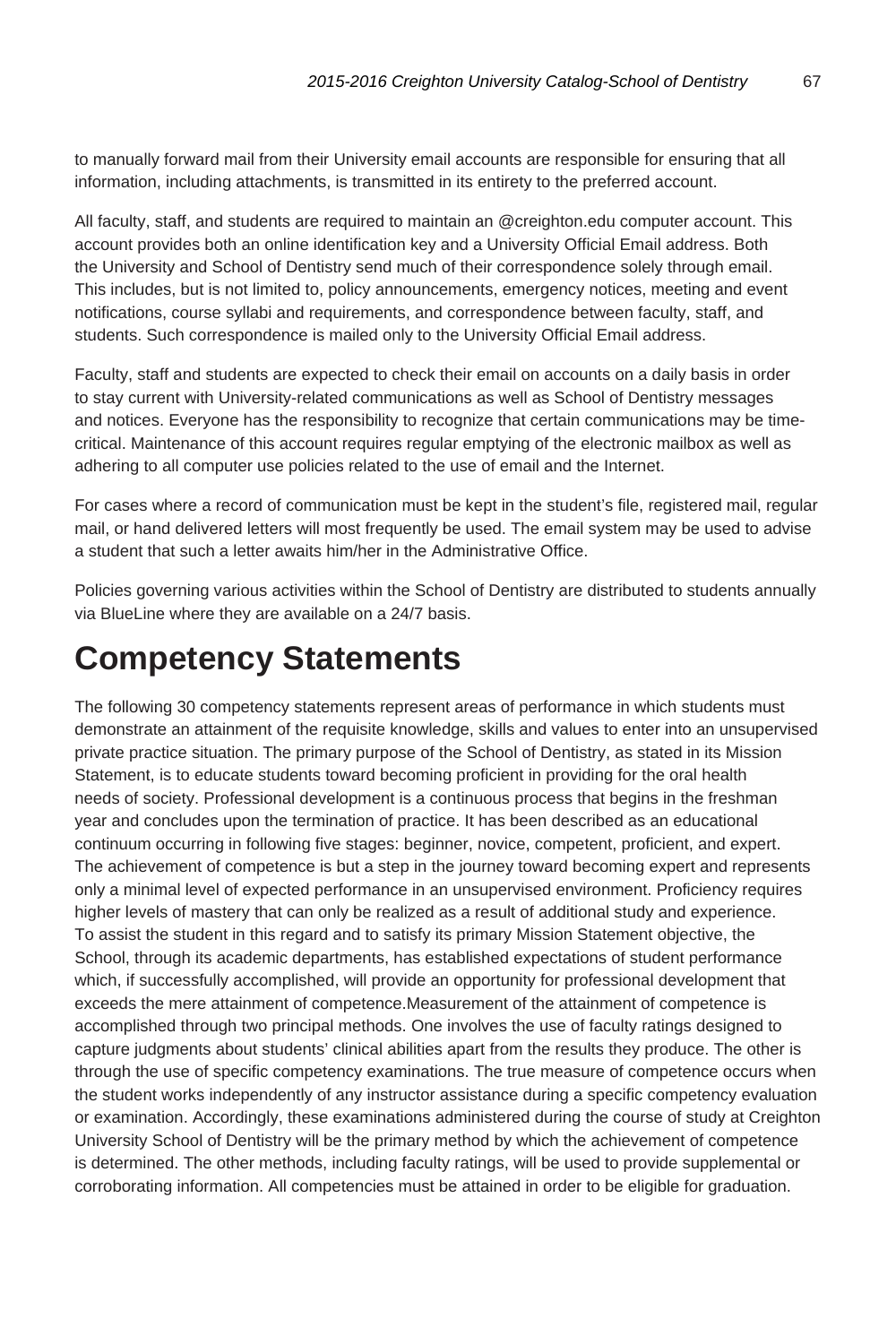#### A GRADUATE OF THE SCHOOL OF DENTISTRY AT CREIGHTON UNIVERSITY WILL BE COMPETENT IN:

#### A. BIOMEDICAL SCIENCES

A1. understanding the biomedical sciences and their relationship to oral health, oral diseases, and oral-related disorders.

#### B. BEHAVIORAL SCIENCES

B1. understanding and applying the principles of behavioral science as they pertain to patientcentered approaches for promoting, improving, and maintaining oral health.

B2. managing a diverse patient population and having the interpersonal and communication skills to function successfully in a multicultural work environment.

#### C. PRACTICE MANAGEMENT

C1. evaluating different models of oral health care management and delivery.

C2. applying the basic principles and philosophies of practice management and having the skills necessary to function as the leader of the oral health care team

C3. communicating and collaborating with other members of the health care team to facilitate the provision of health care.

#### D. ETHICS AND PROFESSIONALISM

D1. understanding and applying ethical, legal, and regulatory concepts as they pertain to patient care and practice management.

D2. demonstrating the ability to self-assess relative to professional development and to self-directed, life-long learning.

#### E. CRITICAL THINKING AND INFORMATION TECHNOLOGY

E1. using critical thinking and problem solving skills to guide clinical decision making during the comprehensive care of patients as well as in scientific inquiry and research methodology.

E2. using information technology resources in contemporary dental practice.

#### F. CLINICAL SCIENCES

F1. performing patient examination, assessment, and diagnosis procedures.

F2. developing a comprehensive plan of treatment.

F3. understanding the principles of health promotion and disease prevention.

F4. understanding and obtaining informed consent.

F5. selecting, administrating, and prescribing appropriate pharmacologic agents to manage conditions that influence dental treatment including pain and anxiety, and using non-pharmacologic methods when appropriate.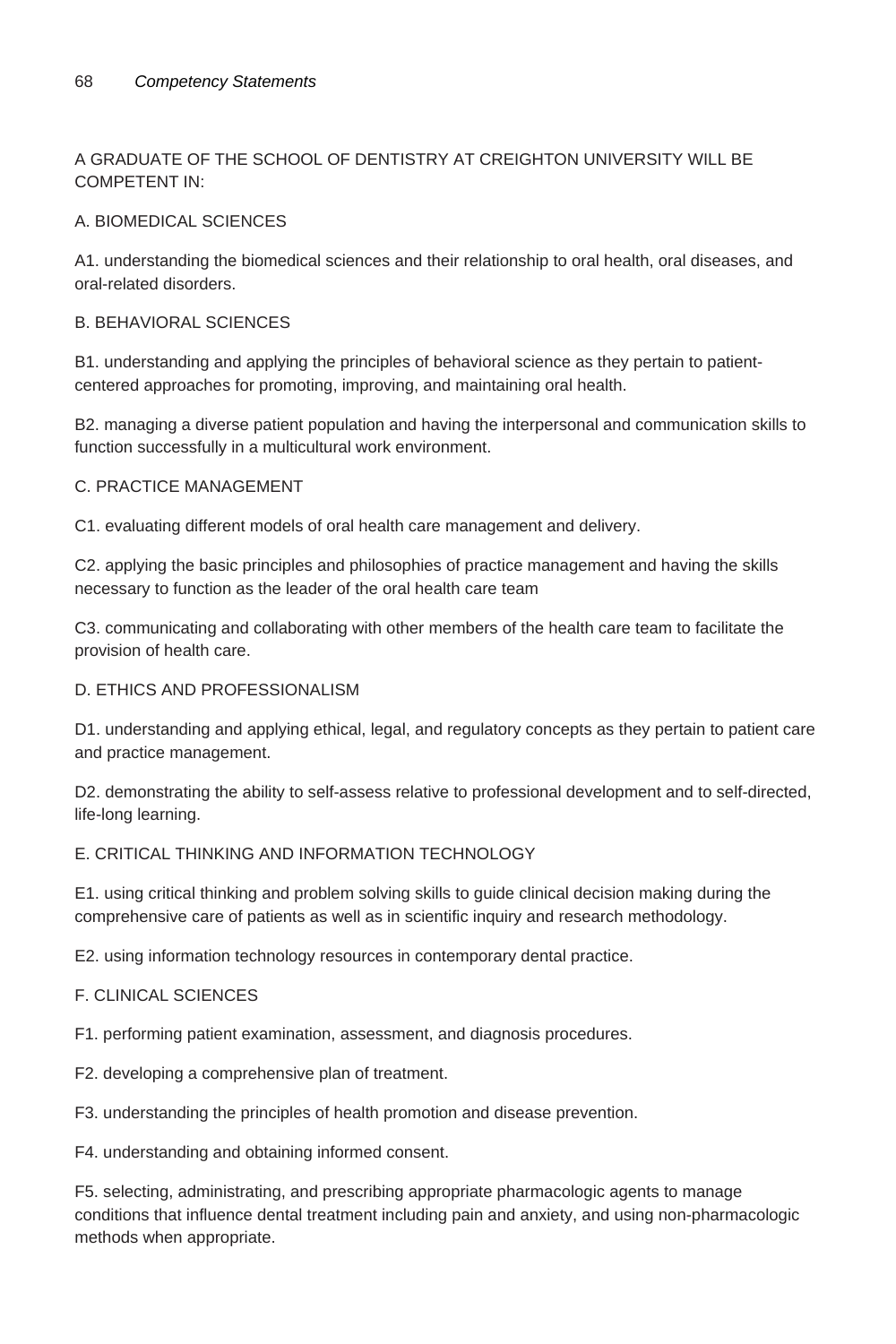F6. restoring single defective teeth with appropriate materials and techniques to establish proper form, function, and esthetics.

F7. restoring partial or complete edentulism with fixed or removable prosthodontics in the uncomplicated patient and in managing the care of the complicated edentulous patient.

F8. managing the restoration of partial or complete edentulism using contemporary implant procedures.

F9. performing uncomplicated periodontal therapies and in managing the care of patients with complicated or advanced periodontal problems.

F10. performing uncomplicated endodontic procedures and in managing the care of patients with complicated pulpal and periradicular disorders.

F11. recognizing and managing oral mucosal and osseous disorders.

F12. performing uncomplicated hard and soft tissue oral surgical procedures and in managing the care of patients with complicated oral surgical problems.

F13. preventing, recognizing, and managing dental emergencies including pain, hemorrhage, trauma, and infection of the orofacial complex.

F14. managing patients with acute and chronic occlusal and temporomandibular disorders.

F15. managing minor tooth movements and space maintenance as well as the care of patients with complicated or advanced orthodontic problems.

F16. appraising completed and existing treatments and in using these outcomes of patient care to guide professional development, recall strategies, and prognoses.

F17. preventing, recognizing, managing, and treating, for the short-term, acutemedical emergencies in the dental environment including the provision of life suport measures.

F18: assessing the treatment needs of patients with special needs.

F19. performing, managing, and/or communicating requisite technical and laboratory procedures attendant to the provision of dental restorations.

F20. assessing, critically appraising, applying, and communicating scientific and lay literature as it relates to providing evidence-based patient care.

# **Confidentiality of Student Records**

Creighton University's policy relating to the confidentiality and privacy of student records is in keeping with the Family Educational Rights and Privacy Act (FERPA). Information about students or former students will not be released without the consent of the student other than in the exceptions stated in the Federal Act. FERPA affords students certain rights with respect to their educational records. They are:

1. **The right to inspect and review the student's education records within 45 days of the day the University receives a request for access.**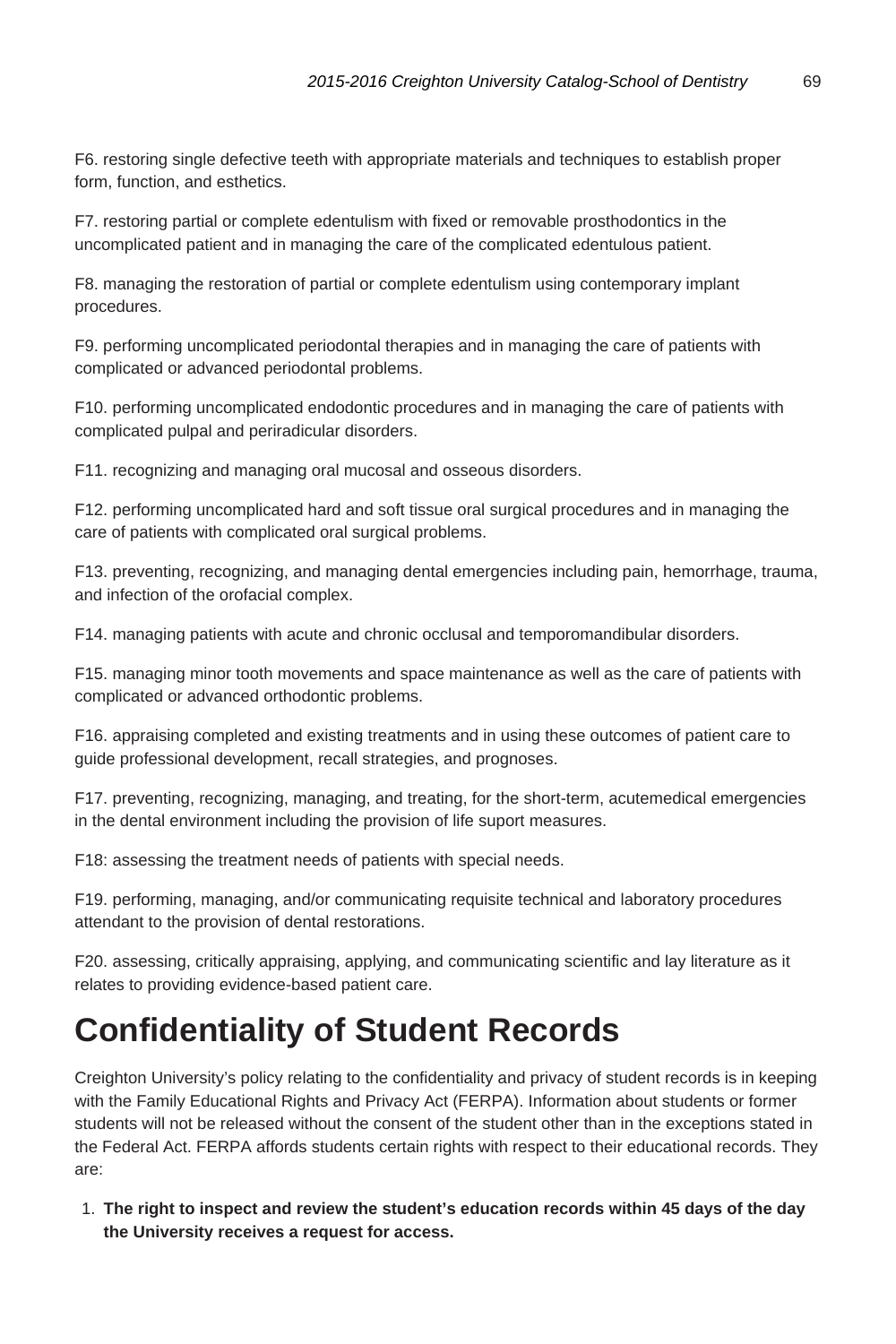Students should submit to the Registrar, Dean, Department Chair, or other appropriate official, a written request that identifies the record(s) they wish to inspect. The University official will make arrangements for, and notify the student of the time and place where the records may be inspected. If the records are not maintained by the University official to whom the request was submitted, that official shall advise the student of the correct official to whom the request should be addressed.

2. **The right to request the amendment of the student's education records that the student believes is inaccurate or misleading.**

Students may ask the University to amend a record that they believe is inaccurate or misleading. They should write the University official responsible for the record, clearly identifying the part of the record they want changed and specify why it is inaccurate or misleading.

If the University decides not to amend the record as requested by the student, the University will notify the student of the decision and advise the student of his or her right to a hearing regarding the request for amendment. Additional information regarding the hearing procedures will be provided to the student when notified of the right to a hearing.

3. **The right to consent to disclosures of personally identifiable information contained in the student's education records, except to the extent that FERPA authorizes disclosures without consent.**

One exception that permits disclosure without consent, is disclosure to school officials with legitimate educational interests. A school official is a person employed by the University in an administrative, supervisory, academic or research, or support staff position (including Public Safety personnel and Student Health staff); a person or company with whom the University has contracted (such as an attorney, auditor, collection agency, and the National Student Clearinghouse); a person serving on the Board of Trustees; or a student serving on an official committee, such as a disciplinary or grievance committee, or assisting another school official in performing his or her tasks.

Generally, schools must have written permission from the student in order to release any information from a student's education record. However, FERPA allows schools to disclose those records, without consent, to the following parties or under the following conditions:

- School officials with legitimate educational interest
- Other schools to which a student is requesting transfer or enrollment
- Specified officials for audit or evaluation purposes
- Appropriate parties in connection with financial aid to a student
- Organizations conducting certain studies for or on behalf of the school
- Accrediting organizations
- To comply with a judicial order or lawfully issued subpoena
- Appropriate officials in cases of health and safety emergencies

FERPA permits disclosure of educational record information to a student's parent or guardian if the student is their dependent for federal tax purposes. To rely on the exception, the University must verify a student's dependent status by asking the student for confirmation or by asking the parent/guardian to provide a copy of the portion of their tax return showing they claimed the student as a dependent. Students may grant their parents or another third party access to their academic records by following the procedure on their N.E.S.T. account.

FERPA also allows the University to disclose directory information without the written consent of the student. Directory information is information contained in an education record of a student which generally would not be considered harmful or an invasion of privacy if disclosed. Directory information includes the student's full name, the fact that the student is or has been enrolled fulltime/part-time status, local and permanent address(es), e-mail address, telephone number(s),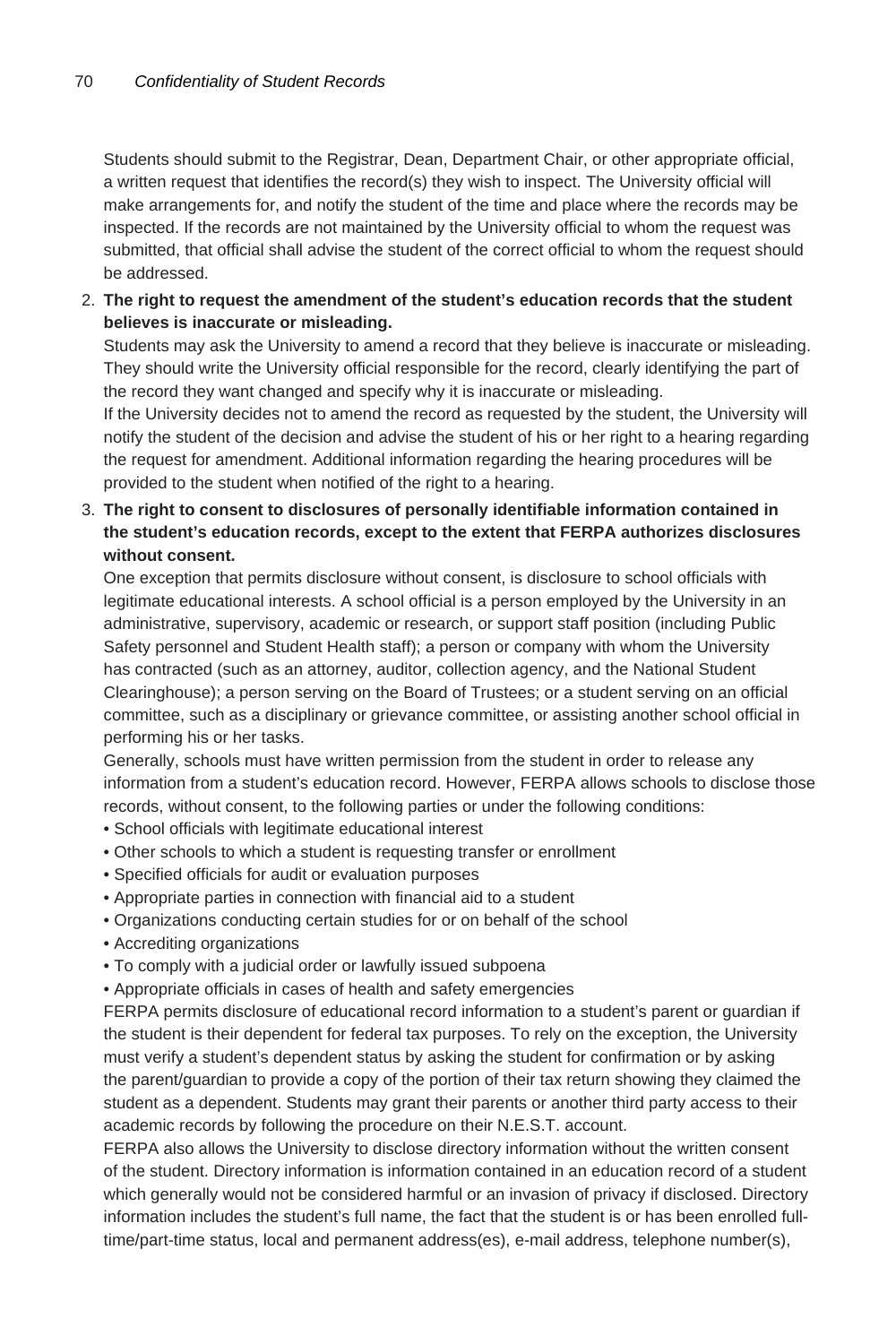date and place of birth, dates of attendance, division (school or college), class, major field(s) of study and/or curriculum, degrees and awards received, participation in officially recognized activities and sports, weight and height of members of athletic teams, photograph, and previous educational agency or institution attended by the student.

A currently enrolled student may request any or all directory information not be released on their N.E.S.T. account and requesting their information be hidden. Such submission of this request shall be honored for the remainder of the term in which the request is filed, except that such restriction shall not apply to directory information already published or in the process of being published.

4. **The right to file a complaint with the U.S. Department of Education concerning alleged failures by Creighton University to comply with requirements of FERPA.** The name and address of the office that administers FERPA are:

> Family Policy Compliance Office U.S. Department of Education 400 Maryland Avenue, SW Washington, DC 20202

#### **Location, Types, and Custody of Educational Records**

Following is a listing of the location and types of education records and the title of the respective official responsible:

#### **Registrar's Office (Brandeis Hall 202)**

- Application for admission and supporting documents, including standardized test scores, transcripts of academic work completed elsewhere
- Cumulative academic records
- Academic action reports
- Correspondence, etc

#### **School or College Dean's Office**

- Records will vary with Dean's office, but may include records and reports in original or copy form generally comparable to those maintained by Registrar
- Academic progress reports, evaluations and related actions
- Attendance data
- Correspondence, etc

#### **Academic Advisor's Office**

• Cumulative files containing academic information are maintained by some academic departments and by some faculty advisors concerning their advisees

#### **Athletic Department (Ryan Athletic Center)**

- Directory information
- Recruiting and eligibility records
- Performance statistics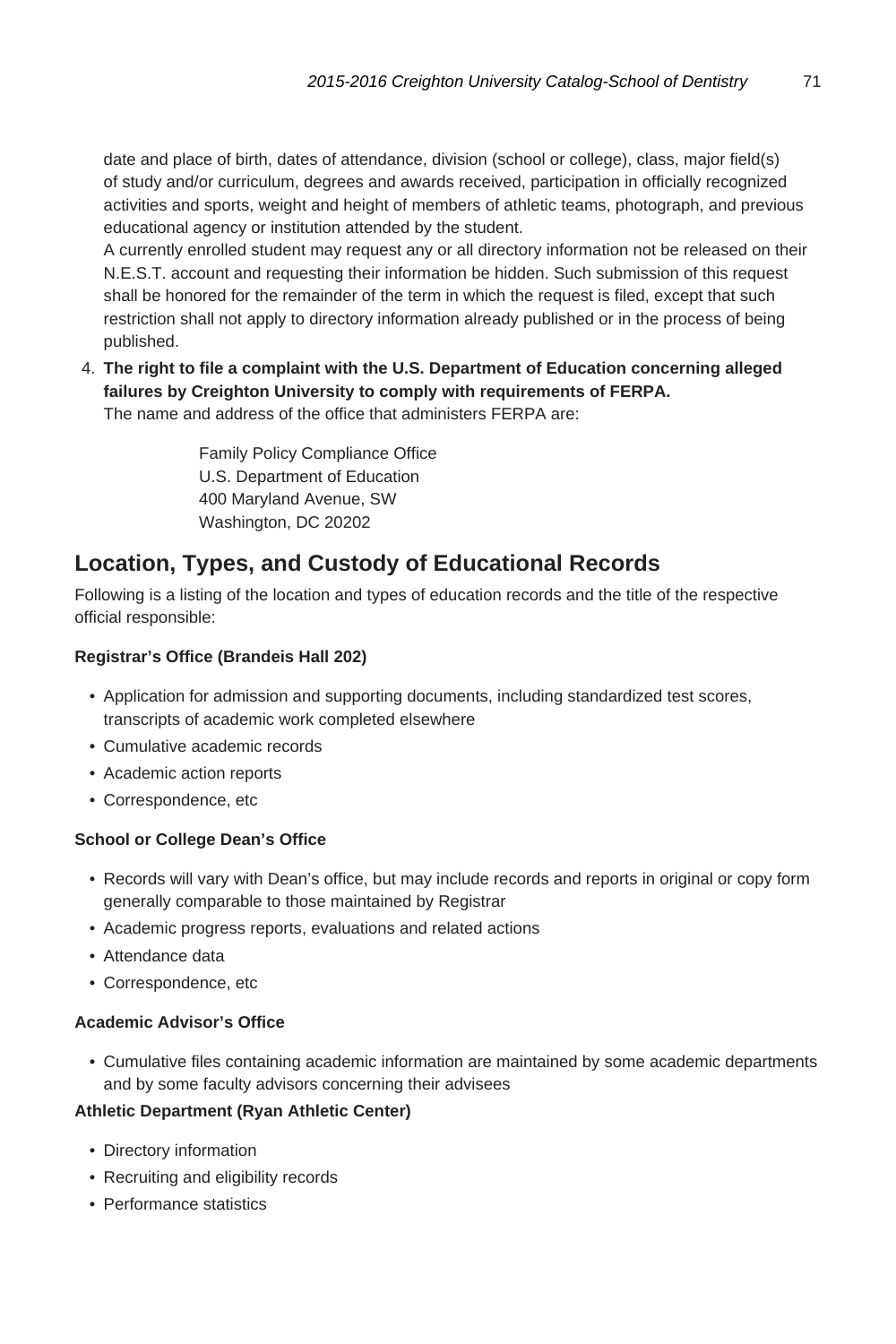#### 72 Dean's List

#### **Center for Health and Counseling (Harper Center, Room 1034)**

- Medical records
- Counseling records

#### **Office of International Programs (Creighton Hall, Third Floor)**

- Records of international students
- Records of students who studied abroad

#### **Residence Life Office (Swanson Hall 136)**

• Housing information

#### **Student Financial Aid Office (Harper Center 2040)**

• Financial aid records

#### **University Business Office (Creighton Hall 113)**

• Financial records, including those pertaining to tuition, fees, and student loans

#### **University Relations (Wareham Building, 3rd Floor)**

• Directory information and other personal data about former students and graduates, and their subsequent activities and achievements

#### **Vice Provost for Student Life (Creighton Hall 224)**

• Disciplinary records

#### **University Ministries (Creighton Hall, Room 110 )**

- Directory information
- Religious affiliation

Questions concerning the Student Records Policy may be referred to the University Registrar, who is designated as the University Custodian of Student Records.

# **Dean's List**

Full-time students who have completed a semester with a grade point average of 3.5 or higher and with no grades of F, AF, WF, I, X, UN, or W are placed on the Dean's List for that semester. This applies only to those students who are not on probation or to those whose terms of probation were met by the academic performance during the semester under consideration.

# **Discipline and Professional Conduct**

The primary purpose of discipline is educational in nature and is aimed at the development of responsible student conduct.

The University has the right and the duty to protect its educational purpose through setting and maintaining standards and regulations considered essential to its purpose. Guidelines for proper professional conduct include honesty and personal integrity; respect for human rights, dignity, and well being; proper language; neatness in personal appearance; courtesy; and cooperation.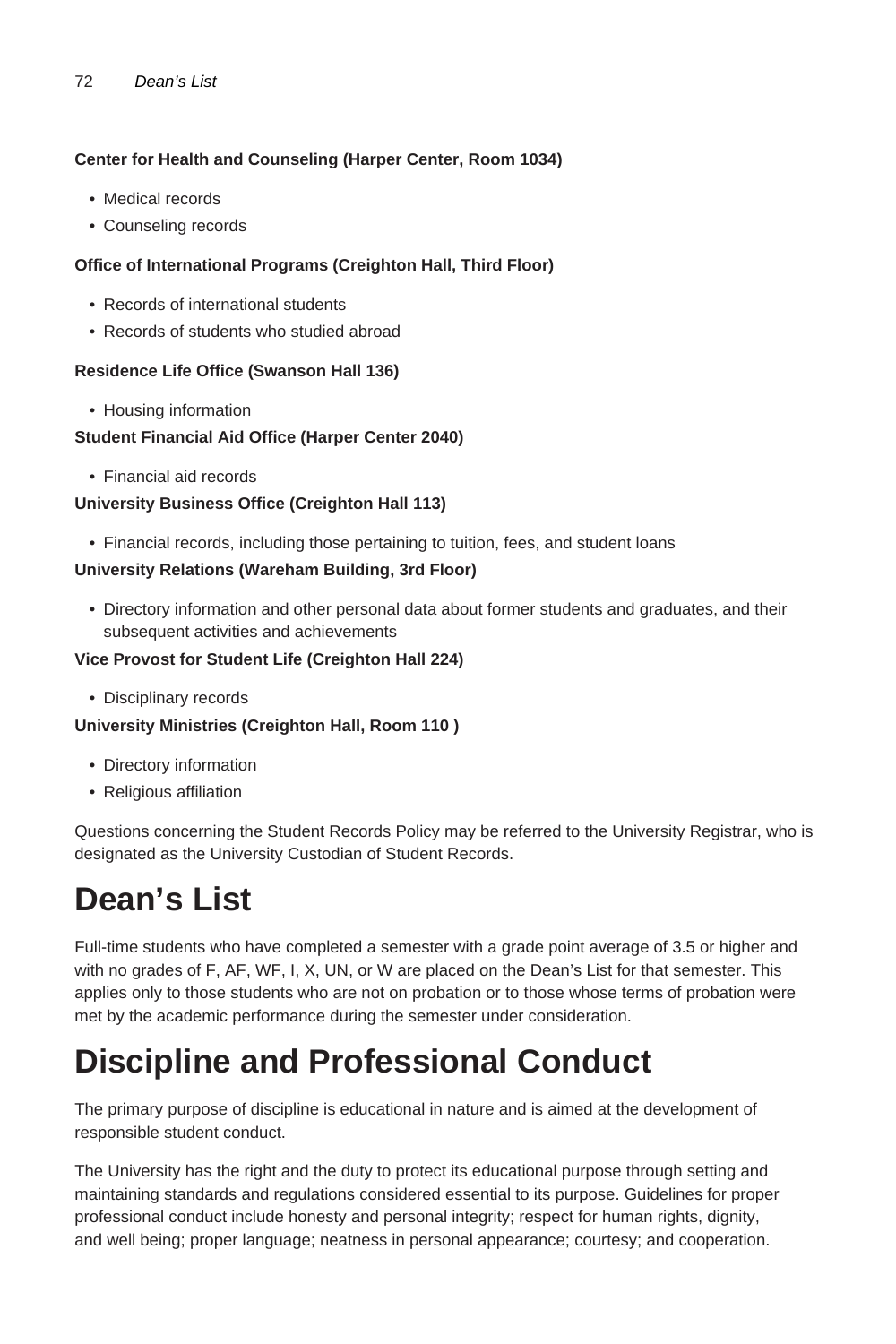Students are expected to comply with policies dealing with academic and nonacademic misconduct. Matters related to academic misconduct are managed in accordance with the policy that follows the presentation of the Honor Code, copies of which are also available in the Office of the Dean.

### **Dress Standard**

The dress and appearance for all students enrolled at the School of Dentistry is expected to project a professional image that enhances the faculty, patients, staff and visitors' confidence that students are highly competent members of a health care team committed to education, service and compliant with OSHA regulations and CDC guidelines.

- 1. Between the hours of 8:00 a.m. and 5:00 p.m. (except holidays/break periods) or whenever engaging in any type of patient or public contact representing the school, students and faculty must abide by the dress and appearance standards.
- 2. The dress and appearance standards established will be universal standards that apply to all classrooms, lecture halls, clinics and laboratories. Exceptions can only be authorized at the discretion of the Director of Clinics.
- 3. All clothing must be clean, pressed and appropriately fitting. Exposure of undergarments or seethrough garments is not acceptable.
- 4. Clinic/Laboratory: A clean clinic/laboratory gown with the appropriate name tag must be worn for all laboratory and clinic sessions. Clinic/laboratory gowns are not to be worn outside the building.
- 5. Hair: Hair must be clean and neatly groomed. Hair must not obstruct the field of vision or come into contact with equipment or supplies used in patient care. Hair must not intrude into the face of the patient or the field of operation. In the laboratory hair must be pulled back for safety reasons. Means of securing the hair (such as pony-tail holders, hair clips, bobby pins or surgical caps) must be worn when necessary.
- 6. Hosiery/Socks are to be worn at all times.
- 7. Shoes: Ergonomic foot wear is recommended. Work boots, open-toe, athletic and/or canvas shoes are not acceptable. Open heel shoes that cover the entire instep are acceptable.
- 8. Jewelry: Jewelry must not be distracting or interfere with gloves or the field of operation.
- 9. Head Coverings: Only head coverings relate to specific religious beliefs are permitted. Surgical caps are permitted during patient treatment.
- 10. Hands/Nails: Fingernails are to be kept short with smooth, filed edges to allow thorough cleaning and prevent glove tears.
- 11. Unsightly, excessive or demeaning tattoos and body piercing that are exposed or excessive perfume/colognes are unacceptable.
- 12. Facial Hair: All facial hair must be neatly trimmed. Closely cropped beards must exhibit clearly trimmed neck border.
- 13. Men dress slacks with collared dress shirts and neckties. Jeans are not acceptable.
- 14. Women dress in professional attire. Dress slacks are acceptable; jeans and shorts are not. Open mid-riffs, plunging necklines, tank tops, spaghetti straps, and skirt/dress lengths which do not maintain modesty in the seated position are not appropriate.

Compliance – compliance with the dress and appearance standards will be monitored by the faculty. Students who do not exhibit proper professional appearance will be privately informed by the faculty member why their appearance is inappropriate. Students who have been informed repeatedly of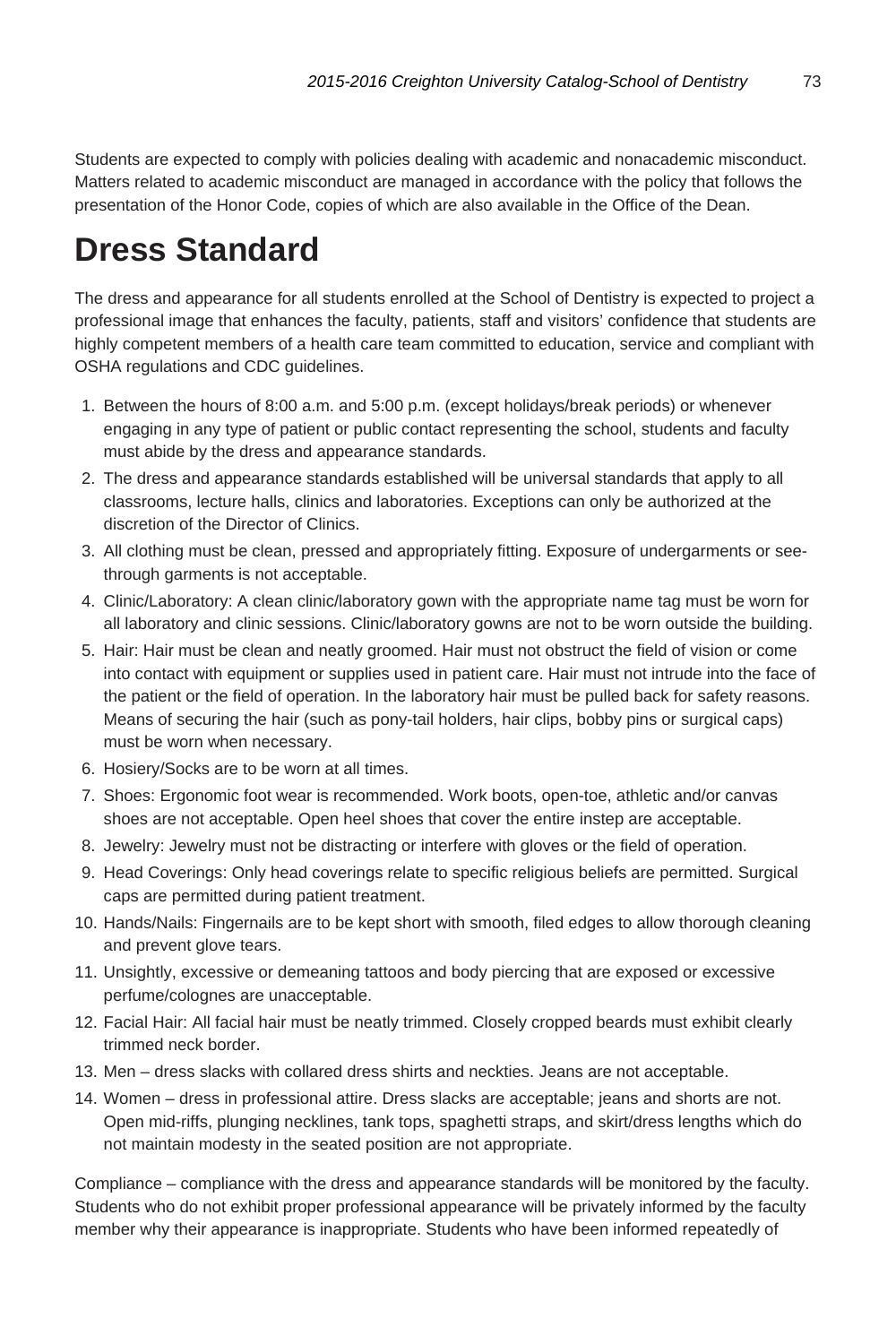inappropriate dress or appearance will be referred to the appropriate administrator (Dean for Clinics or Student Affairs).

If there is a difference in opinion between a faculty member and a student whether the student is in compliance with the dress and appearance standards, the matter will be referred to a panel consisting of the Assistant/Associate Dean for Clinics, the President of the Faculty Council and a designated faculty person chosen by the Faculty Council President (at least one of the above should be a female). A majority vote of the panel will decide the matter.

#### **Dress Code: Formal Events**

The School of Dentistry's semi-formal dress code will be enforced at formal events such as the White Coat Ceremony and the Hooding Ceremony. Semi-formal lies somewhere between business professional and business casual.

For men, the shirt should be a simple button down accompanied by a tie, either bow or straight. Khaki or dress pants with dress shoes make up the semi-formal dress outfit. Men may also elect to wear a full suit, with vest optional. The requirement for shirt and tie remain the same.

For women, a wide variety of clothing may be considered as semi-formal attire, including dresses and pant suits. As with men's clothing, women's outfits should be relatively conservative. Pant suits are acceptable semi-formal attire if they are made of silk, polyester, cashmere, or a similar fabric and accessorized appropriately. Appropriate dress shoes or boots should accompany the selected dress or pant suit.

Exceptions may be granted on a case-by-case basis provided the attire is culturally authentic and does not create a distraction to the central theme of the event.

## **Drug Screening**

All current regulations concerning confidentiality, rights, procedures in obtaining and handling of samples will be followed. Results of the testing will be reported to the Assistant / Associate Dean for Student Affairs. Adverse findings will be referred to the School of Dentistry Background Evaluation Committee for evaluation and determination of the student's eligibility for clinical course participation. Procedures and considerations as outlined in the Background Investigation Policy will apply.

## **Elective Externships**

Creighton University School of Dentistry offers its students externships that are a required component of the senior dental education curriculum (CPD 414). Students may also seek other non-required (elective) externships during their four-year education provided they are not on academic probation. These elective externships are to be limited to programs that issue a degree or certificate (i.e. postdoctoral specialties, GPR and AEGD) or that provide dental services to disadvantaged populations (i.e. Indian Health Service of Community Health Centers). This policy specifically excludes service trips, continuing education courses, and private practices. All elective externships must be approved in writing with a formal agreement between Creighton University and the externship site. Students who participate in elective externships without a formal agreement may be subject to disciplinary action and will not be covered by the university's professional liability insurance. Students who participate in non-approved externships do so at their own risk and should not represent themselves as dental students of Creighton University School of Dentistry. Additionally, if this activity occurs while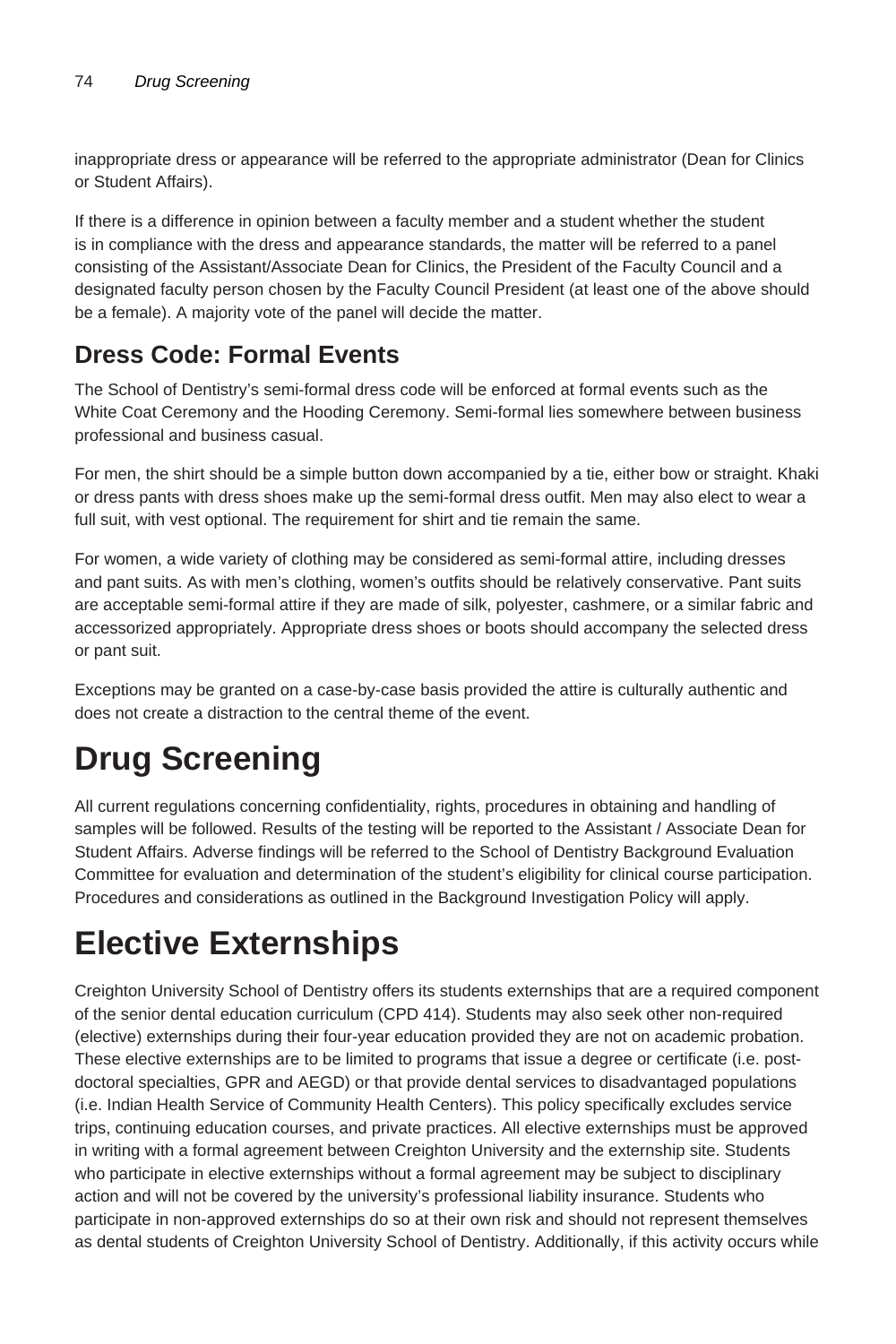the dental school is in session, time spent away from school will be considered as an unexcused absence. Only those elective externships that are approved will receive an excused absence designation.

The Director of Extramural Programs facilitates student requests for elective externships and is the liaison between the university, dental school and externship site. The Director will ensure appropriate documentation is complete prior to any externship and will keep this on file at Creighton University School of Dentistry

Elective externships do not replace any part of the Creighton dental school discipline-based, clinical curriculum. Credit will be issued by the Department of Community and Preventive Dentistry and associated RVUs awarded and reported to the Director of Clinics. Only students who are in good academic standing will be approved for elective externships. Absences due to externships will not be considered in promotions or appeals decisions. In requesting approval for elective externships, the following guidelines apply:

- 1. All student requests for elective externships must be made by submitting a signed Policy for Elective Externships form and a completed Request for Approval for Elective Externships form (Part A and B) to the Director of Extramural Programs. Students should allow sufficient time for processing requests for externships. Requests for externships that require an affiliation agreement need to be submitted 60 days prior to the absence. Requests for residency program externships need to be submitted 30 days prior to the absence.
- 2. Prior to the end of the first semester of the third year, students may only provide direct patient care while on externship if affiliated with an educational institution, such as a medical center or school of dentistry.
- 3. Third and fourth year students may be absent from regularly scheduled curriculum time for no more than 2 consecutive weeks with a maximum of 4 weeks total each academic year. Any student approved for absence to attend an elective externship is fully responsible for all missed didactic, laboratory and/or clinical assignments. Students in the first and second year may only be absent during times when school is not in session. No student at any level may participate in an elective externship during finals week.

Students will be notified by the Director of Extramural Programs if their request has been approved or denied. The Director will also notify the Dean for Academic Affairs, Dean for Student Affairs and the Dean for Clinical Services/Director of Clinics of any approved absence.

# **Eligibility for Taking Board Examinations**

#### **Part I National Board**

To be eligible to take Part I National Board, the student must have: successfully completed all first and second year curriculum requirements (courses) whose subject matters are tested on the Board Examination; successfully completed all competency examinations offered during the first and second years of the curriculum whose subject matters are tested on the Board Examination; and participated in all test sections of the Mock Part I National Board Exercise. Certification of eligibility is determined by the Student Performance Committee and is recommended to the Dean. Under current curriculum schedules, students have until the end of the last day of class of the Summer Session to achieve eligibility to take this Examination.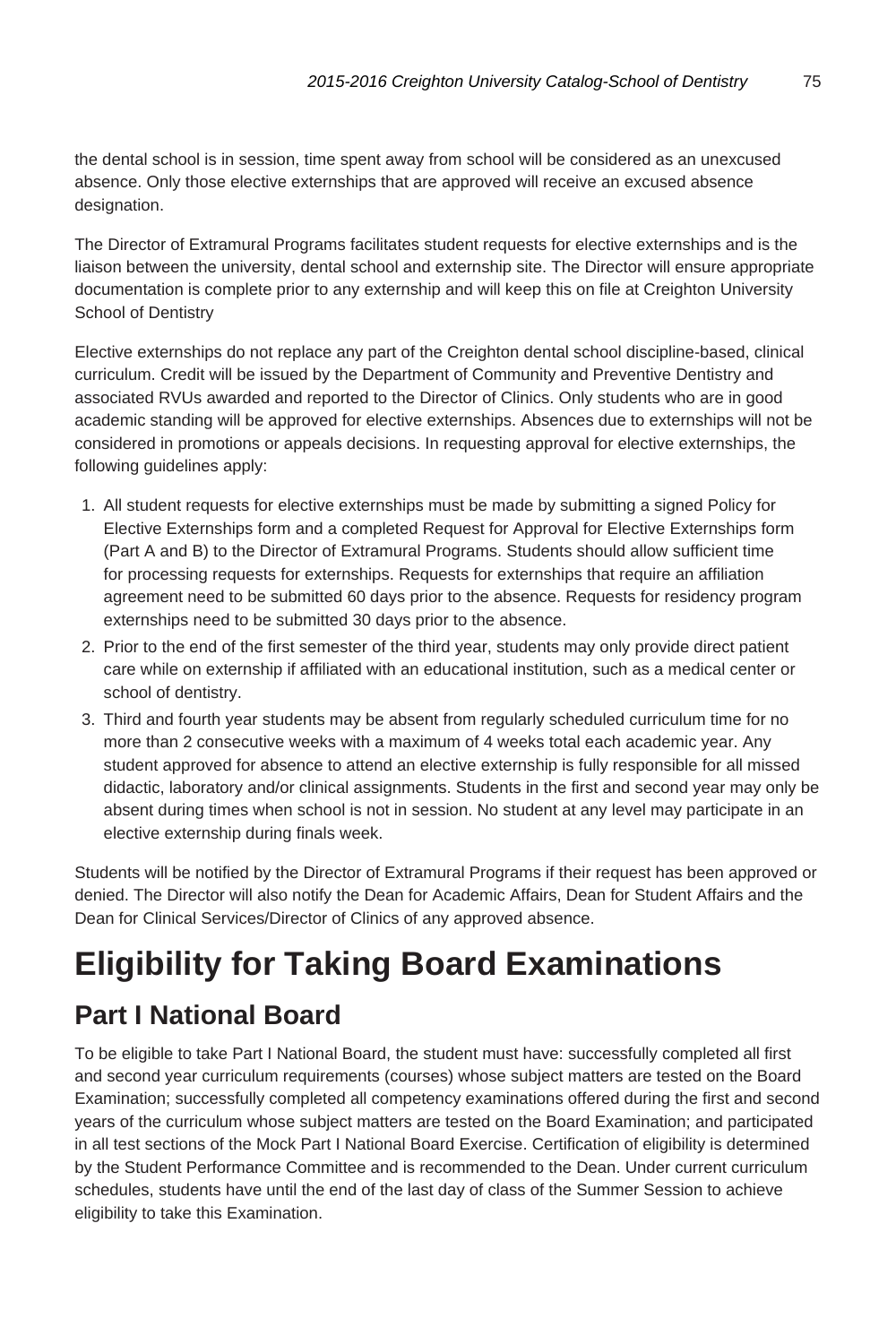Creighton University School of Dentistry students may make application to take this examination anytime after the beginning of the fourth quarter of study of the sophomore year. They will not, however, be allowed to take the examination until after eligibility has been granted and the Mock Board Preparatory Exercises have concluded (i.e. usually at or near the end of the Summer Session). The initial attempt at this examination must be completed by August 1st.

### **Part II National Board**

To be eligible to take Part II National Board, the student must: be registered as a senior student in the School of Dentistry; have successfully completed all first, second, and third year curriculum requirements; and have successfully completed all competency examinations offered during the first, second, and third years of study. Certification of eligibility is determined by the Student Performance Committee and is recommended to the Dean. This is generally done in the fall semester near the end of the first quarter or the beginning of the second quarter.

Students may make application to take this examination anytime during the fall semester. If eligibility requirements are met, the Assistant/Associate Dean for Academic Affairs will verify such with the American Dental Association and approval to take the examination will be granted. Creighton University School of Dentistry students will not, however, be allowed to take this examination prior to the conclusion of the first semester didactic curriculum, including all associated final examinations.

### **Senior Clinical Examination (Mock Board)**

In order to be eligible to take either the patient-based or nonpatient-based sections of the Senior Clinical Examination (Mock Board), the student must have successfully completed all first, second, and third year curriculum requirements and successfully completed all competency examinations offered during the first, second, and third years of study. Certification of eligibility is determined by the Student Performance Committee and is recommended to the Dean. This is generally done during the fall semester near the end of the first quarter or the beginning of the second quarter.

Students will be required to take and successfully complete the Senior Clinical Examination (Mock Board) to be eligible for graduation. Failure to take and successfully complete this Examination and any necessary remediation will result in a review by the Student Performance Committee.

Any segment of the Senior Clinical Examination (Mock Board) that is not passed will require mandatory remediation in the area(s) not successfully completed (laboratory, clinical or didactic sections). The remediation program will be arranged by the department with academic responsibility for teaching the involved discipline(s), when possible. This program can involve the use of models, typodont teeth or extracted teeth or it may use a lecture/examination format. Its purpose is to assist the student in overcoming identified areas of weakness.

After successful completion of the remediation program, the student will be eligible to take a second examination covering the section(s) previously failed.

### **Licensure Examination Prior to Graduation**

To be eligible to take a licensing examination prior to graduation, the student must successfully complete the applicable section(s) of the Senior Clinical Examination (Mock Board) that correspond(s) to the portions of the licensure examination being attempted. For those who fail to do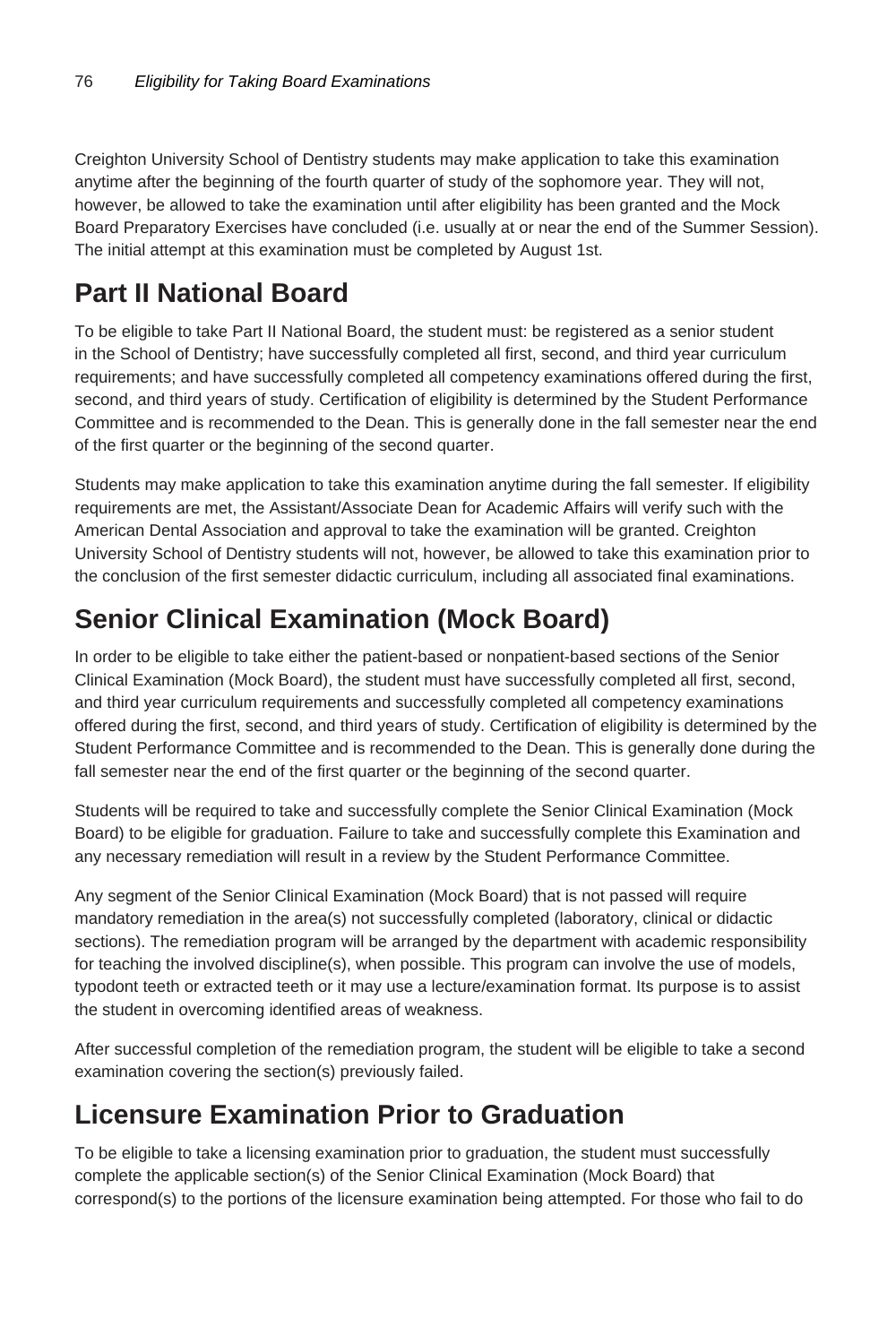this on their initial attempt, successful completion of any necessary remediation as well as successful completion of appropriate re-examination(s) will be required.

Certification of eligibility, based upon these criteria, will be determined by the Student Performance Committee and will be recommended to the Dean.

## **Final Examination Policies**

### **Final Examination Scheduling**

The initial schedule of final examinations that are conducted during the time period designated for such will be developed by the Office of the Assistant / Associate Dean for Academic Affairs in consultation with the appropriate didactic and laboratory course directors. Final examinations offered prior to the dedicated examination period do not fall under the purview of the practices outlined in this policy since they occur in a learning space already dedicated for that course. It should be noted, however, if a change from the syllabus is made and the course has students requiring special examination accommodations, such change should be reported to the Director of Student Services.

Once the initial final examination schedule has been developed, it will be sent to the senior class president for dissemination to the officers of the other classes with instructions to review their portion of the proposed examination schedule. If changes are desired, appropriate student representatives must contact the affected course director(s) and negotiate a suitable alternative. As a part of this process, the student representative(s) must contact the Administrative Assistant of the Assistant / Associate Dean for Academic Affairs to verify that classroom space is available to make the change. Once the students and course director are in agreement and it is determined that space is available to effect the change, the initial final examination schedule will be amended and presented to the Executive Committee of the School of Dentistry for approval.

Once the final examination schedule has been approved by the Executive Committee, it can not be changed without the approval of the Assistant / Associate Dean for Academic Affairs. This will require the demonstration of extenuating circumstances such as instructor illness, inclement weather, etc.

#### **Final Examination Attendance**

Attendance for final examinations is required except for cases involving illness, certain family matters or interviewing for a post-doctoral, discipline-based specialty program. For purposes of final examinations, these are considered excused absences. In the case of the latter example cited above, evidence from the hosting institution must be provided indicating that a student's presence is required on a particular time and date. A listing of activities not judged to be valid exceptions for taking a scheduled final examination would include (but not be limited to): interviews for GPR programs; interviews for AEGD programs; job interviews; shadowing exercises; and externships. With respect to final examinations, these are considered non-excused absences. Please note, the designation of "excused" and "non-excused" absence for final examinations differs from that applied regular, daily activities and defined by the Policy on Excused Absences. If a question exists as to whether participation in a proposed activity constitutes an excused or non-excused absence, clarification should be sought from the Associate Dean for Student Affairs and Admissions.

Some courses offer final examinations prior to a period designated for such and some administer their final exams during the scheduled examination period. This policy covers both situations. Before agreeing to participate in one of the non-excused activities, check the school's final examination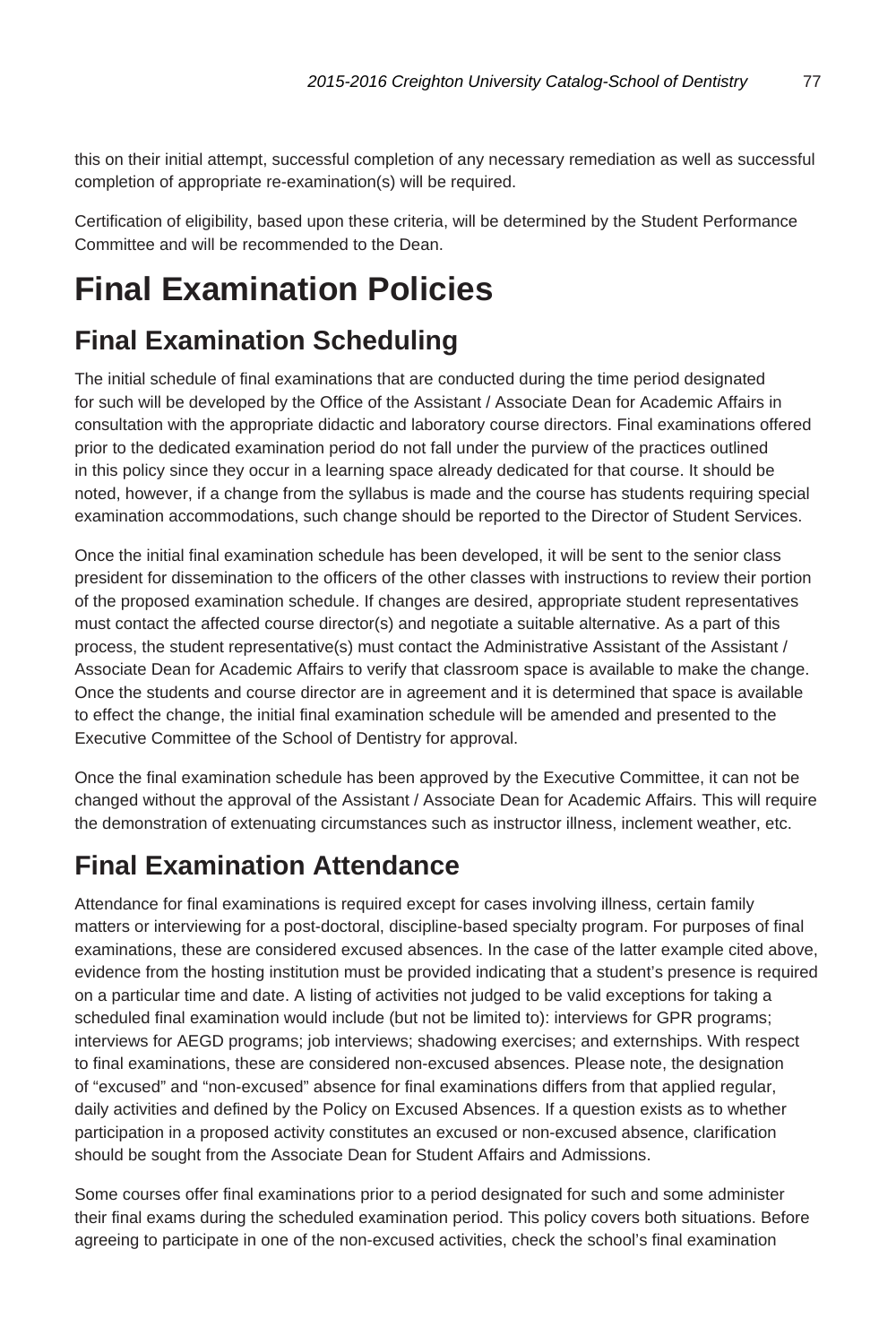schedule. It will have the dates of all final examinations offered, including those not occurring during the final examination period.

If a final examination is not taken on its scheduled date because of an unexcused absence, as defined above, a grade of "F" will be issued and it will be a part of the student's permanent academic record. Arrangements must then be made between the student and the course director for remediation and testing. The grade earned on this examination will be used to calculate the student's grade in the course and his/her GPA. The original "F" will remain on the transcript.

### **Graduation and Commencement**

Each student must file a formal application for degree (completed online through the N.E.S.T.) with the Registrar by the following deadlines:

Degree completion at end of Spring semester: February 15

Degree completion at end of Summer: March 15 (or June 15 if not participating in Commencement ceremony)

Degree completion at end of Fall semester: October 15 (or previous March 15 if participating in Commencement ceremony prior to degree completion)

Late applicants are charged a late fee.

Annual University Commencement ceremonies are held in May. Students who complete their degrees in the Spring Semester are expected to be present at Commencement to receive their degrees. Students who complete their degree programs in the Fall Semester may attend Commencement in May following completion or in the preceding May if approved by their Dean. Students who complete their degree requirements during the Summer are encouraged to attend Commencement the preceding May (if approved by their Dean) or may attend the May Commencement following completion. Diplomas of August and December graduates will be mailed upon confirmation of the completion of all degree requirements by the respective Dean.

#### **NOTE: A student may participate in only one Commencement ceremony for each degree granted.**

The respective Deans of the Schools and Colleges of the University have the responsibility for approving candidates for graduation.

Those applicants who do not complete all degree requirements or who are not approved must complete another application by the published deadline in order for a degree to be conferred at the end of the next semester.

### **Graduation Honors**

To be eligible for honors, the student must have completed at least half of the prescribed hours for degree at Creighton University School of Dentistry. The diploma of a student who qualifies for honors is inscribed as follows: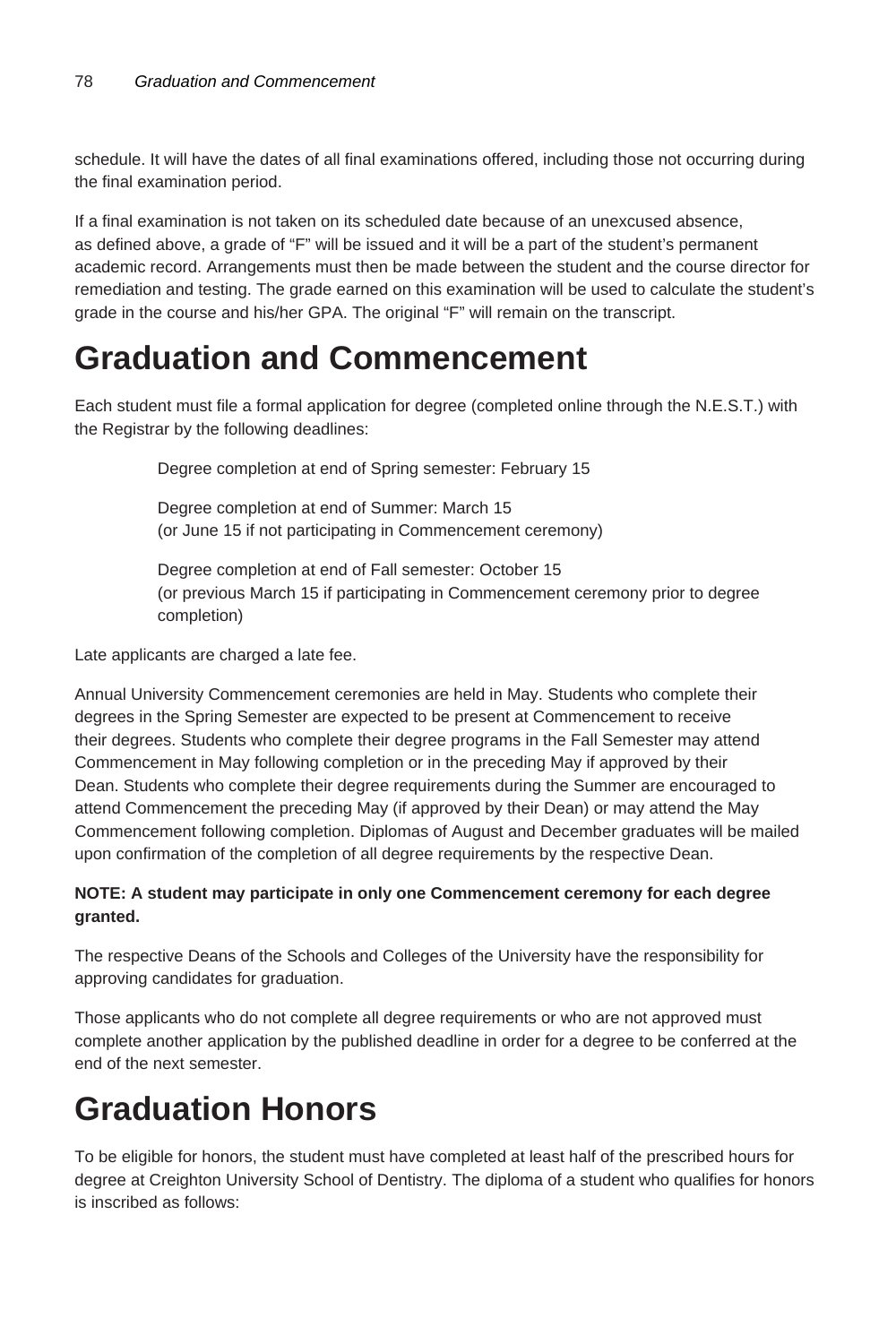- Summa Cum Laude: for GPA of 3.850 to 4.000
- Magna Cum Laude: for GPA of 3.700 to 3.849
- Cum Laude: for GPA of 3.500 to 3.699

### **Grading System and Policy**

Grades for all courses are issued at midsemester and at the close of each semester.

Some courses are completed at midsemester, and final grades are issued for these courses at that time. For other courses, midsemester grades are issued as an indication of student progress and are not a matter of permanent record. For clinical courses, final grades are not issued until the end of the academic year; hence, clinical course grades issued at the end of the first semester as well as each midsemester are interim progress grades.

**All grades, whether interim or final, may be used in the evaluation and determination of the academic status of students.**

#### **Final Grades for All Courses and Interim Grades for Academic and Technical Courses**

| Grade          | <b>Quality of Work</b>                                                         | <b>Grade Points</b> |
|----------------|--------------------------------------------------------------------------------|---------------------|
| A              | outstanding achievement and<br>an unusual degree of intellectual<br>initiative | 4                   |
| $B+$           | high level of intellectual<br>achievement                                      | 3.5                 |
| B              | noteworthy level of performance                                                | 3                   |
| $C+$           | performance beyond basic<br>expectations of the course                         | 2.5                 |
| C              | satisfactory work                                                              | $\overline{2}$      |
| D              | work of inferior quality, but<br>passing                                       | 1                   |
| F              | failure                                                                        | $\Omega$            |
| AF             | failure for excessive absences                                                 | $\Omega$            |
| WF             | failure because of unauthorized<br>withdrawal                                  | $\Omega$            |
| $\overline{1}$ | work incomplete (issued<br>only under extraordinary<br>circumstances)          |                     |
| X              | absence from final examination                                                 |                     |
| <b>AU</b>      | audited course only - no credit                                                |                     |
| <b>SA</b>      | satisfactory work                                                              |                     |
| <b>UN</b>      | unsatisfactory work - failure                                                  |                     |
| W              | official withdrawal from a course                                              |                     |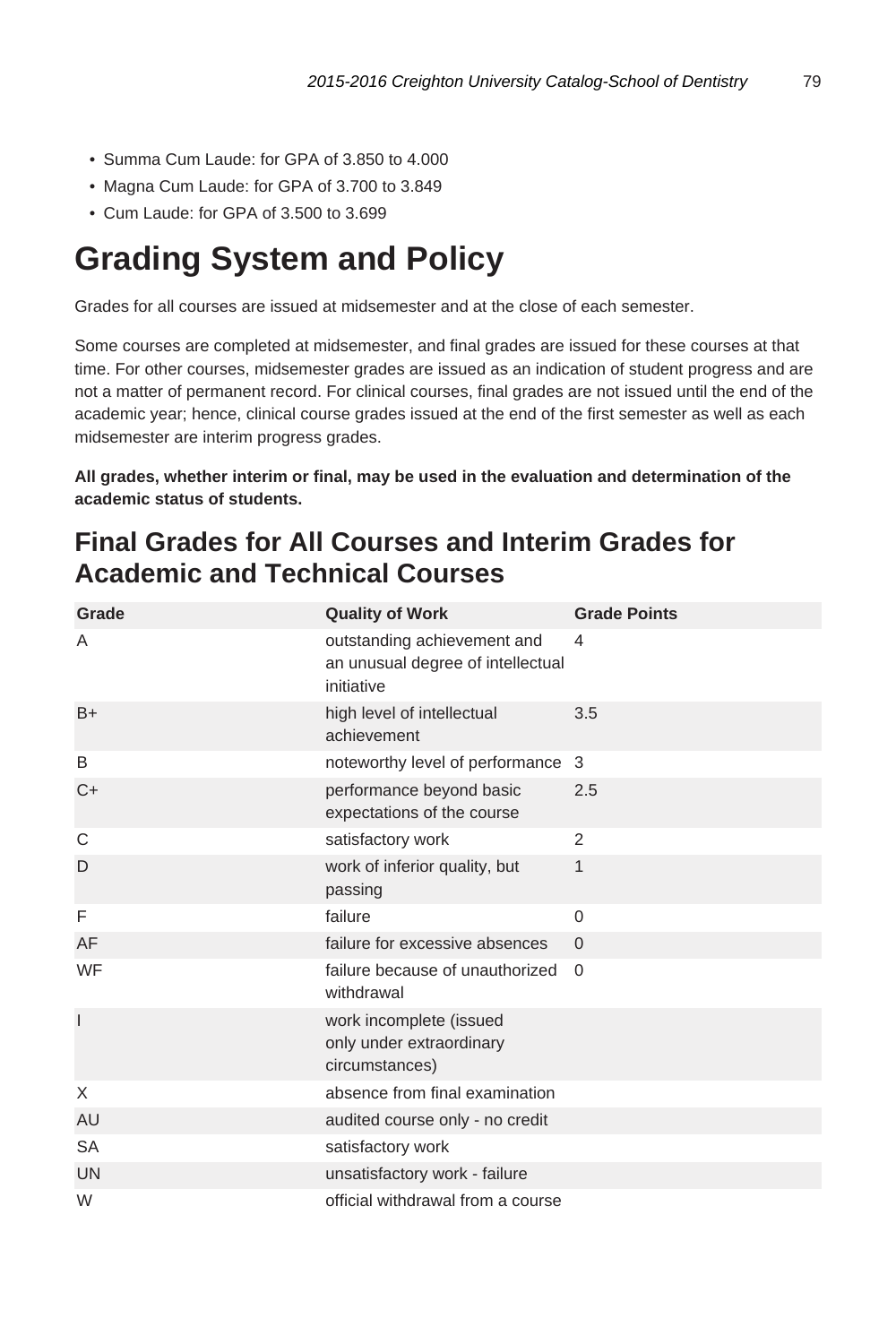### **Course Withdrawal**

A student will not be permitted to withdraw from any course(s), except for serious non-academic reasons (e.g., illness, injury, family crisis). Such a request for or notice of withdrawal must be:

- 1. made in writing to the Assistant/Associate Dean for Academic Affairs,
- 2. accompanied by supporting reasons,
- 3. specific as to the desired date of effect,
- 4. specific as to re-registration for the course(s),
- 5. approved by the Student Performance Committee, and
- 6. approved in writing by the Dean.

The Assistant/Associate Dean for Academic Affairs shall inform the Registrar that withdrawal has been approved. The student's record shall show "W" for an authorized withdrawal.

### **Grades for Clinical Courses**

When performance standards have been met, the quality of the clinical work performed to date is graded according to the regular grading system: A, B+, B, C+, C, D, and F. Failure to achieve performance standards will result in the issurance of a grade of "incomplete " (I).

#### **Incomplete and Absence from Examination**

I marks are used to reflect the student's irregular status at the date when end-of-term grades are due, and they must, within time limits as outlined under "Requirements for Promotion and Graduation," or as established by the school's Student Performance Committee, be changed to permanent grades, either passing or failing.

X marks are also used to reflect the student's irregular status at the date when end-of-term grades are due. An X must be converted to a permanent grade within 10 calendar days after the last day of the term or it will become an F.

When an I or X is cleared and a final grade, either passing or failing, is assigned, the final grade is entered on the student's permanent academic record in place of the I or X.

### **Grade Points and Grade Point Average (GPA)**

Grade points are assigned to each grade as noted previously. To determine the total number of points earned, the grade point value is multiplied by the semester hours assigned to the course. For example, if a student receives a grade of B in a three hour course, nine grade points are earned. The grade point average is then calculated by summing all of the grade points earned and dividing this by the total number of grade point related semester hours. Under current practice, if a course is failed and subsequently completed successfully, the GPA computed for the semester in which the course was failed will reflect this failing effort. Upon successful completion of the course, the failing grade will be replaced with the passing grade in future GPA computations, however, the failing grade remains on the transcript as a matter of permanent record. The successful retake grade also becomes a grade of permanent record on the transcript.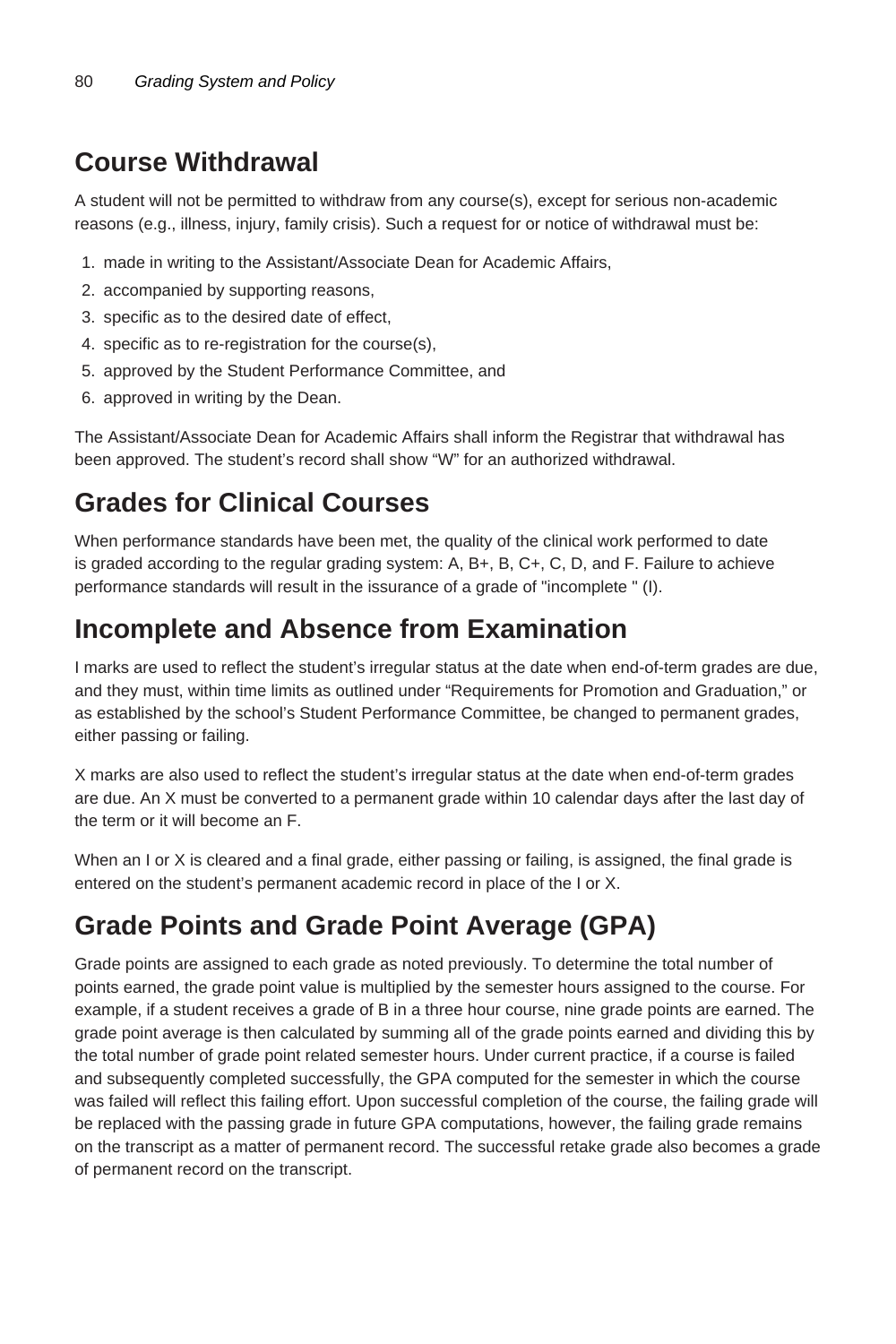## **Graduation Time Limit**

The time limit for graduation from the School of Dentistry will be 6 years from the time of initial matriculation. The School administration will entertain petitions for exceptions on a case-by-case basis.

## **Health Science Student Drug and Alcohol Testing**

Students in the Health Sciences Schools (Medicine, Dentistry, Nursing, and Pharmacy and Health Professions) may be required to take a drug test if mandated by the clinical training site. Any student who is required to take a drug test in this instance will sign a release authorizing that the results of the drug test be shared with the Health Science School in which he or she is enrolled.

In addition to being required to take a drug test prior to participating in clinical training, students in the Health Sciences Schools may be asked to take a drug or alcohol test under school specific guidelines set forth in the school's handbook or policies, or if there is a reasonable suspicion that the student is impaired. The school may designate specific testing for certain drugs or alcohol. Any student who is required to take a drug or alcohol test in this instance will sign a release authorizing that the results of the test be shared with the Health Science School in which he or she is enrolled.

In any case where a drug or alcohol test is performed, if the test has positive results:

- 1. The student will be immediately removed from all patient care, subject to section b below.
- 2. If the student is able to present satisfactory evidence of the reason for the positive result to the course instructor, the clinical education coordinator, or other designated member of the School's administration, the course instructor or other designated School official may permit the student to continue to have patient care responsibilities while the matter is being considered by the committee described in section d below. (In cases where the test is performed before a student is permitted to begin an off-site clinical training activity, the clinical site, not the School, will make the decision as to whether the student may participate in the clinical training).
- 3. If the test was performed prior to the student's participation in clinical training, as described in section 1 above, then the student may request that the same sample be retested at a certified lab of their choice. If the student chooses to seek retesting, he or she must authorize the certified lab to send the results of the retesting directly to the school. The costs for any retesting will be the student's responsibility. The student must make any request for retesting within three (3) business days of being notified of the positive test result.
- 4. If the test was performed pursuant to paragraph 2 above, or if the student does not request that the results be re-tested, or if the results remain positive after the specimen is retested, the issue will be referred to an internal committee within the Health Sciences School in which the student is enrolled. The internal committee will be charged with the responsibility to assess and recommend action in cases involving students and drug or alcohol usage. The recommendations may include a variety and level of assistance and/or sanctions, up to and including dismissal from the school.
- 5. The committee will present its recommendation and findings to the Dean of the School for final approval and action. The Dean's decision is final.

It is the intent of the Health Sciences Schools that this policy, which applies to all of the Health Sciences Schools, and any policy adopted by the school in which the student is enrolled, should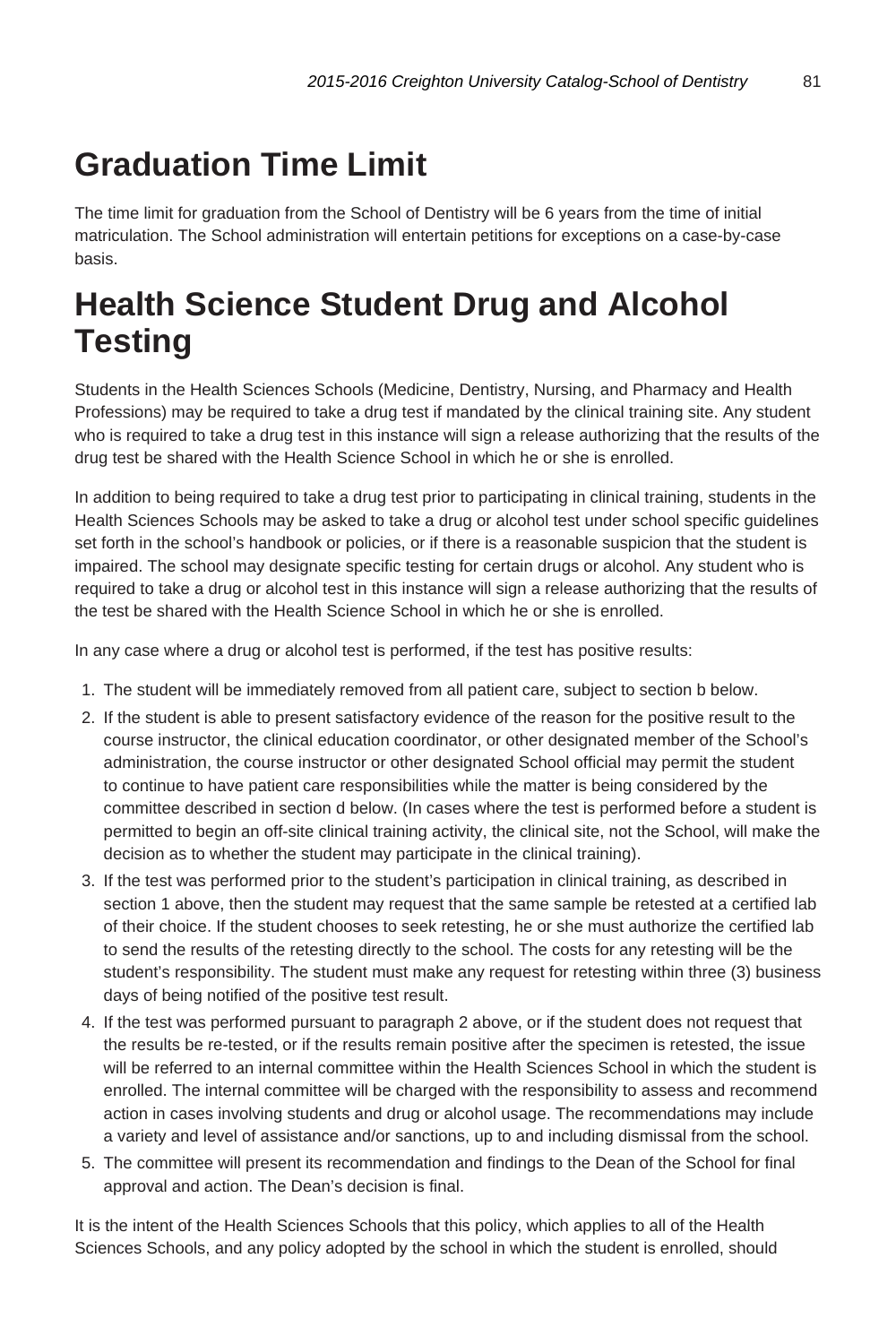both apply to any situation involving a student and a drug or alcohol test. However, if in any case, the application of the two policies gives rise to a conflict, the policy adopted by the school in which the student is enrolled will take precedence.

A student may be dismissed from the School for failure to submit to testing if he/she is requested to submit to a test for any of the reasons listed in section 1 or 2 above. In the event a student refuses to submit to testing, the matter will be referred to the internal committee within the Health Sciences School in which the student is enrolled, which will assess the situation and recommend action to the Dean of the School. The Dean's decision is final.

The Health Sciences Schools reserve the right to modify, amend or terminate this policy at any time.

## **Honor Code**

### **Presumptions**

- The Honor Code is predicated upon the premise that students, as developing professionals, will develop professional maturity and integrity through a system of shared responsibility involving the School of Dentistry, its faculty, students, administrative officers, and staff.
- Cooperation exists between students and faculty to share responsibility for modeling and maintaining academic honesty, integrity, and professional behavior.
- The Honor Code embodies the concept of personal honor in the framework of a covenantal pledge and is aligned with Creighton University's Code of Conduct and the School of Dentistry's Policies and Procedures for the Promotion of Academic Integrity and the Management of Academic Misconduct.
- The School of Dentistry is committed to the students' professionalism as evidenced by having students abide by the Honor Code and the codes of ethics promulgated by the American Dental Association and the American Student Dental Association.
- The Honor Code contributes to the development and expression of moral standards that are the cornerstone of the academic community, the greater society, and the profession of dentistry.
- The Honor Code creates an environment where academic dishonesty is socially and professionally unacceptable, where institutional expectations are clearly understood, and where students assist their peers in abiding by its contents.
- Students are obligated to take action in the event they learn that a fellow student has violated this Code. The student can take action by asking the violator to refrain from the behavior and/ or to report himself/herself to the appropriate authority. The student can also report the behavior to appropriate student, faculty, or administrative representatives as well as to the Committee on Academic Misconduct via its Chair, the Assistant / Associate Dean for Academic Affairs.

### **Principles and Duties**

- 1. Fidelity / Honesty / Truthfulness: the student maintains high standards of academic and professional honesty and integrity.
	- a. The student exhibits honesty during didactic, preclinical, and clinical communications and evaluations.
	- b. The student refuses to provide unfair advantage by assisting another student during a didactic, preclinical, or clinical evaluation in a manner not prescribed by the instructor.
	- c. The student refuses to alter, forge, falsify, or fabricate information, documentation, or service.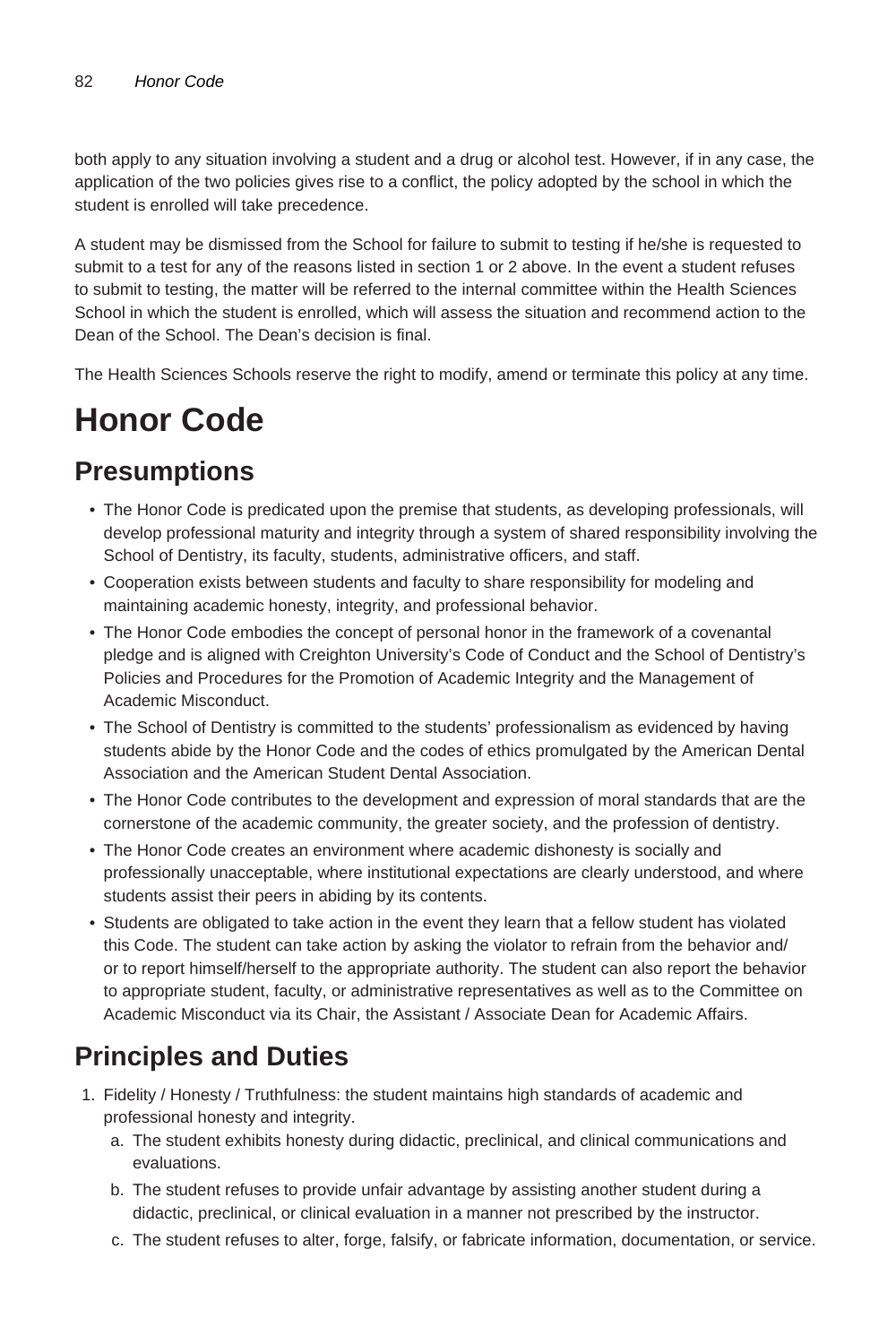- d. The student maintains confidentiality of patient information.
- e. The student strives to attain high levels of competence, admits errors, and not knowingly misleads others or promotes oneself at the expense of others.
- 2. Responsibility and Sense of Duty: the student fulfills duties and obligations of the profession of dentistry which are expected by the public.
	- a. The student becomes familiar with and adheres to the codes of ethics promoted by the American Dental Association and the American Student Dental Association.
	- b. The student's responsibility parallels the responsibility of professional practitioners who maintain high professional standards by monitoring the conduct of their peers.
	- c. The student is dedicated to helping patients, colleagues, the profession, and society to reach their maximal potential.
	- d. The student maintains quality of care while addressing conflicts of interest.
	- e. The student engages in conduct that reflects positively on the School of Dentistry and the profession.
- 3. Justice and Respect for the Rights of Others: the student respects the rights, privileges, and property of other members of the academic community as well as those of the University.
	- a. The student deals with faculty, staff, peers, and patients in a dignified, considerate manner and with a spirit of cooperation.
	- b. The student views and treats all people encountered in an academic or clinical capacity equally in regards to liberties, rights, respect, acceptance, and opportunities.
	- c. The student submits his or her own original work in a manner prescribed by the instructor and with the expectation that the grade reflects only that student's achievement.
	- d. The student is respectful toward the learning process and to those involved with it.
	- e. The student respects the ideas and words of others by attributing the quoted or paraphrased portions to their original sources.
	- f. The student strives to uphold the dignity and respect of the profession of dentistry by his or her dress, personal appearance, conduct, and conversation.

Students will be asked to sign a pledge at the beginning of each academic year acknowledging that they have read the Honor Code, understand its principles, and agree to abide by and support them.

### **Immunizations and Academic Eligibility**

Creighton University policy requires that all students born on or after January 1, 1957 provide documentation of two doses of the measles, mumps and rubella vaccine prior to enrollment. The first dose should be administered after the first birthday and the second at least one month after the first dose. Positive blood tests showing immunity for measles, mumps, and rubella are acceptable.

Dental students and other health science students are required to be in compliance with the following list of additional requirements. Current CDC standards are used to determine this compliance.

- Hepatitis B: documentation of vaccine series (three dates) and/or a positive antibody titer is required
- Tuberculosis: an initial screening with two separate PPD tests followed by annual screening
- Varicella: immunity as determined by a positive antibody titer or a series of two doses of the vaccine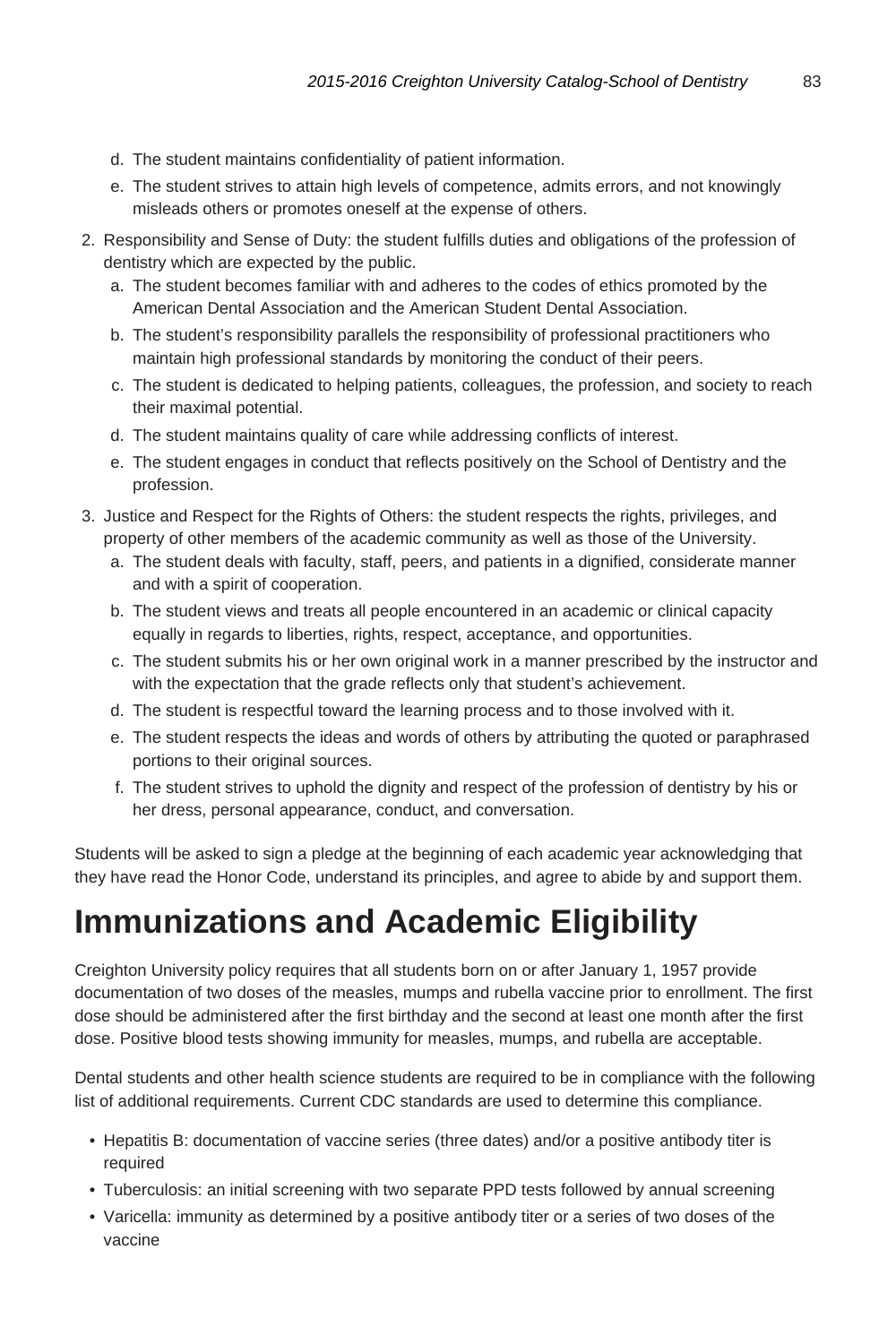- Diphtheria/Pertussis/Tetanus: documentation of three dose vaccine series and one dose of Tdap
- Polio: documentation of three dose vaccine series or a positive blood test demonstrating immunity to polio
- Influenza: annual influenza vaccine

Data maintained by the Department of Student Health Services will be forwarded to the Assistant / Associate Dean for Student Affairs who will make a determination of compliance with this policy. Students found to be non-compliant with this policy will be advised of such by the Assistant / Associate Dean for Student Affairs and will be given a specified amount of time to correct the problem. Failure to do so within this time frame will result in a suspension from all courses (didactic, laboratory and clinical) until documentation is produced either indicating compliance or a valid medical reason for an exception. The Assistant / Associate Dean for Clinical Services and the appropriate didactic and laboratory course directors will be responsible for the enforcement of this policy following advisement from the Assistant / Associate Dean for Student Affairs.

## **Liability Insurance**

Professional liability insurance is provided for dental students while they are acting within the scope of their duties as students. It is required for all who practice in the School of Dentistry's clinics. This insurance does not cover activities such as licensure examinations. Separate policies must be obtained by the students for those occasions.

## **Management of Failing Grades**

A student who is allowed to continue in the curriculum without repeating the entire year following the receipt of any failing grades during the freshman, sophomore, or junior years must convert those grades to passing marks prior to becoming eligible for registration for the Fall Semester of the next academic year. Participation in clinical activity prior to the removal of any failing grades will be subject to the recommendation of Student Performance Committee, when applicable.

A senior student having any failing or incomplete grades at the conclusion of the academic year will be considered by the Student Performance Committee. Continuation in the curriculum may involve, but not be limited to:

- 1. repetition of the entire senior year,
- 2. receiving an additional two week extension from the date of Commencement as provided by the Office of the Registrar to satisfactorily complete all academic responsibilities in time for a May diploma, or
- 3. enrollment in the summer session to convert any failing or incomplete grades to marks that are passing.

Students who receive the two week extension but who fail to complete their academic responsibility in that time frame will receive a failing grade in all courses not satisfactorily completed. Consequences of this may include, but are not limited to:

- 1. dismissal,
- 2. repetition of the entire senior year, or
- 3. enrollment in the summer session to convert any failing grades to marks that are passing.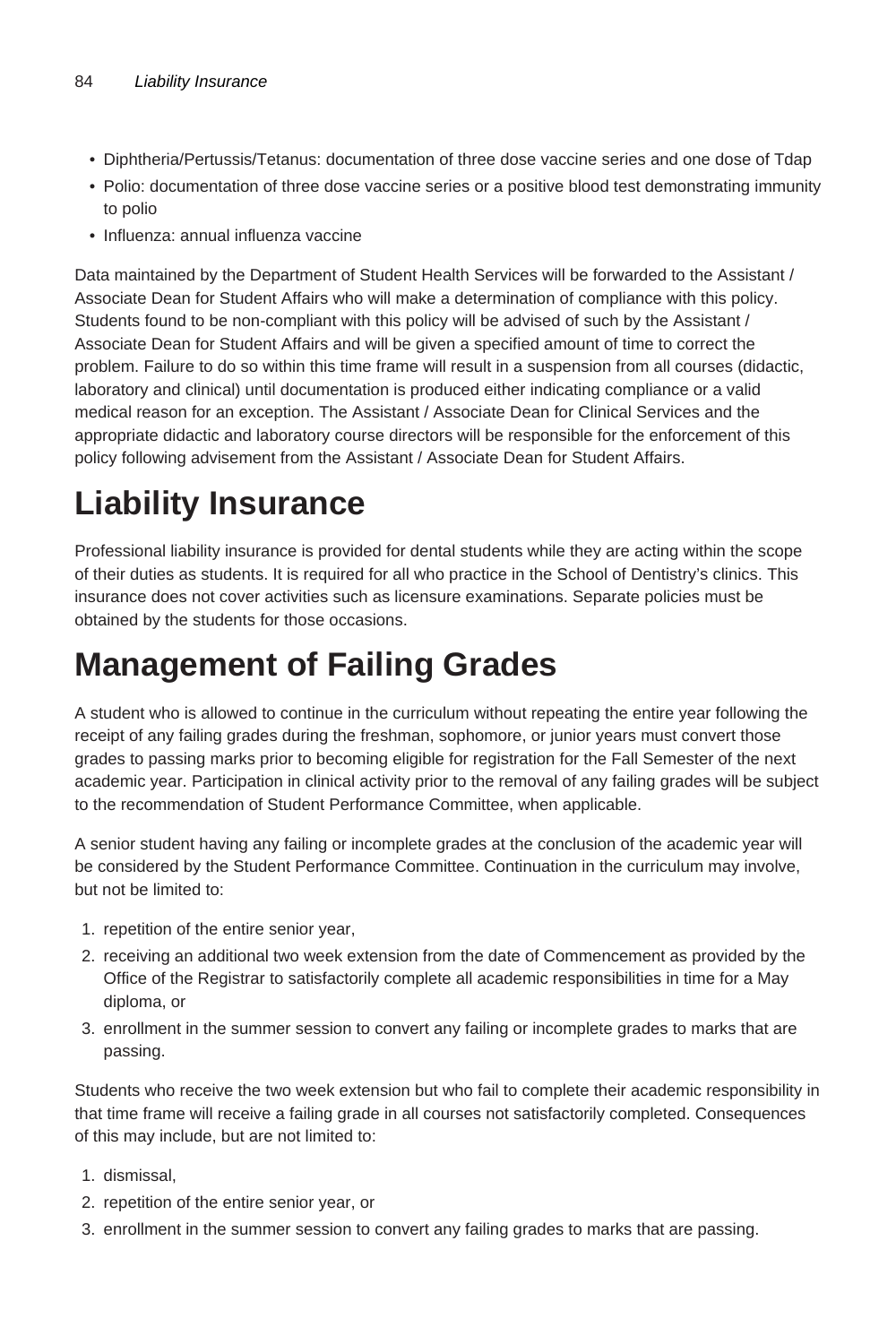Conversion of a failing grade to one that is acceptable will involve registration for a retake course and payment of any applicable fees and/or tuition. This retake course may either be one that is currently offered on a regular basis or be one that is arranged specifically to address the noted academic shortcomings. Registration is accomplished through the Office of the Assistant / Associate Dean for Academic Affairs. Tuition and applicable fees are determined by the Assistant / Associate Dean for Student Affairs and are due at the time of registration.

The content, format, and method of examination for didactic and laboratory retake courses are determined by the course director. The content, format, and method of examination for clinical retake courses are determined by the Student Performance Committee in consultation with the Department Chair of the applicable discipline.

Grades earned on the initial failed attempt as well as those of subsequent retake efforts are to be submitted to the Office of the Assistant / Associate Dean for Academic Affairs and to the Registrar's Office for inclusion in the student's transcript as a grade of permanent record.

### **Management of Non-Academic Complaints**

Student concerns or complaints regarding non-academic matters can be aired to the administration of the School of Dentistry through the following mechanisms:

- 1. class representatives on the Student-Faculty Advisory Group
- 2. class representatives on the Dean's Student Advisory Group
- 3. directly to the Assistant/Associate Dean for Student Affairs as the designated student advocate

Depending on the nature of the issue, its resolution may be obtained through one of the above committees, by the direct action of the Assistant/Associate Dean for Student Affairs, by the formation of an ad hoc committee to investigate the scope of the problem and make recommendation(s) for a new policy, or direct action of the Dean. In each of the above mechanisms, the confidentiality of the student or students filing the complaint will be maintained.

### **NONDISCRIMINATION/DIVERSITY STATEMENT**

Creighton University is committed to providing a safe and nondiscriminatory educational and employment environment. The University admits qualified students, hires qualified employees and accepts patients for treatment without regard to race, color, religion, sex, marital status, national origin, age, disability, citizenship, sexual orientation, veteran status, or other status protected by law. Its education and employment policies, scholarship and loan programs, and other programs and activities, are administered without unlawful discrimination.

Sexual harassment, including sexual violence, is a form of sex discrimination prohibited by Title IX of the Education Amendments of 1972. The University does not discriminate on the basis of sex in its educational, extracurricular, athletic, or other programs or in the context of employment.

It is the policy of the University to make all programs and services available to individuals with disabilities. Inquiries concerning rights and responsibilities under Section 504 of the Rehabilitation Act of 1973, as amended, and the Americans with Disabilities Act of 1990 should be directed to the Section 504 Coordinator. To obtain information on accessibility of buildings and programs or to report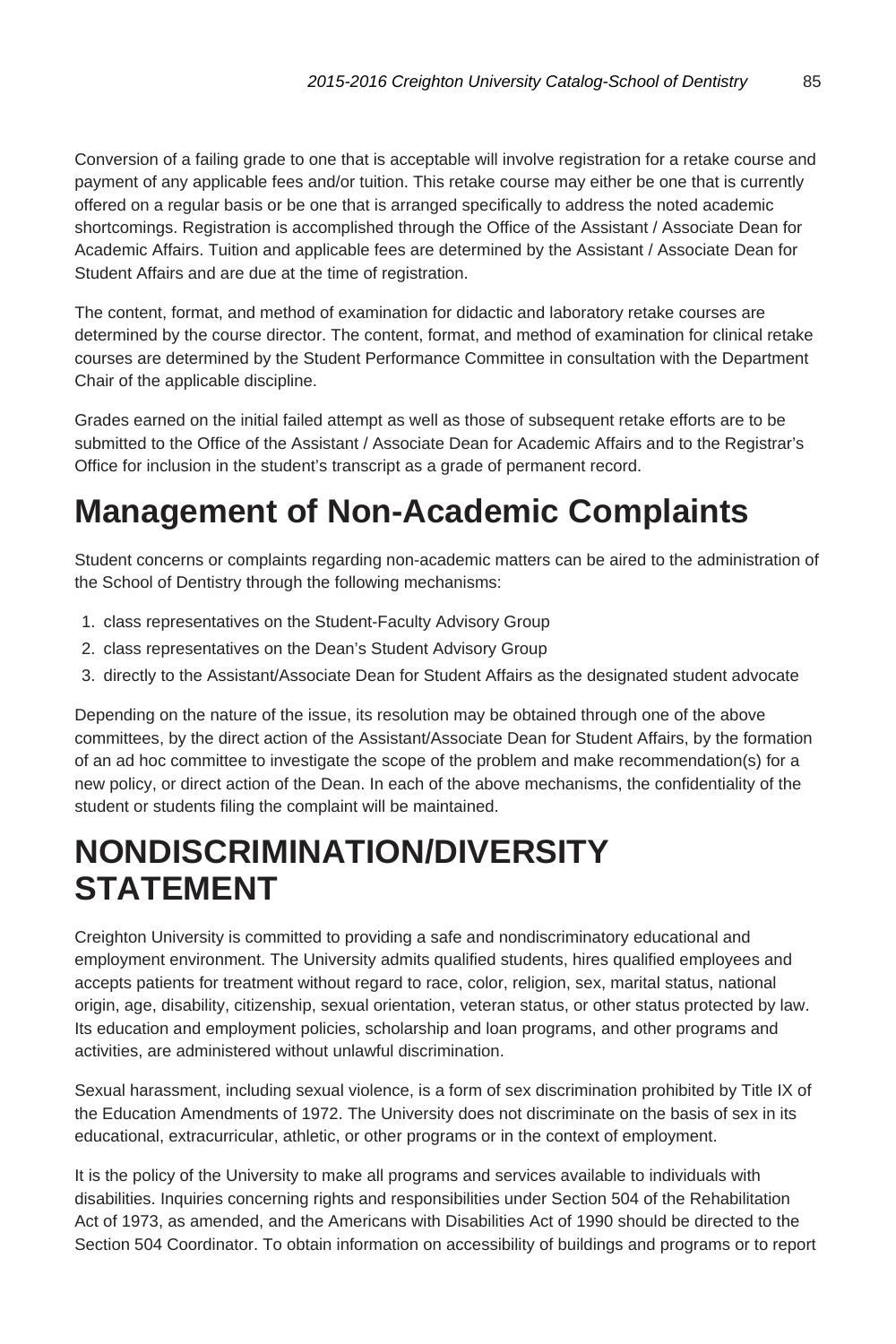problems of accessibility, please contact Human Resources (for employees), Schneider Hall or by telephone 402.280.2709 or Office of Disability Accommodations (for students), Old Gym 437 or by telephone 402.280.2166.

The following person has been designated to monitor compliance and to answer any questions regarding the University's non-discrimination policies:

Ms. Allison Taylor Executive Director Title IX Coordinator/Section 504 Coordinator Creighton University Office of Equity and Inclusion Creighton Hall Suite 340 Omaha, NE 68178 Phone: (402) 280-3189 E-mail: allisontaylor@creighton.edu Web: www.creighton.edu/oei

The United States Department of Education's Office for Civil Rights (OCR) enforces Title IX. Information regarding OCR may be found at www.ed.gov/about/offices/list/ocr/index.html (http:// www.ed.gov/about/offices/list/ocr).

### **DIVERSITY AND INCLUSION POLICY**

Creighton University, inspired out of a Catholic and Jesuit tradition, treasures the innate dignity of each member of our community and upholds the sanctity of each human being as a profound gift of God. Finding the resplendence of the divine reflected in the uniqueness of every person, we seek, acknowledge and celebrate diversity at Creighton because our Catholic and Ignatian heritage inspires and impels us to do so.

Diversity in principle is the "service of faith in the promotion of justice." Diversity enhances our social selves and intellectual lives by exposing all of us to methods, styles and frames of reference that challenge our unexamined assumptions helping us unmask personal, cultural, institutionalized, and organizational discrimination and stigmatization, recognizing that ignorance and stereotypes create and sustain privileges and preference for some, while creating and sustaining marginalization and oppression for others.

In a truly Catholic context, diversity at Creighton commends inclusion as a prudential, virtuous, and practical principle. Celebrating diversity at Creighton is an invitation to incarnate our mission to educate lifelong learners who will be agents for change in our local communities and in the world. Diversity at Creighton animates our varied intellectual pursuits and enriches our mission to "seek Truth in all its forms."

To this end, Creighton faculty, staff, students and administrators seek to foster an environment of awareness, inclusion, and compassion for everyone in our community and our guests, regardless of age, culture, faith, ethnicity, immigrant status, race, gender, sexual orientation, language, physical appearance, physical ability, or social class. Our caring, hospitable community, our attention to those who are underserved, our academic and co-curricular offerings, and our admissions, hiring, and promotion policies all give testimony to our desire to make Creighton a welcoming, inclusive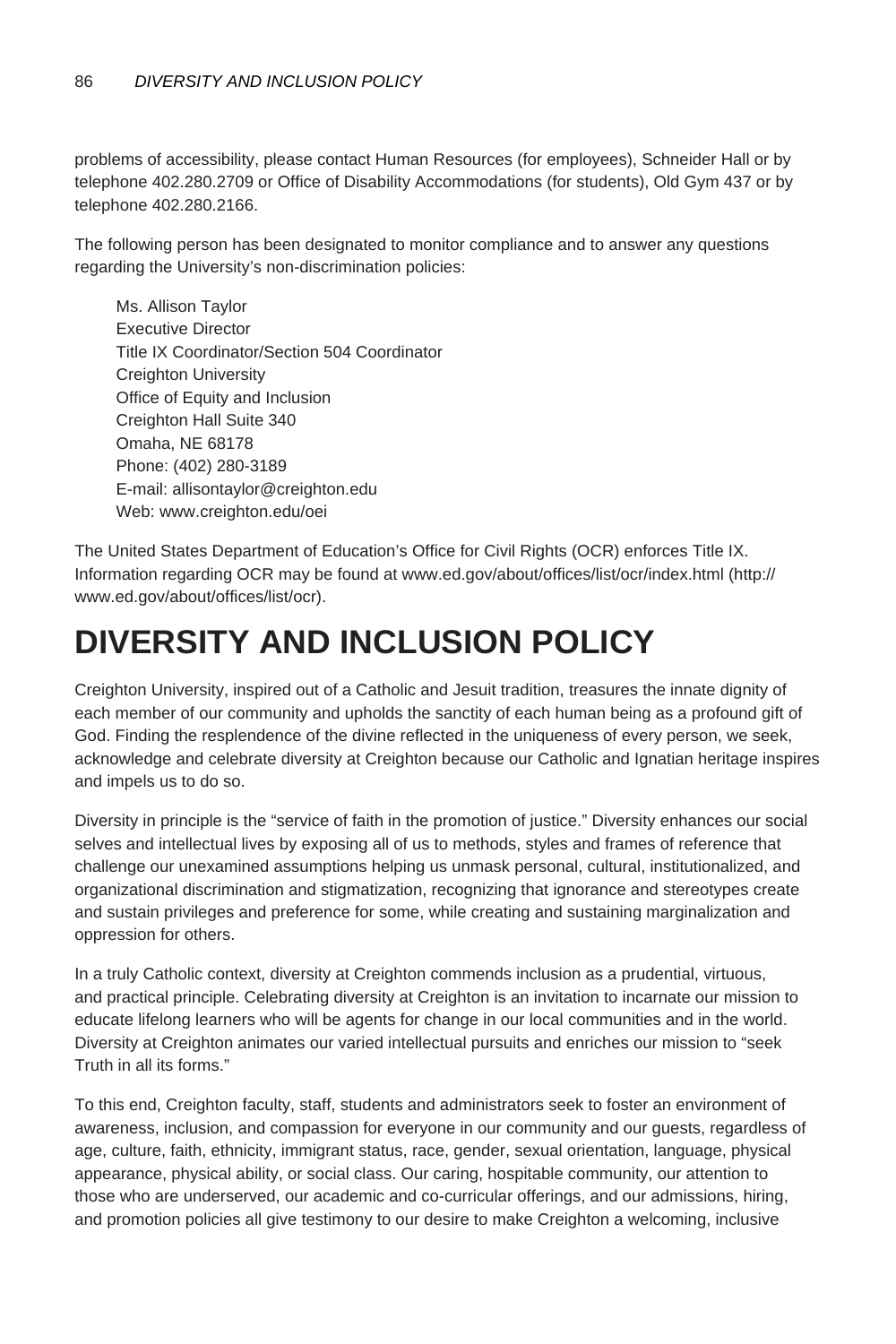community. We do this by constant vigilance and reassessment of our campus climate, reaching out to those who are marginalized

### **Notice of Opportunity and Procedure to File Complaints with the Commission on Dental Accreditation**

The Commission on Dental Accreditation will review complaints that relate to a program's compliance with the accreditation standards. The Commission is interested in the sustained quality and continued improvement of dental and dental-related education programs but does not intervene on behalf of individuals or act as a court of appeal for treatment received by patients or individuals in matters of admission, appointment, promotion or dismissal of faculty, staff or students.

A copy of the appropriate accreditation standards and/or the Commission's policy and procedure for submission of complaints may be obtained by contacting the Commission at

211 East Chicago Avenue Chicago, IL 60611-2678

or by calling 1-800-621-8099 extension 4653.

### **Student Eligibility to Hold Office**

Both student organizational officers and individual class officers shall not be on academic probation at the time of their election and throughout their terms in office. Additionally, they must be compliant with University policy as stated in the Student Handbook with respect to disciplinary probation, namely, they must not be on disciplinary probation to run for or hold an officer position in either a student organization or a class office. Failure to meet these standards will necessitate removal from the affected office.

### **Patient Resource Policy**

The clinics at the School of Dentistry are settings where students are provided opportunities for patient care experiences. The School has an established reputation for providing excellent oral health care by student clinicians in its clinics. Almost 46,000 patient visits per year attest to this reputation, with many patients traveling great distances to seek dental care at Creighton University School of Dentistry. The clinics are operated by the School to fulfill its Mission statement objectives of educating students and providing dental care to the community. The School has established clinical performance standards that are designed to ensure that its graduates can demonstrate both competence and the progression toward proficiency in providing for the oral health care needs of society. While the School of Dentistry will assist students in procuring the necessary patient resources from its patient population to meet these performance standards, it is ultimately the responsibility of each student to make sure that he/she has a sufficient patient population pool to perform the patient care experiences necessary to meet the applicable performance standards.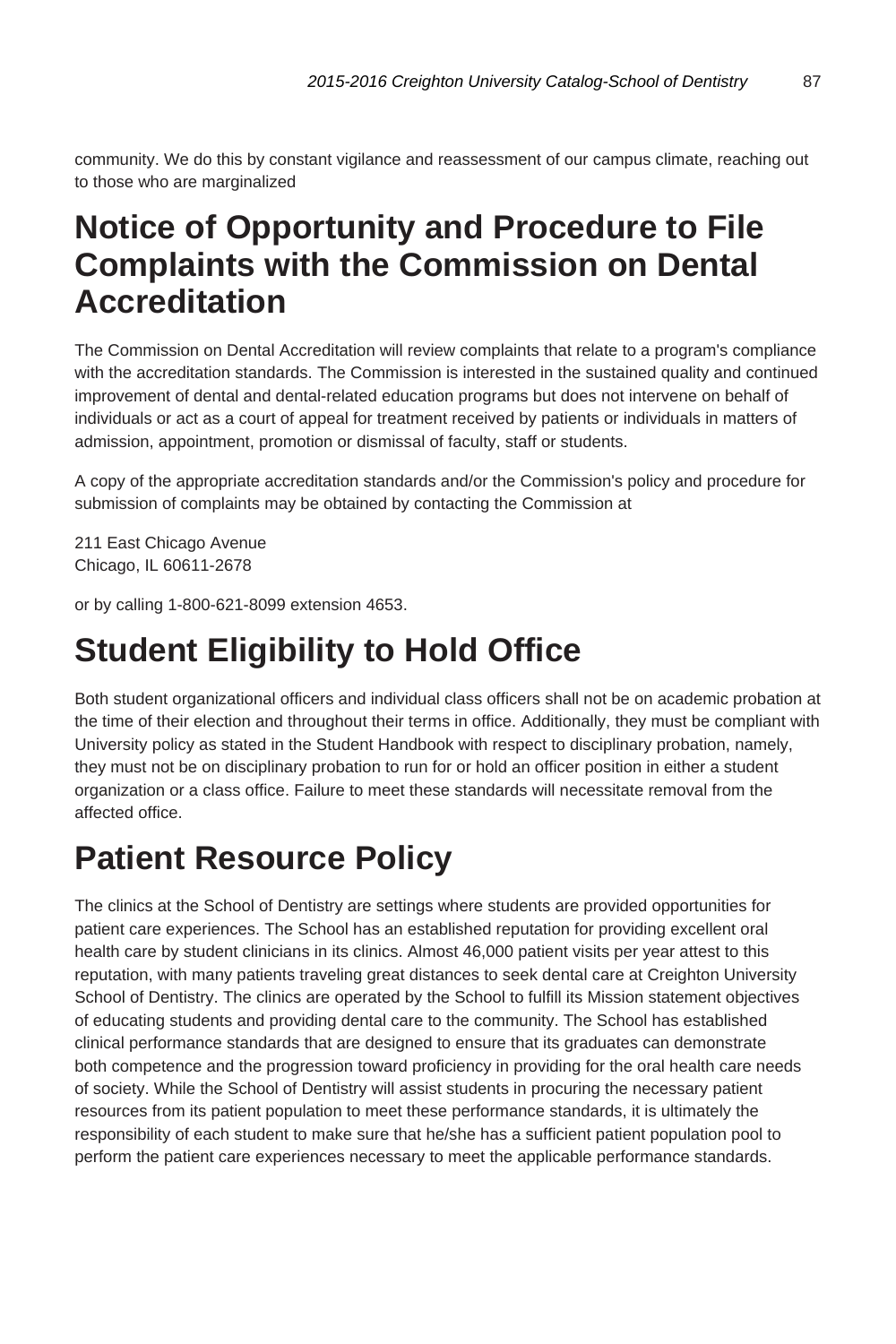### **Promotion of Academic Integrity and the Management of Academic Misconduct**

The educational process at Creighton University is founded on Christian ideals and is committed not only to intellectual growth and to the search for truth, but to the development of such attributes as integrity, human dignity, justice, and concern for others. Although no code of conduct can specifically cover all situations, the basic expectations of the University community must be addressed and the University's dedication to truth must be promulgated.

### **Purpose**

The regulation of student conduct is essential to the University's basic educational purpose. The primary emphasis in the promotion of academic integrity is directed toward the development of the student for responsible citizenship, the protection of the society to be served by that student, the protection of the rights of other students to participate fully in the educational process, and the assurance of the welfare of the total University community to include the patients it serves. It is important to the implementation of the clinical and educational process that disciplinary procedures be established, well defined, thoroughly promulgated and properly enforced, and that procedural safeguards be such so as to protect the rights of all involved and assure probative validity.

The purpose of this document is to inform students, faculty and staff of the policies of academic integrity that pertain to this School. Students are reminded of their role in the maintenance of academic integrity and of the consequences of academic indiscretion.

### **Responsibility**

The promotion of academic integrity is the responsibility of the School of Dentistry, its faculty, students, administrative officers, and staff. The faculty and administration must actively encourage academic integrity by example, guidance, and prevention of violations. Students must be aware of the importance of academic integrity per se, as well as in the context of this particular profession. By voluntary entrance into the academic community, the student assumes obligations of performance and behavior reasonably imposed and these obligations are generally higher than those imposed on all citizens by civil and criminal law.

All incidents of academic misconduct should be reported to the Chair of the Academic Misconduct Committee (Assistant/Associate Dean for Academic Affairs) as soon as is reasonably possible so as to identify the development of any patterns of misconduct. Witnesses are to be identified, testimony recorded, and papers, notes or other evidence are to be confiscated and maintained either in the office of the Chair of the Academic Misconduct Committee or in the Department office involved.

### **Definition Of Academic Misconduct**

Academic misconduct includes, but is not limited to: collaborating during examinations; copying examination answers; using unauthorized material during examinations; improperly or falsely obtaining, distributing or receiving examination materials; arranging to have others complete examinations, academic laboratory or clinical assignments and/or experiments; possessing, distributing or selling unreleased National Board Examinations; selling dental school test archives for profit; plagiarism in any form; furnishing false information to the University concerning academic matters; falsifying clinical reports or otherwise endangering the well being of patients who present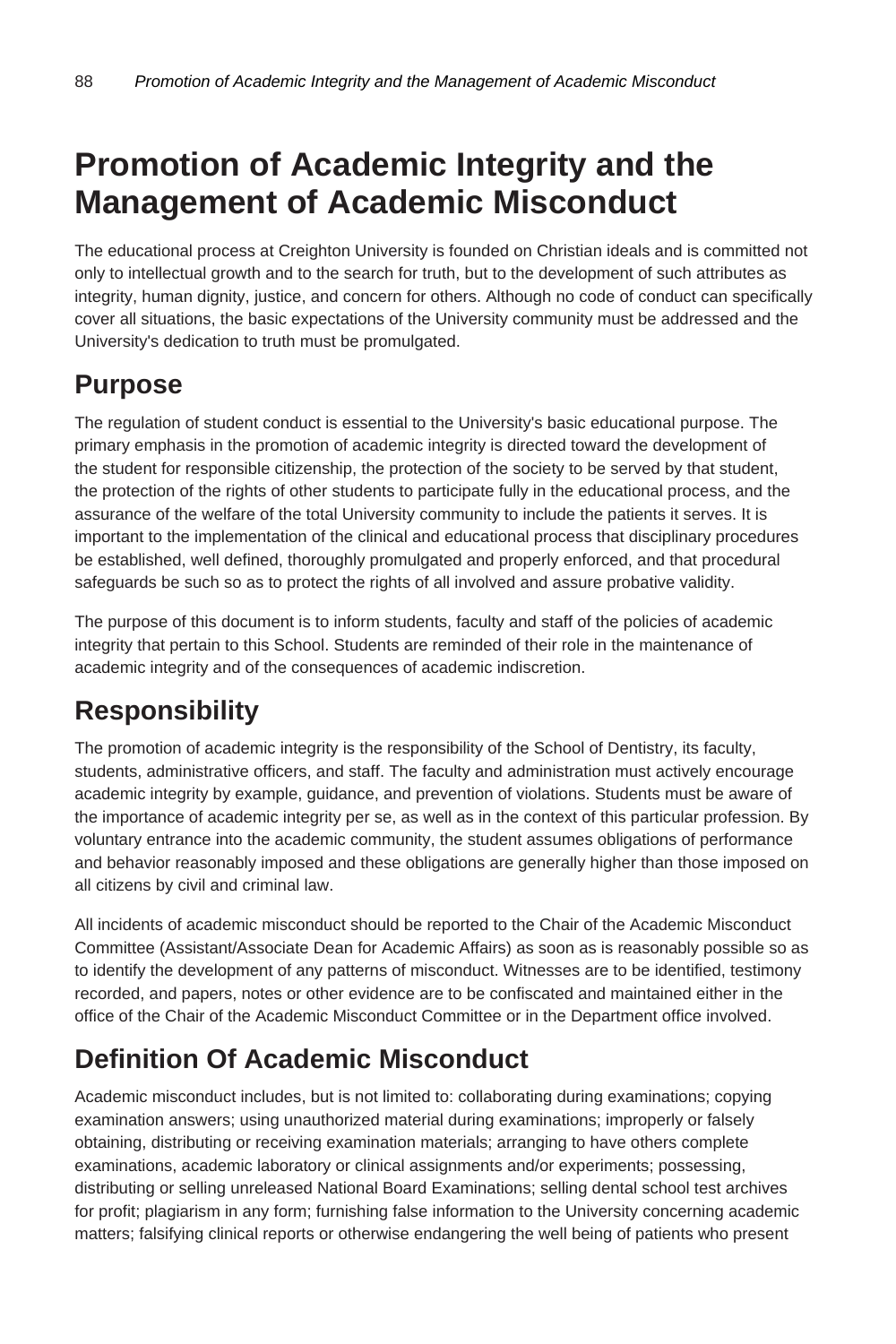themselves for treatment and/or teaching purposes; misusing academic resources; defacing, tampering with or wrongfully acquiring library materials or school equipment; forgery of academic or academic-related documents; unauthorized entry into areas where academic materials are located; engaging in bribery to obtain unauthorized academic information or material; altering academic records; failing to follow policies/procedures/practices as presented in the Clinic Manual; failing to follow instructions or directives of faculty members as related to academic matters; using social media to denigrate or defame Creighton University, the School of Dentistry, and/or any of its employees, students or patients; as well as any other conduct intended or likely to give a student unfair advantage or unfair benefit regarding an academic matter. This policy pertains to events or occurrences that happen internally within Creighton University as well as to academic exercises administered by outside agencies (i.e. National Boards, licensure examinations, etc.)

### **Penalties**

Penalties for academic misconduct include, but are not limited to one or more of the following:

- 1. Reprimand;
- 2. Repetition of an examination or an assignment under a different format;
- 3. Reduction in grade for an examination or an assignment;
- 4. Failing grade for an examination or an assignment;
- 5. Probation;
- 6. Suspension or expulsion from a course, (in the case of expulsion from a course a grade of "F" is recorded on the transcript)
- 7. Incomplete grade for a course and the requirement that the course be repeated;
- 8. Removal from or denial of office in student organizations;
- 9. Request for withdrawal from the School or suspension or expulsion from the School; and
- 10. Suspension of clinical privileges.

The penalties listed above in numbers one (1) through four (4) may be imposed by a course director. The Academic Misconduct Committee or the Dean may impose any of the above listed penalties. The Assistant/Associate Dean for Clinical Services / Director of Clinics may impose penalties 1 and 10.

### **Initial Procedures**

A student accused of academic misconduct will be initially notified of the allegation verbally by the faculty member who discovers the incident or by the course director with reasonable promptness after the detection of the alleged indiscretion. If the incident involves or pertains to the clinical curriculum, the Assistant/Associate Dean for Clinical Services / Director of Clinics may perform the functions and duties described in this document of either a faculty member who discovers an alleged indiscretion or of a course director. The Chair of the Academic Misconduct Committee (Assistant/Associate Dean for Academic Affairs) will be informed of the accusation by the discovering faculty member or by the course director. The Chair of the Academic Misconduct Committee will then provide a copy of the Policy and Procedure for the Promotion of Academic Integrity and the Management of Academic Misconduct to the accused student; will make the student aware that the Assistant/Associate Dean for Student Affairs is available to assist the student as an advisor and student advocate in resolving the matter; and will notify the student of the appeals process. If the incident involves or pertains to the clinical curriculum, the Assistant/Associate Dean for Clinical Services / Director of Clinics can perform these three functions.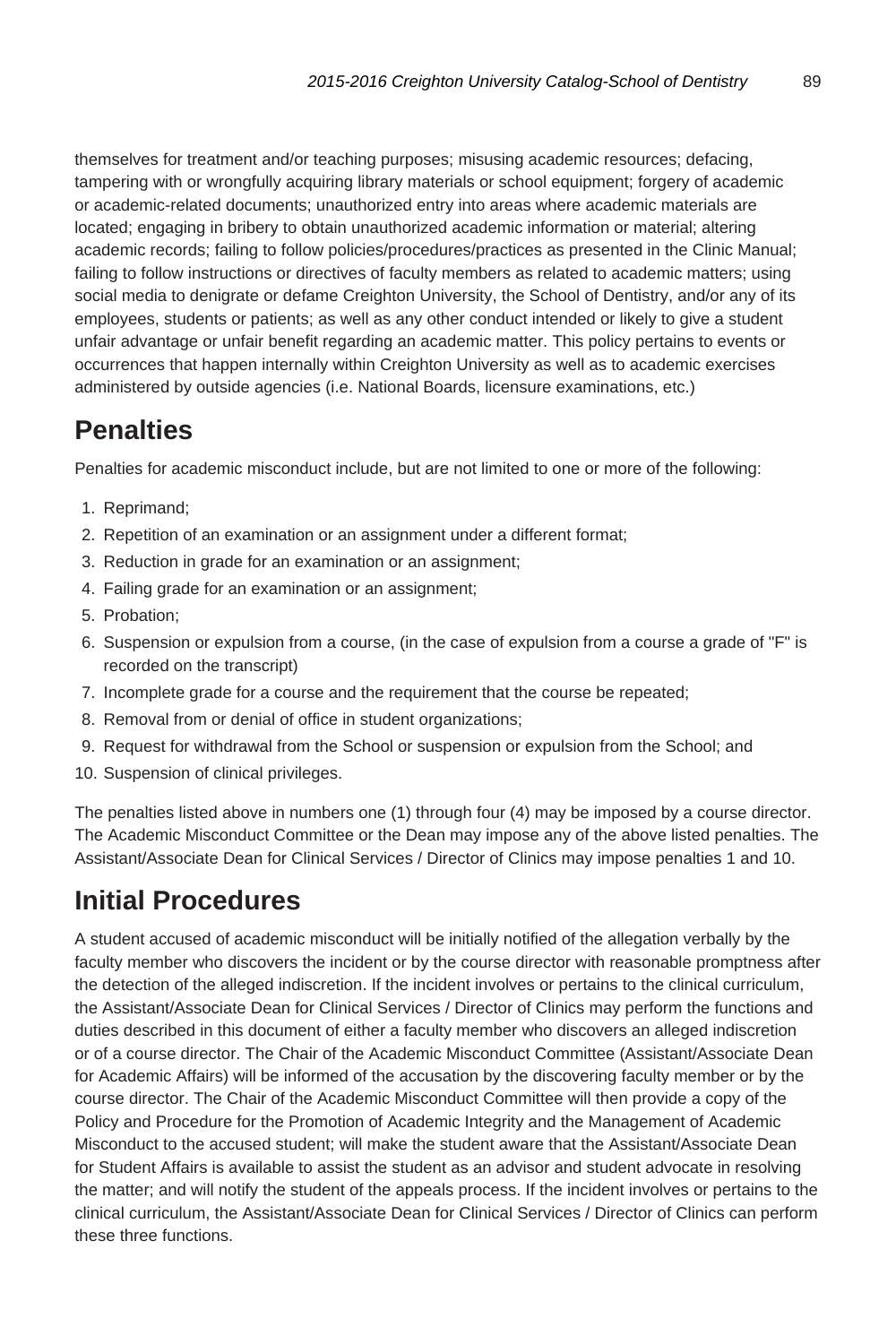A student who has been so notified shall be allowed to continue in his/her didactic and laboratory programs of study with the same rights, privileges and responsibilities as other students pending the resolution of the matter of alleged misconduct. The same consideration will be given to participation in clinical programs, however, the Assistant/Associate Dean for Clinical Services / Director of Clinics may suspend clinical privileges pending the resolution of the accusation if patient safety is in question. If the course director decides that an alleged misconduct involves a matter that is beyond the scope of penalties available to be imposed by the course director, the course director may refer the matter to the Academic Misconduct Committee for Formal Procedures. This decision and referral should be filed within two (2) school days of informing the student of an alleged indiscretion.

If a student has been disciplined by a course director for academic misconduct, and if the student does not accept the penalty proposed or imposed by the course director, the student shall file with the Chair of the Academic Misconduct Committee and with the involved course director a written statement of the student's desire that the Academic Misconduct Committee review the matter. This statement should be filed within two (2) school days after the student has been advised of the penalty by the course director. This formal student rejection of the penalty proposed by the course director will also necessitate the implementation of the Formal Procedures as set forth below.

#### **Formal Procedures**

Whenever a case of academic misconduct is referred to the Academic Misconduct Committee, the Chair of the Committee shall give written notice to the student of the charge and notice of the evidence which supports the charge as well as extend to the student an opportunity to appear before the Committee and answer such a charge. Additionally, the student will be instructed to prepare and submit to the Committee a written report of the incident. The involved course director will inform his/ her department chair and will also prepare a report of the incident to be delivered to the Chair of the Academic Misconduct Committee including all available evidence, names of witnesses, materials confiscated, etc. All reports must be received by the Chair of the Academic Misconduct Committee within three (3) school days after the Chair informs the accused student of the initiation of these Formal Procedures. Although failure by the student to submit his/her written report within this three (3) day time period will generally be deemed a waiver of the right to submit this report, an extension of time may be allowed by the Chair of the Academic Misconduct Committee when requested and good reason is shown therefor.

The Chair of the Academic Misconduct Committee will review all written reports and, at a suitable time, call a meeting of the Academic Misconduct Committee and invite the accused student to attend. The notice of this meeting shall be given at least three (3) school days in advance of the day set for the hearing. Additionally, the course director, the faculty member discovering the incident, the department chair and such other persons as the Chair deems appropriate will be invited to this meeting. The student may be advised by the Assistant/Associate Dean for Student Affairs or obtain another advisor from among the University Community to advise him/her regarding the allegation and shall have the right to have the advisor present at this meeting. The student and the other attendees may also bring witnesses and present relevant information at the hearing. The student is not required to appear before the Academic Misconduct Committee, and if he/she elects not to appear, the determination required of the Committee will be made on the basis of the information available to the Committee.

At the conclusion of the hearing, the Academic Misconduct Committee, by a secret ballot vote of a majority of the voting members present may find that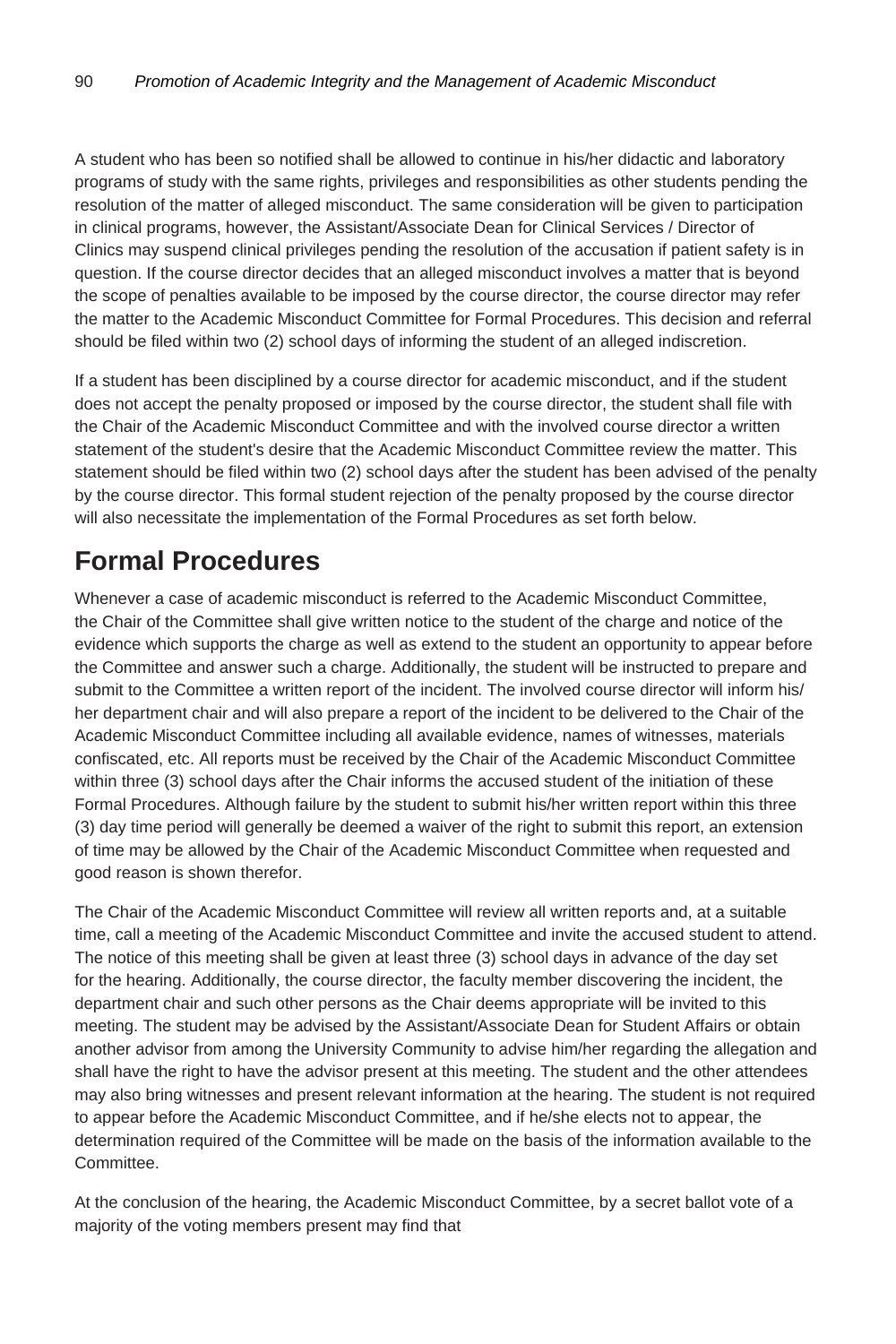- 1. the charge of academic misconduct has not been substantiated, in which event the charge will be dismissed; or
- 2. that a charge of academic misconduct has been substantiated.

If the Academic Misconduct Committee finds that a charge of academic misconduct has been substantiated, then it shall recommend to the Dean an appropriate penalty by a majority vote of the members of the Committee.

If the Dean accepts the recommendation of the Academic Misconduct Committee, the Committee shall give written notice to the student of the recommendation which it has made as well as provide a written copy of this recommendation to the course director. These written copies will be distributed within two (2) school days of the hearing and shall also inform the student of his/her right to appeal.

The Chair of the Academic Misconduct Committee, with the approval of the Assistant/Associate Dean for Student Affairs, may modify the time frames of this policy when necessitated by absences, semester breaks, recess breaks, vacations, or other extenuating circumstances.

In any case in which the Academic Misconduct Committee finds that academic misconduct has been substantiated, the student may appeal to the Dean by giving written notice to the Chair of the Academic Misconduct Committee of his/her intention to appeal. The student must give this notice of intention to appeal within two (2) school days after receipt of the Committee's recommendation. The student is then given an additional three (3) school days to prepare and file his/her written appeal. This written appeal is to be filed with the Office of the Dean of the Dental School and a copy given to the Chair of the Academic Misconduct Committee.

A student may appeal only on the grounds that

- 1. the decision of the Committee is not supported by the information available to it and/or that
- 2. the penalty imposed by the Committee was too severe. If the student elects to appeal, the issue or issues upon which the appeal is based shall be reviewed by the Dean or, if the Dean chooses, the Student Appeals Committee and he/she will give written notice to the student, to the Chair of the Academic Misconduct Committee, and to the course director of a decision.

The decision of the Dean may be appealed to the University President only if the Dean upholds or imposes a penalty of expulsion from the School, suspension, or a request for withdrawal. Such appeals will be governed by the procedures set out in the University's Student Handbook for appeals to the President. The decision of the University President shall be final.

This policy will be carried out in such a manner as to protect the privacy of the accused student in all aspects associated with the alleged violation including the confidentiality of the proceedings and their outcomes.

## **Registration**

First Semester registration occurs prior to the opening of classes in August as specified in the School Calendar. Students failing to register on that day are required to pay a late registration fee.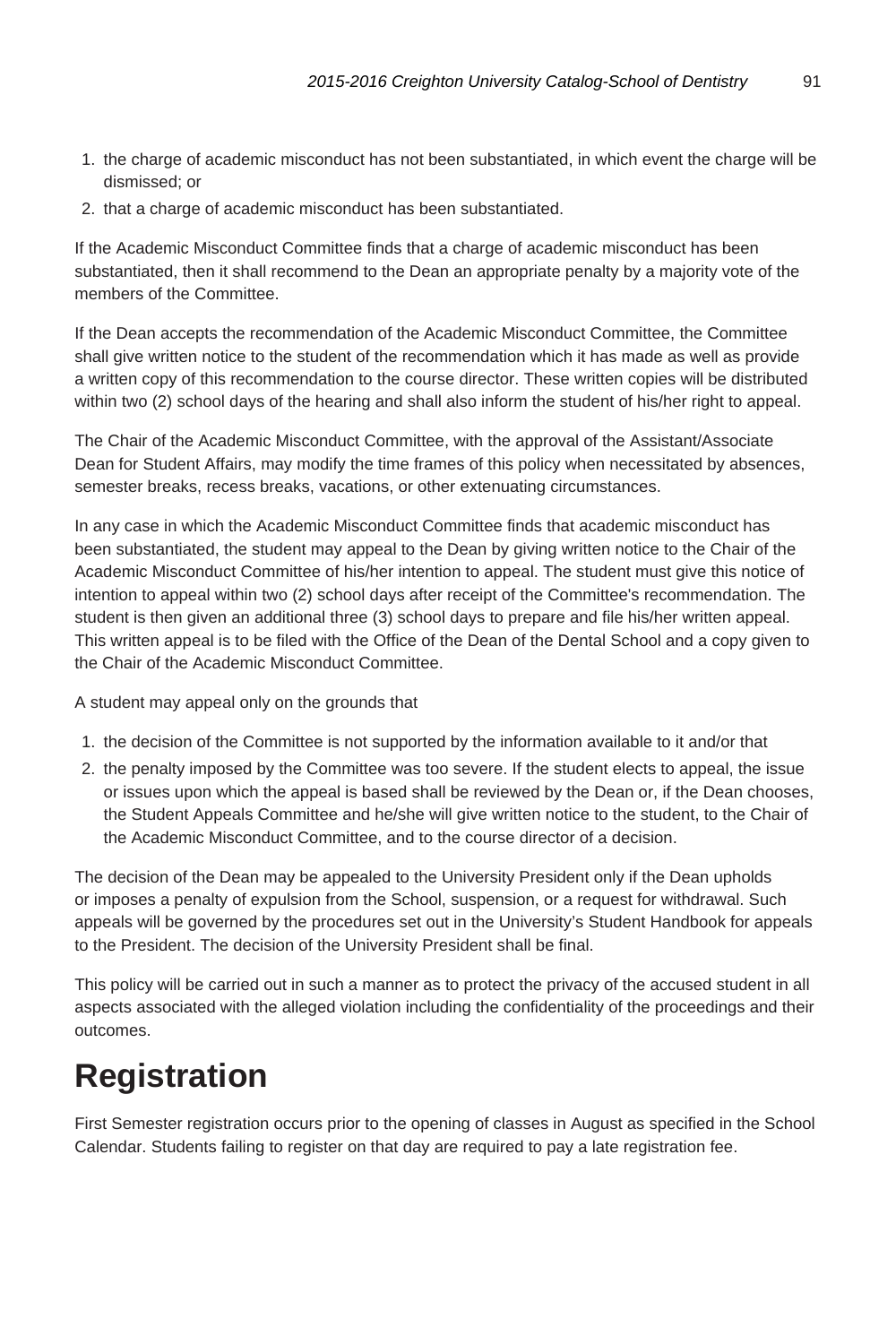## **Rehearings and Appeals Process**

Under some conditions, rehearings and appeals are possible. Details of the conditions and of the process are presented here and are also available in the Dean's Office.

#### **Policy on Rehearings by the Student Performance Committee and the Appeal Process**

#### **Re-Hearings**

- 1. For actions of the Student Performance Committee (SPC) other than for dismissal:
	- a. When the Dean accepts the recommendations of the SPC, the Chair of the SPC informs the student as soon as possible of the action. A student may request that the SPC reconsider its action concerning the student by notifying the Chair of the SPC, in writing, within three (3) school days of (the student) being informed of the SPC action.
	- b. Such a re-hearing may be called by the Chair of the SPC within five (5) school days after the student informs the Chair of the SPC of his/her desire to have a re-hearing.
	- c. At this re-hearing, the student makes a presentation either in person or in writing or both. After the student (if present) leaves the meeting, and after any further discussion, the SPC votes on an action. With the exception of dismissal, this action becomes final and the student is informed of the action by the Chair of the SPC.
- 2. For actions of the SPC recommending dismissal:
	- a. When the Dean receives a recommendation for dismissal, the Dean (or his/her designate) informs the student, as soon as possible, of the recommendation. The student may: i withdraw from school or
		- ii request that the Chair of the SPC call together the Committee to reconsider its action. If the student desires a re-hearing, he/she should notify the Chair of the SPC, in writing, within three (3) school days of (the student) being informed of the SPC action.
	- b. Such a re-hearing may be called within five (5) school days after the student has informed the Chair of the SPC of his/her desire to proceed in this manner.
	- c. At such a re-hearing, the student makes a presentation either in person or in writing or both. After the student (if present) leaves the meeting, and after any further discussion, the SPC votes on an action and makes a recommendation to the Dean. If the SPC again recommends dismissal, and the Dean accepts it, the Dean (or his/her designate), as soon as possible, informs the student of the action.

#### **Appeal**

Within three (3) school days of (the student) being informed of a re-hearing action for dismissal, the student may make a written appeal of that dismissal to the Dean. If the student files such an appeal, the Dean shall refer the matter for hearing to the Student Appeals Committee. In this instance, the student may continue enrollment in the School until a final decision is reached unless, in the Dean's opinion, the student's continued enrollment would compromise the goals of the School (for example: patient care).

The Student Appeals Committee shall consist of the Dean, who will ordinarily chair the proceedings of this group and who will have a vote. The remaining four voting members will be the Assistant/ Associate Dean for Research and three (3) faculty members elected near the end of the Summer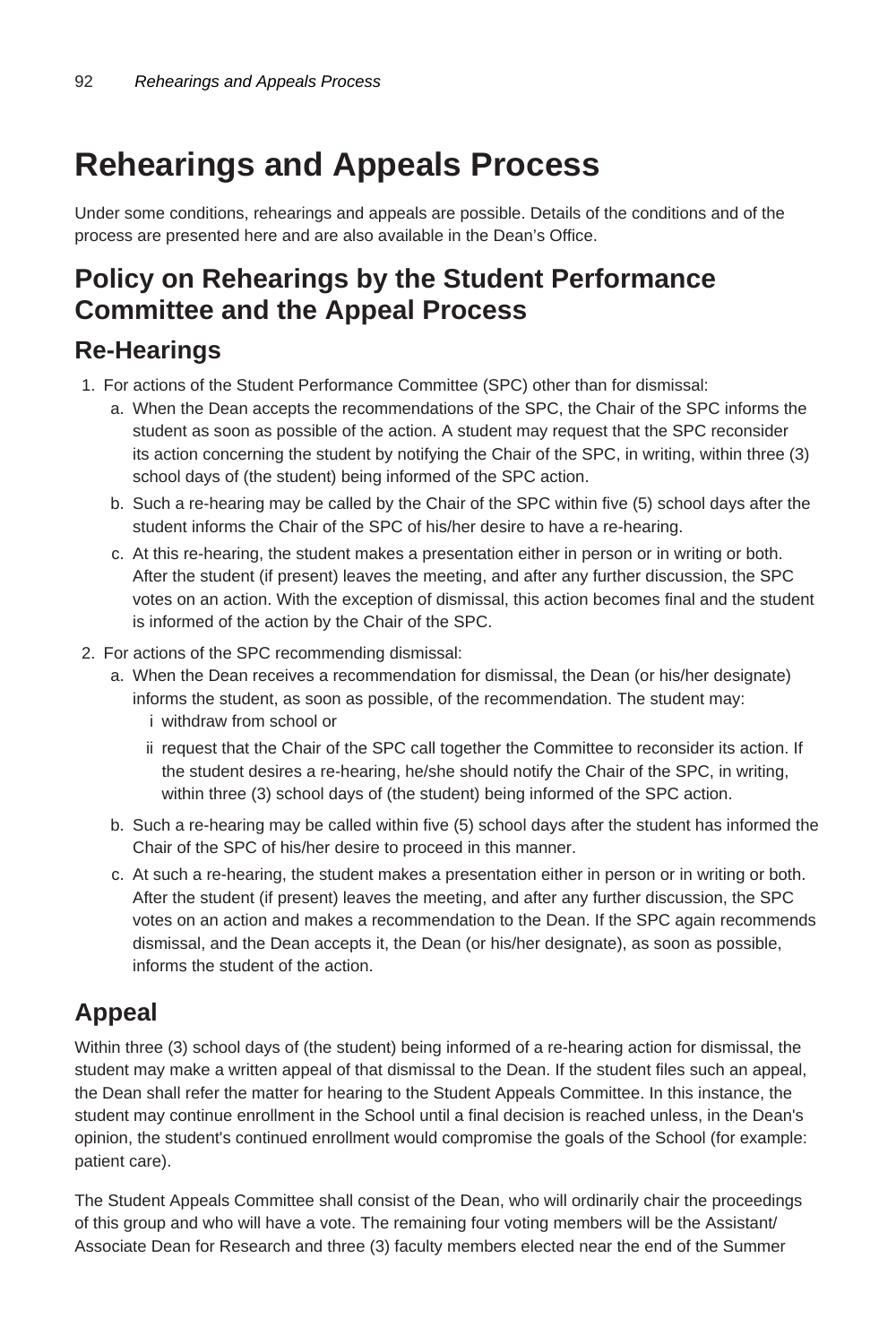Session or near the beginning of the Fall Term of the academic year. There will also be three (3) alternates elected from the faculty near the end of the Summer Session or near the beginning of the Fall Term of the academic year. Elected faculty members and elected alternate faculty members may not be members of the SPC and/or may not have been in attendance at any SPC meeting during the semester in which dismissal action(s) were taken regarding the student. A quorum will be at least four (4) voting members. At least one administrator and two (2) elected faculty members must be a part of this quorum. The Chair of the SPC, the Assistant/Associate Dean for Student Affairs, and School Chaplain will be available to the Dean's Appeal Group to answer questions but they will not be permitted a vote.

The student may be permitted a personal appearance before the Committee to elaborate on the appeal for dismissal. The Committee may hear and review testimony pertinent to the appeal and any material relevant to the student's performance.

After the student leaves the meeting (if present), and after any further discussion, the Student Appeals Committee will make a decision. All motions will be voted on by secret ballot and will require only a plurality to be passed. All decisions of this Committee will be made by motions that pass. The Dean (or his/her designate), as soon as possible, will inform the student of the decision of the Committee, which is the final action of the School. The decision of the Committee may be appealed to the University President if the Committee upholds the recommendation for dismissal from the School. Such appeals will be governed by the procedures set out in the University's Student Handbook for appeals to the President. The decision of the University President shall be final.

Note: Elected faculty members and elected alternate faculty members are from the full-time faculty excluding officers of academic administration.

## **Requirements for Promotion and Graduation**

#### **Competency Statements for Creighton University School of Dentistry**

#### **Freshman**

All students will be reviewed by the Student Performance Committee each quarter. Possible outcomes of this review may include, but not be limited to:

- 1. promotion,
- 2. continuation of current status,
- 3. probation,
- 4. repetition of an academic year,
- 5. dismissal, or
- 6. any other recommendation deemed appropriate according to the guidelines set out below:
	- a. Semester: a student is expected to earn a 2.00 GPA in didactic and a 2.00 GPA in technique courses for each semester.
	- b. Year: a student is expected to earn a 2.00 GPA in didactic and a 2.00 GPA in technique courses for the academic year.
	- c. Failure of one or more courses may result in recommendation(s) for, but not be limited to: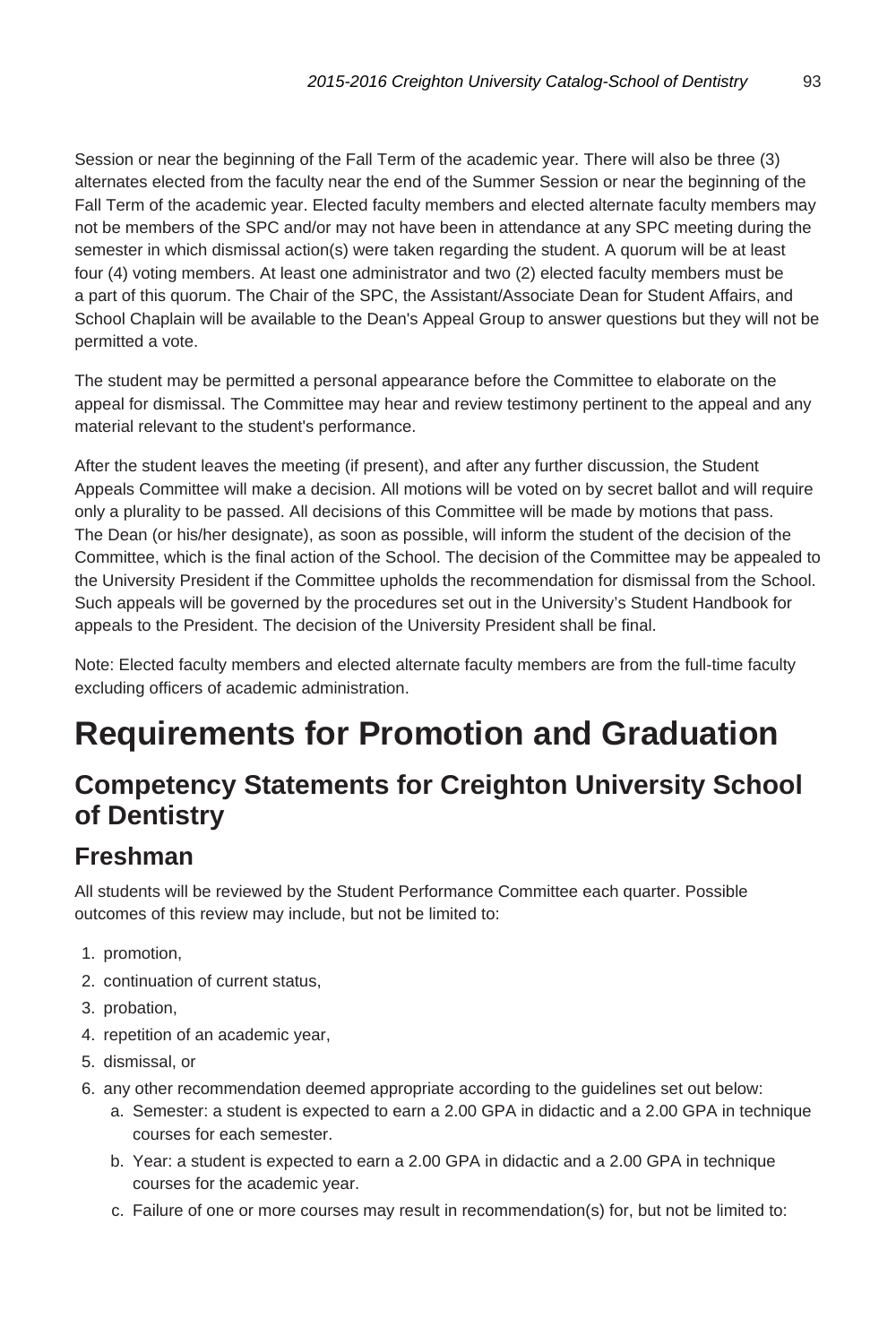- i dismissal from School,
- ii repeating the failed course(s)
- iii repeating the entire freshman curriculum
- iv placement on probation.
- d. Failure to obtain a 2.00 GPA in didactic and/or a 2.00 GPA in technique courses for each semester and/or for the year may result in recommendation(s) for, but not be limited to: i dismissal from School
	- ii repeating the entire freshman curriculum
	- iii placement on probation.
- e. A student who has failed one or more courses and who is allowed to continue must convert those grades to passing grades prior to registration for the Fall Semester of the next academic year.
- f. Incompletes: didactic and technique incomplete grades occurring during the first semester must be converted to passing grades within thirty calendar days after the first day of the second semester. Didactic and technique incomplete grades occurring during the second semester must be converted to a passing grade within thirty calendar days after completion of the second semester. Failure to remove an incomplete grade within the specified period of time will result in the assignment of a grade of "F."
- g. All competency examinations must be successfully completed prior to being allowed to register for the Fall Semester of the next academic year regardless of the outcomes of courses taken and GPAs attained.
- h. All non-academic obligations (i.e. surveys, etc.) must be completed prior to being allowed to register for the next academic semester regardless of the outcomes of courses taken and GPAs attained.

#### **Sophomores**

All students will be reviewed by the Student Performance Committee each quarter. Possible outcomes of this review may include, but not be limited to:

- 1. promotion,
- 2. continuation of current status,
- 3. probation,
- 4. repetition of an academic year,
- 5. dismissal, or
- 6. any other recommendation deemed appropriate according to the guidelines set out below:
	- a. Semester: a student is expected to earn a 2.00 GPA in didactic and a 2.00 GPA in technique courses for each semester.
	- b. Year: a student is expected to earn a 2.00 G.P.A. in didactic and a 2.00 GPA in technique courses for the academic year as well as obtain a cumulative GPA of 2.00 in didactic courses and a cumulative GPA of 2.00 in technique courses.
	- c. Failure of one or more courses may result in recommendation(s) for, but not be limited to: i dismissal from School,
		- ii repeating the failed course(s),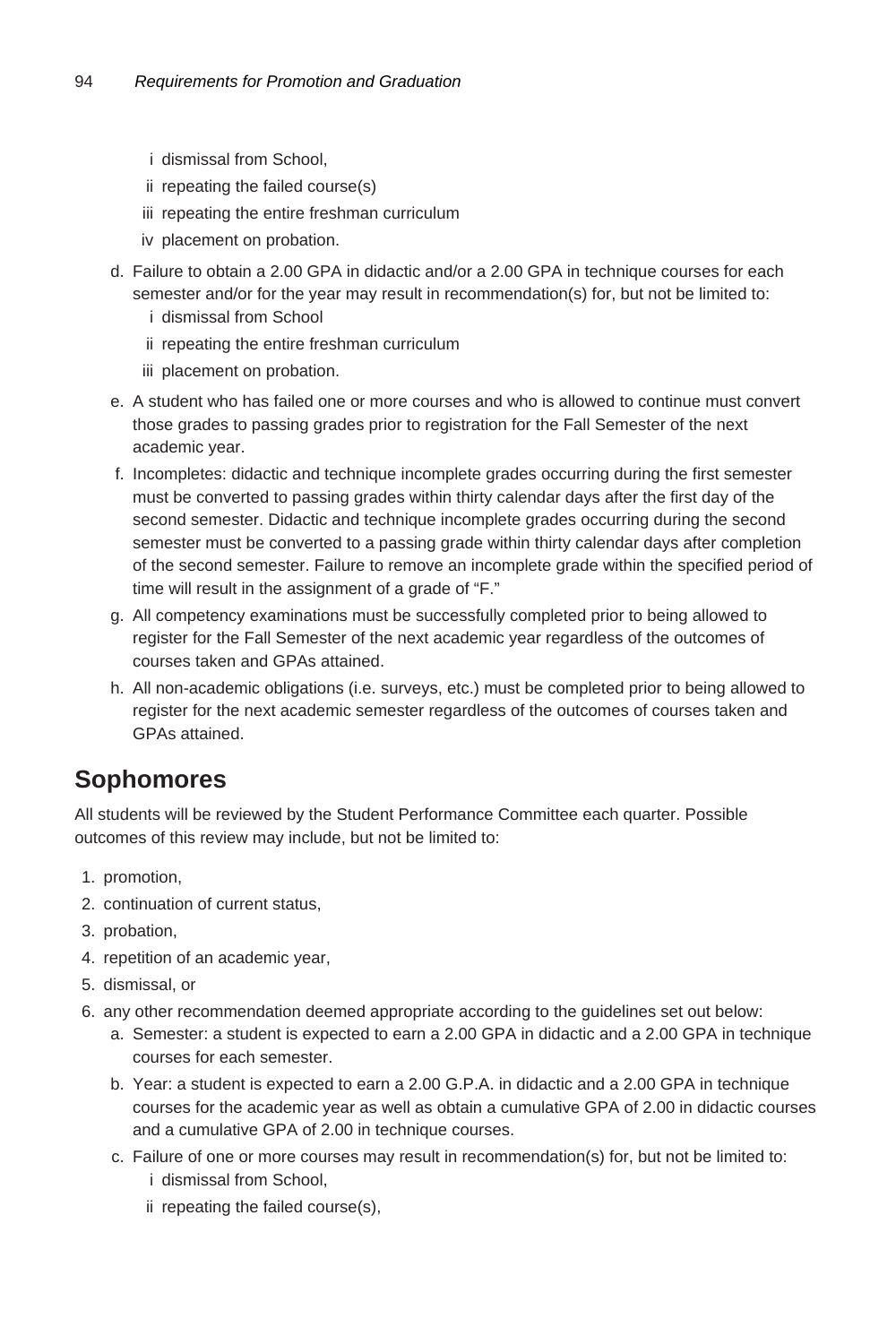- iii repeating the entire sophomore curriculum, or
- iv placement on probation.
- d. Failure to obtain a semester or cumulative 2.00 GPA in didactic courses and/or obtain a semester or cumulative 2.00 GPA in technique courses may result in recommendation(s) for, but not be limited to:
	- i dismissal from School,
	- ii repeating the entire sophomore curriculum,
	- iii placement on probation.
- e. A student who has failed one or more courses and who is allowed to continue must convert those grades to passing grades prior to registration for the Fall Semester of the next academic year. Participation in summer clinic activity prior to the removal of the failure(s) will be subject to the recommendation of the Student Performance Committee.
- f. Incompletes: didactic and technique incomplete grades occurring during the first semester must be converted to passing grades within thirty calendar days after the first day of the second semester. Didactic and technique incompletes occurring during the second semester must be converted to passing grades within thirty calendar days after completion of the second semester. Failure to remove an incomplete grade within the specified period of time will result in the assignment of a grade of "F." Participation in summer clinic activity prior to the removal of the incomplete(s) will be subject to the recommendation of the Student Performance Committee.
- g. All competency examinations must be successfully completed prior to being allowed to participate in clinical activities and being allowed to register for the Fall Semester of the next academic year regardless of the outcomes of courses taken and GPA's attained.
- h. Part I National Board Examination

To be eligible to take Part I National Board, the student must have: successfully completed all first and second year curriculum requirements (courses) whose subject matters are tested on the Board Examination; successfully completed all competency examinations offered during the first and second years of the curriculum whose subject matters are tested on the Board Examination; and participated in all test sections of the Mock Part I National Board Exercise. Certification of eligibility is determined by the Student Performance Committee and is recommended to the Dean. Under current curriculum schedules, students have until the end of the last day of class of the Summer Session to achieve eligibility to take this Examination.

Creighton University School of Dentistry students may make application to take this examination anytime after the beginning of the fourth quarter of study of the sophomore year. They will not, however, be allowed to take the examination until after eligibility has been granted and the Mock Board Preparatory Exercises have concluded (i.e. usually at or near the end of the Summer Session). The initial attempt at this examination must be completed by August 1st.

Successful completion of Part I of the National Board Examination is required for registration or continuation in the Junior-year curriculum. This is defined as the School of Dentistry being provided with evidence of having passed the test.

Under present academic and testing schedules, students who fail to successfully complete Part I of the National Board on their initial attempt may be allowed to continue, with the rest of their class, in the classroom didactic program of the Junior curriculum, but not be allowed to continue in the clinical program until such time as evidence of successful completion of Part I of the National Board Examination is provided. This action may delay graduation. Students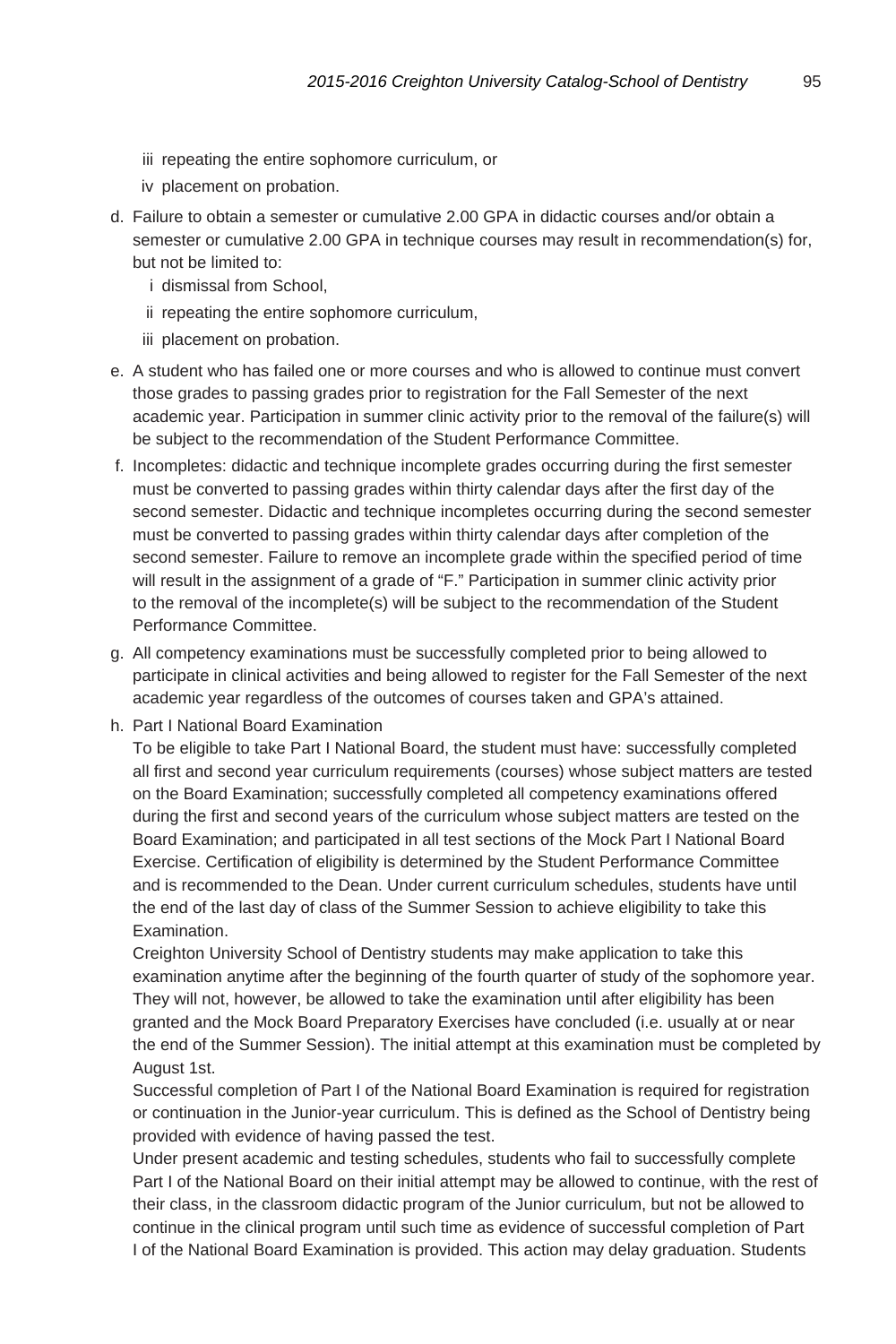will not be able to re-test until at least 90 days have elapsed from the initial examination. In most cases, students may begin clinical work following the re-test on a probationary basis pending the return of the National Board re-test scores. Students who fail to successfully complete the first re-test examination may be allowed to continue, with the rest of their class, in the classroom didactic program of the Junior curriculum, but not be allowed to continue in the clinical program until such time as evidence of successful completion of Part I of the National Board Examination is provided. This action may delay graduation. Students will not be able to re-test again until at least 90 days have elapsed from the first re-test examination. In most cases, students may begin clinical work following the re-test on a probationary basis pending the return of the National Board re-test scores. Each clinical chair may require students who have had their clinical education interrupted as a result of failing to successfully complete Part I of the National Board to perform procedures aimed at maintaining and improving technical skills prior to re-entry into the clinic. This might include observing and/or assisting in the clinic as well as "bench top" type exercises. Failure to successfully complete the second re-test examination may require withdrawal as a student. The student will become eligible for readmission only upon being able to provide evidence of a passing performance on National Board Part I. Any deviation from this practice will be made only through specific recommendations of the Student Performance Committee or the Dean concerning individual cases.

The Dean is the final authority in the administration of this policy.

i. All non-academic obligations (i.e. surveys, etc.) must be completed prior to being allowed to register for the next academic semester regardless of the outcomes of courses taken and GPAs attained.

#### **Juniors**

All students will be reviewed by the Student Performance Committee each quarter. Possible outcomes of this review may include, but not be limited to:

- 1. promotion,
- 2. continuation of current status,
- 3. probation,
- 4. repetition of an academic year,
- 5. dismissal, or
- 6. any other recommendation deemed appropriate according to the guidelines set out below:
	- a. Semester: a student is expected to earn a 2.00 GPA in didactic and a 2.00 GPA in clinical courses for each semester.
	- b. Year: a student is expected to earn a 2.00 GPA in didactic and a 2.00 GPA in clinical courses for the academic year as well as obtain a cumulative GPA of 2.00 in didactic courses and a cumulative GPA of 2.00 in technique/clinical courses.
	- c. Failure to obtain a semester or cumulative 2.00 GPA in didactic courses and/or obtain a semester or cumulative 2.00 GPA in technique/clinical courses may result in recommendation(s) for, but not be limited to:
		- i dismissal from School,
		- ii repeating the entire junior curriculum,
		- iii placement on probation.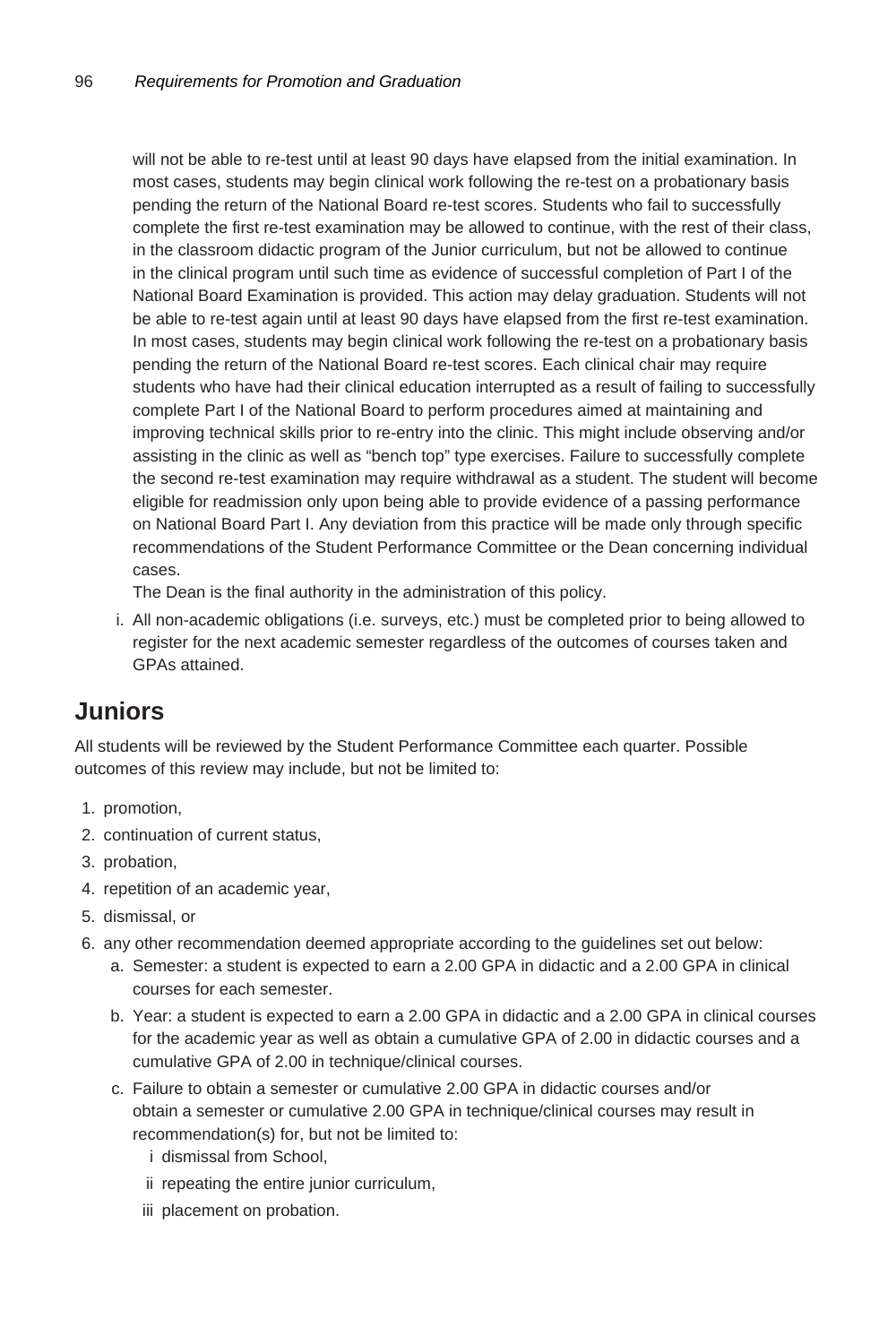- d. Failure of one or more didactic courses may result in recommendations(s) for, but not be limited to:
	- i dismissal from School,
	- ii repeating the failed course(s),
	- iii repeating the entire junior curriculum, or
	- iv placement on probation.
- e. A student who has failed one or more didactic courses and who is allowed to continue must convert those grades to passing grades prior to registration for the Fall Semester of the next academic year. Continued participation in clinical activity prior to the removal of the failure(s) will be subject to the recommendation of the Student Performance Committee.
- f. Failure of one or more clinical courses may result in recommendation(s) for but not be limited to:
	- i dismissal from School,
	- ii repeating the entire junior curriculum,
	- iii continuation in the curriculum on a limited basis or as a "special student" or
	- iv placement on probation.
- g. A student who has failed one or more clinical courses and who is allowed to continue without repeating the entire junior curriculum will have the degree of participation in the senior curriculum determined by the Student Performance Committee as defined in the Policy for Students who Fail to Meet Clinical Performance Standards.
- h. Didactic incompletes: didactic incomplete grades occurring during the first semester must be converted to passing grades within thirty calendar days after the first day of the second semester. Didactic incomplete grades occurring during the second semester must be converted to passing grades within thirty calendar days after completion of the second semester. Failure to remove an incomplete grade within the specified period of time will result in the assignment of a grade of "F." Continued participation in clinical activity prior to the removal of the didactic incomplete(s) will be subject to the recommendation of the Student Performance Committee.
- i. Clinical incompletes: clinical incomplete grades are managed in accordance with the Policy for Students Who Fail To Meet Clinical Performance Standards as presented below.
	- i Junior students who complete third year departmental clinic performance standards may begin to work for senior credit immediately or at the start of the Summer Term / Summer Clinic (departmental option).
		- 1. Junior students who have not met departmental clinic performance standards by the final clinic session of the Spring Term will receive a grade of "I" in all courses where obligations remain. They will be given until the conclusion of the Summer Term with no penalty to complete them. They may work for senior credit in all departments in which they are done while they are converting the "I" grade(s) to passing marks.
		- 2. Junior students who have not successfully completed all clinical competency examinations by the final session of the Spring Term will be given until the final session of the Summer Term to complete them. They may work for senior credit in all departments in which they are done while they are working on successfully completing their clinical competency examinations.
		- 3. Junior students who have not met all departmental clinic performance standards or successfully completed all clinical competency examinations by the final clinic session of the Summer Term will have all "I" grades automatically converted to an "F" as a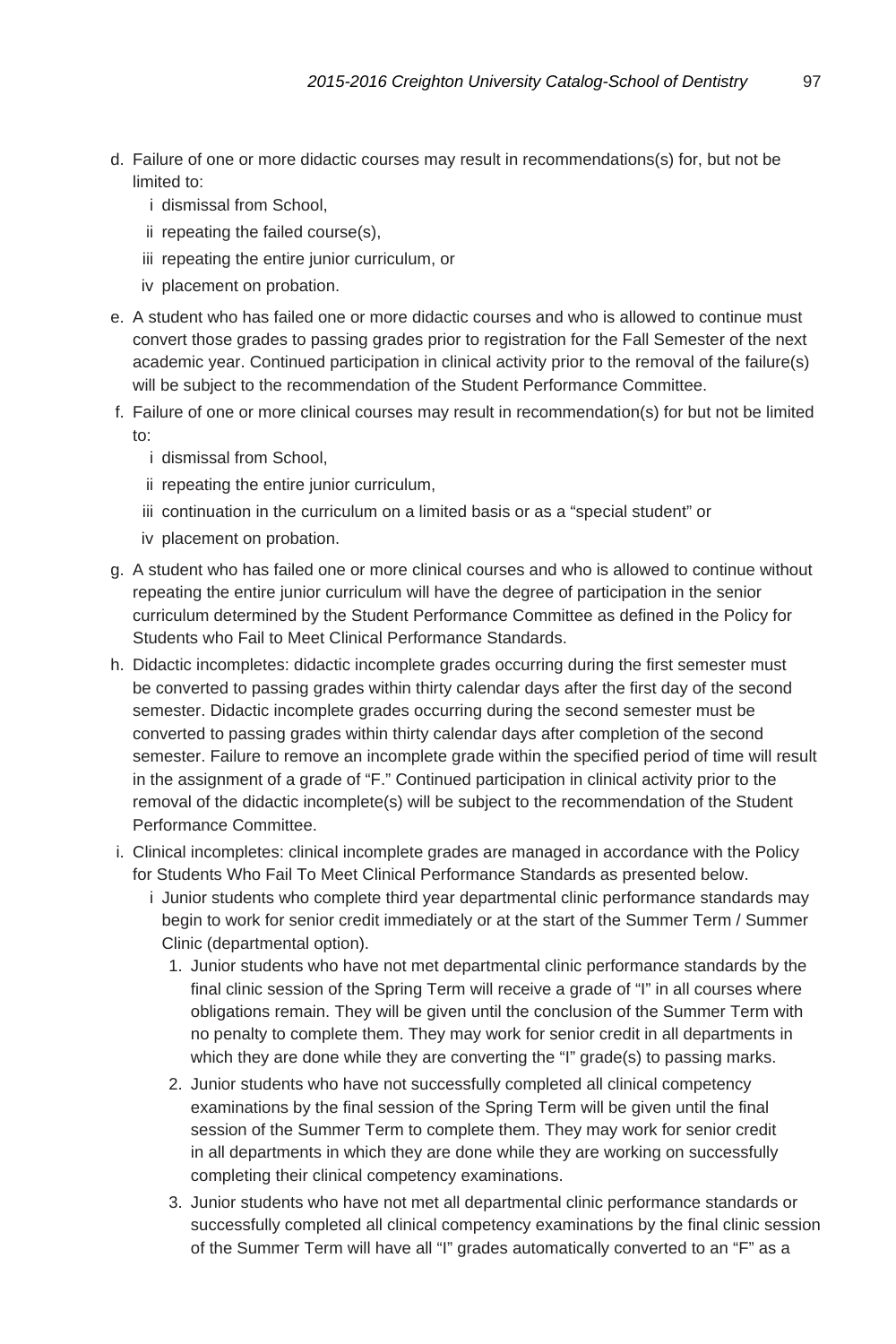permanent grade of record that remains on the transcript. The Student Performance Committee will then meet to make a recommendation to the Dean regarding these students. This recommendation may include, but is not limited to:

- a. the student may be required to register for a new course(s) to remediate the failing grade(s) and/or competency examination(s). This may delay graduation.
- b. the Student Performance Committee will determine whether the student will be allowed to work for senior credit in any course except to serve scheduled block rotations until all failing clinic grades have been converted to passing marks and all clinical competency examinations have been successfully completed
- c. the student may repeat the junior year
- d. the student may be dismissed from School
- e. Senior students must meet all departmental clinical performance standards and successfully complete all Dental School Competency Examinations prior to being eligible for certification for graduation.
- j. All competency examinations must be successfully completed prior to becoming eligible to register for the Fall Semester of the next academic year; prior to becoming eligible to take Part II of the National Board Examination; and prior to becoming eligible to taking the Senior Clinical Examination (Mock Board) regardless of the outcomes of courses taken and GPAs attained.
- k. All non-academic obligations (i.e. surveys, etc.) must be completed prior to being allowed to register for the next academic semester regardless of the outcomes of courses taken and GPAs attained.

#### **Seniors**

All students will be reviewed by the Student Performance Committee each quarter. Possible outcomes of this review may include, but not be limited to:

- 1. promotion,
- 2. continuation of current status,
- 3. probation,
- 4. repetition of an academic year,
- 5. dismissal, or
- 6. any other recommendation deemed appropriate according to the guidelines set out below:
	- a. In order to be eligible for graduation, a senior dental student must have
		- i earned a four year cumulative GPA of not less than 2.00 for all courses,
		- ii earned no less than a 2.00 GPA in the didactic courses of the senior year,
		- iii earned no less than a 2.00 GPA in the clinical courses of the senior year,
		- iv converted all incomplete and/or failing grades to passing grades,
		- v successfully completed all competency examinations offered during the freshman, sophomore, junior and senior academic years, including the Senior Clinical Examination (Mock Board), and
		- vi successfully completed all non-academic obligations to the school and to the University. Failure to meet these requirements for graduation may be reviewed by the Student Performance Committee. Recommendations may include, but are not limited to: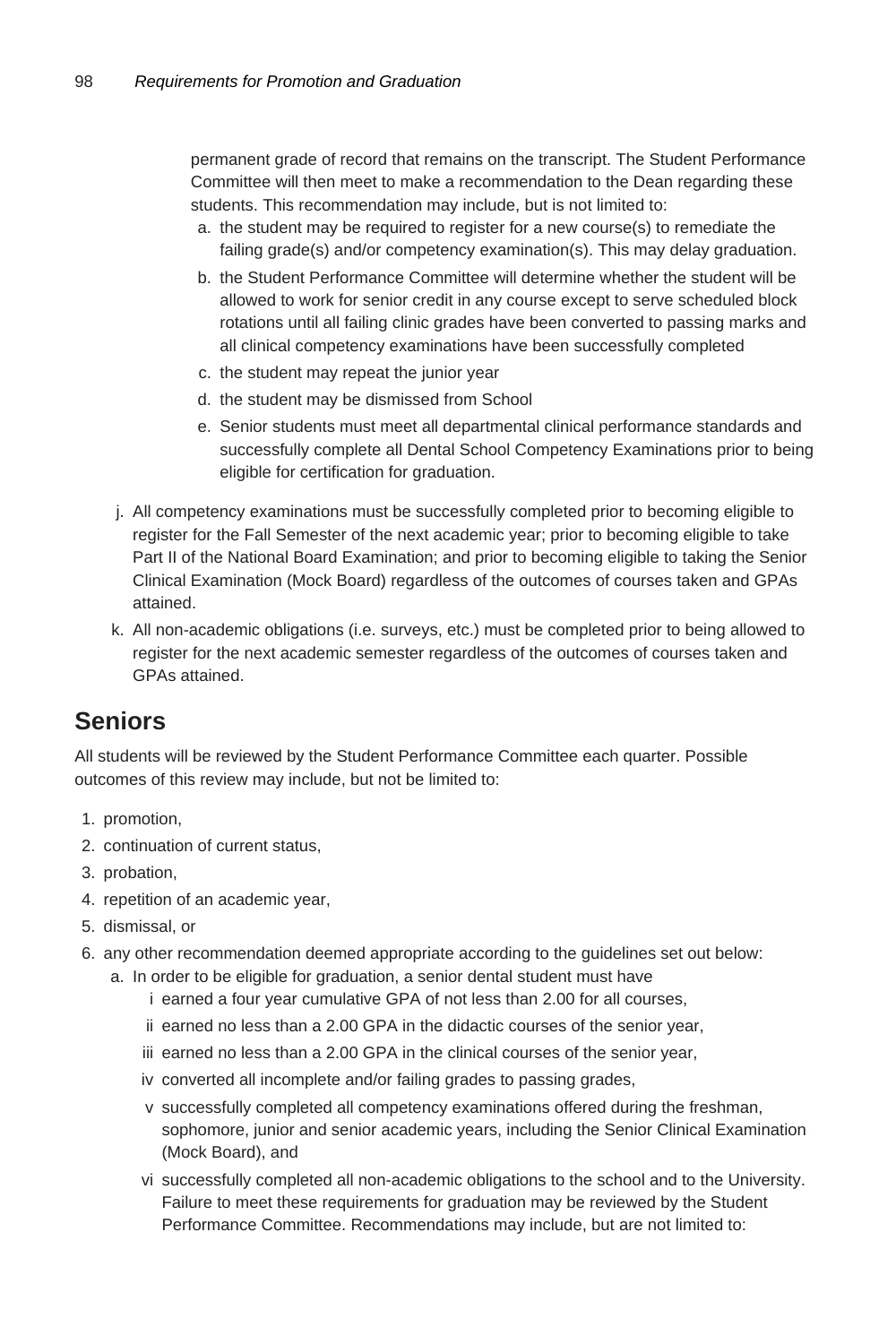- 1. dismissal from School,
- 2. repeating the entire senior curriculum, or
- 3. continuation in a specified curriculum with requirements which, if met, are designed to establish eligibility for graduation.
- b. Incompletes: didactic incomplete grades occurring during the first semester must be converted to passing grades within thirty calendar days after the first day of the second semester. Failure to remove an incomplete grade within the specified period of time will result in the assignment of a grade of "F." Continued participation in clinical activity prior to the removal of the didactic incomplete(s) will be subject to the recommendation of the Student Performance Committee.
- c. A senior student having any incomplete or failing grades at the end of the academic year will be considered by the Student Performance Committee. Recommendations may include, but are not limited to, one of the following courses of action:
	- i dismissal from School,
	- ii repeating the entire senior curriculum,
	- iii continuation in the senior curriculum for an additional two week extension from the date of Commencement as provided by the Office of the Registrar to complete one's studies in time to receive a May diploma, or
	- iv enrollment in the summer session, after registration and payment of required tuition, in a specified program of study designed to establish eligibility for a later graduation. Students who receive recommendation (3) above but who fail to complete their academic obligations in the two week "window" provided may be reviewed by the Student Performance Committee for recommendations that may include, but not be limited to (1), (2), or (4) above. Once registration in the summer session occurs, at its conclusion, the student may again be considered by the Student Performance Committee. Recommendations may include, but are not limited to:
		- 1. graduation,
		- 2. dismissal from School, or
		- 3. continuation in an additional specified program of study.
- d. Senior Clinical Examination (Mock Board)
	- i In order to be eligible to take either the patient-based or nonpatient-based sections of the Senior Clinical Examination (Mock Board), the student must have successfully completed all first, second, and third year curriculum requirements and successfully completed all competency examinations offered during the first, second, and third years of study. Certification of eligibility is determined by the Student Performance Committee and is recommended to the Dean. This is generally done during the fall semester near the end of the first quarter or the beginning of the second quarter.
	- ii Students will be required to take and successfully complete the Senior Clinical Examination (Mock Board) to be eligible for graduation. Failure to take and successfully complete this Examination and any necessary remediation will result in a review by the Student Performance Committee.
	- iii Any segment of the Senior Clinical Examination (Mock Board) that is not passed will require mandatory remediation in the area(s) not successfully completed (laboratory, clinical or didactic sections). The remediation program will be arranged by the department with academic responsibility for teaching the involved discipline(s), when possible. This program can involve the use of models, typodont teeth or extracted teeth or it may use a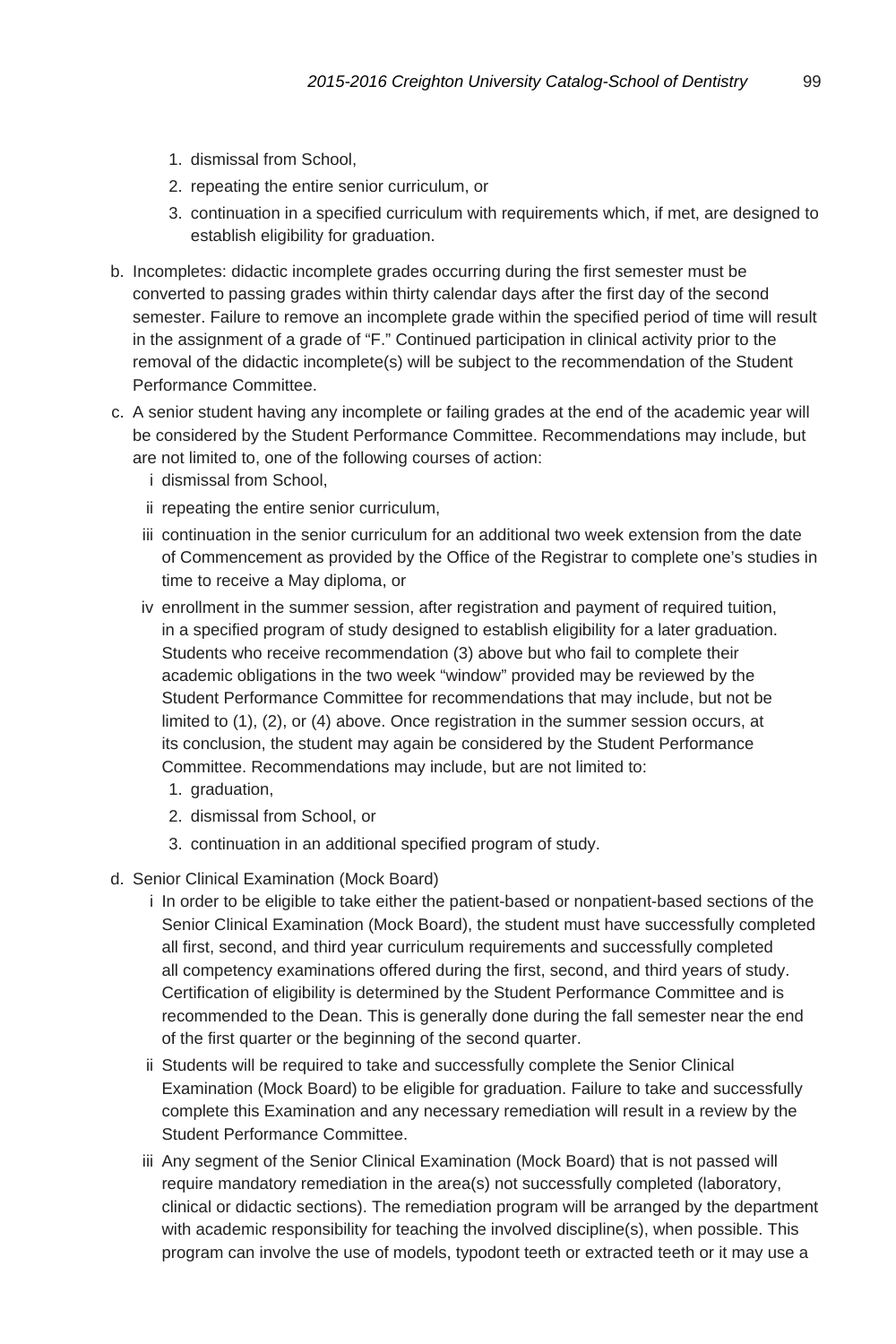lecture/examination format. Its purpose is to assist the student in overcoming identified areas of weakness.

- iv After successful completion of the remediation program, the student will be eligible to take a second examination covering the section(s) previously failed.
- e. Part II National Board Examination
	- i To be eligible to take Part II National Board, the student must: be registered as a senior student in the School of Dentistry; have successfully completed all first, second, and third year curriculum requirements; and have successfully completed all competency examinations offered during the first, second, and third years of study. Certification of eligibility is determined by the Student Performance Committee and is recommended to the Dean. This is generally done in the fall semester near the end of the first quarter or the beginning of the second quarter.
	- ii Students may make application to take this examination anytime during the fall semester. If eligibility requirements are met, the Assistant/Associate Dean for Academic Affairs will verify such with the American Dental Association and approval to take the examination will be granted. Creighton University School of Dentistry students will not, however, be allowed to take this examination prior to the conclusion of the first semester didactic curriculum, including all associated final examinations.
- f. Licensure Examinations Prior to Graduation
	- i To be eligible to take a licensing examination prior to graduation, the student must successfully complete the applicable section(s) of the Senior Clinical Examination (Mock Board) that correspond(s) to the portions of the licensure examination being attempted. For those who fail to do this on their initial attempt, successful completion of any necessary remediation as well as successful completion of appropriate re-examination(s) will be required.
	- ii Certification of eligibility, based upon these criteria, will be determined by the Student Performance Committee and will be recommended to the Dean.

#### **Advanced Standing Students**

All advanced standing students will be reviewed individually by the Student Performance Committee each quarter. Possible outcomes of this review may include, but not be limited to:

- 1. promotion,
- 2. continuation of current status,
- 3. probation,
- 4. repetition of an academic year,
- 5. dismissal, or
- 6. any other recommendation deemed appropriate according to the guidelines set out below:
	- a. In order to be eligible for promotion to the next academic year, an advanced standing dental student must meet the same standards as the traditionally enrolled students who are participating in the same academic year.
	- b. In order to be eligible for graduation, an advanced standing dental student must have i earned cumulative G.P.A. of not less than 2.00 for all courses,
		- ii earned no less than a 2.00 G.P.A. in the didactic courses of the final year,
		- iii earned no less than a 2.00 G.P.A. in the clinical courses of the final year,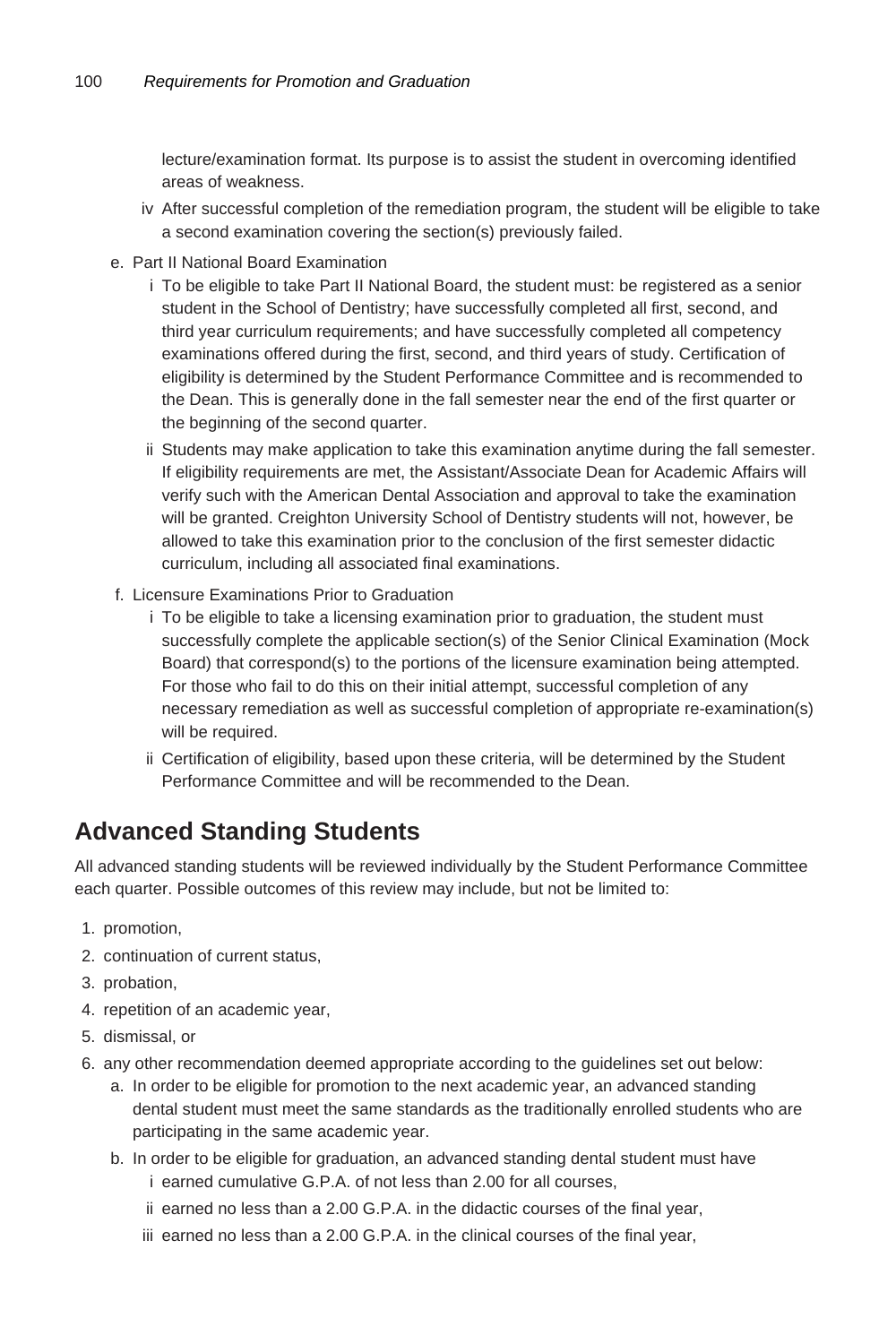- iv converted all incomplete and/or failing grades to passing grades,
- v successfully completed all competency examinations offered during the academic years attended, including the Senior Clinical Examination (Mock Board),
- vi completed a OneWorld block rotation, and
- vii successfully completed all non-academic obligations to the School and to the University. Failure to meet these requirements for graduation may be reviewed by the Student Performance Committee. Recommendations may include, but are not limited to:
	- 1. dismissal from School,
	- 2. repeating the entire final year curriculum, or
	- 3. continuation in a specified curriculum with requirements which, if met, are designed to establish eligibility for graduation.
- c. Incompletes: didactic incomplete grades occurring during any first semester must be converted to passing grades within thirty calendar days after the first day of the second semester. Failure to remove an incomplete grade within the specified period of time will result in the assignment of a grade of "F." Continued participation in clinical activity prior to the removal of the didactic incomplete(s) will be subject to the recommendation of the Student Performance Committee.
- d. An advanced standing student having any incomplete or failing grades at the end of an academic year will be considered by the Student Performance Committee. Recommendations may include, but are not limited to, one of the following courses of action:
	- i dismissal from School,
	- ii repeating the entire affected year's curriculum,
	- iii continuation in the final year's curriculum for an additional two week extension from the date of Commencement as provided by the Office of the Registrar to complete one's studies in time to receive a May diploma, or
	- iv enrollment in the summer session, after registration and payment of required tuition, in a specified program of study designed to establish eligibility for a later graduation. Students who receive recommendation (3) above but who fail to complete their academic obligations in the two week "window" provided may be reviewed by the Student Performance Committee for recommendations that may include, but not be limited to (1), (2), or (4) above. Once registration in the summer session occurs, at its conclusion, the student may again be considered by the Student Performance Committee. Recommendations may include, but are not limited to:
		- 1. graduation,
		- 2. dismissal from School, or
		- 3. continuation in an additional specified program of study.
- e. Senior Clinical Examination (Mock Board)
	- i In order to be eligible to take either the patient-based or nonpatient-based sections of the Senior Clinical Examination (Mock Board), the student must have successfully completed all curriculum requirements and successfully completed all competency examinations offered during the period of study prior to the final year. Certification of eligibility is determined by the Student Performance Committee and is recommended to the Dean. This is generally done during the fall semester near the end of the first quarter or the beginning of the second quarter.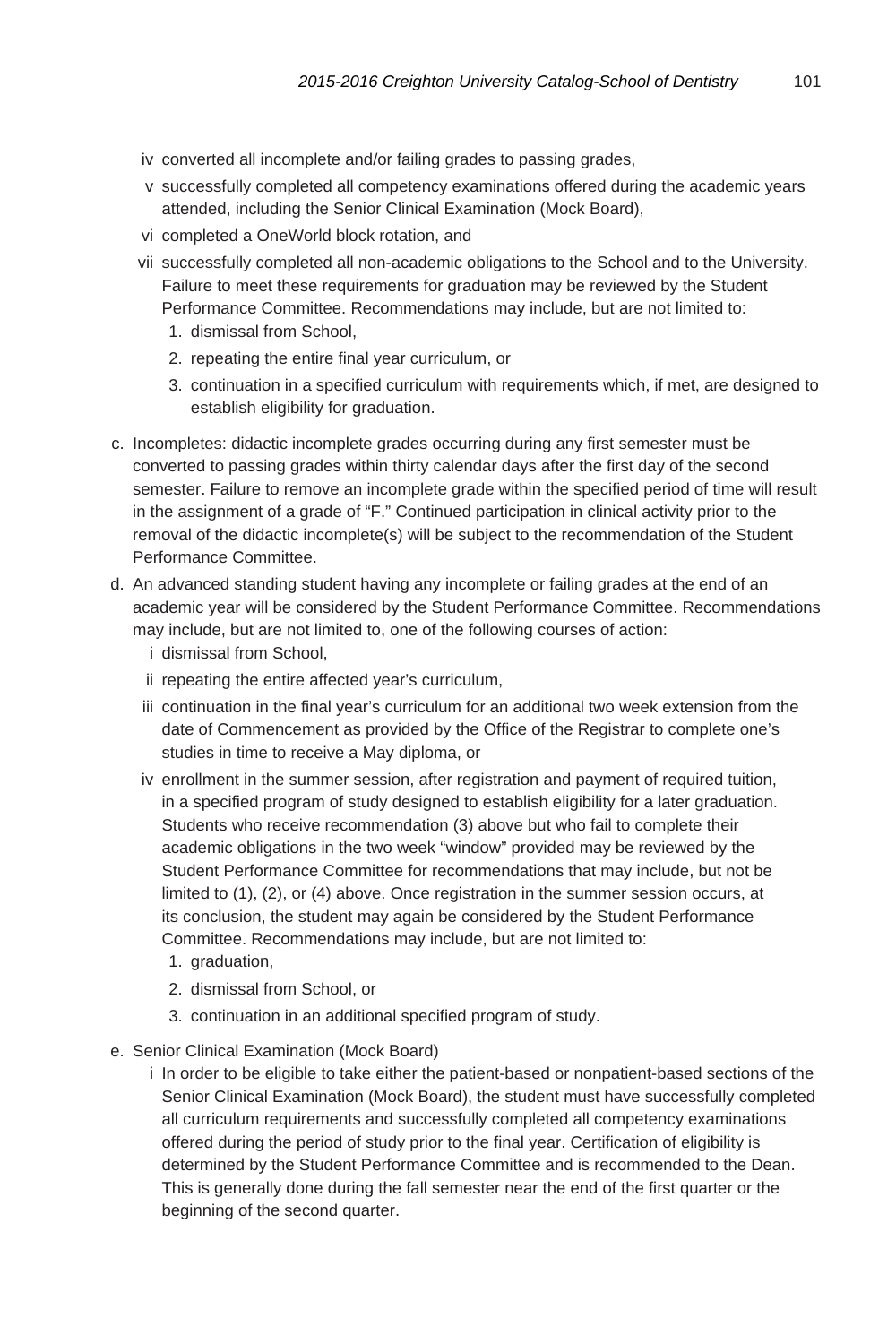- ii Advanced standing students will be required to take and successfully complete the Senior Clinical Examination (Mock Board) to be eligible for graduation. Failure to take and successfully complete this Examination and any necessary remediation will result in a review by the Student Performance Committee.
- iii Any segment of the Senior Clinical Examination (Mock Board) that is not passed will require mandatory remediation in the area(s) not successfully completed (laboratory, clinical or didactic sections). The remediation program will be arranged by the department with academic responsibility for teaching the involved discipline(s), when possible. This program can involve the use of models, typodont teeth or extracted teeth or it may use a lecture/examination format. Its purpose is to assist the student in overcoming identified areas of weakness.
- iv After successful completion of the remediation program, the student will be eligible to take a second examination covering the section(s) previously failed.
- f. Part II National Board Examination
	- i To be eligible to take Part II National Board, the advanced standing student must: be registered as an unclassified student in the School of Dentistry; have successfully completed all curriculum requirements for the year(s) prior to the final year; and have successfully completed all competency examinations offered during the year(s) of study prior to the final year. Certification of eligibility is determined by the Student Performance Committee and is recommended to the Dean. This is generally done in the fall semester near the end of the first quarter or the beginning of the second quarter.
	- ii Students may make application to take this examination anytime during the fall semester. If eligibility requirements are met, the Assistant/Associate Dean for Academic Affairs will verify such with the American Dental Association and approval to take the examination will be granted. Creighton University School of Dentistry students will not, however, be allowed to take this examination prior to the conclusion of the first semester didactic curriculum, including all associated final examinations.
- g. Licensure Examinations Prior to Graduation
	- i To be eligible to take a licensing examination prior to graduation, the advanced standing student must successfully complete the applicable section(s) of the Senior Clinical Examination (Mock Board) that correspond(s) to the portions of the licensure examination being attempted. For those who fail to do this on their initial attempt, successful completion of any necessary remediation as well as successful completion of appropriate re-examination(s) will be required.
	- ii Certification of eligibility, based upon these criteria, will be determined by the Student Performance Committee and will be recommended to the Dean.

#### **Degree of Doctor of Dental Surgery**

The Student Performance Committee may refuse to recommend for the degree of Doctor of Dental Surgery any student who has not:

- 1. met all financial indebtedness to the University,
- 2. satisfactorily completed all the prescribed courses,
- 3. complied with laboratory or clinical performances standards,
- 4. successfully completed all competency examinations, and/or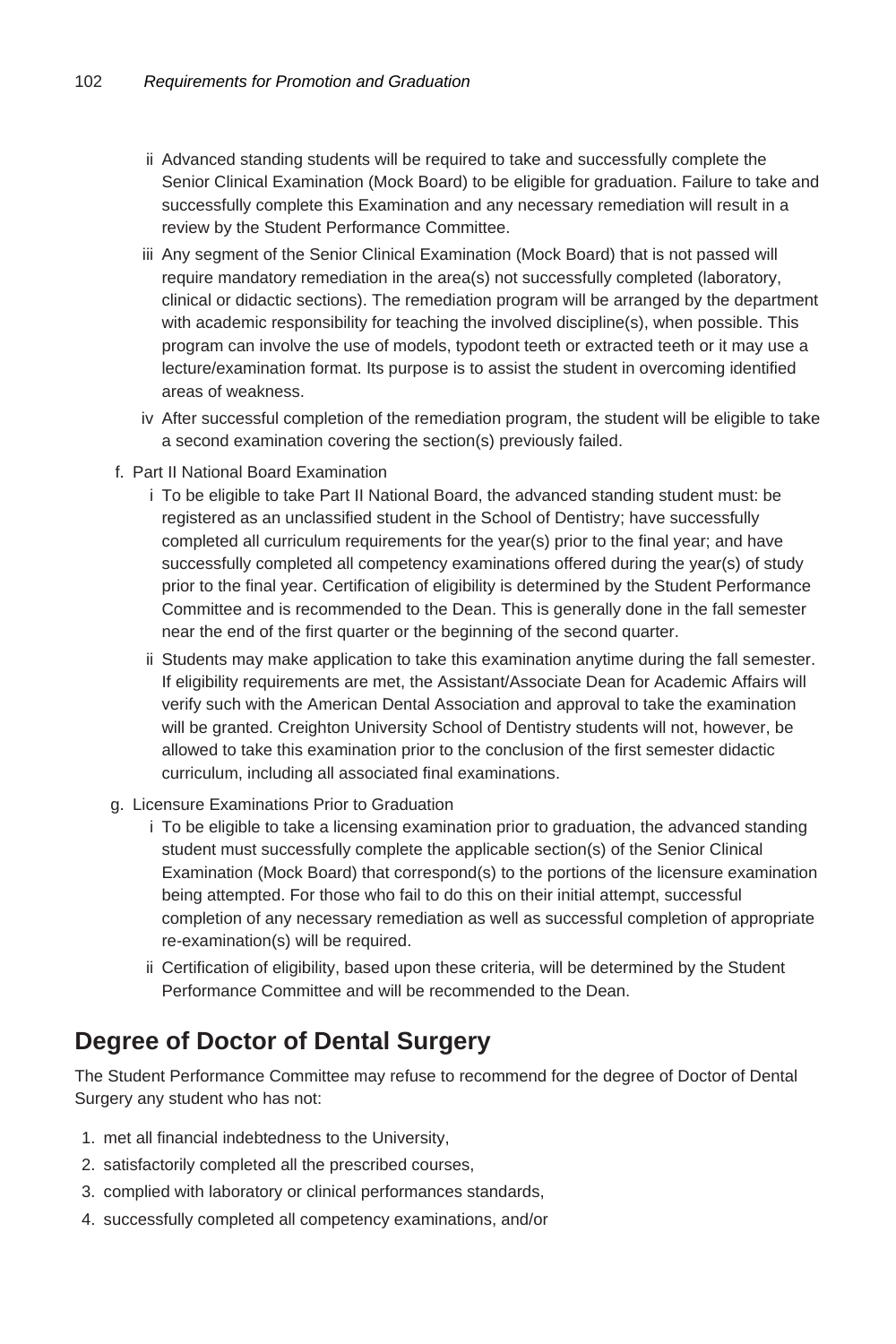5. exhibited moral qualities appropriate to the profession of dentistry.

#### **Post Graduation Special/Unclassified Student Status**

Students whose efforts to complete requirements for graduation extend beyond the University established date to have such work done to be eligible for a degree must apply for special/ unclassified student status in order to continue their studies at the School of Dentistry because they are now considered by the Registrar as having entered the next academic term, an occurrence for which registration as a student is required. No grace period will be offered to complete work in order to maintain eligibility for a degree/diploma.

Students who complete their academic and non-academic obligations in a timely manner and who receive a diploma on the scheduled date must register as special/unclassified students if they are to continue to provide patient care at the School of Dentistry following graduation. Their status as student ended when the degree was conferred and, unless they register as a special/unclassified student, they will not be covered by the School of Dentistry's liability insurance policy.

Registration as a special/unclassified student will be managed by the Office of the Assistant / Associate Dean for Academic Affairs. For those students who need more time to become eligible for graduation, this process is mandatory. For those students who apply to become special/unclassified students after they have graduated, the request will only be honored in order to provide the student an opportunity to complete procedures that are in progress. The status of special/unclassified student will not be granted, nor should it be requested, in order to start new clinical procedures. In order to be enrolled as a special/unclassified student, a form requesting such action must be completed by both the student and a faculty member in the affected discipline(s). This form is available in the Office of the Assistant / Associate Dean for Academic Affairs and, once completed, should be returned to that office where it will be kept on file and a copy forwarded to the Assistant / Associate Dean for Clinical Services.

The Office of the Assistant / Associate Dean for Academic Affairs will provide all full-time clinical faculty with a list of the names of those students who have been granted special/unclassified student status on the first day the clinic is open following the University's issuance of diplomas and on the first day the clinic is open following any applicable grace period.

## **The School Year**

The academic year begins in May on the day specified in the School Calendar and continues into the following April or May. The year includes approximately thirty-two weeks of instruction, divided into two semesters. In addition, a summer session of approximately ten weeks is mandatory for students progressing into the Sophomore, Junior and Senior years. Accordingly, those students promoted into the summer session are considered to be automatically registered for the summer.

During the academic year, the School of Dentistry Adult and Pediatric Clinics are open from 8 a.m. to noon on Mondays, Tuesdays and Thursdays. They are open from 1 to 5 p.m. on Mondays, Tuesdays, Wednesdays and Fridays. During the Summer Session the clinics are open from 8 a.m. to noon, Monday through Friday and from 1 to 5 p.m. on Mondays.

There is a fall recess, a short Thanksgiving vacation, a two-week Christmas-Midyear recess, a oneweek vacation in the spring, a short recess between the second semester and the summer term, and a total of four weeks of vacation following the summer session.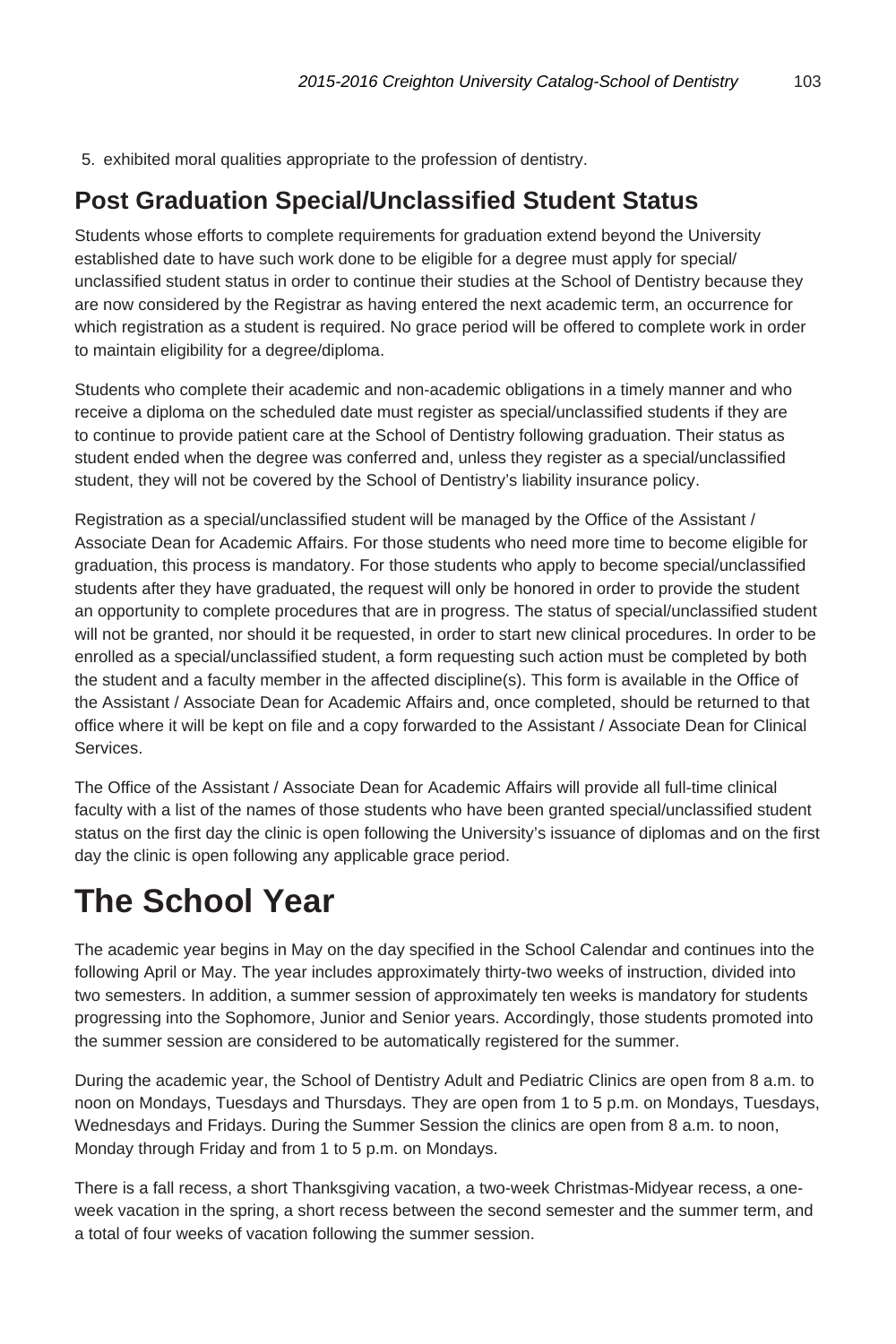## **Shadowing in the School of Dentistry Clinics**

Creighton University School of Dentistry will allow limited shadowing experiences in the School's clinics for individuals who meet the following criteria:

- this program will only be available to Creighton University undergraduate students, to persons specifically invited by a faculty member, or to relatives of current students.
- the student must be able to show proof of immunizations consistent with that expected of a School of Dentistry student.
- the student will be required to wear personal protective equipment when observing in the clinics. This includes mask, gloves, clinic gown and protective eyewear.
- for safety reasons, the student will not touch any dental instruments or equipment involved in the care of a patient.
- the student must be able to demonstrate proof of HIPAA privacy training.

If this training has not been received, the student must contact the Assistant/Associate Dean for Clinical Services/ Director of Clinics at least two weeks prior to the scheduled shadowing date to receive this training.

- the student will not receive any academic credit for the shadowing experience.
- the student must be dressed in accordance with the School of Dentistry dress code.
- if carrying a cell phone, it must be turned off.
- the student will not have access to electronic or paper patient records.
- the student must be accompanied at all times in the School clinics by a School faculty member/ student/representative (sponsor).
- the student must obtain written approval from the Assistant/Associate Dean for Clinical Services/ Director of Clinics prior to the shadowing experience.

## **Student Employment**

The dental course of study makes exacting demands upon the time and energy of students. It is important that expenses should be provided for in advance and that no one should plan to earn any considerable part of his or her support during the school year. New students should have sufficient funds to meet fully the expenses of the first year.

The faculty reserves the right to order discontinuance of any work that interferes with the successful pursuit of the prescribed course. In no case can exigencies of employment serve to excuse unsatisfactory performance of school duties.

## **Student Performance Committee**

The Student Performance Committee (SPC) consists of all department chairs, the Dental School Chaplain, the President of the Faculty Council, the Assistant/Associate Dean for Student Affairs as a non-voting member, the Assistant/Associate Dean of Clinics, and the Assistant/Associate Dean for Academic Affairs who ordinarily chairs the SPC. The charge of the Committee is to deliberate the performance of students and make recommendations to the Dean which may include, but are not limited to: probations, advancements, and dismissals.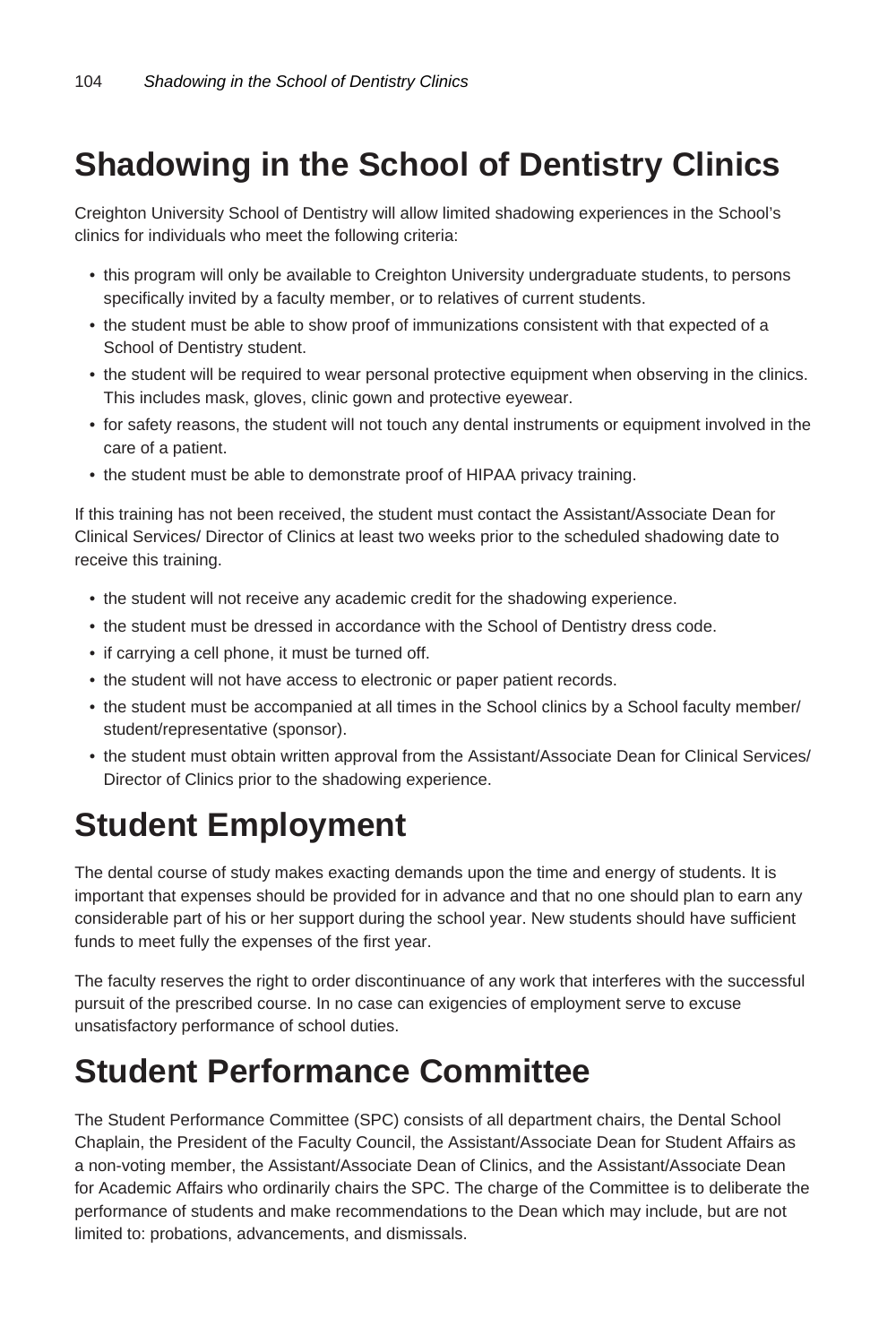### **Transcripts**

A copy of a student's academic record is called a transcript and is issued by the University Registrar upon signed request, or its equivalent, of the student. Transcript request information is available at the Registrar's Office or on the Registrar's website (http://creighton.edu/registrar/transcripts). Copies are not made of transcripts on file from other institutions; any additional copy of these must be requested by the student direct from the original issuing institution.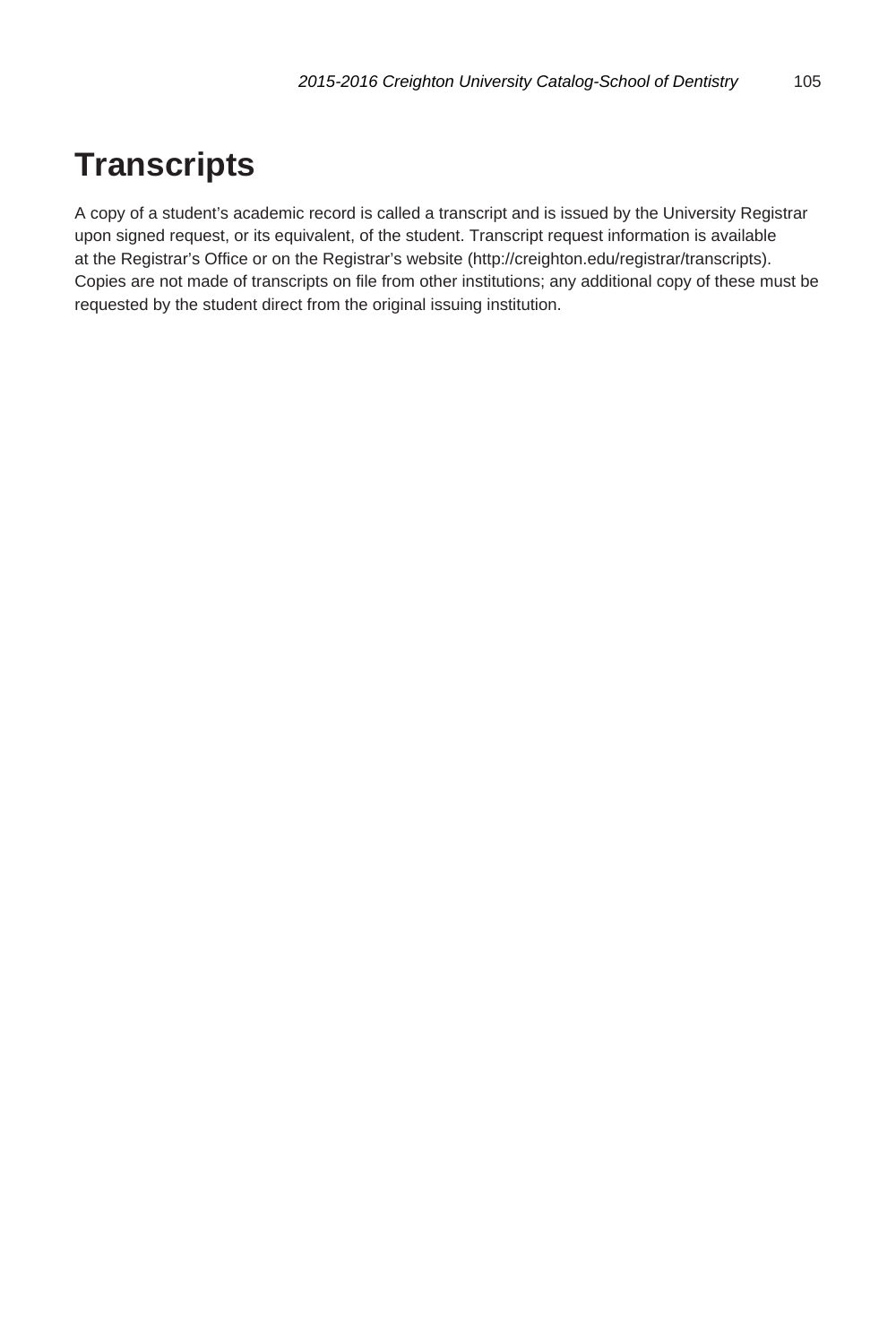# **The D.D.S. Curriculum**

#### **Competencies for Creighton University School of Dentistry**

A Graduate of the School of Dentistry at Creighton University will be competent in:

#### **BIOMEDICAL SCIENCES**

• Understanding the biomedical sciences and their relationship to oral health, oral diseases, and oral-related disorders.

#### **BEHAVIORAL SCIENCES**

- Understanding and applying the principles of behavioral science as they pertain to patient centered approaches for promoting, improving, and maintaining oral health.
- Managing a diverse patient population and having the interpersonal and communication skills to function successfully in a multicultural work environment.

#### **PRACTICE MANAGEMENT**

- Evaluating different models of oral health care management and delivery.
- Applying the basic principles and philosophies of practice management and having the skills necessary to function as the leader of the oral health care team.
- Communicating and collaborating with other members of the health care team to facilitate the provision of health care.

#### **ETHICS AND PROFESSIONALISM**

- Understanding and applying ethical, legal, and regulatory concepts as they pertain to patient care and practice management.
- Demonstrating the ability to self-assess relative to professional development and to self-directed, life-long learning.

#### **CRITICAL THINKING AND INFORMATION TECHNOLOGY**

- Using critical thinking and problem solving skills to guide clinical decision making during the comprehensive care of patients as well as in scientific inquiry and research methodology.
- Using information technology resources in contemporary dental practice.

#### **CLINICAL SCIENCES**

- Performing patient examination, assessment, and diagnosis procedures.
- Developing a comprehensive plan of treatment.
- Understanding and demonstrating the principles of health promotion and disease prevention.
- Understanding and obtaining informed consent.
- Selecting, administrating, and prescribing appropriate pharmacologic agents to manage conditions that influence dental treatment including pain and anxiety, and using nonpharmacologic methods when appropriate.
- Restoring single defective teeth with appropriate materials and techniques to establish proper form, function, and esthetics.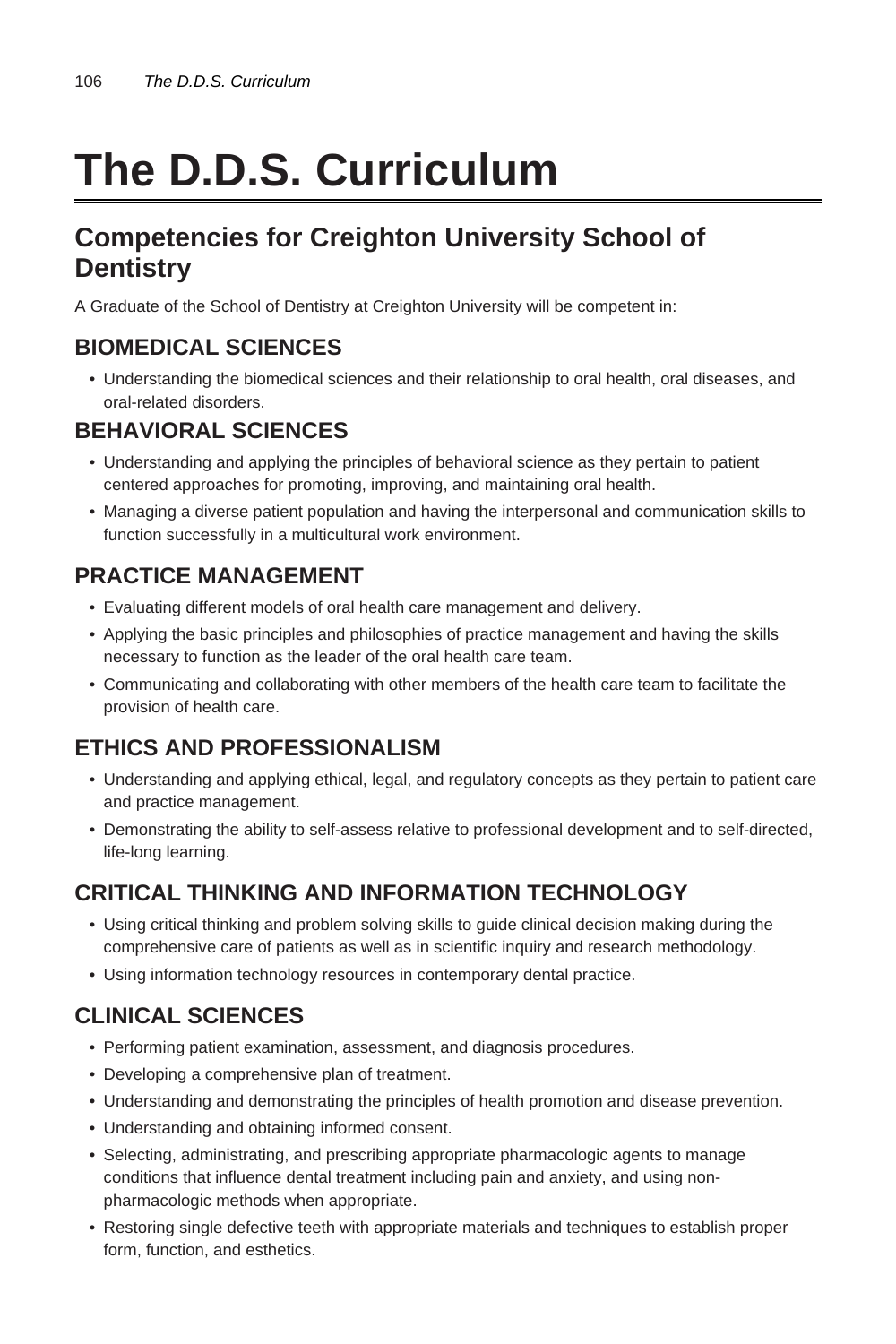- Restoring partial or complete edentulism with fixed or removable prosthodontics in the uncomplicated patient and in managing the care of the complicated edentulous patient.
- Managing the restoration of partial or complete edentulism using contemporary implant procedures.
- Performing uncomplicated periodontal therapies and in managing the care of patients with complicated or advanced periodontal problems.
- Performing uncomplicated endodontic procedures and in managing the care of patients with complicated pulpal and periradicular disorders.
- Recognizing and managing oral mucosal and osseous disorders.
- Performing uncomplicated hard and soft tissue oral surgical procedures and in managing the care of patients with complicated oral surgical problems.
- Preventing, recognizing, treating, and managing dental emergencies including pain, hemorrhage, trauma, and infection of the orofacial complex.
- Managing patients with acute and chronic occlusal and temporomandibular disorders.
- Managing minor tooth movements and space maintenance as well as the care of patients with complicated or advanced orthodontic problems.
- Appraising completed and existing treatments and in using these outcomes of patient care to guide professional development, recall strategies, and prognoses.
- Preventing, recognizing, managing, and treating, for the short-term, acute medical emergencies in the dental environment including the provision of life support measures.
- Assessing the treatment needs of patients with special needs.
- Performing, managing, and/or communicating requisite technical and laboratory procedures attendant to the provision of dental restorations.
- Assessing, critically appraising, applying, and communicating scientific and lay literature as it relates to providing evidence-based patient care.

Revised: 04-08-13

The courses of instruction are listed here by department, and are subject to continual review and revision. The University reserves the right to modify or to cancel any of the courses listed without notice.

### **Key to Symbols**

The standard course description includes a variety of symbols or abbreviations indicating essential information. These symbols are used to identify the subject area of course offerings in schedules, grade reports, transcripts of records, etc. The following is a sample course description with the individual symbols explained in the order in which they appear in that description.

#### ORB 115 General Gross Anatomy Lecture (10) FA

Basic instruction in the gross anatomy of the upper extremity, thorax, and abdomen. This course is taught by lecture, laboratory dissection, models, radiographic images, and various multimedia resources. 2R, 6L, 16W (Split classes for laboratory).

ORB Department abbreviation. Standard three-letter symbols are used throughout the University to identify the subject fields, in this case, Oral Biology.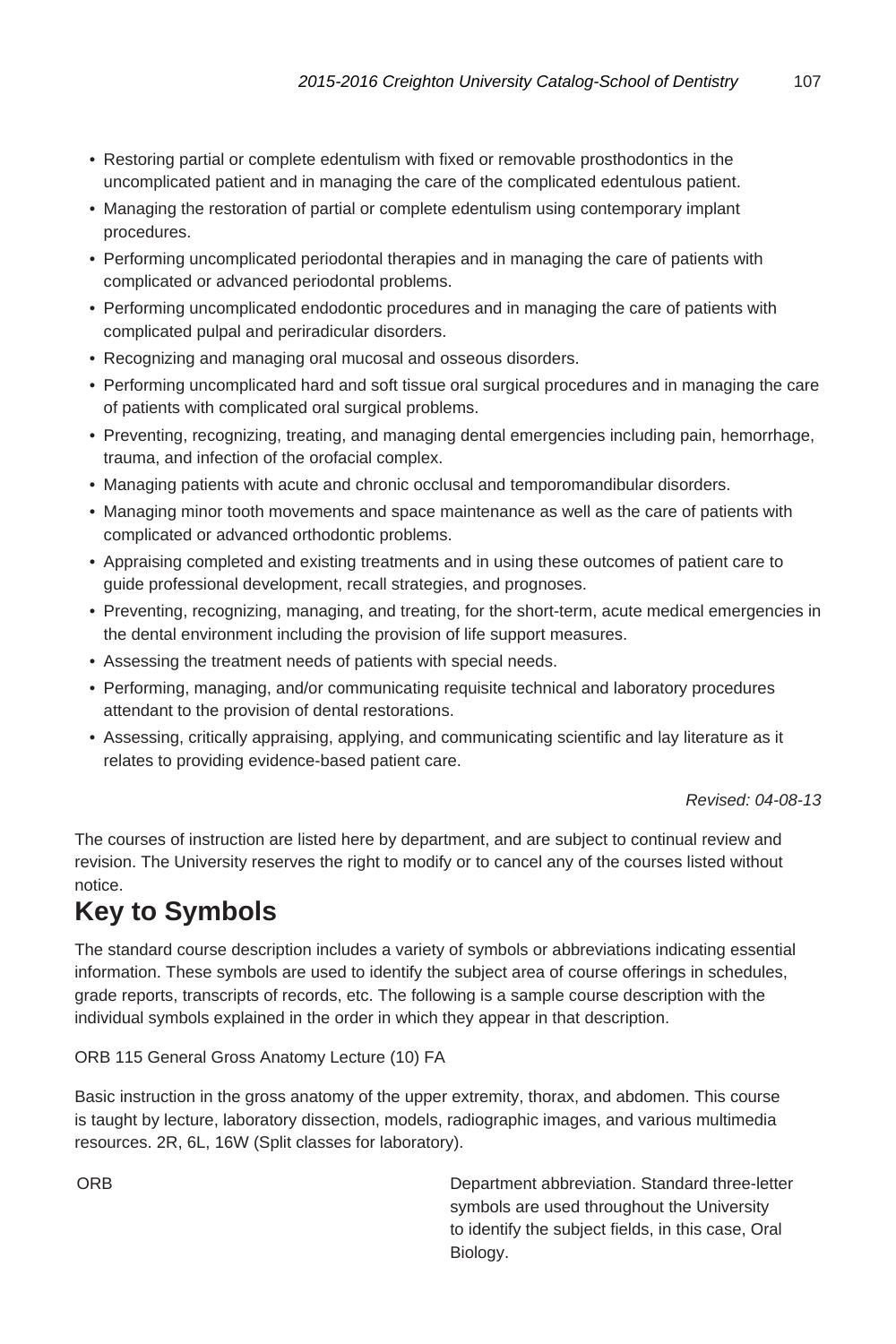| 115 | Course number. The numbering system and its<br>significance is as follows:                                                                                                                                              |
|-----|-------------------------------------------------------------------------------------------------------------------------------------------------------------------------------------------------------------------------|
|     | 1. The first digit indicates the dental college year<br>in which the course is taken:                                                                                                                                   |
|     | All Freshman courses begin with 1.                                                                                                                                                                                      |
|     | All Sophomore courses begin with 2.                                                                                                                                                                                     |
|     | All Junior courses begin with 3.                                                                                                                                                                                        |
|     | All Senior courses begin with 4.                                                                                                                                                                                        |
|     | 2. The second digit indicates the quarter (half of<br>semester) within which the course begins, except<br>that a zero indicates an elective course.                                                                     |
|     | 0 indicates an elective course                                                                                                                                                                                          |
|     | 1 indicates First Quarter                                                                                                                                                                                               |
|     | 2 indicates Second Quarter                                                                                                                                                                                              |
|     | 3 indicates Third Quarter                                                                                                                                                                                               |
|     | 4 indicates Fourth Quarter                                                                                                                                                                                              |
|     | 3. The third digit indicates the type of course<br>involved. Didactic courses are represented<br>by odd-numbered digits; technique courses<br>(laboratories, field experiences and clinics) by<br>even-numbered digits. |

### **GENERAL GROSS ANATOMY—Course title.**

| (10)        | Credit value of the course in terms of semester<br>hours of credit.                                                                                                                                                                                                                                                                                                                                                                                                                                                                                                                                                        |
|-------------|----------------------------------------------------------------------------------------------------------------------------------------------------------------------------------------------------------------------------------------------------------------------------------------------------------------------------------------------------------------------------------------------------------------------------------------------------------------------------------------------------------------------------------------------------------------------------------------------------------------------------|
| <b>FA</b>   | Term offered. FA indicates fall semester; SP<br>indicates spring semester.                                                                                                                                                                                                                                                                                                                                                                                                                                                                                                                                                 |
| 2R, 6L, 16W | Class Structure. R indicates "recitation or lecture";<br>L refers to "laboratory"; C denotes "clinic";<br>S indicates "seminar"; and F refers to "field<br>experience."                                                                                                                                                                                                                                                                                                                                                                                                                                                    |
|             | W indicates "week" and is used with a number<br>to indicate the approximate length of the course.<br>16W designates a semester-long course,<br>8W indicates the course is in session for one<br>academic quarter (half-semester), and any other<br>number reflects the actual number of weeks the<br>course is offered. Hence, 2R, 6L, 16W indicates<br>two hours of lecture and six hours of laboratory<br>per week for sixteen weeks (or one semester).<br>Weekly attendance hours are not assigned to<br>clinical courses since students generally schedule<br>themselves into the various departments as<br>necessary. |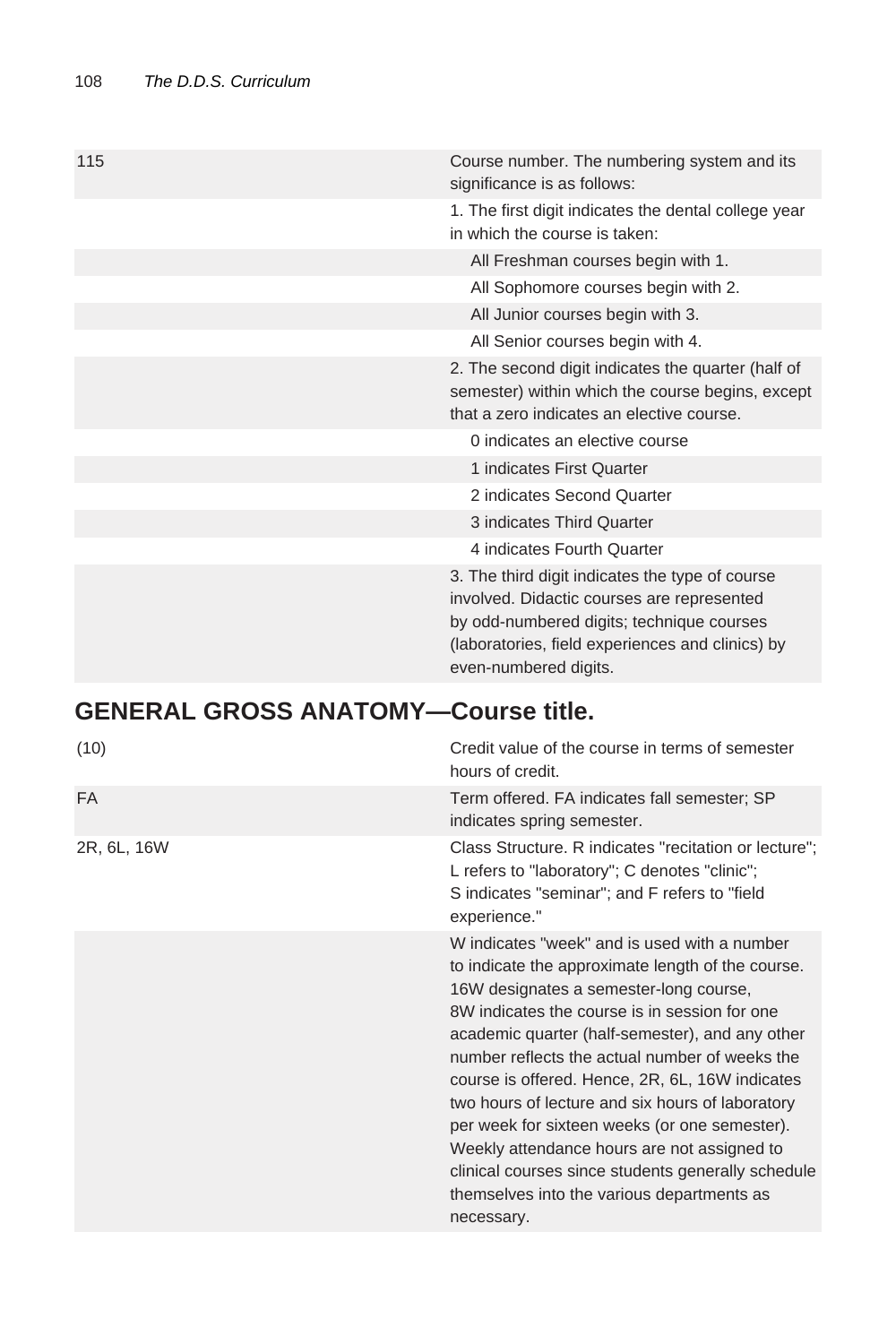**NOTE:** Not all the foregoing information may be noted in any individual course.

### **Community and Preventative Dentistry (CPD)**

### **Freshman Year**

#### **CPD 111. Interpersonal Relationships and Communication. 2 credits. FA**

To assist in their orientation and adjustment to professional education, freshmen will participate in group introductions followed by discussions on interpersonal relationships. Communication styles, time management, problem solving, dealing with stress, and understanding various cultural differences will be addressed. 2S, 8W.

#### **CPD 113. Preventive Dentistry. 3 credits. FA**

Introduction to the philosophy and need for preventive dentistry by developing the student's concepts of self-motivation; knowledge of dental diseases and abnormalities; application of the principles of fluoridation; nutrition, patient motivation, and home care. In addition, the student will develop skills for effective oral hygiene with reference to disclosing agents, toothbrushing, flossing, oral physiotherapy aids, and topical fluorides. 1R, 16W; 2R, 3L, 6W.

#### **CPD 115. History of Dentistry. 1 credit. FA**

Designed to acquaint the student with the history of dentistry from ancient times to the present. Emphasis is placed upon contributions by individuals and groups of individuals leading to the current status of dentistry in the United States. 1R, 8W.

#### **CPD 132. Community Dentistry Field Experience. 1 credit. SP**

Designed to acquaint students in small groups with area health problems and with area health services and agencies. Field experience is gained during dental health and/or career presentations in public and parochial schools. Visitations are made to provide a variety of experiences; to neighborhood schools; to water purification and flouridation facilities; and to a commercial dental laboratory. 2F, 4W; 3F, 4W (Split classes).

#### **CPD 134. Clinical Observation. 2 credits. SP**

Introduction to all disciplines of dentistry by way of clinical observation and limited assistance to upper-class dental students. 2C, 10W (Split clinical assignments).

### **CPD 136. Cardio-Pulmonary Resuscitation. 1 credit. SP**

A formalized course in Cardio-Pulmonary Resuscitation leading to CPR certification in Basic Life Support for Health Care Providers. 1R, 3L, 1W (Split classes).

### **Junior Year**

### **CPD 312. Community Dentistry Field Experience. 1 credit. FA, SP**

Provides the dental student with an opportunity to apply motivational and instructional techniques regarding patient dental education through community field experiences. F.

### **CPD 313. Behavioral Science Aspects of Patient Care. 2 credits. FA**

The goal of this course is to enhance the students' ability to care for the patient by increasing the knowledge relevant to behavioral science topics. These include, but are not limited to topics such as empathy, rapport, communication, fear and anxiety, smoking cessation, domestic violence, and patients with disabilities, both physical and mental. Working with patients of different cultures will also be addressed. The student will work in managing various challenging situations through application of learned skills. 1R, 3W; 2R, 3W; 8R, 1W.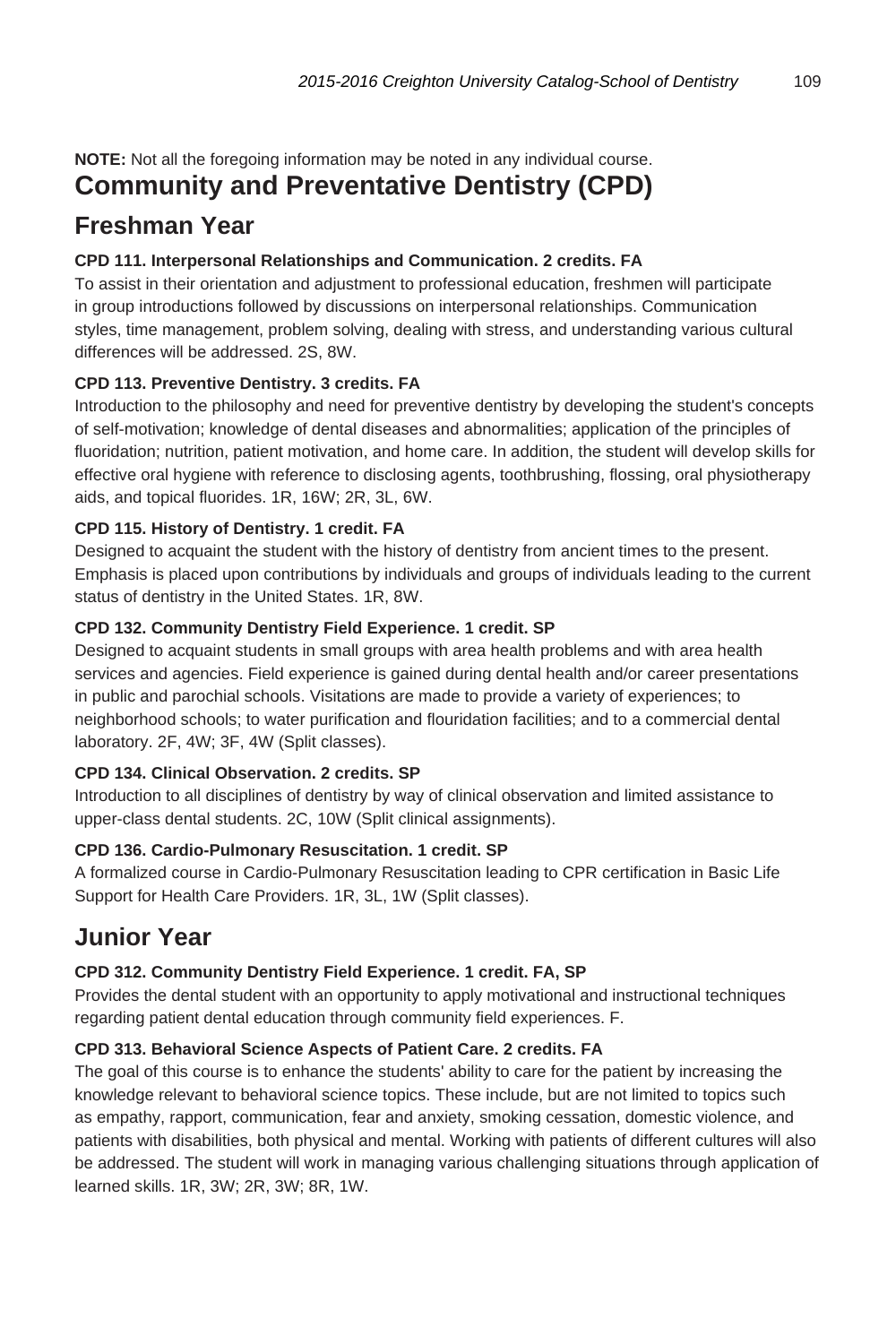#### **CPD 314. Cardio-Pulmonary Resuscitation. 1 credit. FA**

A formalized course in Cardio-Pulmonary Resuscitation leading to CPR re-certification in Basic Life Support for Health Care Providers. 1R, 3L, 1W (Split classes).

#### **CPD 331. Practice Planning. 2 credits. SP**

Designed to introduce the student to practice management principles. Covers the process of staffing and running an office. Employment law as well as communication with staff is emphasized. Equipment needs for a dental office are explored as well as the design and function of a dental office. Also included in the course are the principles of filing an insurance claim, the terminology that accompanies patient billing practice and the different types of insurance networks and plans. Payroll management and tax regulations are introduced. 1R, 16W.

#### **CPD 333. Public Health Dentistry. 2 credits. SP**

Introduction of Dental Public Health, noting the dentist has a "primary duty of service to the public." Emphasis is placed on health promotion and education, epidemiology of oral diseases, sociology and cultural differences of the dental practice, dental public health research and prevention, clinician's responsibility to access and justice, delivery systems, and financing dental care. 1R, 16W.

#### **CPD 335. Evidence-Based Dental Care: Understanding and Evaluating Dental Research. 2 credits. SP**

This course is designed to provide the student with the foundational information necessary to understand the principles of evidence-based dental practice, to critically evaluate health sciences research literature, and to apply the findings of scientific inquiry to clinical practice. Key learning milestones include the understanding of scientific information sources, research study designs, hierarchies of evidence, basic statistics, and epidemiology. The ultimate purpose of the course is to reinforce the importance of life-long learning and critical thinking in the application of scientific discovery to patient care. 1R, 12W; 1F, 4W.

### **Senior Year**

#### **CPD 411. Business of Practice. 3 credits. FA**

Designed to provide background information to assist in making informed decisions when agreeing to work as a dental associate. Employment contract language is discussed at length. The principles of purchasing a practice are explored including methods used in valuing a practice and financing the purchase of a practice. Principles are discussed for disability insurance, dental malpractice insurance and general office insurance. 1R, 8W; 2R, 8W.

#### **CPD 412. Community Dentistry Field Experience. 1 credit. FA, SP**

Provides the dental student with an opportunity to apply motivational and instructional techniques regarding patient dental education through community field experience. F.

#### **CPD 413. Ethics in the Practice of Dentistry I. 3 credits. FA**

Provides an understanding of classical health care ethical principles which have direct relevance to students' training and future dental practice experience. Focuses on common ethical dilemmas found in the relationships between student and dental school, between dentist and patient, between dentists themselves, and between dentist and the community. 2R, 8W; 1S, 6W.

#### **CPD 414. Senior Service-Learning Program. 4 credits. FA, SP**

This course consists of community-based, service-learning rotations. Each student provides patientcentered care for diverse populations in a public health care delivery system. Students gain clinical experience in adult restorative dentistry, pediatric dentistry, basic oral surgery, and management of the acute care patient while at the same time understanding and expanding access to care for underserved populations. F, 2W.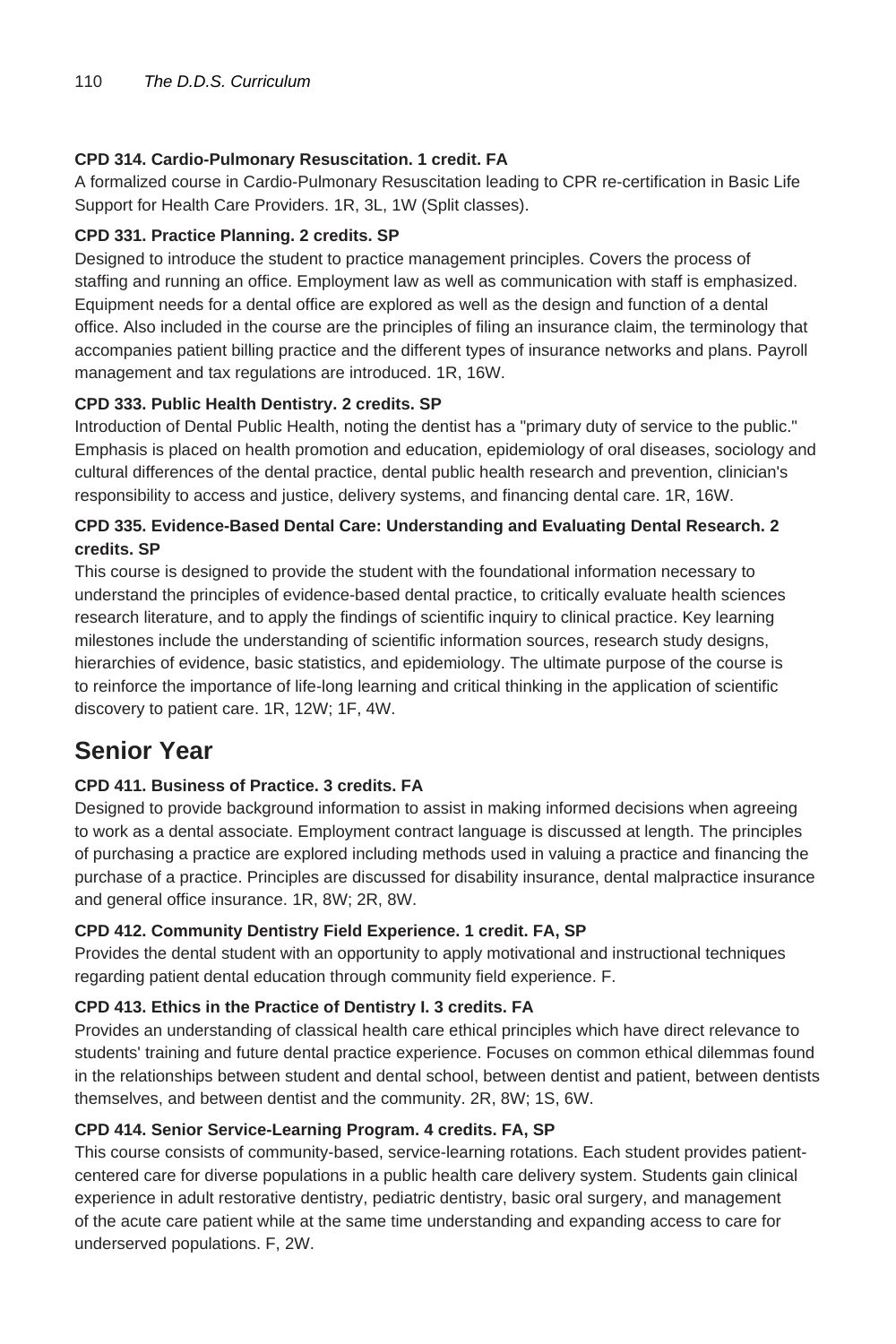#### **CPD 431. Ethics in the Practice of Dentistry II. 1 credit. SP**

Students will discuss dental practice laws and licensing; impaired colleagues, peer review and whistle blowing; dental malpractice; prescription fraud and drug diversion; legal and social implications for treating mentally and physically challenged individual; and quality assurance in dentistry. 1S, 8W.

#### **CPD 433. Financial Planning and Jurisprudence. 2 credits. SP**

Emphasis on personal financial planning, OSHA and HIPAA regulations as affecting the dental practice and office computer management. Building upon principles of office management in preparation for entering the practice of dentistry. 2R, 8W.

### **Diagnostic Sciences (DAR)**

### **Freshman Year**

#### **DAR 121. Radiology Lecture. 1 credit. FA**

Basic principles of radiation physics, radiation biology, radiation protection, and dental radiography will be discussed in detail. 1R.

#### **DAR 131. Radiology Lecture. 2 credits. SP**

Radiographic recognition of anatomical landmarks visualized in intraoral as well as extra-oral radiography will be taught. Recognition of common pathology, including caries, periodontal disease, periapical lesions, and dental anomalies will be emphasized. Clinical guidelines for prescribing radiographs are explored. Basic discussion of advanced imaging procedures and principles of radiographic interpretation are covered in preparation for DAR 313. 1R, 16W.

#### **DAR 132. Radiology Technique. 1 credit. SP**

Students will gain hands on experience in simulated clinical conditions by exposing full mouth radiographic series on manikins. Students will also utilize computer exercises to gain practice in recognizing normal anatomical structures and common pathology, and learn how to incorporate this information into structured radiographic reports. 3L, 16W (Split class).

### **Sophomore Year**

### **DAR 211. Infectious Disease Control in Dentistry. 2 credits. FA**

Provides a basic knowledge of the principles of infection control. Application of the students' fundamental knowledge of oral pathology, microbiology, public health, and oral diagnosis will be necessary for critical thinking as applied to actual and/or hypothetical clinical situations. 2R, 7W.

#### **DAR 214. Dental Assisting and Radiology. 3 credits. FA**

Sophomore students in this entry-level, clinically-oriented course will be assisting juniors and seniors with oral diagnosis and prophylaxis procedures. Sophomores will also utilize their digital and conventional radiographic technique skills to obtain the necessary patient images for diagnostic and treatment planning purposes. Juniors and seniors will gain supervisory experience while directing their colleagues in the Radiology Clinic. This course builds on radiographic technique and diagnostic skills learned in DAR 121, DAR 131 and DAR 132. 8C, 7W.

#### **DAR 215. Oral Diagnosis. 3 credits. FA**

Lectures designed to acquaint the preclinical student with the fundamentals of the interview, the principles and procedures of clinical examination, the methods of identifying oral diseases, and the rationale for oral therapy. Following the correlation of facts obtained, the formulation of a diagnosis, prognosis and treatment plan is made. This is accompanied by a clinical introduction of students to the treatment of patients in clinical setting, including the principles of clinical examination, dental hygiene procedures and infection control. 1R, 16W; 4C, 2W (Clinic sessions are split classes).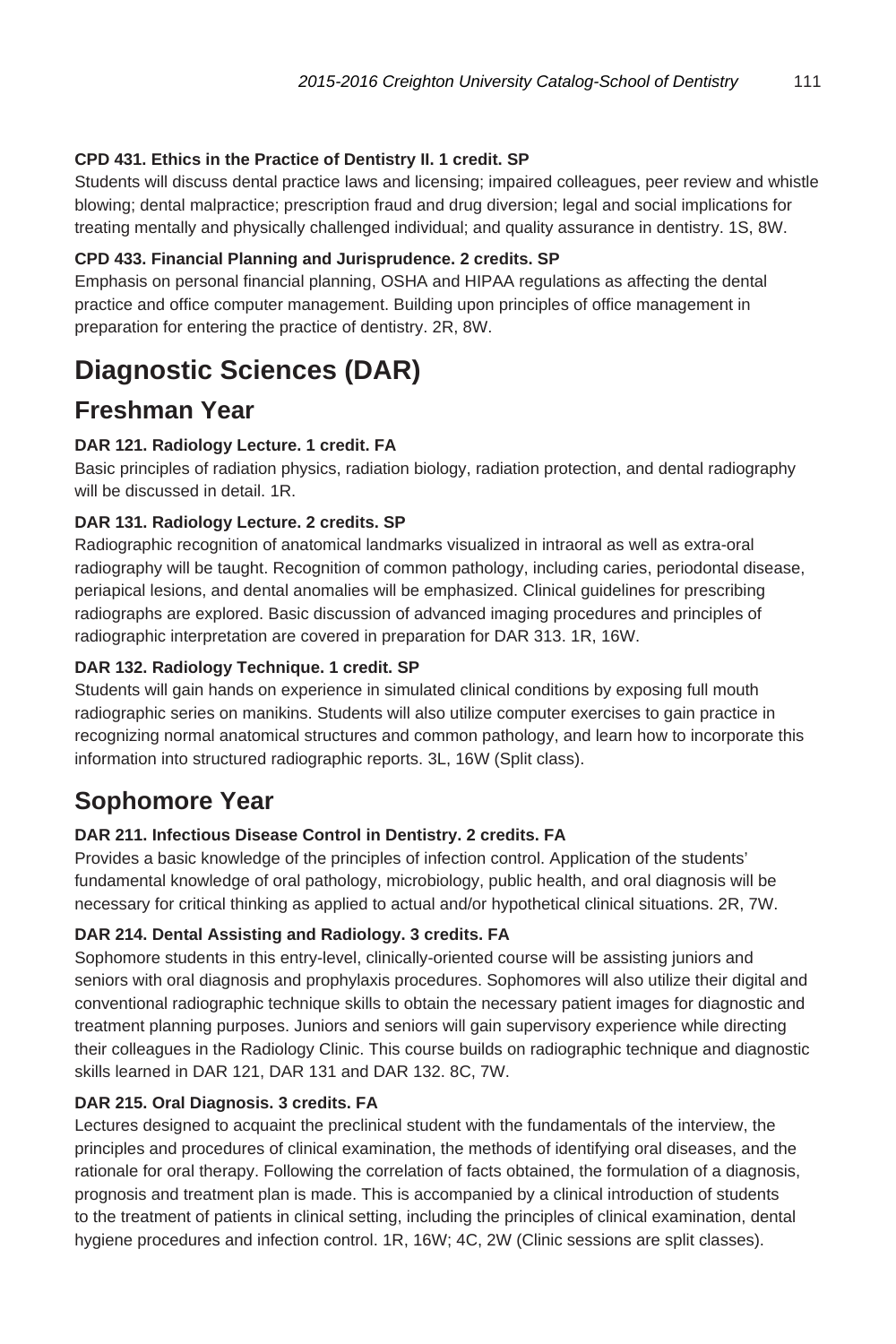#### **DAR 219. General Pathology. 9 credits. FA**

This course teaches the basic principles of general and systemic pathology, concentrating on the etiology, pathogensis and applications to dentistry. Systemic diseases with oral considerations are stressed and actual clinical case histories are utilized whenever appropriate. 3R, 7W; 3R, 16W.

#### **DAR 224. Radiology Technique. 1 credit. FA**

Radiographic review exercises will be used to gain additional experience in recognition of common pathology, including caries, periodontal disease, periapical lesions, and dental anomalies. Block assignment will be scheduled in the Main Radiology Clinic to gain experience in intra-oral and extraoral dental digital radiography. 3C, 2W (Split class).

#### **DAR 232. Oral Hygiene and Recall Clinic. 1 credit. SP**

An initial introduction of the students to the treatment of patients in a clinical setting. Principles of oral hygiene, infection control, record keeping and extraoral/intraoral examination are applied to patient care. 4C, 2W.

#### **DAR 234. Radiology Lecture and Technique. 3 credits. SP**

This course will provide hands-on instruction regarding imaging principles and various techniques of conventional and digital intraoral radiography. Instruction will focus on the projection geometry of paralleling and bisecting angle techniques. Students will learn infection control, quality assurance, and recognition and prevention of radiographic pitfalls. 3L, 16W.

#### **DAR 235. Oral Pathology. 7 credits. SP**

This course is designed to present etiologic, basic histopathologic, and clinical information of diseases that commonly manifest in the oral cavity and the head and neck regions. Prognosis and treatment of these diseases will be stressed. Heavy emphasis will be placed on clinical recognition and differential diagnoses. 4R, 16W.

### **Junior Year**

#### **DAR 313. Radiographic Interpretation. 3 credits. FA**

Radiographic features pertaining to craniofacial structures as well as to developmental, neoplastic and systemic diseases will be discussed. 4R, 4W; 2R, 3W.

#### **DAR 314. Oral Diagnosis and Treatment Planning Clinic. 3 credits. FA, SP**

This course is designed to provide clinical experience in oral diagnosis, radiology, treatment planning, oral hygiene and assessment of treatment outcomes. An integral aspect of this course is the opportunity to apply and integrate the knowledge and principles learned in the classroom courses in oral diagnosis, oral medicine, oral pathology, and oral radiology to individual patients in clinical situations. The students is guided in the collection and analysis of acceptable treatment options for each patient. C.

#### **DAR 315. Dental Management of Medically Complex Patients. 2 credits. FA**

This course is designed to enhance the students' understanding of medical conditions, the recognition of compromised states, and the subsequent modifications to dental care to prevent adverse side effects from procedures and drugs used in dentistry. Emphasis is placed on analyzing findings from patient histories, signs and symptoms, writing appropriate medical consultations and formulating treatment plans that are compatible with a patient's medical status. 1R, 16W.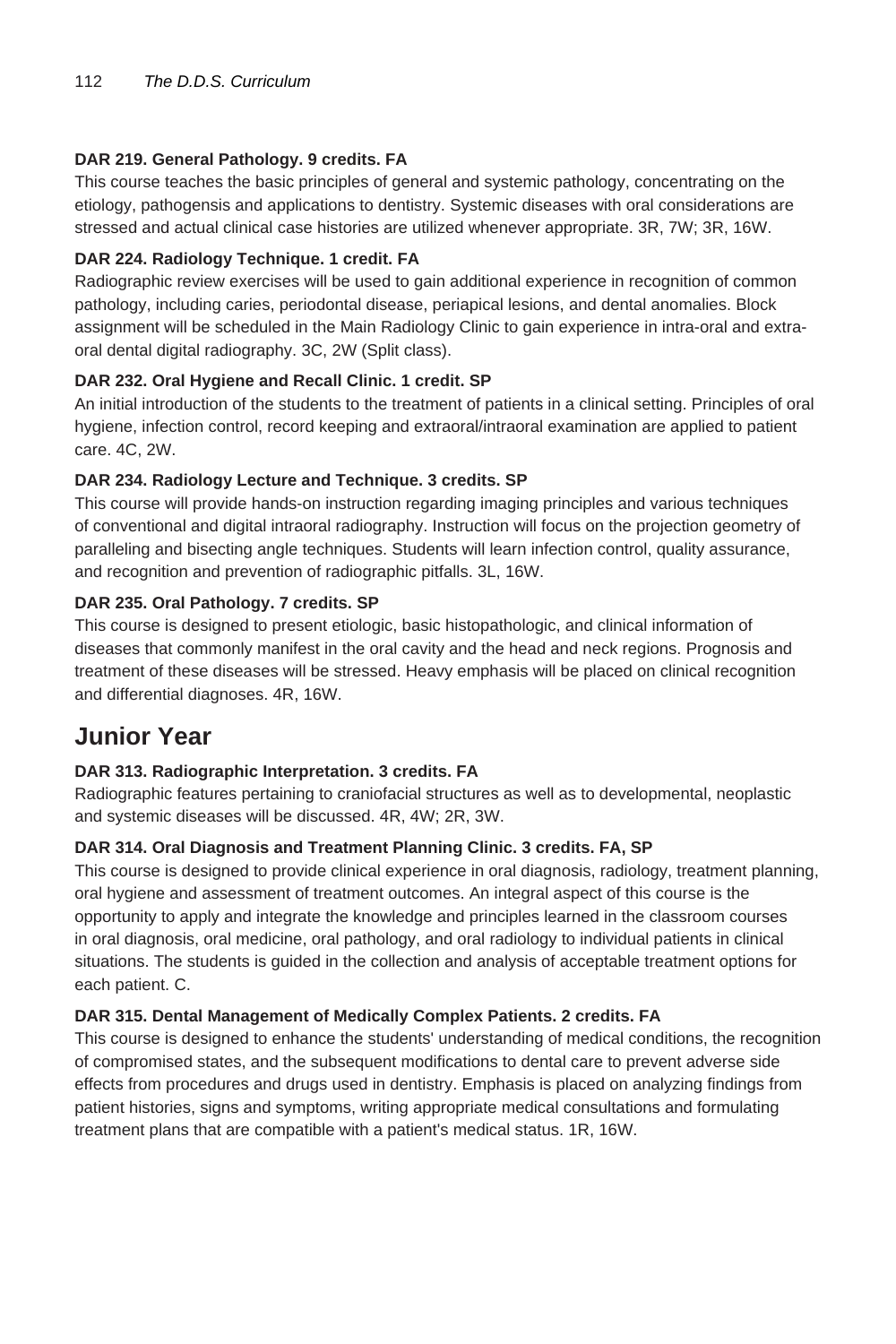#### **DAR 316. Patient Assessment Clinic. 2 credits. FA, SP**

Junior dental students will participate in the Patient Assessment Clinic to assist senior dental students in the evaluation of patients applying as candidates for treatment at the dental school. This involves management of dental unit infection control, entry of electronic health record documentation, review of patients medical history, exposing and processing radiographs requested by the senior dental student, and escorting patients to financial and appointment services. C.

#### **DAR 318. Radiographic Interpretation Clinic. 1 credit. FA, SP**

This course will be composed of small group teaching of 4 students for 2 hours during which time the interpretation of intraoral and panoramic radiographs will occur. Each student will present one case. Students will learn to recognize radiographic anatomical structures, especially soft tissues of the palate, tongue, and pharynx. Common artifacts such as ghosts and air spaces will also be demonstrated. In addition, caries, periodontal, apical and bone pathology including TMJs, will be assessed. Students will provide structured written radiographic reports to include labeling of anatomy, image quality, irradiation geometry, and disease changes between seral radiographs. C.

#### **DAR 331. Temporomandibular Disorders/Orofacial Pain. 2 credits. SP**

A lecture course focused upon the classification, examination, diagnosis, and management of temporomandibular disorders and orofacial pain. Special attention will be given to the neurophysiology of the masticatory system and how it relates to acute and chronic pain conditions. Emphasis will be placed upon the use of standardized classification and diagnostic criteria for formulating and implementing conservative treatment/management plans. 1R, 16W.

### **Senior Year**

#### **DAR 413. Oral Pathology. 2 credits. FA**

This course is designed to review and refine critical thinking skills that are necessary in diagnosing common diseases that involve the oral cavity and the head and neck regions. Clinical recognition of orofacial lesions and the continued development of reasonable and sound differential diagnoses will be the central theme. 1R, 16W.

#### **DAR 414. Oral Diagnosis and Treatment Planning Clinic. 2 credits. FA, SP**

The student applies accepted concepts and procedures of examination, problem identification, outcomes assessment, diagnosis and treatment planning, stating concisely the therapeutic measures that will constitute satisfactory therapy. The student provides patient education and home care instructions and performs coronal and subgingival scaling, prophylaxis and fluoride treatment. C.

#### **DAR 416. Patient Assessment Clinic. 2 credits. FA, SP**

Senior dental students will participate under supervision of department faculty to evaluate patients applying as candidates for treatment at the dental school. This will require evaluation of the patient health history, chief complaint, and a screening of their oral health status to include requesting of appropriate minimal radiographs to identify and categorize dental treatment indications. The goal of this clinical block assignment is to train the dental student in making rapid accurate assessments of patient treatment needs and medical risk assessment classifications that are appropriate for the dental school's scope of care and the student's level of skills. C.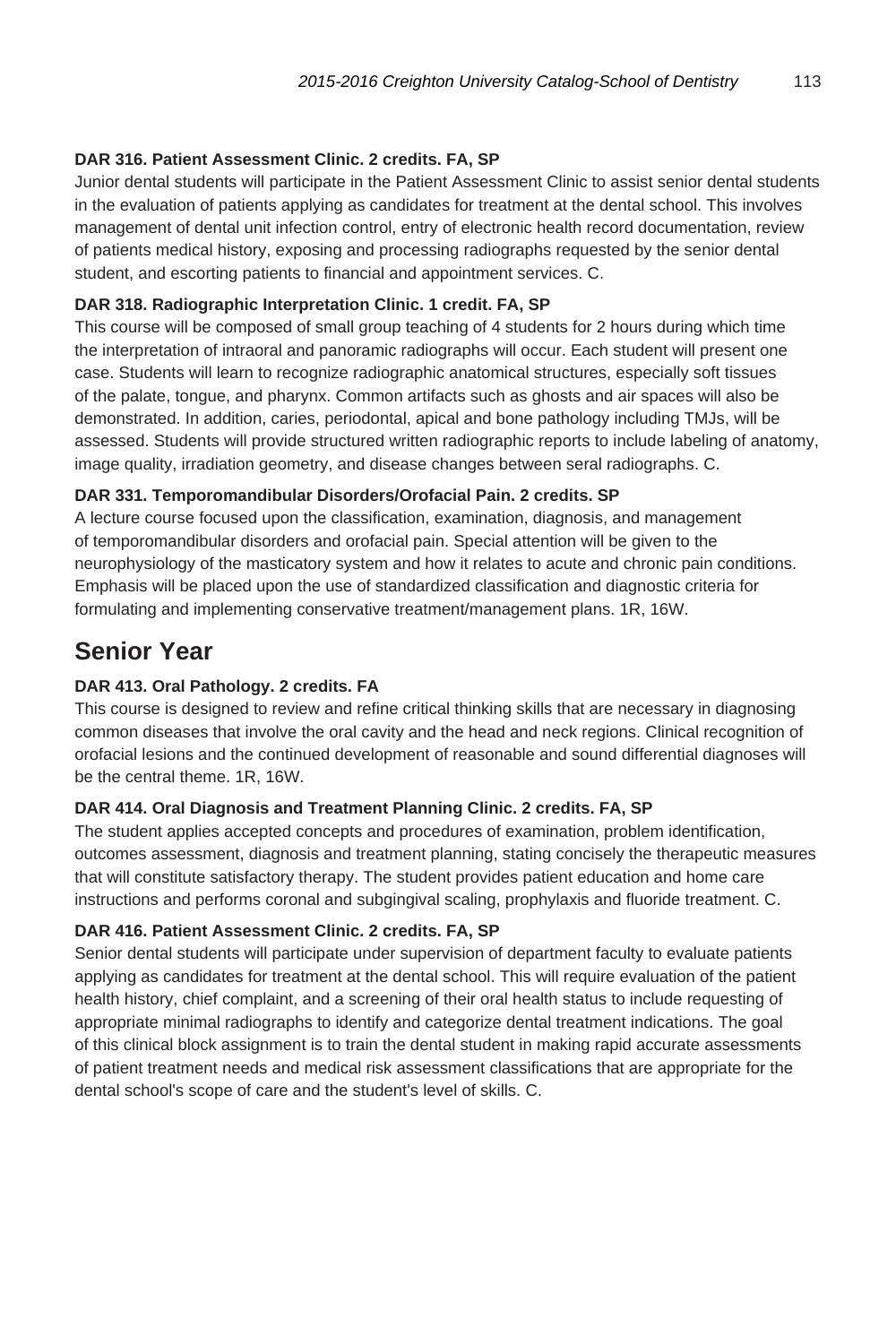## **Endodontics (END)**

### **Sophomore Year**

#### **END 213. Pulp Biology / Endodontics. 2 credits. FA**

Histology, physiology and functions of the pulp as well as the disease processes that involve the pulp and periradicular tissues. 1R, 16W.

#### **END 233. Endodontic Techniques. 2 credits. SP**

Basic principles of endodontics including diseases of the pulp and periapical tissues, diagnosis and treatment procedures, prognosis, bleaching, and restoration of endodontically treated teeth. 1R, 16W.

#### **END 234. Endodontics Laboratory. 3 credits. SP**

Practical application of endodontic treatment procedures and principles performed on plastic and natural teeth mounted in stone to simulate clinical practice. 3L, 16W.

### **Junior Year**

#### **END 313. Endodontic Problem Solving. 2 credits. FA**

Problem solving techniques and procedures including the management of endodontic emergencies, endodontic-periodontic problems, vital pulp therapy, traumatic injuries, and other endodontic problems. 1R, 16W.

#### **END 314. Endodontic Clinic. 4 credits. FA, SP**

Clinical practice of non-surgical endodontics involving the adult dentition. A wide variety of experiences using current clinical methods, technology and materials. C.

### **Senior Year**

#### **END 413. Advanced Endodonics, Surgery And Review. 2 credits. FA**

General review of endodontics emphasizing advanced clinical techniques, pain management, surgical endodontics and new trends in the field of endodontic therapy. 2R, 8W.

#### **END 414. Endodontic Clinic. 4 credits. FA, SP**

Clinical practice of endodontics. Senior students, working with an increased degree of independence, are expected to complete a variety of cases. C.

### **General Dentistry (GD\_\_\_)**

The Department of General Dentistry evolved in response to specific needs of both dental students and dental clinical patients. This program permits students to participate in clinical activities that simulate a private practice. Patient control clerks assist dental students in patient management. Patients receive comprehensive treatment within a designated clinical area under the direct supervision of assigned faculty mentors. This department is responsible for subject material dealing with dental sciences (GDS) and operative dentistry (GDO). It is also responsible for monitoring overall student compliance with clinical comprehensive care guidelines (GDP).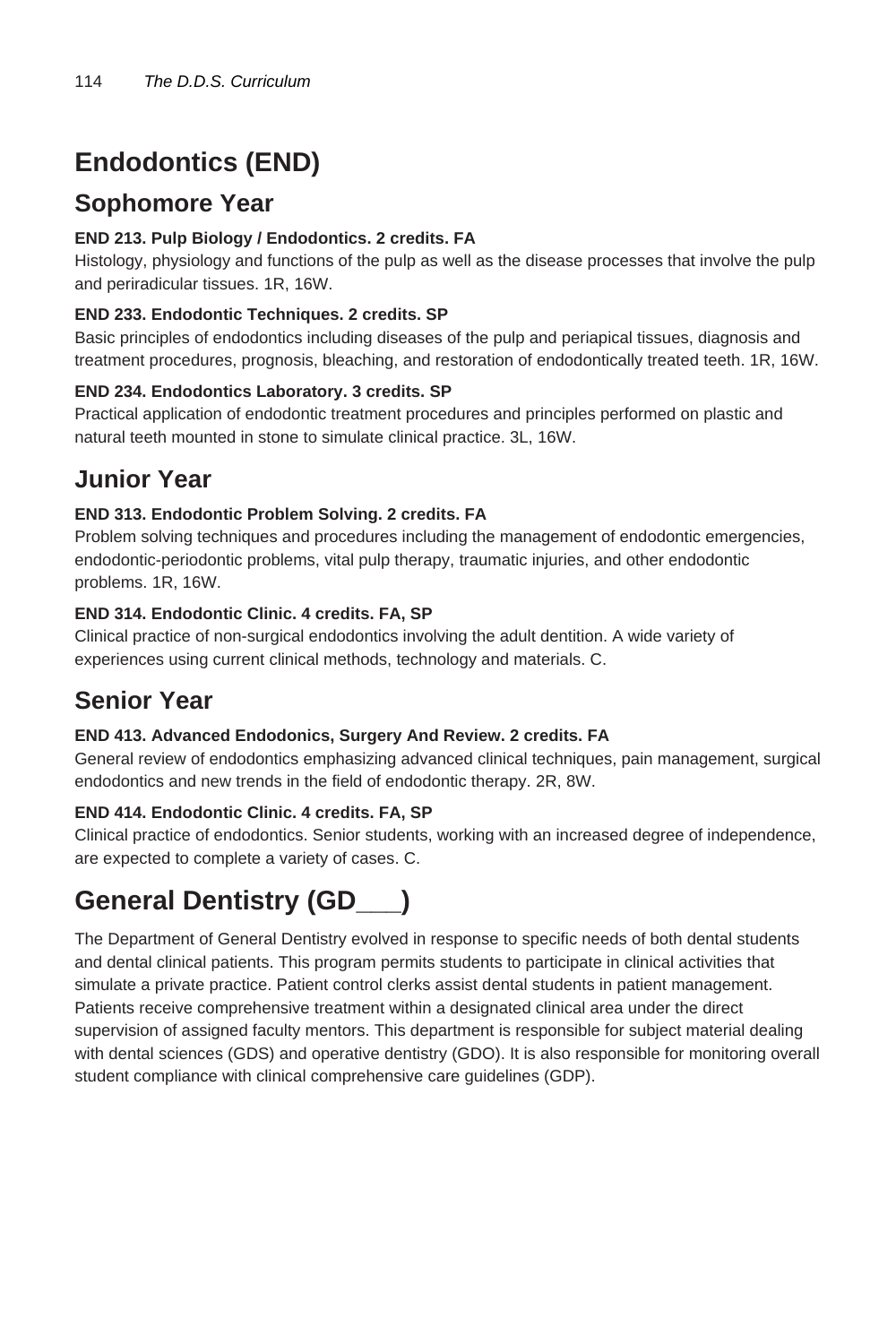#### **GDD 316. Acute Care Clinic. 3 credits. FA, SP**

Students will treat patients who present with some form of dental emergency during scheduled block rotations. The opportunity to apply the knowledge and principles learned in classroom courses in oral diagnosis, oral medicine, oral pathology, general dentistry, fixed and removable prosthodontics, endodontics, periodontics, and oral radiology to clinical situations is an integral aspect of this course. The student is guided in the collection and analysis of data on patients and, subsequent to this, receives guidance in the formation of an acceptable plan and the application of the corresponding emergent treatment for each patient. C.

#### **GDD 416. Acute Care Clinic. 3 credits. FA, SP**

Students will treat patients who present with some form of dental emergency during scheduled block rotations. The opportunity to apply the knowledge and principles learned in classroom courses in oral diagnosis, oral medicine, oral pathology, general dentistry, fixed and removable prosthodontics, endodontics, periodontics, and oral radiology to clinical situations is an integral aspect of this course. The student is guided in the collection and analysis of data on patients and, subsequent to this, receives guidance in the formation of an acceptable plan and the application of the corresponding emergent treatment for each patient. C.

#### **GDO 213. Operative Dentistry Lecture. 2 credits. FA**

Introduction to diagnosis, prevention and treatment of disease, developmental defects, or traumatic injuries of the hard tissues of individual teeth. Emphasis is placed on mechanical aspects of preparing and restoring individual teeth with specific restorative materials, the physical and biomechanical properties of these materials, and the development of problem solving skills to select appropriate treatments and materials. 1R, 16W.

#### **GDO 214. Operative Dentistry Laboratory. 7 credits. FA**

Application of surgical principles to the treatment of diseases and defects of the teeth. Preparations and restorations are performed on natural teeth mounted in stone, typodont models, and plaster teeth. Detailed surgical excisions are made in harmony with principles of tooth anatomy, pathology of the lesions, and masticatory function. Manipulative techniques of the materials commonly employed in operative dentistry are emphasized. Specifically, Class I, II and V amalgams as well as Class I, II, IV and V resin composition are covered. 7L, 16W.

#### **GDO 233. Operative Dentistry Lecture. 2 credits. SP**

Diagnosis, prevention and treatment of disease, developmental defects, or traumatic injuries of the hard tissues of individual teeth. Emphasis is placed on mechanical aspects of preparing and restoring individual teeth with specific restorative materials, the physical and biomechanical properties of these materials, and the development of problem solving skills to select appropriate treatments and materials. 1R, 16W.

#### **GDO 234. Operative Dentistry Laboratory. 7 credits. SP**

Application of surgical principles to the treatment of diseases and defects of the teeth. Preparations and restorations are performed on natural teeth mounted in stone, typodont models, and plaster teeth. Detailed surgical excisions are made in harmony with principles of tooth anatomy, pathology of the lesions, and masticatory function. Manipulative techniques of the materials commonly employed in operative dentistry are emphasized. Specifically, Class II indirect gold as well as Class II, III, IV and V resin composites are covered. 7L, 8W; 6L, 8W.

#### **GDO 313. Operative Dentistry Lecture. 2 credits. FA**

General review to reinforce the principles of operative dentistry procedures with consideration for the transition to clinical application. Special emphasis is placed on recognition and treatment of pathology pertinent to the teeth and the evaluation of acceptable dental materials and techniques. 1R, 16W.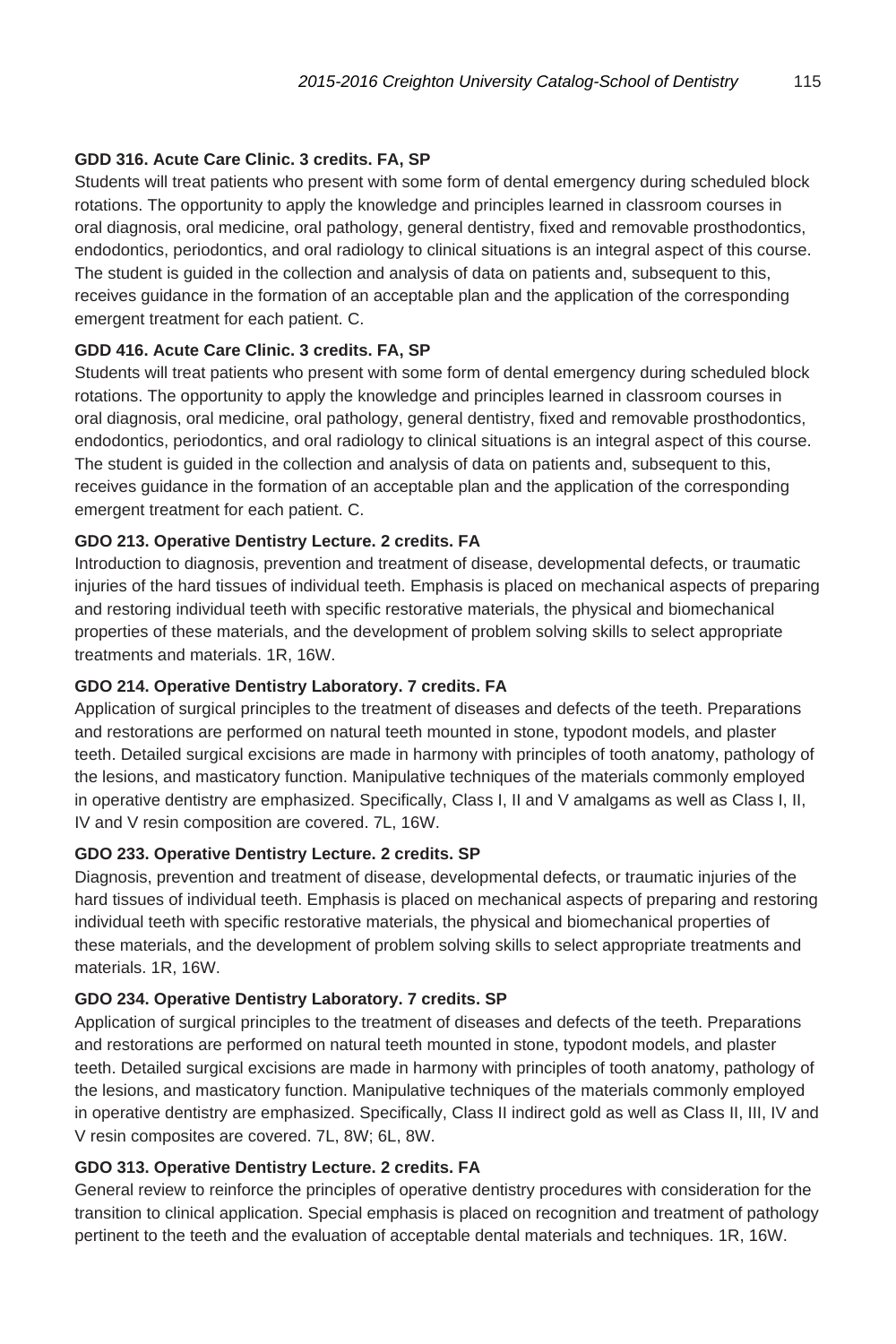#### **GDO 314. Operative Dentistry Clinic. 12 credits. FA, SP**

The student provides basic restorative services in a clinical practice setting. Emphasis is placed on correct preparation of teeth with placement of currently acceptable materials, prevention of disease and maintenance of oral health. C.

#### **GDO 333. Operative Dentistry Lecture. 2 credits. SP**

This course is an introduction to contemporary operative dental procedures, including the evaluation and review of newly developed restorative materials. Special emphasis is placed on non-carious conditions such as cracked tooth syndrome and elective esthetic dentistry. 1R, 16W.

#### **GDO 412. Esthetic Dentistry. 2 credits. FA**

This course will cover the discussion and application of the principles involved in the esthetic restoration of teeth. The physical and biomechanical properties of the restorative materials available, as well as problem solving skills to select tooth preparation criteria will be discussed and applied. 2R, 6L, 4W.

#### **GDO 414. Operative Dentistry Clinic. 12 credits. FA, SP**

The student provides participates in clincial procedures of single tooth restorations. These include a number of diversified operations, both intra - coronal and extra - coronal using current restorative materials and techniques. C.

#### **GDP 312. Relative Value Units. 8 credits. FA**

Designed to encourage comprehensive patient care. Grade is earned by combining treatment efforts across disciplines and departmental lines. C.

#### **GDP 332. Relative Value Units. 8 credits. SP**

Designed to encourage comprehensive patient care. Grade is earned by combining treatment efforts across disciplines and departmental lines. C.

#### **GDP 412. Relative Value Units. 8 credits. FA**

Designed to encourage comprehensive patient care. Grade is earned by combining treatment efforts across disciplines and departmental lines. C.

#### **GDP 432. Relative Value Units. 8 credits. SP**

Designed to encourage comprehensive patient care. Grade is earned by combining treatment efforts across disciplines and departmental lines. C.

#### **GDS 113. Dental Anatomy Lecture. 2 credits. FA**

The student is taught nomenclature, chronology, and methods of designation of human teeth. Form, size and contour of teeth, including external and internal anatomy of the permanent and primary dentitions, intertooth relationships, and occlusion are presented in detail. 1R, 16W.

#### **GDS 114. Dental Anatomy Laboratory. 7 credits. FA**

The student will draw and carve teeth to enlarged sizes using average anatomical measurements as well as duplicate teeth to natural size dimensions. 7L, 16W.

#### **GDS 115. Dental Materials Lecture. 2 credits. FA**

This course presents the fundamental principles of dental materials science as it applies to clinical dentistry including an understanding of the basis for laboratory and clinical use. The rationale for materials selection, as dictated by clinical procedure and product comparison, will also be presented. 1R, 16W.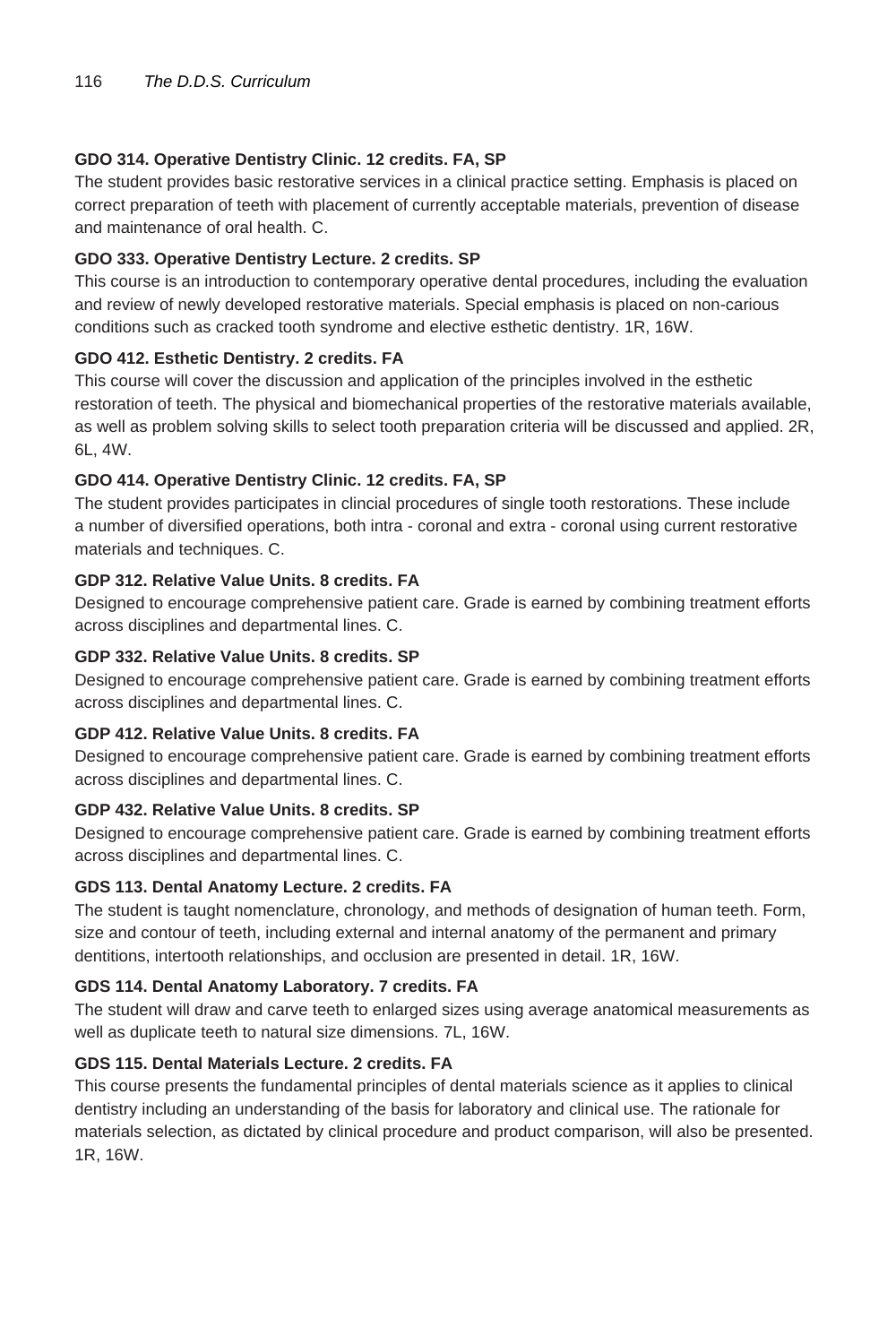#### **GDS 116. Dental materials Laboratory. 3 credits. FA**

Specific dental laboratory projects will be accomplished to allow the student to become familiar with the handling characteristics of the dental materials presented in lecture. This will help to ensure competent use of commonly used dental materials at the clinical level. These exercises are also designed to improve manual dexterity and eye-hand coordination. 2L, 16W.

#### **GDS 117. Introduction to Conduct of Research. 1 credit. FA**

This course will involve the completion of CITI web-based modules, identification of research project mentor, identification of research project topic and completion of all project research plan and IRB submission documents in draft form. S.

#### **GDS 135. Dental Materials and Introduction to Operative Dentistry Lecture. 4 credits. SP**

Composition and properties of the materials used in dentistry. Basic information on the design of preparatory work necessary for the mouth incident to the reception of these materials. A group research project designed to lead to a table clinic presentation will be conducted under the guidance of a faculty mentor. 2R, 16W.

**GDS 136. Dental Materials and Introduction to Operative Dentistry Laboratory. 4 credits. SP** Application of materials used in dentistry with an emphasis on the treatment of single surface tooth lesions. 2L, 16W.

### **Oral Biology (ORB)**

### **Freshman Year**

#### **ORB 113. Histology. 9 credits. FA**

Microscopic anatomy of normal mammalian and/or human tissues and organs. Light and electron microscopic aspects of the tissues and organs are studied. The developmental anatomy of the organ systems will also be presented. 3R, 3L, 16W (Split classes for laboratory).

#### **ORB 115. General Gross Anatomy Lecture. 10 credits. FA**

Basic instruction in the gross anatomy of the upper extremity, thorax, and abdomen. This course is taught by lecture, laboratory dissection, models, radiographic images, and various multimedia resources. 2R, 6L, 16W (Split classes for laboratory).

#### **ORB 131. Head and Neck Anatomy. 9 credits. SP**

Basic instruction in the gross anatomy of the head and neck. Special emphasis is placed on the clinical application of anatomy to the various dental disciplines. Such topics include the anatomy and pathology of the TMJ and distribution of the trigeminal and facial nerves with associated applied anatomy. This course is taught by lecture, laboratory dissection, models, radiographic images (xrays, MRIs, and CTs), and various multimedia resources. 2R, 6L, 8W; 2R, 3L, 4W (Split classes for laboratory).

#### **ORB 133. Oral Histology and Embryology. 8 credits. SP**

Microscopic and developmental anatomy of the normal cells, tissues and organs of the oral cavity with emphasis on teeth and related tissues. Emphasis will be given to the growth and development of the head and neck. Genetic effects will be presented. 2R, 3L, 8W; 3R, 3L, 8W (Split classes for laboratory).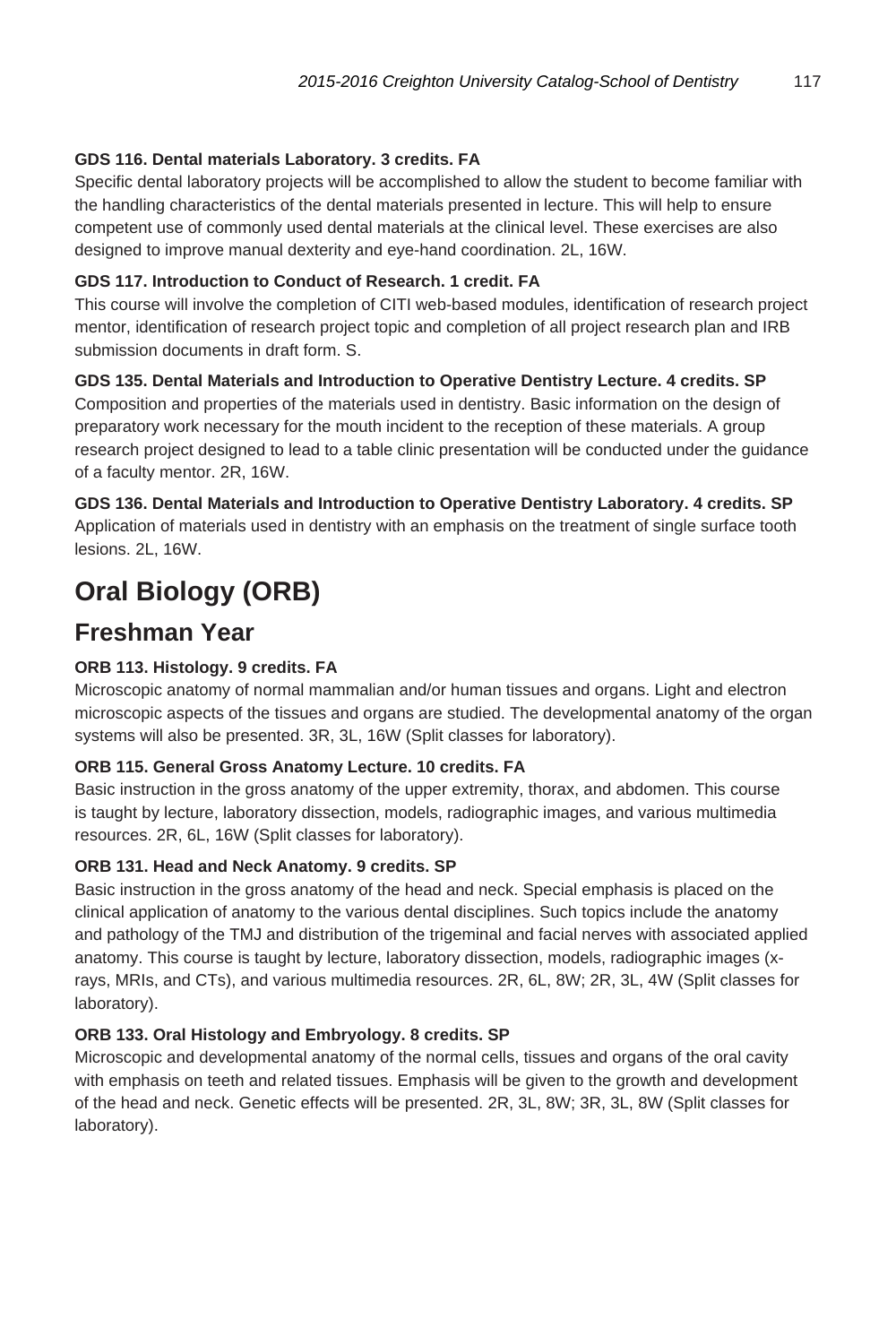#### **ORB 137. Nutrition. 2 credits. SP**

Basic instruction in nutrition, including nutrients for growth and development of oral tissues. Provides knowledge of balanced nutrition and measurement of dietary factors as related to clinical prevention and health care. Focuses on specific nutrition issues of dental patients and oral conditions with applications to clinical dental practice. 1R, 16W.

#### **ORB 139. General Neuroscience. 4 credits. SP**

Basic instruction in neuroscience. Major topics include the neuroanatomy of the central and peripheral nervous systems introduced in ORB 115. Special emphasis is given to the cranial nerves, especially the trigeminal and the facial, with appropriate clinical applications to dentistry. Other topics in neurophysiology including membrane potentials, action potentials, and resting potentials are presented. This course is taught by lecture and by various multimedia resources. 2R, 16W.

#### **ORB 141. Physiology. 8 credits. SP**

Lectures covering human physiology, including membrane phenomena, muscle and nerve reflexes, blood, circulation, respiration, digestion, absorption and secretion, temperature regulation, exercise, humoral nervous correlations, hormonal control of bodily processes, and the special senses, will be presented. 4R, 16W.

### **Sophomore Year**

#### **ORB 211. Microbiology. 7 credits. FA**

Basic instruction in bacteriology, immunology, mycology, virology, and parasitology. This course includes a discussion of microbiology as it pertains to the mouth and to the dentition. 4R, 8W; 3R, 8W.

#### **ORB 213. Biochemistry. 8 credits. FA**

Study of the chemical components of the body with primary emphasis upon the structure, function and synthesis of the macromolecule components of cells and tissues. The roles of proteins, nucleic acids, lipids, and saccharides in metabolic processes and metabolic regulation are examined as are the interrelationships among carbohydrates, lipids, amino acids, purines, and pyrimidines. Replication and expression of genetic information are discussed in the context of growth regulation, hormone action, genetic disorders, and malignant disease. 4R, 16W.

#### **ORB 231. Dental Pharmacology. 3 credits. SP**

Lecturers and discussions on pharmacological principles including pharmacokinetics, drug metabolism, drug receptor, pharmacodynamics and pharmacotherapeutics. This course, which runs concurrenty with the Pain Control course, also deals with drugs related to pain control. 1R, 8W.

### **Junior Year**

#### **ORB 311. Dental Pharmacology. 4 credits. FA**

Lectures and discussions on pharmacological principles and specific drug classes. Individual drug classes include anesthetics, analgesics, sedative hypnotics, autonomic drugs, cardiovascular drugs, and central nervous system pharmacology. 2R, 16W.

#### **ORB 331. Dental Pharmacology II. 3 credits. SP**

Lecturers and case presentations with continuing coverage of basic pharmacology and therapeutic applications. Individual drug classes include, antimicrobial drugs, endocrine pharmacology, autacoid pharmacology, drug abuse, drug-drug interactions, and toxicology. Prescription writing is also presented. 2R, 8W; 1R, 8W.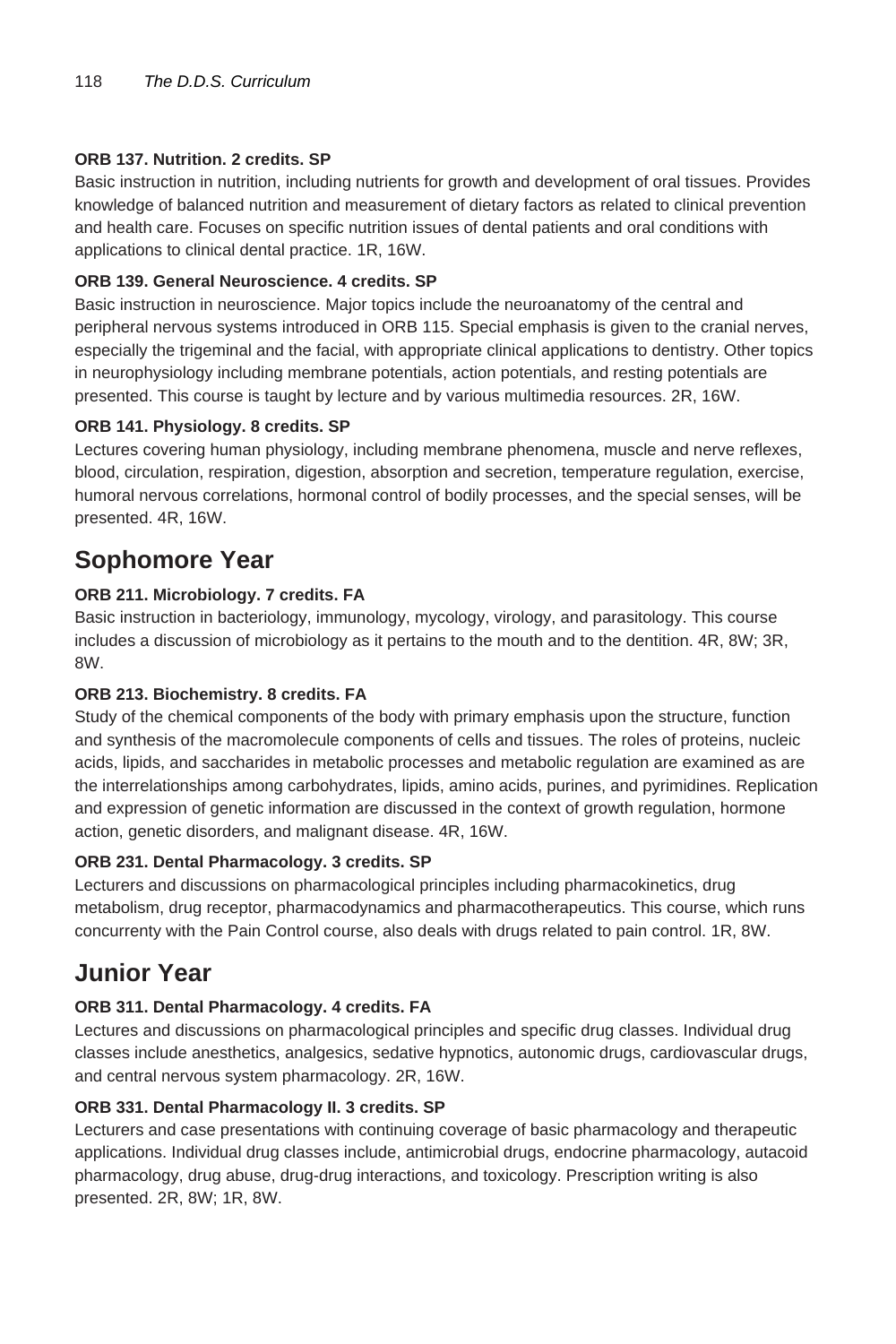### **Senior Year**

#### **ORB 411. Dental Pharmacology Update. 1 credit. FA**

Concise reviews and case presentations on major drug classes. Emphasis is placed on integration of knowledge and problem solving. 1R, 8W.

### **Oral and Maxillofacial Surgery (OMS)**

### **Sophomore Year**

#### **OMS 233. Pain Control/Anesthesia. 4 credits. SP**

Patient evaluation, indications, contraindications, methods of administration, complications and clinical applications associated with local anesthesia, analgesia, and general anesthesia. Includes integration of basic pharmacology. 3R, 4W and 1R, 3C, 12W (Split classes for clinic).

### **Junior Year**

#### **OMS 314. Oral Surgery Clinic. 4 credits. FA, SP**

Summer and fall semesters are dedicated primarily to assistance and observation of senior students in the performance of oral surgical procedures. During the spring semester, oral surgery cases are treated as required by each student. Students diagnose and treat patients presenting surgical conditions and are taught to refer care beyond their training. Demonstration surgery of complicated surgical procedures is performed by faculty for small-group instruction. C.

#### **OMS 315. Oral Surgery Lecture. 2 credits. FA**

This course is designed to prepare each dental student with the ability to evaluate, diagnose, treatment plan and effectively deliver the surgical treatment that is expected of a dental professional. Basic concepts that are covered include: principles of surgical infection control, surgical armamenturium, uncomplicated and complicated dentoalveolar surgery, post-surgical complication recognition and management, and wound healing. Additional topics include: an introduction to orofacial infections and management; pre-prosthetic surgery; biopsy principles and techniques; surgical indications and risks associated with oral surgery; and the development of criteria for seeking consultation either before or after surgery. 1R; 16W.

#### **OMS 331. Physical Diagnosis/Medical Emergencies. 2 credits. SP**

This course is designed to develop an understanding of pre-surgical and pre-anesthesia patient assessment. The major components of a medical history are reviewed, including interview principles, elicitation of symptoms, observation of signs and documentation of information. The students are introduced to pre-surgical and pre-anesthesia patient evaluation and risk assessment as it pertains to the major systems-cardiovascular, pulmonary, endocrine, renal and liver, hematopoietic and the cancer patient. Medical emergencies and their management are integrated into the discussion of the major systems-syncope, airway obstruction, laryngospasm, bronchospasm, angina, MI, allergic response, hyperventilation and seizures. 1R, 16W.

### **Senior Year**

### **OMS 413. Oral Surgery Lecture. 2 credits. FA**

A more extensive coverage of the diagnosis and treatment of orofacial infections, including a discussion of fascial spaces; diagnosis and treatment of orofacial trauma; diagnosis and treatment of skeletal deformities with orthognathic surgery; cleft lip and palate considerations; and surgery of the temporomandibular joint. 1R, 16W.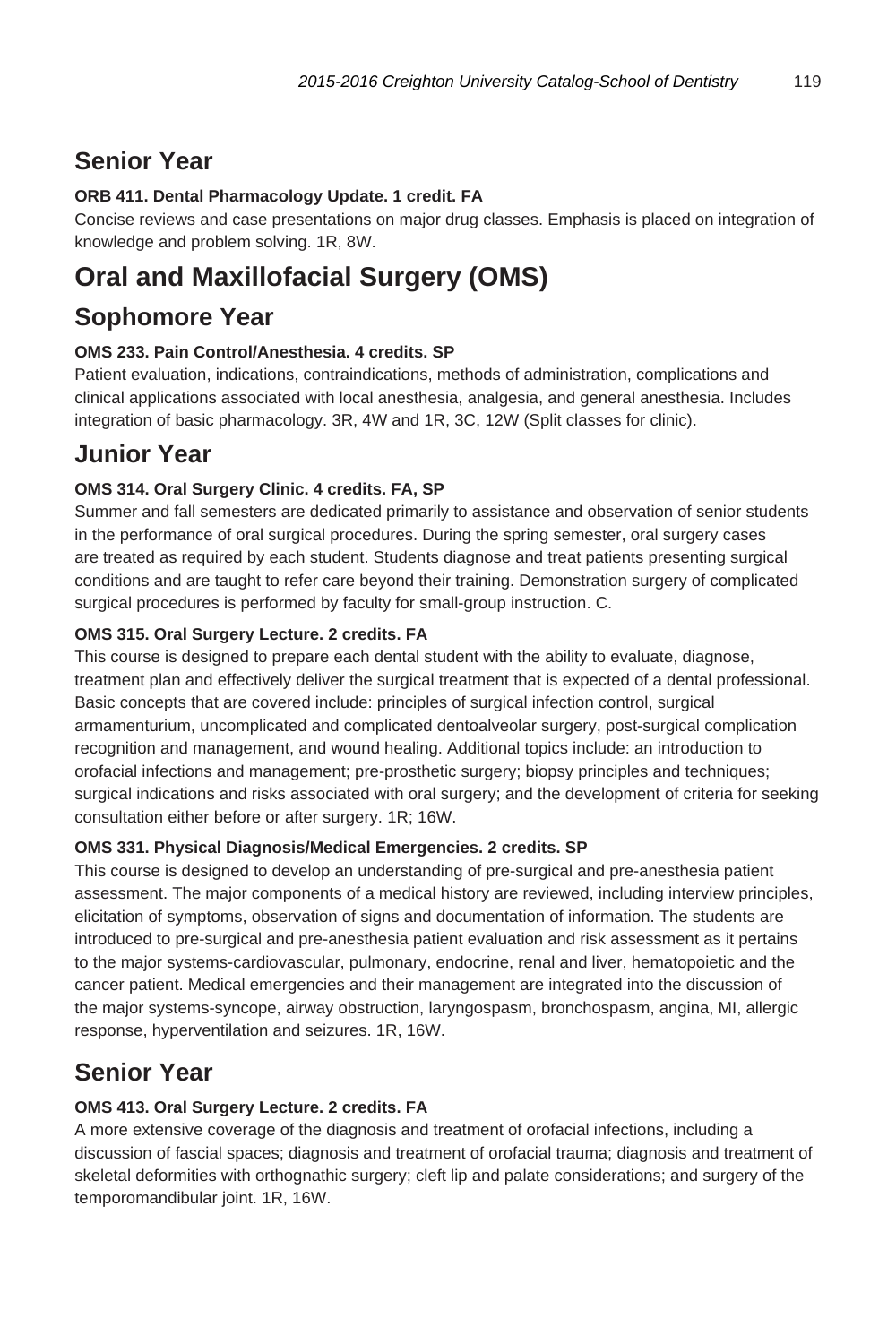#### **OMS 414. Oral Surgery Clinic. 4 credits. FA, SP**

Oral surgery cases are treated as required by each student. Students diagnose and treat patients presenting surgical conditions and are taught to refer care beyond their training. Demonstration surgery of complicated surgical procedures is performed by faculty for small-group instruction. C.

### **Pediatric Dentistry and Orthodontics (PDO)**

### **Sophomore Year**

#### **PDO 213. Physical Growth and Development. 2 credits. FA**

Growth and development of the craniofacial complex. Developmental anomalies. Postnatal growth with special consideration of development of the primary and permanent dentitions. Etiology of malocclusion. 1R, 16W.

#### **PDO 234. Pedodontics/Orthodontics Technique. 5 credits. SP**

This course will feature advanced techniques for the manipulation of stainless steel materials and other materials and appliances used in preventive and interceptive orthodontic procedures. Technique application in the reduction and restoration of tooth structure as applied to the primary, mixed, and young permanent dentitions will also be covered. Finally, several mini-clinics will be conducted throughout the semester which will help prepare students for their junior year clinical pediatric dentistry experience. Topics will include behavior management, dental assistant utilization, and local anesthesia. This course will conclude with a pediatric dentistry clinic orientation. 1R, 16W; 3L, 16W.

### **Junior Year**

#### **PDO 313. Principles of Orthodontics and Dento-Facial Growth and Development. 2 credits. FA**

This course will feature advanced techniques for the manipulation of stainless steel materials and other materials and appliances used in preventive and interceptive orthodontic procedures. Technique application in the reduction and restoration of tooth structure as applied to the primary, mixed, and young permanent dentitions will also be covered. Finally, several mini-clinics will be conducted throughout the semester which will help prepare students for their junior year clinical pediatric dentistry experience. Topics will include behavior management, dental assistant utilization, and local anesthesia. This course will conclude with a pediatric dentistry clinic orientation. 1R, 16W; 3L, 16W.

#### **PDO 314. Orthodontic Diagnosis and Treatment Planning Clinic. 3 credits. FA, SP**

Clinical course in which each junior student evaluates a fellow student from an orthodontic perspective and obtains orthodontic models. A more complete set of orthodontic records is analyzed to establish a thorough orthodontic diagnosis. Each student will be responsible for the diagnosis of at least one case. C.

#### **PDO 315. Pediatric Dentistry. 4 credits. FA**

This course is designed to provide fundamental principles and basic knowledge in pediatric dentistry. Topics include etiology of caries and caries control methods, behavior management, principles of pulpal therapy and restorative dentistry as applied to the child patient, space maintenance, oral surgery for the pediatric patient, adolescent dentistry, child abuse recognition, emergency procedures for trauma and infection, oral lesions and periodontal conditions in children, hospital dentistry, and dentistry for patients with special needs. Particular emphasis will be placed on basic and essential knowledge in providing pediatric dental care by general practitioners. 2R, 16W.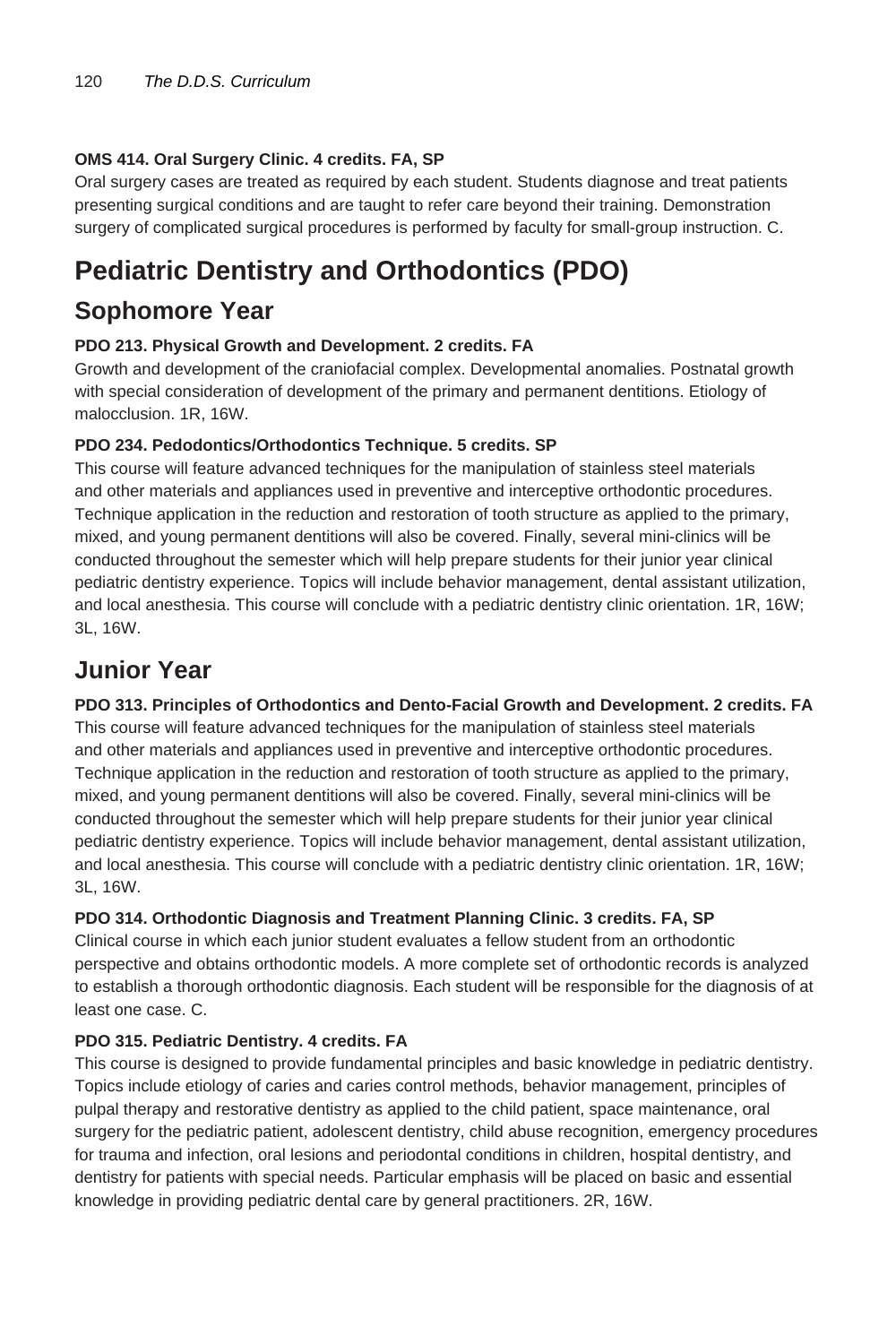#### **PDO 316. Pediatric Dentistry Clinic. 5 credits. FA, SP**

Students are assigned to the pediatric dental clinic on a rotating basis. Students participate in seminars and case presentations. Students diagnose pediatric patients, develop treatment plans, and present findings/preventative strategies to patients/parents within the framework of anticipatory guidance. Students demonstrate proficiency in pediatric dentistry by performing comprehensive dental care for patients ranging in age from infancy to middle adolescence as well as special needs patients. Students also receive instruction in dental auxiliary utilization and four handed dentistry. C.

#### **PDO 331. Orthodontics. 2 credits. SP**

This course presents an introductory foundation for clinical orthodontics. The physiology and mechanics of tooth movement are discussed. Methodologies for predicting and modifying growth relative to growing patients with skeletal problems are presented. The classifications of malocclusions are reviewed along with treatment modalities specific to each category. Philosophies for conventional removable and fixed orthodontic appliances are discussed along with specific mechanical principles of each appliance system. Rationale for possible extraction of teeth to facilitate orthodontic treatment along with the relationship of orthodontic tooth movement to the temporomandibular joint are presented. Following course completion students should understand which patients may be amenable to treatment by a general practitioner and which require specialized care. 1R, 16W.

### **Senior Year**

**PDO 413. Principles of Orthodontics and Dento-Facial Growth and Development. 2 credits. FA**

Emphasis is placed on evidence-based orthodontics along with new technologies while revisiting basic background information pertinent to every dentist regarding orthodontics. Growth and development of the craniofacial complex will be iterated as it relates to the diagnosis and treatment of patients with congenital abnormalities. Particular consideration is given to recognition of orthodontic situations that will be encountered in the general dental practice. Early treatment and adult treatment are discussed regarding timing and types of treatment for these diverse age groups. Retention, absolute anchorage and surgical-orthodontic modalities are presented. After completing this course, students should realize a general dentist may not wish to render orthodontic treatment to most patients but is responsible for recognition of problems and referral to an orthodontic specialist in a proper and timely fashion. 1R, 16W.

#### **PDO 414. Orthodontic Diagnosis and Treatment Planning Clinic. 3 credits. FA, SP**

Clinical course in which each senior student participates in the orthodontic clinic observing all phases of orthodontic treatment. Students will be expected to provide a comprehensive evaluation of a patient's orthodontic condition, obtain quality orthodontic records for proper diagnosis and treatment planning, present a treatment plan to the patient, and observe active treatment of patients. Students may elect to directly provide active orthodontic treatment to assigned patients for extra credit. C.

#### **PDO 418. Pediatric Dentistry Clinic. 5 credits. FA, SP**

This course is an extension of the junior clinical pediatric dentistry experience. Students are assigned to the pediatric dental clinic on a rotating basis. Senior students participate in seminars and present pediatric dental cases. A continuum of proficiency and independence is expected in providing comprehensive dental care for the pediatric population and special needs patients. Dental auxiliary utilization and four handed dentistry are emphasized. C.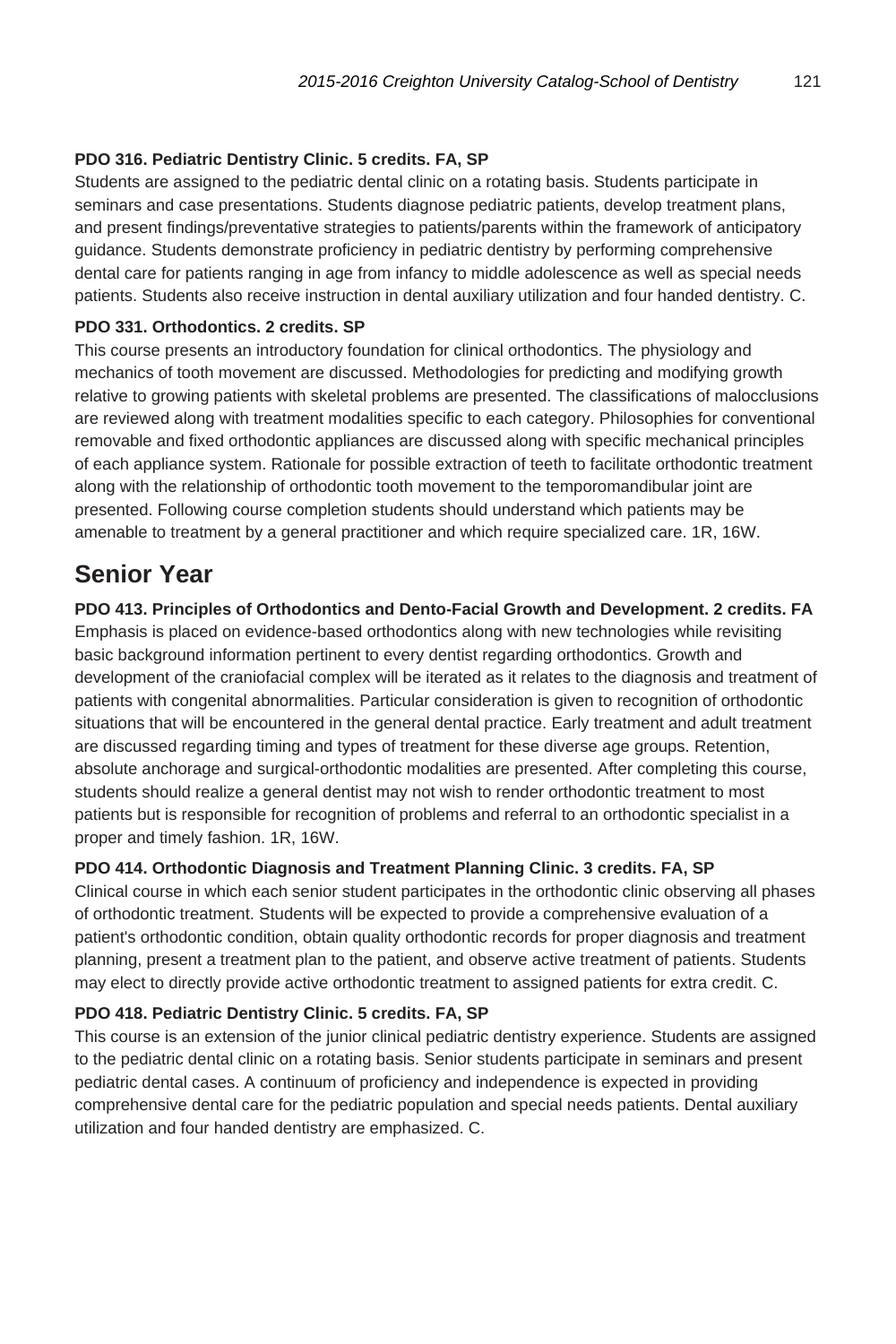## **Periodontics (PER)**

### **Freshman Year**

#### **PER 132. Periodontal Instrumentation. 3 credits. SP**

Introduction to basic examination and periodontal armamentarium focusing on operatory set-up, operator and patient positioning, and instrument selection and use. 3R, 3L or C, 16W (Split classes).

### **Sophomore Year**

#### **PER 212. Clinical Introduction to Scaling and Polishing. 1 credit. FA**

This course will introduce new sophomore students to clinical procedures with emphasis on dental prophylaxis and periodontal instrumentation. 3C, 7W. (Split class).

#### **PER 213. Periodontology Lecture. 2 credits. FA**

This course presents the ultra structural features of the healthy periodontium and contrasts those with that found in periodontal diseases. The student is introduced to the diagnosis of periodontal diseases as well as the relevant etiology and contributory factors. 1R, 16W.

#### **PER 233. Periodontology Lecture. 2 credits. SP**

This course presents the integration of treatments of periodontal diseases in the framework of treatment planning for dental and oral issues in general. The student is introduced to case-based analysis and treatment planning. 1R, 16W.

### **Junior Year**

#### **PER 313. Periodontology Lecture. 2 credits. FA**

This course reviews National Board Part 2 issues, including the etiology, contributory factors, and diagnosis of bacterial plaque induced periodontics. This course also introduces the student to the various applications of periodontal surgeries. 1R, 16W.

#### **PER 314. Periodontology Clinic. 5 credits. FA, SP**

Clinical practice of periodontal therapeutic procedures. C.

#### **PER 333. Periodontology Lecture. 2 credits. SP**

This course introduces the student to implantology, crown lengthening surgery and interrelationships between periodontics and other specialties. The student also participates in case-based treatment planning exercises in preparation for the National Board Part 2 examination. 1R, 16W.

### **Senior Year**

#### **PER 413. Periodontology Lecture. 2 credits. FA**

This course is a general review of periodontics, including a more extensive coverage of periodontal anatomy, relevant immunology, pathology, diagnosis, treatment planning and management or periodontal diseases. 1R, 16W.

#### **PER 414. Periodontology Clinic. 5 credits. FA, SP**

Clinical practice of periodontal therapeutic procedures. C.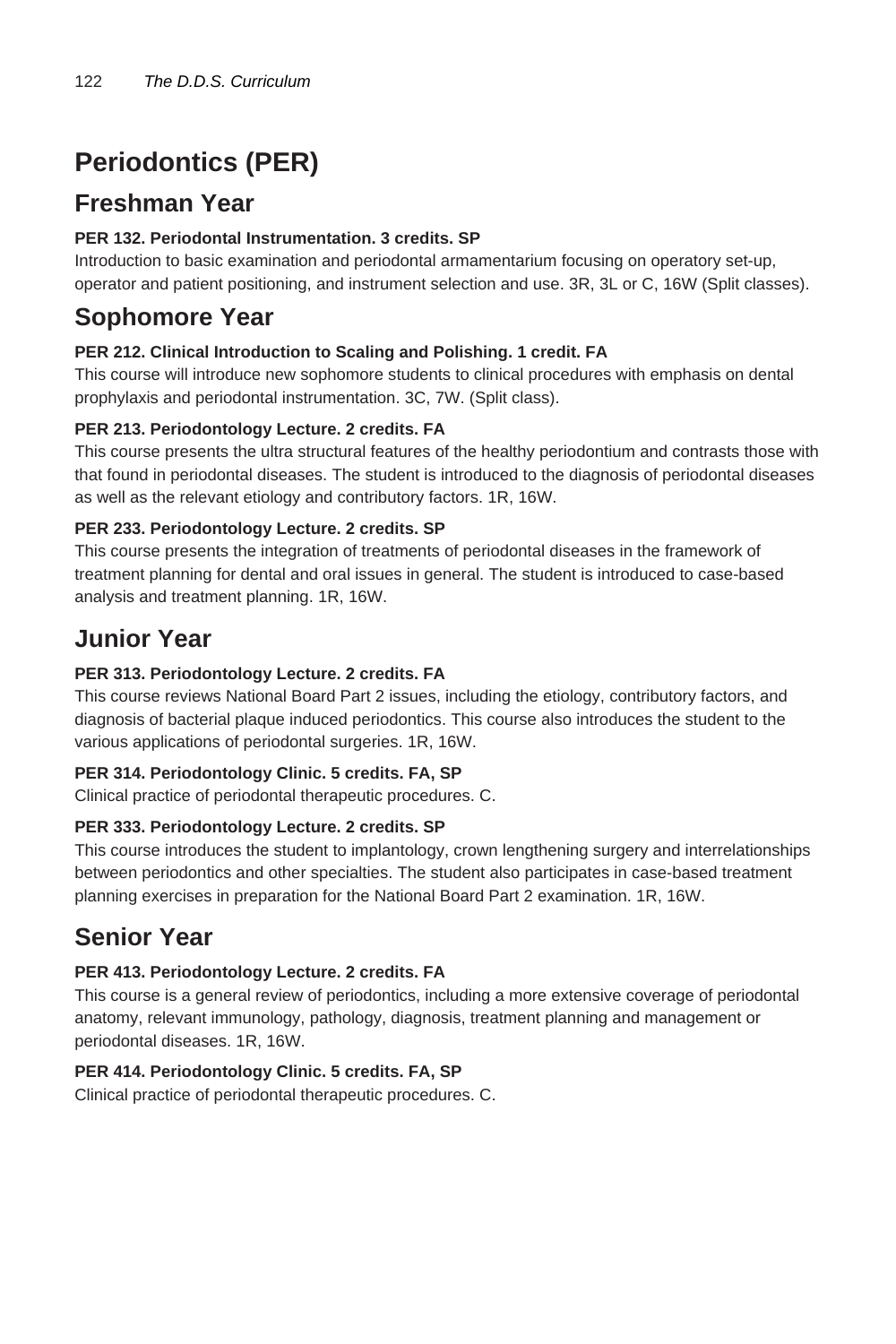## **Prosthodontics (PRS)**

### **Freshman Year**

#### **PRS 131. Occlusion Lecture. 2 credits. SP**

Basic principles of maxillo-mandibular relationships, static and functional, as related to the occlusal surfaces of the teeth. 1R, 16W.

#### **PRS 132. Occlusion Laboratory. 3 credits. SP**

Exercises simulating clinical diagnostic and treatment procedures are employed to exemplify principles of maxillo-mandibular relationships. 3L, 16W.

### **Sophomore Year**

#### **PRS 211. Complete Denture Prosthodontics Lecture. 2 credits. FA**

Fundamentals of treating the completely edentulous patient. 1R, 16W.

#### **PRS 212. Complete Denture Prosthodontics Laboratory. 7 credits. FA**

Laboratory exercises are designed to familiarize the student with the process of complete denture fabrication through simulated exposure to the basic clinical steps of treating the edentulous patient and the laboratory procedures required to construct the prosthesis. 7L, 16W.

#### **PRS 213. Fixed Prosthodontics Lecture. 2 credits. FA**

Study of the basic restorations involved in restoring oral function by use of fixed prostheses. 1R, 16W.

#### **PRS 214. Fixed Prosthodontics Laboratory. 5 credits. FA**

Participation in technical exercises designed to provide experience in the construction of basic fixed prosthodontic restorations. 6L, 8W; 3L, 8W.

#### **PRS 231. Removable Partial Denture Lecture. 2 credits. SP**

Basic principles of removable partial denture design. Component parts, abutment tooth preparation, surveying and designing are the primary objectives to be mastered. 1R, 16W.

#### **PRS 232. Removable Partial Denture Laboratory. 3 credits. SP**

Laboratory exercises utilize partially edentulous casts and surveyors to survey and design each of the four major classes of removable partial dentures. 3L, 16W.

#### **PRS 233. Fixed Prosthodontics Lecture. 2 credits. SP**

Study of the basic restorations involved in restoring oral function by use of fixed prostheses. 1R, 16W.

#### **PRS 234. Fixed Prosthodontics Laboratory. 6 credits. SP**

Participation in technical exercises designed to provide experience in the construction of basic fixed prosthodontic restorations. 6L, 16W.

### **Junior Year**

#### **PRS 311. Removable Partial Denture Lecture. 2 credits. FA**

Advanced course in removable partial dentures. Emphasis is given to clinical procedures such as diagnosis, treatment planning, mouth preparations, impressions, jaw relation records, framework adaptation, and occlusion. Infection control and relining of partial dentures are also discussed. 1R, 16W.

#### **PRS 312. Removable Prosthodontics Clinic. 5 credits. FA, SP**

Treating completely edentulous patients, partially edentulous patients, and the restoration of implants. C.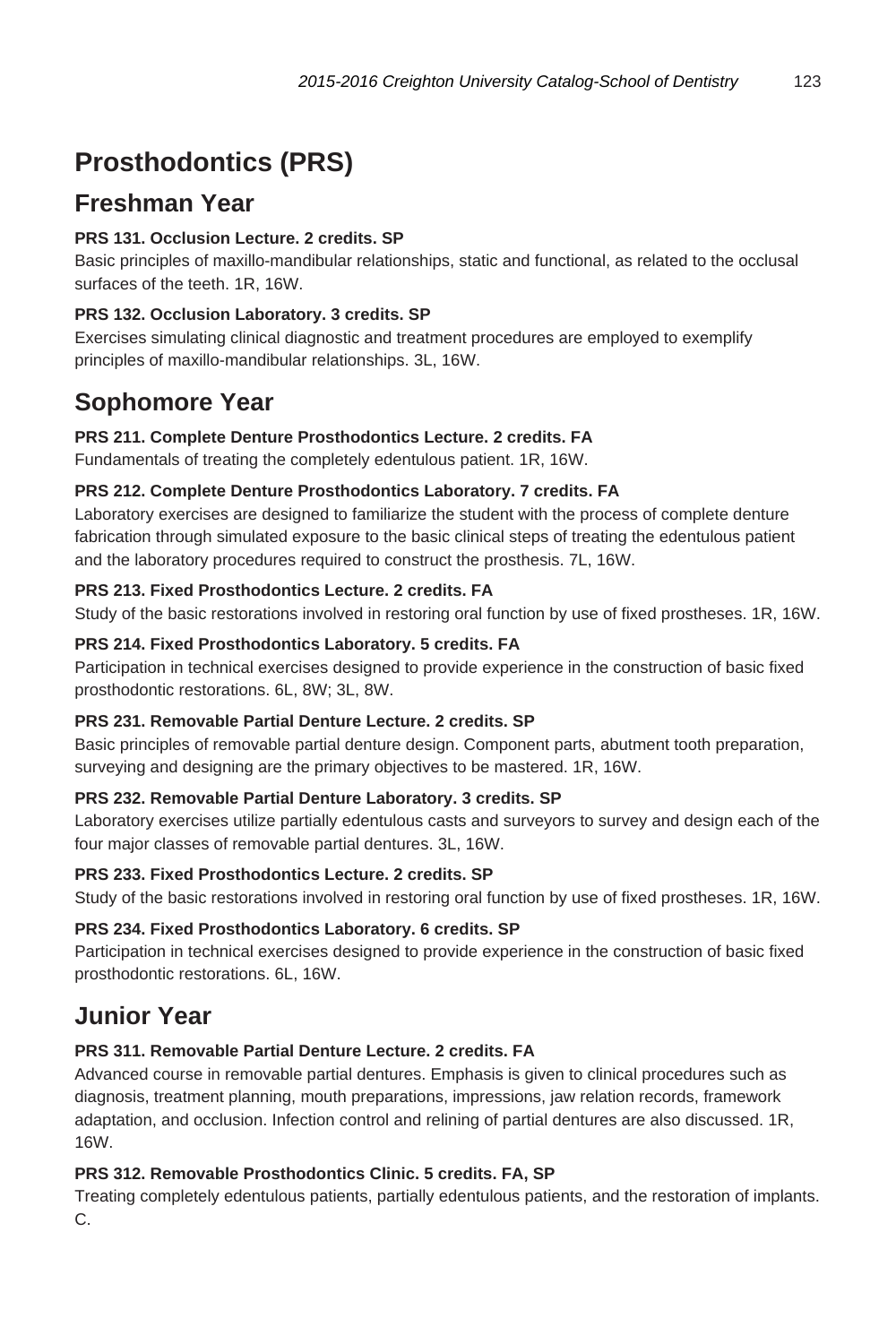#### **PRS 313. Fixed Prosthodontics Lecture. 2 credits. FA**

Planning and design of various fixed restorations pertinent to complete oral health, stressing masticatory function. Discussion of clinical application of basic techniques and introduction of more advanced and complex techniques employed in the construction of fixed bridges and ceramic restorations. 1R, 16W.

#### **PRS 314. Fixed Prosthodontics Clinic. 5 credits. FA, SP**

Clinical practice in the construction of the simpler types of crowns and bridges and in the restoration of implants, as appropriate C.

#### **PRS 331. Complete Denture Prosthodontics. 2 credits. SP**

Advanced course in complete denture procedures with emphasis on the clinical procedures necessary to satisfy the functional esthetic needs of the edentulous patient. Immediate, interim and treatment dentures as well as relines, rebases and repair procedures are discussed. An overview of overdentures and implant prosthesis provided. 1R, 16W.

#### **PRS 333. Fixed Prosthodontics Lecture. 2 credits. SP**

Planning and design of various fixed restorations pertinent to complete oral health, stressing masticatory function. Discussion of clinical application of basic techniques and introduction of more advanced and complex techniques employed in the construction of fixed bridges and ceramic restorations. 1R, 16W.

### **Senior Year**

#### **PRS 412. Removable Prosthodontics Clinic. 5 credits. FA, SP**

Applying the principles and procedures involved in removable complete and partial denture prosthodontics; demonstrating competence in diagnosis, treatment planning, surveying, designing and constructing removable prostheses to restore complete and partial edentulism; and the restoration of implants. C.

#### **PRS 413. Implant Fundamentals. 2 credits. FA**

Didactic and clinical implantology to include physiologic basis, patient evaluation, and basic clinical principles. 1R, 16W.

#### **PRS 414. Fixed Prosthodontics Clinic. 5 credits. FA, SP**

Applying basic and advanced principles of fixed prosthodontics to restore the dentition to form and function using cast metals, porcelain restorations, porcelain-fused-to-metal restorations, and composite restorative materials as well as the restoration of implants. C.

#### **PRS 417. Advanced Clinical Dentistry Lecture. 2 credits. FA**

This course emphasizes comprehensive dental care delivered by both specialilsts and generalists by addressing the multi-disciplinary needs of the patient. Information may be new, advanced, controversial, or unique. This diverse staging examines and addresses complex issues in a somewhat different environment and assists in the preparation for Part II of the National Board. 1R, 16W.

#### **PRS 431. Advanced Implantology. 1 credit. SP**

Follow-on course to PRS 413. This course presents continuing education level lectures covering implant topics of great interest to practicing dentists. 1R, 8W.

### **Elective Courses**

A number of elective courses are offered by various departments to meet the expressed interests of both faculty and students. Elective courses, unless included in the foregoing list of departments and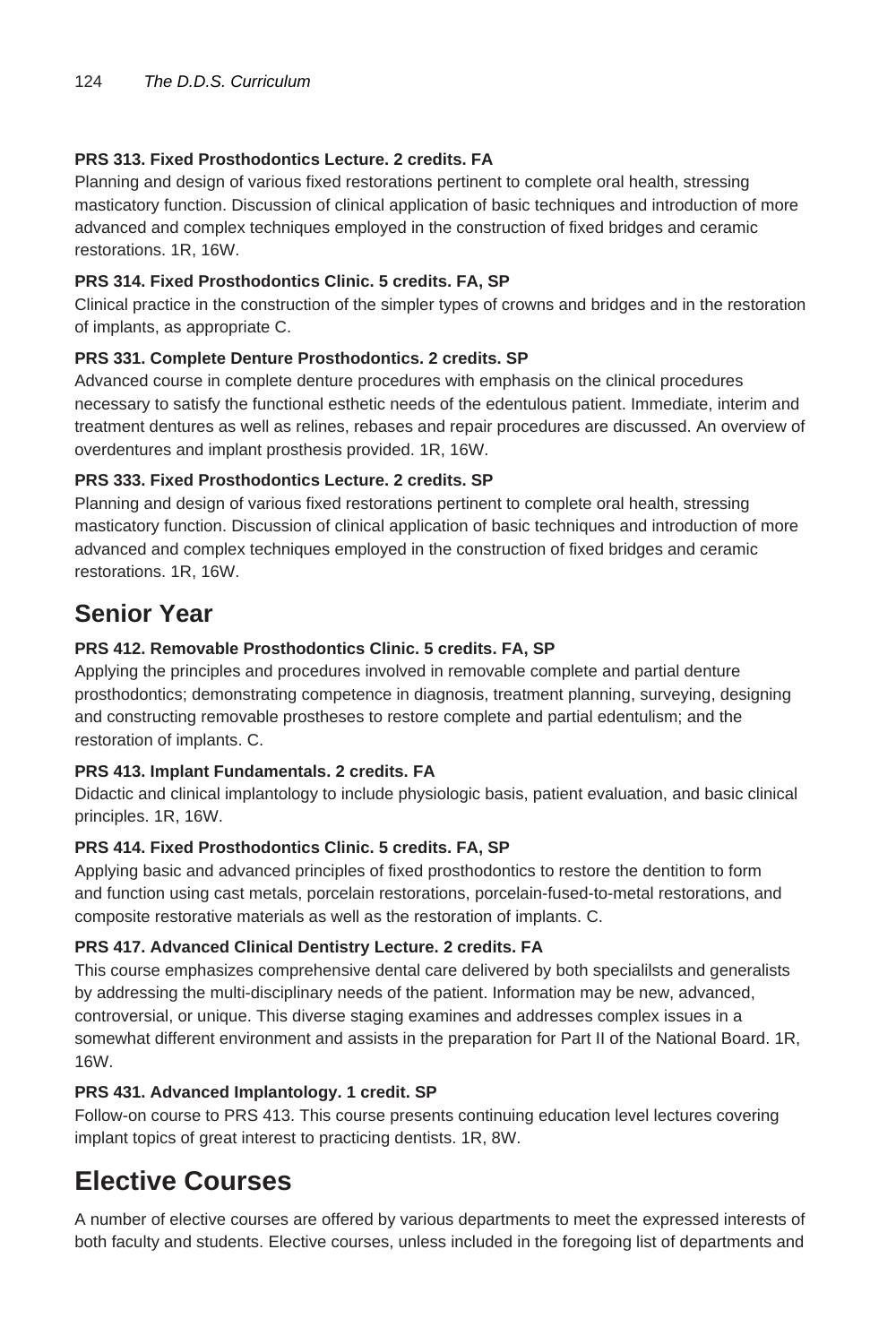courses, are optional and carry no credit, and though they are credited on transcripts, they do not figure in grade-point averages.

### **Synopsis of Courses and Hours of Instruction**

Credit hours, in general, are assigned on the following basis: Lectures and seminars - 1 hour of credit for each hour of contact per week per quarter (8-week period). Laboratories and clinics - 1/2 hour of credit for each hour of contact per week per quarter (8-week period).

### **Freshman Year**

| <b>Behavioral Science</b>                   |                                                                     | 5              |
|---------------------------------------------|---------------------------------------------------------------------|----------------|
| <b>CPD 111</b>                              | Interpersonal Relationships and Communication                       |                |
| <b>CPD 115</b>                              | <b>History of Dentistry</b>                                         |                |
| <b>CPD 134</b>                              | <b>Clinical Observation</b>                                         |                |
| <b>CPR</b>                                  |                                                                     | 1              |
| <b>CPD 134</b>                              | <b>Clinical Observation</b>                                         |                |
| <b>Community &amp; Preventive Dentistry</b> |                                                                     | 4              |
| <b>CPD 113</b>                              | <b>Preventive Dentistry</b>                                         |                |
| <b>CPD 132</b>                              | <b>Community Dentistry Field Experience</b>                         |                |
| <b>Dental Anatomy</b>                       |                                                                     | 9              |
| <b>GDS 113</b>                              | Dental Anatomy Lecture                                              |                |
| <b>Dental Materials</b>                     |                                                                     | 13             |
| <b>GDS 115</b>                              | Dental Materials Lecture                                            |                |
| <b>GDS 116</b>                              | Dental materials Laboratory                                         |                |
| <b>GDS 135</b>                              | Dental Materials and Introduction to Operative Dentistry Lecture    |                |
| <b>GDS 136</b>                              | Dental Materials and Introduction to Operative Dentistry Laboratory |                |
| <b>GDS 114</b>                              | Dental Anatomy Laboratory                                           |                |
| Diagnosis/Radiology                         |                                                                     | $\overline{4}$ |
| <b>DAR 121</b>                              | Radiology Lecture                                                   |                |
| <b>DAR 131</b>                              | Radiology Lecture                                                   |                |
| <b>DAR 132</b>                              | Radiology Technique                                                 |                |
| <b>General/Head &amp; Neck Anatomy</b>      |                                                                     | 23             |
| <b>ORB 115</b>                              | General Gross Anatomy Lecture                                       |                |
| <b>ORB 131</b>                              | Head and Neck Anatomy                                               |                |
| <b>ORB 139</b>                              | <b>General Neuroscience</b>                                         |                |
| Histology/Embryology                        |                                                                     | 17             |
| <b>ORB 113</b>                              | Histology                                                           |                |
| <b>ORB 133</b>                              | Oral Histology and Embryology                                       |                |
| <b>Nutrition</b>                            |                                                                     | 2              |
| <b>ORB 137</b>                              | <b>Nutrition</b>                                                    |                |
| <b>Occlusion</b>                            |                                                                     | 5              |
| <b>PRS 131</b>                              | <b>Occlusion Lecture</b>                                            |                |
| <b>PRS 132</b>                              | Occlusion Laboratory                                                |                |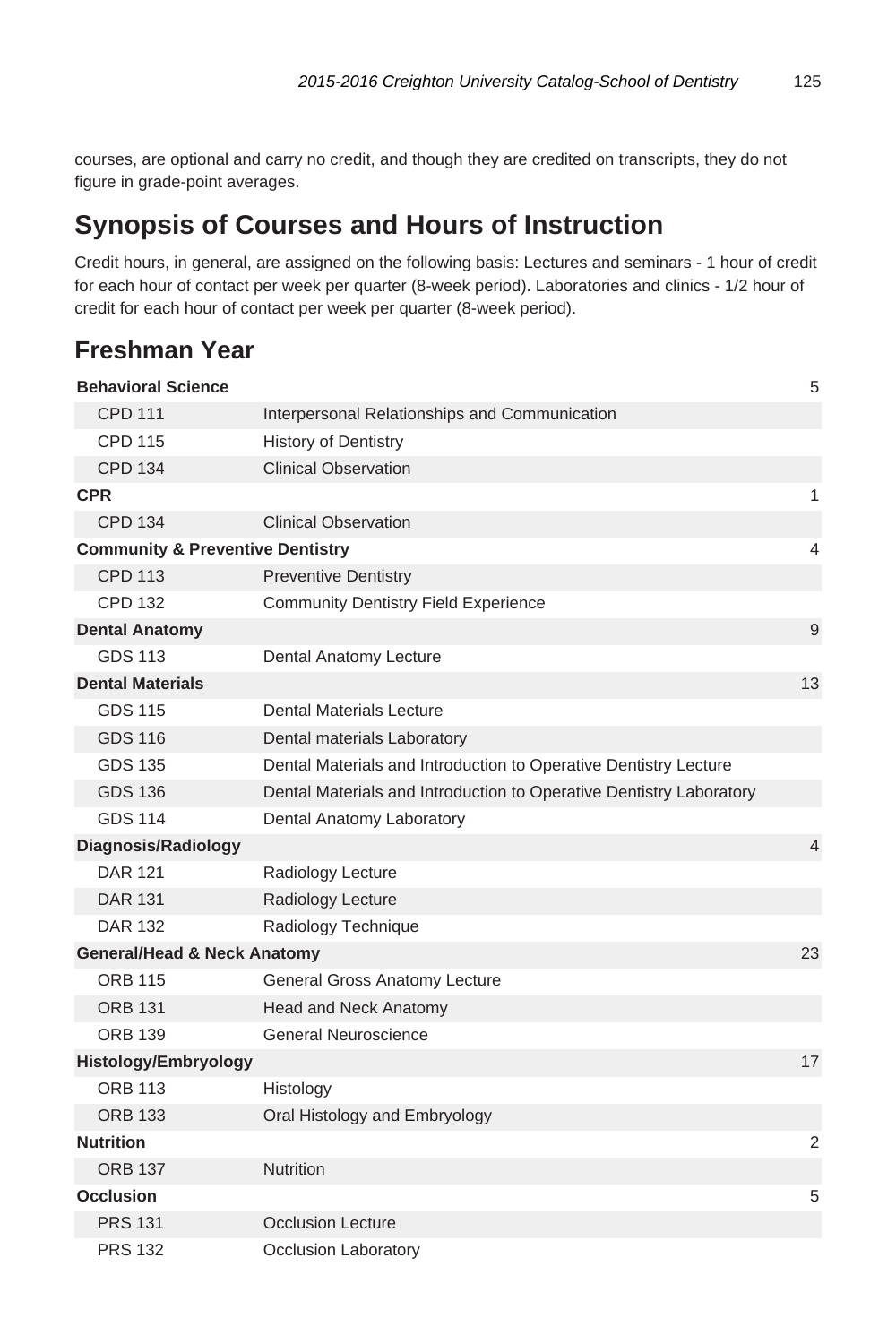| <b>Total Credits</b> |                                     | 95 |
|----------------------|-------------------------------------|----|
| <b>GDS 117</b>       | Introduction to Conduct of Research |    |
| Research             |                                     |    |
| <b>ORB 141</b>       | Physiology                          |    |
| <b>Physiology</b>    |                                     | 8  |
| <b>PER 132</b>       | Periodontal Instrumentation         |    |
| Periodontology       |                                     | 3  |
|                      |                                     |    |

### **Sophomore Year**

| <b>Biochemistry</b>           |                                         | 8              |
|-------------------------------|-----------------------------------------|----------------|
| <b>ORB 213</b>                | Biochemistry                            |                |
| Diagnosis/Radiology           |                                         | 10             |
| <b>DAR 214</b>                | Dental Assisting and Radiology          |                |
| <b>DAR 215</b>                | Oral Diagnosis                          |                |
| <b>DAR 224</b>                | Radiology Technique                     |                |
| <b>DAR 234</b>                | Radiology Lecture and Technique         |                |
| <b>Endodontics</b>            |                                         | $\overline{7}$ |
| <b>END 213</b>                | Pulp Biology / Endodontics              |                |
| <b>END 233</b>                | <b>Endodontic Techniques</b>            |                |
| <b>END 234</b>                | <b>Endodontics Laboratory</b>           |                |
| <b>Fixed Prosthodontics</b>   |                                         | 15             |
| <b>PRS 213</b>                | <b>Fixed Prosthodontics Lecture</b>     |                |
| <b>PRS 214</b>                | <b>Fixed Prosthodontics Laboratory</b>  |                |
| <b>PRS 233</b>                | <b>Fixed Prosthodontics Lecture</b>     |                |
| <b>PRS 234</b>                | <b>Fixed Prosthodontics Laboratory</b>  |                |
| <b>Infection Control</b>      |                                         | 2              |
| <b>DAR 211</b>                | Infectious Disease Control in Dentistry |                |
| <b>Information Technology</b> |                                         | $\overline{2}$ |
| <b>DAR 213</b>                |                                         |                |
| Microbiology                  |                                         | $\overline{7}$ |
| <b>ORB 211</b>                | Microbiology                            |                |
| <b>Operative Dentistry</b>    |                                         | 18             |
| GDO 213                       | <b>Operative Dentistry Lecture</b>      |                |
| GDO 214                       | <b>Operative Dentistry Laboratory</b>   |                |
| GDO 233                       | <b>Operative Dentistry Lecture</b>      |                |
| GDO 234                       | <b>Operative Dentistry Laboratory</b>   |                |
| <b>Oral Hygiene</b>           |                                         | 1              |
| <b>DAR 232</b>                | Oral Hygiene and Recall Clinic          |                |
| <b>Pain Control</b>           |                                         | $\overline{4}$ |
| <b>OMS 233</b>                | Pain Control/Anesthesia                 |                |
| Pathology                     |                                         | 16             |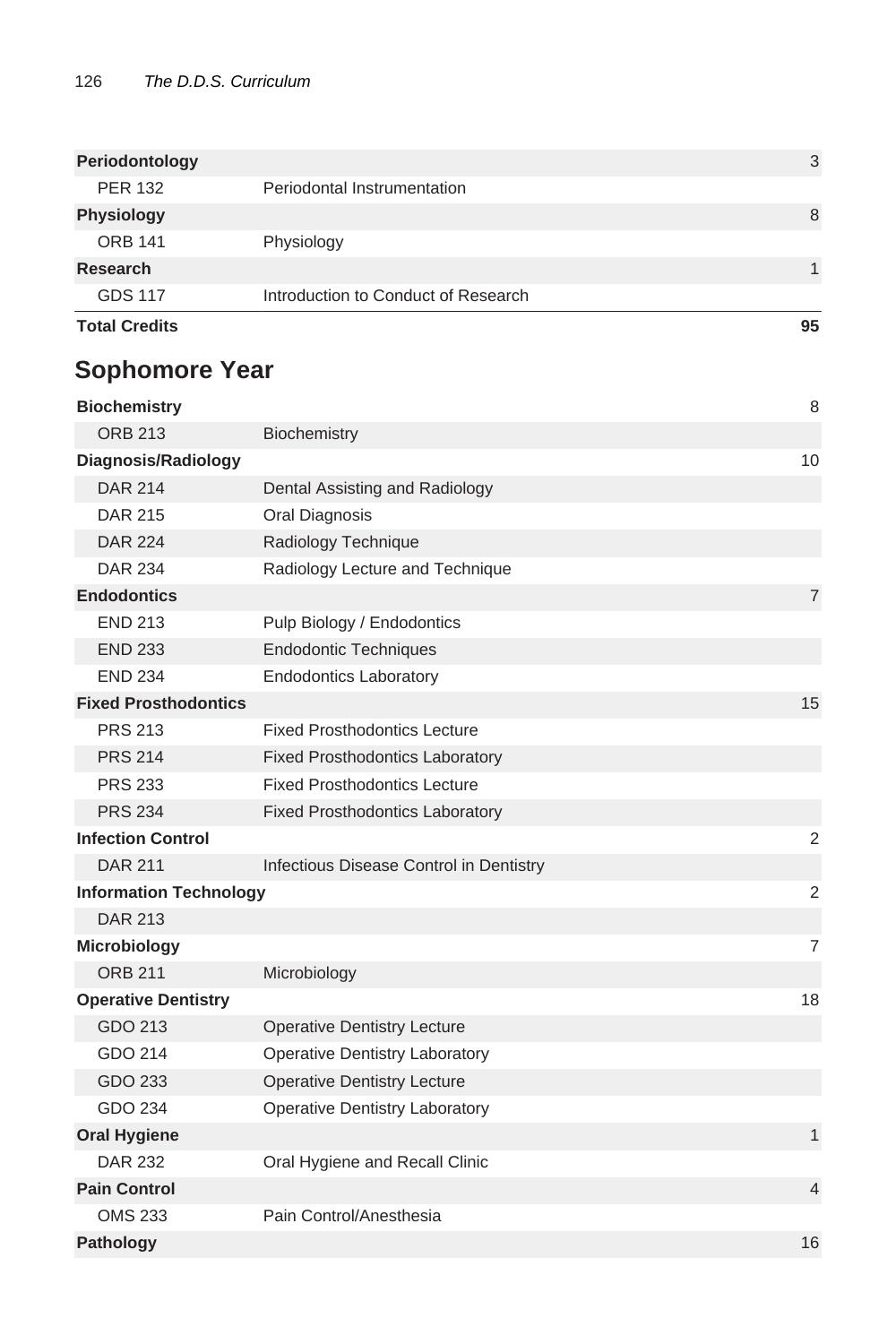| <b>DAR 219</b>                          | <b>General Pathology</b>                       |    |
|-----------------------------------------|------------------------------------------------|----|
| <b>DAR 235</b>                          | Oral Pathology                                 |    |
| <b>Pediatric Dentistry/Orthodontics</b> |                                                | 7  |
| PDO 213                                 | <b>Physical Growth and Development</b>         |    |
| <b>PDO 234</b>                          | Pedodontics/Orthodontics Technique             |    |
| Periodontology                          |                                                | 5  |
| <b>PER 212</b>                          | Clinical Introduction to Scaling and Polishing |    |
| <b>PER 213</b>                          | Periodontology Lecture                         |    |
| <b>PER 233</b>                          | Periodontology Lecture                         |    |
| Pharmacology                            |                                                | 3  |
| <b>ORB 231</b>                          | Dental Pharmacology                            |    |
| <b>Removable Prosthodontics</b>         |                                                | 14 |
| <b>PRS 211</b>                          | <b>Complete Denture Prosthodontics Lecture</b> |    |
| <b>PRS 212</b>                          | Complete Denture Prosthodontics Laboratory     |    |
| <b>PRS 231</b>                          | Removable Partial Denture Lecture              |    |
| <b>PRS 232</b>                          | Removable Partial Denture Laboratory           |    |

### **Junior Year**

| <b>Acute Care</b>                           |                                                                             | 3  |
|---------------------------------------------|-----------------------------------------------------------------------------|----|
| GDD 316                                     | <b>Acute Care Clinic</b>                                                    |    |
| <b>Behavioral Science</b>                   |                                                                             | 2  |
| <b>CPD 313</b>                              | Behavioral Science Aspects of Patient Care                                  |    |
| <b>Clinic Activity</b>                      |                                                                             | 16 |
| <b>GDP 312</b>                              | <b>Relative Value Units</b>                                                 |    |
| <b>GDP 332</b>                              | Relative Value Units                                                        |    |
| <b>Community &amp; Preventive Dentistry</b> |                                                                             | 3  |
| <b>CPD 312</b>                              | <b>Community Dentistry Field Experience</b>                                 |    |
| <b>CPD 333</b>                              | <b>Public Health Dentistry</b>                                              |    |
| <b>CPR</b>                                  |                                                                             | 1  |
| <b>CPD 314</b>                              | Cardio-Pulmonary Resuscitation                                              |    |
| Diagnosis/Radiology                         |                                                                             | 7  |
| <b>DAR 313</b>                              | Radiographic Interpretation                                                 |    |
| <b>DAR 314</b>                              | Oral Diagnosis and Treatment Planning Clinic                                |    |
| <b>DAR 318</b>                              | Radiographic Interpretation Clinic                                          |    |
| <b>Evidence-Based Dentistry</b>             |                                                                             | 2  |
| <b>CPD 335</b>                              | Evidence-Based Dental Care: Understanding and Evaluating Dental<br>Research |    |
| <b>Endodontics</b>                          |                                                                             | 6  |
| <b>END 313</b>                              | <b>Endodontic Problem Solving</b>                                           |    |
| <b>END 314</b>                              | <b>Endodontic Clinic</b>                                                    |    |
| <b>Fixed Prosthodontics</b>                 |                                                                             | 9  |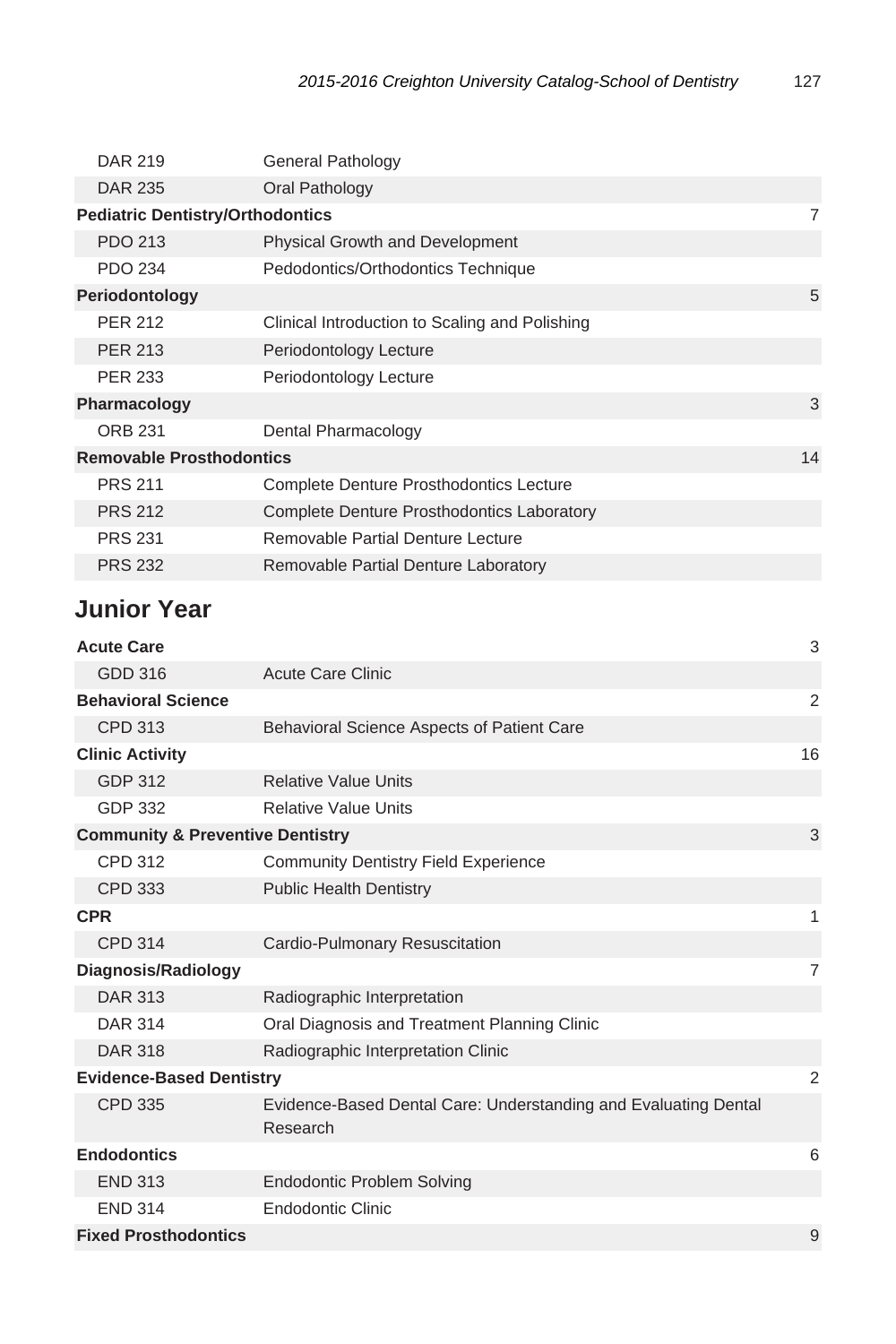| <b>PRS 313</b>                          | <b>Fixed Prosthodontics Lecture</b>                                |     |
|-----------------------------------------|--------------------------------------------------------------------|-----|
| <b>PRS 314</b>                          | <b>Fixed Prosthodontics Clinic</b>                                 |     |
| <b>PRS 333</b>                          | <b>Fixed Prosthodontics Lecture</b>                                |     |
| <b>Medically Complex Patient</b>        |                                                                    | 2   |
| <b>DAR 315</b>                          | Dental Management of Medically Complex Patients                    |     |
| <b>Operative Dentistry</b>              |                                                                    | 16  |
| GDO 313                                 | <b>Operative Dentistry Lecture</b>                                 |     |
| GDO 314                                 | <b>Operative Dentistry Clinic</b>                                  |     |
| GDO 333                                 | <b>Operative Dentistry Lecture</b>                                 |     |
| <b>Oral Surgery/Medical Emergencies</b> |                                                                    | 8   |
| <b>OMS 314</b>                          | <b>Oral Surgery Clinic</b>                                         |     |
| <b>OMS 315</b>                          | Oral Surgery Lecture                                               |     |
| <b>OMS 331</b>                          | Physical Diagnosis/Medical Emergencies                             |     |
| <b>Patient Assessment</b>               |                                                                    | 2   |
| <b>DAR 316</b>                          | <b>Patient Assessment Clinic</b>                                   |     |
| <b>Pediatric Dentistry/Orthodontics</b> |                                                                    | 16  |
| PDO 313                                 | Principles of Orthodontics and Dento-Facial Growth and Development |     |
| <b>PDO 314</b>                          | Orthodontic Diagnosis and Treatment Planning Clinic                |     |
| <b>PDO 315</b>                          | <b>Pediatric Dentistry</b>                                         |     |
| PDO 316                                 | <b>Pediatric Dentistry Clinic</b>                                  |     |
| <b>PDO 331</b>                          | Orthodontics                                                       |     |
| <b>Periodontics</b>                     |                                                                    | 9   |
| <b>PER 313</b>                          | Periodontology Lecture                                             |     |
| <b>PER 314</b>                          | Periodontology Clinic                                              |     |
| <b>PER 333</b>                          | Periodontology Lecture                                             |     |
| Pharmacology                            |                                                                    | 7   |
| <b>ORB 311</b>                          | Dental Pharmacology                                                |     |
| <b>ORB 331</b>                          | Dental Pharmacology II                                             |     |
| <b>Practice Management</b>              |                                                                    | 2   |
| CPD 331                                 | <b>Practice Planning</b>                                           |     |
| <b>Removable Prosthodontics</b>         |                                                                    | 9   |
| <b>PRS 311</b>                          | Removable Partial Denture Lecture                                  |     |
| <b>PRS 312</b>                          | Removable Prosthodontics Clinic                                    |     |
| <b>PRS 331</b>                          | <b>Complete Denture Prosthodontics</b>                             |     |
| <b>TMD Disorders</b>                    |                                                                    | 2   |
| <b>DAR 331</b>                          | Temporomandibular Disorders/Orofacial Pain                         |     |
| <b>Total Credits</b>                    |                                                                    | 122 |
| <b>Senior Year</b>                      |                                                                    |     |
| <b>Acute Care</b>                       |                                                                    | 3   |
|                                         |                                                                    |     |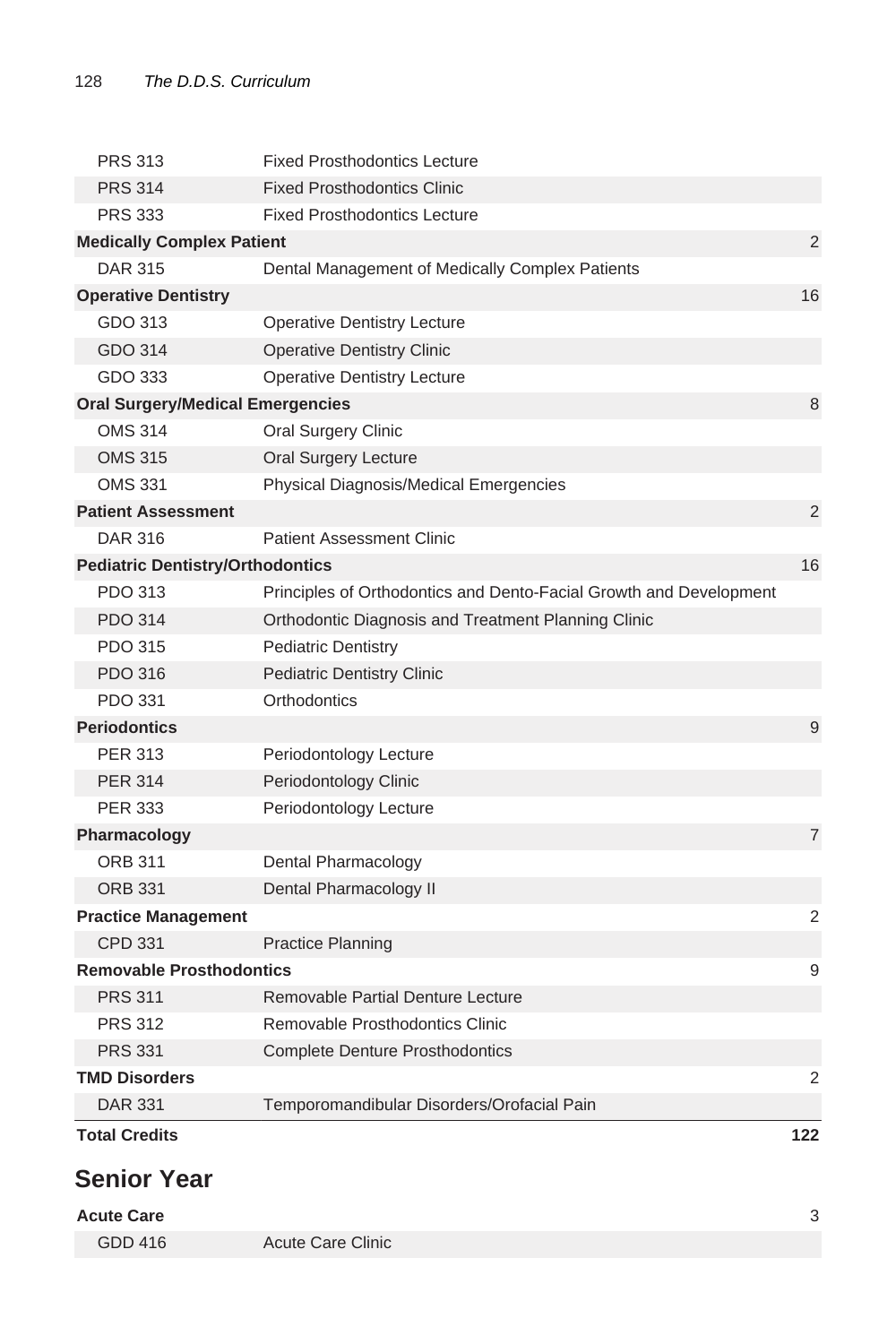| <b>Behavioral Sciences/Ethics</b>           |                                                                    | 2              |
|---------------------------------------------|--------------------------------------------------------------------|----------------|
| <b>CPD 413</b>                              | Ethics in the Practice of Dentistry I                              |                |
| <b>CPD 431</b>                              | Ethics in the Practice of Dentistry II                             |                |
| <b>Clinic Activity</b>                      |                                                                    | 16             |
| <b>GDP 412</b>                              | <b>Relative Value Units</b>                                        |                |
| <b>GDP 432</b>                              | <b>Relative Value Units</b>                                        |                |
| <b>Community &amp; Preventive Dentistry</b> |                                                                    | 5              |
| <b>CPD 412</b>                              | <b>Community Dentistry Field Experience</b>                        |                |
| <b>CPD 414</b>                              | Senior Service-Learning Program                                    |                |
| Diagnosis/Radiology                         |                                                                    | 2              |
| <b>DAR 414</b>                              | Oral Diagnosis and Treatment Planning Clinic                       |                |
| <b>Endodontics</b>                          |                                                                    | 6              |
| <b>END 413</b>                              | Advanced Endodonics, Surgery And Review                            |                |
| <b>END 414</b>                              | <b>Endodontic Clinic</b>                                           |                |
| <b>Esthetic Dentistry</b>                   |                                                                    | 2              |
| GDO 412                                     | <b>Esthetic Dentistry</b>                                          |                |
| <b>Fixed Prosthodontics</b>                 |                                                                    | 7              |
| <b>PRS 414</b>                              | <b>Fixed Prosthodontics Clinic</b>                                 |                |
| <b>PRS 417</b>                              | <b>Advanced Clinical Dentistry Lecture</b>                         |                |
| <b>Implantology</b>                         |                                                                    | 3              |
| <b>PRS 413</b>                              | Implant Fundamentals                                               |                |
| <b>PRS 431</b>                              | Advanced Implantology                                              |                |
| <b>Operative Dentistry</b>                  |                                                                    | 12             |
| GDO 414                                     | <b>Operative Dentistry Clinic</b>                                  |                |
| <b>Oral Pathology</b>                       |                                                                    | 2              |
| <b>DAR 413</b>                              | Oral Pathology                                                     |                |
| <b>Oral Surgery</b>                         |                                                                    | 6              |
| <b>OMS 413</b>                              | <b>Oral Surgery Lecture</b>                                        |                |
| <b>OMS 414</b>                              | <b>Oral Surgery Clinic</b>                                         |                |
| <b>Patient Assessment</b>                   |                                                                    | 2              |
| <b>DAR 416</b>                              | <b>Patient Assessment Clinic</b>                                   |                |
| <b>Pediatric Dentistry/Orthodontics</b>     |                                                                    | 10             |
| PDO 413                                     | Principles of Orthodontics and Dento-Facial Growth and Development |                |
| <b>PDO 414</b>                              | Orthodontic Diagnosis and Treatment Planning Clinic                |                |
| PDO 418                                     | <b>Pediatric Dentistry Clinic</b>                                  |                |
| <b>Periodontics</b>                         |                                                                    | $\overline{7}$ |
| <b>PER 413</b>                              | Periodontology Lecture                                             |                |
| <b>PER 414</b>                              | Periodontology Clinic                                              |                |
| Pharmacology                                |                                                                    | 1              |
| <b>ORB 411</b>                              | Dental Pharmacology Update                                         |                |
| <b>Practice Management</b>                  |                                                                    | 5              |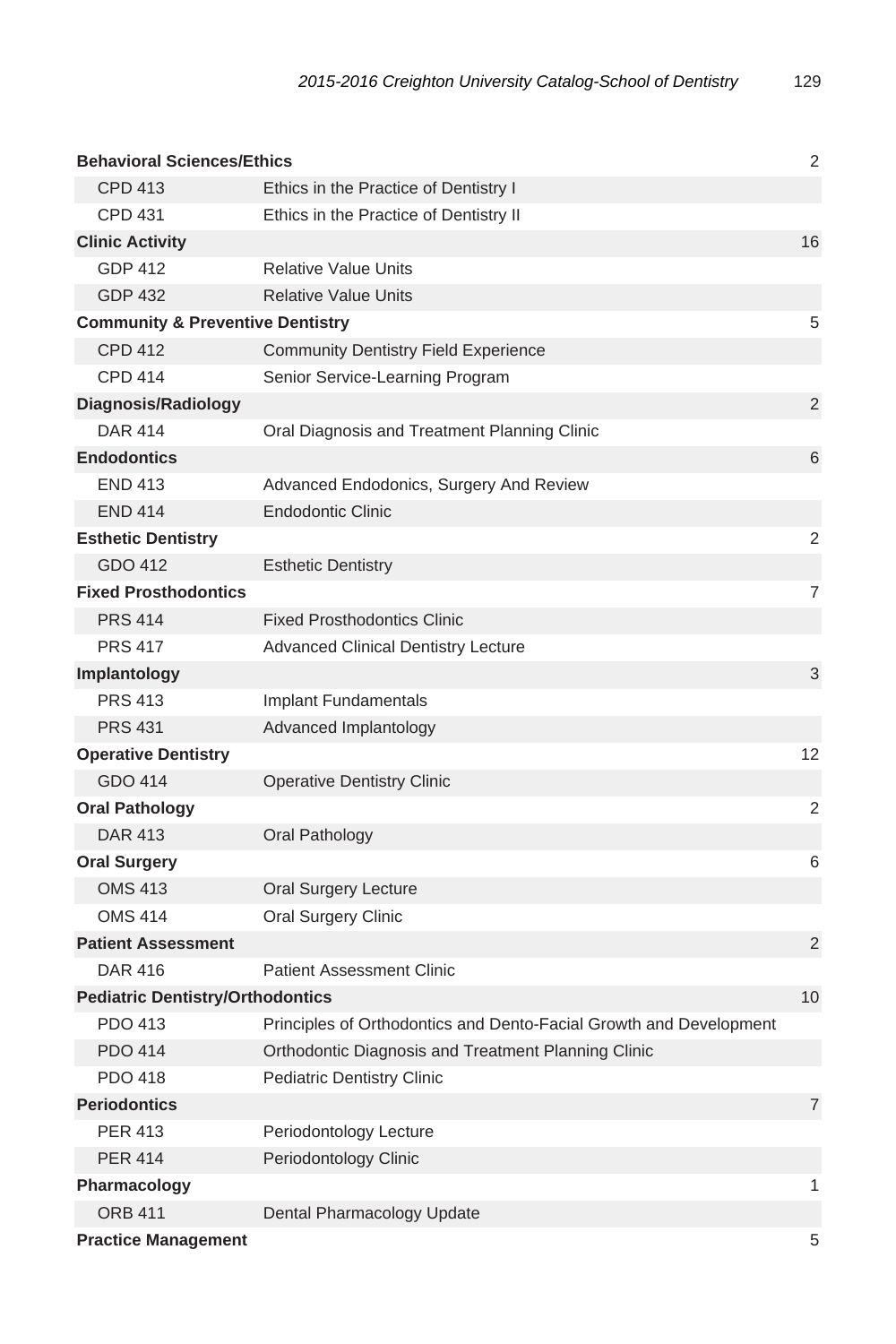| <b>Total Credits</b>            |                                      | 96 |
|---------------------------------|--------------------------------------|----|
| <b>PRS 412</b>                  | Removable Prosthodontics Clinic      |    |
| <b>Removable Prosthodontics</b> |                                      | 5  |
| CPD 433                         | Financial Planning and Jurisprudence |    |
| CPD 411                         | <b>Business of Practice</b>          |    |
|                                 |                                      |    |

These credit hours represent the annual cumulative total for each academic year (two semesters). The approximate semester credit hour total can be derived by dividing this number by two. The first semester of the sophomore, junior, and senior year slo includes courses offered during a summer session.

### **Approximate Division of Time (By Clock Hours)**

|                    | Lecture/Seminar | Lab. | <b>Field/Clinic</b> | <b>Total Hours</b> |
|--------------------|-----------------|------|---------------------|--------------------|
| Freshman Year      | 429             | 519  | 55                  | 1003               |
| Sophomore Year     | 506             | 668  | 160                 | $1334^1$           |
| Junior Year        | 417             |      | 1048                | $1467^2$           |
| <b>Senior Year</b> | 204             | 28   | 1153                | $1385^2$           |

1 Includes Summer Session

2 Includes Summer Session and Clinic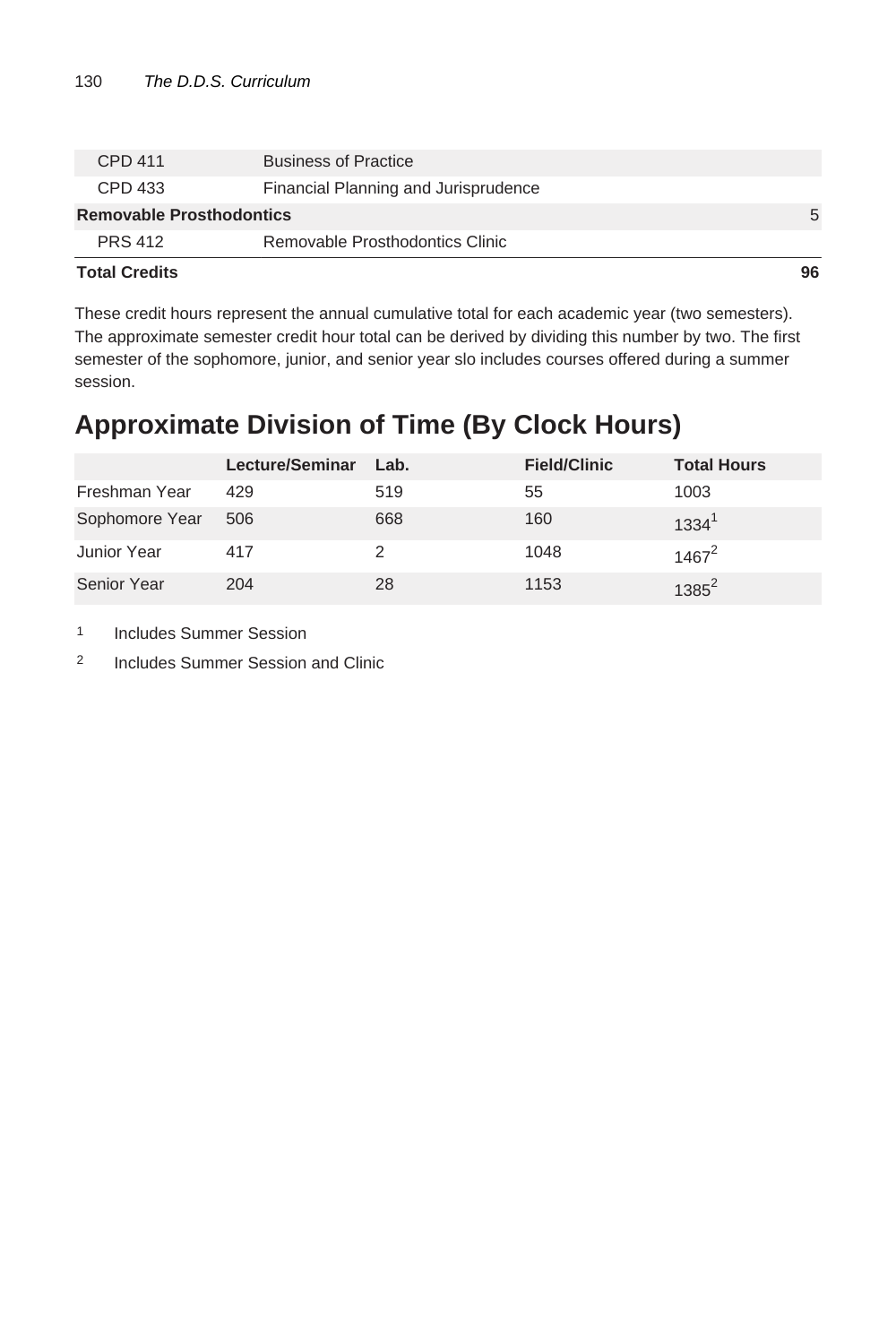## **Master of Science in Oral Biology**

The graduate program in Oral Biology is a program of study culminating in a Master of Science degree. The program is flexible and will foster an interdisciplinary approach using School of Dentistry research, courses, and facilities to cater to the needs of individual students. A thesis is required. The program is geared toward providing a sound didactic basis for students interested in pursuing dentistry as a profession. It also provides research opportunities and teaching experience in an effort to model graduate students for an academic career as clinician educators and academic dentists.

The program provides a choice of two tracks of study. The first is in dental materials and includes didactic and research emphasis in modern materials science. The second is in oral biology and emphasizes didactics and research in anatomical sciences and histology. Both tracks will equip students to analyze research and clinical literature. Both will also provide an opportunity in the second year to teach in first-year pre-doctoral dental laboratory courses.

This program is administered by the Graduate School at Creighton University. More information regarding this program is available in the Oral Biology (http://catalog.creighton.edu/graduate/ graduate-programs-courses/oral-biology) section of the Graduate School Catalog.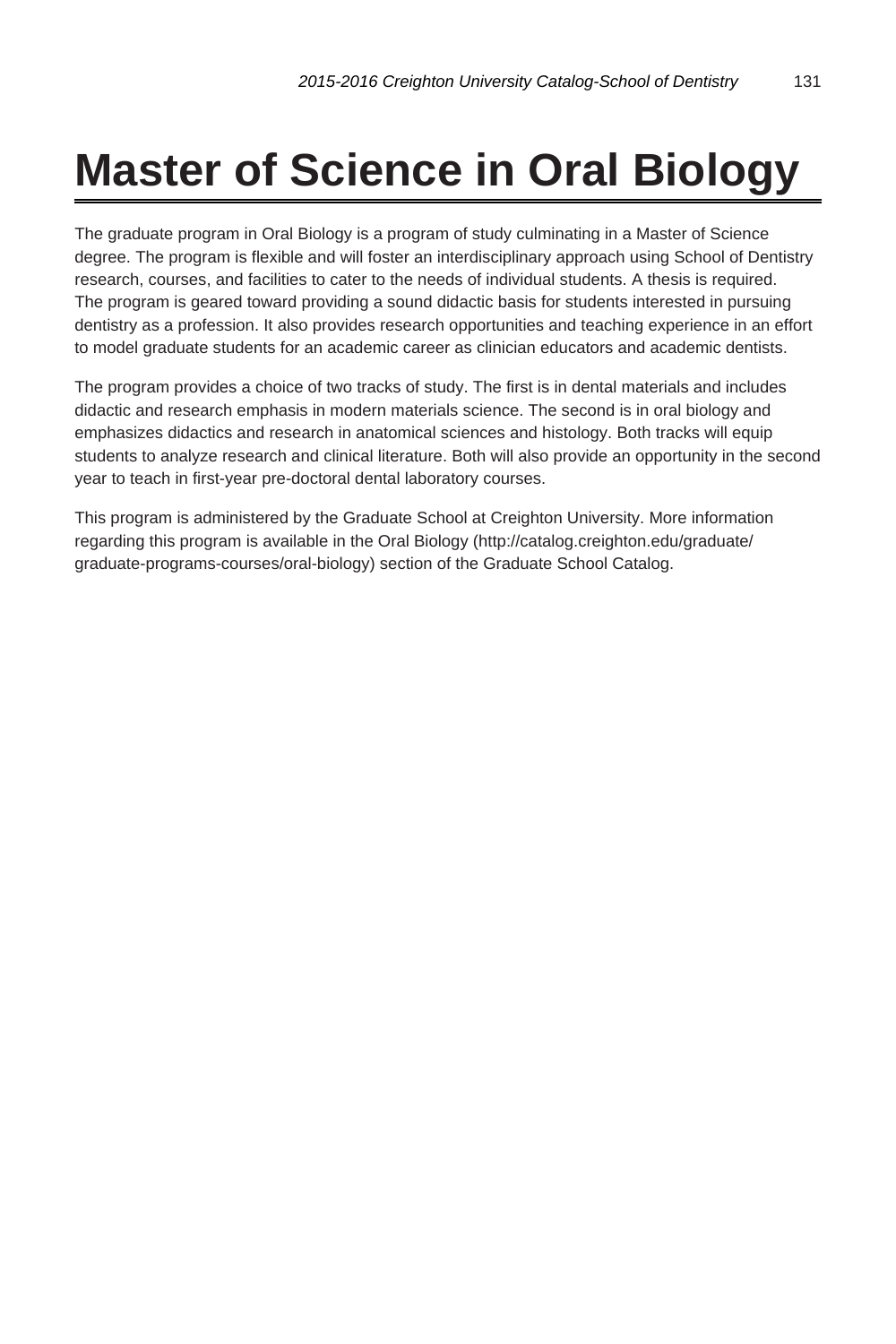# **PostBaccalaureate Program (PBP)**

Program Director: Sade Kosoko-Lasaki, M.D., M.S.P.H., M.B.A. Program Office: Hixson-Lied Science Building G13

### **Certificate Program: Pre-Dental Postbaccalaureate Pre-Professional Studies**

### **Program and Objectives**

Creighton University's Postbaccalaureate Program is designed to aid disadvantaged students in their preparation and admission to dental school. The Program is comprised of three parts. The first is an 8-week Summer Diagnostic Session in which students are involved in academic pretesting and curricular review sessions. Next, in the Academic Year Program, students participate in intensive coursework in the sciences, mathematics, and English. Finally in the Prematriculation Summer Session, students attend dental school preview courses. Throughout the Program, students are provided academic and psychosocial support, clinical experiences, and mentoring in order to assure successful completion of the Program and admittance to the Creighton University School of Dentistry, another dental school, or an other health sciences program.

### **Prerequisites for Admission**

Prior to admission to the Postbaccalaureate Program, each applicant must have fulfilled all pre-dental science requirements and have completed an undergraduate degree or higher from a regionally accredited United States college or university. Applicants must have earned a baccalaureate degree and must not have been previously accepted to a dental school. However, applicants must have been previously denied admission to dental school. An eligible applicant must be a U. S. citizen, non-citizen national, or foreign national who possesses a visa permitting permanent residence in the United States.

### **Goal**

The goal of the Postbaccalaureate Program is to strengthen the academic and test-taking skills of disadvantaged students in order to enhance their competitiveness for application to dental school.

### **Required Courses (55 Credits)**

### **Curriculum: Pre-Dental Postbaccalaureate Pre-Professional Studies**

| Curriculum: Pre-Dental Postbaccalaureate Pre-Professional Studies |                                                        |                |
|-------------------------------------------------------------------|--------------------------------------------------------|----------------|
| <b>Diagnostic Summer Session</b>                                  |                                                        | <b>Credits</b> |
| PBP 507                                                           | Pre-Dental Biology Preview                             |                |
| PBP 508                                                           | <b>Pre-Dental Chemistry Preview</b>                    | 1              |
| PBP 509                                                           | Pre-Dental Analytical Reading<br>Preview               | 1              |
| PBP 510                                                           | <b>Pre-Dental Writing Preview</b>                      | 1              |
| <b>PBP 511</b>                                                    | <b>Pre-Dental Mathematics Preview</b>                  | 1              |
| <b>PBP 512</b>                                                    | Pre-Dental Fundamentals of<br><b>Technical Drawing</b> | 2              |
| PBP 513                                                           | Pre-Dental Academic Excellence                         | 1              |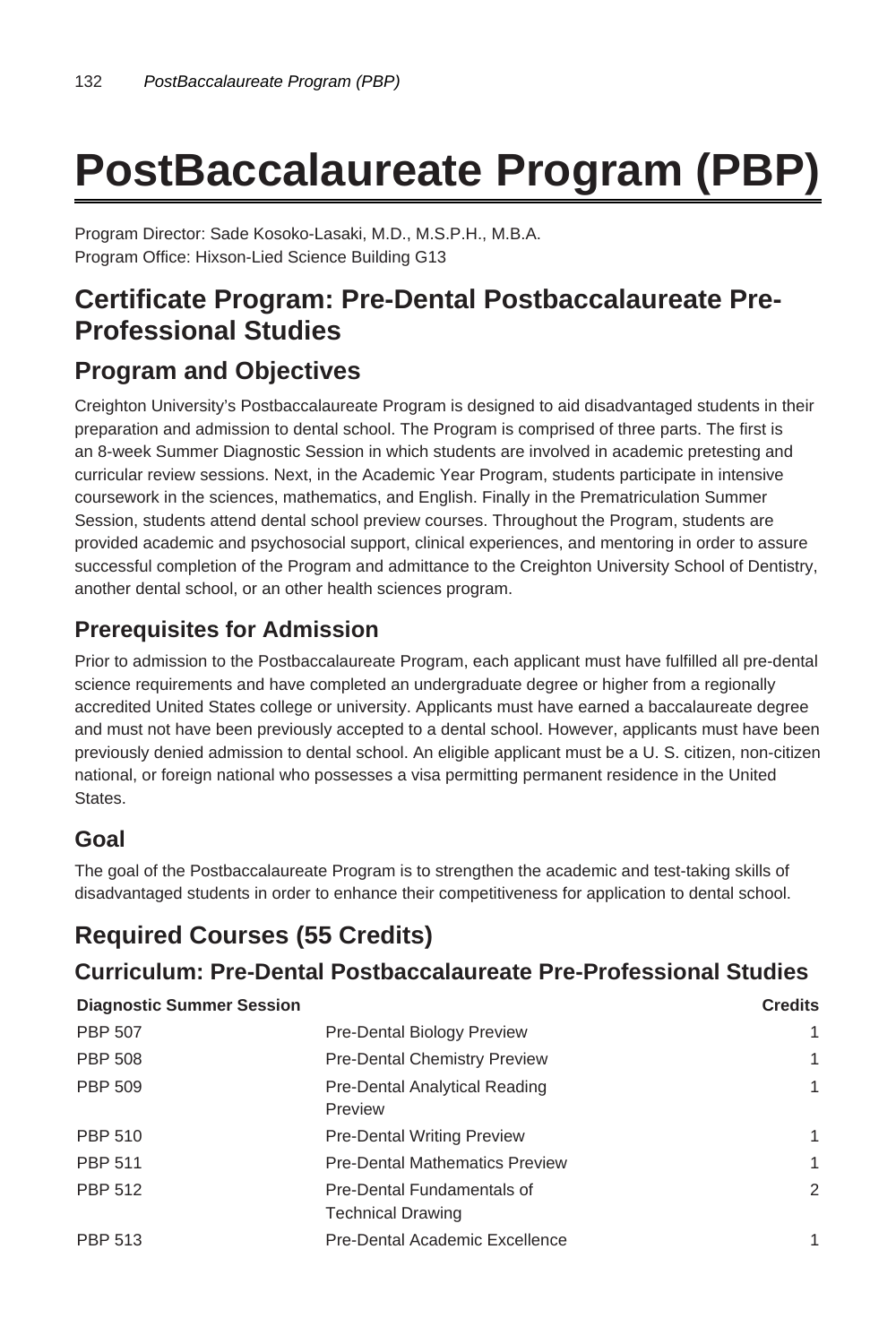| <b>PBP 521</b><br>Pre-Dental Integrated Cultural<br>Awareness |                                                       | 2              |
|---------------------------------------------------------------|-------------------------------------------------------|----------------|
|                                                               | <b>Term Credits</b>                                   | 10             |
| <b>Fall Academic Session</b>                                  |                                                       |                |
| <b>PBP 514</b>                                                | Pre-Dental Biology Review                             | 3              |
| <b>PBP 515</b>                                                | <b>Pre-Dental Chemistry Review</b>                    | 3              |
| <b>PBP 516</b>                                                | Pre-Dental Analytic Reading Part                      | 1              |
|                                                               | A                                                     |                |
| <b>PBP 518</b>                                                | <b>Pre-Dental Writing Review</b>                      | 1              |
| <b>PBP 519</b>                                                | <b>Pre-Dental Mathematics Review</b>                  | 3              |
| <b>PBP 520</b>                                                | Pre-Dental Understanding<br><b>Perceptual Ability</b> | 4              |
| <b>PBP 522</b>                                                | Pre-Dental Academic Excellence                        | 1              |
| <b>PBP 541</b>                                                | Pre-Dental Cultural Analytical<br>Literature          | 1              |
| <b>PBP 545</b>                                                | Pre-Dental Analytic Reading Part<br>B                 | 1              |
|                                                               | <b>Term Credits</b>                                   | 18             |
| <b>Spring Academic Session</b>                                |                                                       |                |
| <b>PBP 523</b>                                                | Pre-Dental Biology                                    | 3              |
| <b>PBP 524</b>                                                | <b>Pre-Dental Chemistry</b>                           | 4              |
| <b>PBP 525</b>                                                | Pre-Dental Analytical Reading                         | 1              |
| <b>PBP 526</b>                                                | Pre-Dental Preceptual Ability                         | 3              |
| <b>PBP 527</b>                                                | <b>Pre-Dental Writing</b>                             | 1              |
| <b>PBP 528</b>                                                | <b>Pre-Dental Mathematics</b>                         | 3              |
| <b>PBP 530</b>                                                | Pre-Dental Academic Excellence                        | 1              |
| <b>PBP 544</b>                                                | <b>Pre-Dental Biomedical Science</b>                  | 3              |
|                                                               | <b>Term Credits</b>                                   | 19             |
| <b>Prematriculation Session</b>                               |                                                       |                |
| <b>PBP 531</b>                                                | Pre-Dental Histology and<br>Embryology                | 1              |
| <b>PBP 532</b>                                                | Pre-Dental Gross Anatomy Part I                       | 1              |
| <b>PBP 542</b>                                                | Pre-Dental Gross Anatomy Part<br>2                    | 1              |
| <b>PBP 533</b>                                                | Pre-Dental Biochemistry-<br>Radiology                 | 1              |
| <b>PBP 535</b>                                                | Pre-Dental Dental Anatomy                             | 1              |
| <b>PBP 536</b>                                                | <b>Pre-Dental Dental Materials</b>                    | 1              |
| <b>PBP 537</b>                                                | Pre-Dental Academic Excellence                        | 1              |
|                                                               | <b>Term Credits</b>                                   | $\overline{7}$ |
|                                                               | <b>Total Credits:</b>                                 | 54             |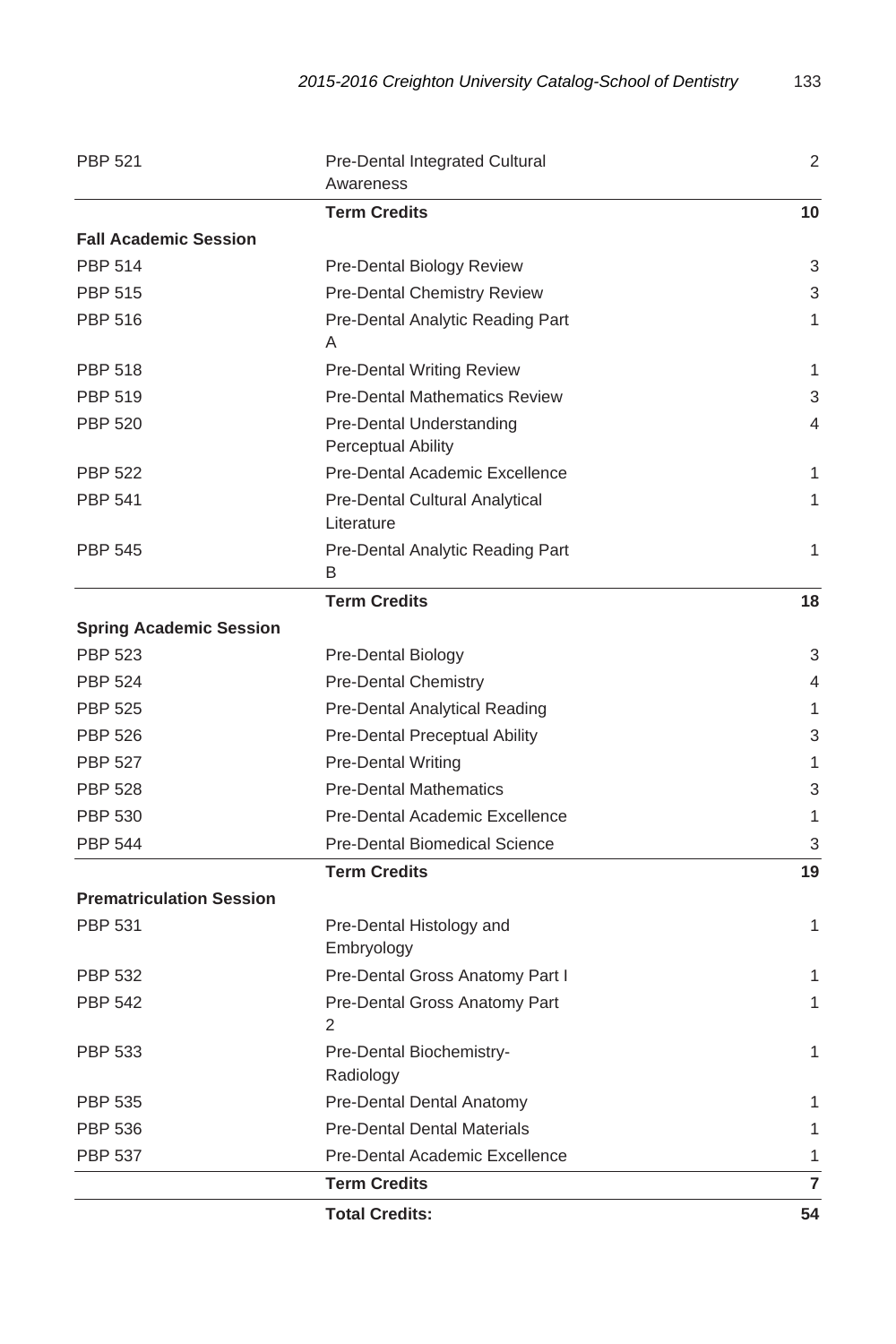### **Courses**

#### **PBP 400. Pre-Medical Biology Preview. 1 credit.**

The main objectives of the biology course are to enhance understanding of biological concepts applicable to medicine, and to develop critical thinking and problem-solving skills required for biological science and medicine, including the ability to acquire and analyze information from various sources. Biological science emphasized includes anatomy, behavioral biology, cell biology, developmental biology, genetics, molecular biology, and physiology.

#### **PBP 401. Pre-Medical Chemistry Preview. 1 credit.**

Topics covered include: math concepts used in chemistry, introduction to the periodic table, atomic structure, chemical nomenclature, stoichiometry, ionic reactions in water solutions, electron configurations, periodic trends of the elements, ionic and covalent compounds.

#### **PBP 402. Pre-Medical Analytical Reading Preview. 1 credit.**

This class will assess the students' ability to read actively and critically. It will include an overview of the fundamentals of reading and various reading skills. Time will be spent developing the ability to reason from reading and to analyze written material. It will demonstrate the importance of reading in life.

#### **PBP 403. Pre-Medical Writing Preveiw. 1 credit.**

This course is a review of standard rhetorical modes, syntax, grammar, and usage, as well as an introduction to the MCAT essay structure.

#### **PBP 404. Pre-Medical Mathematics Preview. 1 credit.**

This review covers pre-algebra, college algebra, plane geometry, trigonometry, analytic geometry, and introductory calculus. There are three aims for the students in this course: to perfect the math skills necessary to manipulate formulas for an MCAT exam, to gain an understanding of general mathematical concepts behind the formulas and models in the physical sciences, to gain an understanding of general mathematical concepts behind the formulas and models of medical research. Individuals in the course will have weaknesses in varied areas, so that, the rate of coverage of topics will vary according to the needs of the students in the course.

#### **PBP 405. Pre-Medical Physics Preview. 1 credit.**

Lecture. Topics include: Language of Motion, Newton's laws of motion, Resistance, Conservation of motion, and work-energy. Testing is done in a MCAT format to make students familiar with MCAT tests and concepts needed.

#### **PBP 406. Pre-Medical Biology Review. 3 credits.**

The main objectives of the biology course are to enhance understanding of biological concepts applicable to medicine, and to develop critical thinking and problem-solving skills required for biological science and medicine, including the ability to acquire and analyze information from various sources. Biological science emphasized includes anatomy, behavioral biology, cell biology, developmental biology, genetics, molecular biology, and physiology.

#### **PBP 407. Pre-Medical Chemistry Review. 3 credits.**

A continuation of the summer chemistry program. Concepts and theories covered include the gas laws, intermolecular attractive forces, properties of solids and liquids, chemical thermodynamics, colligate properties of solutions, kinetics, chemical equilibrium, acid and base theory, solubility, oxidation and reduction reactions, and coordination theory. The summer and fall courses review the first year of college chemistry.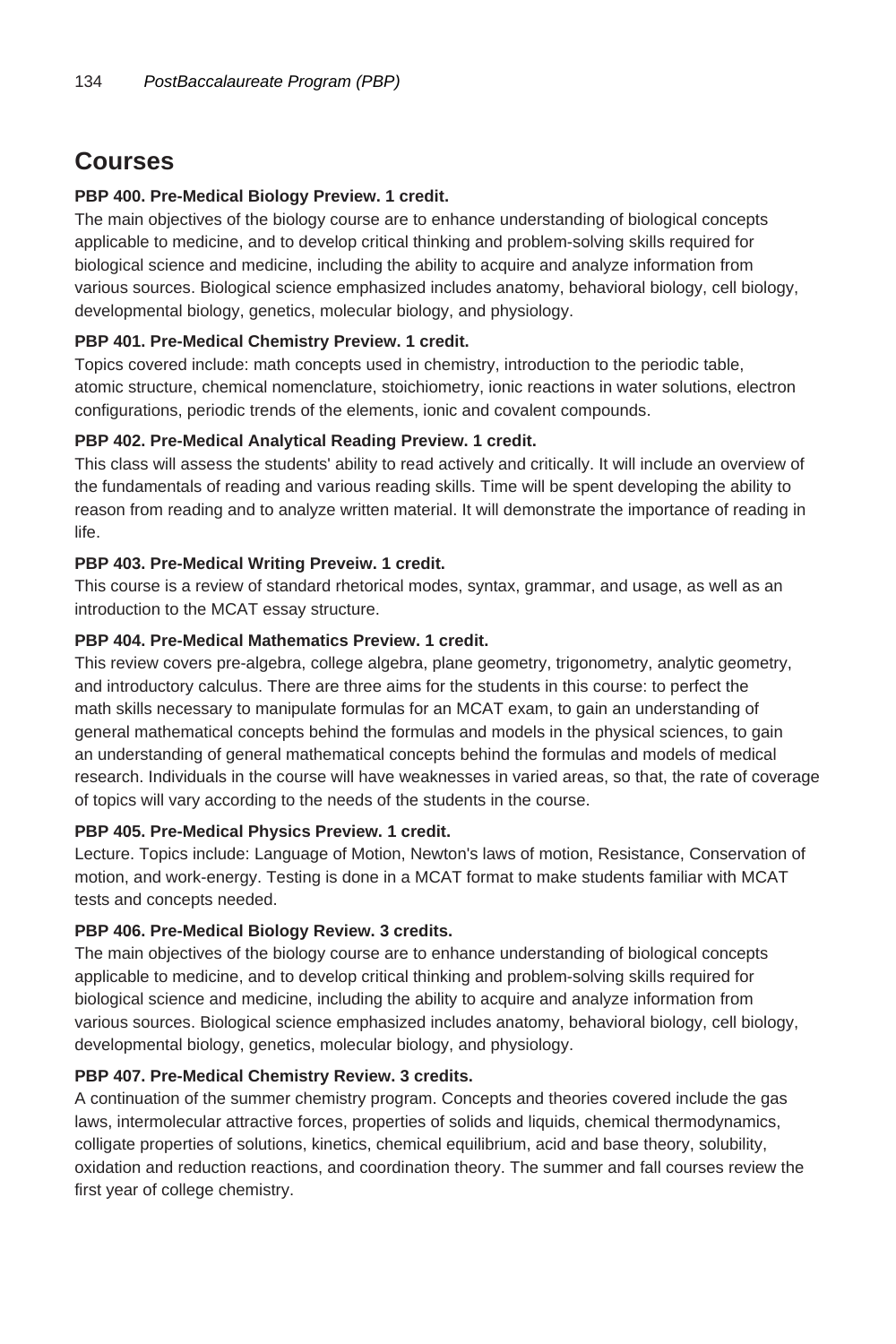#### **PBP 408. Pre-Medical Analytic Reading Review Part A. 1 credit.**

This class will assess the students' ability to read actively and critically. It will include an overview of the fundamentals of reading and various reading skills. Time will be spent developing the ability to reason from reading and to analyze written material. It will demonstrate the importance of reading in life.

#### **PBP 409. Pre-Medical Writing Review. 1 credit.**

This course focuses on issues of timed writing and MCAT essay practice, as well as readings from fiction and nonfiction sources for style and structure.

#### **PBP 410. Pre-Medical Mathematics Review. 3 credits.**

This review covers pre-algebra, college algebra, plane geometry, trigonometry, analytic geometry, and introductory calculus. There are three aims for the students in this course: to perfect the math skills necessary to manipulate formulas for an MCAT exam, to gain an understanding of general mathematical concepts behind the formulas and models in the physical sciences, to gain an understanding of general mathematical concepts behind the formulas and models of medical research. Individuals in the course will have weaknesses in varied areas, so that, the rate of coverage of topics will vary according to the needs of the students in the course.

#### **PBP 411. Pre-Medical Physics Review. 3 credits.**

Lecture. Topics include: Gravity, Circular Motion, Torques, Solids, Fluids and Sound-Waves. Testing is done in a MCAT format to make students familiar with MCAT tests and concepts needed.

#### **PBP 412. Pre-Medical Biology. 3 credits.**

The main objectives of the biology course are to enhance understanding of biological concepts applicable to medicine, and to develop critical thinking and problem-solving skills required for biological science and medicine, including the ability to acquire and analyze information from various sources. Biological science emphasized includes anatomy, behavioral biology, cell biology, developmental biology, genetics, molecular biology, and physiology.

#### **PBP 413. Pre-Medical Chemistry. 4 credits.**

Semester reviews organic chemistry. Review of the structure and properties of organic compounds such as alkenes, aromatic compounds, alkynes, alcohols, alkyl halides, and the carbonyl compounds. Reaction mechanisms, organic synthesis and structural analysis by spectroscopy are emphasized.

#### **PBP 414. Pre-Medical Analytical Reading. 1 credit.**

This class will assess the students' ability to read actively and critically. It will include an overview of the fundamentals of reading and various reading skills. Time will be spent developing the ability to reason from reading and to analyze written material. It will demonstrate the importance of reading in life.

#### **PBP 415. Pre-Medical Writing. 1 credit.**

This course focuses on intensive MCAT exam practice while continuing the readings and analysis from the fall.

#### **PBP 416. Pre-Medical Mathematics. 3 credits.**

This review covers pre-algebra, college algebra, plane geometry, trigonometry, analytic geometry, and introductory calculus. There are three aims for the students in this course: to perfect the math skills necessary to manipulate formulas for an MCAT exam, to gain an understanding of general mathematical concepts behind the formulas and models in the physical sciences, to gain an understanding of general mathematical concepts behind the formulas and models of medical research. Individuals in the course will have weaknesses in varied areas, so that, the rate of coverage of topics will vary according to the needs of the students in the course.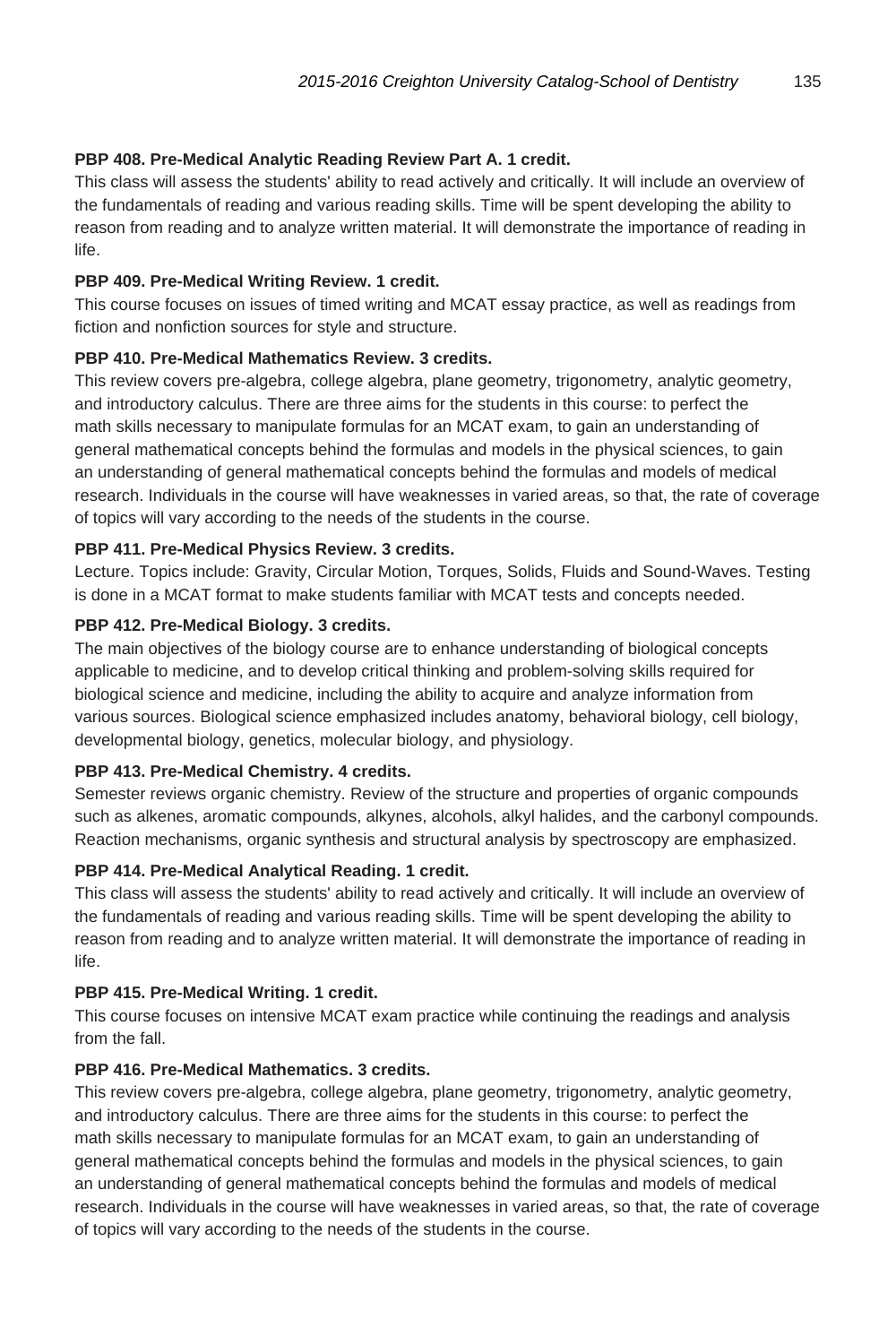#### **PBP 417. Pre-Medical Physics. 3 credits.**

Lecture. Topics include: Electrodynamics, Circuits and Atomic-Nuclear Physics Testing is done in a MCAT format to make students familiar with MCAT tests and concepts needed.

#### **PBP 418. Pre-Medical Integrated Cultural Awareness. 2 credits.**

This course is designed to engage students in the discussion of cultural differences and issues of identity while honing their reading and reading critical skills. Students will discuss class, cultural clashes, and themes of dislocation and alienation. They will explore the meaning of physical and cognitive outsiderness and learn to read critically.

#### **PBP 419. Pre-Medical Academic Excellence. 1 credit.**

This course is designed to assist the Post-Bac program students with the refinement of academic skills in preparation for maximum academic performance. This goal encompasses the academic work in the year long program, in increased performance on the MCAT and in readiness for the academic rigors of medical school.Individual assessment is an intricate part of the course. Students use the information to evaluate their current strategies to determine what areas need altered or additional techniques. Other components of the course include critical thinking skills, communication approaches, success collaborative learning, time management issues and stress reduction.

#### **PBP 420. Pre-Medical Academic Excellence. 1 credit.**

This course is designed to assist the Post-Bac program students with the refinement of academic skills in preparation for maximum academic performance. This goal encompasses the academic work in the year long program, in increased performance on the MCAT and in readiness for the academic rigors of medical school.Individual assessment is an intricate part of the course. Students use the information to evaluate their current strategies to determine what areas need altered or additional techniques. Other components of the course include critical thinking skills, communication approaches, success collaborative learning, time management issues and stress reduction.

#### **PBP 421. Pre-Medical Academic Excellence. 1 credit.**

This course is designed to assist the Post-Bac program students with the refinement of academic skills in preparation for maximum academic performance. This goal encompasses the academic work in the year long program, in increased performance on the MCAT and in readiness for the academic rigors of medical school.Individual assessment is an intricate part of the course. Students use the information to evaluate their current strategies to determine what areas need altered or additional techniques. Other components of the course include critical thinking skills, communication approaches, success collaborative learning, time management issues and stress reduction.

#### **PBP 422. Pre-Medical Academic Excellence. 1 credit.**

This course is designed to assist the Post-Bac program students with the refinement of academic skills in preparation for maximum academic performance. This goal encompasses the academic work in the year long program, in increased performance on the MCAT and in readiness for the academic rigors of medical school.Individual assessment is an intricate part of the course. Students use the information to evaluate their current strategies to determine what areas need altered or additional techniques. Other components of the course include critical thinking skills, communication approaches, success collaborative learning, time management issues and stress reduction.

#### **PBP 423. Pre-Medical Biomedical Science. 3 credits.**

#### **PBP 424. Pre-Medical Analytic Reading Review Part B. 2 credits.**

This class will assess the students' ability to read actively and critically. It will include an overview of the fundamentals of reading and various reading skills. Time will be spent developing the ability to reason from reading and to analyze written material. It will demonstrate the importance of reading in life.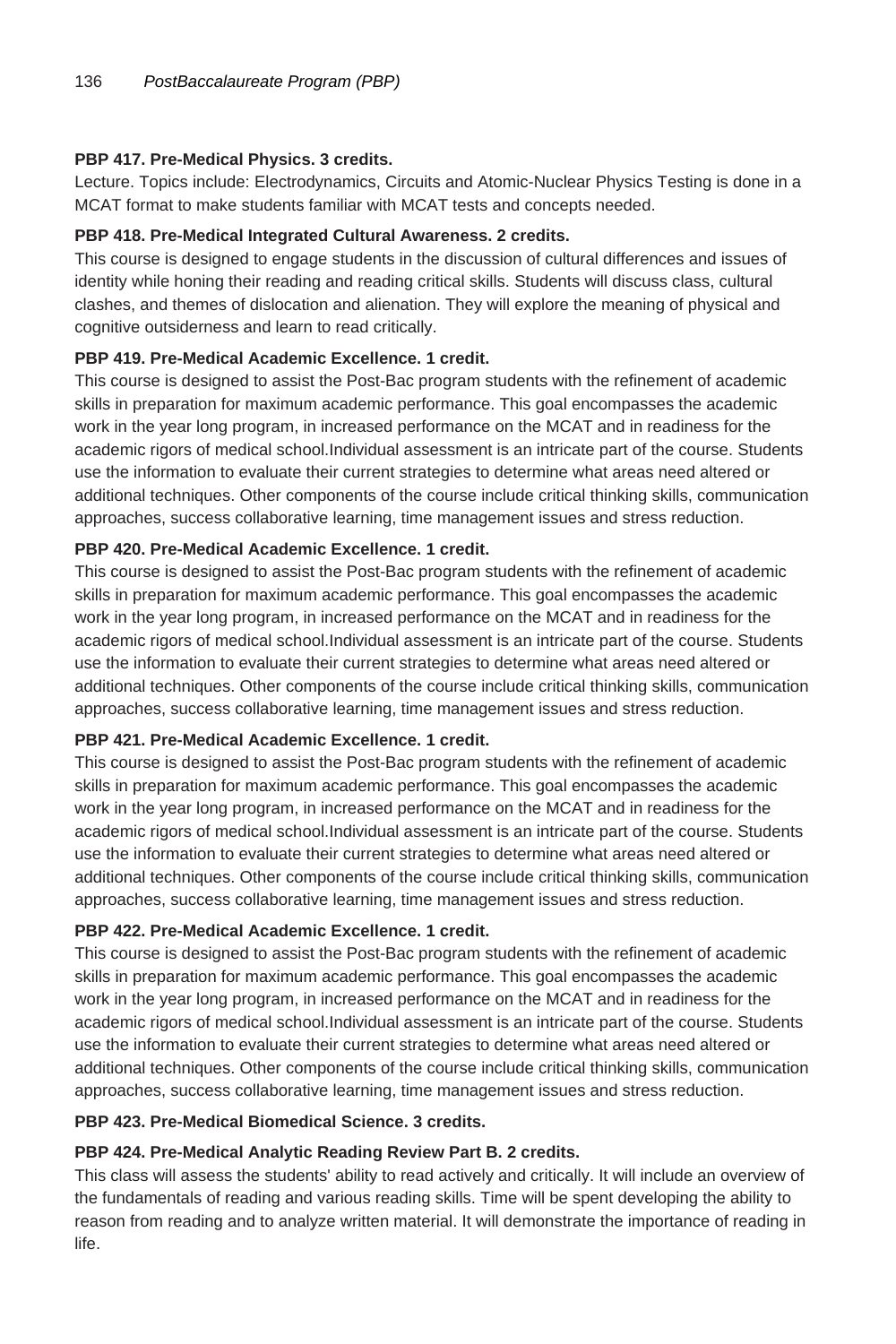**PBP 426. Pre-Medical Behavioral Science-Introduction to Psychology. 1.5 credit.**

This course is an overview of basic psychological principals.

#### **PBP 427. Pre-Medical Cultural Connections. 1 credit.**

This course explores culture through the arts.

#### **PBP 428. Pre-Medical Cultural Analytical Literature. 2 credits.**

This course is an overview of cultural competency through essay and literary text.

#### **PBP 430. Pre-Medical Behavioral Science-Introduction to Sociology. 1.5 credit.**

This course is an overview of basic sociological principals.

#### **PBP 434. Pre-Medical Analytical Reading. 1 credit.**

Course is a continuation of Fall section and incorporates pracitce with MCAT verbal passages which include discussion of reasoning used to obtain answers, understanding the varying forms of questions and skills used with multiple chioce questions.

**PBP 436. Pre-Medical Behavioral Science I. 2 credits.**

**PBP 446. Pre-Medical Behavioral Science II. 1 credit.**

**PBP 501. Pre-Medical Molecular and Cell Biology. 2 credits.**

**PBP 502. Pre-Medical Anatomy. 2 credits.**

**PBP 503. Pre-Medical Principles of Microbiology. 1 credit.**

**PBP 504. Pre-Medical Host Defense. 1 credit.**

**PBP 505. Pre-Medical Pharmacology. 1 credit.**

**PBP 506. Pre-Medical Neurosciences. 1 credit.**

**PBP 507. Pre-Dental Biology Preview. 1 credit.**

**PBP 508. Pre-Dental Chemistry Preview. 1 credit.**

#### **PBP 509. Pre-Dental Analytical Reading Preview. 1 credit.**

Extensive review of vacabulary, including a review of both technical and general comprehension. Efficient reading techniques, such as previewing science materials, and analyzing for comprehension.

#### **PBP 510. Pre-Dental Writing Preview. 1 credit.**

#### **PBP 511. Pre-Dental Mathematics Preview. 1 credit.**

Decimal fractions, measurements and scientific notation, common fractions, percentages, essentials of algebra, ratio and proportion, linear equations, exponential and radicals, logarithms, and quadratic equations and square roots.

#### **PBP 512. Pre-Dental Fundamentals of Technical Drawing. 2 credits.**

The Perceptual Ability Course in designed to emphasize the acquisition of visual perception and spatial visualization skills, especially the ability to interpret 2-D representation of a 3-D object. It includes introduction to engineering drawing, #-D visualization, and manipulation of figures, angles discrimination, form development, cube orthographic projections, apertures and paper folding. Great emphasis is placed on preparing students for the Perceptual Ability Test of DAT covering the categories of keyholes, top-front-end, angle ranking, hole punching, cube counting and pattern folding.

**PBP 513. Pre-Dental Academic Excellence. 1 credit.**

**PBP 514. Pre-Dental Biology Review. 3 credits.**

**PBP 515. Pre-Dental Chemistry Review. 3 credits.**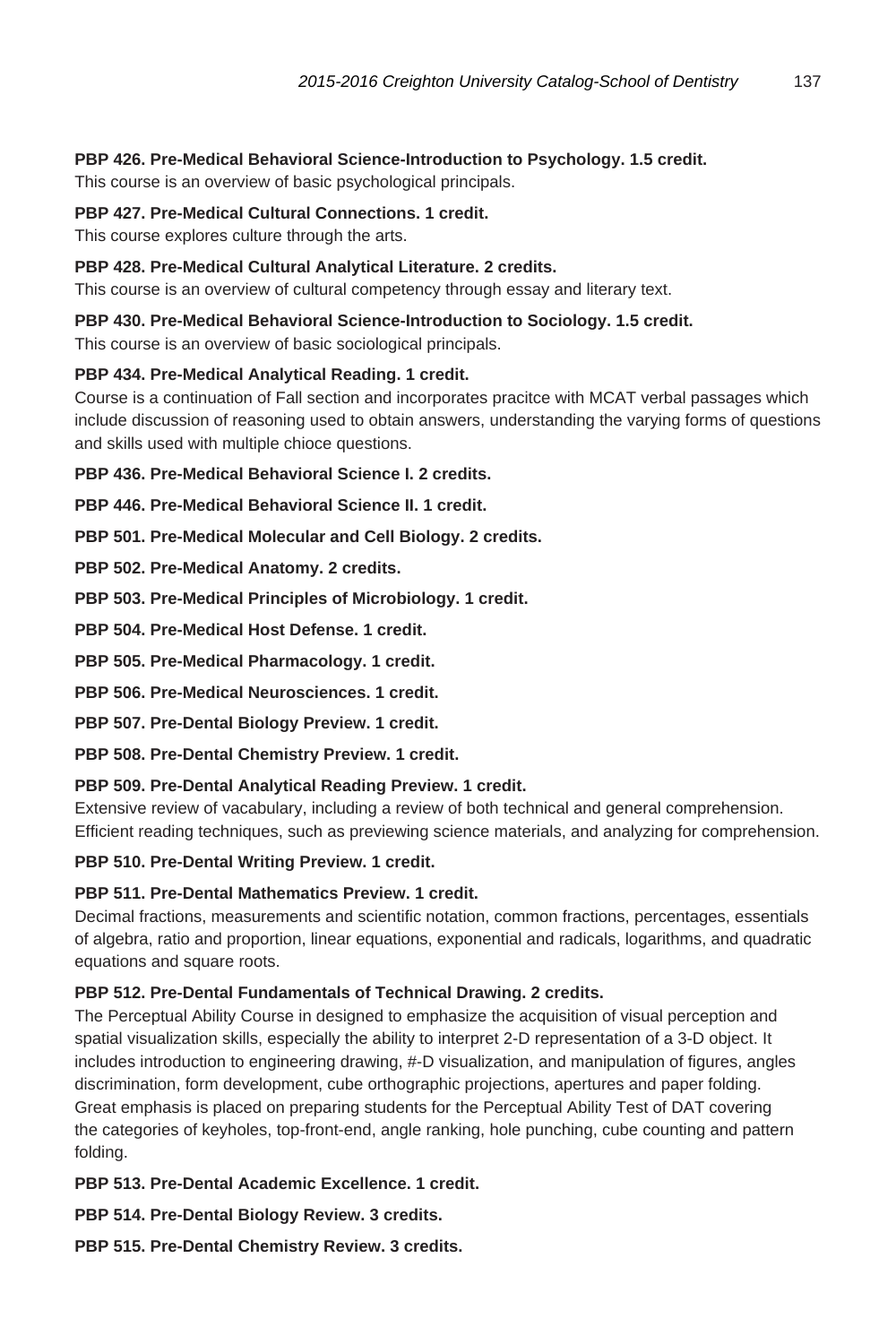- **PBP 516. Pre-Dental Analytic Reading Part A. 1 credit.**
- **PBP 518. Pre-Dental Writing Review. 1 credit.**
- **PBP 519. Pre-Dental Mathematics Review. 3 credits.**
- **PBP 520. Pre-Dental Understanding Perceptual Ability. 4 credits.**
- **PBP 521. Pre-Dental Integrated Cultural Awareness. 2 credits.**
- **PBP 522. Pre-Dental Academic Excellence. 1 credit.**
- **PBP 523. Pre-Dental Biology. 3 credits.**
- **PBP 524. Pre-Dental Chemistry. 4 credits.**
- **PBP 525. Pre-Dental Analytical Reading. 1 credit.**
- **PBP 526. Pre-Dental Preceptual Ability. 3 credits.**
- **PBP 527. Pre-Dental Writing. 1 credit.**
- **PBP 528. Pre-Dental Mathematics. 3 credits.**
- **PBP 529. Cultural Awareness Literature. 1 credit.**
- **PBP 530. Pre-Dental Academic Excellence. 1 credit.**
- **PBP 531. Pre-Dental Histology and Embryology. 1 credit.**
- **PBP 532. Pre-Dental Gross Anatomy Part I. 1 credit.**
- **PBP 533. Pre-Dental Biochemistry-Radiology. 1 credit.**
- **PBP 534. Physiology. 1 credit.**
- **PBP 535. Pre-Dental Dental Anatomy. 1 credit.**
- **PBP 536. Pre-Dental Dental Materials. 1 credit.**
- **PBP 537. Pre-Dental Academic Excellence. 1 credit.**
- **PBP 538. Pre-Pharmacy Biology. 1 credit.**
- **PBP 539. Pre-Pharmacy Chemistry. 1 credit.**
- **PBP 540. Pre-Pharmacy Analytical Reading. 1 credit.**
- **PBP 541. Pre-Dental Cultural Analytical Literature. 2 credits.**
- Course is an overview of cultural competency through essay and literary text.
- **PBP 542. Pre-Dental Gross Anatomy Part 2. 1 credit.**
- **PBP 543. Pre-Pharmacy Academic Excellence. 1 credit.**
- **PBP 544. Pre-Dental Biomedical Science. 3 credits.**

#### **PBP 545. Pre-Dental Analytic Reading Part B. 2 credits.**

- Course promotes critical and active reading. Will work with main idea, vocabulary development, recognition of the author's purpose, developing an understanding of tone, bias and persuasive elements, and discovering inferences.
- **PBP 546. Pre-Dental Cultural Connections. 1 credit.**
- This course explores culture through the arts.
- **PBP 547. Pre-Dental Behavior Science-Introduction to Psychology. 1.5 credit.** This course is an overview of basic psychological principals.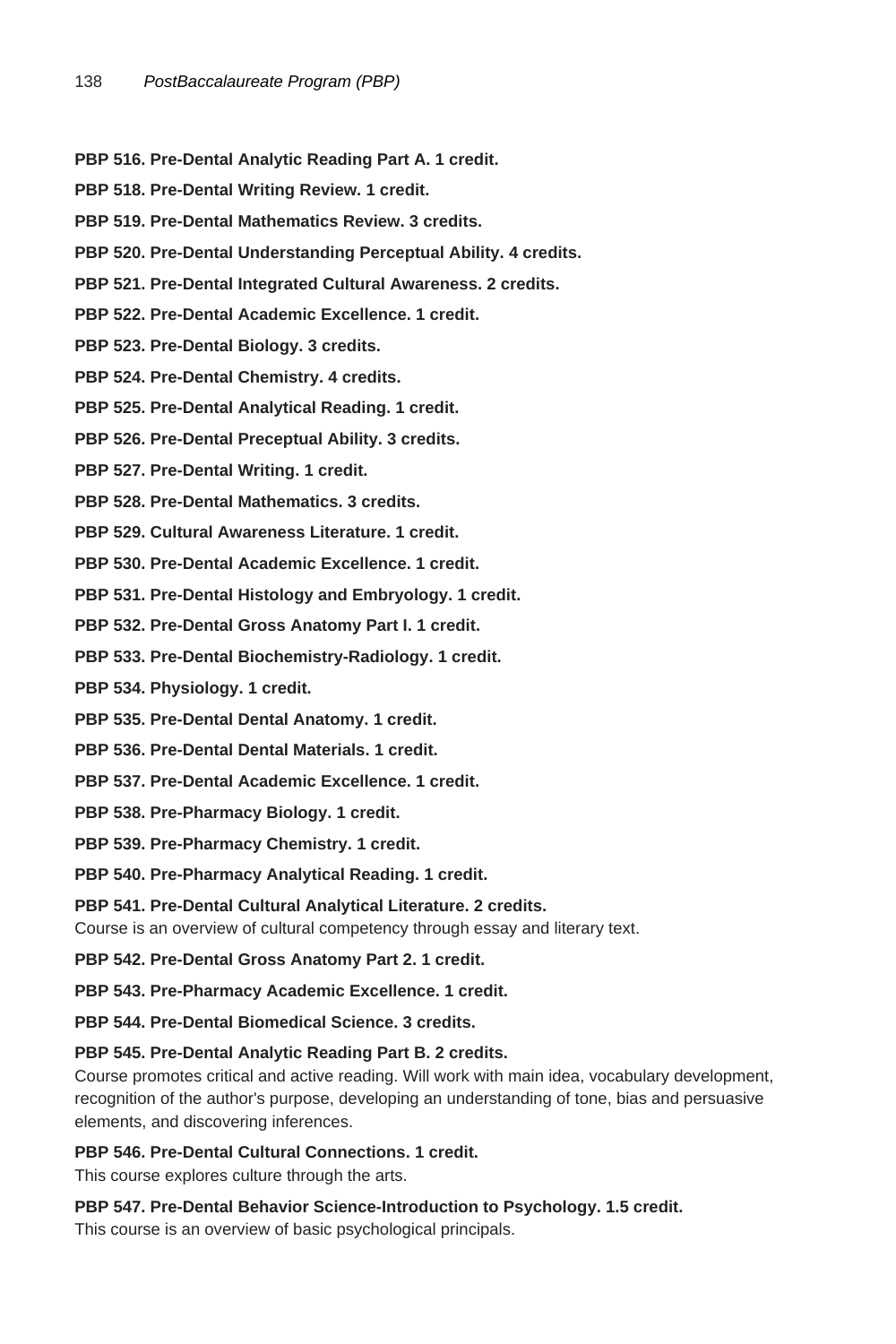#### **PBP 548. Pre-Dental Behavior Science I. 1 credit.**

**PBP 550. Pre-Dental Behavioral Science-Introduction to Sociology. 1.5 credit.** This course is an overview of basic sociological principals.

**PBP 558. Pre-Dental Behavior Science II. 1 credit.**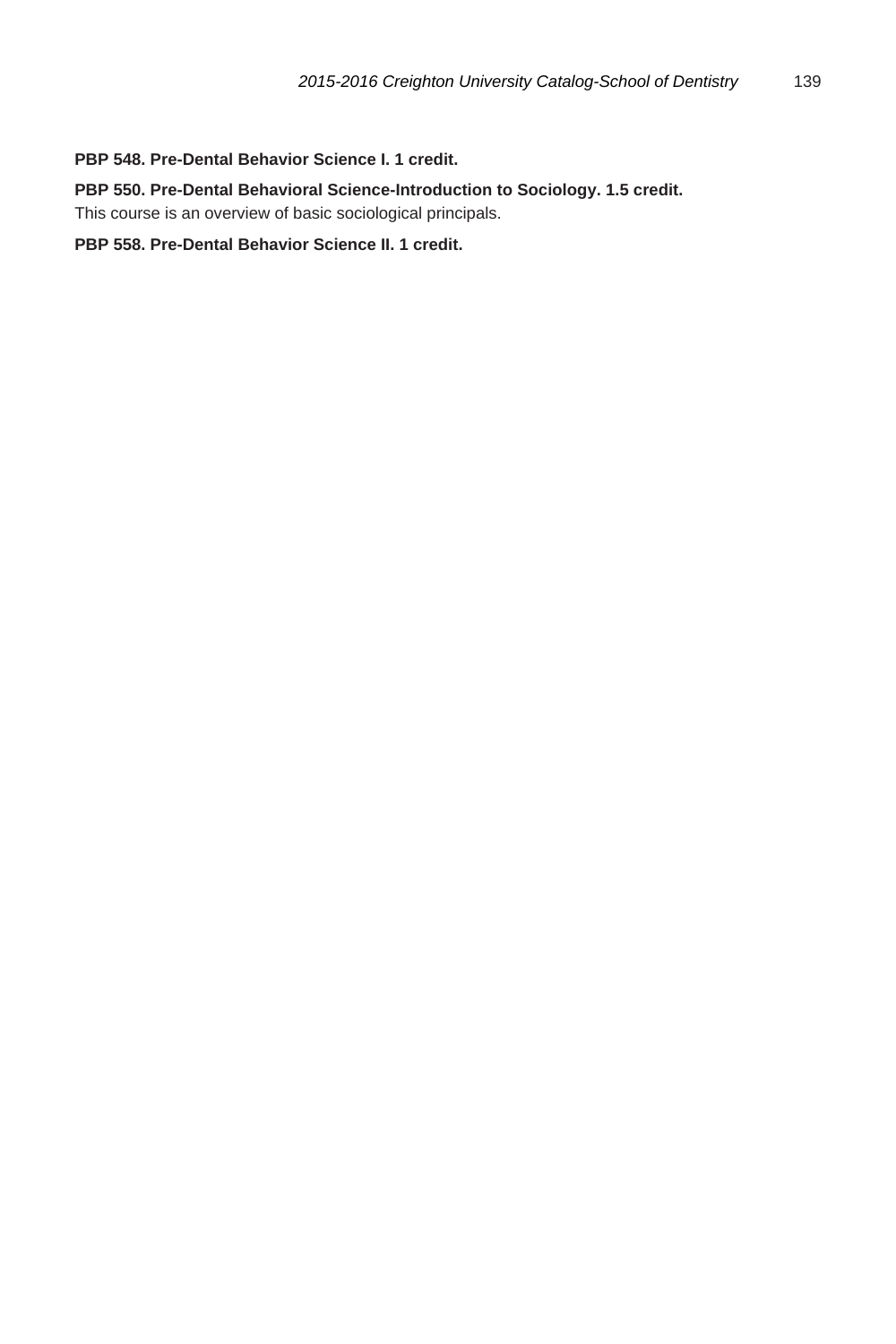## **Bachelor of Science in Dental Hygiene Degree Completion Program**

A collaborative baccalaureate degree-completion program for licensed hygienists who have earned an associate/certificate degree from an accredited dental hygiene program has been established at Creighton University and is administered by the School of Dentistry, the College of Arts and Sciences, and the College of Professional Studies. This Bachelor of Science Degree in dental hygiene is designed to prepare the graduate to assume broader positions of responsibility in a variety of health care, research, business, community, and educational settings, and to adapt to new roles necessitated by the changing health care environment. It does so by offering a curriculum that encompasses the arts, humanities, basic and behavioral sciences, and advanced professional studies. Emphasis is placed on the basic principles of problem-solving and decision making, critical thinking, communication skills, and ethical behavior with a particular focus on life-long learning skills that can be applied to a multiplicity of roles and career settings.

The applicant for admission to this baccalaureate degree-completion program must show evidence of:

- 1. graduation with a minimum 2.50 GPA from an accredited dental hygiene program recognized by the American Dental Association (ADA) Commission on Dental Accreditation,
- 2. successful completion of the Dental Hygiene National Board Examination,
- 3. current licensure as a dental hygienist in any state in the United States or Canada, in good standing, and
- 4. satisfactory academic and professional references.

Candidates for the baccalaureate degree must complete a minimum of 128 credit hours:

| <b>Total Credits</b>                                                                                                                                                                     | 128 |  |
|------------------------------------------------------------------------------------------------------------------------------------------------------------------------------------------|-----|--|
| Periodontics and Directed Studies                                                                                                                                                        |     |  |
| Dental Science hours selectred from among the following topics: Community Dentistry, Ethics,<br>Dental Materials, Pathology, Oral Medicine, Histology, Anatomy, Pharmacology, Nutrition, | 18  |  |
| General Study Hours (English, Sociology, Theology, History, World Literature, Philosophy,<br>Psychology, Anatomy and Physiology, Biochemistry, Microbiology, Speech, Ethics, etc.)       |     |  |
| Dental hygiene transfer credits                                                                                                                                                          |     |  |

A cumulative grade point average of 2.0 is required for graduation with a Bachelor of Science degree in dental hygiene from the School of Dentistry. This average shall be computed only on the basis of all courses attempted while enrolled in the College of Professional Studies in the program leading to a Bachelor of Science degree in dental hygiene.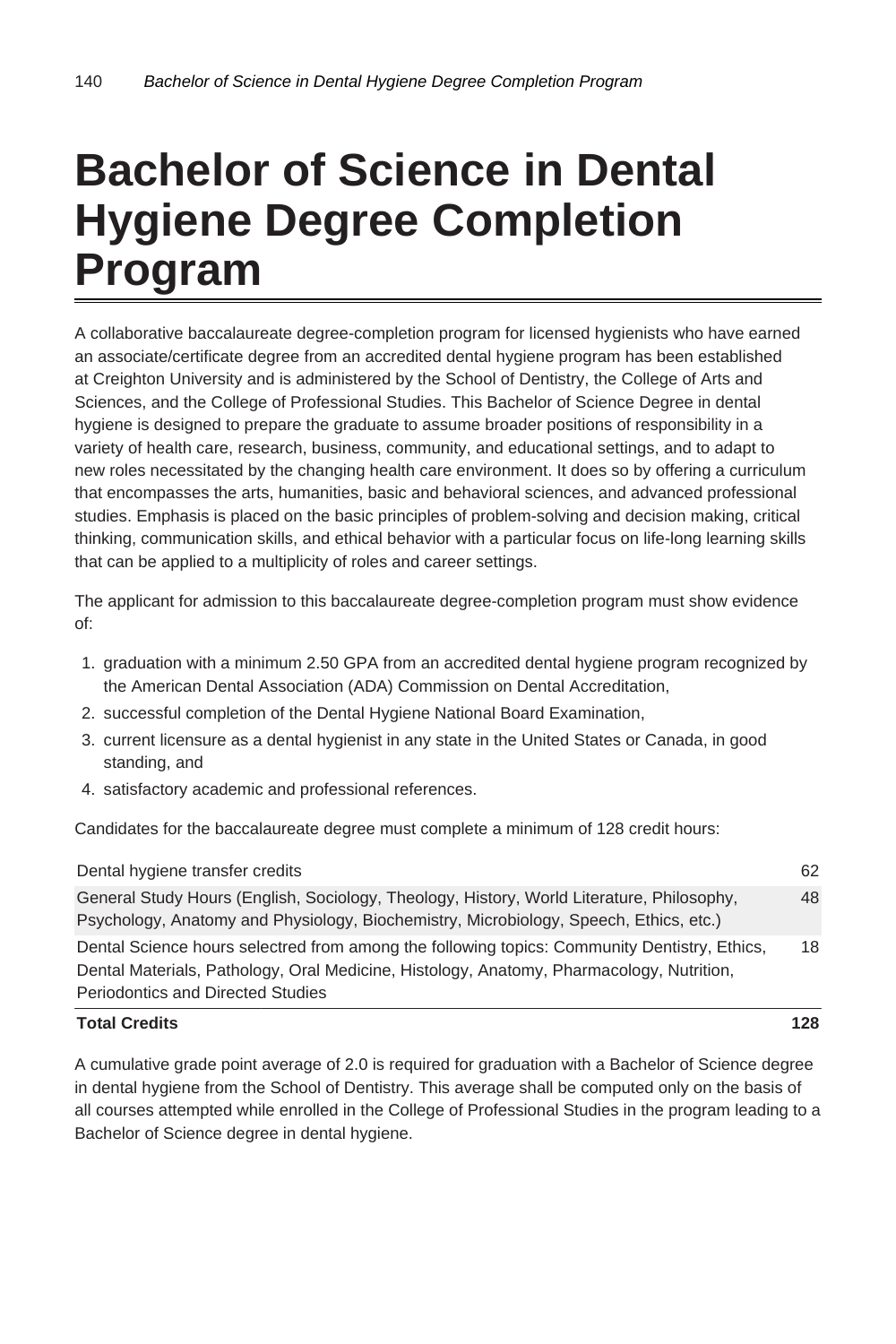# **Faculty**

**Ashley A. Aerni,** Clinical Instructor of Periodontics (2013; 2013).

AAS, Iowa Western Community College, 2008; BSDH, Creighton University, 2009

**Anne S. Aiello,** Associate Professor of Pediatric Dentistry (1982; 1993); Chair of the Department (1989-2006).

BS, State University of New York at Albany, 1976; DMD, Washington University, 1979

**Mohammed P. Akhter,** Professor of Medicine (1991; 2003); Professor of General Dentistry (1992; 2003).

B.S., NED University of Engineering and Technology, 1981; M.S., University of Nebraska, 1983; Ph.D., University of Nebraska-Lincoln, 1988

- **Curtis W. Anderson,** Associate Professor of Oral Biology (1998; 2011). BS, Southwest Missouri State University, 1991; MS, Northern Arizona University, 1994; Ph.D., Northern Arizona University, 1996
- **Kathryn L. Anderson,** Clinical Instructor of Periodontics (2013). BS, University of Nebraska- Omaha, 2004; AAS, Iowa Western Community College, 2012
- **Sonja J. Andrews,** Clinical Instructor of Periodontics (2014; 2014). AAS, Central Community College Hastings, 2006
- **Frank J. Ayers,** Associate Professor Emeritus of Pediatric Dentistry (1972; 2015).

**Wayne W. Barkmeier,** Professor of General Dentistry (1978; 2006); Assistant Dean for Research Associate Dean for Research Dean Dean Emeritus (1985-91 1991-94 1994-2005, 2009-2011 2006). DDS, University of Nebraska, 1969; MS, University of Texas at Houston, 1975

- **Laura C. Barritt,** Associate Professor of Oral Biology (1998; 2004). BS, Carroll College, 1989; Ph.D., University of Nebraska, 1994
- **Teena T. Beehner,** Associate Professor of Diagnostic Sciences (1993; 2003). AS (dental hygiene), Marquette University, 1970; BS, Marquette University, 1970; BS, Marquette University, 1996; MS, Creighton University, 2000

**Thomas J. Beeson,** Associate Professor of Endodontics (2006; 2006); Chair of the Department Diplomate of the American Board of Endodontics (2006). DDS, University of Nebraska, 1983

**Michael J. Belling,** Instructor of Oral and Maxillofacial Surgery (2010; 2011). BA, Mount Marty College, 2005; DDS, Creighton University, 2010

**Douglas K. Benn,** Professor of Diagnostic Sciences (2009; 2010); Director of Oral and Maxillofacial Radiology (2010).

BDS, University of London, 1969; M.Phil, Open University (England), 1984; PhD, University of London, 1991; DDR, Royal College of Radiologists (England), 1992; DDS, Creighton University, 2010

**Thomas P. Berry,** Assistant Professor of General Dentistry (2013; 2013).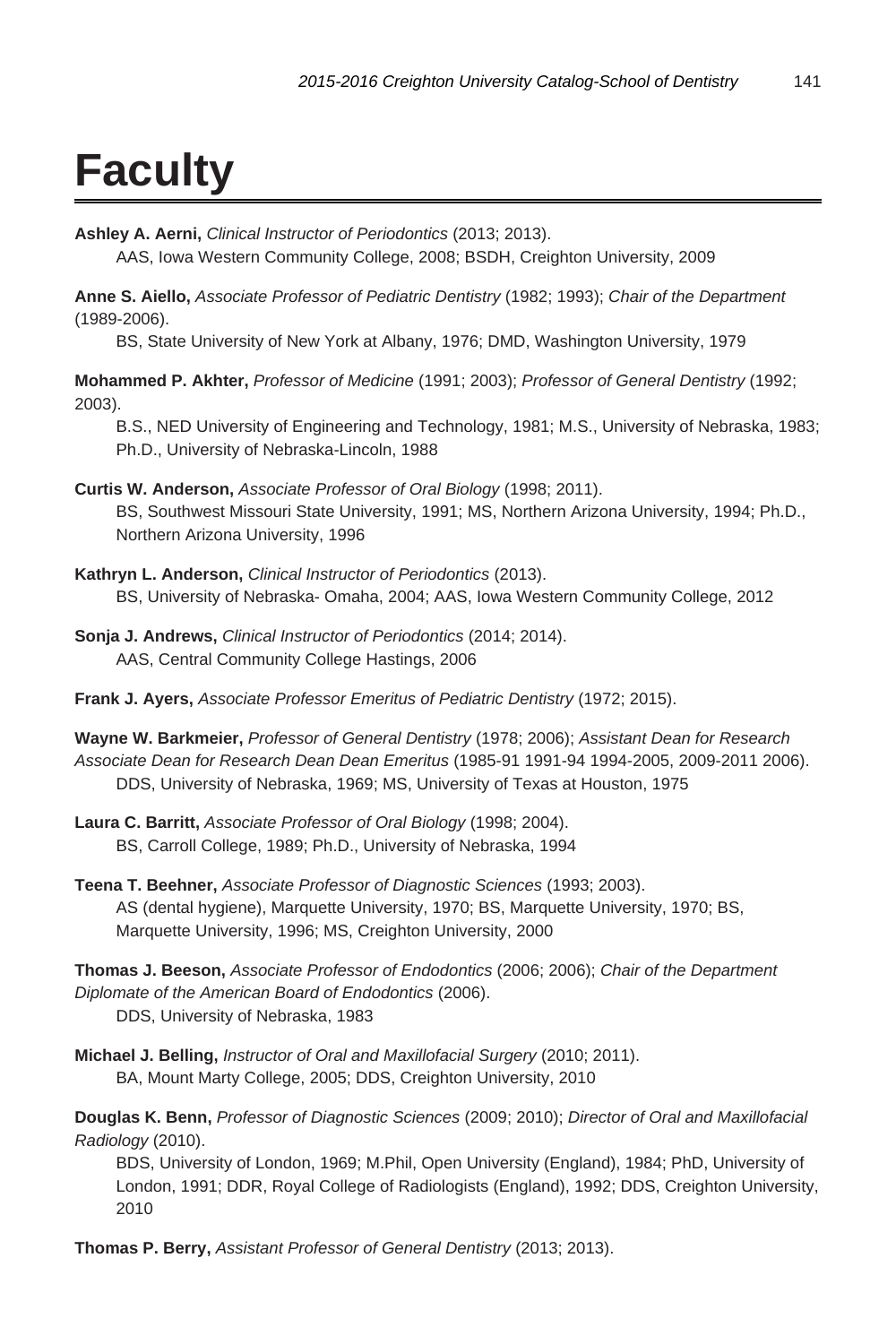BS, University of Wyoming, 1994; BS, University of Wyoming, 1996; DDS, Creighton University, 2000

- **Elissa M. Black,** Clinical Instructor of Periodontics (2012; 2012). AAS (dental hygiene), Iowa Western Community College, 2011; BAS, University of Missouri Kansas City, 2013
- **David A. Blaha,** Associate Professor of Oral and Maxillofacial Surgery (2012; 2014); Chair of the Department Diplomate of the American Board of Oral and Maxillofacial Surgery (2014). DDS, University of Nebraska, 1980
- **Shirley A. Blanchard,** Associate Professor of Occupational Therapy/Community and Preventive Dentistry (1990; 2005); Associate Professor Department of Internal Medicine (2004). B.S.O.T., Virginia Commonwealth University, 1975; M.S., University of Nebraska, Omaha, 1981; Ph.D., University of Nebraska, Lincoln, 2003
- **Cynthia A. Blanton,** Instructor of Community and Preventive Dentistry (2009; 2011). BS, California State University, 1990; PhD, University of California, 2000
- **Karen M. Bober,** Clinical Instructor of Community and Preventive Dentistry (2013; 2013). BS, University of Nebraska- Omaha, 1997; DDS, University of Nebraska Medical Center-Lincoln, 2002
- **Bernard M. Bogatz,** Professor Emeritus of Removable Prosthodontics (1958; 2003); Chair of the Department (1975-1986).

DDS, Creighton University, 1956

- **Anthony R. Bolamperti,** Instructor of General Dentistry (2010; 2014). BS, Creighton University, 1991; DDS, Creighton University, 1995
- **Theodore E. Bolamperti,** Special Professor of General Dentistry (1967; 2014). DDS, Creighton University, 1965
- **Jocelyn V. Bonnstetter,** Clinical Instructor of Periodontics (2015; 2015). BSDH, Minnesota State University Mankato, 2004
- **Mary Beth Branscombe,** Clinical Instructor of Periodontics (2007; 2007). BS, University of Nebraska, 1980
- **Carole V. Brenneise,** Associate Professor Emerita of General Dentistry (1982; 2005); Chair of the Department of Oral Diagnosis and Radiology (2000). DDS, Loma Linda University, 1975; MS, University of Iowa, 1982
- **Eddie K. Brotkowski,** Clinical Instructor of Oral and Maxillofacial Surgery (2012; 2012). BS, University of Wisconsin- Platteville, 2001; DDS, Marquette University, 2011

**Gerald C. Brundo,** Professor Emeritus of Prosthodontics (1984; 2015); Dean, Dean Emeritus (1984-1994 1994).

BS, Loyola University at Los Angeles, 1965; DDS, Creighton University, 1969; MA, California State University at Los Angeles, 1974

**Jerold J. Buresh,** Special Professor of Diagnostic Sciences (1964; 2015).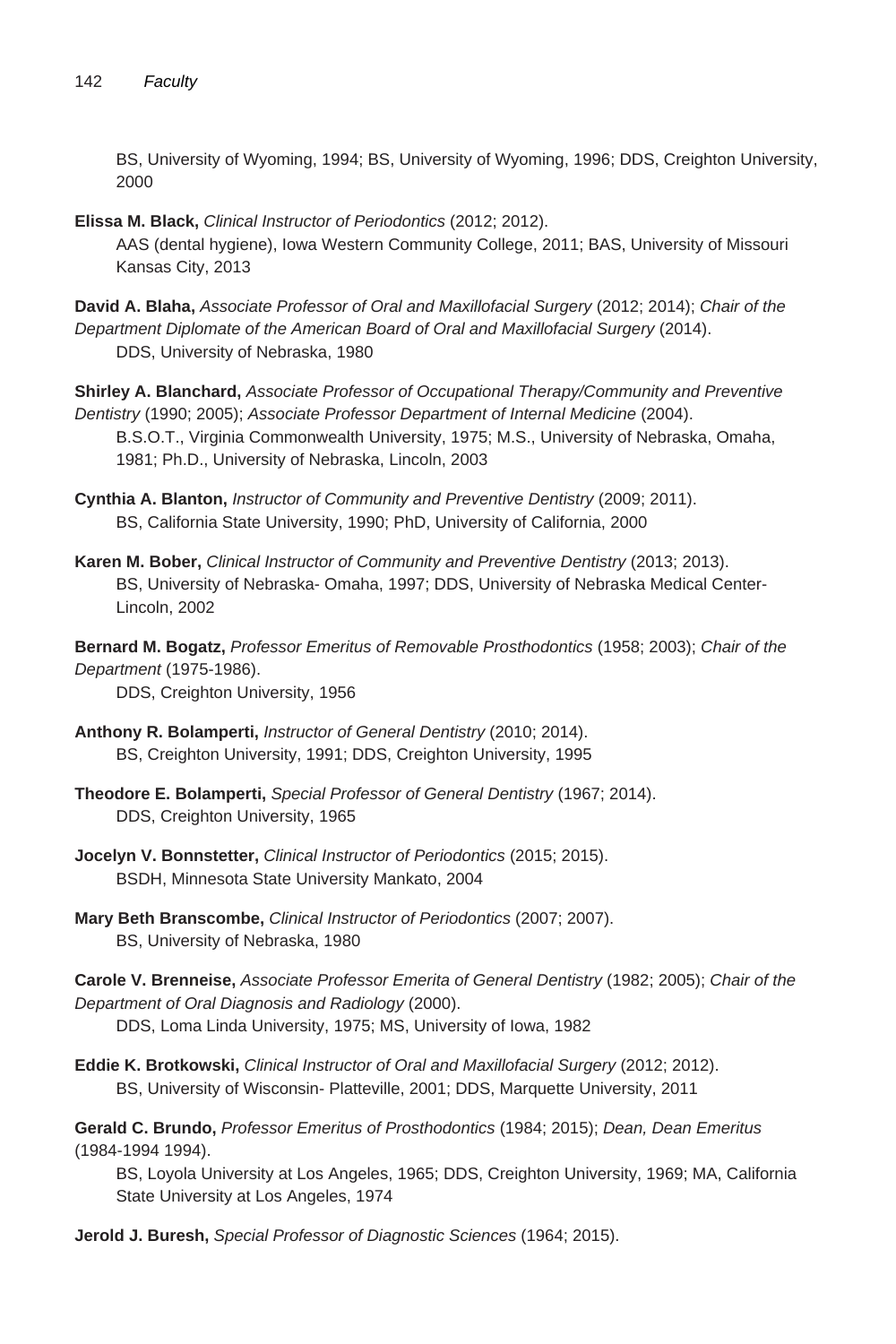BS, Creighton University, 1959; DDS, Creighton University, 1969

- **Spencer J. Burton,** Clinical Instructor of Community and Preventive Dentistry (2013; 2013). BS, University of Utah, 2003; DDS, Creighton University, 2007
- **Michael J. Carlisle,** Special Associate Professor of General Dentistry (1992; 2014). BA, Creighton University, 1984; DDS, Creighton University, 1992
- **William L. Carlisle,** Special Professor of General Dentistry (1959; 2014). DDS, Creighton University, 1958
- **William G. Carney,** Assistant Professor of General Dentistry/Diagnostic Sciences (2004; 2015). DDS, Creighton University, 1981
- **Lucinda R. Carroll,** Associate Professor of General Dentistry (1997; 2006). BS, Creighton University, 1980; DDS, University of Nebraska Medical Center, 1984; BFA, Creighton University, 2007
- **Brad W. Carson,** Special Associate Professor of Prosthodontics (1990; 2014). DDS, Creighton University, 1989
- **Mary L. Cash,** Special Associate Professor of Prosthodontics (2000; 2013). DDS, Creighton University, 1986
- **W. Thomas Cavel,** Professor of General Dentistry (1972; 1988). DDS, Creighton University, 1970
- **Brent L. Chapman,** Assistant Clinical Professor of Endodontics (1998; 2002). BS, Idaho State University, 1994; DDS, Creighton University, 1998
- **Hardeep K. Chehal,** Associate Professor of Diagnostic Sciences (2009; 2015); Diplomat of the American Board of Oral and Maxillofacial Pathology.

BSC, Govt. College for Girls (India), 1984; BDS, University of Calcutta (India), 1989; DDS, Creighton University, 2015

- **Jeffry F. Cherek,** Special Assistant Professor of General Dentistry (1999; 2014). BSM, Creighton University, 1990; DDS, Creighton University, 1996
- **Brian R. Crawford,** Assistant Professor of General Dentistry (2003; 2011). DDS, University of Illinois, 1984
- **Sharon M. Daly,** Assistant Professor of Periodontics (1991; 2005). BS (dental hygiene), Marquette University, 1970

**Gregory L. Davis,** Assistant Professor of Prosthodontics (1996; 2002); Director of Multicultural and Community Affairs (2002).

BA, University of Nebraska - Omaha, 1975; DDS, Creighton University, 1979

**Valmont P. Desa,** Assistant Clinical Professor of Oral and Maxillofacial Surgery (1993; 2010); Diplomate of the American Board of Oral and Maxillofacial Surgery.

BSc, St. Xavier's College Mumbai (India); DDS, Creighton University, 1992; MD, University of Nebraska Medical Center, 2001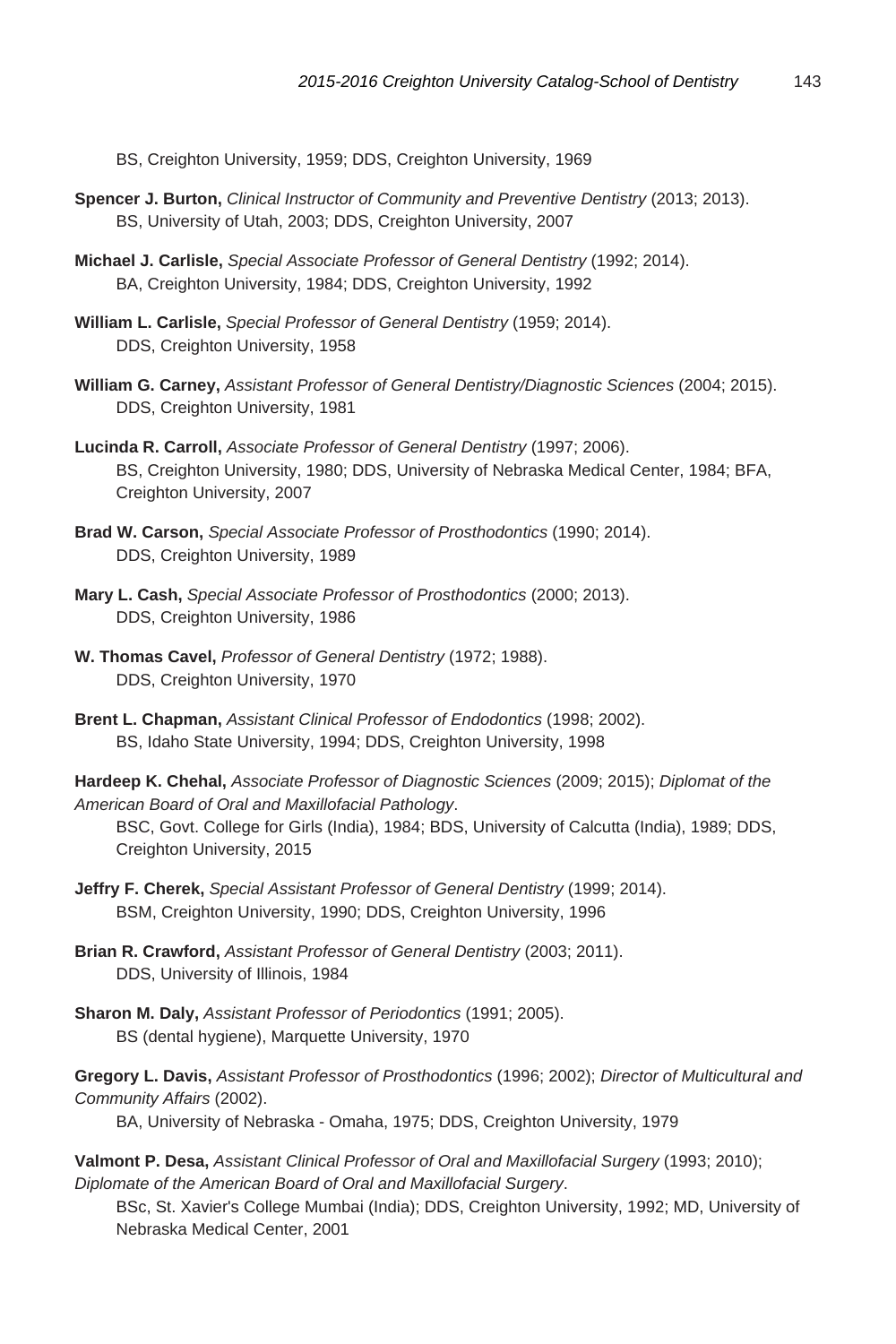**Scott C. DiLorenzo,** Associate Professor of Prosthodontics (1998; 2004); Diplomate of the American Board of General Dentistry.

BA, Carroll College, 1972; DDS, Creighton University, 1977

**Thomas J. Dobleman,** Assistant Clinical Professor of Surgery (1992; 2005); Assistant Clinical Professor of Oral and Maxillofacial Surgery (2010; 2010).

B.S., University of San Francisco, 1979; M.D., University of California-Los Angeles, 1983

- **Robert L. Erickson,** Clinical Professor of General Dentistry (2003; 2004). BEE, University of Minnesota, 1963; MS, University of Minnesota, 1966; PhD, University of Minnesota, 1972; DDS, University of Minnesota, 1981
- **Angela M. Ervin,** Clinical Instructor of Periodontics (2015; 2015). BS, University of Nebraska, 2006
- **Mark D. Essner,** Special Assistant Professor of Endodontics (2015; 2015). BS, Creighton University, 1995; DDS, Creighton University, 1999
- **Joseph T. Fitzpatrick,** Special Instructor of Community and Preventive Dentistry (2014; 2014). BSBA, Creighton University, 1999; JD, Creighton University, 2004; DDS, Creighton University, 2012
- **Jodi R. Fleissner,** Clinical Instructor of Periodontics (2011; 2011). BS (dental hygiene), University of Nebraska, 2008
- **Joseph V. Franco,** Assistant Professor of Diagnostic Sciences (1985; 2013). BA, Creighton University, 1980; DDS, Creighton University, 1984
- **Jacqueline J. Freudenthal,** Instructor of Community and Preventive Dentistry (2001; 2011). BS, Idaho State University, 1982
- **Kelsy B. Gardner,** Clinical Instructor of Oral and Maxillofacial Surgery (2013; 2013). BS, University of Nebraska- Lincoln, 2007; DDS, Creighton University, 2013
- **Cori A. Garrett,** Clinical Instructor of Periodontics/Community and Preventive Dentistry (2009; 2009). BS, University of Nebraska, 2006
- **Gene M. Gaspard,** Special Assistant Professor of Periodontics (2010; 2013). DDS, Creighton University, 1992
- **Roger B. Gerstner,** Special Professor of General Dentistry (1971; 2014). DDS, Creighton University, 1969
- **Stephen L. Gillespie,** Special Associate Professor of Prosthodontics (1992; 2014). BS, Creighton University, 1974; MS, Creighton University, 1976; DDS, Creighton University, 1980

**Kelly A. Gould,** Assistant Professor of Community and Preventive Dentistry/ Diagnostic Sciences (1986; 2005); Director of Extramural Programs (2008).

BS, University of Nebraska, 1982; MA, University of Nebraska, 1992

**Laura J. Grabow,** Clinical Instructor of Periodontics (2013; 2013).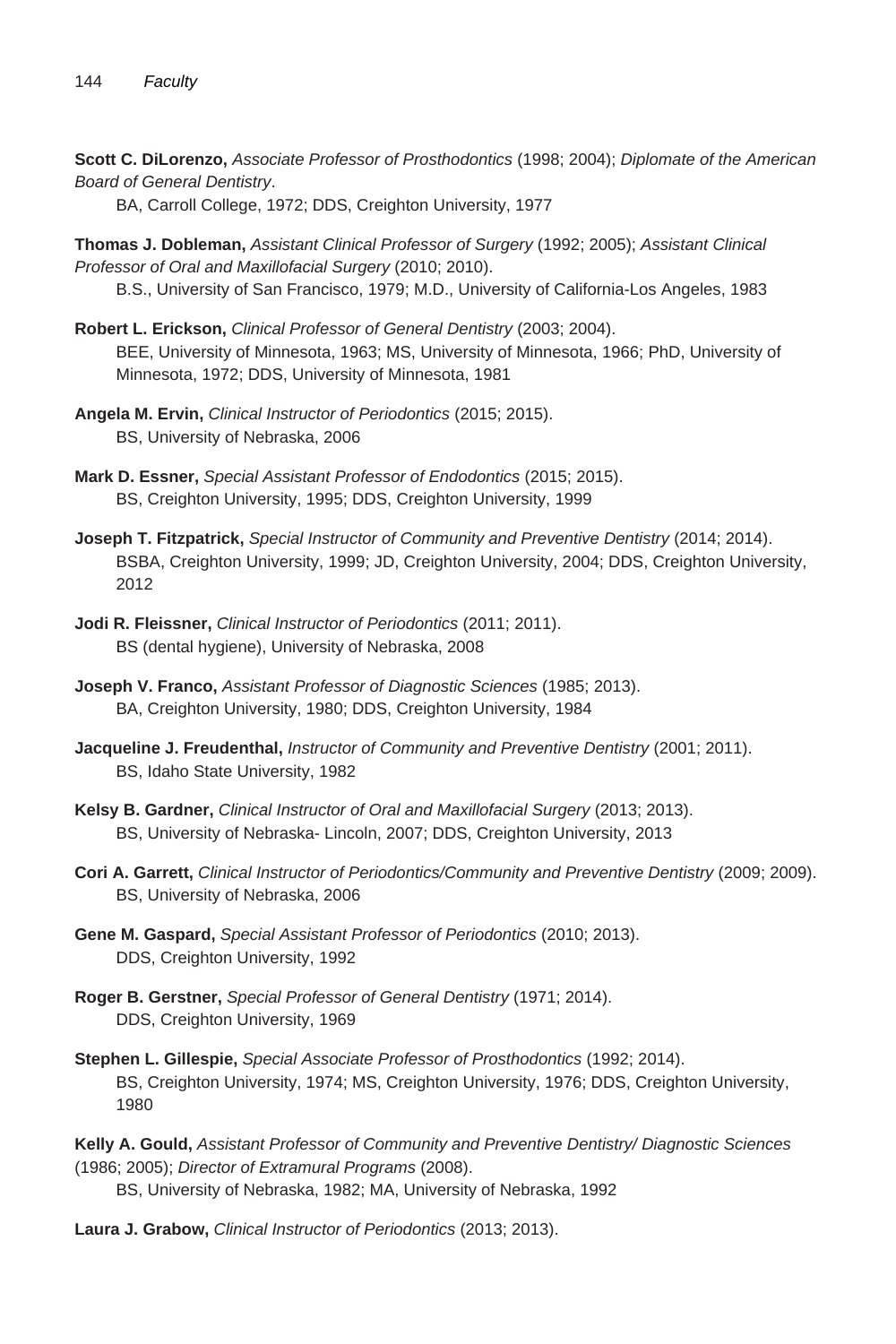AAS (dental hygiene), Iowa Western Community College, 2006; BS, Bellevue University, 2012

- **Jerome F. Gradoville,** Special Associate Professor of Prosthodontics (1988; 2014). BA, Creighton University, 1984; DDS, Creighton University, 1988
- **Jesse L. Gray,** Clinical Instructor of Oral and Maxillofacial Surgery (2011; 2011). BS, Utah Valley University, 2007; DDS, Creighton University, 2011
- **Willis C. Gray,** Associate Clinical Professor Emeritus of Endodontics (1974; 2013). BA, University of Nebraska - Omaha, 1951; DDS, Creighton University, 1955
- **James R. Groome,** Assistant Professor of Oral Biology (2003; 2011). BA, Wake Forest University, 1981; PhD, University of New Hampshire, 1988

**Amy M. Haddad,** Professor of Health Policy and Ethics (1988; 2005); Professor of Pharmacy Sciences (1988; 1996); Professor of Community and Preventive Dentistry (1988; 1996); Director, Center for Health Policy and Ethics (2005).

B.S.N., Creighton University, 1975; M.S.N., University of Nebraska, 1979; Ph.D., University of Nebraska, 1988

- **Andrea L. Hall,** Adjunct Assistant Professor of Prosthodontics (2014; 2014). BS, Iowa State University, 2007; DDS, Creighton University, 2011
- **Benjamin G. Hardy,** Instructor of Community and Preventive Dentistry (2007; 2014). BS, Creighton University, 2000; DDS, Creighton University, 2004

**Laura E. Harris-Vieyra,** Adjunct Assistant Professor of Periodontics (2011; 2011); Diplomate of the American Board of Periodontology.

BS, University of Nevada, 2001; DDS, Marquette University, 2005

**Kenneth P. Hermsen,** Professor of Endodontics (1975; 2012); Director of Continuing Education (1986-89).

BS, University of Nebraska, 1971; DDS, University of Nebraska, 1980; MS, University of Nebraska, 1980

**Michael P. Hermsen,** Special Assistant Professor of Endodontics (2005; 2011). DDS, Creighton University, 2002

**Ralph R. Herrman,** Associate Professor Emeritus of Removable Prosthodontics (1973; 2013); Chair of the Department of Comprehensive Dental Care (1982-88).

DDS, Creighton University, 1954

**Stephen J. Hess,** Associate Professor of Diagnostic Sciences (2002; 2008). BS, Creighton University, 1969; MS, Creighton University, 1971; DDS, Creighton University, 1978

**Dennis R. Higginbotham,** Associate Professor of General Dentistry (1973; 1984); Shaddy Endowed Chair holder (2010).

DDS, Creighton University, 1967

**Janet L. Hillis,** Assistant Clinical Professor of Periodontics (1998; 1998); Chair of Iowa Western Community College Hygiene Program (1998).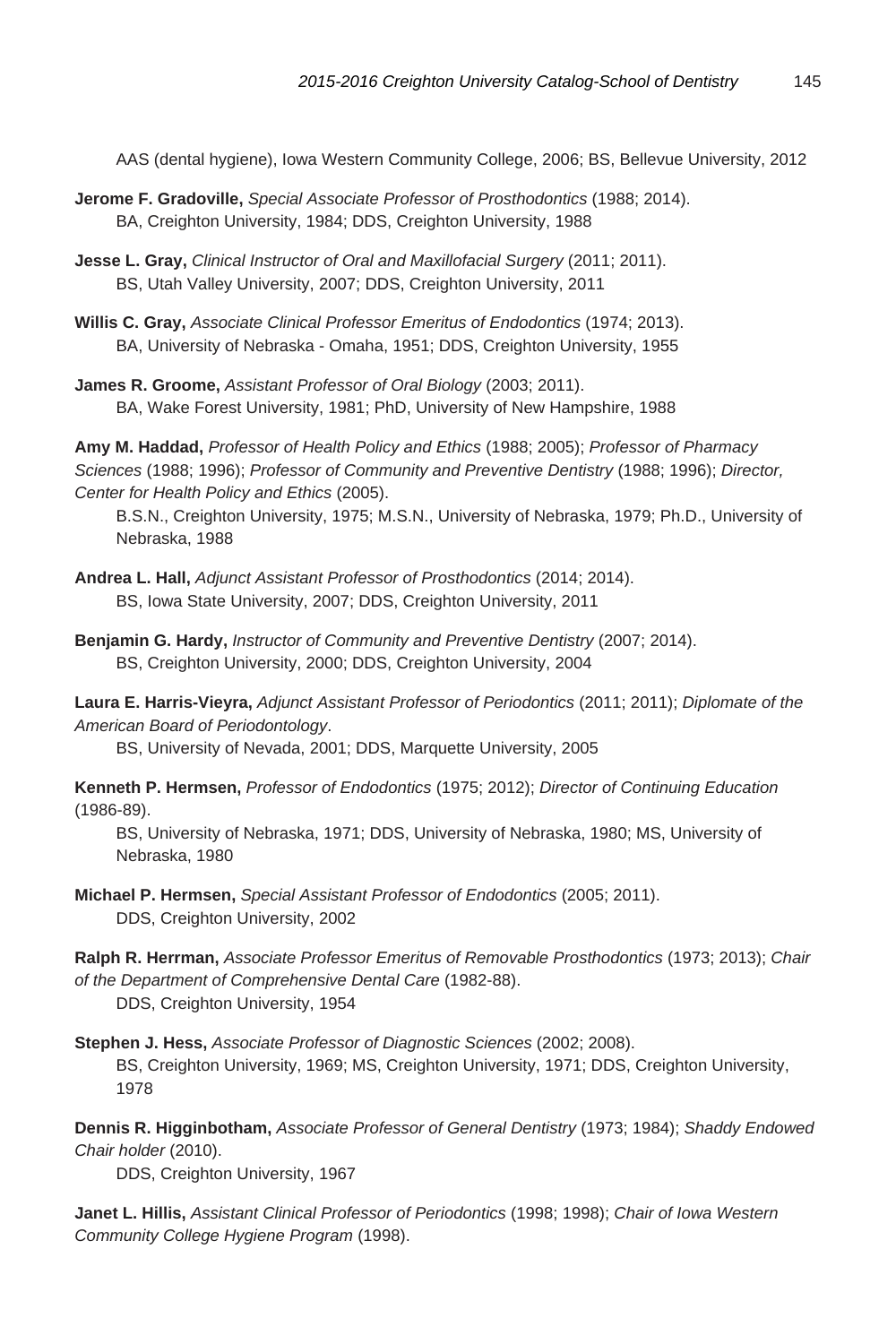AADH (dental hygiene), University of Minnesota, 1970; BS, University of Houston, 1984; MA, University of South Florida, 1991

**H. Gene Hoge,** Instructor of Community and Preventive Dentistry (2013; 2013). BS, University of Oregon, 1967; DMD, University of Oregon, 1971

**Eric B. Hoie,** Associate Professor of Pharmacy Practice (2003); Associate Professor of Pediatrics (2010).

B.S., Creighton University, 1980; Pharm.D., University of Nebraska, 1987

**Tyler J. Holley,** Clinical Instructor of Oral and Maxillofacial Surgery (2014; 2014). BA, Southeastern University, 2007; DDS, University of Tennessee, 2013

**James H. Howard,** Associate Professor of General Dentistry (1995; 1995); Diplomate of the American Board of General Dentistry (2014).

BS, Wheeling Jesuit College, 1969; DDS, University of Maryland, 1973; MS, University of Michigan, 1977

**Karen A. Howard-Swirzinksi,** Clinical Instructor of Oral and Maxillofacial Surgery (2011; 2011). BS, Arizona State University, 2006; DDS, Creighton University, 2011

**Gene R. Huebner,** Professor Emeritus of Oral and Maxillofacial Surgery (1977; 2005); Chair of the Department; Diplomate of the American Board of Oral and Maxillofacial Surgery (1984-2003;). DDS, University of Nebraska, 1965; MS, University of Minnesota, 1971

**Jose L. Ibarrola,** Associate Professor of Endodontics (1991; 2003); Diplomate of the American Board of Endodontics.

CD, University of Autonoma De Guadalajara Mexico, 1979; MS, Marquette University, 1984; DDS, Creighton University, 1991

**Mansoor H. Jabro,** Professor Emeritus of Periodontics (1970; 2006); Chair of the Department (1975-93).

BDS, University of Baghdad, 1958; MSD, University of Nebraska, 1967; DDS, University of Nebraska, 1970

**Margaret A. Jergenson,** Associate Professor of Oral Biology (1993; 2005); Chair of the Department; Director of Curriculum (2001; 2009).

BS, College of Saint Benedict, 1976; DDS, Creighton University, 1982

**James Dane Johnson,** Clinical Instructor of General Dentistry (2010; 2010).

- **William W. Johnson,** Associate Clinical Professor of General Dentistry (2013; 2013). DDS, Marquette University, 1977; MS, Marquette University, 1989
- **Joy M. Judalena Jones,** Clinical Instructor of Community and Preventive Dentistry (2015; 2015). BS, Creighton University, 1997; DDS, Creighton University, 2002
- **Timothy J. Kappenman,** Clinical Instructor of Oral and Maxillofacial Surgery (2011; 2011). DDS, Creighton University, 1987

**Mellisa R. Karel,** Clinical Instructor of Periodontics (2013; 2013); Resident Instructor of Community and Preventive Dentistry (2014).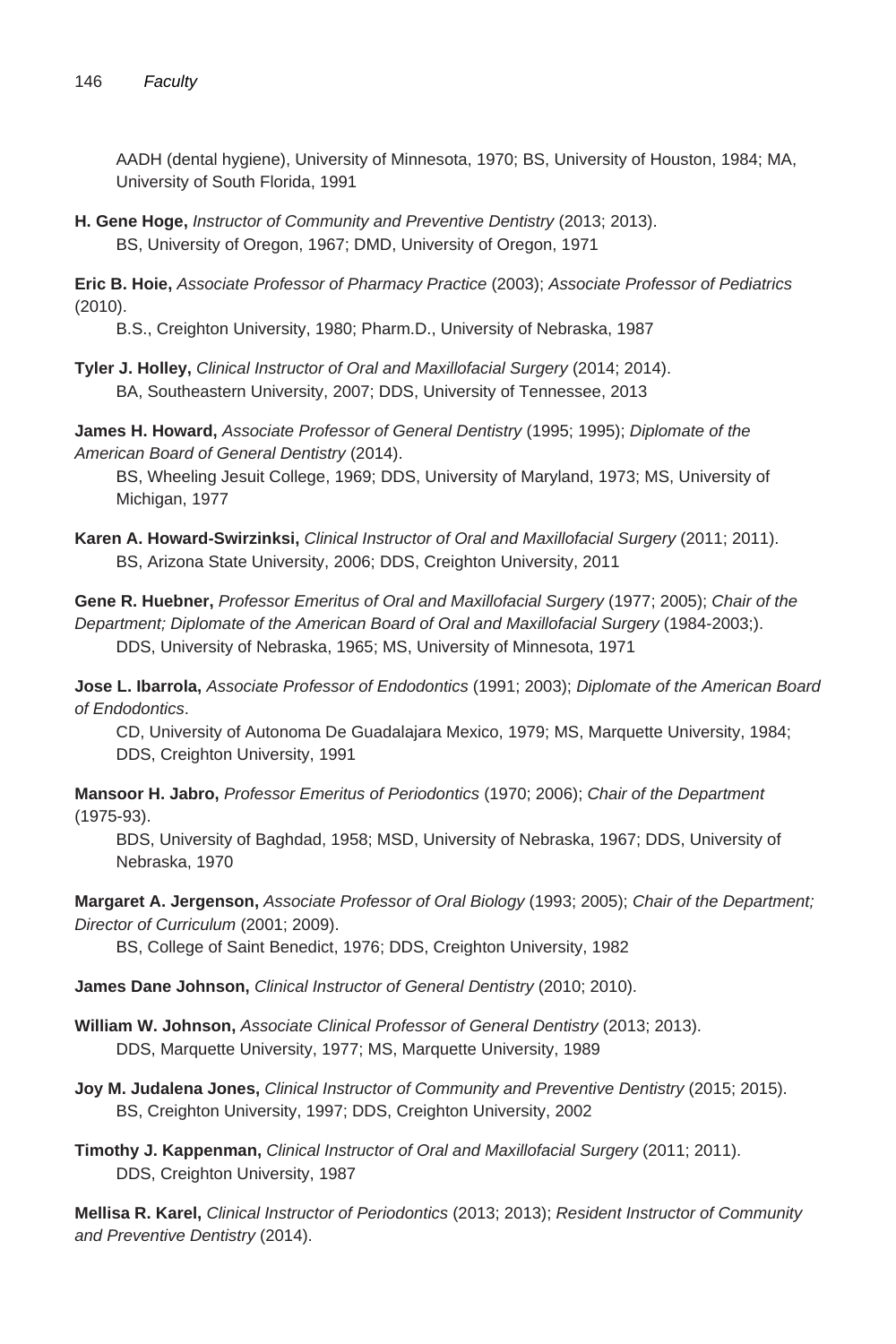AAS, Southeast Community College, 2005; MS, UNMC College of Dentistry, 2010; RDH, UNMC College of Dentistry, 2010

**James A. Kelly,** Assistant Clinical Professor of Prosthodontics (2008; 2010); Assistant Professor of Surgery (2009); Diplomate of the American Board of Prosthodontics.

BS, Creighton University, 2000; DDS, Creighton University, 2004; MS, University of California at Los Angeles, 2007

- **M. Nan Kelsey,** Special Associate Professor of General Dentistry (1995; 2015). BS, Creighton University, 1974; DDS, Creighton University, 1978
- **Matthew R. Kelsey,** Special Assistant Professor (2013; 2014). BS, Creighton University, 2004; DDS, Creighton University, 2008; MS, University of Minnesota, 2011
- **W. Patrick Kelsey III,** Professor of General Dentistry (1976; 1990); Senior Associate Dean for Academic Affairs and Administration (2014). DDS, Creighton University, 1976
- **William P. Kelsey V,** Special Assistant Professor of Periodontics (2009; 2014). BS, Creighton University, 2002; DDS, Creighton University, 2006; MS, Ohio State University, 2009
- **Robin R. Khan,** Special Assistant Professor of Periodontics (1996; 2013). AND, College of St. Mary, 1985; DDS, Creighton University, 1996
- **Taera Kim,** Assistant Clinical Professor of Pediatric Dentistry (2012; 2012). BS, University of California at Los Angeles, 1998; DMD, Boston University, 2004; CAGS/MSD, 2007
- **Nicole S. Kimmes,** Special Associate Professor of General Dentistry (2001; 2014). BS, Northern State University, 1997; DDS, Creighton University, 2010
- **Michael E. Knauss,** Instructor of Diagnostic Sciences (1999; 1999). BS, Creighton University, 1980; DDS, Creighton University, 1984

**Kenneth I. Knowles,** Associate Professor Emeritus of Endodontics (1991; 2011); Chair of the Department (2000-06).

DDS, University of Missouri-Kansas City, 1966; MS, University of Missouri -Kansas City, 1973

**Omofolasade Kosoki-Lasaki,** Professor of Community and Preventive Dentistry (2007; 2007); Professor of Surgery; Professor of Preventive Medicine and Public Health (2000; 2004); Associate Vice President for Multicultural and Community Affairs (2000).

MD, University of Ibaden (Nigeria), 1978; MSPH, Howard University, 1984; MBA, Creighton University, 2005

- **Melissa L. Kouba,** Clinical Instructor of Periodontics (2013; 2013). AA, University of South Dakota, 1997; BS, Bellevue University, 2008
- **John F. Krager Jr.,** Professor Emeritus of Operative Dentistry (; 1977). DDS, Creighton University, 1955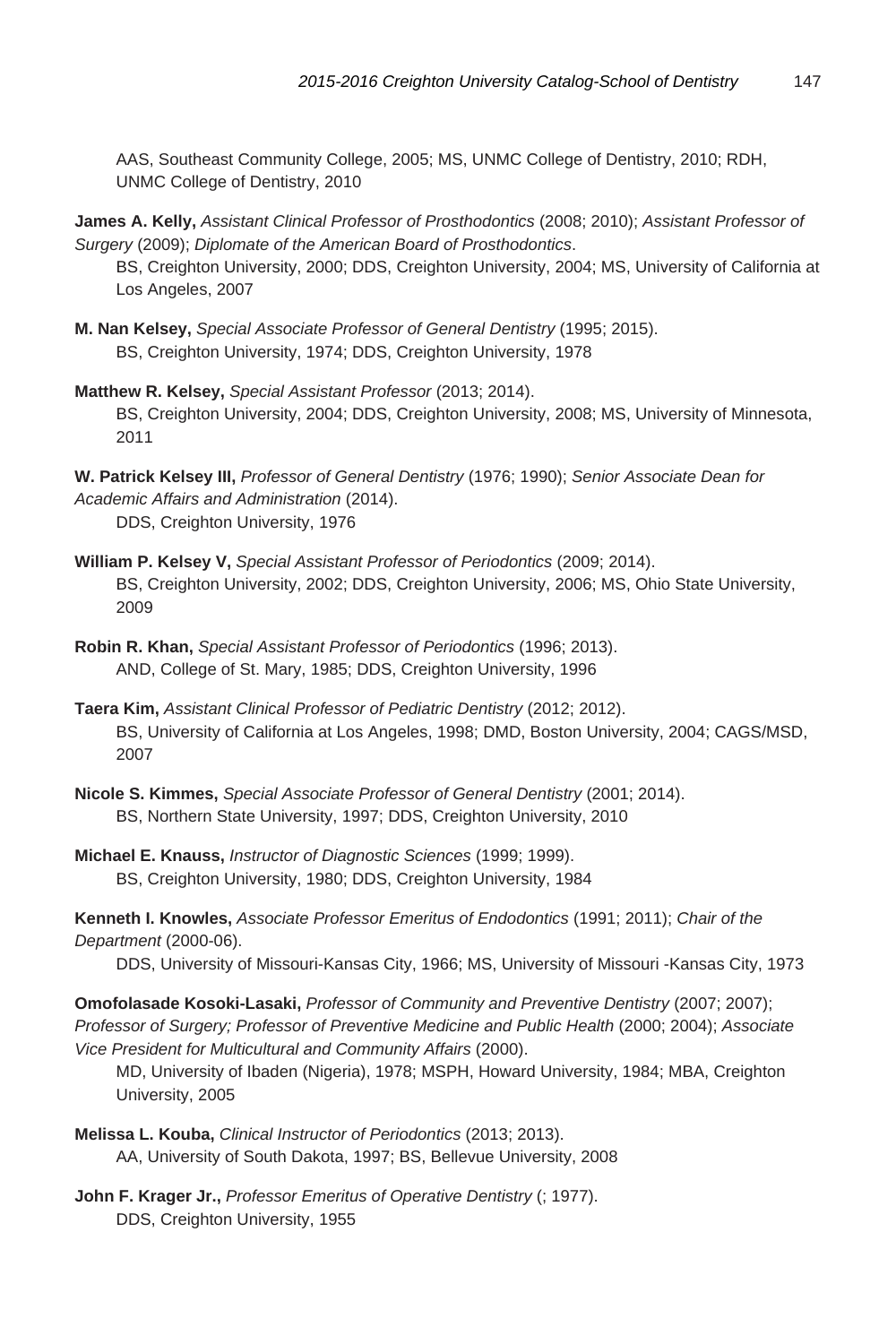- **Michael G. Kreekos,** Special Associate Professor of Prosthodontics (1998; 2014). BS, Morningside College, 1962; DDS, University of Iowa, 1966
- **Rhonda K. Kronley,** Instructor of Periodontology (2015; 2015). BSDH, University of Detroit Mercy, 1994; MHR, University of Oklahoma, 2009

**Nichol M. Kubiak,** Instructor of Oral Biology (2012; 2012); Certified Specialist in Sports Dietetics (CSSD).

BS, University of Nebraska at Omaha, 2011

- **Lisa M. Kucera,** Clinical Instructor of Periodontics (1999; 1999). AAS (dental hygiene), Hastings Central Community College, 1983; BS, University of Nebraska - Omaha, 1991
- **Stephanie L. Lake,** Clinical Instructor of Community and Preventive Dentistry (2013; 2013). BA, University of Nebraska at Lincoln, 1996; DDS, University of Nebraska Medical College, 2005

**Melissa S. Lang,** Assistant Professor of Periodontics (2009; 2009); Diplomate of the American Board of Periodontology.

AS, Independence Community College, 1998; BS, Pittsburg State University, 2000; DDS, University of Nebraska, 2004; MS, University of Nebraska, 2007

- **Terry F. Lanphier,** Associate Professor of Oral and Maxillofacial Surgery (1994; 2010). BS, Creighton University, 1978; DDS, Creighton University, 1982; MBA, Creighton University, 2010
- **Mark A. Latta,** Professor of General Dentistry (1995; 2003); Dean, School of Dentistry (2011). AB, Lafayette College, 1978; DMD, University of Pennsylvania, 1983; MS, University of Maryland, 1995

**Thomas E. Lewis,** Assistant Clinical Professor of General Dentistry (1999; 2015). BS, University of Nebraska, 1990; DDS, University of Nebraska, 1995

**Chad S. Lewison,** Clinical Instructor of Oral and Maxillofacial Surgery (2008; 2008); Instructor of Oral and Maxillofacial Surgery (2014).

BSEE, South Dakota School of Mines and Technology, 1993; DDS, Creighton University, 2002

- **Alfred T. Longo,** Special Associate Professor of Pediatric Dentistry (1982; 2014). BS, Creighton University, 1974; DDS, Creighton University, 1978; MS, Marquette University, 1982
- **Gary W. Lowder,** Instructor of Prosthodontics (1990; 2011). BS, Bingham Young University, 1972; DDS, University of Washington, 1976
- **Darrell J. Lower,** Special Professor of Pediatric Dentistry (1960; 2014). BS , York College, 1951; DDS, Creighton University, 1955

**Marvin O. Ludlow,** Associate Professor Emeritus of Endodontics (1976; 2013); Chair of the Department (1979-2000).

DDS, University of Missouri, 1969; MS, University of Nebraska, 1974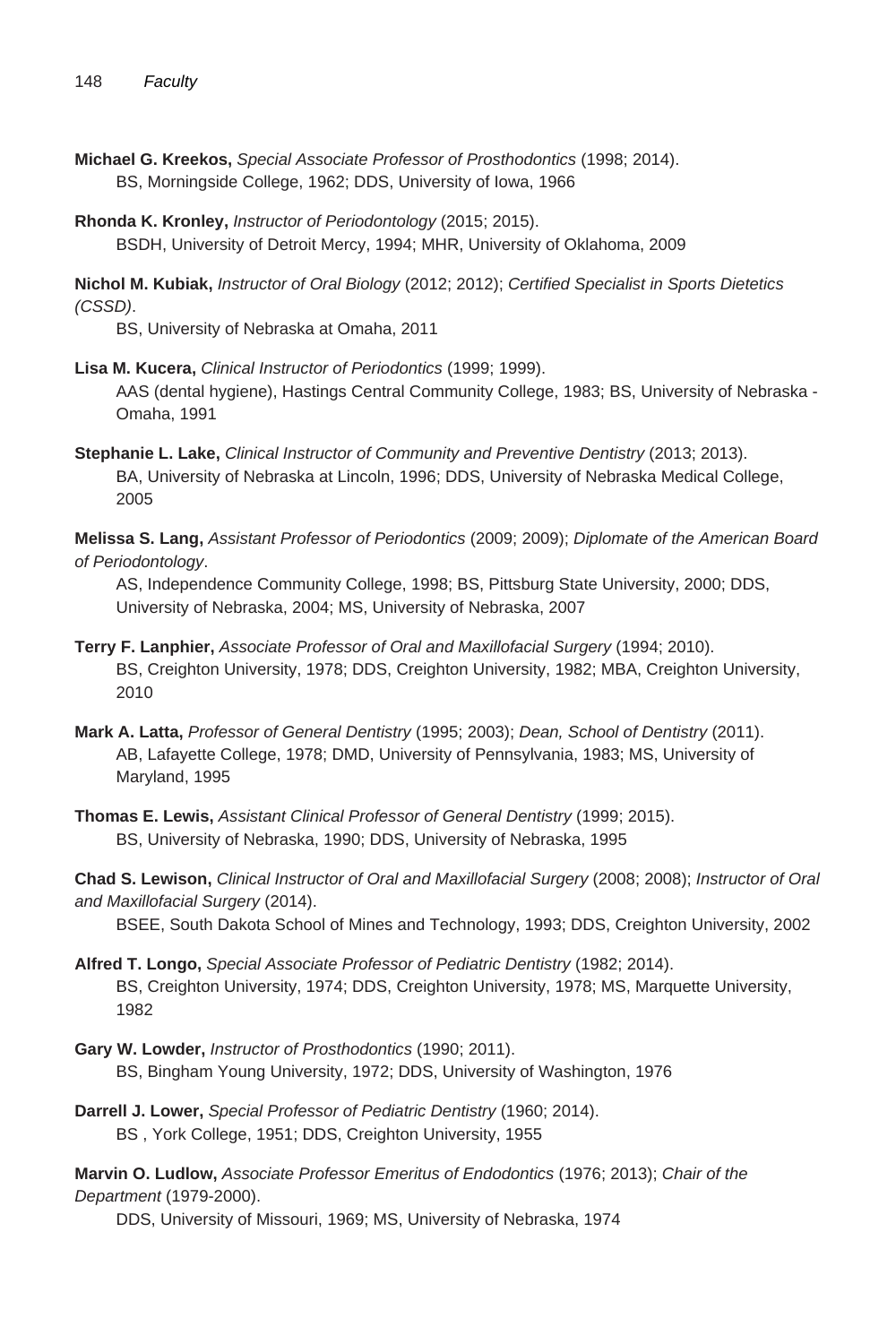**James J. Lukas,** Associate Clinical Professor of Pediatric Dentistry (1973; 2014); Director of Orthodontics (2002-2007).

B.S, Creighton University, 1969; D.D.S, Creighton University, 1973; M.S, Saint Louis University, 1976

**Regan T. Mackintosh,** Clinical Instructor of General Dentistry (2007; 2007); Instructor of General Dentistry (2014).

B.S, Creighton University, 2002; D.D.S, Creighton University, 2006

**Mark D. Markham,** Instructor of General Dentistry (2015; 2015). BA, Creighton University, 1975; DDS, Creighton University, 1979

**John F. Marley,** Professor Emeritus of General Dentistry (1960; 1999); Chair of the Department of Oral Diagnosis and Radiology (1961-74; 1986-93).

DDS, Creighton University, 1957; MSD, University of Alabama, 1959

**Luke F. Matranga,** Associate Professor of General Dentistry (1988; 1988); Diplomate of the American Board of General Dentistry.

DDS, Marquette University, 1966; MS, University of Texas at Houston, 1973

**John S. Mattson,** Professor Emeritus of Periodontics (1968; 2010); Diplomate of the American Board of Periodontics.

DDS, Creighton University, 1966; MSD, Creighton University, 1972

**Kirsten T. McCarville,** Assistant Clinical Professor of Prosthodontics (2008; 2011); Associate Professor of Prosthodontics (2014).

BS, Creighton University, 2001; DDS, Creighton University, 2005

**Kimberly K. McFarland,** Associate Clinical Professor of Community and Preventive Dentistry (2004; 2015).

BA, Creighton University, 1983; DDS, Creighton University, 1987

**Theodore C. McKercher,** Associate Professor Emeritus of Oral Diagnosis and Radiology (1971; 2003); Chair of the Department of Oral Diagnosis (1974-86).

DDS, University of Iowa, 1958; MS, University of Iowa, 1968; PhD, University of Iowa, 1972

**Stuart J. McNally,** Associate Professor of General Dentistry (2005; 2015). BS, Creighton University, 2001; DDS, Creighton University, 2005

**Timothy P. McVaney,** Associate Professor of Oral and Maxillofacial Surgery (1988; 2005); Director of Continuing Education; Diplomate of the American Board of Periodontology (1992-98;). DDS, University of Nebraska, 1974; MS, University of Nebraska, 1976

**Nancy M. Mellott,** Clinical Instructor of Periodontics (2008; 2008). BSRDH, University of Nebraska, 1977

**Thomas R. Meng Jr.,** Associate Professor of Prosthodontics (1997; 2005); Assistant Director of Clinics; Coordinator for Program and Facility Planning (1999; 2008). BA, Rutgers University, 1972; DDS, Temple University, 1977

**Sarah C. Meyer,** Instructor of Endodontics (2013; 2013).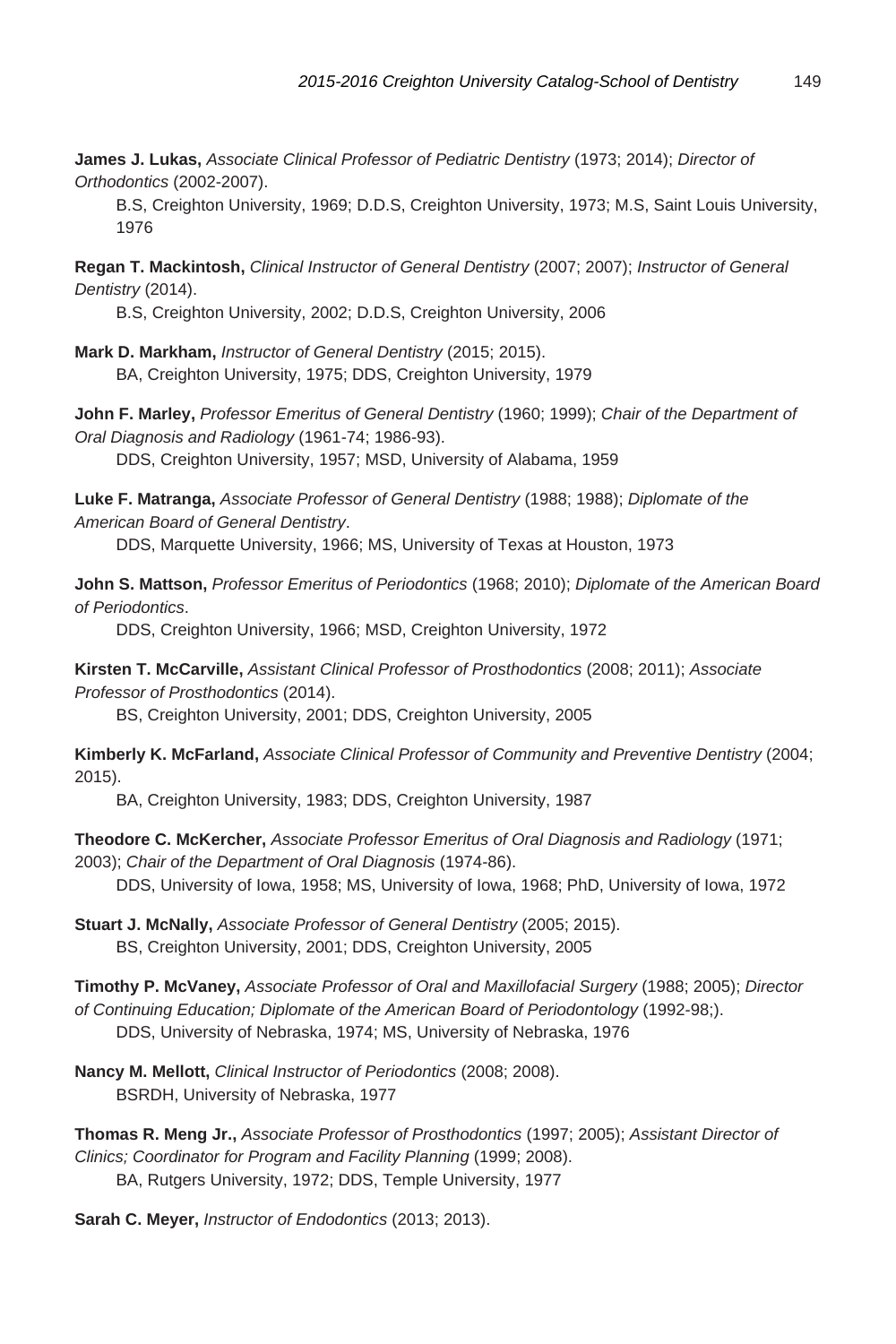- BS, Creighton University, 2006; DDS, Creighton University, 2011
- **David J. Millea,** Special Associate Professor of Prosthodontics (1998; 2013). DDS, Creighton University, 1977

**Takanari Miyamoto,** Associate Professor of Periodontics (2007; 2013); Chair of the Department; Diplomate of the American Board of Periodontology (2009).

DDS, Nihon University (Matsudo, Japan), 1999; CAGS, Boston University, 2003; MSD, Boston University, 2004; PhD, Nihon University, 2006; DDS, Creighton University, 2008; MBA, Creighton University, 2012

**David T. Mohs,** Associate Professor of Pediatric Dentistry (2006; 2009); Director of Orthodontics; Diplomate of the American Board of Orthodontics (2007). DDS, Creighton University, 1972; MS, Washington University, 1984

**Bruce Mowat,** Associate Professor of General Dentistry (1964; 1972). DDS, University of Illinois

**Carol M. Murdock,** Associate Professor of General Dentistry (1998; 2004); Chair of the Department; Assistant Dean for Clinical Operations (2008; 2014).

BS, Canisius College, 1979; DDS, Creighton University, 1984

**William T. Naughton,** Associate Professor of General Dentistry (2000; 2007). BA, Creighton University, 1974; DDS, Creighton University, 1978

**Dennis E. Nilsson,** Professor of Prosthodontics (1993; 2009); Diplomate of the American Board of Prosthodontics; Chair of the Department (2008).

BS, University of Minnesota, 1969; DDS, University of Minnesota, 1971; MS, University of Texas Health Sciences Center at Houston, 1977

**Neil S. Norton,** Professor of Oral Biology (1996; 2009); Professor of Biomedical Sciences (1996; 2009); Associate Dean for Student Affairs; Director of Admissions; Associate Dean for Admissions and Student Affairs; (2012; 2010; 2014).

BA, Randolph-Macon College, 1988; PhD, University of Nebraska, 1995

**Martha E. Nunn,** Professor of Periodontics (2009; 2015); Director of Center for Oral Health Research (2009).

BS, University of Tennessee, Knoxville, 1976; MS, University of Tennessee, Knoxville, 1991; DDS, University of Tennessee, Memphis, 1981; MS, University of Washington, 1995; PhD, University of Washington, 1997

**Barbara J. O'Kane,** Associate Professor of Oral Biology (2010; 2010).

BS, University of Nebraska, 1978; MS, University of Nebraska, 1990; PhD, University of Nebraska, 2000

**James D. O'Meara,** Associate Professor of General Dentistry (2001; 2007); Dental Co-Director of Institute for Latin American Concern (ILAC) Program (2008).

BA, Creighton University, 1982; DDS, Creighton University, 1986

**Afolabi O. Ogunleye,** Special Assistant Professor of Oral and Maxillofacial Surgery (2006; 2011); Diplomate of the American Board of Oral and Maxillofacial Surgery.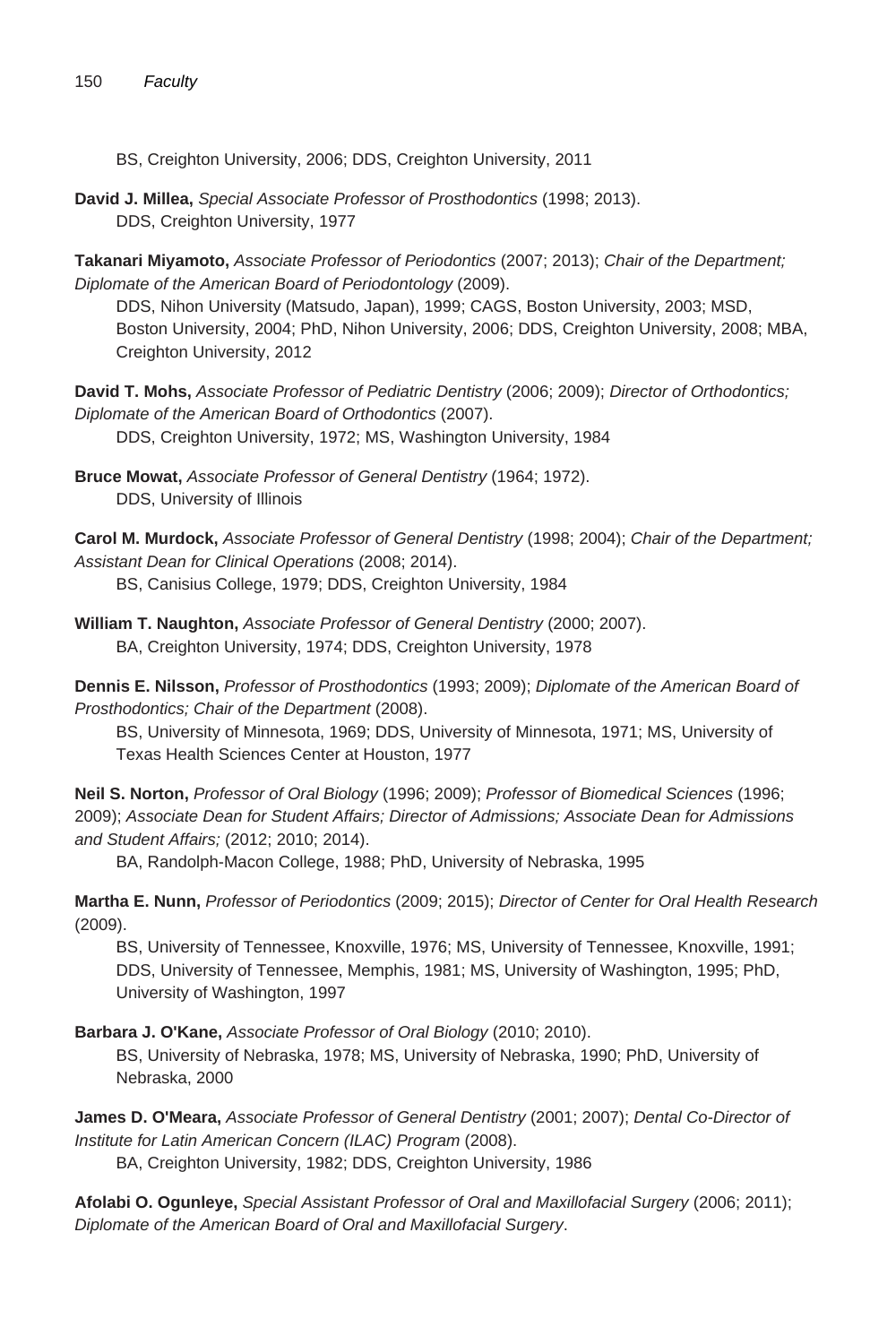BChD, Obafemi Awolowo University (Nigeria), 1991; DMD, University of Pennsylvania, 2001

**Raymond F. Olmo,** Associate Professor of Periodontics (1996; 1996). DDS, University of California- San Francisco, 1965; MS, University of Nebraska, 1969

**Lawrence C. Parrish,** Associate Professor of Periodontics (2001; 2001); Chair of the Department; Diplomate of the American Board of Periodontology (2008).

BS, University of California at Los Angeles, 1973; DDS, Loyola University, 1977; MS, University of Texas at San Antonio, 1985

**Jason Q. Pilarski,** Affiliate Faculty of Oral Biology (2014; 2014). BS, Indiana University, 1993; MS, Indiana University, 2000; PhD, Northern Arizona University, 2006

**Dorothy J. Polan,** Clinical Instructor of Periodontics (1998; 1998). BS (dental hygiene), University of Nebraska, 1980

**G. Lynn Powell,** Professor of General Dentistry (1980; 2011); RDEP - Assistant Dean for Dental Education.

BS, University of Utah, 1964; DDS, University of Washington, 1968

**Shawn E. Powell,** Assistant Professor of Pediatric Dentistry (2013; 2013); Diplomate of the American Board of Pediatric Dentistry.

BS, University of Nebraska - Lincoln, 1995; DDS, University of Nebraska - Lincoln, 1999; MS, University of Nebraska - Lincoln, 2011

- **Scott M. Radniecki,** Instructor of General Dentistry (2012; 2012). BS, Creighton University, 2008; DDS, Creighton University, 2012
- **Christopher M. Rae,** Clinical Instructor of Oral and Maxillofacial Surgery (2013; 2013). BS , University of Michigan - Ann Arbor, 2009; DDS, University of Michigan School of Dentistry, 2013
- **Ashley A. Rainbolt,** Instructor of Prosthodontics (2014; 2014). BS, University of Nebraska - Lincoln, 2007; DDS, University of Nebraska Medical Center, 2011
- **Lee R. Reddish,** Instructor of General Dentistry (2013; 2013). BS, Idaho State University, 1993; DDS, Creighton University, 1997
- **Angela C. Ritchie,** Assistant Professor of Diagnostic Sciences (2014; 2014). BA, Indiana University, 2007; DDS, University of Michigan School of Dentistry, 2011
- **Kenneth J. Rodnick,** Professor of Oral Biology (1993; 2011). BS , University of California, 1979; MS, Oregon State University, 1982; MA, Oregon State University, 1984; PhD, Stanford University, 1989
- **Richard J. Ronk Jr.,** Special Professor of Prosthodontics (1978; 2014). DDS, Creighton University, 1978
- **Thomas E. Rudersdorf,** Assistant Clinical Professor of General Dentistry (2004; 2015). BA, Creighton University, 1972; DDS, Creighton University, 1976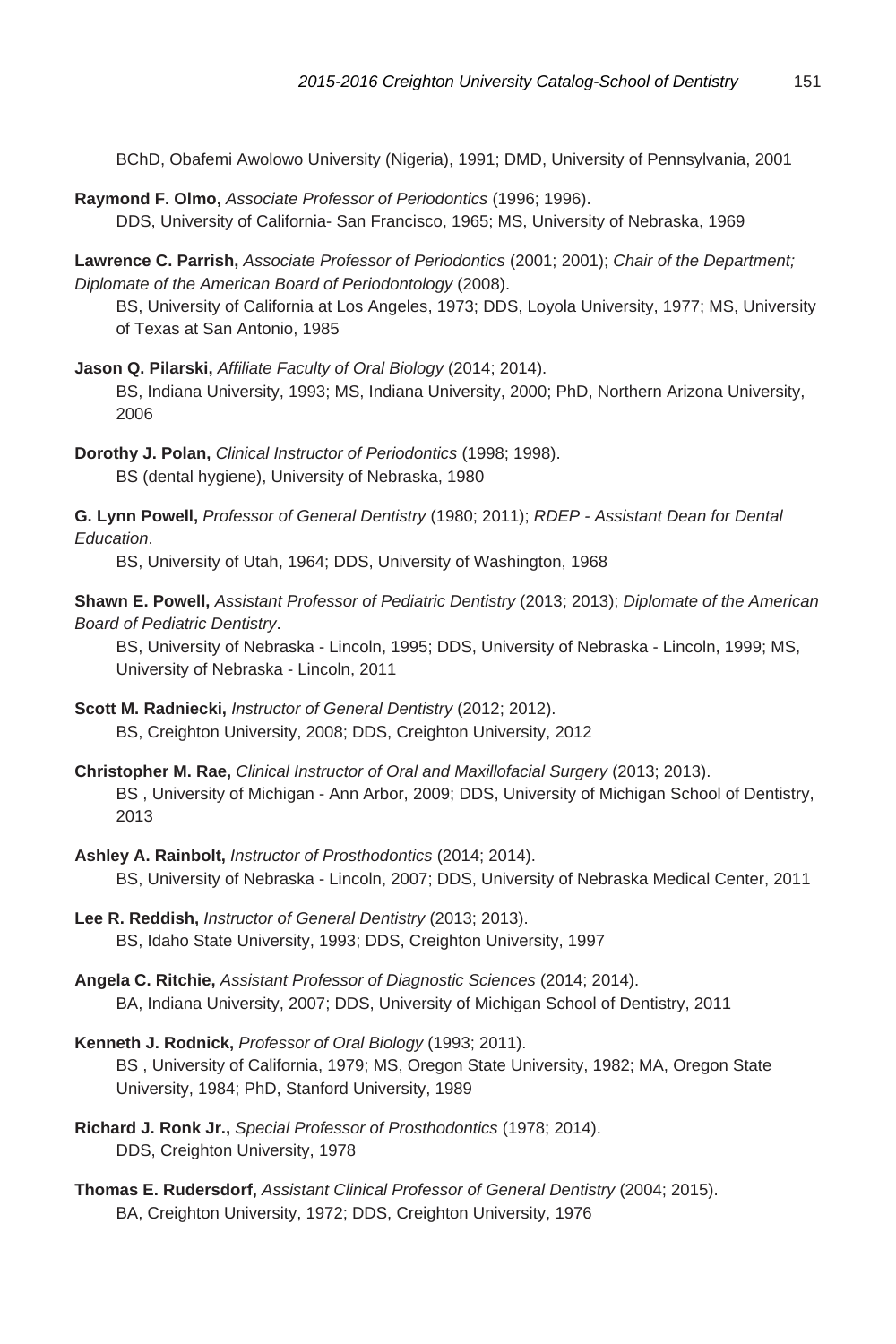**Cynthia C. Russell,** Special Associate Professor of General Dentistry/ Diagnostic Sciences (1985; 2014).

BS , Creighton University, 1980; DDS, Creighton University, 1984

**Kevin P. Ryan,** Assistant Professor of Diagnostic Sciences/General Dentistry (2011; 2015). BS, University of Nebraska - Lincoln, 1975; DDS, Creighton University, 1982

**Greg S. Samuelson,** Special Associate Professor of Pediatric Dentistry (1988; 2014); Director of Orthodontics (1988-1992).

BS, Kearney State College, 1981; DDS, University of Nebraska - Lincoln, 1985; MSD, Indiana University, 1987

**Leslie T. Sanders,** Instructor of Diagnostic Sciences (2005; 2012). BS (dental hygiene), University of South Dakota, 1983

**Donal D. Scheidel,** Associate Professor of Diagnostic Sciences (2010; 2010); Director of Continuing Education (2013).

DDS, Creighton University, 1981

**Linda S. Scheirton,** Associate Professor, Occupational Therapy (1997; 2003); Associate Clinical Professor of Periodontics (1997).

A.A.S., Del Mar College, 1974; B.S., Texas A&I University at Corpus Christi, 1975; M.A., University of Texas at Austin, 1978; Ph.D., University of Texas at Austin, 1990

**Raymond S. Shaddy,** Associate Professor of General Dentistry (1988; 2004); Chair of the Department (2014).

DDS, Creighton University, 1988

**John W. Shaner,** Associate Professor of Diagnostic Sciences (1999; 2005); Chair of the Department; Director of Clinical Teams; Diplomate of the Federal Services Board of General Dentistry (2013; 2009;).

BS, Grove City College, 1969; DMD, University of Pittsburg, 1973; MS, University of Texas - Houston , 1978

**James L. Sheets,** Associate Professor of Prosthodontics (1998; 1998); Diplomate of the American Board of Prosthodontic.

BA, Pacific Lutheran University, 1972; DDS, University of California at San Francisco, 1978

**Michael I. Shnayder,** Special Assistant Professor of Oral and Maxillofacial Surgery (2010; 2014); Diplomate of the American Board of Oral an Maxillofacial.

BS, University of California at Los Angeles, 1999; DDS, University of California at Los Angeles, 2003; MD, University of Nebraska Medical Center, 2006

**Joan E. Sivers,** Associate Clinical Professor of General Dentistry (2003; 2003). BA, Simpson College, 1976; DDS, University of Iowa, 1981

**Frank S. Sleder,** Assistant Clinical Professor of Endodontics (2015; 2015). BS, University of Nebraska Omaha, 1979; DDS, Creighton University, 1984

**Jared H. Smith,** Associate Professor of Prosthodontics (1988; 1988); Chair of the Department (1988-2008).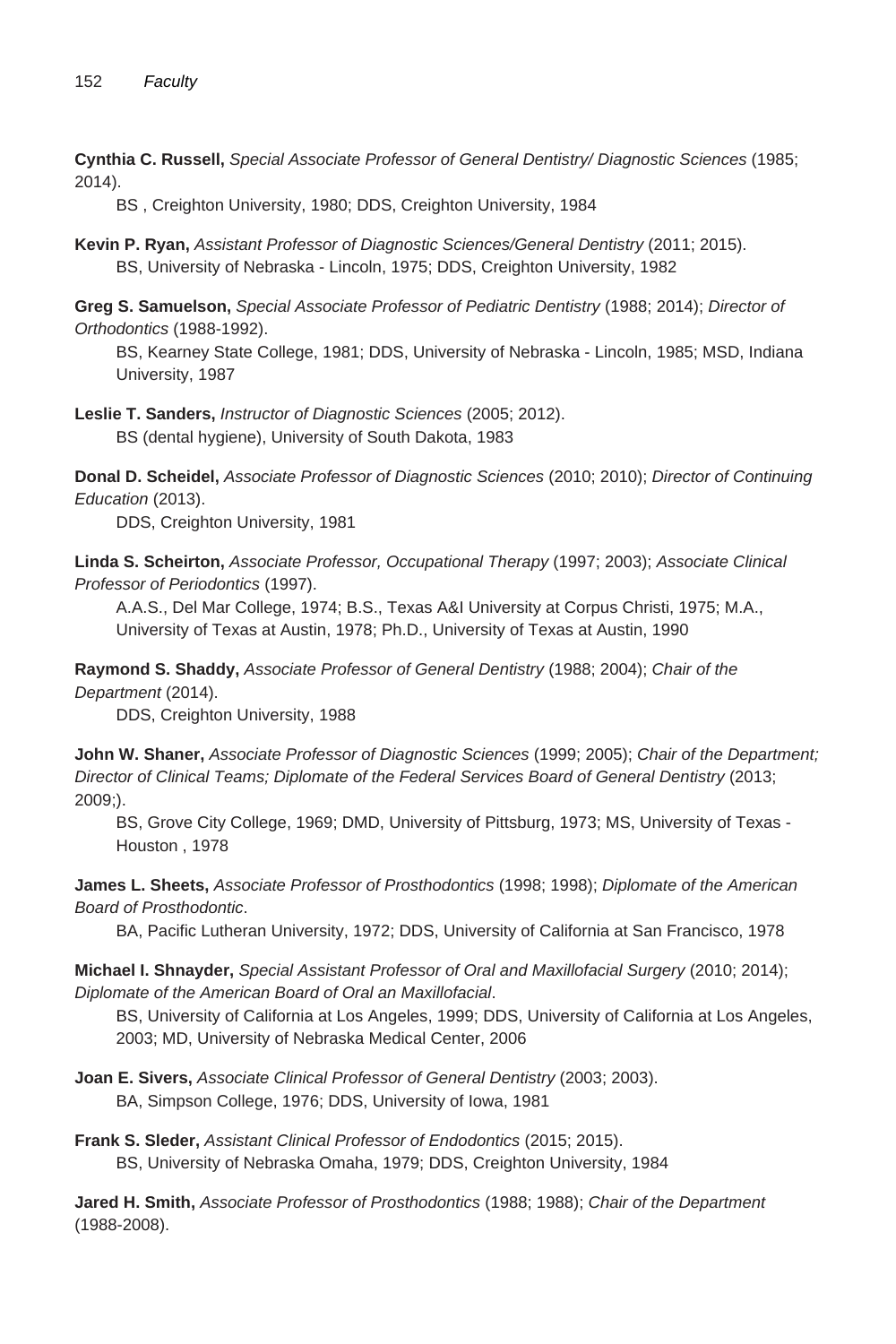DDS, University of Missouri - Kansas City, 1966; MS, University of North Carolina, 1973

**Henry A. St. Germain,** Associate Clinical Professor of General Dentistry (1997; 1997); Diplomate of the American Board of Operative Dentistry.

BA, University of New Hampshire, 1972; DMD, Tufts University, 1975; MSD, Indiana University, 1983; MA Ed, George Washington University, 1992

- **Andrea K. Stahlecker,** Clinical Instructor of Community and Preventive Dentistry (2013). BA, Creighton University, 2007; DDS, Creighton University, 2012
- **Christopher A. Stanosheck,** Special Associate Professor of Prosthodontics (2002; 2013). BS, Creighton University, 1996; DDS, Creighton University, 2000
- **Donald H. Stormberg,** Professor Emeritus of Pediatric Dentistry (1965). BS, Creighton University, 1949; DDS, Creighton University, 1954
- **Randy E. Stout,** Assistant Professor of Prosthodontics (1985; 2000). BS, Creighton University, 1977; DDS, Creighton University, 1982
- **Susan R. Sutton,** Clinical Instructor of Periodontics (2010; 2010). BS, University of Nebraska - Lincoln, 1992; AAS (dental hygiene), Delta College, 2003
- **Holly F. Swirczek,** Clinical Instructor of General Dentistry (2012; 2012). BS, University of Nebraska at Omaha, 2000; DDS, Creighton University, 2005
- **Carolyn L. Taggart Burns,** Special Assistant Professor of General Dentistry (2004; 2015). BS, Creighton University, 1998; DDS, University of Nebraska, 2002
- **Toshiki Takamizawa,** Assistant Professor of Operative Dentistry (2012; 2012). DDS, Nihon University (Matsudo, Japan), 1995; PhD, Nihon University (Matsudo, Japan), 2002

**Paul E. Tamisiea,** Professor Emeritus of General Dentistry (1960; 2010); Associate Dean for Academic Affairs (1975; 87-92).

DDS, Creighton University, 1958; MA, University of Iowa, 1974

- **Mark H. Taylor,** Associate Professor of Pediatric Dentistry (1979; 1979). BA, University of Nebraska, 1971; DDS, University of Nebraska, 1975
- **Erin R. Terveer,** Clinical Instructor of Periodontics (2012; 2012). AAS (dental hygiene), Iowa Western Community College, 2010
- **Devon N. Timson-Albertson,** Clinical Instructor of Periodontics (2005; 2012). AS, Dixie State College, 1998; AAS (dental hygiene), Iowa Western Community College, 2003
- **Carlye Z. Travis,** Instructor of General Dentistry (2012; 2012). BS, Texas Christian University, 1996; DDS, University of Nebraska, 2000
- **Lisa E. Uhle,** Clinical Instructor of Periodontics (2013; 2013). AAS, Des Moines Area Community College, 1996; RDH, Des Moines Area Community College, 2001
- **Payal Verma,** Clinical Instructor of Oral and Maxillofacial Surgery (2014; 2014).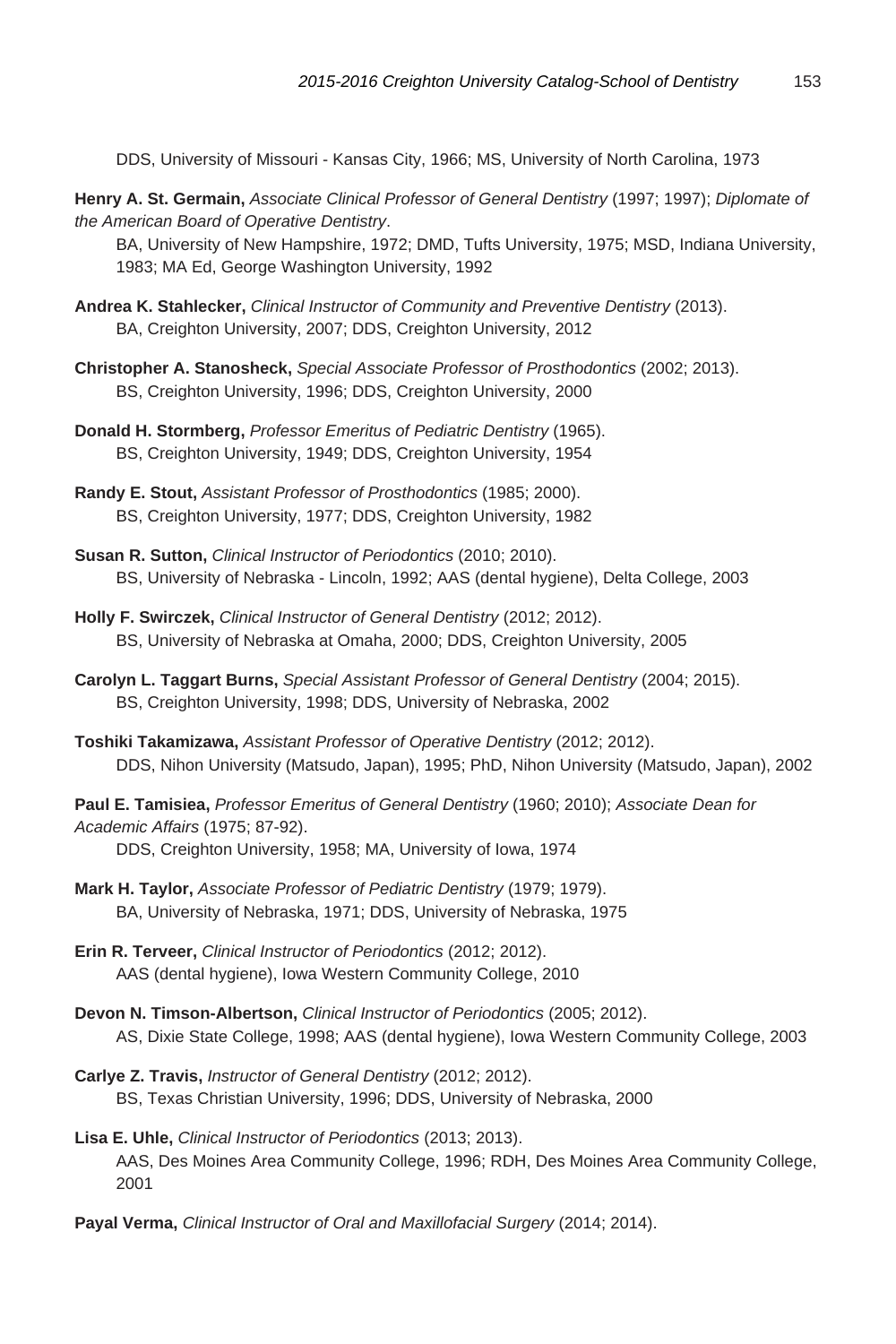BDS, Manipal College of Dental Surgery, India, 2008; DMD, University of Pennsylvania, 2014

- **Patrick R. Wachter,** Special Instructor of Endodontics (2014; 2014). BS, Creighton University, 2009; DDS, Creighton University, 2013
- **Christine S. Wagman,** Assistant Professor of Periodontics (1992; 2005). BS, University of Nebraska - Lincoln, 1991; RDH , University of Nebraska - Lincoln, 1991
- **Timothy F. Walker,** Assistant Professor of Diagnostic Sciences (2006; 2012). AA, Metropolitan Technical Community College, 1977; BS, University of Nebraska, 1981; DDS, Creighton University, 1985
- **Alvin G. Wee,** Associate Professor of Prosthodontics (2011; 2011). BDS, National University of Singapore, 1992; MS, University of Iowa, 1997; MPH, Ohio State University, 2005; PhD, University of Nebraska, 2011
- **Nancy L. Wehner,** Clinical Instructor of Periodontics (2001; 2001). BS (dental hygiene), University of Nebraska, 1974

**Gary H. Westerman,** Speical Professor of Community and Preventive Dentistry (1973; 2015); Chair of the Department; Dr. Oscar S. Belzer Endowed Chair in Dentistry Chairholder; Dr. Philip Maschka Chair for Ethics in Dentistry Inaugural Chairholder (1977-2015; 2000-11; 2011-2015).

BS, Gonzaga University, 1965; DDS, Creighton University, 1969; MS, University of Iowa, 1973

**Michael D. Weston,** Assistant Professor of Oral Biology (2009; 2009). BS, University of Nebraska - Kearney, 1985; MA, University of Nebraska - Omaha, 1988; PhD, Creighton University, 2004

**Karry K. Whitten,** Instructor of Periodontics (2013; 2013). BA, Hastings College, 1994; DDS, University of Nebraska Medical Center, 1997

**Charles W. Wilcox,** Professor of Prosthodontics (1995; 2010); Director of Implantology; Diplomate of the American Board of Prosthodontics (2006).

DDS, University of Nebraska Medical Center, 1972; MS, University of Texas Health Science Center at Houston, 1981

- **Jennifer L. Wilkins,** Clinical Instructor of Periodontics (2012; 2012). BS (dental hygiene), University of Nebraska, 2006
- **Bryan C. Williams,** Clinical Instructor of Oral and Maxillofacial Surgery (2012; 2012). BS, University of Utah, 2003; DMD, Temple University, 2012

**David E. Williams,** Associate Professor of Oral and Maxillofacial Surgery (2004; 2010); Interim Chair of the Department (2006-2014).

BA, St. Olaf College, 1968; DDS, Northwestern University, 1979

- **Terry M. Wilwerding,** Professor of Prosthodontics (2004; 2010).
- **Linda R. Woodruff,** Resident Instructor of Community and Preventive Dentistry (2013; 2013). BS, University of Colorado, 1982

**Nicholas C. Woodward,** Assistant Professor of Pediatric Dentistry (2015; 2015).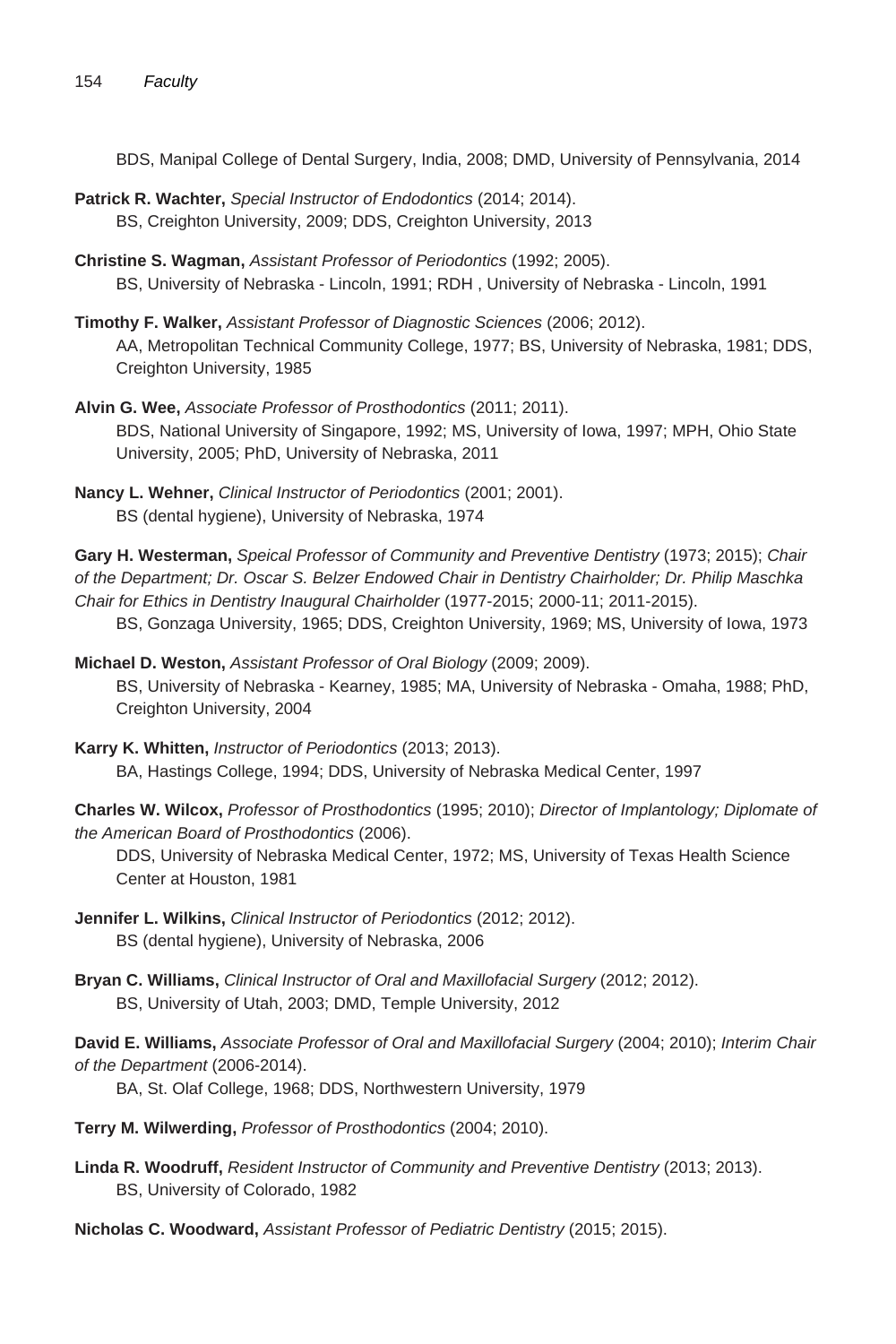BS, Nebraska Wesleyan University, 2003; DDS, University of Nebraska Lincoln, 2007

**I Fen (Jennifer) Yao Houng,** Instructor of Community and Preventive Dentistry/ General Dentistry/ Periodontics (2007; 2012).

BS, Creighton University, 2000; DDS, Creighton University, 2005

**J. Jeffrey Ybarguen,** Assistant Professor of General Dentistry (2005; 2011); Director Idaho Dental Education Program (2005).

BS, Idaho State University, 1997; DDS, Creighton University, 2001

**Michelle M. Zoucha,** Clinical Instructor of Periodontics (2012; 2012). AAS (dental hygiene), Iowa Western Community College, 2000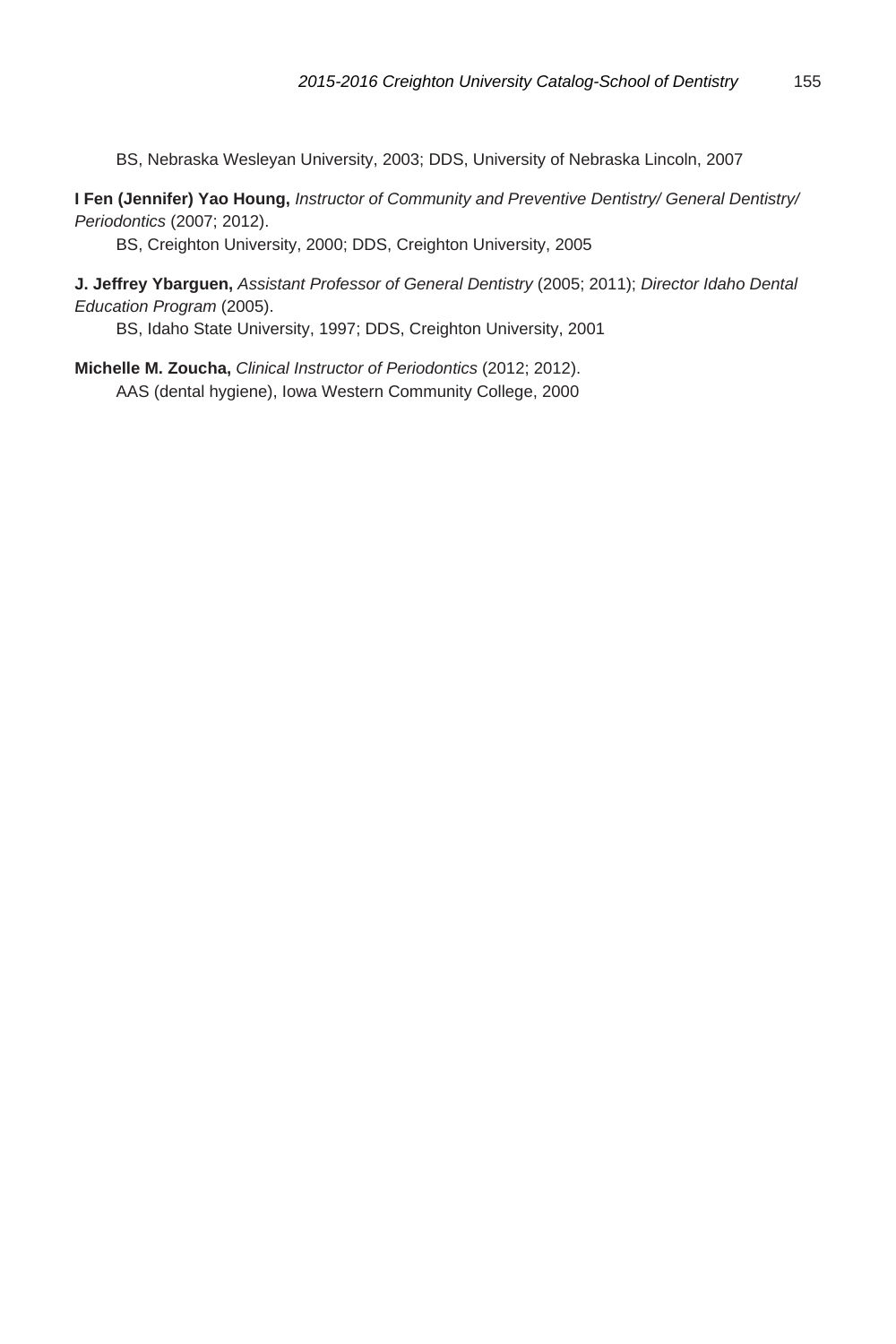# **Index**

## $\overline{A}$

| в                            |    |
|------------------------------|----|
|                              |    |
|                              |    |
|                              |    |
| С                            |    |
|                              |    |
|                              |    |
|                              |    |
|                              |    |
|                              |    |
|                              |    |
|                              |    |
|                              |    |
|                              |    |
| D                            |    |
|                              |    |
| Dontal Alumni Advisory Roard | 27 |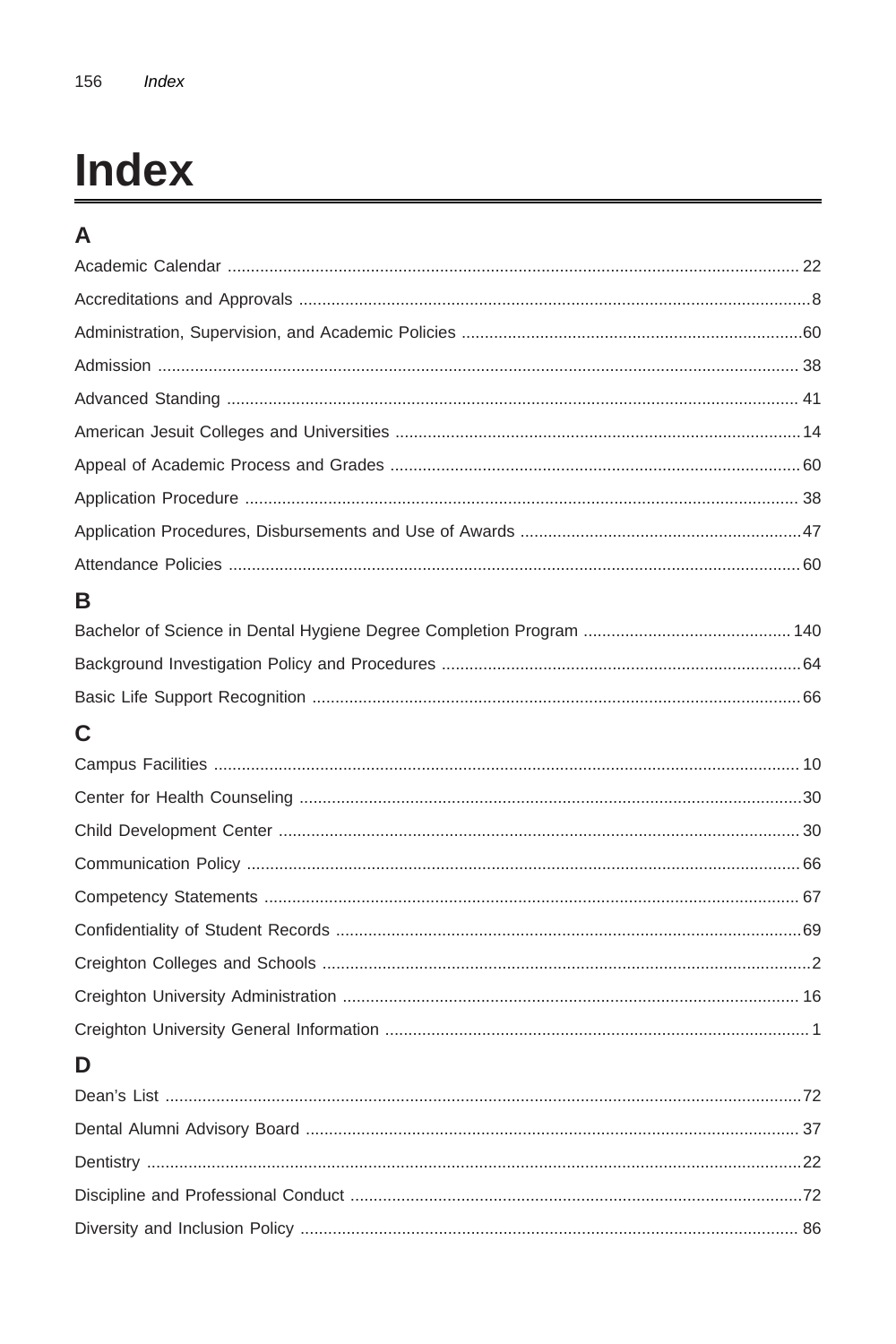| E |  |
|---|--|
|   |  |
|   |  |
|   |  |
| F |  |
|   |  |
|   |  |
|   |  |
|   |  |
|   |  |
| G |  |
|   |  |
|   |  |
|   |  |
|   |  |
|   |  |
|   |  |
|   |  |
| н |  |
|   |  |
|   |  |
|   |  |
|   |  |
|   |  |
|   |  |
|   |  |
|   |  |
|   |  |
|   |  |
|   |  |
|   |  |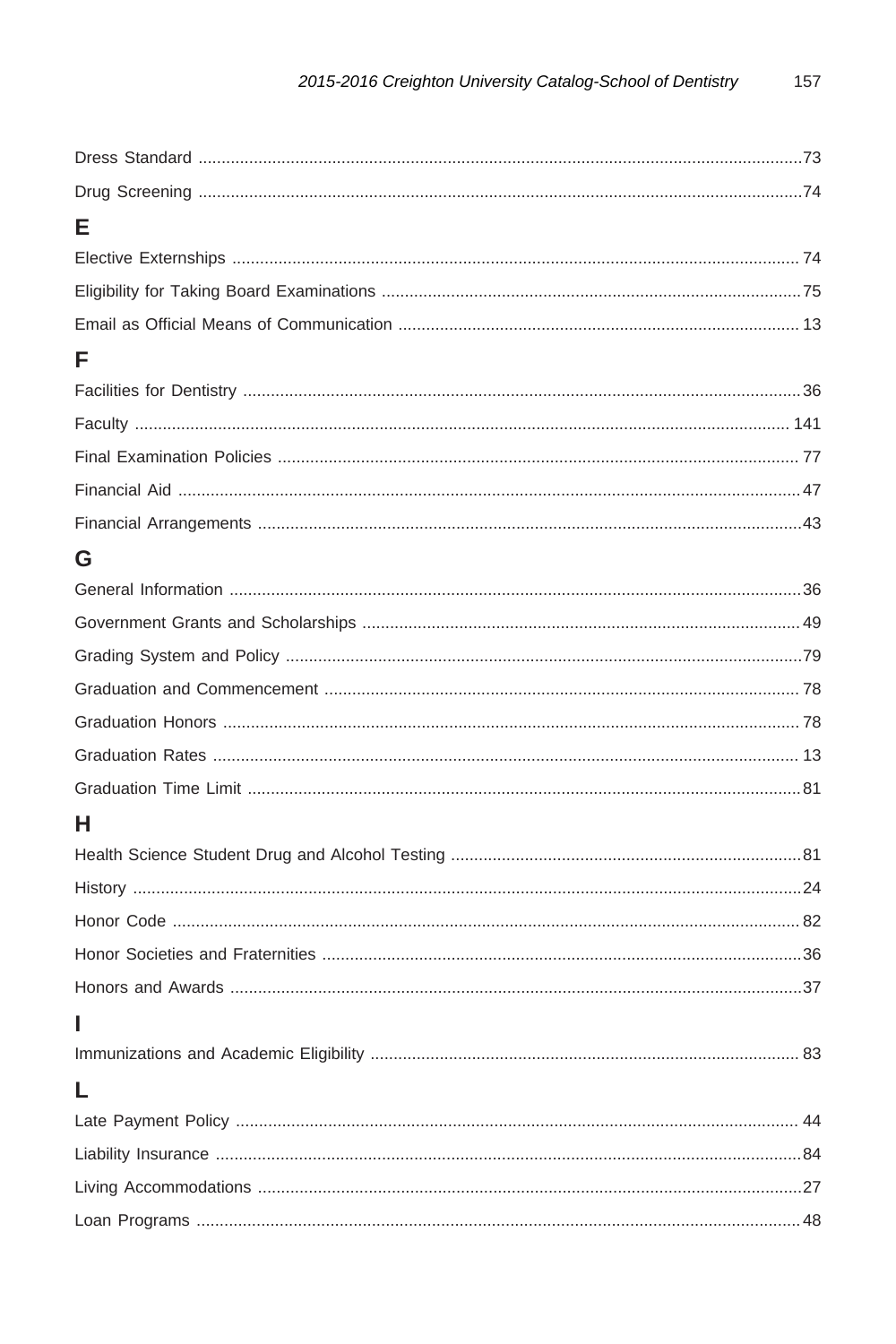### $\mathsf{M}% _{T}=\mathsf{M}_{T}\!\left( a,b\right) ,\ \mathsf{M}_{T}=\mathsf{M}_{T}$

| N                                                                                                     |
|-------------------------------------------------------------------------------------------------------|
|                                                                                                       |
|                                                                                                       |
| Notice of Opportunity and Procedure to File Complaints with the Commission on Dental Accreditation 87 |
| O                                                                                                     |
|                                                                                                       |
| P                                                                                                     |
|                                                                                                       |
|                                                                                                       |
|                                                                                                       |
|                                                                                                       |
| Promotion of Academic Integrity and the Management of Academic Misconduct  88                         |
| R                                                                                                     |
|                                                                                                       |
|                                                                                                       |
|                                                                                                       |
|                                                                                                       |
|                                                                                                       |
| S                                                                                                     |
|                                                                                                       |
|                                                                                                       |
|                                                                                                       |
|                                                                                                       |
|                                                                                                       |
|                                                                                                       |
|                                                                                                       |